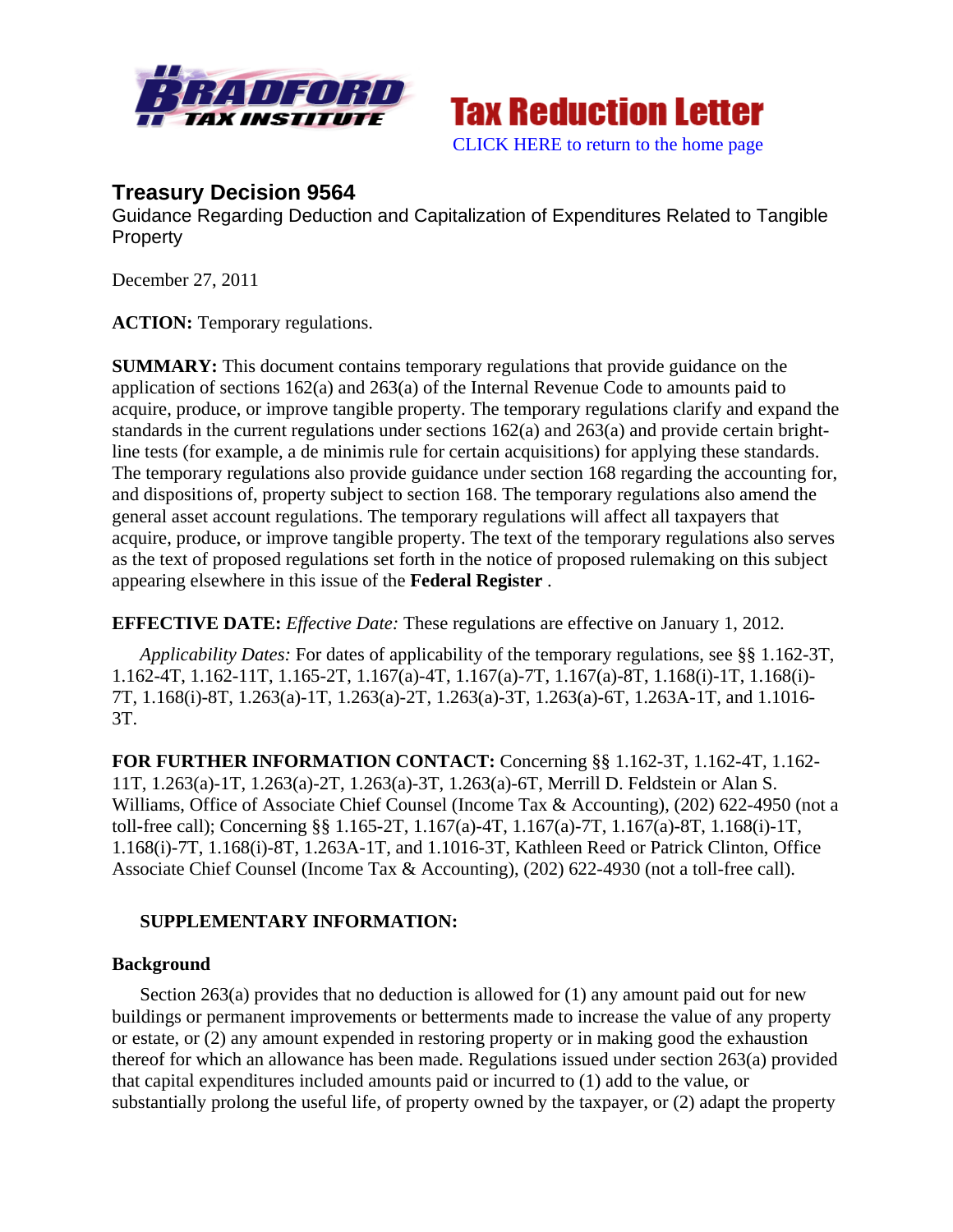to a new or different use. However, those regulations also provided that amounts paid or incurred for incidental repairs and maintenance of property within the meaning of section 162 and § 1.162-4 of the Income Tax Regulations are not capital expenditures under § 1.263(a)-1.

The United States Supreme Court has recognized the highly factual nature of determining whether expenditures are for capital improvements or for ordinary repairs. *See Welch v. Helvering, 290 U.S. 111, 114 (1933)* ("decisive distinctions [between capital and ordinary expenditures] are those of degree and not of kind"); *Deputy v. du Pont, 308 U.S. 488, 496 (1940)* (each case "turns on its special facts"). Because of the factual nature of the issue, the courts have articulated a number of ways to distinguish between deductible repairs and non-deductible capital improvements. For example, in *Illinois Merchants Trust Co. v. Commissioner, 4 B.T.A. 103, 106 (1926),* acq. (V- *2 CB 2),* the court explained that repair and maintenance expenses are incurred for the purpose of keeping property in an ordinarily efficient operating condition over its probable useful life for the uses for which the property was acquired. Capital expenditures, in contrast, are for replacements, alterations, improvements, or additions that appreciably prolong the life of the property, materially increase its value, or make it adaptable to a different use. In *Estate of Walling v. Commissioner, 373 F.2d 190, 192-193 (3rd Cir. 1966),* the court explained that the relevant distinction between capital improvements and repairs is whether the expenditures were made to "put" or "keep" property in efficient operating condition. In *Plainfield-Union Water Co. v. Commissioner, 39 T.C. 333, 338 (1962),* nonacq. on other grounds *(1964-2 CB 8),* the court stated that if the expenditure merely restores the property to the state it was in before the situation prompting the expenditure arose and does not make the property more valuable, more useful, or longer-lived, then such an expenditure is usually considered a deductible repair. In contrast, a capital expenditure is generally considered to be a more permanent increment in the longevity, utility, or worth of the property.

The standards for applying section 263(a), as set forth in the regulations, case law, and administrative guidance, are difficult to discern and apply in practice and have led to considerable uncertainty and controversy for taxpayers. On January 20, 2004, the IRS and the Treasury Department published *Notice 2004-6 (2004-3 IRB 308)* announcing an intention to propose regulations providing guidance in this area. The notice identified issues under consideration by the IRS and the Treasury Department and invited public comment on whether these or other issues should be addressed in the regulations and, if so, what specific rules and principles should be provided.

On August 21, 2006, the IRS and the Treasury Department published in the **Federal Register** *(71 FR 48590-01)* proposed amendments to the regulations under section 263(a) (2006 proposed regulations) relating to amounts paid to acquire, produce, or improve tangible property. The IRS and the Treasury Department received numerous written comments on the 2006 proposed regulations and held a public hearing on December 19, 2006. On March 10, 2008, after consideration of the comment letters and the statements at the public hearing, the IRS and the Treasury Department withdrew the 2006 proposed regulations and proposed new regulations (2008 proposed regulations) in the **Federal Register** *(73 FR 47 12838-01)* under sections 162(a) (relating to the deduction for ordinary and necessary trade or business expenses) and section 263(a) (relating to the capitalization requirement). The IRS and the Treasury Department received several comment letters on the 2008 proposed regulations and held a public hearing on the 2008 proposed regulations on June 24, 2008. After considering the comment letters and the statements at the public hearing, the IRS and the Treasury Department are issuing temporary regulations amending 26 CFR part 1. The IRS and the Treasury Department are also withdrawing the 2008 proposed regulations and are proposing new regulations that incorporate the text of these temporary regulations.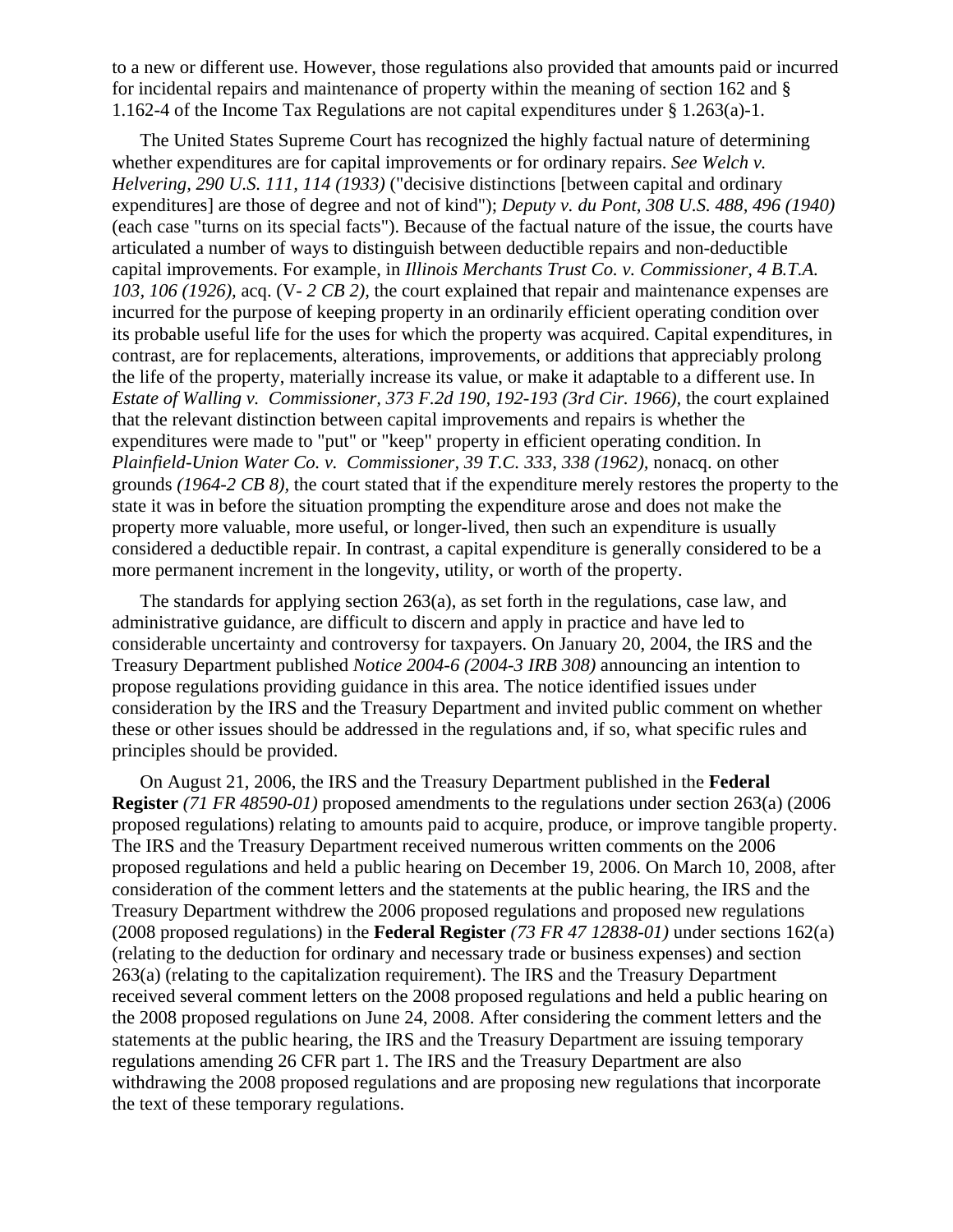## **Explanation of Provisions**

### **I. Overview**

Section 263(a) generally requires the capitalization of amounts paid to acquire, produce, or improve tangible property. These temporary regulations provide a general framework for capitalization and retain many of the provisions of the 2008 proposed regulations, which in many instances incorporated standards from existing authorities under section 263(a). The temporary regulations also modify several sections of the 2008 proposed regulations in response to comments received and to achieve results that are more consistent with the established authorities. The temporary regulations adopt the same general format as the 2006 and 2008 proposed regulations, whereby § 1.263(a)-1T provides general rules for capital expenditures, § 1.263(a)-2T provides rules for amounts paid for the acquisition or production of tangible property, and  $\S 1.263(a)$ -3T provides rules for amounts paid for the improvement of tangible property. The temporary regulations also adopt and refine many of the rules contained in the 2008 proposed regulations. For example, the temporary regulations adopt and refine the definition and treatment of materials and supplies under § 1.162-3T, the de minimis rule for the acquisition and production of property under § 1.263(a)-2T, and the safe harbor for routine maintenance under § 1.263(a)-3T.

The temporary regulations also modify some of the rules set out in the 2008 proposed regulations. For example, the temporary regulations revise certain rules for determining whether there has been an improvement to a unit of property under § 1.263(a)-3T. Notably, the temporary regulations revise the rules for determining whether an amount is paid for an improvement to a building. The temporary regulations also revise the rule for determining whether an amount is paid for the replacement of a major component or substantial structural part of a unit of property. In addition, the temporary regulations include numerous new and revised examples to illustrate the application of the improvement rules. Finally, the temporary regulations provide several additional rules that were not included in the 2008 proposed regulations. For example, the temporary regulations provide rules under § 1.263(a)-3T(f) for the treatment of amounts paid to improve leased property and provide rules under § 1.168(i)-8T that revise the definition of *disposition* for property subject to section 168 to include the retirement of a structural component of a building.

#### **II. Materials and Supplies Under § 1.162-3**

Section 1.162-3 provides, in part, that a taxpayer carrying materials and supplies on hand should include in expenses the charges for materials and supplies only in the amount that are actually consumed and used in operation during the taxable year for which the return is made. Section 1.162-3 does not define materials and supplies; however various judicial and administrative authorities have ruled on whether property constitutes a material or supply (rather than inventory or depreciable property). *See,* for example, *Rev. Rul. 81-185 (1981-2 CB 59); Rev. Rul. 78-382 (1978-2 CB 111).*

In response to practitioner comments that the 2006 proposed regulations failed to address the relationship between the treatment of acquisition costs and the treatment of materials and supplies, the 2008 proposed regulations proposed substantial modifications to § 1.162-3. The 2008 proposed regulations defined materials and supplies as tangible property that is used or consumed in the taxpayer's operations that (1) is not a unit of property or acquired as part of a single unit of property; (2) is a unit of property that had an economic useful life of 12 months or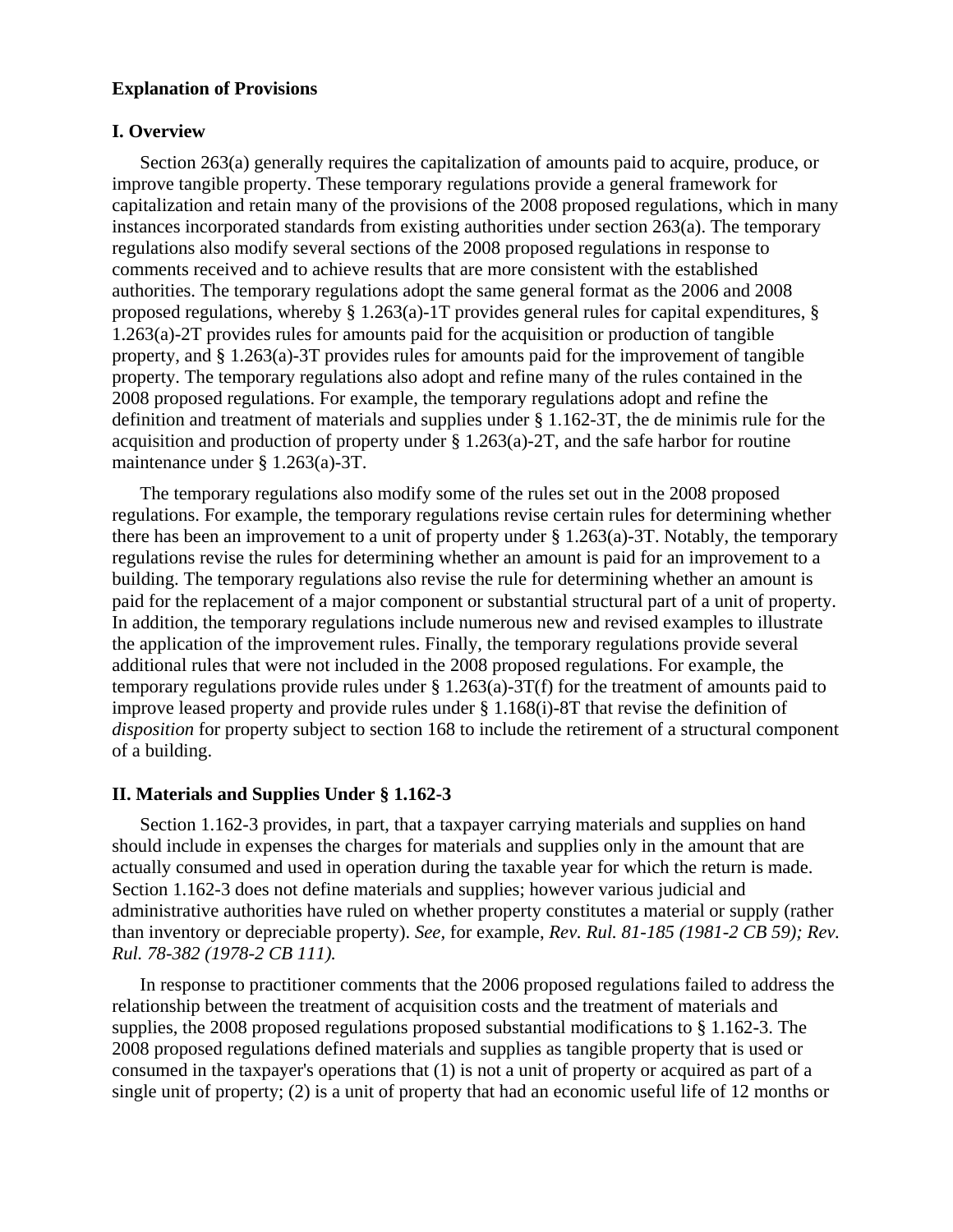less, beginning when the property was used or consumed; (3) is a unit of property that had an acquisition or production cost (as determined under section 263A) of \$ 100 or less; or (4) is identified as a material and supply in future published guidance. In addition, the 2008 proposed regulations adopted the general rule that incidental materials and supplies (for which no inventories or records of consumption are maintained) are deductible in the year purchased and that non-incidental materials and supplies are not deductible until the year in which they are used or consumed in the taxpayer's operations.

The 2008 proposed regulations included a specific rule for the treatment of rotable or temporary spare parts that otherwise met the definition of materials and supplies. Because rotable and temporary spare parts are typically removed, repaired, and reused over a period of years, the 2008 proposed regulations treated rotable and temporary spare parts as used or consumed in the taxable year in which a taxpayer disposed of the rotable or temporary part.

The temporary regulations generally retain the framework set forth in the 2008 proposed regulations for materials and supplies. In response to practitioner and industry comments, however, the temporary regulations modify and expand the definition of materials and supplies, provide an alternative optional method of accounting for rotable and temporary spare parts, and provide an election to treat certain materials and supplies under the de minimis rule of § 1.263(a)-2T. In addition, consistent with the 2008 proposed regulations, the temporary regulations allow a taxpayer to elect to capitalize certain materials and supplies.

# *A. Definition of Materials and Supplies*

The 2008 proposed regulations defined the first category of materials and supplies as tangible property used and consumed in the taxpayers operations, not constituting a unit of property under § 1.263(a)-3(d)(2), and not acquired as part of a single unit of property. Under this definition, many component parts acquired separately from an existing unit of property would not be treated as materials and supplies if they were treated as separate units of property under § 1.263(a)- 3(d)(2). The IRS and the Treasury Department intended that these components generally qualify as materials and supplies. Therefore, the temporary regulations redefine the first category of materials and supplies by further describing the types of components that qualify and by eliminating the requirement that such property not be a unit of property under section  $\S 1.263(a)$ -3T(d)(2). Under the temporary regulations, the first category of materials and supplies includes components that are acquired to maintain, repair, or improve a unit of tangible property owned, leased, or serviced by the taxpayer and that are not acquired as part of any single unit of property.

In addition, the temporary regulations provide a new category of materials and supplies. One commentator suggested that the IRS and the Treasury Department consider the treatment of certain property that does not fit clearly into any of the categories set out in the 2008 proposed regulations but that generally is not considered depreciable property or inventory property, such as fuel, water, or lubricants. The temporary regulations add a category of materials and supplies for fuel, lubricants, water, and similar items that are reasonably expected to be consumed in 12 months or less, beginning when used in the taxpayer's operations.

In addition, the IRS and the Treasury Department received several comments requesting that the definition of materials and supplies raise the specified acquisition or production cost threshold from \$ 100 or less to \$ 500 or less and that this specified amount be indexed for inflation. The temporary regulations retain the \$ 100 limitation to avoid possible inappropriate distortions of a taxpayer's income. The temporary regulations add language, however, that gives the IRS and the Treasury Department the flexibility to change the amount of the limitation by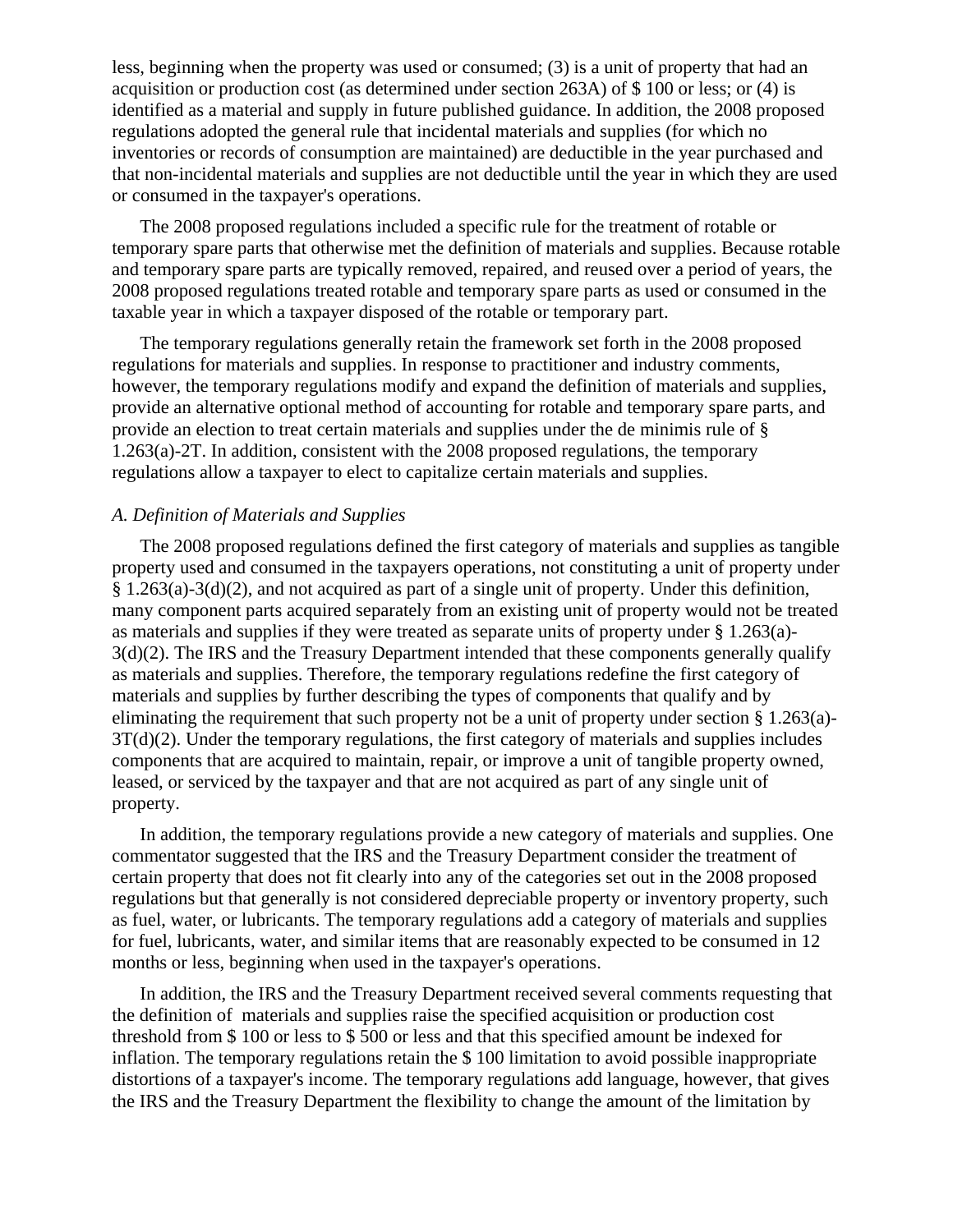future published guidance. Moreover, a taxpayer with applicable financial statements will be permitted to deduct amounts paid for property up to higher thresholds if it complies with the requirements set out in the de minimis rule provided in § 1.263(a)-2T.

Finally, several commentators questioned the effect of proposed § 1.162-3 on certain safe harbor revenue procedures that permit taxpayers to treat certain property as materials and supplies. For example, *Rev. Proc. 2002-12 (2002-1 CB 374)* allows a taxpayer to treat smallwares as materials and supplies that are not incidental under § 1.162-3. Similarly, *Rev. Proc. 2002-28 (2002-1 CB 815)* allows a qualifying small business taxpayer to treat certain inventoriable items in the same manner as materials and supplies that are not incidental under § 1.162-3. The temporary regulations do not supersede, obsolete, or replace these revenue procedures to the extent they deem certain property to constitute materials and supplies under § 1.162-3. This designated property continues to qualify as materials and supplies under the temporary regulations because the property is identified in published guidance as materials and supplies.

#### *B. Optional Method for Rotable or Temporary Spare Parts*

The 2008 proposed regulations proposed to allow a deduction for amounts paid for rotable or temporary spare parts when the parts were discarded from the taxpayer's operations. Alternatively, a taxpayer could elect to capitalize and depreciate rotable spare parts over the parts' applicable recovery period.

The IRS and the Treasury Department received comments stating that the requirement to defer the deduction of rotable spare parts until the year of disposition is inconsistent with the method that many taxpayers currently use for rotable spare parts and would result in an administrative burden for those taxpayers. One commentator explained that, under this method, a taxpayer deducts an amount paid for a new rotable spare part in the taxable year in which it installs the rotable part in its equipment. The taxpayer includes in income and assigns a cost basis equal to the fair market value of the used, non-functioning part, and capitalizes the costs of repairing the part. If the repaired part is later used as a replacement part in the taxpayer's equipment, the taxpayer deducts the basis of the part in the taxable year it is re-installed. This cycle continues until disposition of the part.

The temporary regulations generally adopt the recommendations of the commentator and include the proposed method of accounting for rotable parts as an optional method. This optional method may be used as an alternative to treating the parts as used or consumed in the year of disposition or electing to treat the parts as depreciable assets. If a taxpayer chooses to use the optional method, the method must be used for all of the taxpayer's rotable and temporary spare parts in the same trade or business.

### *C. Election To Deduct Materials and Supplies Under the De Minimis Rule*

The IRS and the Treasury Department received several comments requesting that the regulations clarify whether a taxpayer may apply the de minimis rule contained in § 1.263(a)-2 of the 2008 proposed regulations to units of property that were also treated as materials and supplies under § 1.162-3 of the proposed regulation. Under the proposed de minimis rule, a taxpayer was not required to capitalize amounts paid for the acquisition or production of a unit of property if the taxpayer met certain requirements set out in that regulation. The proposed de minimis rule provided a taxpayer with more favorable treatment (that is, deduction when an amount is paid or incurred) than the treatment of materials and supplies under the general rule of § 1.162-3 (that is, deduction when property is used or consumed). Commentators indicated that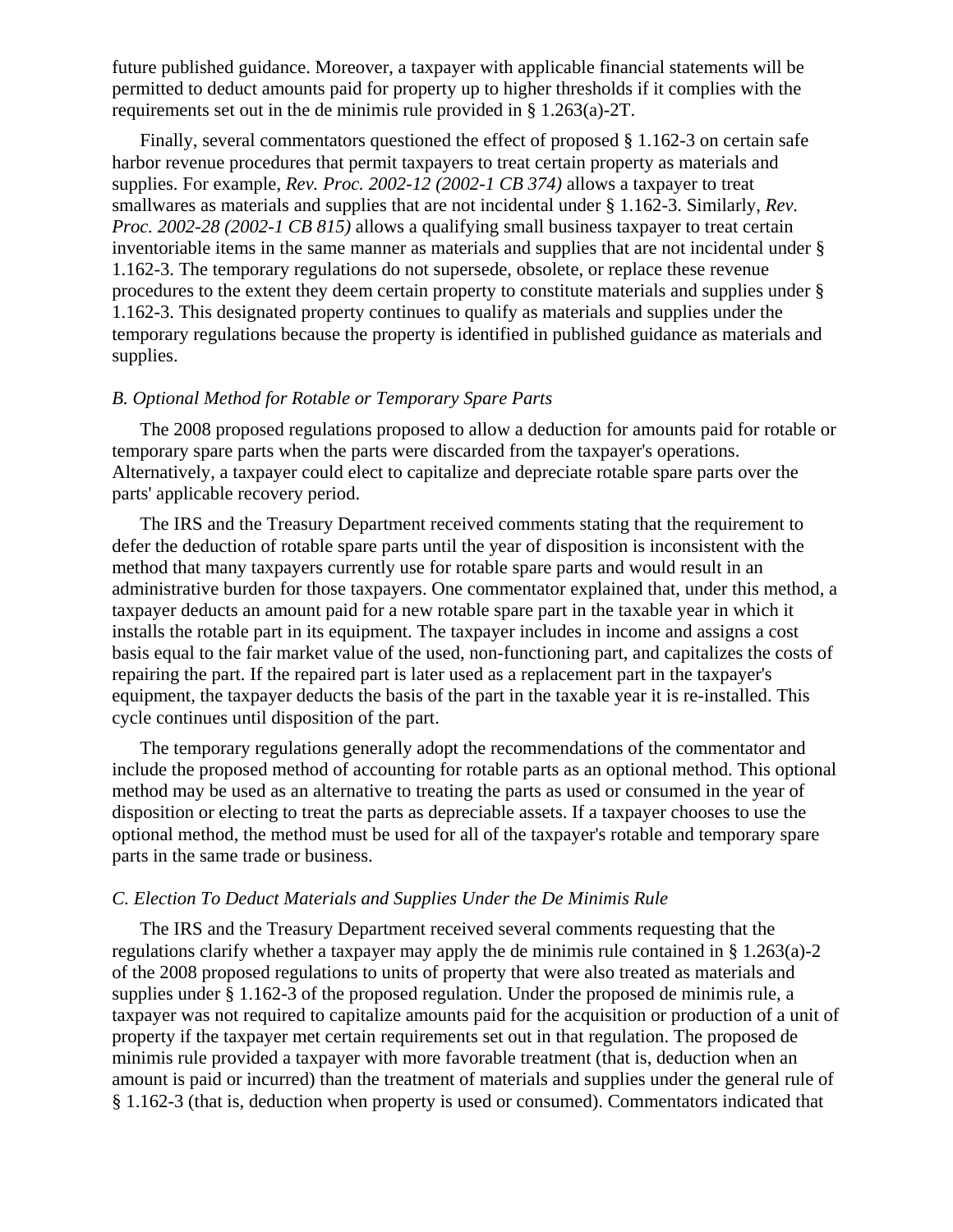the requirement to differentiate and separately account for certain materials and supplies is impractical and presents an administrative burden that is inconsistent with the purpose of the de minimis rule. Thus, commentators requested that a taxpayer be permitted to apply the de minimis rule of § 1.263(a)-2, rather than the materials and supplies rules, to the costs of any unit of property that meets the definition of materials and supplies.

The temporary regulations adopt this recommendation and allow a taxpayer to elect to apply the de minimis rule of  $\S 1.263(a)$ -2T(g) to the costs of acquiring or producing any type of material or supply defined in § 1.162-3T if such costs meet the requirements of the de minimis rule. Thus, a taxpayer may apply a single timing rule (that is, deduction when paid or incurred) to any unit of property, including materials and supplies, to the extent the aggregate amount paid for such property does not exceed the limit described in §  $1.263(a)-2T(g)(1)(iv)$ .

# *D. Election To Capitalize Materials and Supplies*

The temporary regulations retain the rule from the 2008 proposed regulations that permits a taxpayer to elect to capitalize and depreciate amounts paid for certain materials and supplies. Several commentators questioned the effect of this provision and the other new rules under proposed § 1.162-3 on previous IRS pronouncements that distinguished certain depreciable property from materials and supplies. *See,* for example, *Rev. Rul. 2003-37 (2003-1 CB 717)* (permitting taxpayers to treat certain rotable spare parts used in a service business as depreciable assets); *Rev. Rul. 81-185 (1981-2 CB 59)* (concluding that major standby emergency spare parts are depreciable property); *Rev. Rul. 69-201 (1969-1 CB 60)* (holding that standby replacement parts used in pit mining business are items for which depreciation is allowable); *Rev. Rul. 69-200 (1969-1 CB 60)* (holding that flight equipment rotatable spare parts and assemblies are tangible property for which depreciation is allowable while expendable flight equipment spare parts are materials and supplies); *Rev. Proc. 2007-48 (2007-2 CB 110)* (providing a safe harbor method of accounting to treat certain rotable spare parts as depreciable assets).

Section 1.162-3T is applicable to all materials and supplies as defined under that provision, including certain types of property that were treated as depreciable property under previously published guidance. Thus, for example, the temporary regulations modify *Rev. Rul. 2003-37, Rev. Rul. 81-185, Rev. Rul. 69-200,* and *Rev. Rul. 69-201* to the extent that the temporary regulations characterize certain tangible properties addressed in these rulings as materials and supplies. However, the temporary regulations permit taxpayers to elect to treat these properties as assets subject to the allowance for depreciation consistent with the holdings in these revenue rulings. In addition, the IRS and the Treasury Department recognize that *Rev. Proc. 2007-48* may need to be revised to address the treatment of certain rotable spare parts defined as materials and supplies under the temporary regulations. Thus, comments are requested on the application of the safe harbor method in this context.

### **III. Repairs Under § 1.162-4**

The 2008 proposed regulations proposed to revise § 1.162-4 (the repairs regulation) to provide rules consistent with the improvement rules under § 1.263(a)-3 of the proposed regulations. The 2008 proposed regulations provided that amounts paid for repairs and maintenance to tangible property are deductible if the amounts paid are not required to be capitalized under § 1.263(a)-3. The IRS and Treasury Department received no comments on this proposed regulation. The temporary regulations retain the rule from the 2008 proposed regulations and clarify that a taxpayer is permitted to deduct amounts paid to repair and maintain tangible property provided such amounts are not required to be capitalized under section 263(a)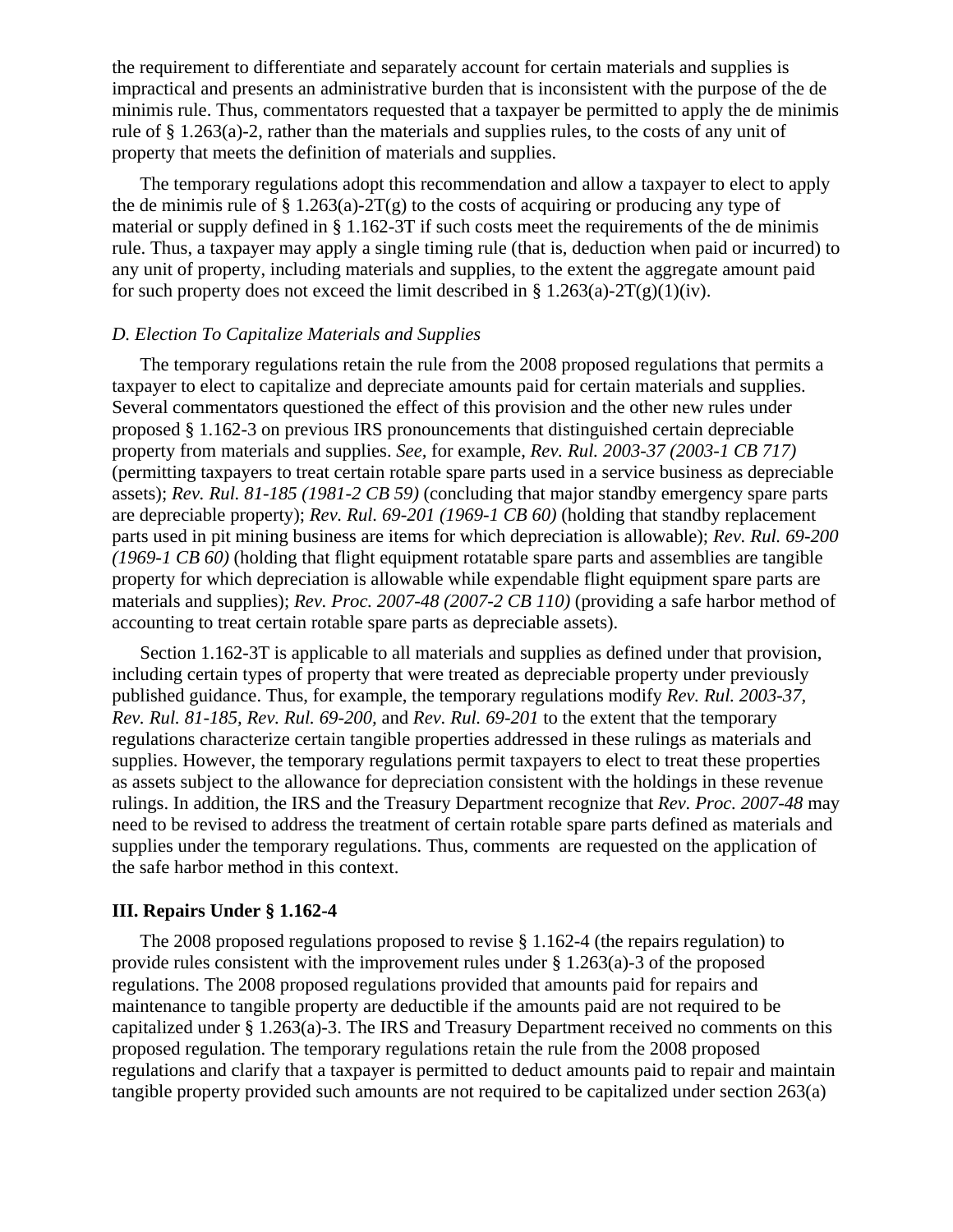or any other provision of the Code or regulations. See, for example, section 263A and the regulations thereunder.

# **IV. Rentals Under § 1.162-11 and Leased Property Under § 1.167(a)-4**

The existing regulations under  $\S 1.162-11$  provide rules for the treatment of amounts paid (1) to acquire a leasehold and (2) for leasehold improvements by a lessee on a lessor's property. The temporary regulations do not amend the rule in § 1.162-11(a) that provides that a taxpayer may amortize the cost of acquiring a leasehold over the term of the lease. The temporary regulations make only minor revisions to the rule in § 1.162-11(b) that provides that the cost of erecting a building or making a permanent improvement to property leased by the taxpayer is a capital expenditure and is not deductible as a business expense.

Section 1.162-11(b) of the existing regulations also provides that a taxpayer lessee may amortize a leasehold improvement over the shorter of the estimated useful life of the improvement or the remaining period of the lease. A similar rule exists in  $\S 1.167(a)$ -4. In that respect, the existing regulations do not reflect the amendments made to sections 168 and 178 by sections 201(a) and 201(d)(2)(A), respectively, of the Tax Reform Act of 1986, Public Law 99- 514. See sections 168(i)(6) and (8), which require a lessee or lessor to depreciate or amortize leasehold improvements under the cost recovery provisions of the Code applicable to the improvements, without regard to the term of the lease. Accordingly, the temporary regulations both amend the rules in §§ 1.162-11(b) and 1.167(a)-4 to provide that a lessee or lessor must depreciate or amortize its leasehold improvements under the cost recovery provisions of the Internal Revenue Code applicable to the improvements, without regard to the term of the lease, and also remove the rules permitting amortization over the shorter of the estimated useful life or the term of the lease. For example, if the leasehold improvement is property to which section 168 applies, the leasehold improvement is depreciated under section 168. Section 1.162-11 of the temporary regulations also includes cross references to  $\S 1.263(a)$ -3T(f)(1) (regarding improvements to leased property) and to § 1.167(a)-4T (regarding depreciation or amortization deductions for leasehold improvements).

#### **V. Amounts Paid To Acquire or Produce Tangible Property Under § 1.263(a)-2T**

The 2008 proposed regulations provided rules for the capitalization of amounts paid to acquire or produce units of tangible property. The temporary regulations retain most of these rules, including the general requirement to capitalize acquisition and production costs, and the requirement to capitalize amounts paid to defend and perfect title to property. In response to comments received, the temporary regulations clarify the application of the rules to moving and reinstallation costs; retain the rule for costs incurred prior to placing property into service; add and clarify certain rules with respect to transaction costs; and modify and refine the de minimis rule.

#### *A. Moving and Reinstallation Costs*

An example in the 2008 proposed regulations illustrated that a taxpayer generally is not required to capitalize the costs of moving tangible personal property already placed in service from one facility to another similar facility. Several commentators expressed concern, however, that the example in the 2008 proposed regulations omitted any discussion of the treatment of amounts paid to reinstall the unit of property in the new location. Amounts paid to move and reinstall a unit of property that has already been placed in service by the taxpayer generally are not amounts paid to acquire or produce a unit of property. Thus, these costs are not required to be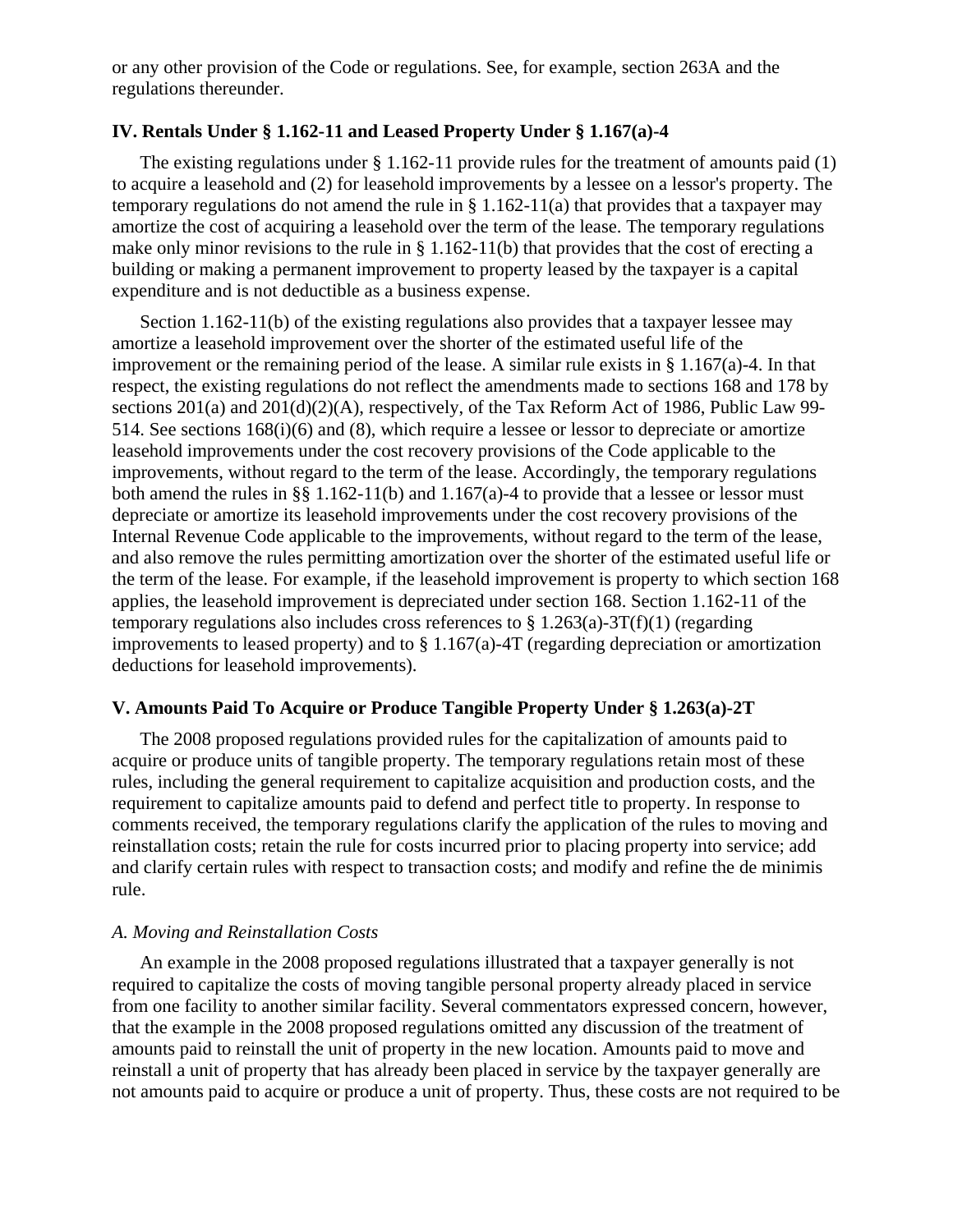capitalized under the rules for acquisition or production of property. But, if the costs of moving and reinstalling a unit of property directly benefit, or are incurred by reason of, an improvement to the unit of property that is moved and reinstalled, such costs are required to be capitalized. The temporary regulations address these types of moving and reinstallation costs in examples provided in § 1.263(a)-3T(h)(4), governing improvements to property.

# *B. Work Performed Prior To Placing Property Into Service*

The 2008 proposed regulations provided that acquisition costs include costs for work performed on a unit of property prior to the date the unit of property is placed in service. Several commentators expressed concern that this rule would require a taxpayer to capitalize generally deductible costs, such as repair costs, if they were incurred prior to placing the unit of property in service. One commentator suggested that the regulations allow a taxpayer to rebut the presumption that these costs are acquisition costs.

Amounts paid for work performed on a unit of property prior to placing the property in service are related to the acquisition of the unit of property and, therefore, must be treated as an acquisition cost. The temporary regulations do not incorporate a rebuttable presumption in this rule because there are very few, if any, costs to which the presumption would apply. Moreover, a rebuttable presumption is more subjective and difficult to administer. Thus, the temporary regulations retain the bright-line rule that requires a taxpayer to capitalize costs that are incurred prior to the date a unit of property is placed in service.

#### *C. Transaction Costs*

The 2008 proposed regulations provided that a taxpayer must, in general, capitalize amounts paid to facilitate the acquisition or production of real or personal property. They included a rule that provided that costs relating to activities performed in the process of determining whether to acquire real property and which real property to acquire generally are deductible pre-decisional costs unless they are described in the regulations as inherently facilitative costs. The temporary regulations retain the general rule in the 2008 proposed regulations and the rules defining the costs that facilitate the acquisition or production of real or tangible property. The temporary regulations also clarify that a taxpayer may be required to allocate certain facilitative costs between personal property and real property acquired in a single transaction. Accordingly, the temporary regulations add a "reasonable allocation" rule to assist a taxpayer in making allocations of facilitative costs between personal property and real property. In addition, the temporary regulations provide that a taxpayer may allocate inherently facilitative amounts to separate units of property that are considered, but not acquired, and recover such costs in accordance with applicable sections of the Code and regulations. The temporary regulations do not accommodate commentators' requests to extend the rule permitting deduction of certain predecisional costs of acquiring real property to personal property because such a rule could generate controversy over unduly small amounts.

#### *D. De Minimis Rule*

The 2008 proposed regulations provided that a taxpayer must capitalize amounts paid to acquire or produce a unit of real or personal property, including the related transaction costs. Under the proposed de minimis rule, however, a taxpayer was not required to capitalize amounts paid for the acquisition or production (including any amounts paid to facilitate the acquisition or production) of a unit of property if (1) the taxpayer had an applicable financial statement (AFS) as defined in the regulation; (2) the taxpayer had, at the beginning of the taxable year, written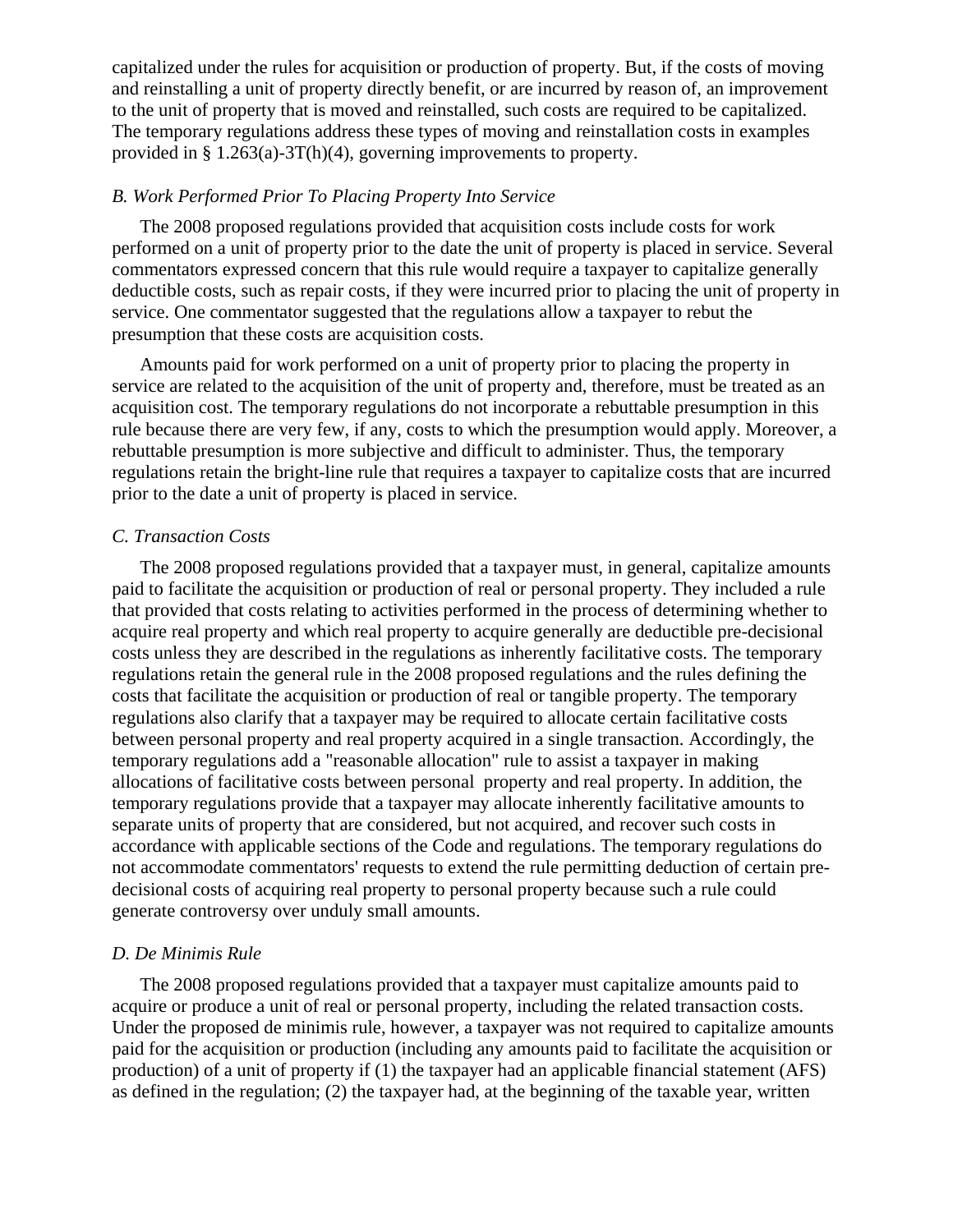accounting procedures treating as an expense for non-tax purposes the amounts paid for property costing less than a certain dollar amount; (3) the taxpayer treated the amounts paid during the taxable year as an expense on its AFS in accordance with its written accounting procedures; and (4) the total aggregate of amounts paid and not capitalized for the taxable year under this provision did not distort the taxpayer's income for the taxable year (the "no distortion requirement").

The IRS and the Treasury Department included the no distortion requirement in the 2008 de minimis rule in an effort to limit the deduction to amounts that clearly reflected income under section 446. To ease the administrative burden of determining whether amounts expensed under the de minimis rule distorted taxable income, the 2008 proposed regulations included a safe harbor. Under this safe harbor, an amount deducted under the AFS-based de minimis rule for the taxable year would be deemed not to distort income if that amount (when added to the amounts deducted in the taxable year as materials and supplies for units of property costing \$ 100 or less) was less than or equal to the lesser of 0.1 percent of the taxpayer's gross receipts for the taxable year or 2 percent of the taxpayer's total AFS depreciation and amortization for the taxable year. The preamble to the 2008 proposed regulations clarified that, depending on a taxpayer's particular facts and circumstances, an amount in excess of the safe harbor would not necessarily result in a distortion of income.

A number of commentators approved of the concept of an AFS-based de minimis rule but were critical of the inclusion of the no distortion requirement. The commentators expressed concern that the no distortion requirement would increase controversy, was burdensome, and was contrary to the regulation's goal of clarity and certainty. Some commentators asserted that the imposition of a financial conformity requirement on the use of a de minimis rule established its own safeguards with respect to the materiality of the deductions under the de minimis rule.

In addition, some commentators suggested that if the no distortion requirement were retained in the final regulations, the safe harbor limits should be set at a higher level. The IRS and the Treasury Department also received comment letters requesting that the de minimis rule be expanded to a taxpayer without an AFS by setting specific de minimis threshold amounts.

The de minimis rule under the temporary regulations retains the requirement that a taxpayer may deduct certain amounts paid for tangible property if the taxpayer has an AFS, has written accounting procedures for expensing amounts paid for such property under certain dollar amounts, and treats such amounts as expenses on its AFS in accordance with such written accounting procedures. However, the temporary regulations replace the no distortion requirement with an overall ceiling that generally limits the total expenses that a taxpayer may deduct under the de minimis rule. The new criteria mandates that the aggregate of amounts paid and not capitalized under the de minimis rule for the taxable year must be less than or equal to the greater of (1) 0.1 percent of the taxpayer's gross receipts for the taxable year as determined for Federal income tax purposes; or (2) 2.0 percent of the taxpayer's total depreciation and amortization expense for the taxable year as determined in its AFS.

The use of a ceiling provides an objective and administrable limit on a taxpayer's total de minimis expense deduction and does not require an independent analysis to determine whether the amount clearly reflects the taxpayer's income. While a taxpayer's treatment on its financial statements provides a reasonable foundation for determining a taxpayer's de minimis expenses, the application of certain limits, based on a percentage of gross receipts or percentage of depreciation expense, is supported by the case law and the clear reflection of income principle under section 446. *See,* for example, *Cincinnati, New Orleans & Tex. Pac. Ry. Co. v. United*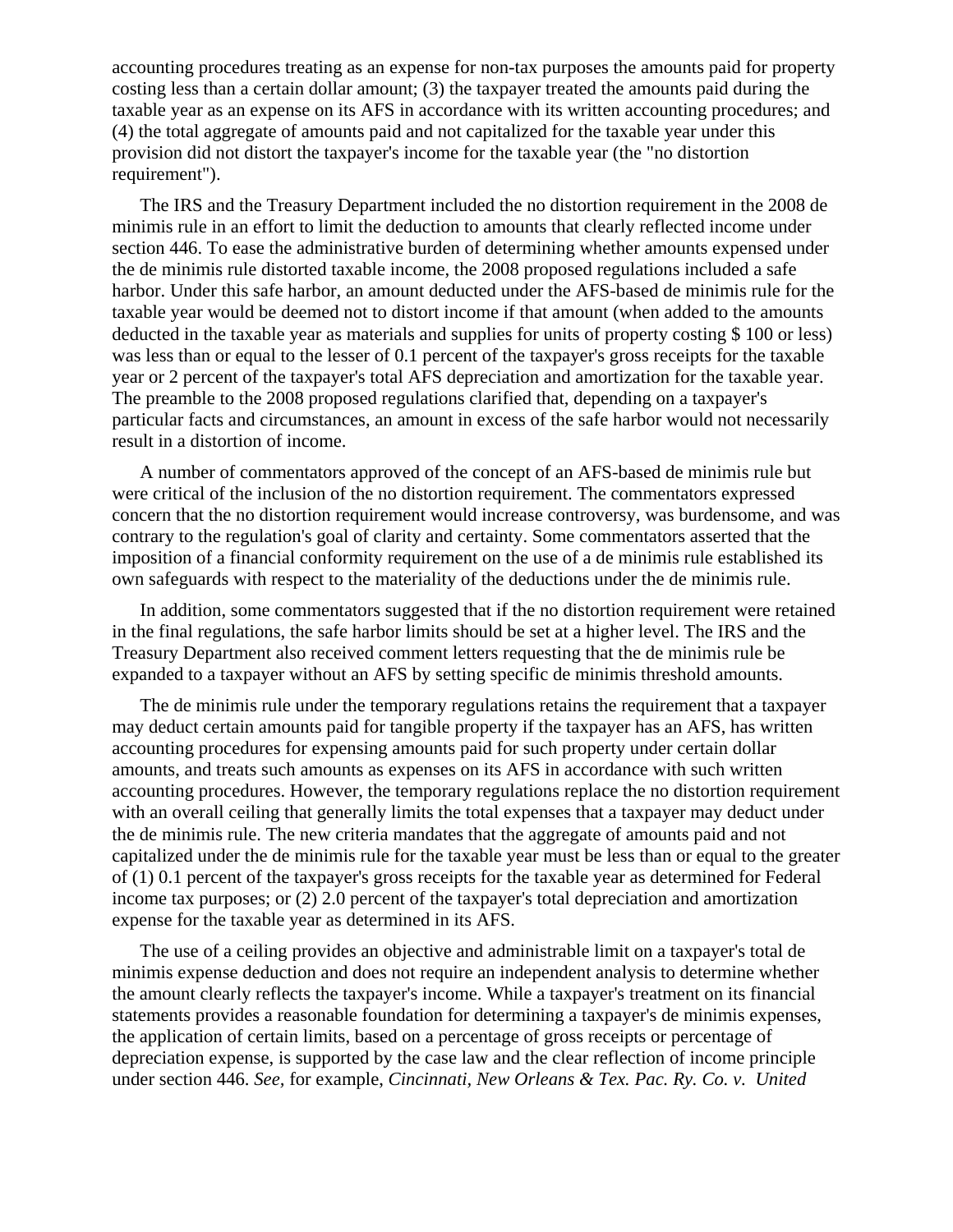# *States, 424 F.2d 563 (Ct. Cl. 1970); Alacare Home Health Services, Inc. v. Commissioner, T.C. Memo. 2001-149.*

In response to several comment letters, the temporary regulations also add and modify several provisions governing the application of the de minimis rule. For example, temporary regulations eliminate the requirement in the 2008 proposed regulations that, in calculating whether a taxpayer's de minimis amount exceeds the ceiling, the taxpayer must also include the amounts deducted under proposed § 1.162-3 as materials and supplies costing \$ 100 or less. Under the temporary regulations, amounts paid for materials and supplies are subject to the de minimis ceiling only if the taxpayer elects under § 1.162-3T to treat those materials or supplies under the de minimis rule of  $\S 1.263(a)$ -2T. In addition, the temporary regulations eliminate the exceptions from the proposed de minimis rule for property acquired for repairs and property acquired for improvements. Thus, the de minimis rule may be applied to these amounts. However, the de minimis rule does not apply to amounts paid for labor and overhead incurred in repairing or improving property.

The IRS and the Treasury Department received one comment letter suggesting that that the temporary regulations clarify the application of the de minimis rule to a member of a consolidated group. In response, the temporary regulations add a provision that permits a member to utilize the written accounting procedures provided on the applicable financials statements of its affiliated group. The IRS and the Treasury Department intend to give further consideration to the application of the de minimis rule in a consolidated group setting. In this regard, the IRS and the Treasury Department request additional comments on the manner in which the de minimis rule, including the de minimis rule limitations, may be applied to, and based on, the tax and financial results of a consolidated group.

The de minimis rule in the temporary regulations is not intended to prevent a taxpayer from reaching an agreement with its IRS examining agents that, as an administrative matter, based on risk analysis or materiality, the IRS examining agents will not review certain items. It is not intended that examining agents must now revise their materiality thresholds in accordance with the de minimis rule ceiling. Thus, if examining agents and a taxpayer agree that certain amounts in excess of the de minimis rule ceiling are immaterial and should not be subject to review, that agreement should be respected, notwithstanding the requirements of the de minimis rule in the temporary regulations. However, a taxpayer that seeks a deduction for amounts in excess of the amount allowed by this rule or by agreement with IRS examining agents will have the burden of showing that such treatment clearly reflects income.

Finally, the temporary regulations do not expand the de minimis rule to a taxpayer without an AFS or provide specific de minimis amounts deductible by a taxpayer in this context. A taxpayer without an AFS does not have a consistent, audited methodology for determining de minimis expenses, and as a result, the IRS would have little or no assurance that a taxpayer without an AFS was using a reasonable, consistent methodology that clearly reflects income. However, the temporary regulations provide some relief for a taxpayer without an AFS by providing a deduction under § 1.162-3T for materials and supplies that cost \$ 100 or less. The IRS and the Treasury Department request comments addressing de minimis rule alternatives that would substantiate the use of a reasonable and consistent methodology and ensure clear reflection of income for determining de minimis expenses for a taxpayer without an AFS.

#### **VI. Amounts To Improve Property Under § 1.263(a)-3T**

#### *A. Overview*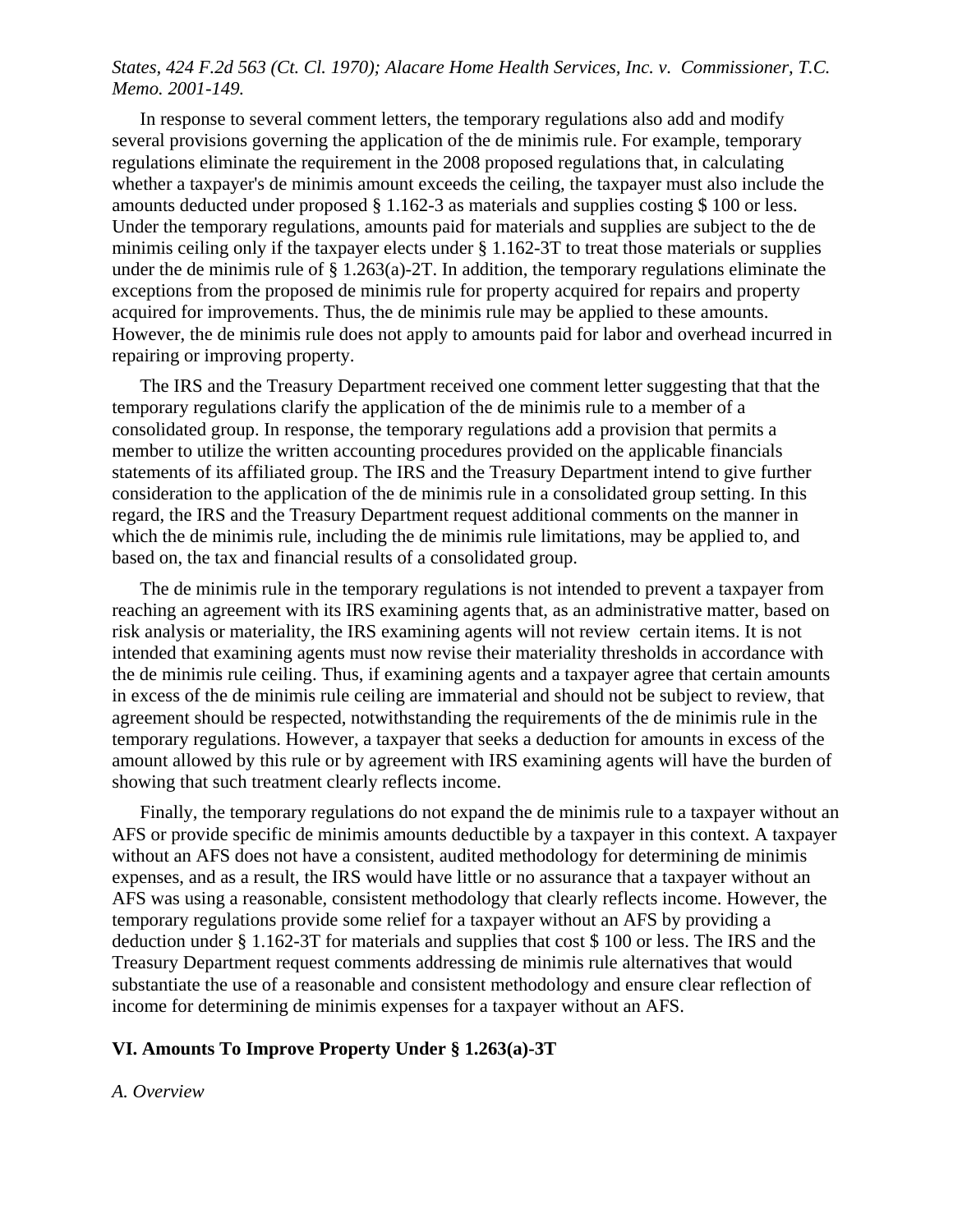The temporary regulations retain the basic framework of the 2008 proposed regulations for determining the unit of property and for determining whether there is an improvement to the unit of property. The temporary regulations also retain many of the simplifying conventions set out in the 2008 proposed regulations, including the routine maintenance safe harbor and the optional regulatory accounting method. As explained below, the temporary regulations also modify the 2008 proposed regulations in several areas.

A goal of both the 2006 and 2008 proposed regulations was to reduce controversy and provide clarity in determining whether an amount is paid for an improvement that must be capitalized under section 263(a). In several respects, however, the more objective rules provided in the 2008 proposed regulations limited the circumstances in which an amount paid would be capitalized as an improvement. First, the 2008 proposed regulations defined the unit of property for a building as the building and its structural components. Thus, work performed on a building would rise to the level of an improvement only if it resulted in a betterment or restoration (or a new or different use) when applied to the building and its structural components as a whole. Second, the restoration rules under the 2008 proposed regulations provided that a taxpayer did not have to capitalize, or treat as an improvement, amounts paid to replace a major component or substantial structural part of a unit of property unless those amounts were paid after the recovery period for the property, and either (1) the replacement cost comprised 50 percent or more of the replacement cost of the entire unit of property, or (2) the replacement parts comprised 50 percent or more of the physical structure of the unit of property ("the 50 percent thresholds"). Thus, capitalization under the major component rule applied only if the property was fully depreciated and either of the 50 percent thresholds were triggered.

These sections of the 2008 proposed regulations would have led to results that were contrary to long-standing case law (discussed below) and inconsistent with the way most taxpayers had treated these items for tax purposes. Although the preamble to the 2008 proposed regulations provided that a taxpayer should not rely on the proposed rules, many taxpayers applied to change their methods of accounting from capitalizing certain expenditures to deducting these expenditures as repairs based on the standards in the 2008 proposed regulations.

The 2008 proposed regulations limited capitalization and allowed more frequent deductions for work performed on tangible property, in part, to lessen the effects of depreciation and disposition rules under section 168 (MACRS). Under section 168(i)(6), a taxpayer is required to depreciate an amount paid for an improvement using the same recovery period and the same depreciation method as the underlying property, with the recovery period beginning when the improvement is placed in service. In addition,  $\S 1.168-2(1)(1)$  of the proposed ACRS regulations (which have been generally applied to MACRS property) provides that a disposition does not include the retirement of a structural component of a building. Accordingly, § 1.168-6(b) of the proposed ACRS regulations provides that no loss shall be recognized upon the retirement of a structural component of a building. Thus, if a taxpayer replaced a structural component of a building during the recovery period of the building, the taxpayer could not immediately recover the basis allocable to the removed component, but rather had to continue to depreciate it as part of the building. If the taxpayer were required to capitalize the costs of the replacement component under section 263(a), then the taxpayer would be required to depreciate contemporaneously both the retired component and the replacement component.

To achieve results more consistent with existing law and to provide relief from the potential inequities that can result from the application of the depreciation and disposition rules, the temporary regulations revise and amend the 2008 proposed regulations in several respects. First, the temporary regulations retain the rule from the 2008 proposed regulations that the unit of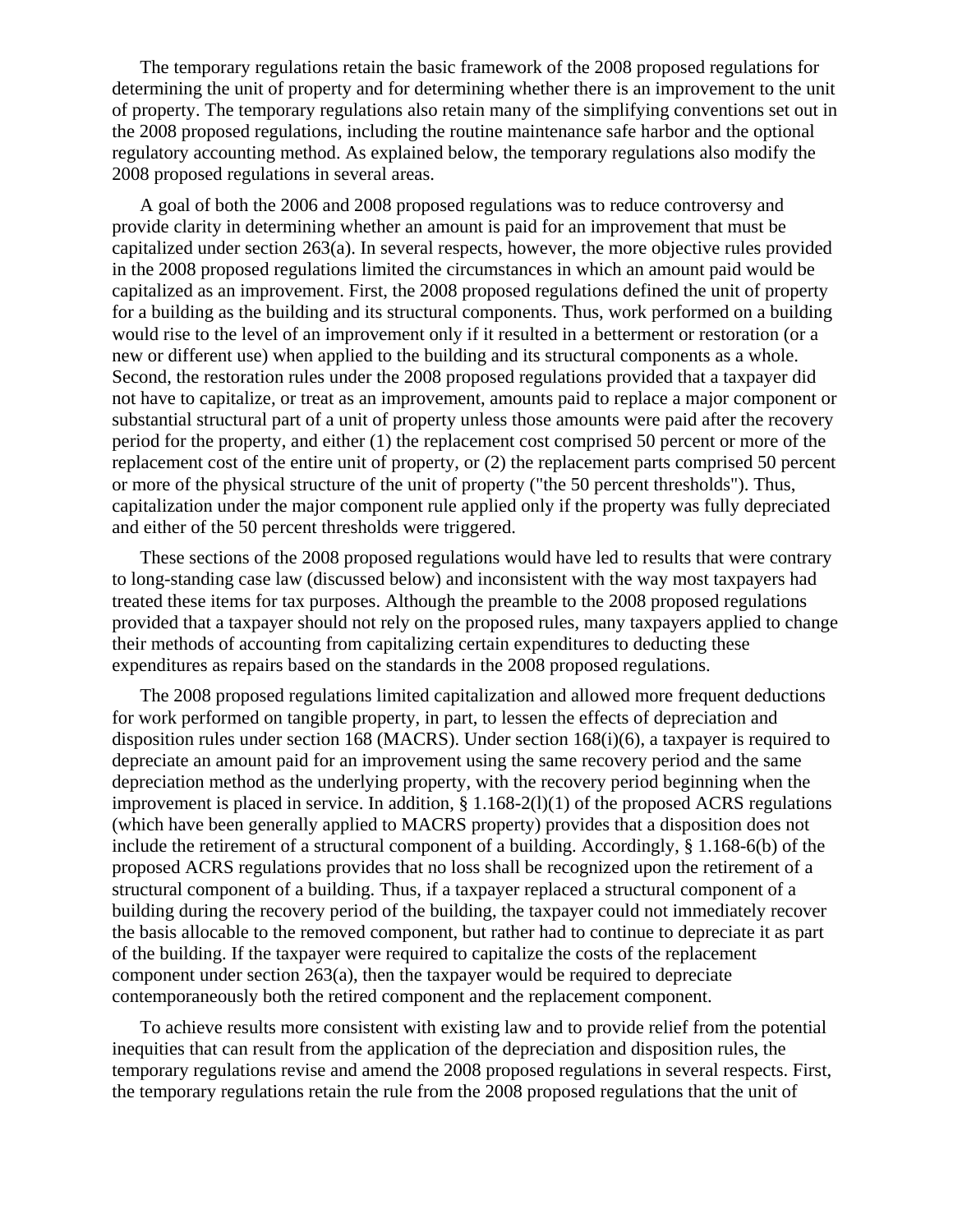property for a building consists of the building and its structural components. However, the temporary regulations revise the manner in which the improvement standards must be applied to the building and its structural components. In determining whether an amount paid is for an improvement to the building, the temporary regulations require a taxpayer to consider the effect of the expenditure on certain significant and specifically defined components of the building, rather than the building and its structural components as a whole. Second, the temporary regulations do not include the 50 percent thresholds and recovery period limitation for determining whether a replacement rises to the level of a major component or substantial structural part of a unit of property. Finally, the temporary regulations include new provisions under section 168 that expand the definition of dispositions to include the retirement of a structural component of a building. This change allows a taxpayer to recognize a loss on the disposition of a structural component of a building before the disposition of the entire building, so that a taxpayer will not have to continue to depreciate amounts allocable to structural components that are no longer in service. Thus, under the temporary regulations, a taxpayer is not required to capitalize and depreciate simultaneously amounts paid for both the removed and the replacement properties.

The IRS and the Treasury Department recognize that it may be difficult for taxpayers to determine specifically the amount of the adjusted basis of the property that is allocable to the retired component. This difficulty may be particularly acute in industries where a taxpayer has capitalized a number of improvements as part of cyclical remodels or renovations. Comments are requested on computational methodologies or safe harbors that a taxpayer may use to simplify this determination.

In addition to these changes, the temporary regulations incorporate more detailed rules for determining the units of property for condominium, cooperatives, and leased property, for the treatment of leasehold improvements, and for additional costs incurred during an improvement, such as related repair and maintenance costs. The temporary regulations also clarify various examples and add new examples illustrating the treatment of items such as moving and reinstallation costs, retail remodeling costs, and the costs of replacing major components.

#### *B. Determining the Unit of Property*

#### 1. Overview

The 2008 proposed regulations generally defined a unit of property as consisting of all the components of the unit of property that are functionally interdependent. The proposed regulations, however, provided special rules for determining the unit of property for buildings, plant property, and network assets. For property other than buildings, the 2008 proposed regulations further refined the units of property by treating a functionally interdependent component as a separate unit of property if the taxpayer initially assigned a different economic useful life to the component for financial statement or regulatory purposes or if the taxpayer assigned a different MACRS class or recovery method to the component. The temporary regulations retain most of these rules for determining units of property, with minor exceptions. In addition, the temporary regulations clarify the application of the improvement rules to the unit of property for buildings and set out more detailed rules for applying these rules to condominiums, cooperatives, and leased property. The temporary regulations also contain new and revised provisions addressing the treatment of, and the unit of property determination for, leasehold improvements.

# 2. Buildings and Structural Components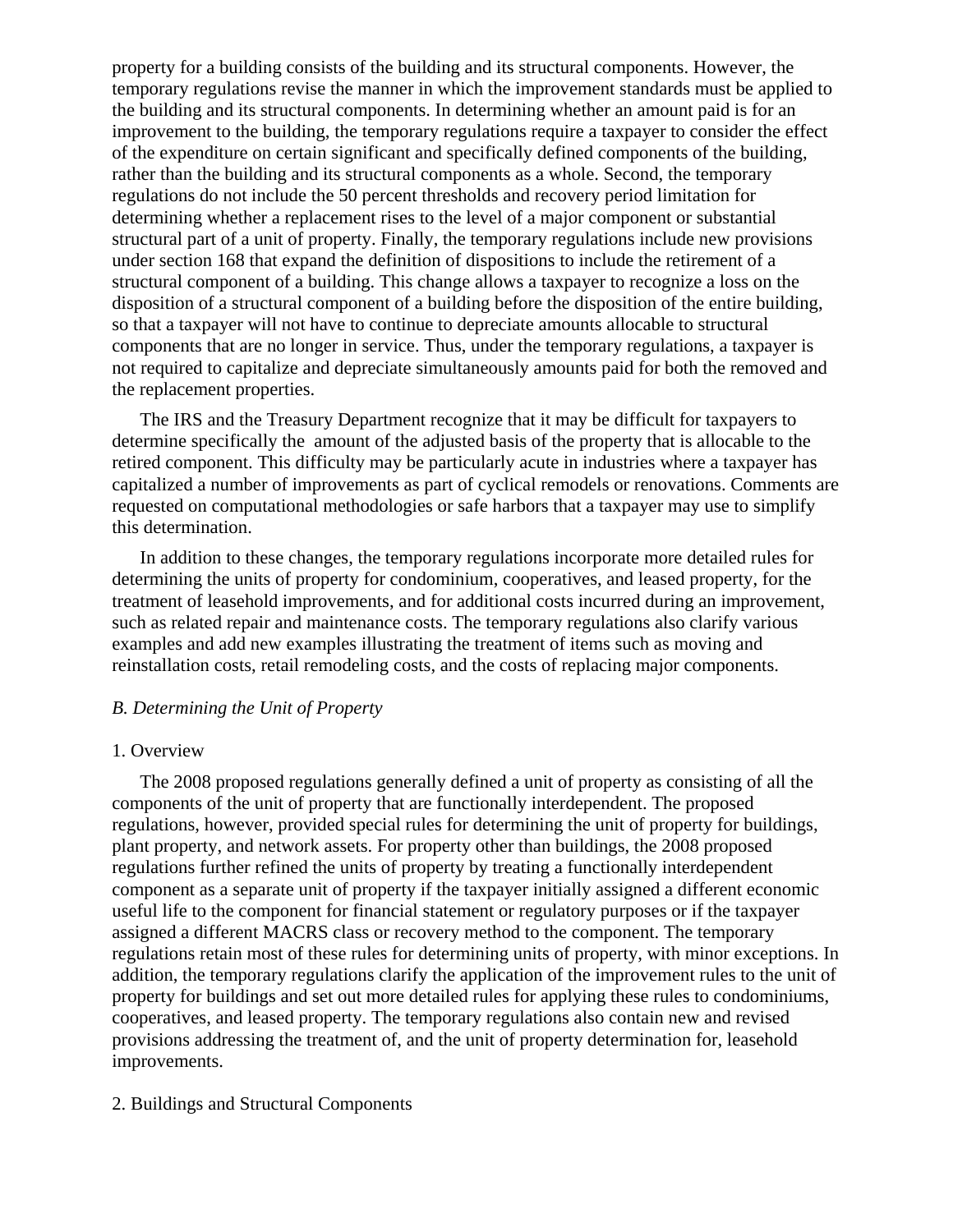The 2008 proposed regulations retained the rule from the 2006 proposed regulations that the building (as defined in § 1.48-1(e)(1)) and its structural components (as defined in § 1.48-1(e)(2)) are a single unit of property. In response to the 2008 proposed regulations, the IRS and the Treasury Department did not receive any comments addressing the unit of property for buildings. After issuance of the 2008 proposed regulations, however, many taxpayers claimed that major work performed on buildings did not result in an improvement because the work affected only a small portion of the unit of property, that is, the entire building. Under this analysis, for example, taxpayers claimed that the costs of new roofs, replacements of entire heating and air conditioning systems, and major structural changes to building interiors were all deductible as repairs or maintenance. Moreover, taxpayers may have viewed the 50 percent thresholds and recovery period limitation exceptions to the major component and substantial structural part rule as consistent with the conclusion that these types of expenses should generally be treated as deductible repair or maintenance costs. Although the preamble to the 2008 proposed regulations explicitly stated that a taxpayer should not rely on the proposed rules, many taxpayers regarded these rules as the IRS's and the Treasury Department's interpretation of current law.

The temporary regulations revise the 2008 standards in several respects to achieve results that are more consistent with current law. The temporary regulations retain the general rule that the unit of property for a building is comprised of the building and its structural components. The temporary regulations, however, require that a taxpayer apply the improvement standards separately to the primary components of the building, that is, the building structure or any of the specifically defined building systems. Thus, a cost is treated as a capital expenditure if it results in an improvement to the building structure or to any of the specifically enumerated building systems. The temporary regulations define the building structure as the building (as defined in § 1.48-1(e)(1)) and its structural components (as defined in  $\S$  1.48-1(e)(2)) other than the components specifically enumerated as building systems. The temporary regulations define building systems to include (1) the heating, ventilation, and air conditioning systems ("HVAC"); (2) the plumbing systems; (3) the electrical systems; (4) all escalators; (5) all elevators; (6) the fire protection and alarm systems; (7) the security systems; (8) the gas distribution systems; and (9) any other systems identified in published guidance.

Accordingly, if an amount paid results in a restoration of a building structure, such as the replacement of an entire roof, then under the temporary regulations the expenditure constitutes an improvement to the building unit of property. Similarly, if an amount paid results in a betterment to a building system, such as an improvement to the HVAC system, then the expenditure also constitutes an improvement to the building unit of property. Compared to the approach provided in the 2008 proposed regulations, the approach contained in these temporary regulations produces results that are more consistent with current law. *See,* for example, *Smith v. Commissioner, 300 F.3d 1023 (9th Cir. 2002)* (holding that costs to replace a substantial portion of floor were capital expenditures); *Tsakopoulous v. Commissioner, T.C. Memo. 2002-8* (holding that costs to replace the roof on a portion of the suites of a shopping center were capital expenditures); *Hill v. Commissioner, T.C. Memo. 1983-112* (holding that costs to replace the water heater and furnace in rental property were capital expenditures); *Stewart Supply Co. v. Commissioner, T.C. Memo. 1963-62* (holding that costs to replace the front wall of a building and make electrical connections to that wall were capital expenditures); *First Nat'l Bank v. Commissioner, 30 B.T.A. 632 (1934)* (holding that costs of replacing the electrical system in a bank building were capital expenditures); *Georgia Car and Locomotive Co., 2 B.T.A. 986 (1925)* (holding that costs of a new roof on a building were capital expenditures). The approach for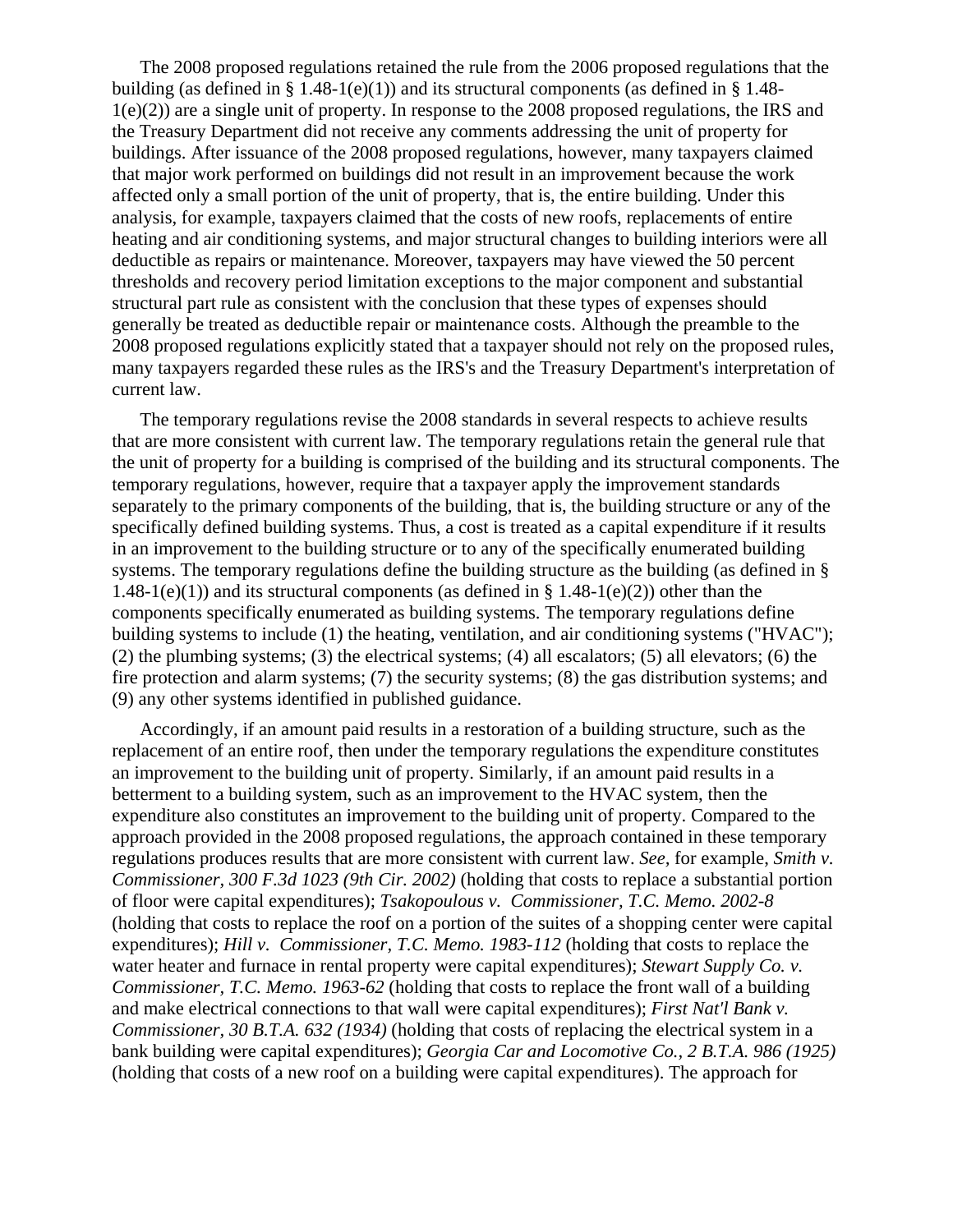buildings is conceptually similar to the plant property rule discussed below, which segregates plant property into units of property that perform discrete and major functions within the plant.

#### a. Condominiums and Cooperatives

The 2008 proposed regulations provided that the unit of property for a condominium was the individual unit owned by the taxpayer and that the unit of property for a cooperative was the individual unit possessed by the taxpayer. The temporary regulations provide additional detail defining the unit of property for condominiums and cooperatives and provide additional guidance for applying the improvement rules to these units of property. The temporary regulations provide that for the owner of a condominium, the unit of property is the individual unit owned by the taxpayer and the structural components that are part of the condominium unit. Similarly, for a taxpayer that has an ownership interest in a cooperative housing corporation, the unit of property is the portion of the building in which the taxpayer has possessory rights and the structural components that are part of the portion of the building subject to the taxpayer's possessory rights. For both condominiums and cooperatives, however, the temporary regulations provide that an amount is paid for an improvement to these units of property if the amount results in an improvement to the building structure that is part of the condominium or cooperative unit or to the portion of any building system that is part of the condominium or cooperative unit.

## b. Leased Buildings (Taxpayer as Lessee)

The 2008 proposed regulations did not address the unit of property for leased property. The IRS and the Treasury Department received several comments requesting that the regulations include more detailed rules regarding the unit of property for leased property and the unit of property for leasehold improvements. The temporary regulations define the unit of property for leased buildings and provide that if a taxpayer is a lessee of all or a portion of one or more buildings (such as an office, floor, or certain square footage), the unit of property is each building and its structural components or the portion of each building subject to the lease and the structural components associated with the leased portion. The temporary regulations also provide that an amount is paid for an improvement to a leased building or a leased portion of a building if the amount paid results in an improvement to the leased building structure (or the portion thereof subject to the lease) or any of the leased building systems (or the portion thereof subject to the lease).

### 3. Property Other Than Buildings

The 2008 proposed regulations generally defined the unit of property for real and personal property other than buildings to include all functionally interdependent components. Components were defined as functionally interdependent if placing one component in service depends on placing the other component in service. Special rules were provided for plant property and network assets.

The temporary regulations retain the functional interdependence test as the general rule for determining the unit of property for real and personal property other than buildings. The temporary regulations also continue to provide special rules for plant property and network assets. However, the temporary regulations remove the rule requiring taxpayers to treat a functionally interdependent component as a separate unit of property if the taxpayer initially assigned a different economic useful life to the component for financial statement or regulatory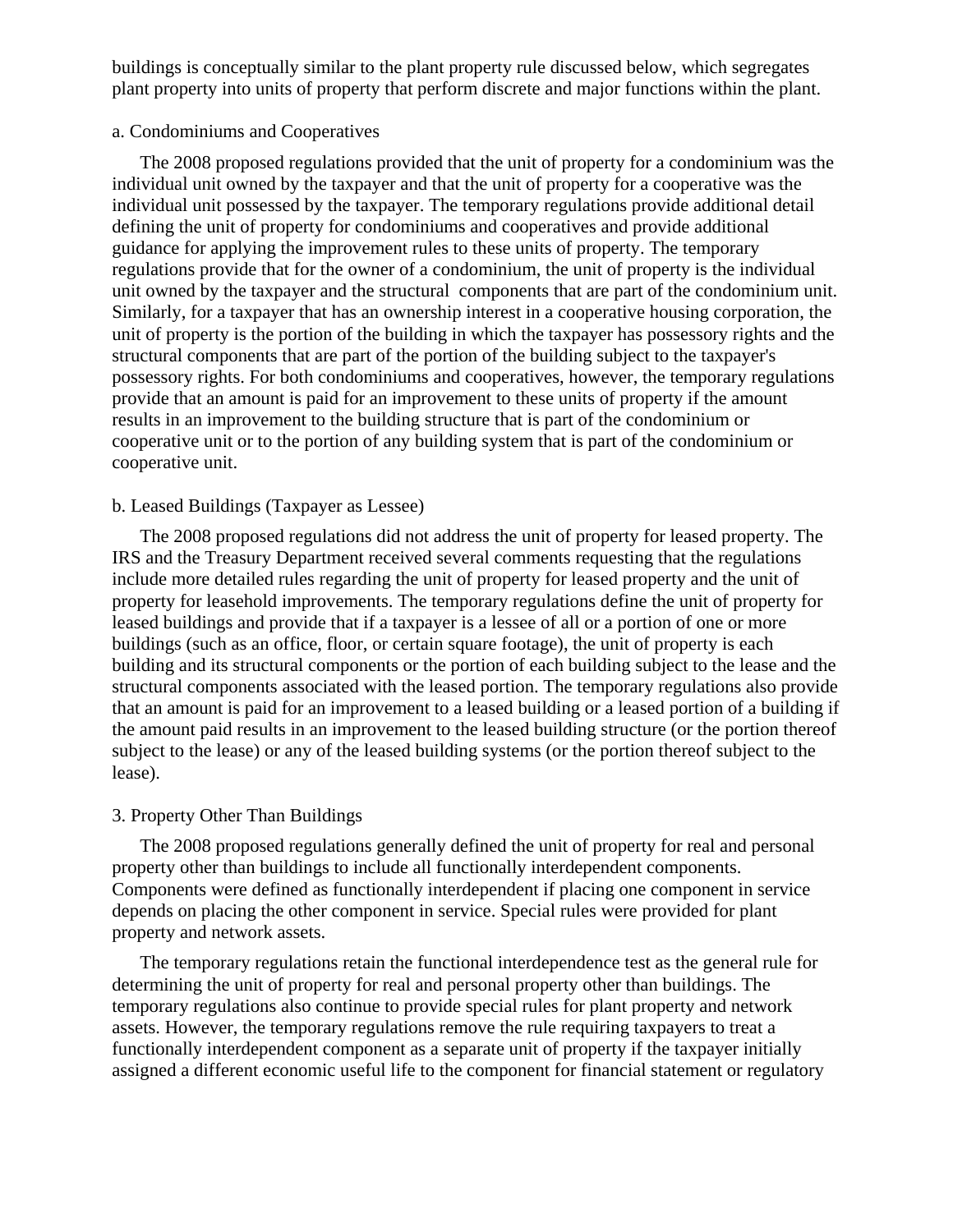purposes. In addition, the temporary regulations include a rule for determining the unit of property for leased property other than buildings.

### a. Plant Property

Under the 2008 proposed regulations, a unit of property for plant property generally was comprised of each component (or group of components) within the plant that performs a discrete and major function or operation within functionally interdependent machinery or equipment. The discrete and major function rule provides a reasonable and administrable limitation on the functional interdependence standard, which otherwise could be overly broad in its application to industrial equipment. Accordingly, the temporary regulations retain the plant property rule as it was proposed in the 2008 proposed regulations.

#### b. Network Assets

The 2008 proposed regulations generally defined network assets as railroad track, oil and gas pipelines, water and sewage pipelines, power transmission and distribution lines, and telephone and cable lines but reserved defining the unit of property for network assets in specific industries. The preamble to the 2008 proposed regulations invited industries with network assets to request guidance under the Industry Issue Resolution ("IIR") program. Although several commentators requested that the regulations provide guidance on the units of property for network assets, given the detailed factual issues underpinning the proper treatment of such assets, the units of property for network assets are more appropriately determined through guidance tailored to individual industries under the IIR program. The IRS and the Treasury Department have accepted IIR requests from several industries to develop industry specific guidance in this area and encourage other industries with network assets to request guidance under the IIR procedures.

The temporary regulations retain the definition of network assets provided in the 2008 proposed regulations and add an operative rule providing that in the case of network assets, the unit of property is determined by the taxpayer's particular facts and circumstances except as otherwise provided in guidance published in the **Federal Register** or the Internal Revenue Bulletin. The functional interdependence standard, by itself, could lead to unit of property definitions for network assets that are overly broad. Thus, functional interdependence is not determinative for network assets. Finally, the temporary regulations do not alter or invalidate previously published guidance addressing the treatment of network assets for particular industries, such as *Rev. Proc. 2011-43 (2011-37 IRB 326)* (safe harbor method for electric utility transmission and distribution property); *Rev. Proc. 2011-28 (2011-18 IRB 743)* (network asset maintenance allowance or units of property method for wireless telecommunication network assets); *Rev. Proc. 2011-27 (2011-18 IRB 740)* (network asset maintenance allowance or units of property method for wireline telecommunication network assets); *Rev. Proc. 2002-65 (2002-2 CB 700)* (track maintenance allowance method for Class II and III railroads); or *Rev. Proc. 2001- 46 (2001-2 CB 263)* (track maintenance allowance method for Class I railroads).

#### c. Leased Property Other Than Leased Buildings

The IRS and the Treasury Department received several comments requesting that the proposed regulations include more detailed rules regarding the unit of property for leased personal property. The temporary regulations provide that a lessee's unit of property for leased real or personal property other than building property is determined under the general rules for property other than buildings, including the functional interdependence test and the plant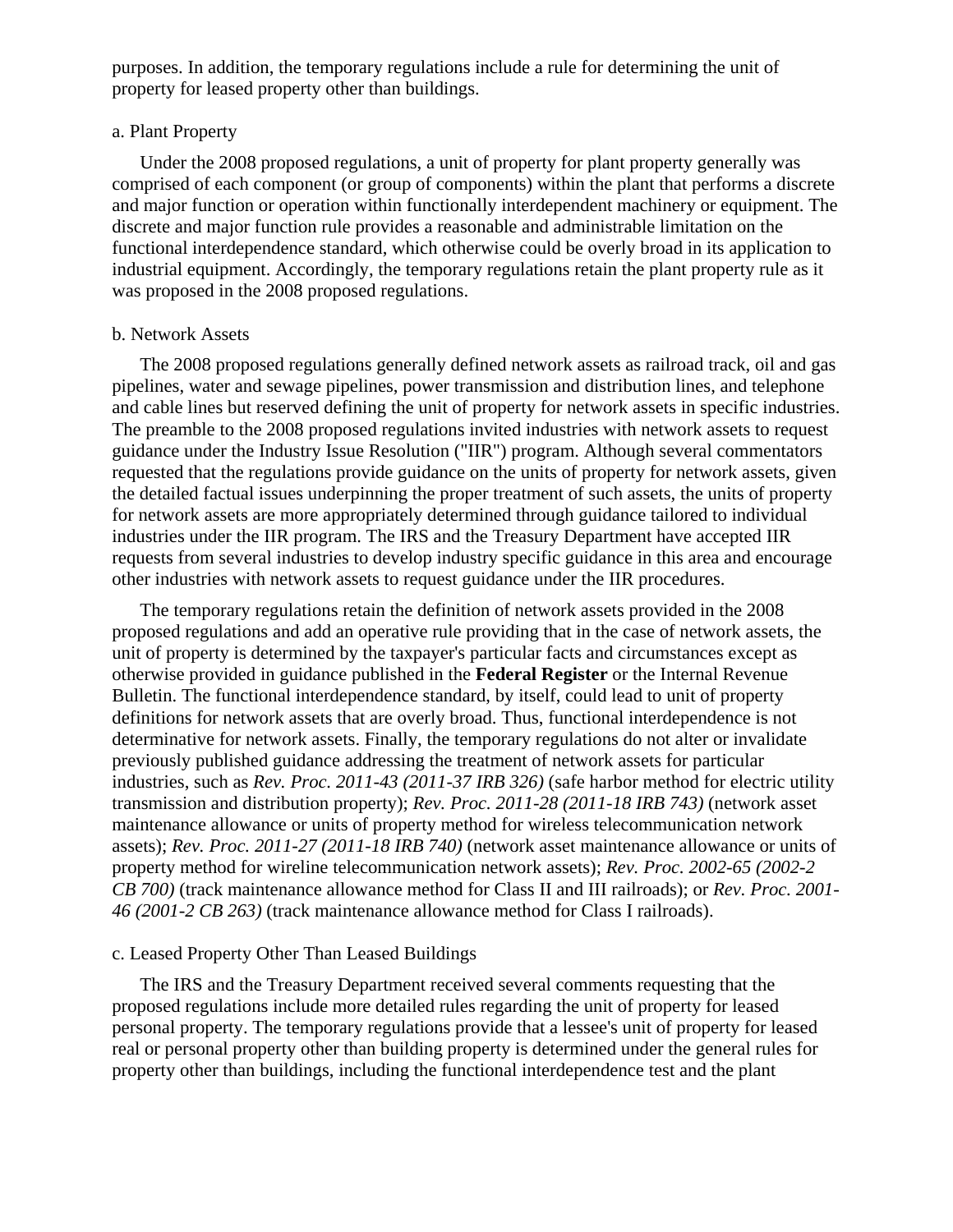property rule (as applicable), except that, after applying those applicable rules, the unit of property may not be larger than the unit of leased property.

#### 4. Unit of Property for Improvements

The 2008 proposed regulations provided that an improvement to a unit of property, other than a leasehold improvement, is not a unit of property separate from the unit of property improved. The 2008 proposed regulations provided that a leasehold improvement made by a lessee that is section 1250 property is treated as a separate unit of property. The temporary regulations retain the general rule that an improvement is generally not a unit of property separate from the unit of property improved but clarify the rule for leasehold improvements. As explained below, the temporary regulations provide that only a "lessee improvement," rather than a "leasehold improvement," is a unit of property separate from the unit of property improved. Moreover, this rule has been moved to a separate subsection governing the unit of property for improvements.

#### 5. Unit of Property for Leasehold Improvements

Current law provides that if a lessee makes a leasehold improvement that is not a substitute for rent, the lessee is generally required to capitalize the cost of the improvement under section 263(a) and §§ 1.162-11(b) and 1.167(a)-4 and, if the leasehold improvement is property to which section 168 applies, depreciate the improvement under section 168. *See* section 168(i)(8)(A). Current law, however, does not clearly address the unit of property for leasehold improvements.

The 2008 proposed regulations provided that, in the case of a leasehold improvement made by a lessee that is section 1250 property, the leasehold improvement is a separate unit of property. The 2008 proposed regulations did not address leased section 1245 property or discuss the unit of property for improvements made by a lessor. The IRS and the Treasury Department received several comments requesting that the regulations provide additional guidance on the unit of property for improvements to leased section 1250 property and address the unit of property for improvements to leased section 1245 property. In addition, commentators suggested that revised regulations provide operative rules for determining when there has been an improvement to leased property. In response to the comments, the temporary regulations address whether amounts paid by a lessee or lessor are for the improvement of a unit of leased property, requiring capital treatment. The temporary regulations also define the unit of property for purposes of determining whether amounts paid subsequent to an initial leasehold improvement must be capitalized.

The temporary regulations for lessee improvements are consistent with the rule in the 2008 proposed regulations but provide further elaboration and are extended to section 1245 property. The temporary regulations provide that an amount initially capitalized as a lessee improvement is treated as a cost of acquiring or producing a unit of property, and constitutes a unit of property separate from the leased property being improved. However, the cost of improving a lessee improvement is not a unit of property separate from the lessee improvement being improved.

Treating the lessee's initial improvement as a separate unit of property is based on the premise that, when making a leasehold improvement, the lessee should be treated as if it has acquired or produced new property. This new property interest is separate and distinguishable from the lessee's interest in the underlying property. Also, this approach is consistent with the depreciation rules under sections  $168(i)(6)$  and  $(i)(8)(A)$ , which treat the leasehold improvement as a separate asset for purposes of section 168. Finally, treatment of a lessee's subsequent improvement as part of the lessee's initial leasehold improvement is consistent with the rule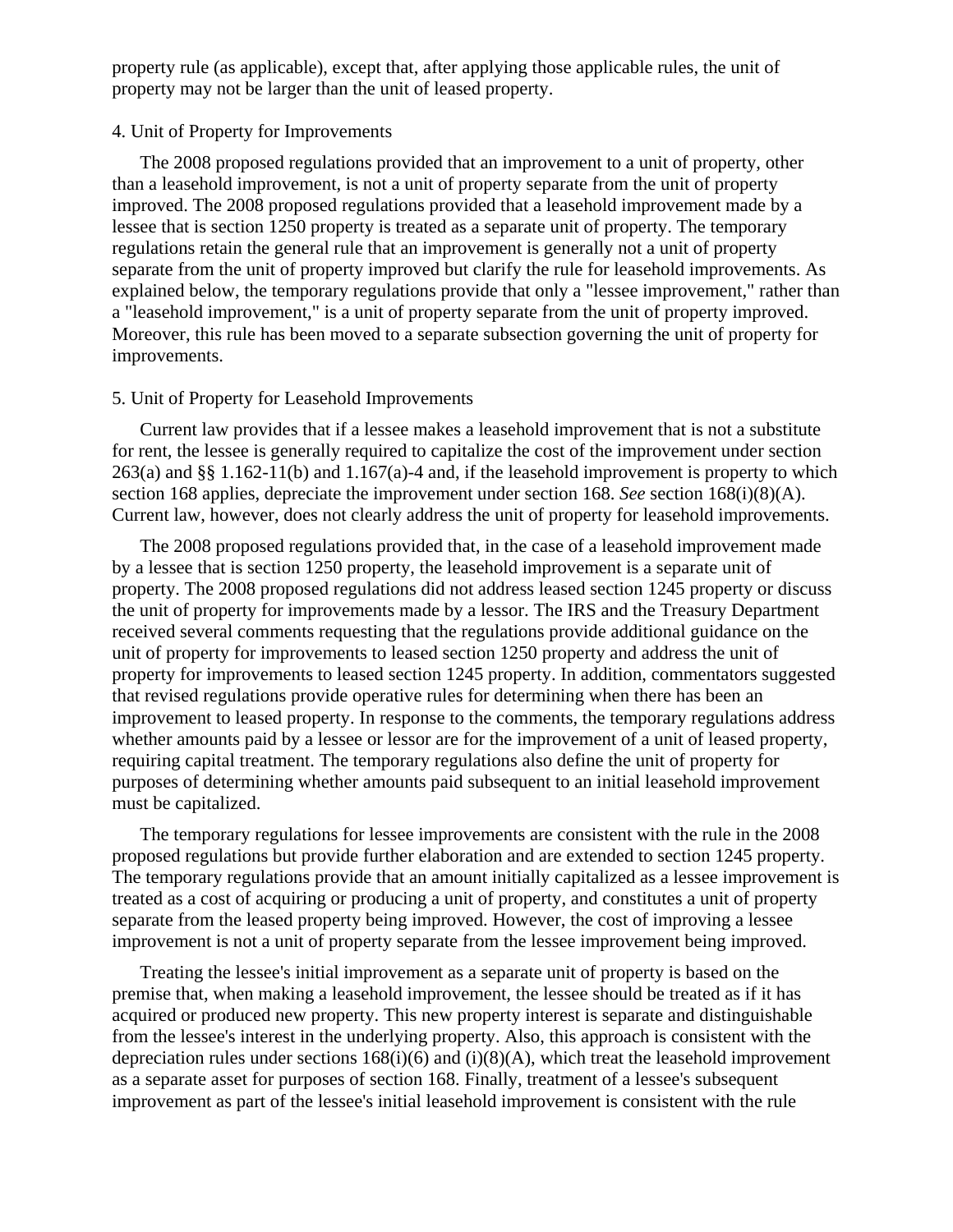governing the unit of property determination for improvements to owned property, which generally treats the improvement and the property improved as a single unit of property.

The temporary regulations also provide a rule for determining the unit of property for a lessor improvement. The temporary regulations provide that an amount capitalized as a lessor improvement is not a unit of property separate from the unit of property improved. This rule is based on the premise that the lessor of property generally should be treated in the same manner as any other owner of property when it makes an improvement to its property. Thus, in accordance with the general rule for property owners, a lessor improvement to a unit of property is not a unit of property separate from the property being improved.

# 6. Additional Rules for Determining Units of Property

The 2008 proposed regulations included two additional rules that, if applicable, would more narrowly define the unit of property for property other than buildings. The 2008 proposed regulations provided that a component must be treated as a separate unit of property if, at the time the unit of property is placed in service by the taxpayer, the taxpayer has recorded on its books and records for financial or regulatory accounting purposes an economic useful life for the component that is different from the economic useful life of the unit of property of which the component is a part (the "book life consistency rule"). The 2008 proposed regulations also provided that a component must be treated as a separate unit of property if the taxpayer has properly treated the component as being within a different MACRS class than the class of the unit of property of which the component is a part, or depreciated the component using a section 167 or section 168 depreciation method different from the depreciation method for the unit property of which the component is a part (the "depreciation consistency rule").

The IRS and the Treasury Department received several comments requesting that the book life consistency rule be removed from the final regulation. Commentators noted that tax and financial accounting have different goals and that a taxpayer generally has non-tax reasons for classifying property differently for financial accounting purposes. For these reasons, the temporary regulations do not adopt the book life consistency rule contained in the 2008 proposed regulations.

The temporary regulations retain the depreciation consistency rule that applies to property, other than buildings, in the taxable year the property is initially placed in service. The temporary regulations add a second depreciation consistency rule that applies if a taxpayer or the IRS properly changes the MACRS class or depreciation method for any type of property (for example, as a result of a cost segregation study or a change in the use of the property) in a taxable year after the year the property was initially placed in service. Under this rule, the taxpayer must change the unit of property determination for the effected property to be consistent with the change in treatment for depreciation purposes. Thus, for example, if a taxpayer performs a cost segregation study and changes the classification of components in a building from section 1250 property to section 1245 property, the taxpayer must use the same classifications to define the unit of property for capitalization purposes.

# *C. Special Rules for Improvements*

#### 1. Improvements to Leased Property

The 2008 proposed regulations provided that a taxpayer must capitalize amounts paid to acquire or produce a unit of real or personal property, including leasehold improvement property. The 2008 proposed regulations also noted that a taxpayer must capitalize amounts paid to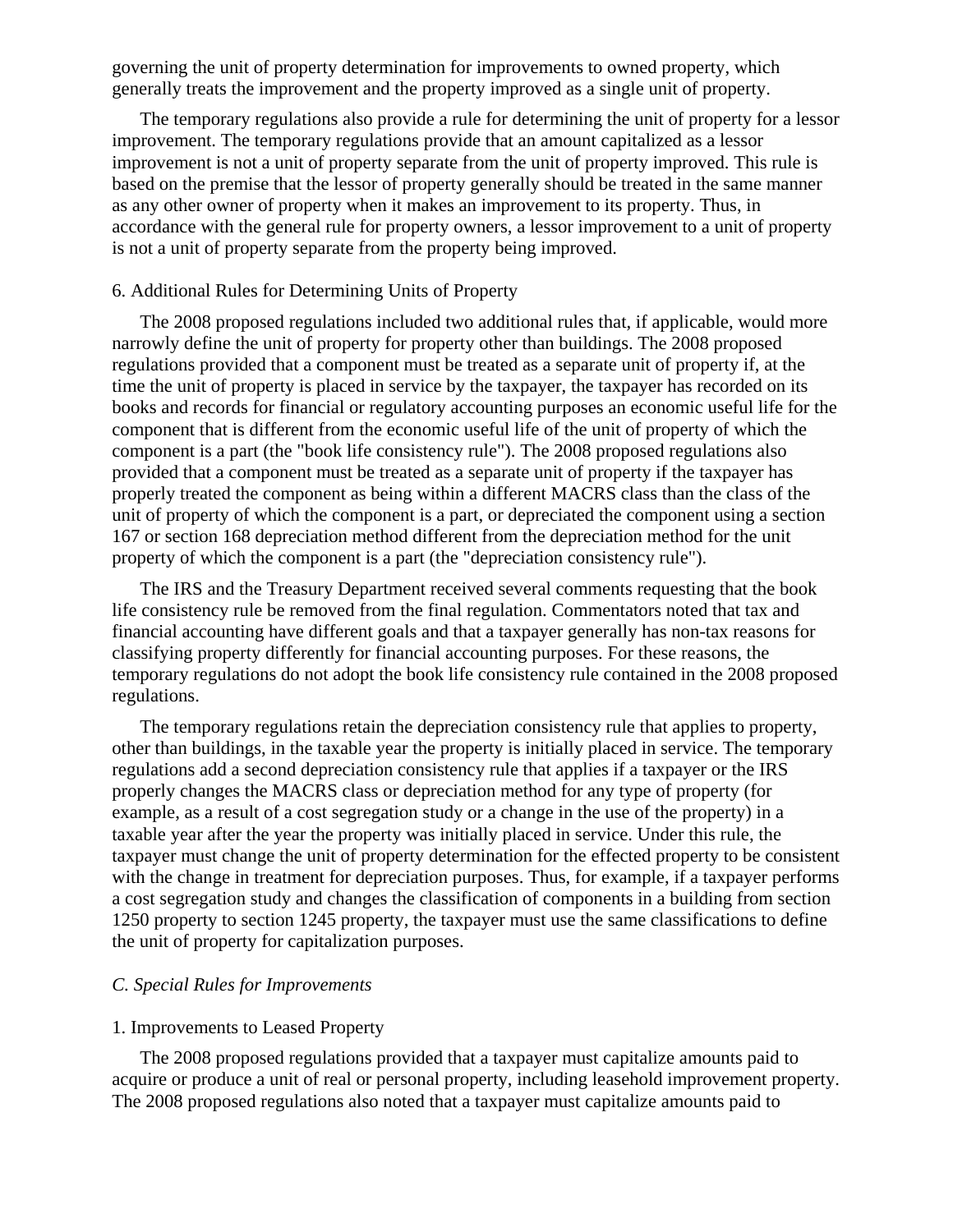improve a unit of property whether the taxpayer is the owner or lessee of the unit of property. However, the 2008 proposed regulations did not provide operative rules for determining whether there was an improvement to leased property ("leasehold improvement") and did not clarify how a leasehold improvement must be treated under the regulations.

# a. Application of Intangible Regulation Under § 1.263(a)-4 to Leasehold Improvements

The IRS and the Treasury Department received several informal questions and comments regarding whether lessee improvements should be capitalized under the 2008 proposed regulations or under § 1.263(a)-4 ("intangibles regulations"), which governs the capitalization of costs related to intangible property. Section  $1.263(a) - 4(d)(8)$ , which is titled "Certain benefits arising from the provision, production, or improvement of real property," provides, in part, that a taxpayer must capitalize amounts paid to produce or improve real property owned by another if the real property can reasonably be expected to produce significant economic benefits for the taxpayer. Examples of amounts capitalized under this section include amounts contributed by a taxpayer to a city to defray the cost of constructing a publicly owned bridge capable of accommodating the taxpayer's trucks and amounts contributed by a taxpayer to a port authority to build a breakwater that will make it easier for the taxpayer to unload its vessels.

Section 1.263(a)-4(d)(8) of the regulations was not intended to apply to leasehold improvements or to situations in which the taxpayer pays to acquire or produce tangible property that clearly benefits the taxpayer and not other parties. The examples provided under the intangibles regulations involve improvements to public assets where there is an intangible economic benefit to the taxpayer, not a direct tangible interest in property, such as a leasehold interest. In contrast to the examples under the intangibles regulations, a leasehold improvement involves an interest in tangible property for which basis recovery is permitted through depreciation. *See,* for example, section 168(i)(8)(A) (treatment of leasehold improvements that are subject to section 168).

The temporary regulations provide that  $\S 1.263(a)$ -4 does not apply to amounts paid for improvements to units of leased property or to amounts paid for the acquisition or production of leasehold improvement property. In addition, the temporary regulations provide operative rules for the definition and treatment of leasehold improvements by lessees and lessors and clarify that these rules are the exclusive guidance for determining whether amounts paid by a taxpayer are for an improvement to a unit of leased property.

#### b. Operative Rules for Leasehold Improvements

The IRS and the Treasury Department received several comments requesting that the regulations provide guidance regarding the application of the improvement rules to leased section 1250 property (generally real property) and leased section 1245 property (generally personal property). The temporary regulations apply to both leased real property and leased personal property and provide operative rules for both lessees and lessors that make improvements to a leased unit of property.

#### i. Lessee Improvements

Under the temporary regulations, a taxpayer lessee must capitalize the aggregate of related amounts that it pays to improve a unit of leased property, except to the extent that section 110 applies to a construction allowance received by the lessee for the purpose of such improvement or where the improvement constitutes a substitute for rent. A taxpayer lessee must also capitalize the aggregate of related amounts paid by the lessor to improve a unit of leased property if the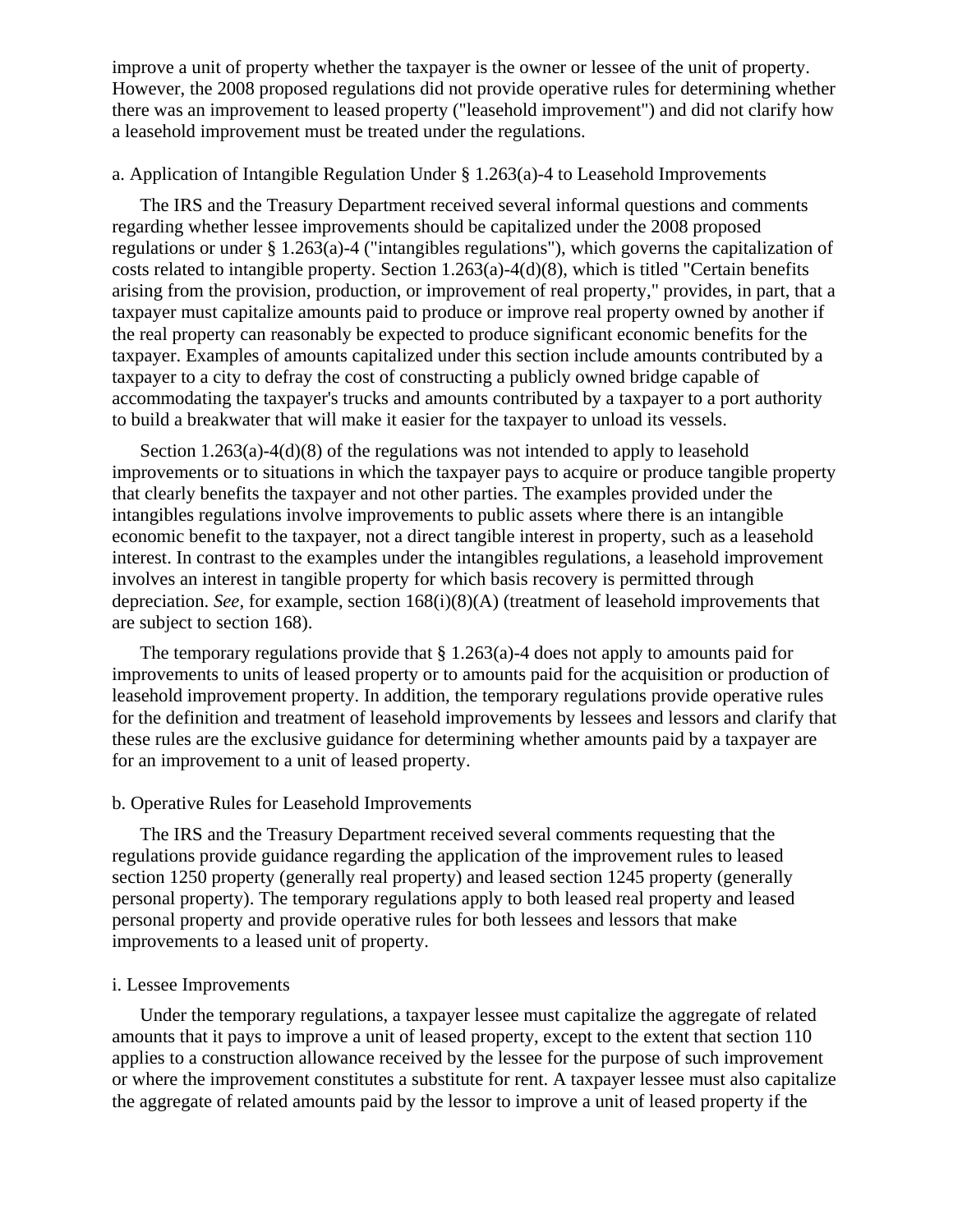lessee owns the improvement for federal income tax purposes, except to the extent that section 110 applies to a construction allowance received by the lessee for the purpose of such improvement. An amount paid for a lessee improvement under the temporary regulations is treated as an amount paid to acquire or produce a unit of real or personal property under §  $1.263(a)-2T(d)(1)(i)$ .

Because a lessee improvement involves the acquisition or production of a new and distinct interest in property and this property interest is often different from the underlying leased property, amounts paid for a lessee improvement are treated as the acquisition or production of a new unit of property (that is, a unit of property separate from the leased unit of property), rather than an improvement to the underlying property. This treatment is consistent with the depreciation requirements under section  $168(i)(8)(A)$ , which do not allow a taxpayer to depreciate leasehold improvements over the term of the underlying lease, but rather require that a taxpayer depreciate the leasehold improvement over the applicable recovery period under MACRS for the type of property acquired or produced.

#### ii. Lessor Improvements

The temporary regulations provide that a taxpayer lessor must capitalize the aggregate of related amounts that it pays directly, or indirectly through a construction allowance to the lessee, to improve a unit of leased property where the lessor is the owner of the improvement or to the extent that section 110 applies to the construction allowance. In addition, a lessor must also capitalize the aggregate of related amounts paid by the lessee to improve a unit of leased property where the lessee's improvement constitutes a substitute for rent. Finally, amounts capitalized by the lessor under this paragraph may not be capitalized by the lessee.

The rules provided in the temporary regulations for lessor improvements are corollaries to the rules provided for lessee improvements. In general, a lessor must capitalize amounts paid for leasehold improvements where the lessor is the owner of the leasehold improvement, where section 110 applies, or where the lessee's improvement is a substitute for rent. However, in contrast with a lessee, the lessor is the owner of the underlying property. As such, a lessor improvement is treated in the same manner as any other owner improvement to a unit of property. Therefore, a lessor improvement is treated as an improvement to the underlying property under § 1.263(a)-3T and is not treated as the acquisition or production of a new unit of property.

#### 2. Certain Costs Incurred During an Improvement

The 2008 proposed regulations did not prescribe a plan of rehabilitation doctrine as traditionally described in the case law. That judicially-created doctrine provides that a taxpayer must capitalize otherwise deductible repair or maintenance costs if they are incurred as part of a general plan of rehabilitation, modernization, and improvement to the property. *See Moss v. Commissioner, 831 F.2d 833 (9th Cir. 1987); United States v. Wehrli, 400 F.2d 686 (10th Cir. 1968); Norwest Corp. v. Commissioner, 108 T.C. 265 (1997).* Instead, the 2008 proposed regulations incorporated the section 263A rules for the treatment of repairs and maintenance performed during an improvement. Specifically, the 2008 proposed regulations provided that a taxpayer must capitalize all the direct costs of an improvement and all the indirect costs (including otherwise deductible repair costs) that directly benefit or are incurred by reason of an improvement in accordance with the rules under section 263A. *See* § 1.263A-1(e). Thus, the 2008 proposed regulations concluded that repairs and maintenance that do not directly benefit and that are not incurred by reason of an improvement are not required to be capitalized under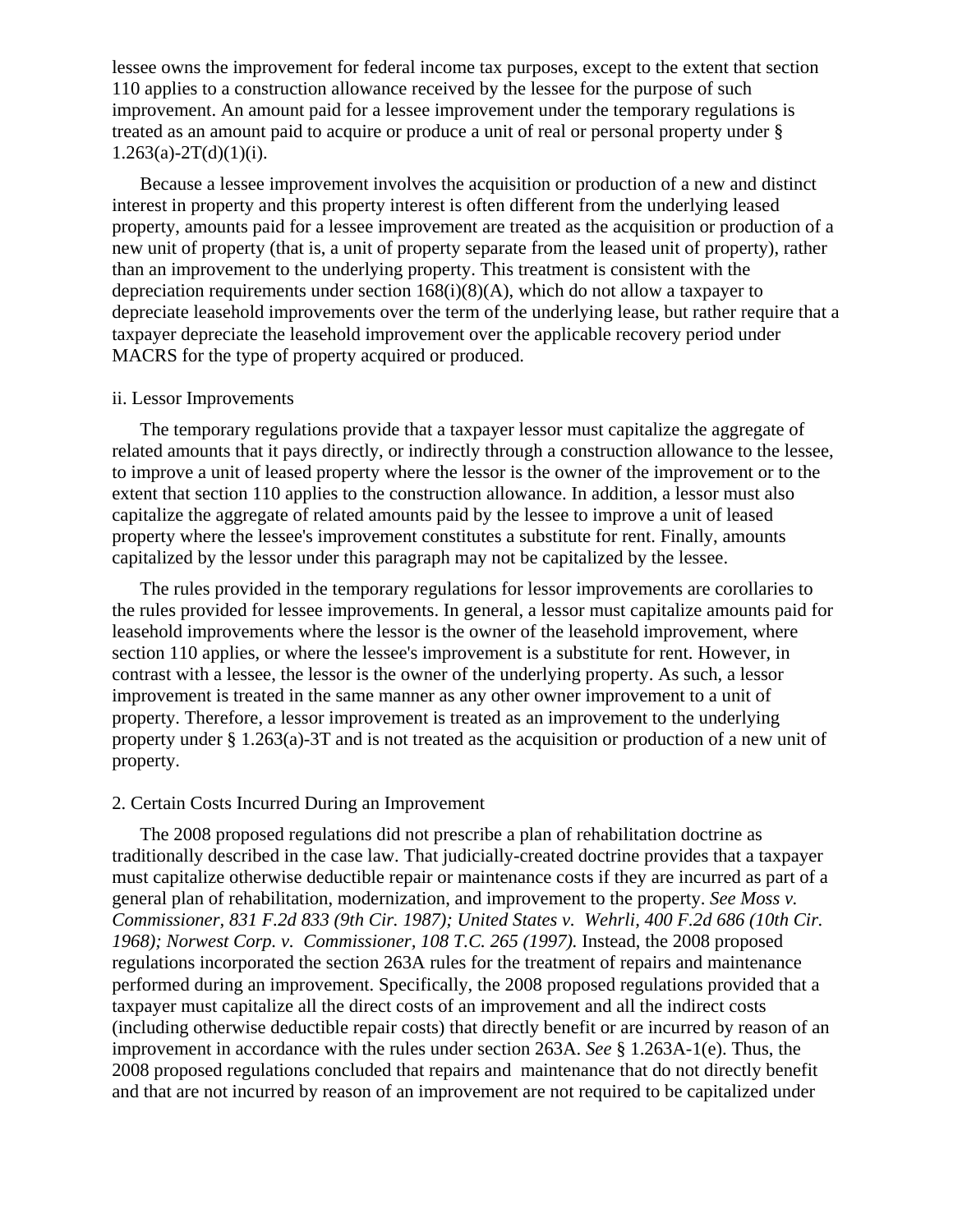section 263(a), regardless of whether the repairs and maintenance are performed at the same time as an improvement. The 2008 proposed regulations also included an exception for an individual residence, which permitted an individual taxpayer to capitalize repair and maintenance costs incurred at the time of a substantial remodel of its residence.

The temporary regulations retain the general rule from the 2008 proposed regulations for otherwise deductible indirect costs incurred during an improvement but clarify that all indirect costs, including repair and removal costs, are subject to the section 263A standard. The temporary regulations also retain the exception for substantial improvements to individual residences.

The rules provided in section 263A and § 1.263A-1(e) regarding the capitalization of indirect costs require the capitalization of indirect costs that directly benefit or are incurred by reason of an improvement to property. By adopting the § 1.263A-1(e) standard for purposes of section 263(a), the temporary regulations set out a clearly articulated standard that provides appropriate parameters for determining when otherwise deductible indirect costs must be capitalized as part of an improvement to property. Accordingly, the temporary regulations obsolete the plan of rehabilitation doctrine to the extent the court created doctrine provided different standards for determining whether an otherwise deductible indirect cost must be capitalized as part of an improvement.

#### 3. Removal Costs

The 2008 proposed regulations did not address the treatment of amounts paid to remove a unit of property, asset, or a component of a unit of property. Examples in the 2008 proposed regulations, however, suggested that if a taxpayer removes a component in order to facilitate a replacement and the costs of the replacement component constitute an improvement to the unit of property, then the costs of removing the old component must be treated a part of the improvement.

No comments were received addressing the treatment of removal costs, and the temporary regulations do not include a specific rule for such costs. But the costs of removing a component of a unit of property should be analyzed in the same manner as any other indirect cost incurred during an improvement to property. Thus, similar to the treatment of otherwise deductible repair and maintenance costs incurred during an improvement, the costs of removing a component of a unit of property must be capitalized if they directly benefit or are incurred by reason of an improvement to a unit of property. *See,* for example, *Towanda Coke Corp. v. Commissioner, 95 T.C. 124 (1990)* (holding that costs of removing piping damaged in a fire and installing new pipe were capital expenditures); *Phillips Easton Supply Co. v. Commissioner, 20 T.C. 455 (1953)* (holding that costs of removing a cement floor in a building and replacing it with a concrete floor were capital expenditures to improve the property); *Rev. Rul. 2000-7 (2000-1 CB 712)* (providing that the costs of removing a component of a depreciable asset are either capitalized or deducted based on whether the replacement of the component constitutes an improvement or a repair). As with other costs incurred during an improvement, a taxpayer may deduct the costs of removing a component if the taxpayer can demonstrate that such costs relate only to the disposition of the removed property and that the costs do not have the requisite relationship to any improvement.

In addition, the temporary regulations do not affect the holding of *Rev. Rul. 2000-7* as it applies to the costs of removing an entire unit of property. Under *Rev. Rul. 2000-7,* a taxpayer is not required to capitalize the cost of removing a retired depreciable asset under section 263(a) or section 263A, even where the retirement and removal occurred in connection with the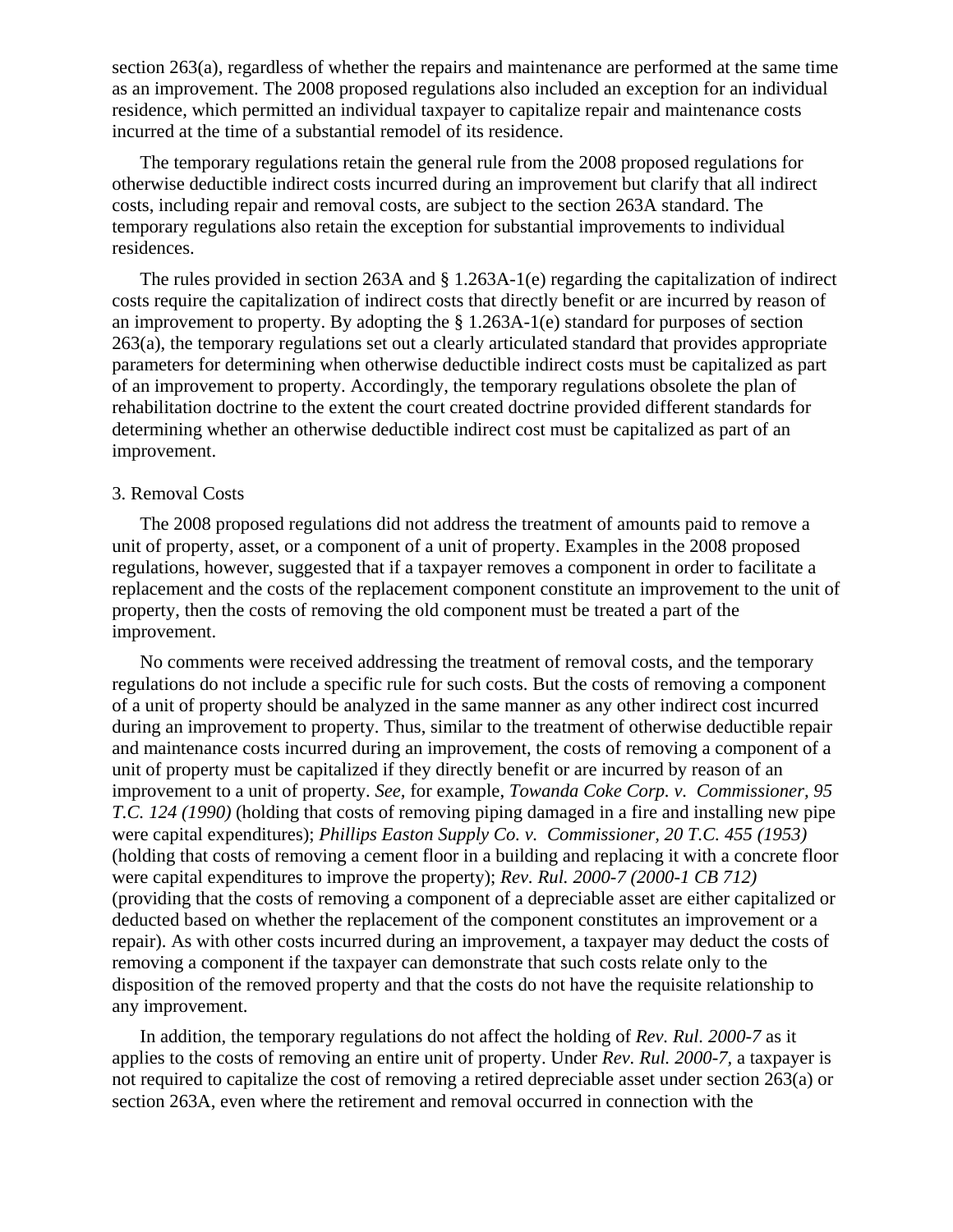installation of a replacement asset. Historically, the costs of removing a depreciable asset generally have been allocable to the removed asset and, thus, generally have been deductible when the asset is retired. *See* § 1.165-3(b); § 1.167(a)-1(c); § 1.167(a)-11(d)(3)(x); *Rev. Rul. 74- 455 (1974-2 CB 63); Rev. Rul. 75-150 (1975-1 CB 73).* Because the costs of removing a retired asset typically relate to the depreciable asset being removed and are not allocable to the improvements, § 1.263(a)-3T generally is not applicable to such removal costs. Moreover, the temporary regulations do not change the treatment of any amounts addressed under section 280B, which governs amounts expended and losses sustained for the demolition of structures.

# *D. Safe Harbor for Routine Maintenance*

The 2008 proposed regulations provided a safe harbor from capitalization for the costs of performing certain routine maintenance activities. Under the safe harbor, an amount paid was deemed not to improve the unit of property if it was for the ongoing activities that a taxpayer (or a lessor) expected to perform as a result of the taxpayer's (or the lessee's) use of the unit of property to keep the unit of property in its ordinarily efficient operating condition. The activities were routine only if, at the time the unit of property was placed in service, the taxpayer reasonably expected to perform the activities more than once during the class life of the unit of property (that is, the recovery period prescribed under sections  $168(g)(2)$  and  $168(g)(3)$ , regardless of whether the property was depreciated under section  $168(g)$ ).

The IRS and the Treasury Department received comments criticizing the safe harbor's use of defined class life as the testing period. Instead, the comments suggested that the safe harbor should utilize the economic useful life of the unit of property as the appropriate testing period. The temporary regulations retain the requirement that a taxpayer must expect to perform routine maintenance more than once during the defined class life of the unit of property. The class life based standard is more objective, is more consistent among taxpayers, and is more administrable than a standard based on the economic useful life of the property. Notably, during the consideration of the 2006 proposed regulations, many commentators expressed concern that the economic useful life of property is not an accurate determinant of its actual useful life and that reliance on this standard would create disparate treatment among taxpayers in characterizing similar costs.

The IRS and the Treasury Department also received comments regarding the application of the routine maintenance safe harbor to buildings. Because buildings typically have a long class life (for example, 39.5 years for nonresidential real property), many remodeling projects arguably could be deducted under the safe harbor, regardless of the nature or extent of the work involved. For example, if a taxpayer expected to replace a major component, such as a roof, an HVAC system, or an electrical system, more than once during the long class life of the building, then the costs of such replacements generally would have been deductible under the safe harbor. Allowing a deduction for costs attributable to these types of projects is inconsistent with much of the case law addressing building improvements. Generally, the courts have held that amounts paid for replacements of major components or substantial structural parts of buildings and their structural components are capital expenditures. *See,* for example, *Tsakopoulous v. Commissioner, T.C. Memo 2002-8* (holding that costs to replace the roof on a portion of the suites of a shopping center were capital expenditures); *Hill v. Commissioner, T.C. Memo 1983- 112* (holding that costs to replace the water heater and the furnace in rental property were capital expenditures); *Stewart Supply Co. v. Commissioner, T.C. Memo 1963-62* (holding that costs to replace the front wall of a building and make electrical connections to that wall were capital expenditures); *First Nat'l Bank v. Commissioner, 30 B.T.A. 632 (1934)* (holding that costs of replacing the electrical system in a bank building were capital expenditures); *Georgia Car and*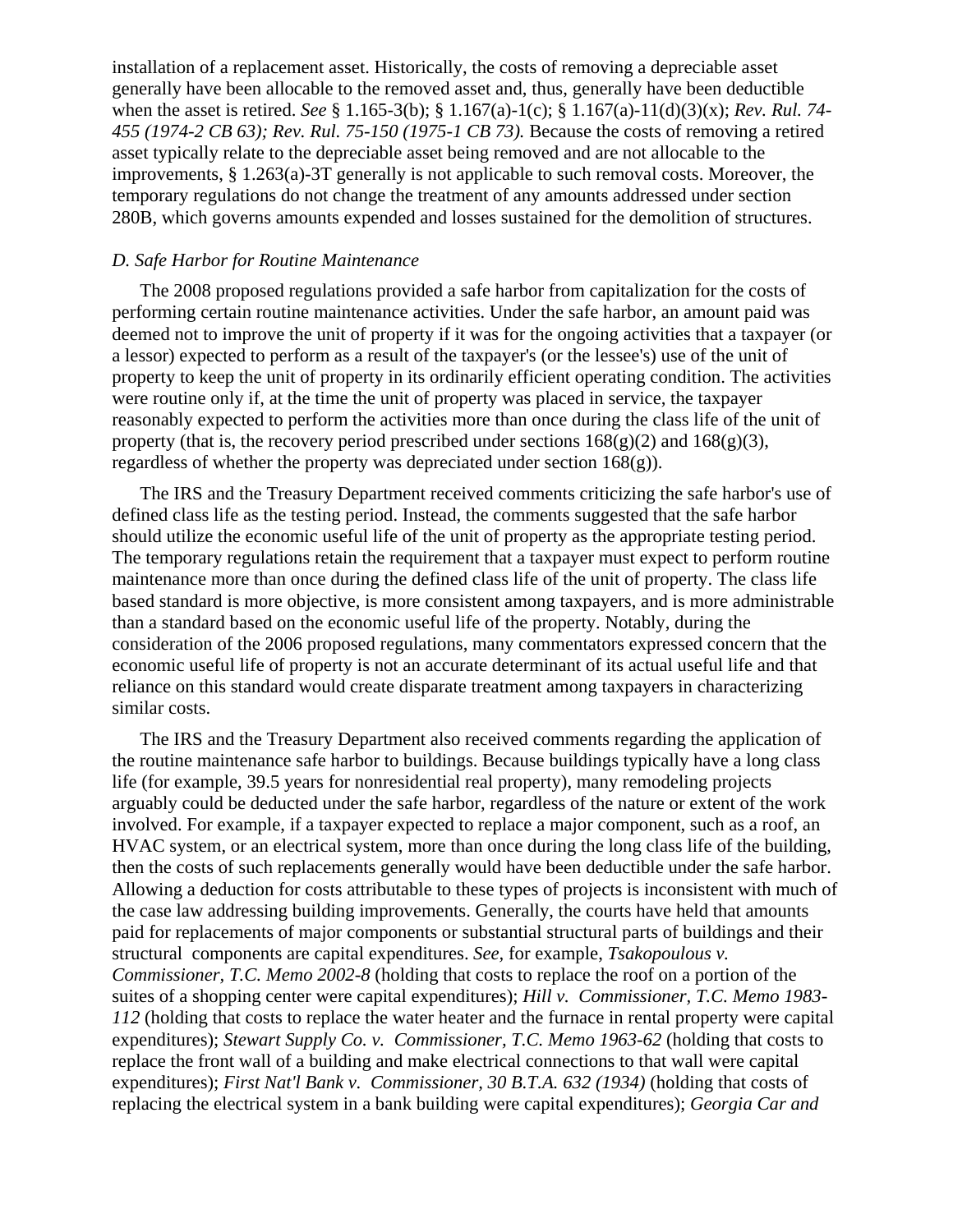*Locomotive Co., 2 B.T.A. 986 (1925)* (holding that costs of a new roof on a building were capital expenditures).

Accordingly, the routine maintenance safe harbor is not appropriate for work performed on buildings. Rather, the proper analysis requires the application of the general rules for improvements, including the rules for determining whether the costs are incurred for a betterment or restoration to the building or the building systems, or to adapt the building or any of its systems to a new or different use. The temporary regulations revise the routine maintenance safe harbor to apply only to property other than buildings. In addition, the temporary regulations include new rules clarifying the application of the improvement standards to a building and provide new examples illustrating the application of these rules.

#### *E. Betterments*

The 2008 proposed regulations provided that an amount paid results in a betterment, and accordingly, an improvement, if it ameliorates a material condition or material defect that existed prior to the acquisition of the property or arose during the production of the property; results in a material addition to the unit of property (including a physical enlargement, expansion, or extension); or results in a material increase in the capacity, productivity, efficiency, strength, or quality of the unit of property or its output. The temporary regulations retain all of these criteria, as well as the 2008 proposed rules that detail how the betterment standards are applied.

The IRS and the Treasury Department received several comment letters recommending that the drafters modify the betterment rules in several areas, create exceptions for particular situations, and clarify or modify some of the examples. One commentator expressed concern that the 2008 proposed regulations' definition of betterments would require a taxpayer to capitalize costs that do not extend the useful life of the unit of property as a whole and suggested that the MACRS rules be modified so that betterments would be assigned a recovery period based on the remaining recovery period of the unit of property. Such a revision to the MACRS regulations would be contrary to section  $168(i)(6)$ , which generally requires that the depreciation deduction for an addition or improvement be computed in the same manner as the depreciation deduction for the underlying property would be computed if the underlying property had been placed in service at the same time as the addition or improvement.

#### 1. Amounts Paid to Ameliorate Material Conditions and Defects

#### a. Knowledge of Defect

Several commentators suggested changes to the 2008 proposed rule that defined a betterment as an amount paid to ameliorate a material condition or defect that existed prior to acquisition or arose during the production of the unit of property, whether or not the taxpayer was aware of the defect at the time of acquisition or production. One commentator suggested that a taxpayer should be required to capitalize the costs of ameliorating a defect only if the taxpayer was aware of or should have been aware of the defect at the time of acquisition. Another commentator suggested that a taxpayer should be required to capitalize these costs only if they were incurred within two years of the acquisition of the property.

The temporary regulations do not revise the rule to require that a taxpayer's knowledge be taken into account in determining whether expenditures to ameliorate a preexisting condition or defect must be capitalized. The rule provided in the 2008 proposed regulations is consistent with established case law, which requires a taxpayer to capitalize these costs whether or not the taxpayer was aware of the defect at the time of acquisition. *See United Dairy Farmers, Inc. v.*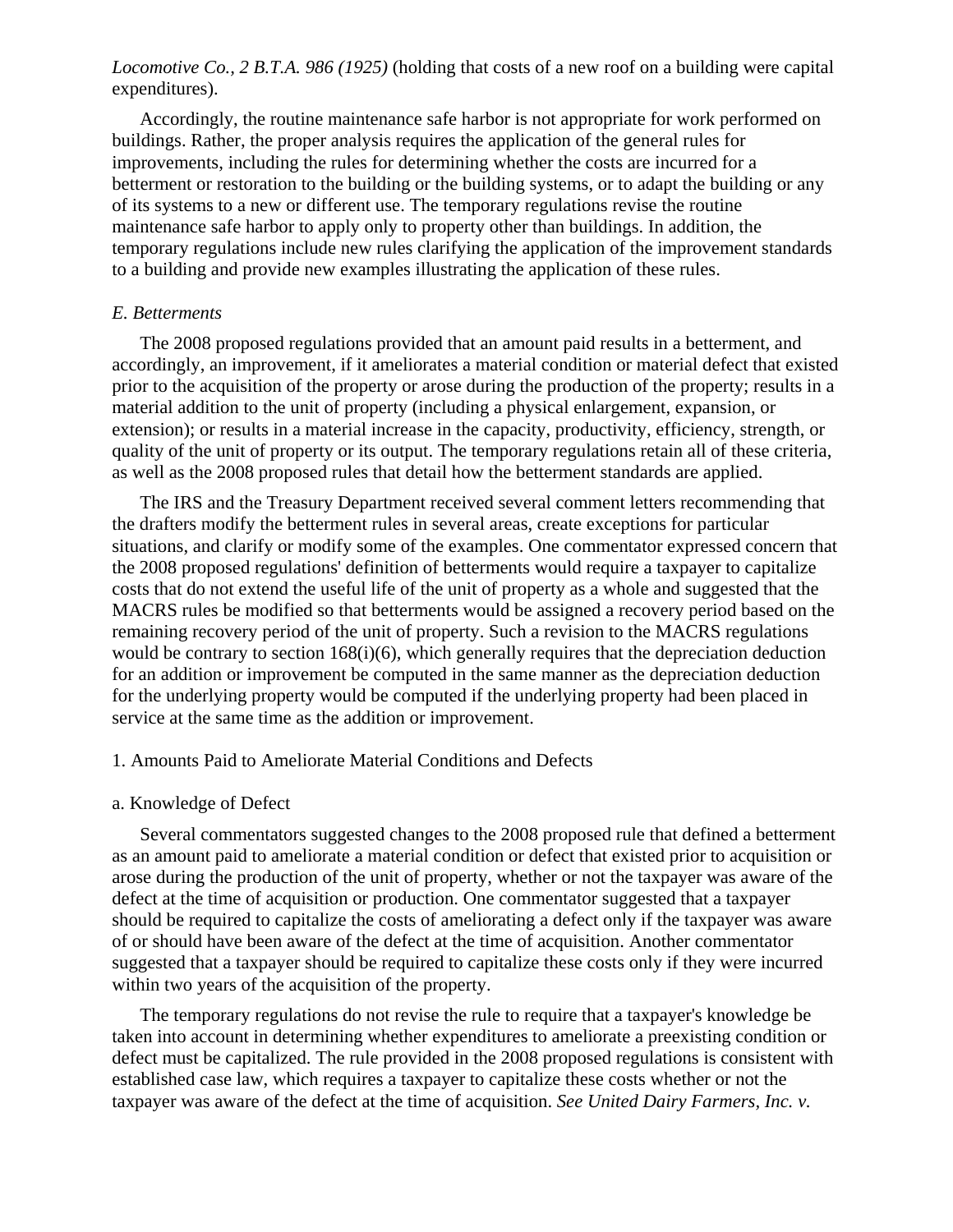*United States, 267 F.3d 510 (6th Cir. 2001); Dominion Resources, Inc. v. United States, 219 F.3d 359 (4th Cir. 2000); La France Wine Co. v. Commissioner, T.C. Memo 1974-254.* In addition, a rule that would require a subjective inquiry as to the taxpayer's knowledge at the time of acquisition or production would be difficult for the IRS to administer and to enforce.

Finally, the IRS and the Treasury Department did not adopt the suggestion to add a two-year limitation on the application of the rule because such a limitation might encourage a taxpayer simply to postpone its expenditures to avoid treatment as an improvement.

# b. Environmental Cleanup of Reacquired Property

As mentioned above, the 2008 proposed regulations required a taxpayer to capitalize an amount paid to ameliorate a material condition or defect that existed at the time the taxpayer acquired or produced the property. The rule follows the general principle that a taxpayer must capitalize costs incurred to correct a pre-existing defect in acquired property regardless of whether the taxpayer was aware of the defect at the time of acquisition. *See United Dairy Farmers, Inc. v. United States, 267 F.3d 510 (6th Cir. 2001).* The preamble to the 2008 proposed regulations stated that under this rule a taxpayer would be required to capitalize environmental remediation costs in the situation in which the taxpayer contaminated property in the course of its business operations, disposed of the property (for example, by sale), and later reacquired property to clean up the contamination. The preamble requested comments regarding the appropriate treatment of environmental remediation costs in these situations, including how to determine whether the taxpayer's own use, or a prior owner's use, caused the contamination.

Several commentators recommended that the regulations allow a deduction for clean-up costs under certain circumstances after a taxpayer acquires, or reacquires, property that the taxpayer had previously contaminated. The commentators generally asserted that a taxpayer that acquires or reacquires property that it had previously contaminated should be treated no differently than a taxpayer that continuously owns the property and contaminated the property through the course of its operations. See *Rev. Rul. 94-38 (1994-1 CB 35),* in which a taxpayer was permitted to deduct the costs of remediating property that it continuously owned and contaminated in the course of its operations because the taxpayer restored the property to the condition it was in prior to the circumstances necessitating the expenditure. One commentator addressed the situation in which a taxpayer contaminates property as a lessee of property and later acquires the property in an effort to minimize disputes with the lessor over clean-up obligations. The commentator recommended an exception to capitalization for amounts incurred to clean up contamination that existed at the time a taxpayer acquires property provided (1) the taxpayer is legally liable for the cost of cleaning up the property prior to its acquisition by the taxpayer, and (2) the taxpayer's sole purpose for acquiring the property is to minimize the cost of clean-up. The commentator also indicated that a taxpayer that acquires contaminated property for an amount that is at least equal to the remediated fair market value of the property should be treated no differently than a taxpayer that continuously owned the property.

The IRS and the Treasury Department recognize that a taxpayer that acquires, or reacquires, contaminated property for an amount at least equal to the remediated fair market value of the property may be in a position similar to that of a taxpayer that had continuously owned the property. However, the IRS and the Treasury Department are reluctant to create a rule that would hinge on the taxpayer's purpose for acquiring the property and a subjective determination of the remediated fair market value of the property. Moreover, Congress specifically provides a deduction under section 198 for taxpayers that incur certain environmental remediation expenditures that are otherwise required to be capitalized under section 263(a), including costs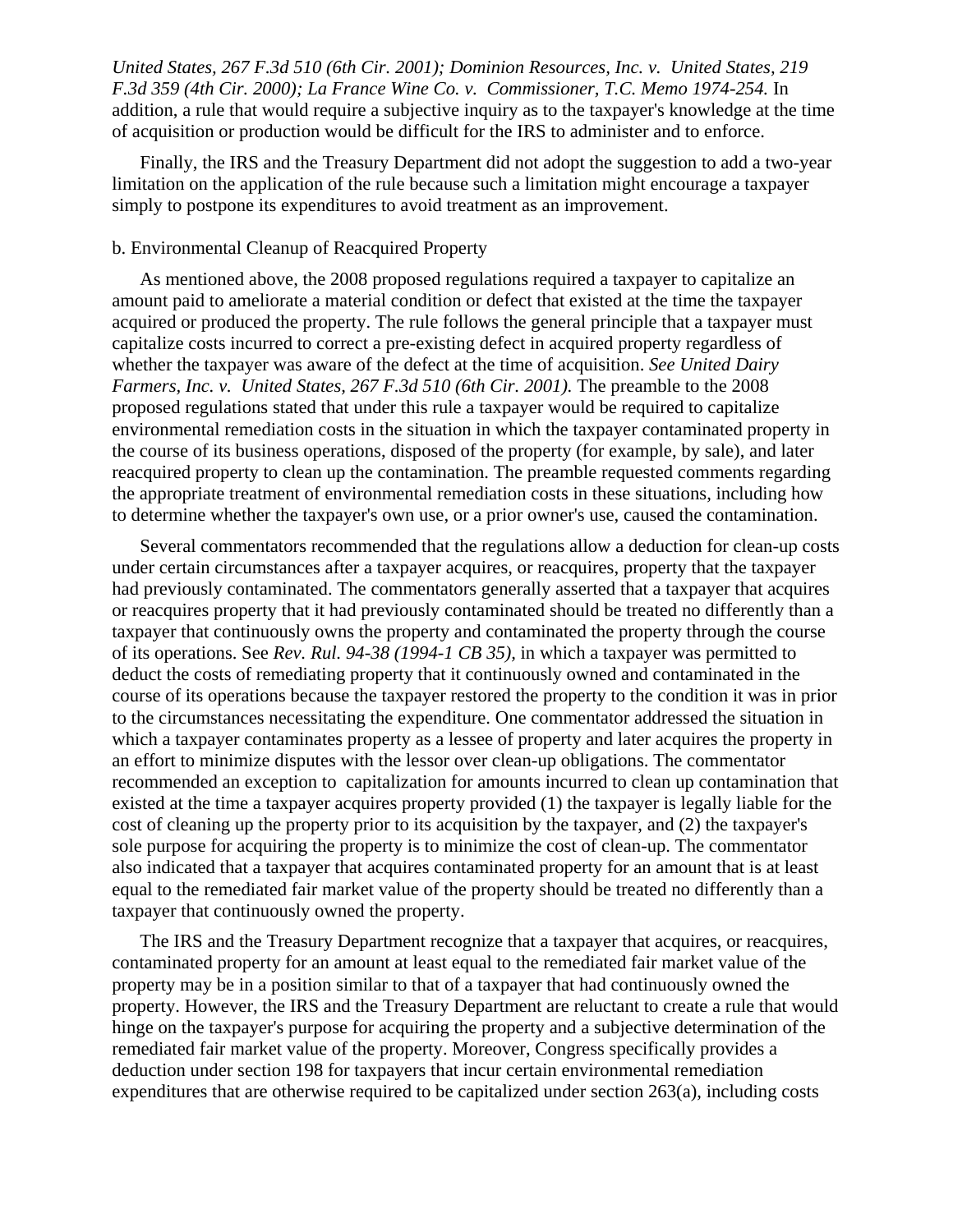incurred by taxpayers conducting remediation on reacquired property. Taxpayers that elect to deduct these remediation costs under section 198 must comply with the requirements of that provision.

The IRS and the Treasury Department recognize, however, that a taxpayer may encounter an unusual situation for which section 198 does not provide relief or to which the rationale underlying the temporary regulations does not apply. The IRS and the Treasury Department believe that these situations are better addressed through subject-specific guidance outside the regulations. Any taxpayer with a specific concern regarding the treatment of these types of costs should consider submitting a request for a private letter ruling under *Rev. Proc. 2011-1 (2011-1 IRB 1)* (or its successor).

## 2. Material Increase in Capacity, Productivity, Efficiency, Strength, or Quality

The 2008 proposed regulations defined betterments to include expenditures that result in a material increase in the capacity, productivity, efficiency, strength, or quality of the unit of property or its output. One commentator expressed concern about the subjective nature of determining any increase in "quality" of a unit of property. The temporary regulations do not change this standard but revise the examples from the 2008 proposed regulations and add a number of new examples to help illustrate and clarify the application of the increase in quality standard to particular facts and circumstances.

Another commentator requested an example that permitted a deduction for the costs of earthquake retrofitting. The temporary regulations do not include an example allowing a deduction for earthquake retrofitting. Earthquake retrofitting encompasses various factual scenarios and could involve substantial structural additions that strengthen the unit of property and that may constitute betterments under the temporary regulations. Also, the temporary regulations retain an example from the 2008 proposed regulations that illustrates that certain amounts paid to strengthen a building to make it safer in the event of an earthquake may constitute a betterment to the unit of property. The temporary regulations illustrate that a taxpayer's treatment of amounts paid for earthquake retrofitting depends on the taxpayer's particular facts and circumstances.

#### 3. Refreshing and Remodeling Buildings

The 2008 proposed regulations provided an example that addressed whether amounts paid to update or remodel a building resulted in a betterment because they materially increased the capacity, productivity, efficiency, strength, or quality of the unit of property. In *Example 6* of § 1.263(a)-3(f)(3) of the 2008 proposed regulations, a taxpayer was not required to capitalize as betterments the amounts paid to change periodically the layout and appearance of its retail stores. The IRS and the Treasury Department received several comments suggesting that additional examples be added to the regulations to clarify the types of refresh or remodel expenses that would not result in a betterment. One commentator suggested the addition of an example illustrating that a remodel expense intended to increase sales should not, by itself, be evidence of a material increase in the quality of the unit of property under the betterment standards. Another commentator recommended revising the betterment standards to clarify that minor costs incurred as part of regularly recurring store updates are treated as currently deductible selling or marketing expenses.

The betterment standards in the temporary regulations have not been revised to create an exception for minor and recurring store refresh or remodel costs. The analysis of whether store refresh or remodel costs result in a betterment requires an examination of all the facts and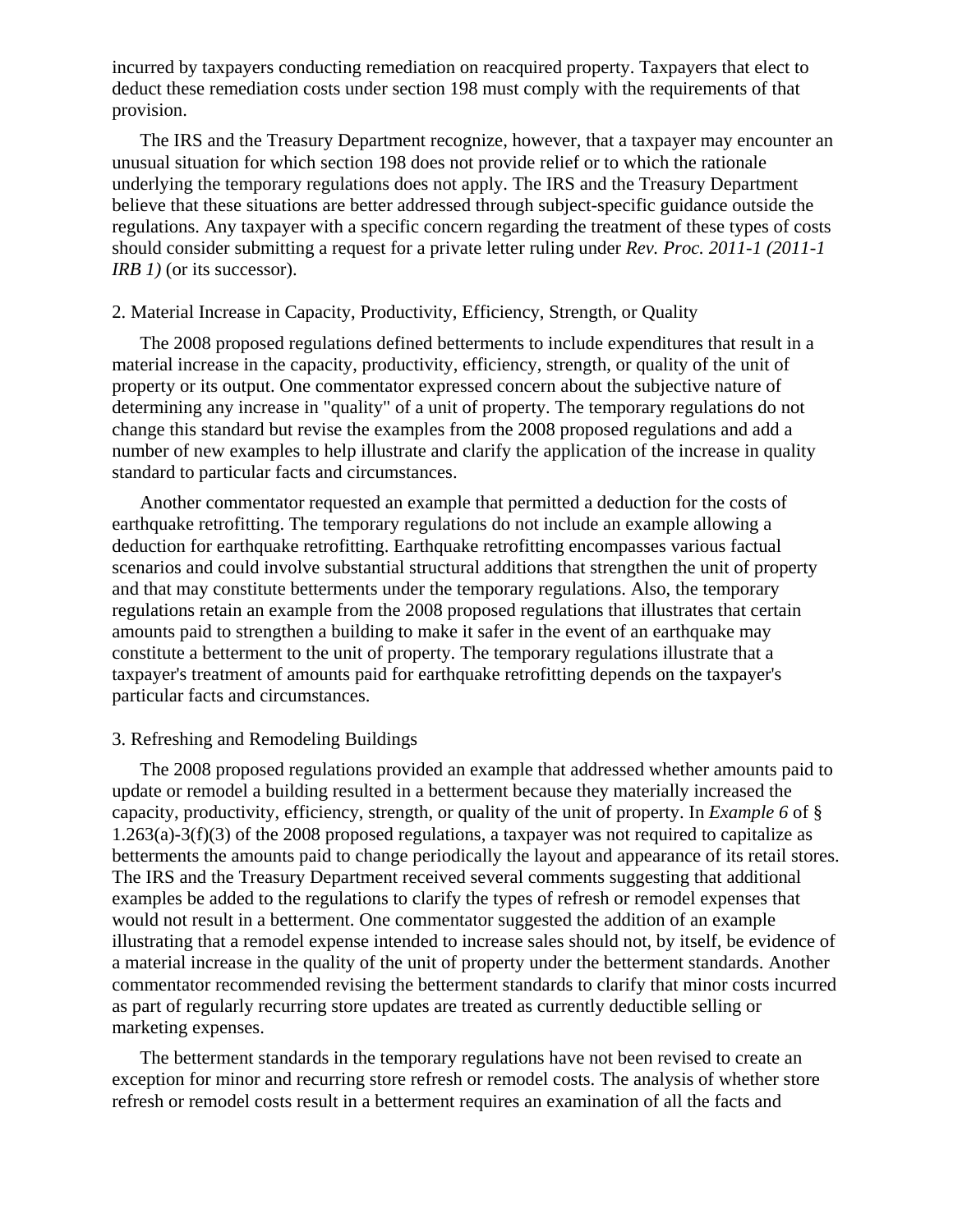circumstances. The application of a per se exception to capitalization for all costs incurred as part of a recurring store refresh or remodel would be inappropriate, for example, in situations where a taxpayer performs major structural work on the building during a refresh or remodel.

To provide additional guidance in this area, however, the temporary regulations expand upon the facts and analysis provided in *Example 6* and set out additional examples addressing the refreshing and remodeling of retail buildings. The additional examples demonstrate a range of outcomes based on the amount and type of work performed on the building and its structural components. The examples in the temporary regulations illustrate a refresh of retail buildings that merely keeps the buildings in ordinarily efficient operating condition; a refresh of retail buildings that also includes an improvement to a building system; and finally, a large scale refresh and remodel of retail buildings that involve an improvement to the buildings. These examples also illustrate the application of the rule governing the treatment of indirect costs incurred during an improvement of property.

# *F. Restorations*

The 2008 proposed regulations provided that an amount is paid to restore, and therefore improve, a unit of property if it (1) is for the replacement of a component of a unit of property and the taxpayer has properly deducted a loss for that component (other than a casualty loss under § 1.165-7); (2) is for the replacement of a component of a unit of property and the taxpayer had properly taken into account the adjusted basis of the component in realizing gain or loss resulting from the sale or exchange of the component; (3) is for the repair of damage to a unit of property for which the taxpayer has properly taken a basis adjustment as a result of a casualty loss under section 165, or relating to a casualty event described in section 165; (4) returns the unit of property to its ordinarily efficient operating condition if the property has deteriorated to a state of disrepair and was no longer functional for its intended use; (5) results in the rebuilding of the unit of property to a like-new condition after the end of its economic useful life; or (6) is for the replacement of a major component or a substantial structural part of the unit of property.

The IRS and the Treasury Department received many comments regarding the 2008 proposed restoration rules. The temporary regulations generally retain the restoration standards set forth in the 2008 proposed regulations but have revised certain definitions as well as the operation and the application of some of the rules. The comments, the revisions, and the reasons for these changes are discussed below.

#### 1. Casualty Loss

The 2008 proposed regulations provided that an amount is paid to restore a unit of property if it is for the repair of damage to the unit of property for which the taxpayer had properly taken a basis adjustment as a result of a casualty loss under section 165, or relating to a casualty event described in section 165 ("casualty loss rule"). The IRS and the Treasury Department received comments from several practitioners and industry groups requesting that the drafters remove the proposed casualty loss rule from the regulation. These commentators requested that the regulations confirm and acknowledge that a taxpayer that is engaged in a trade or business is entitled to claim a casualty loss deduction, adjust basis in the property, and claim an ordinary and necessary business expense deduction to repair the property damaged in the casualty event.

The temporary regulations retain the casualty loss rule because the rule is consistent with the fundamental principle that a taxpayer must capitalize the cost of acquiring new property. The casualty loss rule is also consistent with the restoration rules in the temporary regulations that require a taxpayer to capitalize the cost of a replacement component where it has properly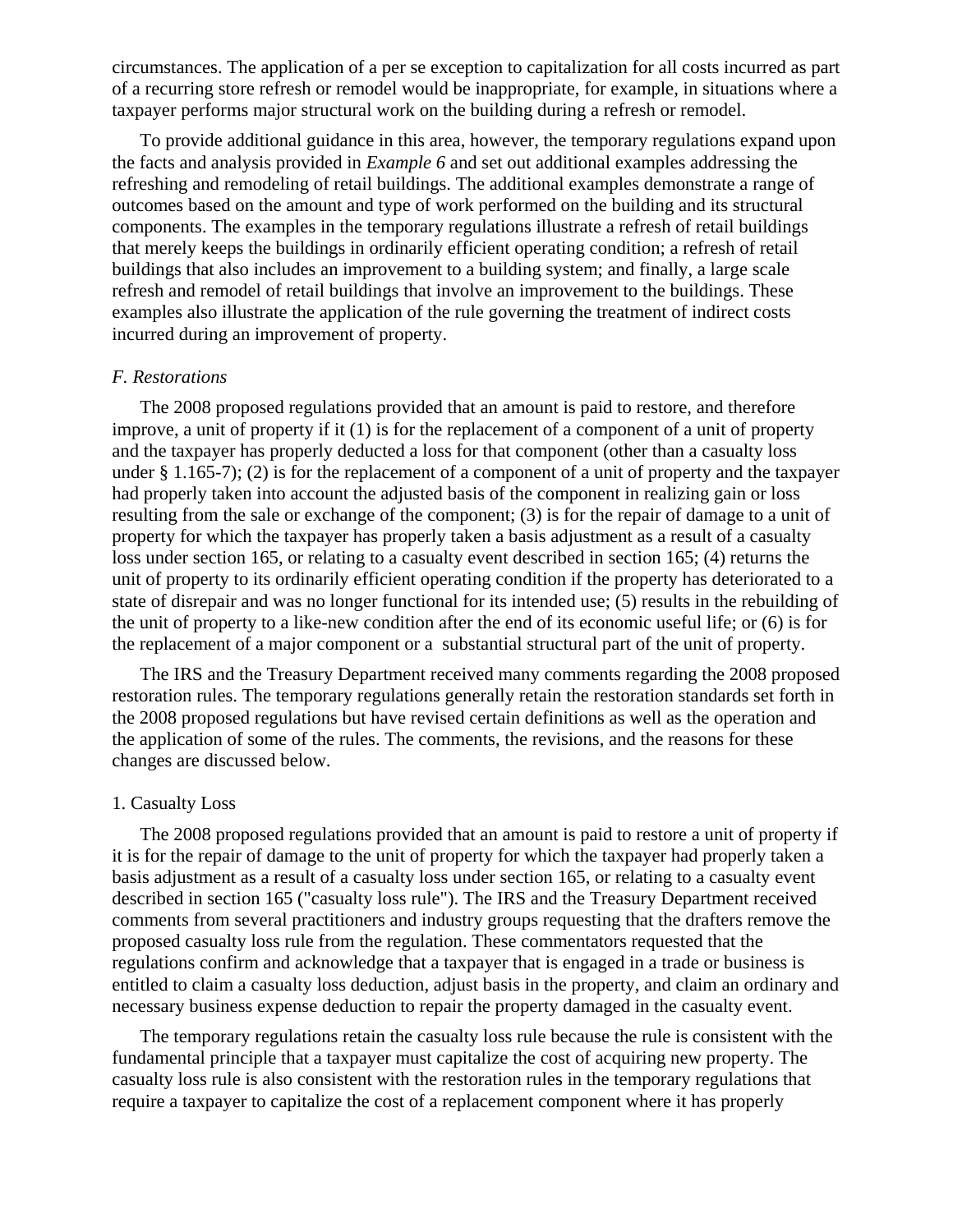deducted a loss for the component or taken into account the adjusted basis of the component in realizing gain or loss. In these situations, a taxpayer deducts the amount of the loss, reduces basis in the unit of property by the amount of loss, and then incurs costs to acquire a replacement component. Thus, the replacement is treated like the acquisition of new property (that is, the replacement of the reduced or eliminated basis), and the amounts paid for the replacement is treated as a capital expenditure. The replacement of property damaged in a casualty may involve the replacement or restoration of the entire property or components of that property. In either event, the damaged part of the property is treated as retired, the basis attributable to the damaged part is removed, and the damaged part is restored or replaced. Thus, costs to restore or replace the portion of property for which basis has been recovered are analogous to the costs of acquiring new property and must be treated as capital expenditures.

In response to the casualty loss rule in the 2008 proposed regulations, commentators contended that the casualty loss and the repair expense do not create a double deduction for the same item because they arise out of separate tax events. Specifically, the commentators argued that the casualty loss permitted under section 165(c) compensates the taxpayer for the unanticipated diminution in value of the taxpayer's property, while the repair expense deduction permitted under section 162 compensates the taxpayer for its out-of-pocket expenditures necessary to restore its property to working condition. The commentators emphasized that sections 165 and 162 confer separate benefits with separate regulatory requirements.

The IRS and the Treasury Department recognize that the section 165 loss and the section 162 business expense deduction do not create a double deduction for the same item and do confer different benefits to a taxpayer engaged in a trade or business. The section 165 loss permits recognition for a property loss suffered (in this case due to a casualty), and the section 162 deduction allows a taxpayer to take current deductions for the ordinary and necessary expenses of carrying on a trade or business, unless such deductions are prohibited under section 263(a). Where a casualty event occurs, however, the application of the section 165 loss provisions to a unit of property, specifically the reduction of basis that is required, creates a situation where the principles of section 263(a) should apply to the restoration event to prohibit a section 162 deduction. As discussed, in this situation, the amounts paid to restore property are analogous to the costs of acquiring new property and are properly capitalized, in this case through the addition of basis to the restored underlying property.

Commentators also asserted that the casualty loss rule in the 2008 proposed regulations negated the benefit of the casualty loss deduction specifically permitted under section 165(c) and § 1.165-7(a)(1) to a taxpayer engaged in a trade or business where there is partial damage to property, rather than full destruction. The commentators claimed that the casualty loss rule results in especially harsh treatment to a business taxpayer because this taxpayer must capitalize its restoration costs and recover them over the full recovery period assigned to the underlying property starting in the year the improvement is placed in service.

By retaining the casualty loss rule, however, the temporary regulations are not eliminating the benefit provided to trade and businesses by the allowance of a casualty loss. Rather, the temporary regulations are disallowing the acceleration of deductions for both the casualty loss and the costs of restoring the property. The casualty loss rule does not limit a taxpayer's ability to accelerate the recovery of the basis attributable to such property through the section 165 loss provisions. Rather, it requires a taxpayer to capitalize the costs of restoring the property, with recovery of such costs permitted through depreciation over the proper recovery period.

One commentator asserted that it was Congress' intent in enacting section 165(c) and the Treasury Department's intent in applying section 165(c) to business taxpayers (which, the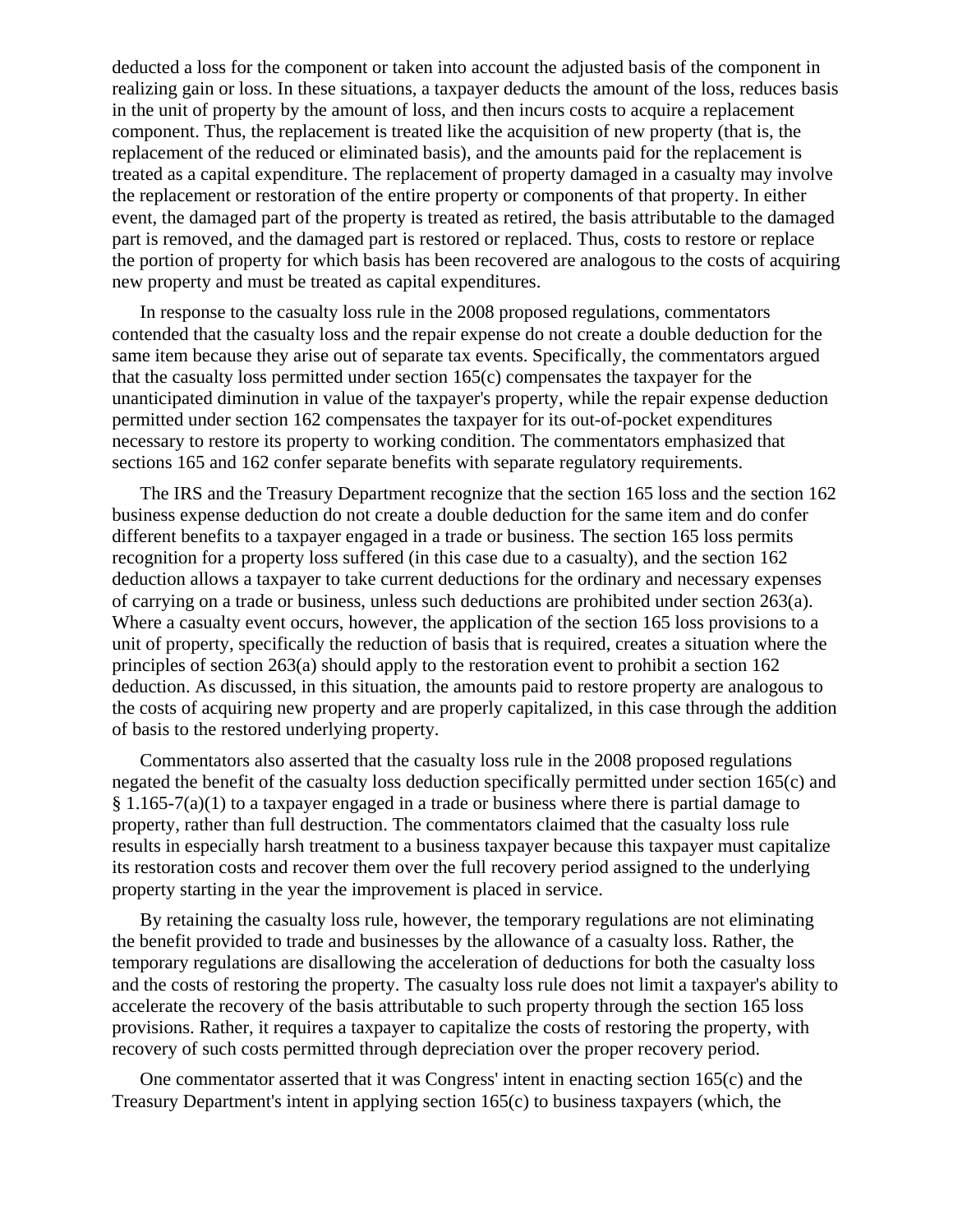commentator contends, is imputed to Congress through legislative enactment) to confer a benefit on all taxpayers by allowing them a casualty loss in situations where such loss would not otherwise be deductible (that is, where there is only partial damage to the property). The commentator further explains that a requirement to capitalize otherwise deductible section 162 expenses following a casualty undercuts Congress' intent in allowing a current deduction for the loss in value of the property. The problem with this analysis, however, is that an individual not engaged in a trade or business or in a for-profit transaction (an individual) is not entitled to an additional deduction under section 162 or any other provision for amounts paid to repair the damaged property. Thus, Congress could not have intended to provide an additional benefit to all taxpayers (in the form of a section 162 deduction) through legislative reenactment, where that benefit was not available to an individual who had suffered partial damage from a casualty. In general, an individual takes the loss deduction, reduces its basis in the damaged property, and capitalizes the costs of restoring the damaged property. In contrast, under the commentator's preferred approach, a business taxpayer would take the loss deduction, reduce the basis of the damaged property, and then claim an immediate deduction for the restoration costs. Thus, the commentator's approach would result in disparate results between individual and business taxpayers.

The casualty loss rule is consistent with current law. Although commentators pointed to cases that specifically permit taxpayers to take business expense deductions for the costs of restoring property damaged in a casualty event, those same cases often imply that a repair expense and a loss deduction are of opposite character and may be mutually exclusive. *See,* for example, *Trinity Meadows Raceway v. Commissioner, 187 F.3d 638 (6th Cir. 1999)* (unpublished decision) (disallowing both a casualty loss and a related section 162 deduction for property damaged by a flood because the taxpayer did not maintain adequate records but stating that a taxpayer may deduct the repairs under section 162 or take the loss in value under section 165); *Hubinger v. Commissioner, 36 F.2d 724 (2nd Cir. 1929)* (holding taxpayer could not deduct the costs of reconditioning property after a fire as ordinary and necessary expenses because such items were more in the nature of casualty losses, but taxpayer was not entitled to casualty loss because there was no proof of loss); *R. R. Hensler, Inc. v. Commissioner, 73 T.C. 168 (1979), acq., (1980-2 CB 1)* (allowing a business expense deduction for taxpayer's cost of recovering, repairing, and replacing equipment "displaced and damaged" by flood and distinguishing such property from property that is "lost, destroyed, or abandoned" and which "gives rise to a loss under section 165"); *Atlantic Greyhound Corp. v. United States, 111 F. Supp. 953 (Ct. Cl. 1953)* (disallowing casualty losses for the expenses of repairing buses occasioned by accidents because such damage was "expected, normal, and inevitable" and the costs of repairing such damage was ordinary and necessary). In addition, where this question has been raised, the courts have not opined on whether the taxpayer may take a casualty loss and a business expense deduction with regard to a single casualty. *See R.R. Hensler, 73 T.C. at 176 n. 9; Louisville & Nashville R.R. Co. v. Commissioner, T.C. Memo 1987-616, n. 24.*

The IRS and the Treasury Department are aware that the property damaged in a casualty event might have remaining basis that is insignificant compared to the costs necessary to restore the property. Focusing on this possibility, commentators requested that if the casualty loss rule contained in the 2008 proposed regulations were retained, consideration should be given to allowing taxpayers to forgo claiming a section 165 loss in order to qualify for a section 162 deduction. The temporary regulations address this concern and provide for such a result. Specifically, the temporary regulations revise the rules of accounting for property to which section 168 applies (MACRS property) and also for determining gain or loss upon the disposition of MACRS property. These rules, discussed in more detail in section VII of this preamble,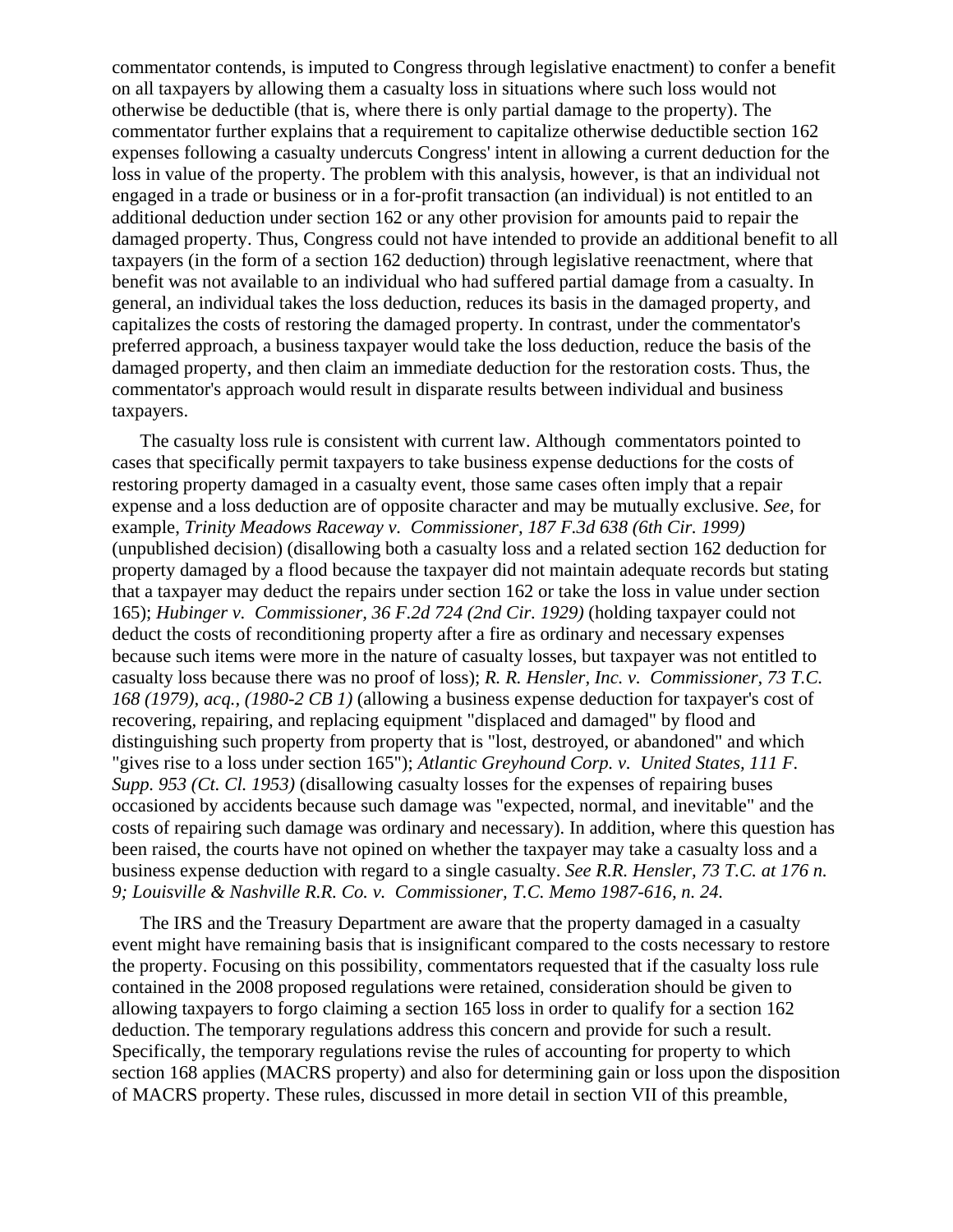provide that a taxpayer electing to use a general asset account under temporary regulation § 1.168(i)-1T may forgo recognizing a casualty loss (without reducing basis) and may claim a repair deduction under section 162 for the replacement property, provided the replacement cost is not treated as a capital expenditure under a different provision of the temporary regulations.

# 2. Rebuilding to Like-New Condition

The 2008 proposed regulations provided that if an amount paid results in the rebuilding of a unit of property to a like-new condition after the end of its economic useful life, the amount must be capitalized as a restoration of the unit of property. However, an exception provided that if the amount is paid after the economic useful life of the property but during the recovery period (as prescribed in section 168(c)), the amount is not required to be capitalized. The temporary regulations revise the rule to apply only to amounts paid to rebuild the unit of property after the end of the class life of the unit of property as defined under sections  $168(g)(2)$  and (3). The temporary regulations also remove the recovery period exception so that a taxpayer must look only to the class life of the property in determining the application of this rule. The use of defined class life rather than economic useful life provides a more objective standard for determining whether the rebuilding rule applies and is consistent with the standard that applies in determining whether amounts qualify for the routine maintenance safe harbor. This more objective standard is designed to avoid disputes that might otherwise arise in determining the economic useful life of property and to provide for consistent application among taxpayers that hold the same type of property.

### 3. Replacement of Major Component or Substantial Structural Part

The 2008 proposed regulations provided that an amount paid for the replacement of a major component or a substantial structural part of a unit of property is an amount paid to restore (and therefore improve) the unit of property. The 2008 proposed regulations defined "major component or substantial structural part" as a part or a combination of parts of the unit of property, the cost of which comprises 50 percent or more of the replacement cost of the unit of property or the replacement of which comprises 50 percent or more of the physical structure of the unit of property ("the 50 percent thresholds"). Furthermore, the 2008 proposed regulations provided that an amount was not required to be capitalized as a replacement of a major component or substantial structural part if it was paid during the recovery period prescribed in section 168(c) ("recovery period limitation").

The IRS and the Treasury Department received two comments on this provision. One commentator suggested that the regulation should provide guidance establishing reasonable methods for substantiating replacement costs. This commentator also recommended that the drafters eliminate the 50 percent thresholds because physical structure is too difficult to measure. Another commentator suggested that the 50 percent thresholds should be abandoned arguing that they have no basis in law and will lead to unexpected complications in application.

The 50 percent thresholds and the recovery period limitation were first introduced in the 2008 proposed regulations. The exceptions were intended to provide a more objective standard for capitalization in this area and to counter the effect of the disposition and depreciation rules for buildings that generally require a taxpayer to capitalize and depreciate multiple replacements of the same structural component while continuing to recover the cost of the original structural component as part of the asset (for example, a taxpayer could not take a retirement loss on the disposition of a structural component of a building).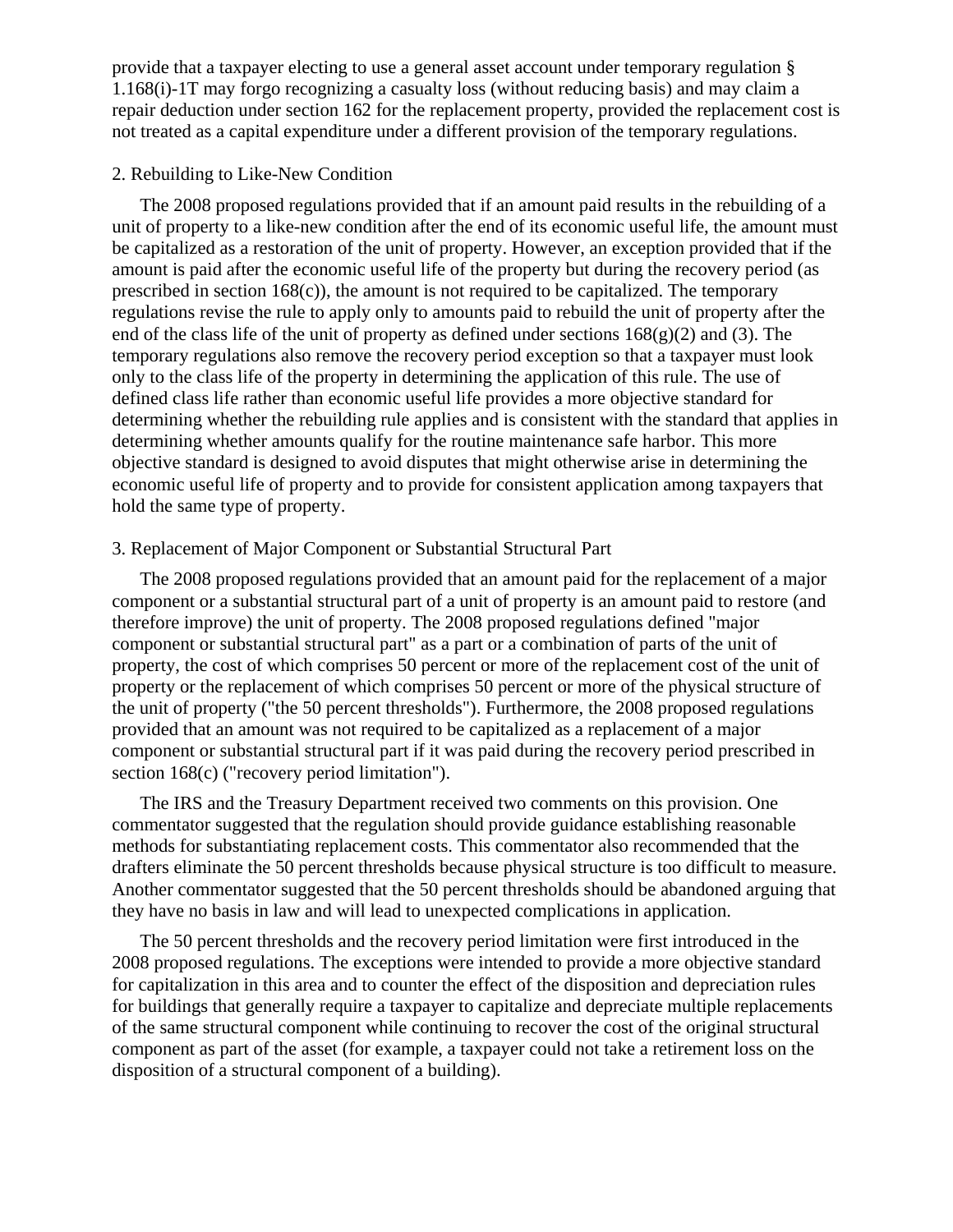The 50 percent thresholds and the recovery period limitation in the 2008 proposed regulations provided an objective, bright-line alternative to the highly factual analysis applied by the courts and the IRS in determining whether a replacement part is a major component or substantial structural part of property and must therefore be capitalized, or is a relatively minor portion of the physical structure of the property or of any of its major parts and may therefore be deducted as a repair. Neither the courts nor the IRS, however, have previously adopted or applied the 50 percent thresholds or the recovery period limitation in determining whether a taxpayer must capitalize the cost of replacement parts or components. *See,* for example, *Buckland v. United States, 66 F. Supp. 681 (D. Conn. 1946)* (holding that costs to replace window sills in a factory building were deductible); *Rev. Rul. 2001-4, 2001-1 CB 295* (holding, in part, that costs of certain heavy maintenance on aircraft airframe were deductible); *Smith v. Commissioner, 300 F.3d 1023, 1032 (9th Cir. 2002)* (holding that costs of relining aluminum smelting cells were capital expenditures even though they amounted to only 22.21 percent of the costs of replacing an entire cell); *Denver & Rio Grande Western R.R. Co. v. Commissioner, 279 F.2d 368 (10th Cir. 1960)* (holding that costs to replace the floor planks and stringers of a viaduct were capital expenditures); *P. Dougherty Co. v. Commissioner, 159 F.2d 272 (4th Cir. 1946)* (holding that costs of replacing the stern section of a barge were capital expenditures); *Tsakopoulous v. Commissioner, T.C. Memo 2002-8* (holding that costs to replace the roof on a portion of the suites of a shopping center were capital expenditures); *Stewart Supply Co. v. Commissioner, T.C. Memo 1963-62* (holding that costs to replace a front wall of a building and make electrical connections to that wall were capital expenditures).

The IRS and the Treasury Department are concerned that the 50 percent thresholds and the recovery period limitation, although objective, will lead to results that are drastically different from the results reached in the case law and rulings in this area. The 50 percent thresholds and the recovery period limitation would, in many cases, allow the replacement of a major component or substantial structural part to be treated as deductible repair rather than a capital expenditure, in effect reversing most of the existing authorities.

The temporary regulations therefore retain the standard that requires capitalization of an amount paid for the replacement of a major component or substantial structural part of the unit of property but revise the standard to more closely follow the facts and circumstances approach used by the courts. Under the temporary regulations, in determining whether an amount is paid for the replacement of a part or a combination of parts that comprise a major component or a substantial structural part of the unit of property, the taxpayer must consider all the facts and circumstances, including the quantitative or qualitative significance of the part or combination of parts in relation to the unit of property or, in the case of a building, in relation to the building structure or the relevant building system. The temporary regulations also define a major component or substantial structural part to include a part or combination of parts that comprise a large portion of the physical structure of the unit of property or that perform a discrete and critical function in the operation of the unit of property. The replacement of a minor component of the unit of property, even though such component may affect the function of the unit of property, will not generally by itself constitute a major component or substantial structural part under the temporary regulations. The temporary regulations add a number of examples to illustrate the application of the revised standards in a variety of situations, including its application to a building structure and building systems.

In addition, the temporary regulations revise the disposition and depreciation rules to minimize the harsh result that occurs when an original part and any subsequent replacements of the same part are required to be capitalized and recovered simultaneously. As mentioned, in the case of buildings, taxpayers are currently required to capitalize and depreciate the costs to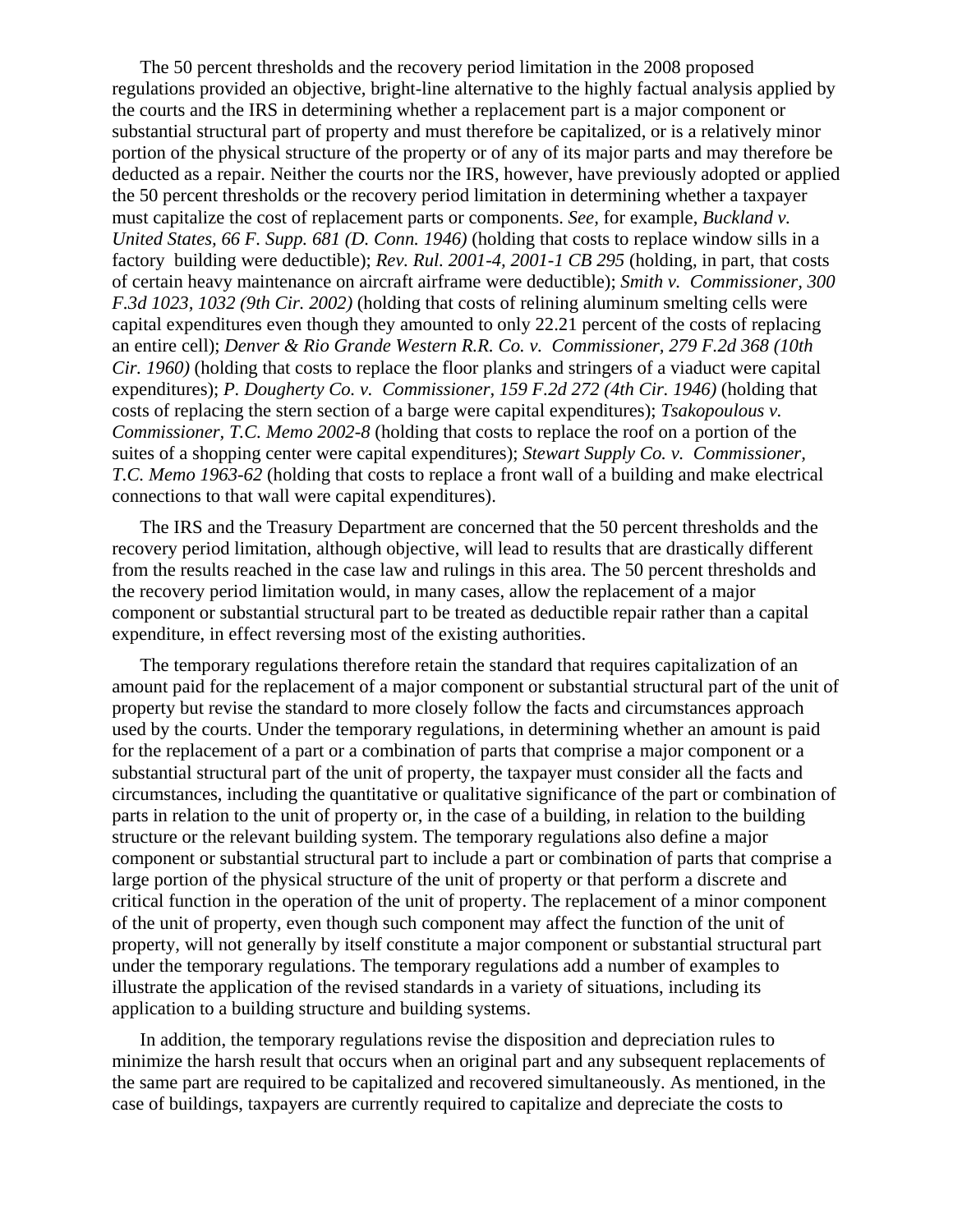replace a structural component and to continue to recover the cost of the original structural component (for example, a taxpayer could not take a retirement loss on the disposition of a structural component of a building). For example, if a taxpayer were required to capitalize the costs of replacing an entire roof, it could not recover its basis in the original roof that was removed. Rather, the taxpayer would have to continue depreciating the removed roof, and at the same time, capitalize and depreciate the replacement roof over the same recovery period as the building. The temporary regulations revise the definition of disposition so that a taxpayer may treat the retirement of a structural component of a building as a disposition of property. Furthermore, the temporary regulations clarify that a taxpayer may recognize a loss on a component of a unit of property that is section 1245 property if the taxpayer consistently treats the component as a separate asset for disposition purposes. As a result, the 50 percent thresholds and the recovery period limitation are not necessary to prevent contemporaneous depreciation of both the retired component and the replacement component and, therefore, are not included in the temporary regulations as exceptions to the major component and substantial structural part rule.

# **VII. Accounting and Disposition Rules for MACRS Property**

The temporary regulations revise the rules for accounting for assets to which section 168 applies (MACRS property) and the rules for determining gain or loss upon the disposition of MACRS property.

Currently, a taxpayer may account for its MACRS property by accounting for an asset individually in a single asset account, by combining two or more assets in a multiple asset account (or pool), or by electing to include the asset in a general asset account. The temporary regulations continue to allow these types of accounts. However, the rules under  $\S 1.167(a)$ -7 for the different types of multiple asset accounts (specifically group account, classified account, and composite account) are based on a taxpayer being permitted to depreciate assets in the account over their useful lives or average useful lives (less salvage value). Since the enactment of the Accelerated Cost Recovery System (ACRS) in 1981, a taxpayer is required to depreciate assets over their recovery periods instead of their useful lives. Consequently, the temporary regulations eliminate group accounts, classified accounts, and composite accounts. Instead, the temporary regulations provide that each multiple asset account must include, in most cases, assets that have the same depreciation method, recovery period, and convention, and that are placed in service in the same taxable year.

Section 1.168-6 of the proposed ACRS regulations provides the rules for determining gain or loss upon the disposition of ACRS property. These rules generally have been applied to MACRS property. The temporary regulations provide rules for determining gain or loss upon the disposition of MACRS property that are consistent with the disposition rules under § 1.168-6 of the proposed ACRS regulations. However, as previously mentioned, the temporary regulations expand the definition of disposition for MACRS property to include the retirement of a structural component of a building and, accordingly, the temporary regulations allow the recognition of a loss upon such retirement. The temporary regulations also clarify that, if an asset is disposed of by physical abandonment and that asset is subject to nonrecourse indebtedness, the asset is treated in the same manner as an asset disposed of by sale. In addition, the temporary regulations provide rules for determining the asset disposed of and identifying which multiple asset account includes the asset disposed of.

The temporary regulations also amend the rules for general asset accounts under  $\S 1.168(i)-1.$ Section 1.168(i)-1(e)(2) provides that, in general, no loss is recognized upon the disposition of an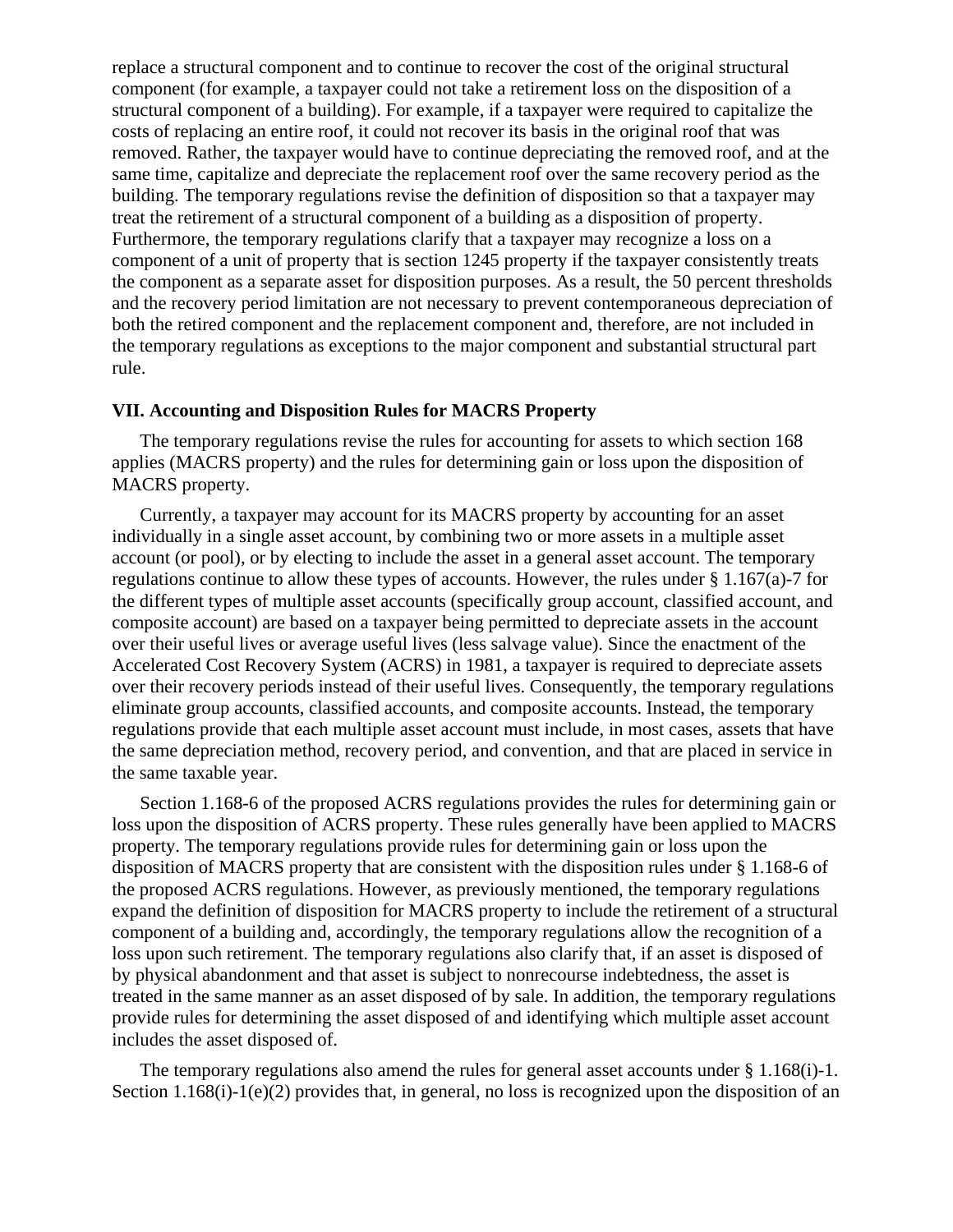asset from a general asset account. However,  $\S 1.168-1(e)(3)(iii)$  provides that a taxpayer may elect to recognize gain or loss upon the disposition of an asset in a general asset account if there is a qualifying disposition. A qualifying disposition is defined to include a casualty loss, a charitable contribution, termination of a business or income producing activity, and certain types of transactions. The temporary regulations amend the general asset account rules by expanding the definition of disposition to include the retirement of a structural component of a building and by expanding the definition of a qualifying disposition to allow the recognition of gain or loss upon most dispositions of assets in general asset accounts. Thus, by electing general asset account treatment, a taxpayer will have the option of recognizing gain or loss on an expanded list of qualifying dispositions, which are not all treated as qualifying dispositions under the current general asset account rules. In addition, the temporary regulations modify the rules for establishing general asset accounts and clarify the computation of depreciation for a general asset account when the assets in the account are eligible for the additional first year depreciation deduction.

# *A. Accounting for MACRS property*

The existing regulations under  $\S 1.167(a)$ -7 allow a taxpayer to account for its depreciable assets by treating each asset as a single asset account or by combining two or more assets in a multiple asset account (or pool). A taxpayer may establish as many accounts for depreciable assets as the taxpayer wants and may group the assets in multiple asset accounts in different ways. When depreciation was determined using the useful lives of assets and average useful lives were permitted for an account, the common multiple asset accounts were a group account (assets similar in kind with approximately the same useful lives), a classified account (assets based on use without regard to useful life), and a composite account (assets in the same account without regard to their character or useful lives). The temporary regulations amend § 1.167(a)-7 to provide generally that those rules (which were originally issued in 1956) apply only to property subject to section 167 and not to MACRS property (generally property placed in service after 1986) or ACRS property (generally property placed in service after 1980 and before 1987).

The temporary regulations will, consistent with the rules under  $\S 1.167(a)$ -7, continue to provide flexibility to a taxpayer in establishing its depreciable accounts for MACRS property. The temporary regulations under  $\S 1.168(i)$ -7T allow a taxpayer to account for its MACRS property by treating each asset as a single asset account or by combining two or more assets in a multiple asset account. A taxpayer also may establish as many accounts for assets as the taxpayer wants. If a taxpayer chooses to account for its assets in multiple asset accounts, the temporary regulations provide that each multiple asset account must include assets that have the same depreciation method, recovery period, and convention, and are placed in service in the same taxable year. For example, in one multiple asset account, a taxpayer in the wholesale distribution business may account for most of its items of 5-year property that are placed in service in 2012 and have the same depreciation method, recovery period, and convention even though the assets may have different uses (for example, copiers, forklifts, and equipment in the distribution warehouse). Alternatively, the taxpayer may choose to account for the items of 5-year property in more than one multiple asset account, each as a single asset account, or in a combination of single and multiple asset accounts.

Even if assets have the same depreciation method, recovery period, and convention, depreciation for the assets may be computed differently. For example, depreciation may be limited for passenger automobiles subject to section 280F(a), or some assets may be eligible for the additional first year depreciation while others are not. As a result, the temporary regulations provide additional rules for establishing multiple asset accounts. For example, assets subject to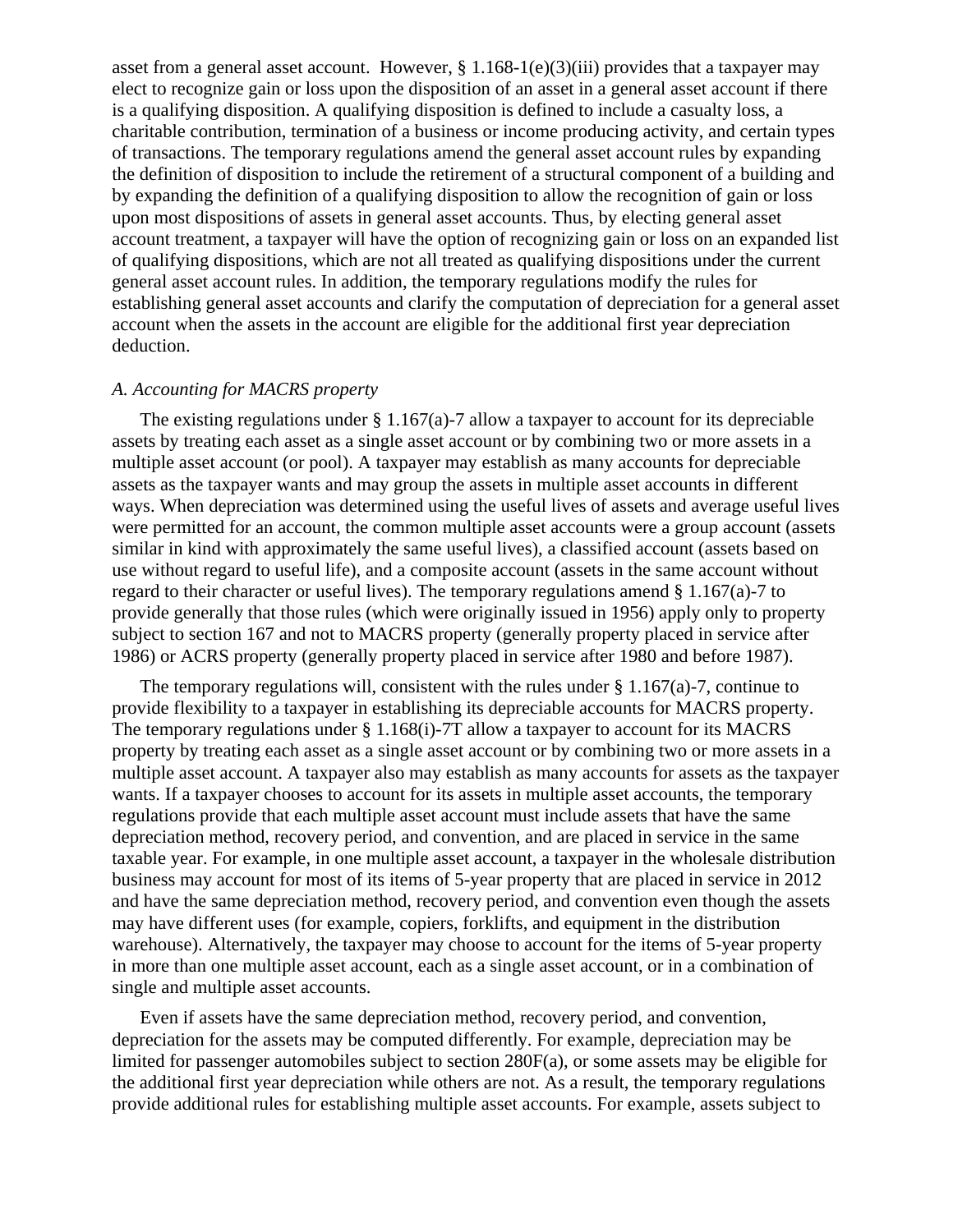the mid-month convention may be grouped in a multiple asset account only with assets placed in service in the same month. Similarly, assets eligible for the additional first year depreciation deduction cannot be grouped with assets ineligible for the additional first year depreciation deduction. Also, assets eligible for the additional first year depreciation deduction may be grouped only with assets eligible for the same percentage of the additional first year depreciation.

In limited circumstances, the temporary regulations require the use of a single asset account. A taxpayer must account for an asset in a single asset account if the taxpayer uses the asset both for business use and personal use, or the taxpayer places the asset in service and disposes of it in the same taxable year. A single asset account is also required for an asset that was included in a general asset account but general asset account treatment for the asset was terminated under the rules in § 1.168(i)-1T. Section 1.168(i)-7T does not apply to assets while they are included in general asset accounts subject to § 1.168(i)-1T.

# *B. Dispositions of MACRS Property*

Section 168(i)(6) provides that an improvement or addition to property is depreciated under section 168 by using the depreciation method, recovery period, and convention that would be applicable to the underlying property if the underlying property is placed in service at the same time as the improvement or addition. If an improvement or addition to the underlying property is placed in service after the taxpayer placed the underlying property in service, the recovery period for the improvement or addition begins on the placed-in-service date of the improvement or addition. In effect, that improvement or addition is treated as a separate asset for purposes of section 168.

If a lessor made an improvement for a lessee and that improvement is irrevocably disposed of or abandoned by the lessor at the termination of the lease, section  $168(i)(8)(B)$  allows the lessor to recognize gain or loss upon the disposition of that improvement. This rule applies to improvements that are structural components of a building. Similarly, if a lessee of a leased building makes an improvement that is a structural component of that building, the lessee may recognize gain or loss upon its disposition of that improvement.

However, § 1.168-2(l)(1) of the proposed ACRS regulations (which have been generally applied to MACRS property) provides that a disposition does not include the retirement of a structural component of a building. Consequently, § 1.168-6(b) of the proposed ACRS regulations provides that no loss is recognized upon the retirement of a structural component of a building.

As previously mentioned, the temporary regulations for determining whether there is an improvement to the unit of property take an approach different from the 2008 proposed regulations in order to achieve results more consistent with existing case law and to avoid the potential inequities resulting from the depreciation and disposition rules. As explained below, the temporary regulations expand the definition of disposition to include retirements of structural components of buildings and clarify that, in some cases, components of section 1245 property may be treated as the asset disposed of. These changes will allow taxpayers, for example, to claim a retirement loss for worn or damaged components that are discarded from the taxpayer's operations. On the other hand, a taxpayer that has elected general asset account treatment may choose not to claim a retirement loss for property that has been disposed of, and would accordingly continue to depreciate the basis in the property.

#### 1. Definition of Disposition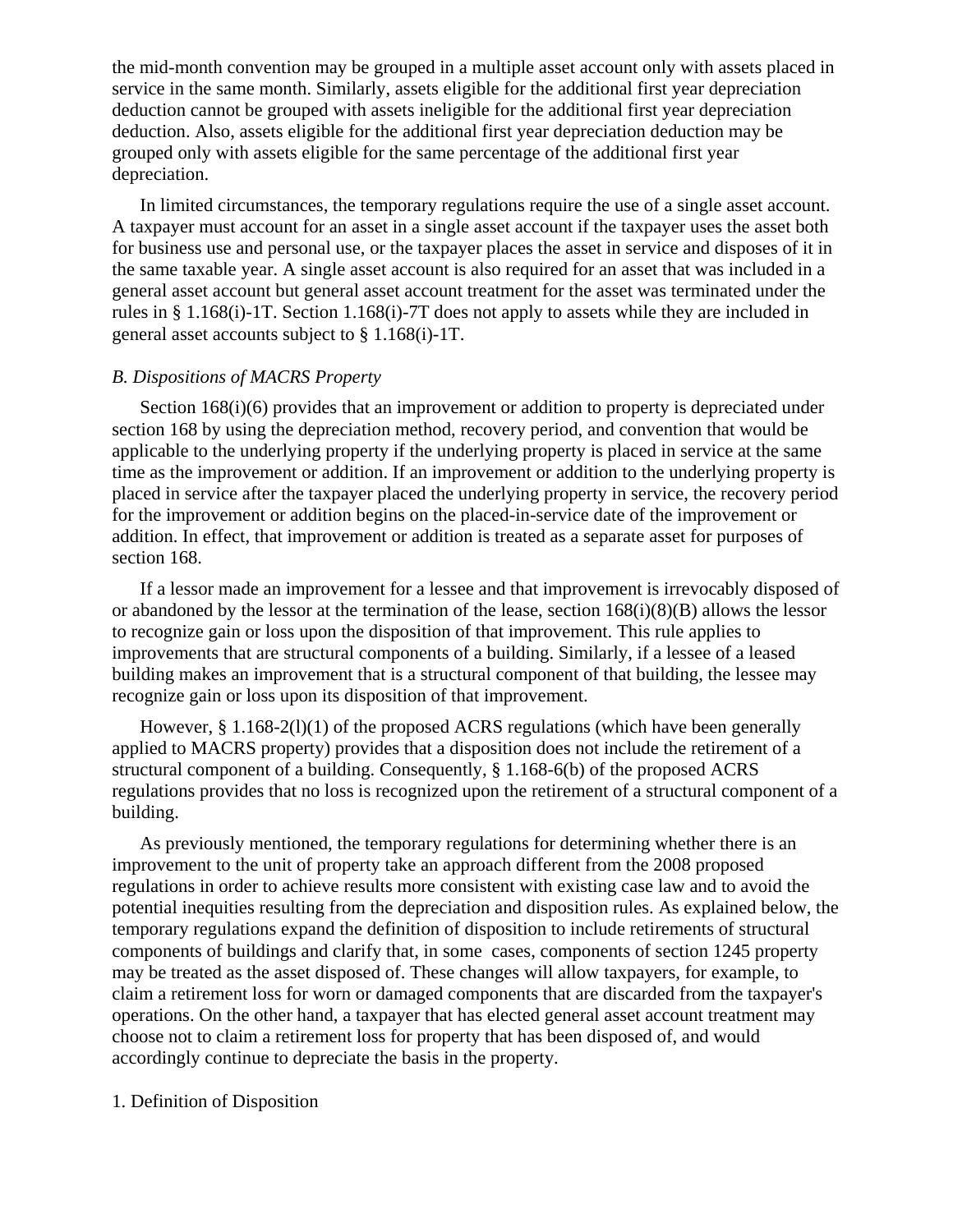Under the temporary regulations under  $\S 1.168(i)$ -8T, a disposition occurs when ownership of the asset is transferred or when the asset is permanently withdrawn from use either in the taxpayer's trade or business or in the production of income. A disposition includes the sale, exchange, retirement, physical abandonment, or destruction of an asset. A disposition also includes the retirement of a structural component of a building. Finally, a disposition also occurs when an asset is transferred to a supplies, scrap, or similar account.

Prior to the enactment of ACRS in 1981, a taxpayer was permitted to depreciate the cost of property over its useful life (less salvage value), which was based on the taxpayer's subjective determination of the period over which the asset would be useful to the taxpayer in its trade or business or in the production of its income. Some taxpayers utilized component depreciation under this system in determining the useful life of buildings. Under component depreciation, a taxpayer allocates the cost of a building to its component parts and then assigns a separate useful life to each of these components. Each of the component parts is then depreciated as a separate asset. The ACRS rules prohibited the use of component depreciation and required composite depreciation for buildings. Composite depreciation was also required when the ACRS rules were modified in 1986 (generally referred to as "MACRS," the modified rules generally applied to property placed in service after 1986). Under composite depreciation, a taxpayer depreciates a building and its structural components using the same recovery period and depreciation method. The temporary regulations do not change the requirement to use composite depreciation. Under section 168, a taxpayer must depreciate a building and all of its structural components using the same recovery period, depreciation method, and convention, even though under the temporary regulations each of the structural components is a separate asset.

#### 2. Gain or Loss

The temporary regulations provide rules for determining gain or loss upon the disposition of MACRS property that are consistent with the disposition rules under  $\S 1.167(a)$ -8 and  $\S 1.168-6$ of the proposed ACRS regulations. If an asset is disposed of by sale, exchange, or involuntary conversion, gain or loss is recognized under the applicable provisions of the Internal Revenue Code. If an asset is disposed of by physical abandonment, loss is recognized in the amount of the asset's adjusted depreciable basis at the time of the abandonment. However, if the abandoned asset is subject to nonrecourse indebtedness, the temporary regulations clarify that the asset is treated in the same manner as an asset disposed of by sale. If an asset is disposed of by conversion to personal use, no gain or loss is recognized. *See* § 1.168(i)-4(c). If an asset is disposed of other than by sale, exchange, involuntary conversion, physical abandonment, or conversion to personal use (for example, when the asset is transferred to a supplies or scrap account), gain is not recognized but loss is recognized in the amount of the excess of the asset's adjusted depreciable basis over its fair market value at the time of disposition. The temporary regulations also provide that the manner of disposition (for example, abnormal retirement or normal retirement) is not taken into consideration in determining whether a disposition occurs or gain or loss is recognized.

#### 3. Determining the Appropriate Asset Disposed of

The temporary regulations provide that the facts and circumstances of each disposition are considered in determining the appropriate asset disposed of. In general, the asset for disposition purposes cannot be larger than the unit of property as determined under  $\S 1.263(a)-3T(e)(2)$ , (e)(3), and (e)(5) or as otherwise provided in published guidance in the **Federal Register** or in the Internal Revenue Bulletin (see, for example, *Rev. Proc. 2011-28 (2011-18 IRB 743)* providing units of property for wireless network assets). However, each disposed of building is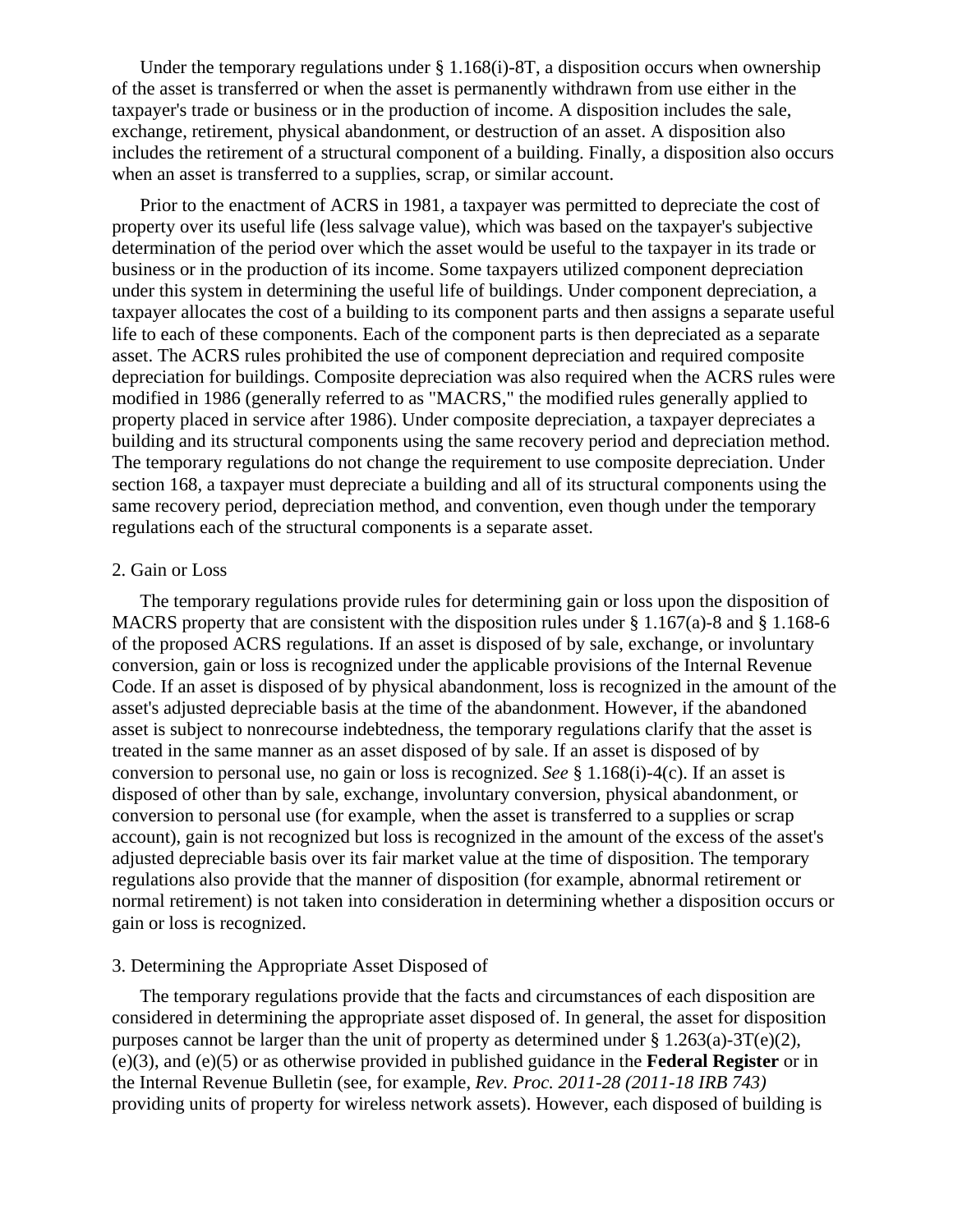the asset except if more than one building is treated as the asset under § 1.1250-1(a)(2)(ii). If the building includes two or more condominium or cooperative units, then each condominium or cooperative unit (instead of the building) is the asset. Consistent with the expansion of the definition of a disposition to include a retirement of a structural component of a building, the temporary regulations provide that each structural component of a building, condominium unit, or cooperative unit is the asset for disposition purposes. Further, if a taxpayer properly includes an item in one of the asset classes 00.11 through 00.4 of *Rev. Proc. 87-56 (1987-2 CB 674)* or classifies an item in one of the categories under section  $168(e)(3)$  (other than a category that includes buildings or structural components; for example, retail motor fuels outlet and qualified leasehold improvement property), each item is the asset provided it is not larger than the unit of property as determined under § 1.263(a)-3T(e)(3) or (e)(5). For example, each desk is the asset, each computer is the asset, and each qualified smart electric meter is the asset (assuming these assets are not larger than the unit of property as determined under  $\S 1.263(a)-3T(e)(3)$  or (e)(5)). Consistent with section  $168(i)(6)$ , the temporary regulations also provide that if the taxpayer places in service an improvement or addition to an asset after the taxpayer placed the asset in service, the improvement or addition is a separate asset for depreciation purposes. The temporary regulations also provide that a taxpayer generally may use any reasonable, consistent method to treat each of an asset's components as the asset for disposition purposes.

The temporary regulations provide rules for determining the placed-in-service year of the asset disposed of. In general, a taxpayer must use the specific identification method. Under this method, the taxpayer can determine when the asset disposed of was placed in service. If a taxpayer accounts for assets in multiple asset accounts, the IRS and the Treasury Department recognize that it may be impracticable to determine from the taxpayer's records when the asset disposed of was placed in service. Accordingly, the temporary regulations allow the taxpayer to use a first-in, first-out (FIFO) method under which the taxpayer treats the asset disposed of as being from the multiple asset account with the earliest placed-in-service year that has assets with the same recovery period as the asset disposed of. However, if the taxpayer can readily determine from its records the unadjusted depreciable basis of the asset disposed of, the temporary regulations allow the taxpayer to use a modified FIFO method under which the taxpayer treats the asset disposed of as being from the multiple asset account with the earliest placed-in-service year that has assets with the same recovery period as the asset disposed of and with the same unadjusted depreciable basis of the asset disposed of. If the asset disposed of is a mass asset in a multiple asset account, the temporary regulations also allow the taxpayer to use a mortality dispersion table to identify when the asset was placed in service. Finally, the temporary regulations allow a taxpayer to use any other method designated by the Secretary. The IRS and the Treasury Department invite taxpayers to submit comments on reasonable methods to be considered for this purpose. However, the IRS and the Treasury Department do not consider a last-in, last-out (LIFO) method to be a reasonable method. Under the LIFO method, the taxpayer treats the asset disposed of as being from the multiple asset account with the most recent placedin-service year that has assets with the same recovery period as the asset disposed of.

#### 4. Accounting for Assets Disposed of

The IRS and the Treasury Department recognize that it may be impracticable for a taxpayer that accounts for assets in multiple asset accounts to determine from the taxpayer's records the unadjusted depreciable basis of the asset disposed of. Accordingly, the temporary regulations provide that the taxpayer may use any reasonable, consistent method to make that determination. Similar rules are provided if the asset disposed of is a component of a larger asset.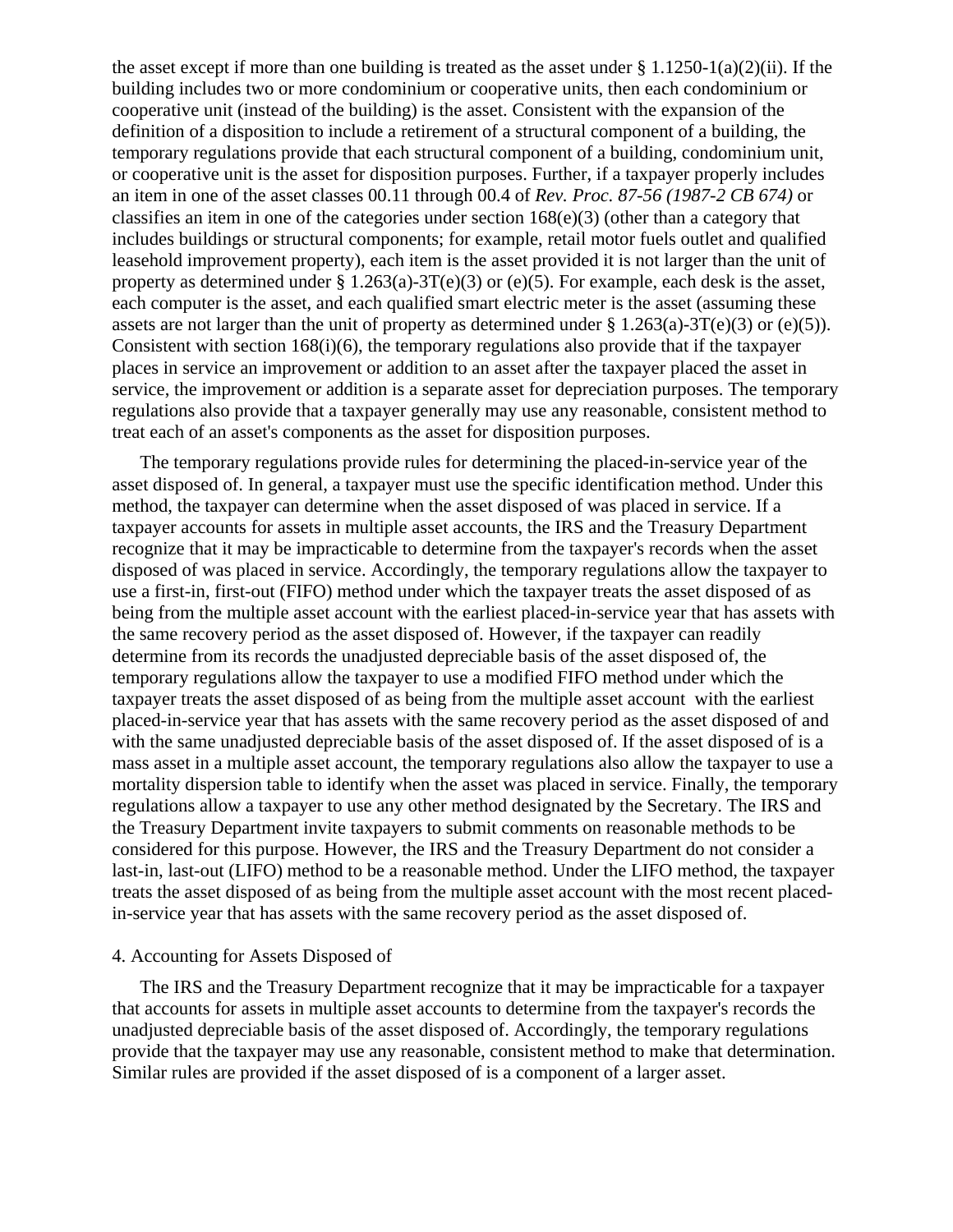When an asset is disposed of, the temporary regulations provide that depreciation ends for that asset. *See* § 1.167(a)-10(b). Accordingly, if the asset disposed of is in a single asset account, the temporary regulations provide that the single asset account terminates as of the date of disposition (taking into account the applicable convention of the asset disposed of). Also, if the asset disposed of is in a multiple asset account, the temporary regulations provide that the asset is removed from that account and the unadjusted depreciable basis and depreciation reserve of the account are adjusted. Similar rules are provided if the asset disposed of is a component of a larger asset.

The temporary regulations also provide that the  $\S 1.167(a)$ -8 rules apply to property subject to section 167 and not to MACRS property (generally property placed in service after 1986) or ACRS property (generally property placed in service after 1980 and before 1987).

### *C. General Asset Accounts*

Section 168(i)(4) provides that under regulations, a taxpayer may maintain one or more general asset accounts for any MACRS property. Except as provided in regulations, all proceeds realized on any disposition of property in a general asset account shall be included in income as ordinary income.

The existing rules for general asset accounts are provided under  $\S 1.168(i)$ -1. The provisions of § 1.168(i)-1 apply only to assets for which the taxpayer has made an election to account for the assets in general asset accounts. The temporary regulations for general asset accounts under § 1.168(i)-1T retain this rule. Under the existing rules and temporary regulations, each general asset account is effectively treated as the asset.

#### 1. Establishing General Asset Accounts

Consistent with the existing general asset account rules under  $\S 1.168(i)-1(c)$ , the temporary regulations provide that assets may be grouped into one or more general asset accounts. The temporary regulations, however, expand the assets that may be included in each general asset account. The temporary regulations eliminate the existing rule that each general asset account must include only assets that have the same asset class. Thus, under the temporary regulations, each general asset account must include only assets that have the same depreciation method, recovery period, and convention, and are placed in service in the same taxable year.

The existing general asset account rules also provide special rules for establishing general asset accounts. These rules are necessary because even though assets have the same depreciation method, recovery period, and convention, depreciation for the assets may be computed differently. As a result, the temporary regulations do not change the existing rules, but they add new rules to be consistent with the temporary regulations for establishing multiple asset accounts for MACRS property. For example, assets eligible for the additional first year depreciation deduction cannot be grouped with assets ineligible for the additional first year depreciation deduction. Also, assets eligible for the additional first year depreciation deduction may be grouped only with assets eligible for the same percentage of the additional first year depreciation.

#### 2. Depreciation of General Asset Account

Section 1.168(i)-1(d) provides the rules for determining the depreciation for each general asset account. However, these rules do not reflect the additional first year depreciation provisions added to section 168 since the promulgation of § 1.168(i)-1 in 1994. Accordingly, the temporary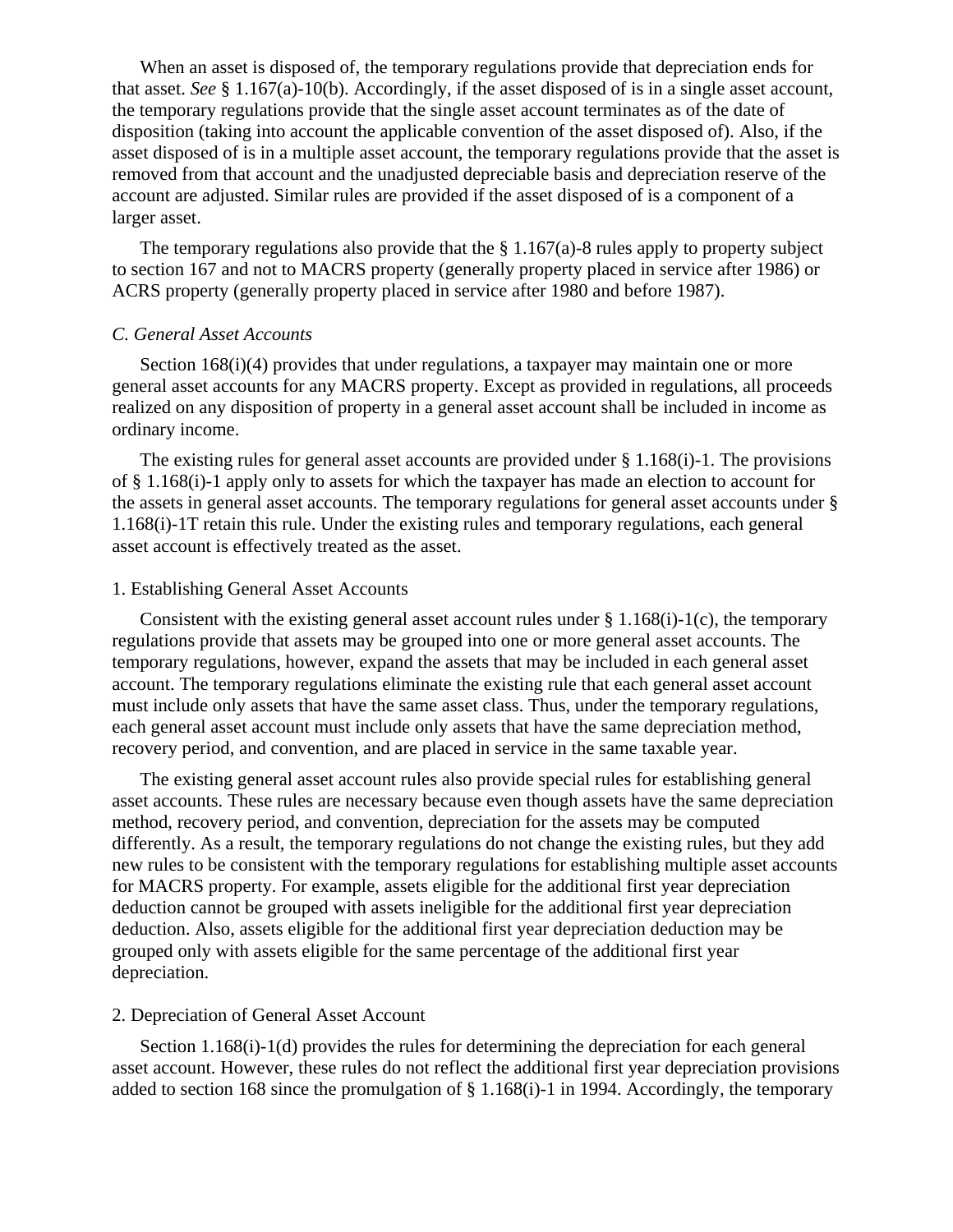regulations provide rules for determining the depreciation for a general asset account where all the assets in the account are eligible for the additional first year depreciation deduction and where all the assets in the account are not eligible for that deduction.

#### 3. Disposition of an Asset From a General Asset Account

Consistent with the expansion of the definition of disposition of MACRS property, the temporary regulations expand the definition of disposition under § 1.168(i)-1(e)(1) to include a retirement of a structural component of a building.

Immediately before any disposition of an asset in a general asset account, the existing rules treat the asset as having an adjusted depreciable basis of zero for purposes of section 1011. Therefore, no loss is realized upon the disposition of the asset. The existing rules also provide that any amount realized on a disposition generally is recognized as ordinary income. Further, the existing rules provide that the unadjusted depreciable basis and depreciation reserve of the general asset account are not affected by the disposition. Accordingly, a taxpayer continues to depreciate the general asset account, including the asset disposed of, as though no disposition occurred. The temporary regulations do not change any of these rules.

The existing rules also allow a taxpayer to terminate general asset account treatment upon certain dispositions. Under the existing rules, the taxpayer may elect to recognize gain or loss for a general asset account when the taxpayer disposes of all of the assets, or the last asset, in the account. The temporary regulations retain this rule.

The existing rules further allow a taxpayer to elect to terminate general asset account treatment for an asset in a general asset account when the taxpayer disposes of the asset in a qualifying disposition. Under the existing rules, a qualifying disposition generally is a casualty or extraordinary event. The temporary regulations expand a qualifying disposition to include generally any disposition. If a taxpayer elects to terminate general asset account treatment for an asset disposed of in a qualifying disposition, the temporary regulations do not change the existing rules that require the taxpayer to remove the asset disposed of from the general asset account and adjust the unadjusted depreciable basis and depreciation reserve of the account.

The temporary regulations also do not change the existing rules that require a taxpayer to terminate general asset account treatment for assets in a general asset account that are disposed of in transactions subject to section 167(i)(7)(B), section 1031, or section 1033, or in an abusive transaction described under the existing rules. In addition, the temporary regulations require a partnership to terminate its general asset accounts upon the technical termination of the partnership under section 708(b)(1)(B).

### 4. Other Transactions

The temporary regulations require a taxpayer to terminate general asset account treatment for an asset that the taxpayer uses for both business use and personal use. If there is a redetermination of basis of an asset in a general asset account (for example, due to contingent purchase price or discharge of indebtedness), the temporary regulations provide that the election for the asset also applies to the increase or decrease in basis and require the taxpayer to establish a new general asset account for that increase or decrease in basis.

#### 5. Identification of Disposed of or Converted Asset

Because the general asset account is the asset, the existing rules provide that a taxpayer may use any reasonable method that is consistently applied to all of its general asset accounts for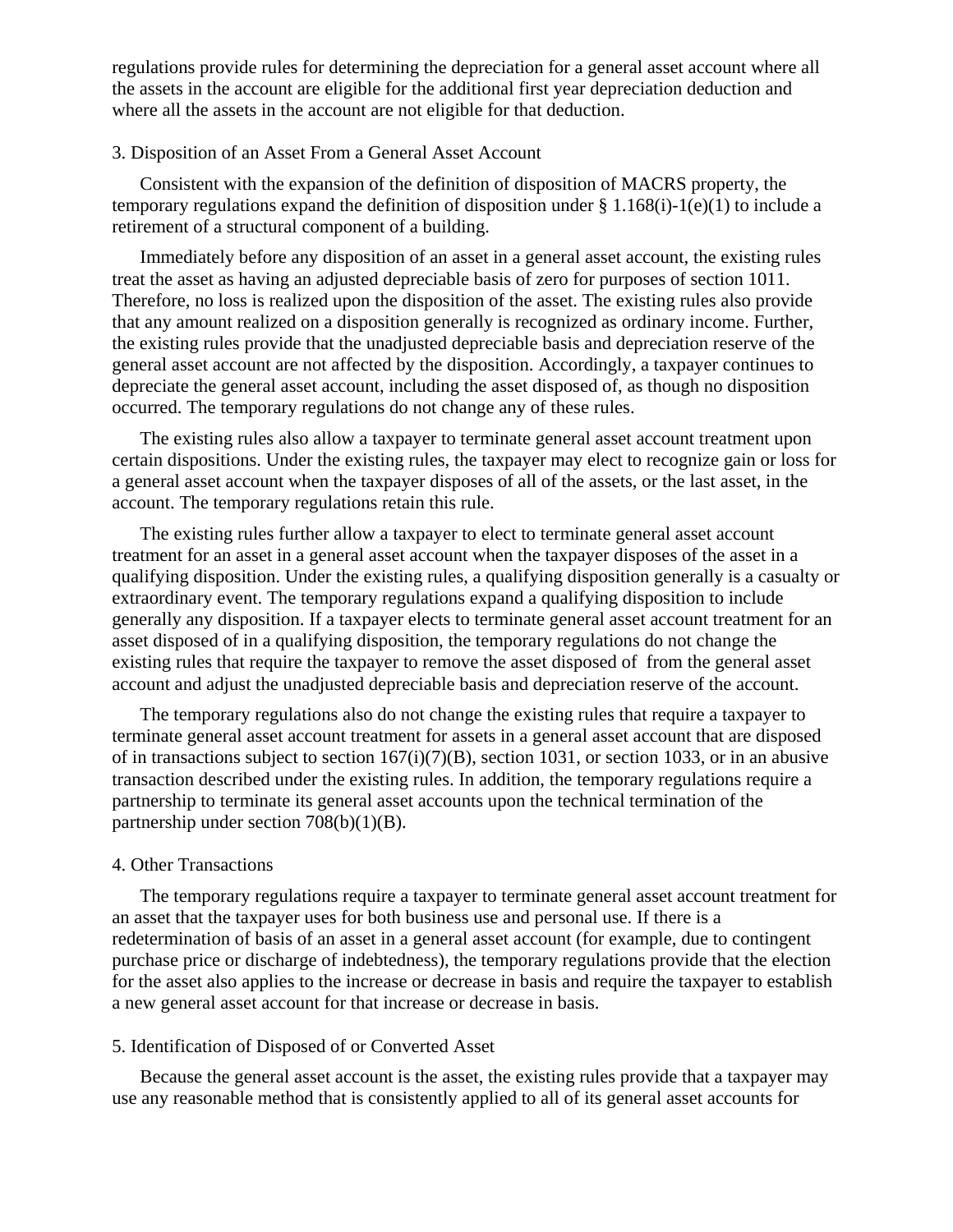determining the unadjusted depreciable basis of an asset for which general asset account treatment is terminated. The temporary regulations retain this rule but provide what methods are reasonable for identifying the placed-in-service year of the asset disposed of. These methods are the same as those discussed above for identifying the placed-in-service year of an asset disposed of in a multiple asset account: the specific identification method, the FIFO method, the modified FIFO method, a mortality dispersion table if the asset disposed of is a mass asset grouped in a general asset account with other mass assets, or any method designated by the Secretary. The LIFO method is not permitted.

The temporary regulations also amend §§ 1.165-2 and 1.1016-3 to include cross-references to §§ 1.168(i)-1T and 1.168(i)-8T.

# **VIII. Effective Dates and Changes in Methods of Accounting**

The preamble to the 2008 proposed regulations provided that a change to conform to the proposed regulations upon finalization will be considered a change in method of accounting under section 446(e). The 2008 proposed regulations, however, were not effective until issued as final regulations and thus did not provide specific procedures for changes in method of accounting.

The IRS and the Treasury Department received several comments regarding the procedures that a taxpayer should utilize to change its method of accounting to comply with the regulations. Several commentators favored the use of a cut-off method, primarily for reasons of administrative convenience. However, other commentators asserted that any change in method of accounting must include a section 481(a) adjustment.

The temporary regulations under § 1.162-3T are generally effective for amounts paid or incurred (to acquire or produce property) in taxable years beginning on or after January 1, 2012, except for § 1.162-3T(e), which is effective for taxable years beginning on or after January 1, 2012. The temporary regulations under §§ 1.167(a)-4, 1.167(a)-7T, 1.167(a)-8T, 1.168(i)-1T, 1.168(i)-7T, 1.168(i)-8T, 1.263(a)-1T, 1.263(a)-2T, 1.263(a)-3T, 1.263(a)-6T, and 1.1016-3T are generally effective for taxable years beginning on or after January 1, 2012, except for §§  $1.263(a)-2T(f)(2)(iii)$ ,  $(f)(2)(iv)$ ,  $(f)(3)(ii)$ , and  $(g)$ , which are effective for amounts paid or incurred (to acquire or produce property) in taxable years beginning on or after January 1, 2012. In addition, the temporary regulations under § 1.263A-1T are effective for amounts paid or incurred (to acquire or produce property) in taxable years beginning on or after January 1, 2012.

As stated in the preamble to the 2008 proposed regulations, a change to conform to these regulations will be a change in method of accounting under section 446(e). In general, a taxpayer seeking a change in method of accounting to comply with these temporary regulations must take into account an adjustment under section 481(a). Procedures will be provided under which taxpayers may obtain automatic consent for a taxable year beginning on or after Jan 1, 2012 to change to a method of accounting provided in the temporary regulations.

The imposition of a section 481(a) adjustment for a change in method of accounting to conform to the temporary regulations provides for a uniform and consistent rule for all taxpayers and ultimately reduces the administrative burdens on taxpayers and the IRS in enforcing the requirements of section 263(a). Although the IRS and the Treasury Department recognize that requiring a section 481(a) adjustment may place a burden on taxpayers to calculate reasonable adjustments, taxpayers have shown a willingness and ability to make these calculations in requesting method changes after the publication of the 2008 proposed regulations. In addition, taxpayers and the IRS routinely reach agreements on calculation methodologies and amounts.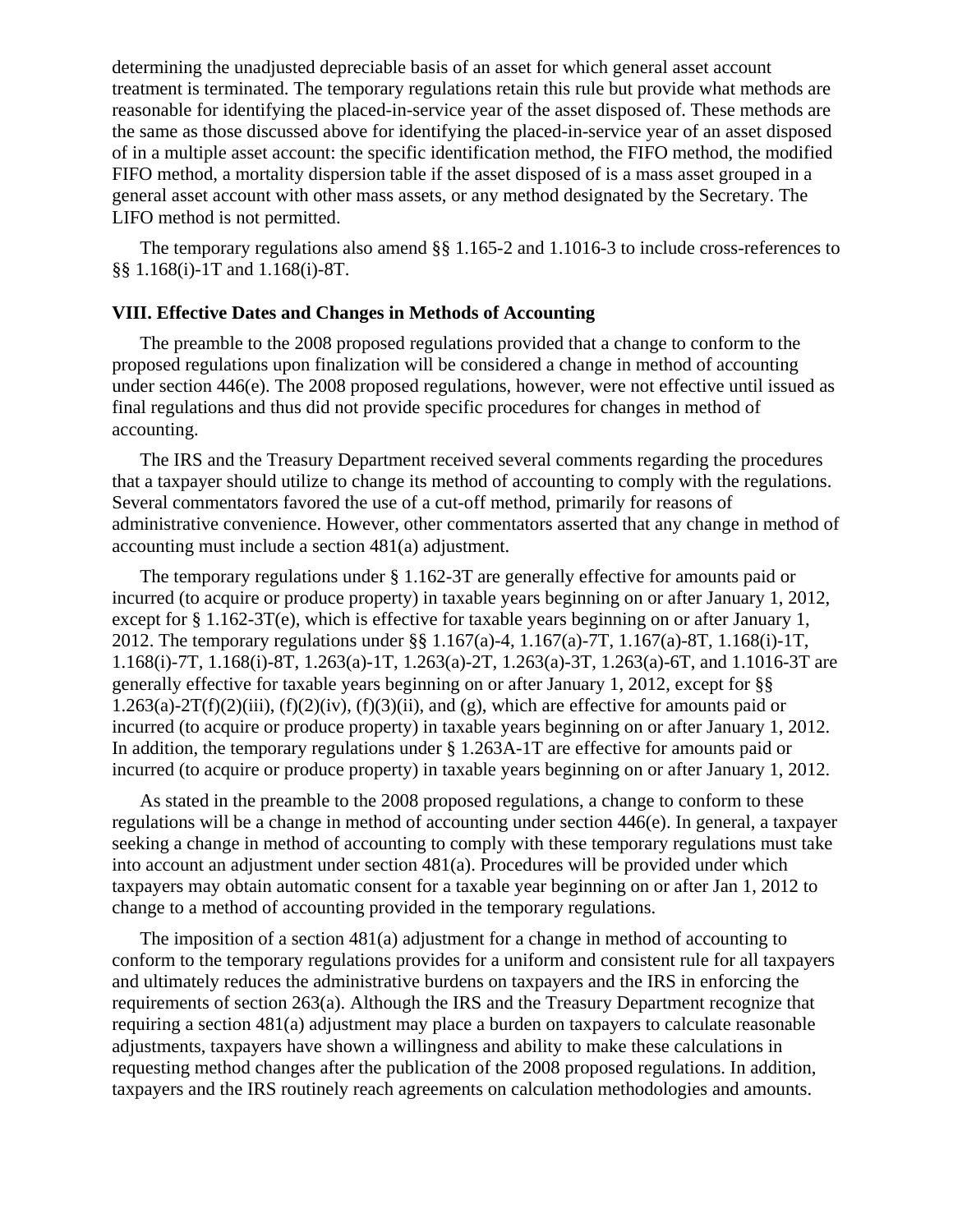Moreover, by utilizing a section 481(a) adjustment to make the change, a taxpayer is put on the same method of accounting for all amounts or costs incurred both prior to and after the effective date of these regulations. Furthermore, a section 481(a) adjustment results in similar treatment for all taxpayers, including those that changed their method of accounting in response to the 2008 proposed regulations. Finally, requiring a section 481(a) adjustment reduces the burden for taxpayers and the IRS during examinations that include years both before and after the effective date of these regulations because the parties will need to apply only the temporary regulations, and will not need to apply the rules in effect prior to the effective date of the temporary regulation.

# **Comments and Public Hearing**

The text of these temporary regulations also serves as the text of the proposed regulations set forth in a notice of proposed rulemaking on this subject appearing elsewhere in this issue of the **Federal Register** . Please see the "Comments and Public Hearing" section of the notice of proposed rulemaking for the procedures to follow for submitting comments and requesting to speak at the public hearing on the proposed regulations on this subject.

#### **Special Analyses**

It has been determined that this Treasury decision is not a significant regulatory action as defined in Executive Order 12866, as supplemented by Executive Order 13563. Therefore, a regulatory assessment is not required. It also has been determined that section 553(b) of the Administrative Procedure Act *(5 U.S.C. chapter 5)* does not apply to these regulations, and, because the regulation does not impose a collection of information on small entities, the Regulatory Flexibility Act *(5 U.S.C. chapter 6)* does not apply. Pursuant to section 7805(f), these temporary regulations will be submitted to the Chief Counsel for Advocacy of the Small Business Administration for comment on their impact on small business.

#### **Drafting Information**

The principal authors of these regulations are Merrill D. Feldstein and Kathleen Reed, Office of the Associate Chief Counsel (Income Tax and Accounting). Other personnel from the IRS and the Treasury Department have participated in their development.

# **List of Subjects in 26 CFR Part 1**

Income taxes, Reporting and recordkeeping requirements.

# **Amendments to the Regulations**

Accordingly, 26 CFR part 1 is amended as follows:

# **PART 1--INCOME TAXES**

**Paragraph 1.** The authority citation for part 1 is amended by adding an entry in numerical order to read as follows:

**Authority:** *26 U.S.C. 7805* \* \* \*

Section 1.168(i)-1T also issued under *26 U.S.C. 168*(i)(4). \* \* \*

**Par. 2.** Section 1.162-3 is revised to read as follows: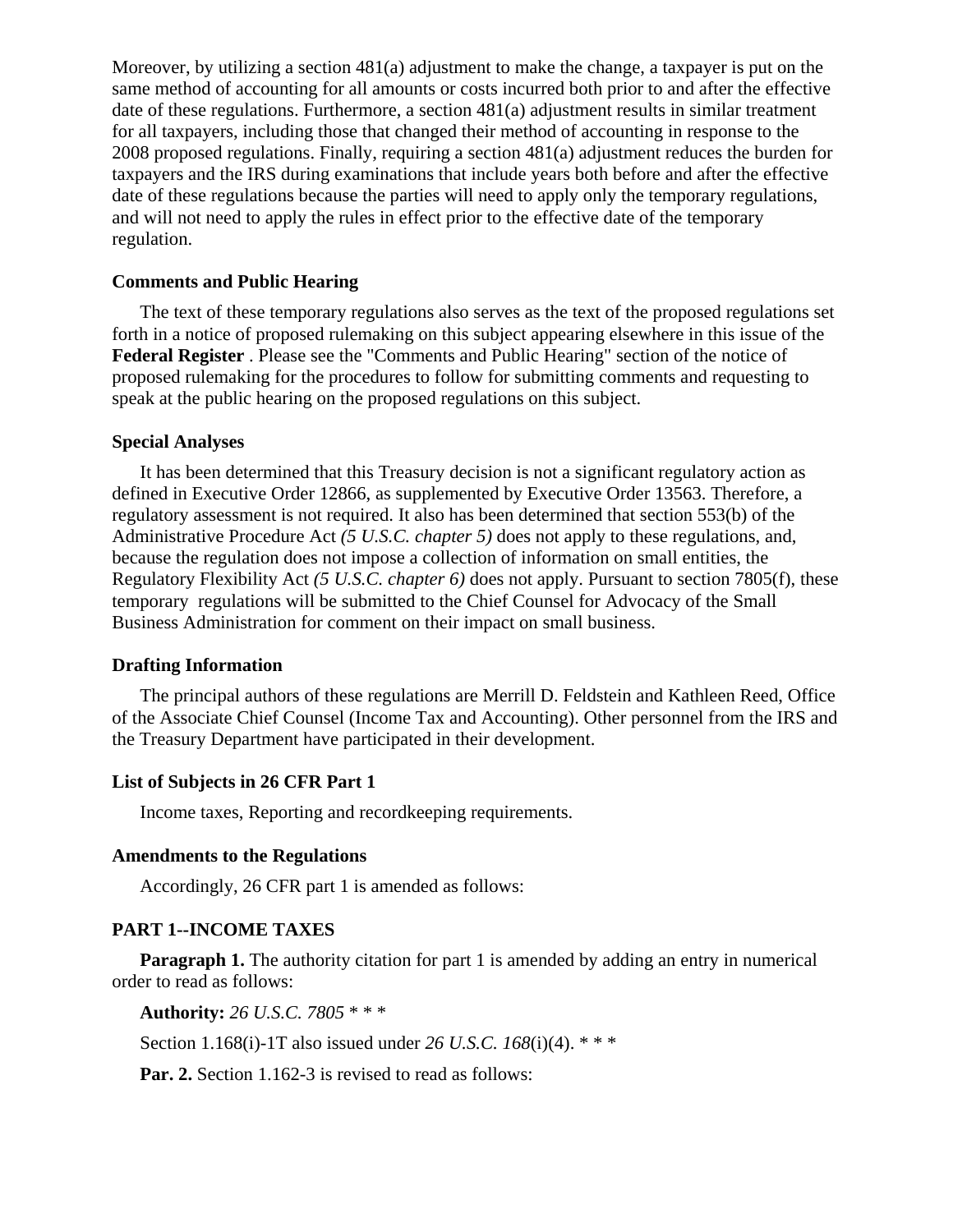## **§ 1.162-3 Materials and Supplies.**

(a) through (j) [Reserved]. For further guidance, see  $\S 1.162-3T(a)$  through (j).

**Par. 3.** Section 1.162-3T is added to read as follows:

# **§ 1.162-3T Materials and supplies (temporary).**

(a) *In general* --(1) *Non-incidental materials and supplies.* Amounts paid to acquire or produce materials and supplies are deductible in the taxable year in which the materials and supplies are used or consumed in the taxpayer's operations.

(2) *Incidental materials and supplies.* Amounts paid to acquire or produce incidental materials and supplies that are carried on hand and for which no record of consumption is kept or of which physical inventories at the beginning and end of the taxable year are not taken, are deductible in the taxable year in which these amounts are paid, provided taxable income is clearly reflected.

(3) *Use or consumption of rotable and temporary spare parts.* Except as provided in paragraphs (d), (e), and (f) of this section, for purposes of paragraph  $(a)(1)$  of this section, rotable and temporary spare parts (defined under paragraph (c)(2) of this section) are used or consumed in the taxpayer's operations in the taxable year in which the taxpayer disposes of the parts.

(b) *Coordination with other provisions of the Internal Revenue Code.* Nothing in this section changes the treatment of any amount that is specifically provided for under any provision of the Internal Revenue Code or regulations other than section 162(a) or section 212 and the regulations under those sections. For example, see section § 1.263(a)-3T, which requires taxpayers to capitalize amounts paid to improve tangible property and section 263A and the regulations under section 263A, which require taxpayers to capitalize the direct and allocable indirect costs, including the cost of materials and supplies, to property produced or to property acquired for resale. See also § 1.471-1, which requires taxpayers to include in inventory certain materials and supplies.

(c) *Definitions* --(1) *Materials and supplies.* For purposes of this section, *materials and supplies* means tangible property that is used or consumed in the taxpayer's operations that is not inventory and that--

(i) Is a component acquired to maintain, repair, or improve a unit of tangible property (as determined under § 1.263(a)-3T(e)) owned, leased, or serviced by the taxpayer and that is not acquired as part of any single unit of tangible property;

(ii) Consists of fuel, lubricants, water, and similar items, that are reasonably expected to be consumed in 12 months or less, beginning when used in taxpayer's operations;

(iii) Is a unit of property as determined under  $\S 1.263(a)$ -3T(e) that has an economic useful life of 12 months or less, beginning when the property is used or consumed in the taxpayer's operations;

(iv) Is a unit of property as determined under  $\S 1.263(a)$ -3T(e) that has an acquisition cost or production cost (as determined under section 263A) of \$ 100 or less (or other amount as identified in published guidance in the **Federal Register** or in the Internal Revenue Bulletin (see § 601.601(d)(2)(ii)(*b*) of this chapter)); or

(v) Is identified in published guidance in the **Federal Register** or in the Internal Revenue Bulletin (see §  $601.601(d)(2)(ii)(b)$  of this chapter) as materials and supplies for which treatment is permitted under this section.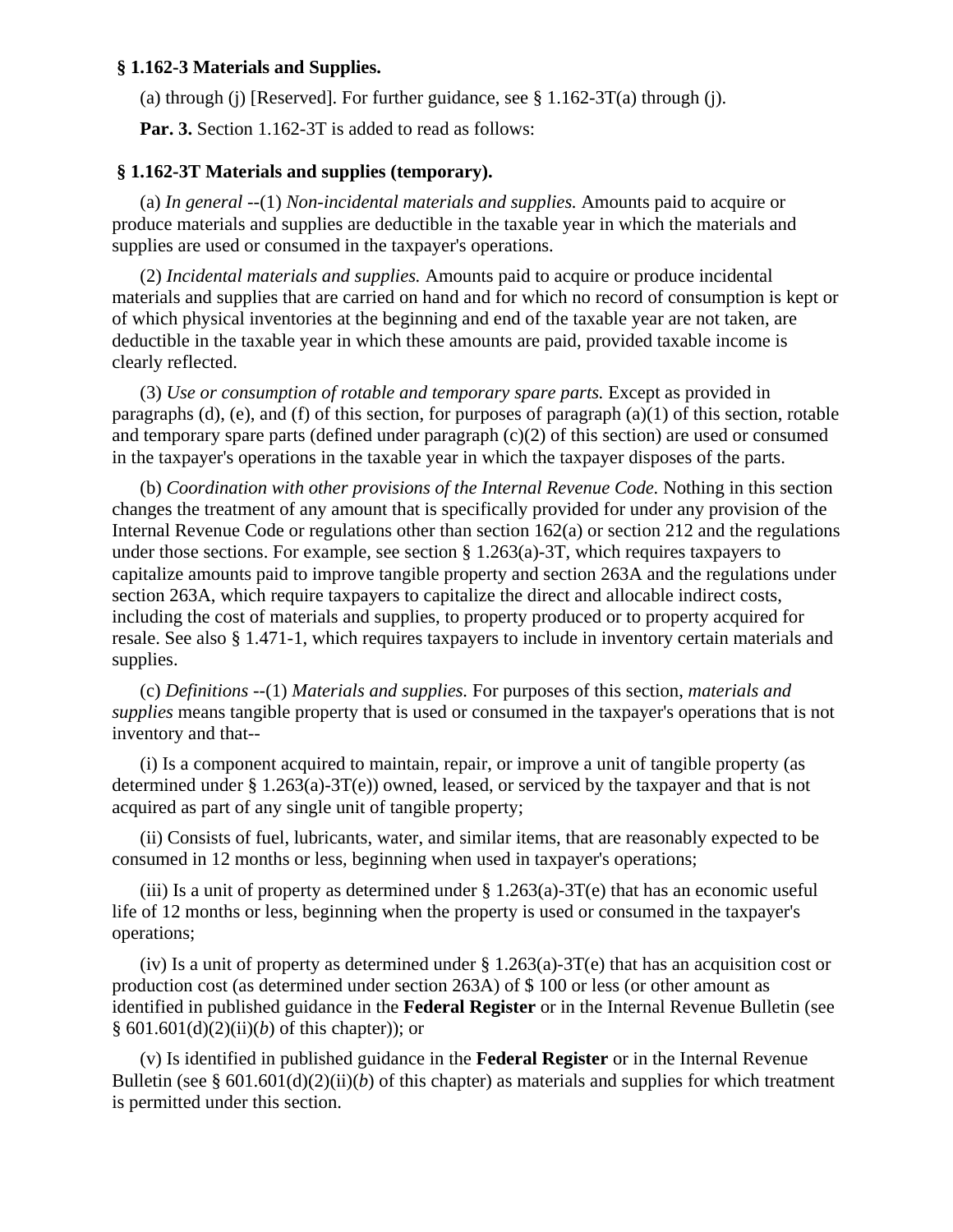(2) *Rotable and temporary spare parts.* For purposes of this section, rotable spare parts are materials and supplies under paragraph  $(c)(1)(i)$  of this section that are acquired for installation on a unit of property, removable from that unit of property, generally repaired or improved, and either reinstalled on the same or other property or stored for later installation. Temporary spare parts are materials and supplies under paragraph  $(c)(1)(i)$  of this section that are used temporarily until a new or repaired part can be installed and then are removed and stored for later (emergency or temporary) installation.

(3) *Economic useful life* --(i) *General rule.* The economic useful life of a unit of property is not necessarily the useful life inherent in the property but is the period over which the property may reasonably be expected to be useful to the taxpayer or, if the taxpayer is engaged in a trade or business or an activity for the production of income, the period over which the property may reasonably be expected to be useful to the taxpayer in its trade or business or for the production of income, as applicable. See  $\S 1.167(a)-1(b)$  for the factors to be considered in determining this period.

(ii) *Taxpayers with an applicable financial statement.* For taxpayers with an applicable financial statement (as defined in paragraph (c)(3)(iii) of this section), the economic useful life of a unit of property, solely for the purposes of applying the provisions of paragraph (c)(1)(iii) of this section, is the useful life initially used by the taxpayer for purposes of determining depreciation in its applicable financial statement, regardless of any salvage value of the property. If a taxpayer does not have an applicable financial statement for the taxable year in which a unit of property was originally acquired or produced, the economic useful life of the unit of property must be determined under paragraph  $(c)(3)(i)$  of this section. Further, if a taxpayer treats amounts paid for a unit of property as an expense in its applicable financial statement on a basis other than the useful life of the property or if a taxpayer does not depreciate the unit of property on its applicable financial statement, the economic useful life of the unit of property must be determined under paragraph  $(c)(3)(i)$  of this section. For example, if a taxpayer has a policy of treating as an expense on its applicable financial statement amounts paid for a unit of property costing less than a certain dollar amount, notwithstanding that the unit of property has a useful life of more than one year, the economic useful life of the unit of property must be determined under paragraph  $(c)(3)(i)$  of this section.

(iii) *Definition of applicable financial statement.* The taxpayer's applicable financial statement is the taxpayer's financial statement listed in paragraphs (c)(3)(iii)(A) through (C) of this section that has the highest priority (including within paragraph  $(c)(3)(iii)(B)$  of this section). The financial statements are, in descending priority--

(A) A financial statement required to be filed with the Securities and Exchange Commission (SEC) (the 10-K or the Annual Statement to Shareholders);

(B) A certified audited financial statement that is accompanied by the report of an independent CPA (or in the case of a foreign entity, by the report of a similarly qualified independent professional), that is used for--

(*1*) Credit purposes;

(*2*) Reporting to shareholders, partners, or similar persons; or

(*3*) Any other substantial non-tax purpose; or

(C) A financial statement (other than a tax return) required to be provided to the Federal or a state government or any Federal or state agencies (other than the SEC or the Internal Revenue Service).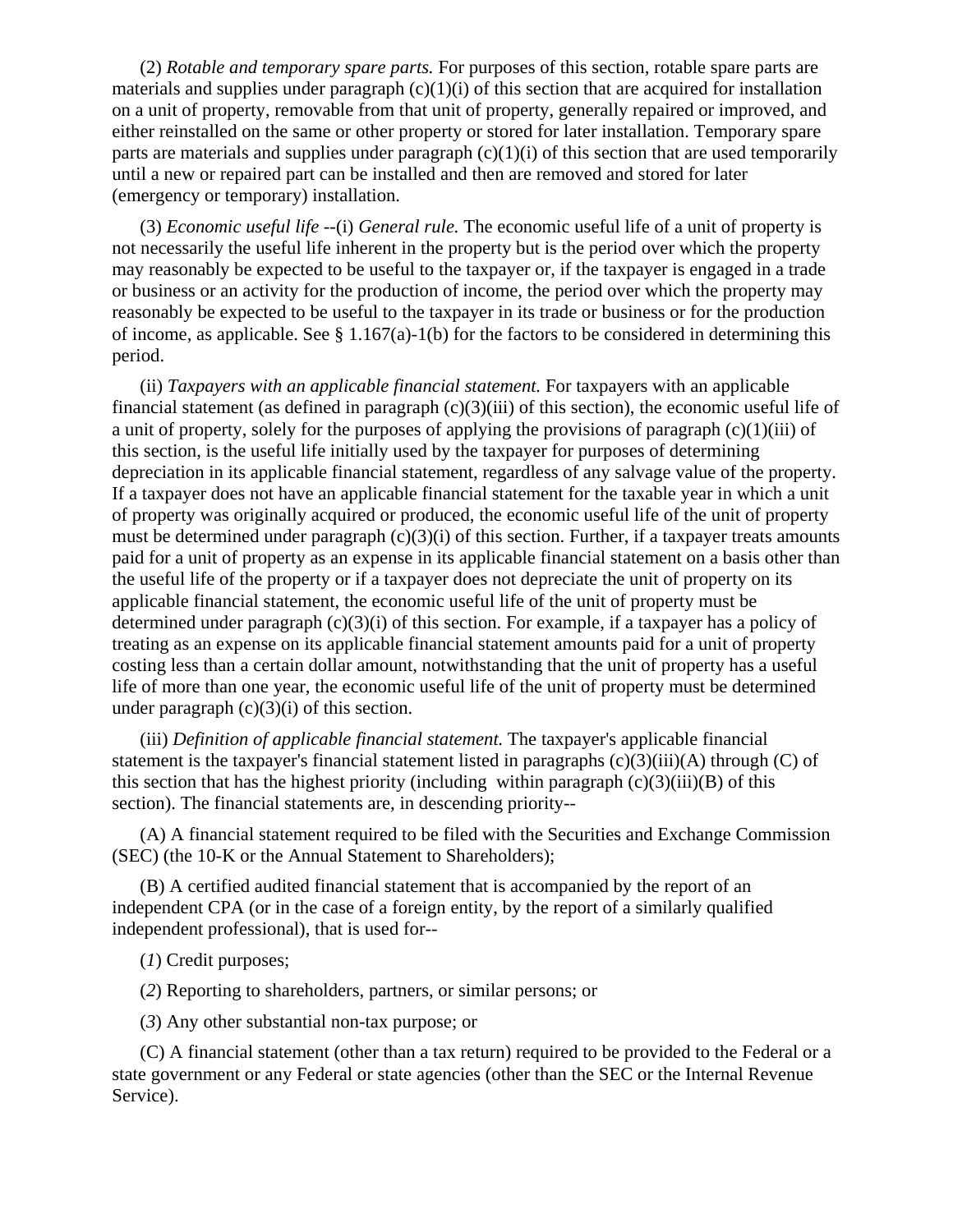(4) *Amount paid.* For purposes of this section, in the case of a taxpayer using an accrual method of accounting, the terms *amount paid* and *payment* mean a liability incurred (within the meaning of  $\S 1.446-1(c)(1)(ii)$ . A liability may not be taken into account under this section prior to the taxable year during which the liability is incurred.

(5) *Produce.* For purposes of this section, *produce* means construct, build, install, manufacture, develop, create, raise, or grow. This definition is intended to have the same meaning as the definition used for purposes of section  $263A(g)(1)$  and § 1.263A-2(a)(1)(i), except that improvements are excluded from the definition in this paragraph (c)(5) and are separately defined and addressed in § 1.263(a)-3T. Amounts paid to produce materials and supplies are subject to section 263A.

(d) *Election to capitalize and depreciate* --(1) *In general.* A taxpayer may elect to treat as a capital expenditure and to treat as an asset subject to the allowance for depreciation the cost of any material or supply as defined in paragraph  $(c)(1)$  of this section. Except as specified in paragraph (d)(2) of this section, an election made under this paragraph (d) applies to amounts paid during the taxable year to acquire or produce any material or supply to which paragraph (a) of this section would apply (but for the election under this paragraph (d)). Any asset for which this election is made shall not be treated as a material or a supply.

(2) *Exceptions.* A taxpayer may not elect to capitalize and depreciate under paragraph (d) of this section--

(i) Any amount paid to acquire or produce a material or supply described in paragraph  $(c)(1)(i)$  of this section if--

(A) The material or supply is intended to be used as a component of a unit of property that is a material or supply under paragraph  $(c)(1)(iii)$ ,  $(iv)$ , or  $(v)$  of this section; and

(B) The taxpayer has not elected to capitalize and depreciate that unit of property under this paragraph (d); or

(ii) Any amount paid to acquire or produce a rotable or temporary spare part if the taxpayer has applied the optional method of accounting for rotable and temporary spare parts under paragraph (e) of this section.

(3) *Manner of electing.* A taxpayer makes the election under paragraph (d) of this section by capitalizing the amounts paid to acquire or produce a material or supply in the taxable year the amounts are paid and by beginning to recover the costs when the asset is placed in service by the taxpayer for the purposes of determining depreciation under the applicable provisions of Internal Revenue Code and regulations thereunder. A taxpayer must make this election in its timely filed original Federal income tax return (including extensions) for the taxable year the asset is placed in service by the taxpayer for purposes of determining depreciation. See § 1.263(a)-2 for the treatment of amounts paid to acquire or produce real or personal tangible property. In the case of a pass-through entity, the election is made by the pass-through entity, and not by the shareholders or partners. A taxpayer may make an election for each material or supply that qualifies for the election under this paragraph (d). A taxpayer may revoke an election made under this paragraph (d) with respect to a material or supply only by filing a request for a private letter ruling and obtaining the Commissioner's consent to revoke the election. The Commissioner may grant a request to revoke this election if the taxpayer can demonstrate good cause for the revocation. An election may not be made or revoked through the filing of an application for change in accounting method or, before obtaining the Commissioner's consent to make the late election or to revoke the election, by filing an amended Federal income tax return.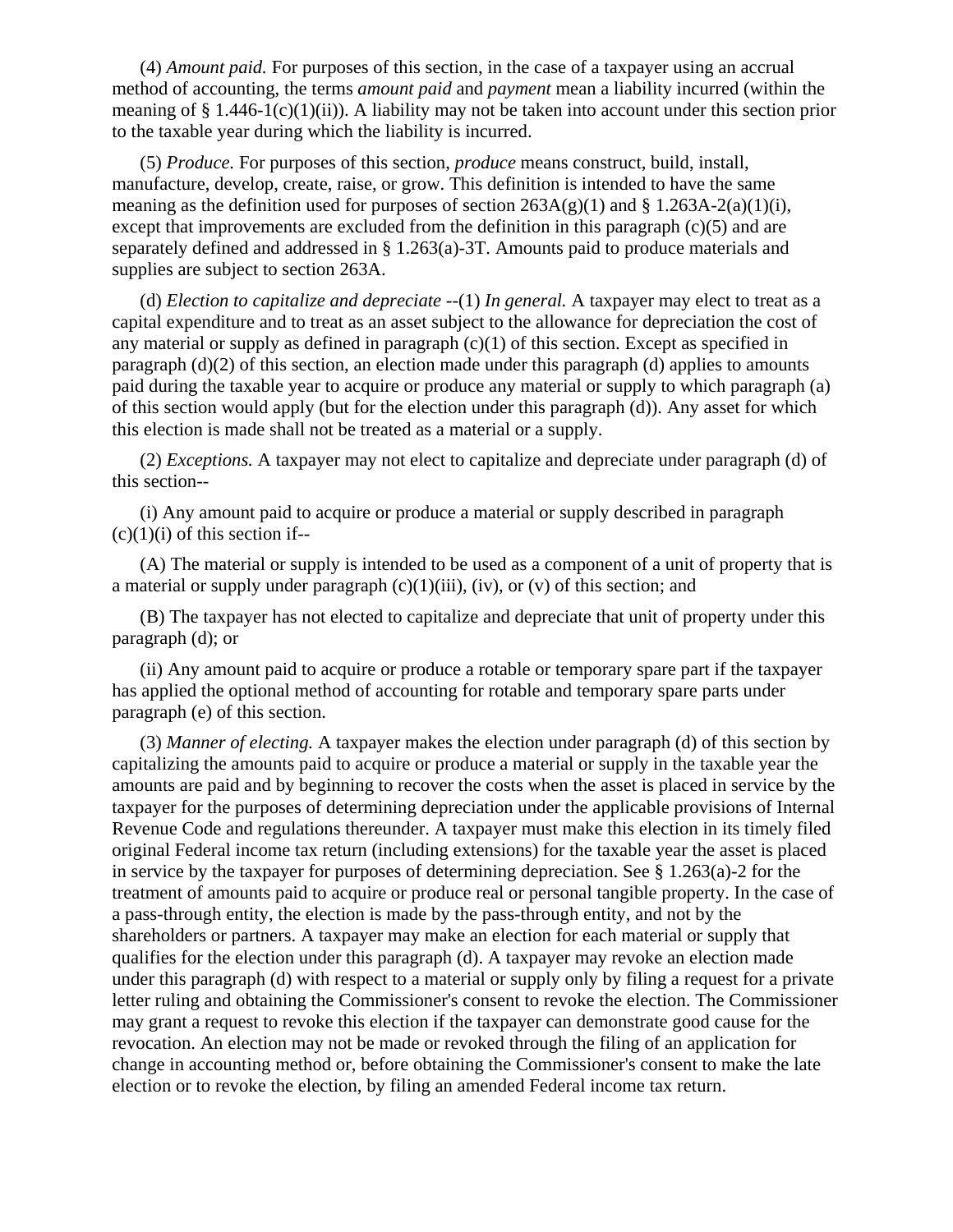(e) *Optional method of accounting for rotable and temporary spare parts* --(1) *In general.* This paragraph (e) provides an optional method of accounting for rotable and temporary spare parts (the optional method for rotables). A taxpayer may use the optional method for rotables, instead of the general rule under paragraph  $(a)(3)$  of this section, to account for its rotable and temporary spare parts as defined in paragraph  $(c)(2)$  of this section. A taxpayer that uses the optional method for rotables must use this method for all of its rotable and temporary spare parts in the same trade or business. The optional method for rotables is a method of accounting under section 446(a). Under the optional method for rotables, the taxpayer must apply the rules in this paragraph (e) to each rotable or temporary spare part (part) upon the taxpayer's initial installation, removal, repair, maintenance or improvement, reinstallation, and disposal of each part.

(2) *Description of optional method for rotables* --(i) *Initial installation.* The taxpayer must deduct the amount paid to acquire or produce the part in the taxable year that the part is first installed on a unit of property for use in the taxpayer's operations.

(ii) *Removal from unit of property.* In each taxable year in which the part is removed from a unit of property to which it was initially or subsequently installed, the taxpayer must--

(A) Include in gross income the fair market value of the part; and

(B) Include in the basis of the part the fair market value of the part included in income under paragraph  $(e)(2)(ii)$  (A) of this section and the amount paid to remove the part from the unit of property.

(iii) *Repair, maintenance, or improvement of part.* The taxpayer may not currently deduct and must include in the basis of the part any amounts paid to maintain, repair, or improve the part in the taxable year these amounts are paid.

(iv) *Reinstallation of part.* The taxpayer must deduct the amounts paid to reinstall the part and those amounts included in the basis of the part under paragraphs  $(e)(2)(ii)(B)$  and  $(e)(2)(iii)$ of this section, to the extent that those amounts have not been previously deducted under this paragraph (e)(2)(iv), in the taxable year that the part is reinstalled on a unit of property.

(v) *Disposal of the part.* The taxpayer must deduct the amounts included in the basis of the part under paragraphs (e)(2)(ii)(B) and (e)(2)(iii) of this section, to the extent that those amounts have not been previously deducted under paragraph  $(e)(2)(iv)$  of this section, in the taxable year in which the part is disposed of by the taxpayer.

(f) *Election to apply de minimis rule* --(1) *In general.* A taxpayer may elect to apply the de minimis rule under § 1.263(a)-2T(g) to any material or supply defined in paragraph (c)(1) this section. Any material or supply to which the taxpayer elects to apply the de minimis rule under § 1.263(a)-2T(g) is not treated as a material or supply under this section. *See* § 1.263(a)-  $2T(g)(5)$ .

(2) *Manner of electing.* A taxpayer makes the election by deducting the amounts paid to acquire or produce a material or supply in the taxable year that the amounts are paid and by complying with the requirements set out in § 1.263(a)-2T(g). A taxpayer must make this election in its timely filed original Federal income tax return (including extensions) for the taxable year that amounts are paid for the material or supply. In the case of a pass-through entity, the election is made by the pass-through entity and not by the shareholders or partners. A taxpayer may make an election for each material or supply that qualifies for the election under paragraph (f) of this section. A taxpayer may revoke an election made under paragraph (f) of this section with respect to a material or supply only by filing a request for a private letter ruling and obtaining the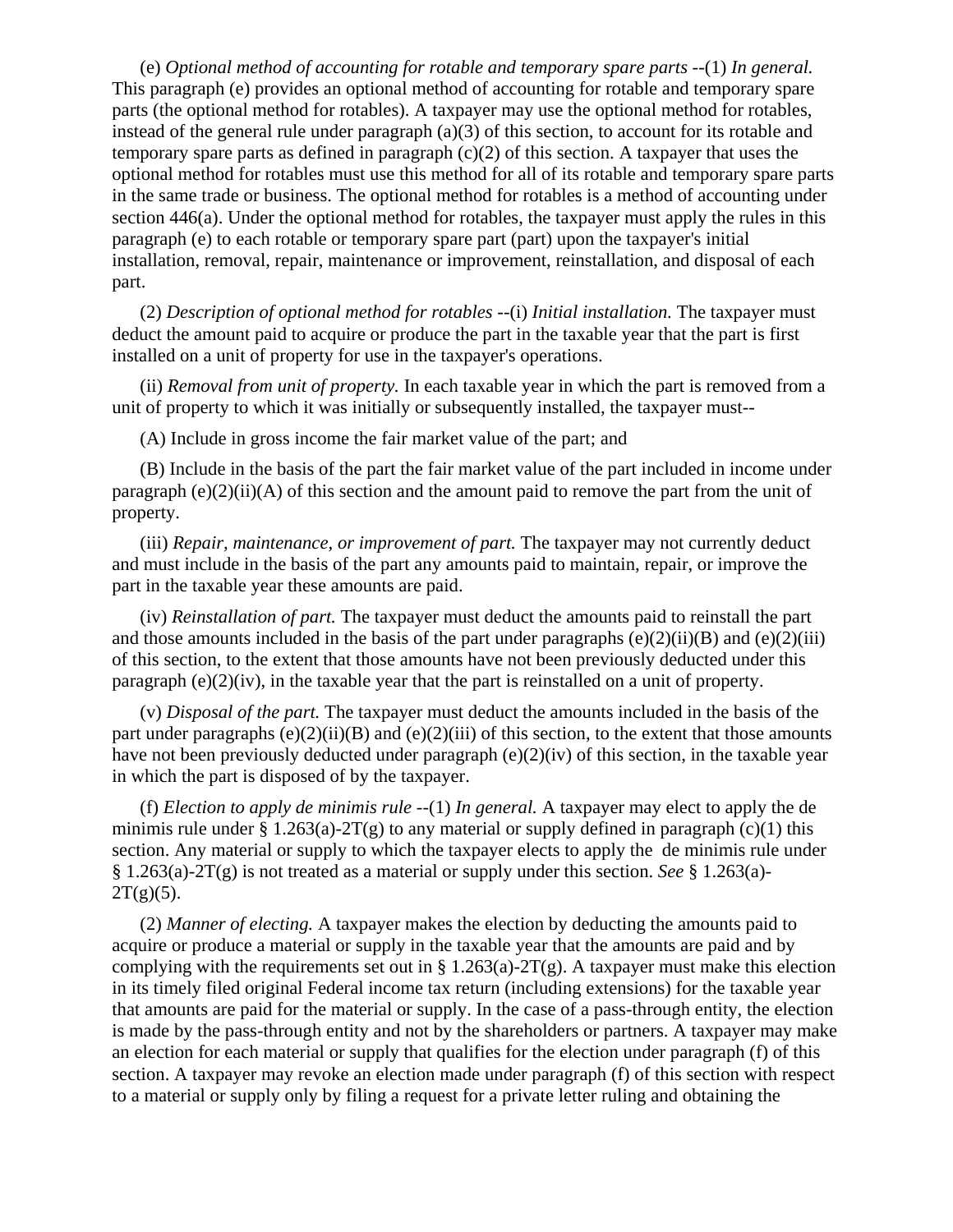Commissioner's consent to revoke the election. The Commissioner may grant a request to revoke this election if the taxpayer can demonstrate good cause for the revocation. An election may not be made or revoked through the filing of an application for change in accounting method or, before obtaining the Commissioner's consent to make the late election or to revoke the election, by filing an amended Federal income tax return.

(g) *Sale or disposition of materials and supplies.* Upon sale or other disposition, materials and supplies as defined in this section are not treated as a capital asset under section 1221 or as property used in the trade or business under section 1231. Any asset for which the taxpayer makes the election to capitalize and depreciate under paragraph (d) of this section shall not be treated as a material or supply.

(h) *Examples.* The rules of this section are illustrated by the following examples, in which it is assumed (unless otherwise stated) that the property is not an incidental material or supply, that the taxpayer is a calendar year, accrual method taxpayer, and that the taxpayer has not elected to capitalize under paragraph (d) of this section or to apply the de minimis rule under paragraph (f) of this section.

#### Example 1. Non-rotable components.

X owns a fleet of aircraft that it operates in its business. In Year 1, X purchases a stock of spare parts, which it uses to maintain and repair its aircraft. X keeps a record of consumption of these spare parts. In Year 2, X uses the spare parts for the repair and maintenance of one of its aircraft. Assume each aircraft is a unit of property under § 1.263(a)-3T(e) and that spare parts are not rotable or temporary spare parts under paragraph (c)(2) of this section. Assume these repair and maintenance activities do not improve the aircraft under § 1.263(a)-3T. These parts are materials and supplies under paragraph  $(c)(1)(i)$  of this section because they are components acquired and used to maintain and repair X's aircraft. Under paragraph (a)(1) of this section, the amounts that X paid for the spare parts in Year 1 are deductible in Year 2, the taxable year in which the spare parts are used to repair and maintain the aircraft.

# Example 2. Rotable spare parts.

X operates a fleet of specialized vehicles that it uses in its service business. Assume that each vehicle is a unit of property under  $\S 1.263(a)$ -3T(e). At the time that it acquires a new type of vehicle, X also acquires a substantial number of rotable spare parts that it will keep on hand to quickly replace similar parts in X's vehicles as those parts break down or wear out. These rotable parts are removable from the vehicles and are repaired so that they can be reinstalled on the same or similar vehicles. X does not use the optional method of accounting for rotable and temporary spare parts provided in paragraph (e) of this section. In Year 1, X acquires several vehicles and a number of rotable spare parts to be used as replacement parts in these vehicles. In Year 2, X repairs several vehicles by using these rotable spare parts to replace worn or damaged parts. In Year 3, X removes these rotable spare parts from its vehicles, repairs the parts, and reinstalls them on other similar vehicles. In Year 5, X can no longer use the rotable parts it acquired in Year 1 and disposes of them as scrap. Under paragraph  $(c)(1)(i)$  of this section, the rotable spare parts acquired in Year 1 are materials and supplies. Under paragraph (a)(3) of this section, rotable spare parts are generally used or consumed in the taxable year in which the taxpayer disposes of the parts. Therefore, under paragraph  $(a)(1)$  of this section, the amounts that X paid for the rotable spare parts in Year 1 are deductible in Year 5, the taxable year in which X disposes of the parts.

Example 3. Rotable spare parts; application of optional method of accounting.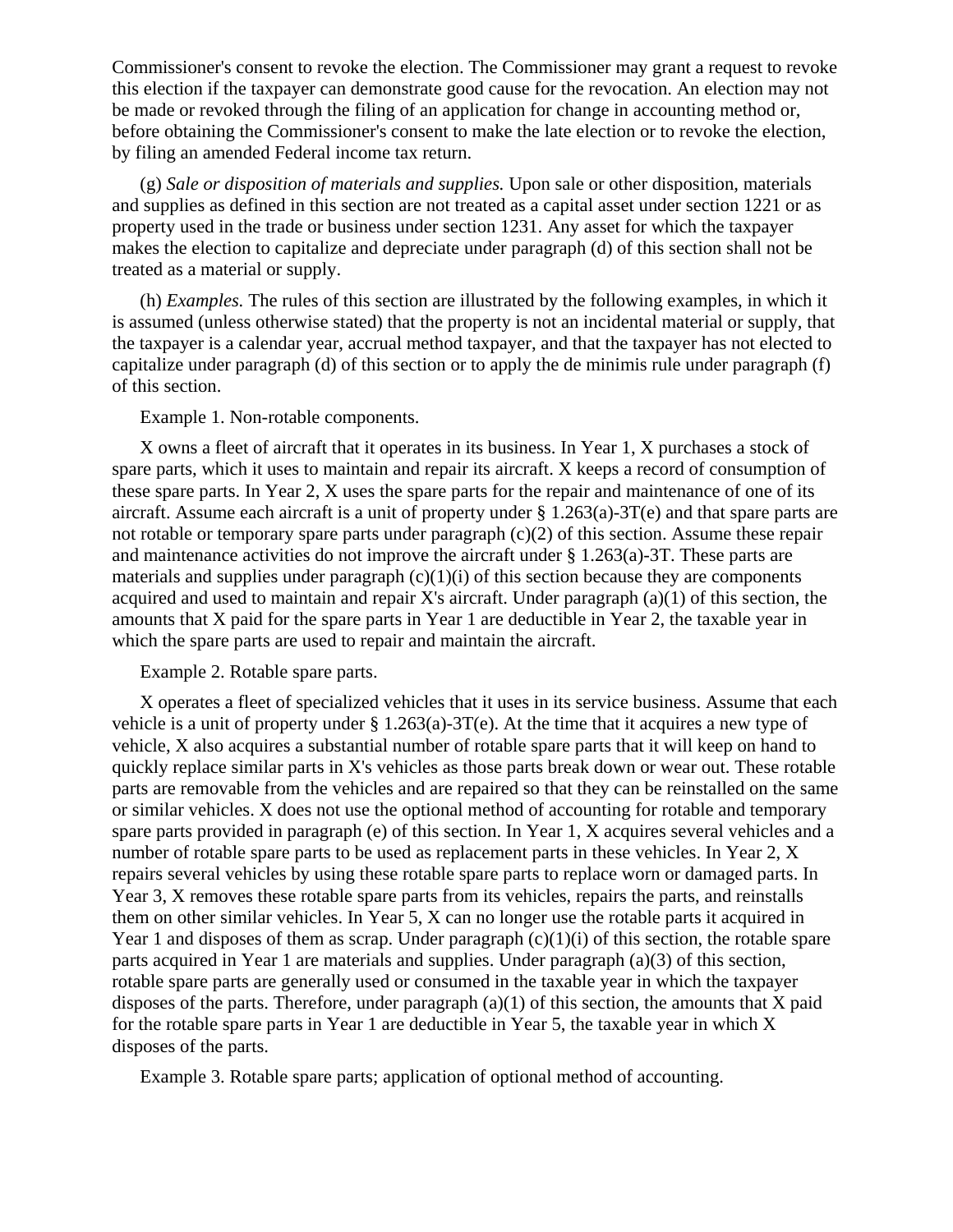Assume the same facts as in *Example 2,* except X uses the optional method of accounting for all its rotable and temporary spare parts under paragraph (e) of this section. In Year 1, X acquires several vehicles and a number of rotable spare parts (the "Year 1 rotables") to be used as replacement parts in these vehicles. In Year 2, X repairs several vehicles and uses the Year 1 rotables to replace worn or damaged parts. In Year 3, X pays amounts to remove these Year 1 rotables from its vehicles. In Year 4, X pays amounts to maintain, repair, or improve the Year 1 rotables. In Year 5, X pays amounts to reinstall the Year 1 rotables on other similar vehicles. In Year 8, X removes the Year 1 rotables from these vehicles and stores these parts for possible later use. In Year 9, X disposes of the Year 1 rotables. Under paragraph (e) of this section, X must deduct the amounts paid to acquire and install the Year 1 rotables in Year 2, the taxable year in which the rotable spare parts are first installed by X in X's vehicles. In Year 3, when X removes the Year 1 rotables from its vehicles, X must include in its gross income the fair market value of each part. Also, in Year 3, X must include in the basis of each Year 1 rotable the fair market value of the rotable and the amount paid to remove the rotable from the vehicle. In Year 4, X must include in the basis of each Year 1 rotable the amounts paid to maintain, repair, or improve each rotable. In Year 5, the year that X reinstalls the Year 1 rotables (as repaired or improved) in other vehicles, X must deduct the reinstallation costs and the amounts previously included in the basis of each part. In Year 8, the year that X removes the Year 1 rotables from the vehicles, X must include in income the fair market value of each rotable part removed. In addition, in Year 8, X must include in the basis of each part the fair market value of that part and the amount paid to remove the each rotable from the vehicle. In Year 9, the year that X disposes of the Year 1 rotables, X may deduct the amounts remaining in the basis of each rotable.

Example 4. Rotable part acquired as part of a single unit of property; not material or supply.

X operates a fleet of aircraft. In Year 1, X acquires a new aircraft, which includes two new aircraft engines. The aircraft costs \$ 500,000 and has an economic useful life of more than 12 months, beginning when it is placed in service. In Year 5, after the aircraft is operated for several years in X's business, X removes the engines from the aircraft, repairs or improves the engines, and either reinstalls the engines on a similar aircraft or stores the engines for later reinstallation. Assume the aircraft purchased in Year 1, including its two engines, is a unit of property under § 1.263(a)-3T(e). Because the engines were acquired as part of the aircraft, a single unit of property, the engines are not materials or supplies under paragraph  $(c)(1)(i)$  of this section nor rotable or temporary spare parts under paragraph (c)(2) of this section. Accordingly, X may not apply the rules of this section to the aircraft engines upon the original acquisition of the aircraft nor after the removal of the engines from the aircraft for use in the same or similar aircraft. Rather, X must apply the rules under §§ 1.263(a)-2T and 1.263(a)-3T to the aircraft, including its engines, to determine the treatment of amounts paid to acquire, produce, or improve the unit of property.

Example 5. Components of real property.

X owns an apartment building that it leases in its business operation and discovers that a window in one of the apartments is broken. Assume that the building, including its windows, is a unit of property under  $\S 1.263(a) - 3T(e)$  and the window is not a rotable or temporary spare part under paragraph  $(c)(2)$  of this section. X pays for the acquisition and delivery of a new window to replace the broken window. In the same taxable year, the new window is installed. Assume that the replacement of the window does not improve the property under  $\S 1.263(a)$ -3T and that X does not recognize gain or loss on the disposition of the broken window. The new window is a material or supply under paragraph  $(c)(1)(i)$  of this section because it is a component acquired and used to repair a unit of property owned by X and used in X's operations. Under paragraph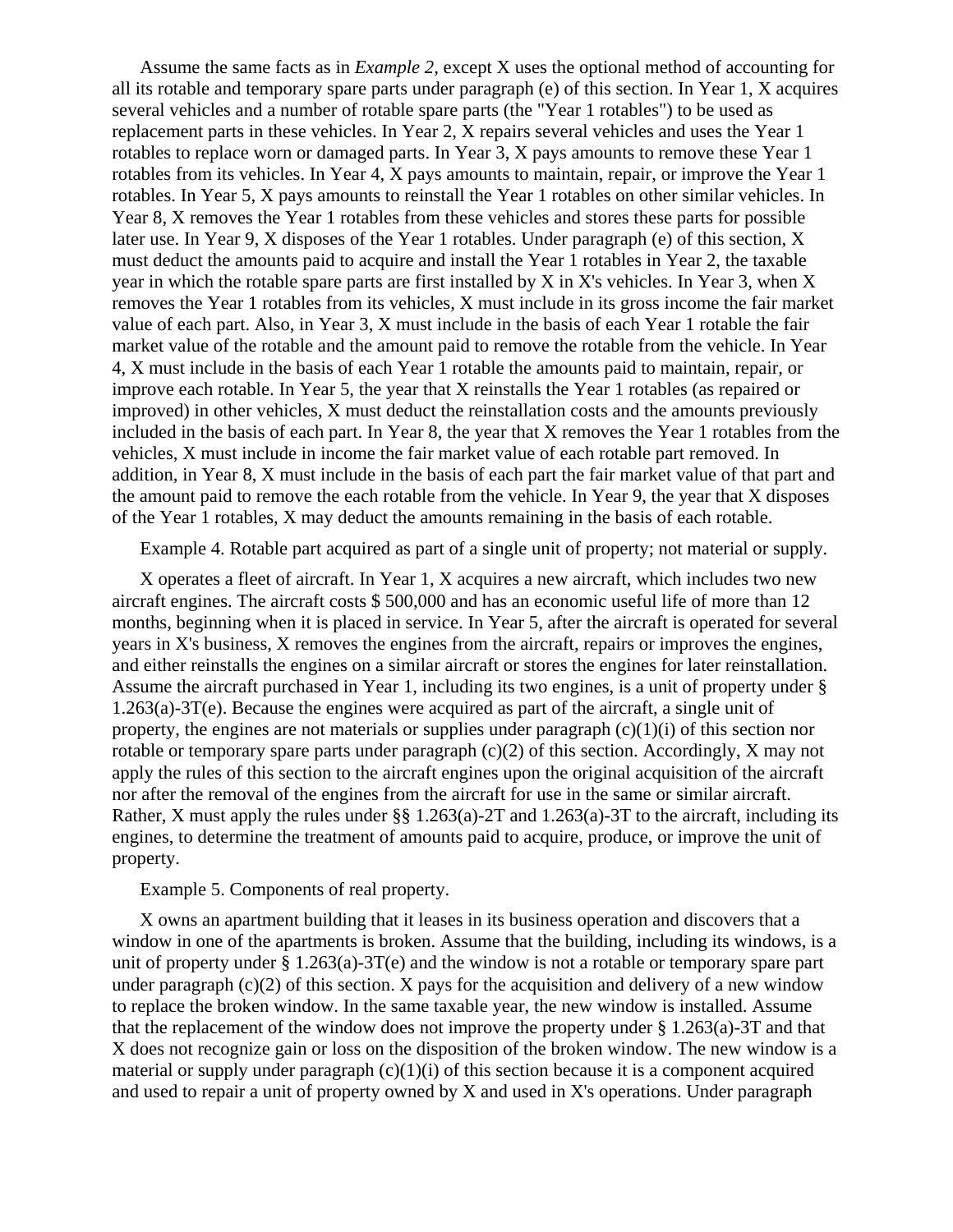$(a)(1)$  of this section, the amounts X paid for the acquisition and delivery of the window are deductible in the taxable year in which the window is installed in the apartment building. See § 1.168(i)-8T for the treatment of the disposition of the broken window.

Example 6. Consumable property.

X operates a fleet of aircraft that carries freight for its customers. X has several storage tanks on its premises, which hold jet fuel for its aircraft. Assume that once the jet fuel is placed in X's aircraft, the jet fuel is reasonably expected to be consumed within 12 months or less. On December 31, Year 1, X purchases a two-year supply of jet fuel. In Year 2, X uses a portion of the jet fuel purchased on December 31, Year 1, to fuel the aircraft used in its business. The jet fuel that X purchased in Year 1 is a material or supply under paragraph  $(c)(1)(ii)$  of this section because it is reasonably expected to be consumed within 12 months or less from the time it is placed in X's aircraft. Under paragraph (a)(1) of this section, X may deduct in Year 2 the amounts paid for the portion of jet fuel used in the operation of X's aircraft in Year 2.

Example 7. Unit of property that costs \$ 100 or less.

X operates a business that rents out a variety of small individual items to customers (rental items). X maintains a supply of rental items on hand. In Year 1, X purchases a large quantity of rental items to use in its rental business. Assume that each rental item is a unit of property under § 1.263(a)-3T(e) and costs \$ 100 or less. In Year 2, X begins using all the rental items purchased in Year 1 by providing them to customers of its rental business. X does not sell or exchange these items on established retail markets at any time after the items are used in the rental business. The rental items are materials and supplies under paragraph  $(c)(1)(iv)$  of this section. Under paragraph  $(a)(1)$  of this section, the amounts that X paid for the rental items in Year 1 are deductible in Year 2, the taxable year in which the rental items are used in X's business.

Example 8. Unit of property that costs \$ 100 or less.

X provides billing services to its customers. In Year 1, X pays amounts to purchase 50 facsimile machines to be used by its employees. Assume each facsimile machine is a unit of property under § 1.263(a)-3T(e) and costs less than \$ 100. In Year 1, X's employees begin using 35 of the facsimile machines, and X stores the remaining 15 machines for use in a later taxable year. The facsimile machines are materials and supplies under paragraph  $(c)(1)(iv)$  of this section. Under paragraph (a)(1) of this section, the amounts  $X$  paid for 35 of the facsimile machines are deductible in Year 1, the taxable year in which X uses those machines. The amounts that X paid for each of the remaining 15 machines are deductible in the taxable year in which each machine is used.

Example 9. Materials and supplies used in improvements; coordination with § 1.263(a)-3T.

X owns various machines that are used in its business. Assume that each machine is a unit of property under § 1.263(a)-3T(e). In Year 1, X purchases a supply of spare parts for its machines. X acquired the parts to use in the repair or maintenance of the machines under § 1.162-4T or in the improvement of the machines under § 1.263(a)-3T. The spare parts are not rotable or temporary spare parts under paragraph  $(c)(2)$  of this section. In Year 2, X uses all of these spare parts in an activity that improves a machine under § 1.263(a)-3T. Under paragraph (c)(1)(i) of this section, the spare parts purchased by X in Year 1 are materials and supplies. Under paragraph (a)(1) of this section, the amounts paid for the spare parts are otherwise deductible as materials and supplies in Year 2, the taxable year in which X uses those parts. However, because these materials and supplies are used to improve X's machine, X is required to capitalize the amounts paid for those spare parts under § 1.263(a)-3T. See also section 263A for the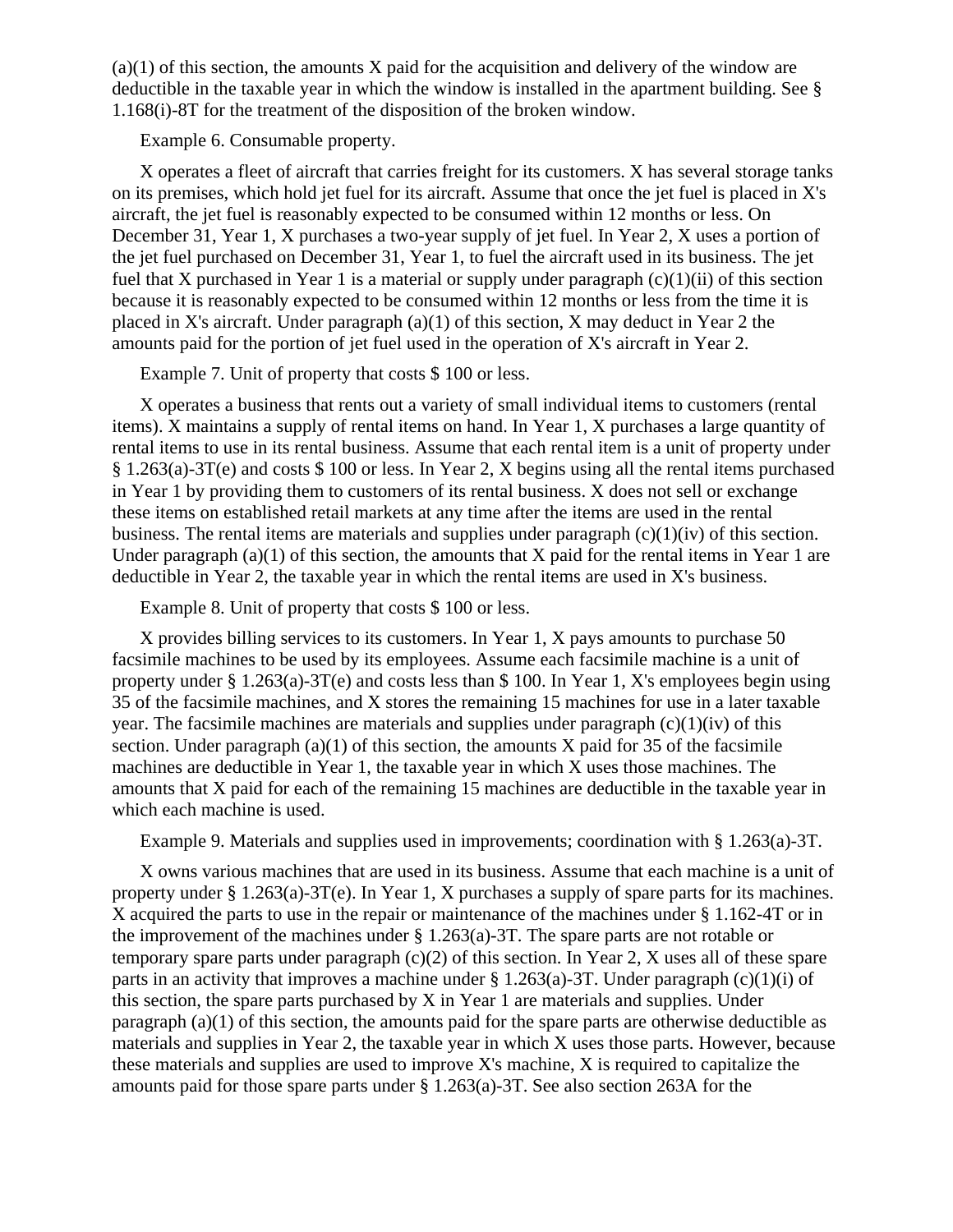requirement to capitalize the direct and allocable indirect costs of property produced or property acquired for resale.

Example 10. Cost of producing materials and supplies; coordination with section 263A.

X is a manufacturer that produces liquid waste as part of its operations. X determines that its current liquid waste disposal process is inadequate. To remedy the problem, in Year 1, X constructs a leaching pit to provide a draining area for the liquid waste. Assume the leaching pit is a unit of property under § 1.263(a)-3T(e) and has an economic useful life 12 months or less, starting on the date that X begins to use the leaching pit as a draining area. At the end of this period, X's factory will be connected to the local sewer system. In Year 2, X starts using the leaching pit in its operations. The amounts paid to construct the leaching pit (including the direct and allocable indirect costs of property produced under section 263A) are amounts paid for a material or supply under paragraph  $(c)(1)(iii)$  of this section. Under paragraph  $(a)(1)$  of this section, the amounts paid for the leaching pit are otherwise deductible as materials and supplies in Year 2, the taxable year in which X uses the leaching pit. However, because the amounts paid to construct the leaching pit directly benefit or are incurred by reason of X's manufacturing operations, X must capitalize those costs under section 263A to the property produced. *See* §  $1.263A-1(e)(3)(ii)(E)$ .

Example 11. Costs of acquiring materials and supplies for production of property; coordination with section 263A.

In Year 1, X purchases jigs, dies, molds, and patterns for use in the manufacture of X's products. Assume each jig, die, mold, and pattern is a unit of property under § 1.263(a)-3T(e). The economic useful life of each jig, die, mold, and pattern is 12 months or less, beginning when each item is used in the manufacturing process. The jigs, dies, molds, and patterns are not components acquired to maintain, repair, or improve any of X's equipment under paragraph  $(c)(1)(i)$  of this section. X begins using the jigs, dies, molds and patterns in Year 2 to manufacture its products. These items are materials and supplies under paragraph (c)(1)(iii) of this section. Under paragraph  $(a)(1)$  of this section, the amounts paid for the items are otherwise deductible in Year 2, the taxable year in which X uses those items. However, because the amounts paid for these materials and supplies directly benefit or are incurred by reason of X's manufacturing operations, X must capitalize the costs under section 263A to the property produced. *See* § 1.263A-1(e)(3)(ii)(E).

Example 12. Election to capitalize and depreciate.

X operates a rental business that rents out a variety of items (rental items) to its customers. Assume each rental item is a separate unit of property as determined under § 1.263(a)-3T(e). X does not sell or exchange these items on established retail markets at any time after the items are used in the rental business. X purchases various rental items, each of which costs less than \$ 100 or has an economic useful life of 12 months or less, beginning when the items are used or consumed. The rental items are materials and supplies under paragraph (c)(1)(iii) or (c)(1)(iv) of this section. Under paragraph (a)(1) of this section, the amount paid for each rental item is deductible in the taxable year in which the item is used in the rental business. However, X would prefer to treat the cost of each rental item as a capital expenditure subject to depreciation. Under paragraph (d) of this section, X may elect not to apply the rule contained in paragraph (a)(1) of this section to the rental items. X makes this election by capitalizing the amounts paid for each rental item in the taxable year that X purchases the item and by beginning to recover the costs of each item on its timely filed Federal income tax return for the taxable year that X places the item in service for purposes of determining depreciation under the applicable provisions of the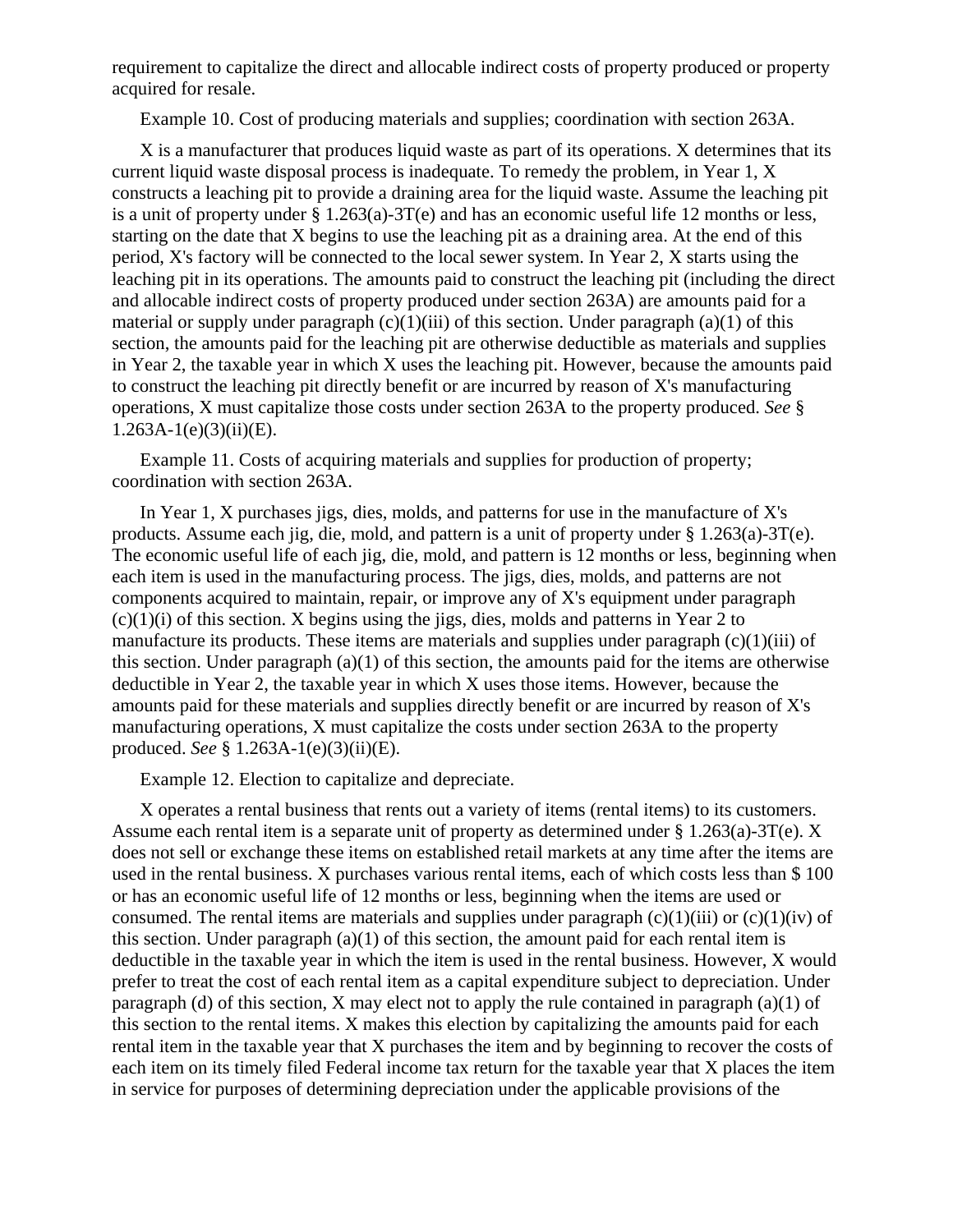Internal Revenue Code and the regulations thereunder. See § 1.263(a)-2T(h) for the treatment of capital expenditures.

Example 13. Election to capitalize and depreciate.

X is an electric utility. X acquires certain temporary spare parts, which it keeps on hand to avoid operational time loss in the event it must make emergency repairs to a unit of property that is subject to depreciation. These parts are not used to improve property under  $\S 1.263(a)$ -3T(d). These temporary spare parts are used until a new or repaired part can be installed and then are removed and stored for later emergency installation. X does not use the optional method of accounting for rotable and temporary spare parts in paragraph (e) of this section for any of its rotable or temporary spare parts. The temporary spare parts are materials and supplies under paragraph  $(c)(1)(i)$  of this section. Under paragraphs  $(a)(1)$  and  $(a)(3)$  of this section, the amounts paid for the temporary spare parts are deductible in the taxable year in which they are disposed of by the taxpayer. However, because it is unlikely that the temporary spare parts will be disposed of in the near future, X would prefer to treat the amounts paid for the spare parts as capital expenditures subject to depreciation. X may elect under paragraph (d) of this section not to apply the rule contained in paragraph  $(a)(1)$  of this section to each of its temporary spare parts. X makes this election by capitalizing the amounts paid for each spare part in the taxable year that X acquires the spare parts and by beginning to recover the costs of each part on its timely filed Federal income tax return for the taxable year in which the part is placed in service for purposes of determining depreciation under the applicable provisions of the Internal Revenue Code and the regulations thereunder. See  $\S 1.263(a)$ -2T(h) for the treatment of capital expenditures and section 263A for the requirement to capitalize the direct and allocable indirect costs of property produced or property acquired for resale.

Example 14. Election to apply de minimis rule.

X provides consulting services to its customers. X purchases 50 office chairs to be used by its employees. Each office chair is a unit of property that costs \$ 80. Also in the same taxable year, X pays amounts to purchase 50 customized briefcases. Assume each briefcase is a unit of property under § 1.263(a)-3T(e), costs \$ 120, and has an economic useful life of 12 months or less, beginning when used and consumed. X has an applicable financial statement (as defined in  $\S 1.263(a)-2T(g)(6)$ , and X has a written policy at the beginning of the taxable year to expense amounts paid for units of property costing less than \$ 300. The briefcases and the office chairs are materials and supplies under paragraph  $(c)(1)(iii)$  and  $(c)(1)(iv)$ , respectively, of this section. Under paragraph (a)(1) of this section, the amounts paid for the office chairs and briefcases are deductible in the taxable year in which they are used or consumed. However, assuming X meets all the requirements of  $\S 1.263(a)-2T(g)$ , X may elect under paragraph (f) of this section to apply the de minimis rule under § 1.263(a)-2T(g) to amounts paid for the office chairs and briefcases, rather than treat these amounts as the costs of materials and supplies under § 1.162-3T.

(h) *Accounting method changes.* Except as otherwise provided in this section, a change to comply with this section is a change in method of accounting to which the provisions of sections 446 and 481, and the regulations thereunder, apply. A taxpayer seeking to change to a method of accounting permitted in this section must secure the consent of the Commissioner in accordance with § 1.446-1(e) and follow the administrative procedures issued under § 1.446-1(e)(3)(ii) for obtaining the Commissioner's consent to change its accounting method.

(i) *Effective/applicability date.* This section generally applies to amounts paid or incurred (to acquire or produce property) in taxable years beginning on or after January 1, 2012. However, a taxpayer may apply § 1.162-3(e) (the optional method of accounting for rotable and temporary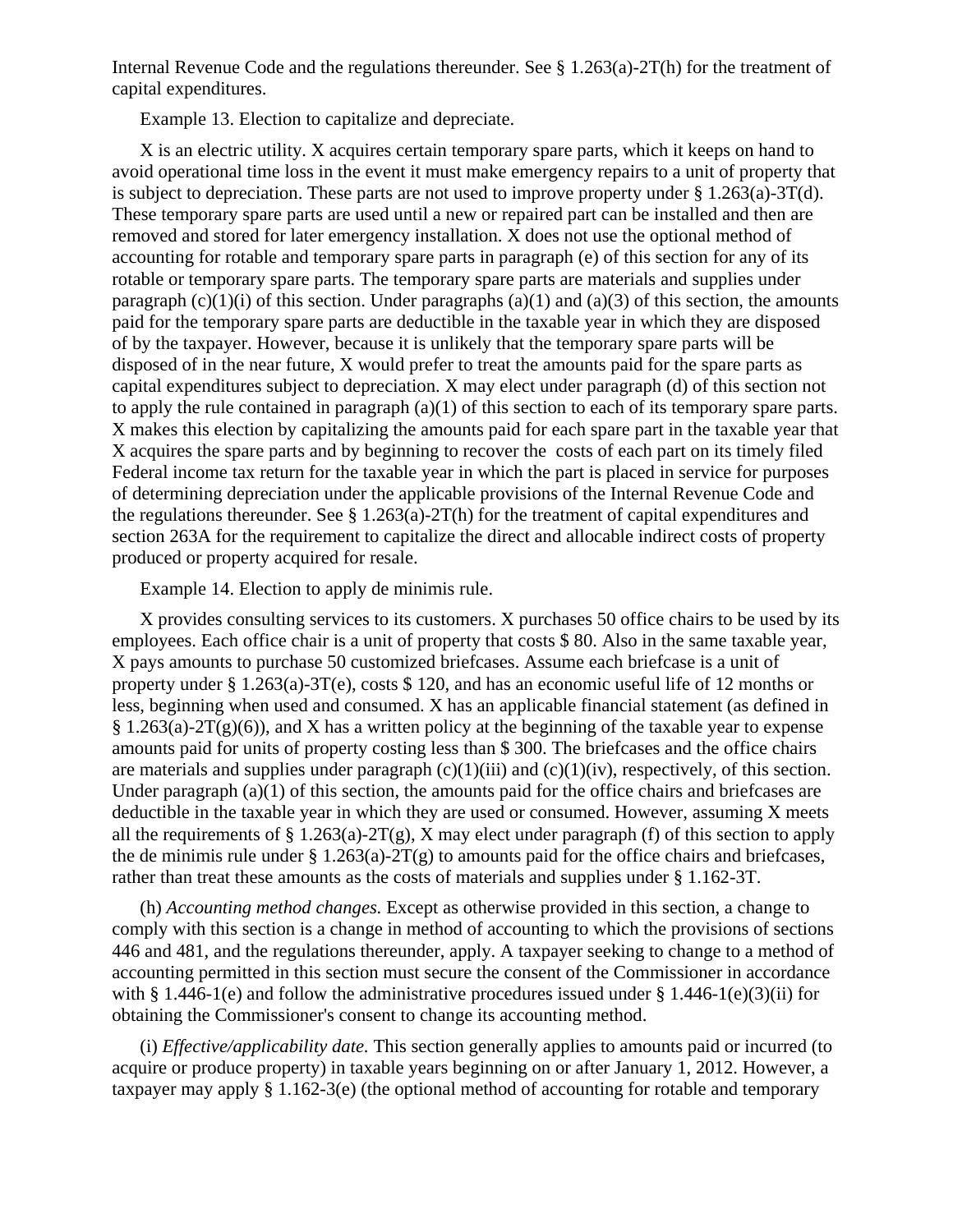spare parts) to taxable years beginning on or after January 1, 2012. For the applicability of regulations to taxable years beginning before January 1, 2012, see § 1.162-3 in effect prior to January 1, 2012 (§ 1.162-3 as contained in 26 CFR part 1 edition revised as of April 1, 2011).

(j) *Expiration date.* The applicability of this section expires on December 23, 2014.

Par. 4. Section 1.162-4 is revised to read as follows:

# **§ 1.162-4 Repairs.**

(a) through (d) [Reserved]. For further guidance, see  $\S$  1.162-4T(a) through (d).

**Par. 5.** Section 1.162-4T is added to read as follows:

# **§ 1.162-4T Repairs (temporary).**

(a) *In general.* A taxpayer may deduct amounts paid for repairs and maintenance to tangible property if the amounts paid are not otherwise required to be capitalized.

(b) *Accounting method changes.* Except as otherwise provided in this section, a change to comply with this section is a change in method of accounting to which the provisions of sections 446 and 481, and the regulations thereunder, apply. A taxpayer seeking to change to a method of accounting permitted in this section must secure the consent of the Commissioner in accordance with § 1.446-1(e) and follow the administrative procedures issued under § 1.446-1(e)(3)(ii) for obtaining the Commissioner's consent to change its accounting method.

(c) *Effective/applicability date.* This section applies to taxable years beginning on or after January 1, 2012. For the applicability of regulations to taxable years beginning before January 1, 2012, see § 1.162-4 in effect prior to January 1, 2012 (§ 1.162-4 as contained in 26 CFR part 1 edition revised as of April 1, 2011).

(d) *Expiration date.* The applicability of this section expires on December 23, 2014

# **§ 1.162-6 [Removed]**

**Par. 6.** Section 1.162-6 is removed.

**Par. 7.** Section 1.162-11 is amended by revising paragraph (b), and adding paragraphs (c) and (d) to read as follows:

### **§ 1.162-11 Rentals.**

\* \* \* \* \*

- (b) [Reserved]. For further guidance, see § 1.162-11T(b).
- (c) [Reserved]. For further guidance, see  $\S 1.162-11T(c)$ .
- (d) [Reserved]. For further guidance, see  $\S 1.162-11T(d)$ .

**Par. 8.** Section 1.162-11T is added to read as follows:

# **§ 1.162-11T Rentals (temporary).**

(a) [Reserved]. For further guidance, see  $\S 1.162-11(a)$ .

(b) *Improvements by lessee on lessor's property.* The cost to a taxpayer of erecting buildings or making permanent improvements on property of which the taxpayer is a lessee is a capital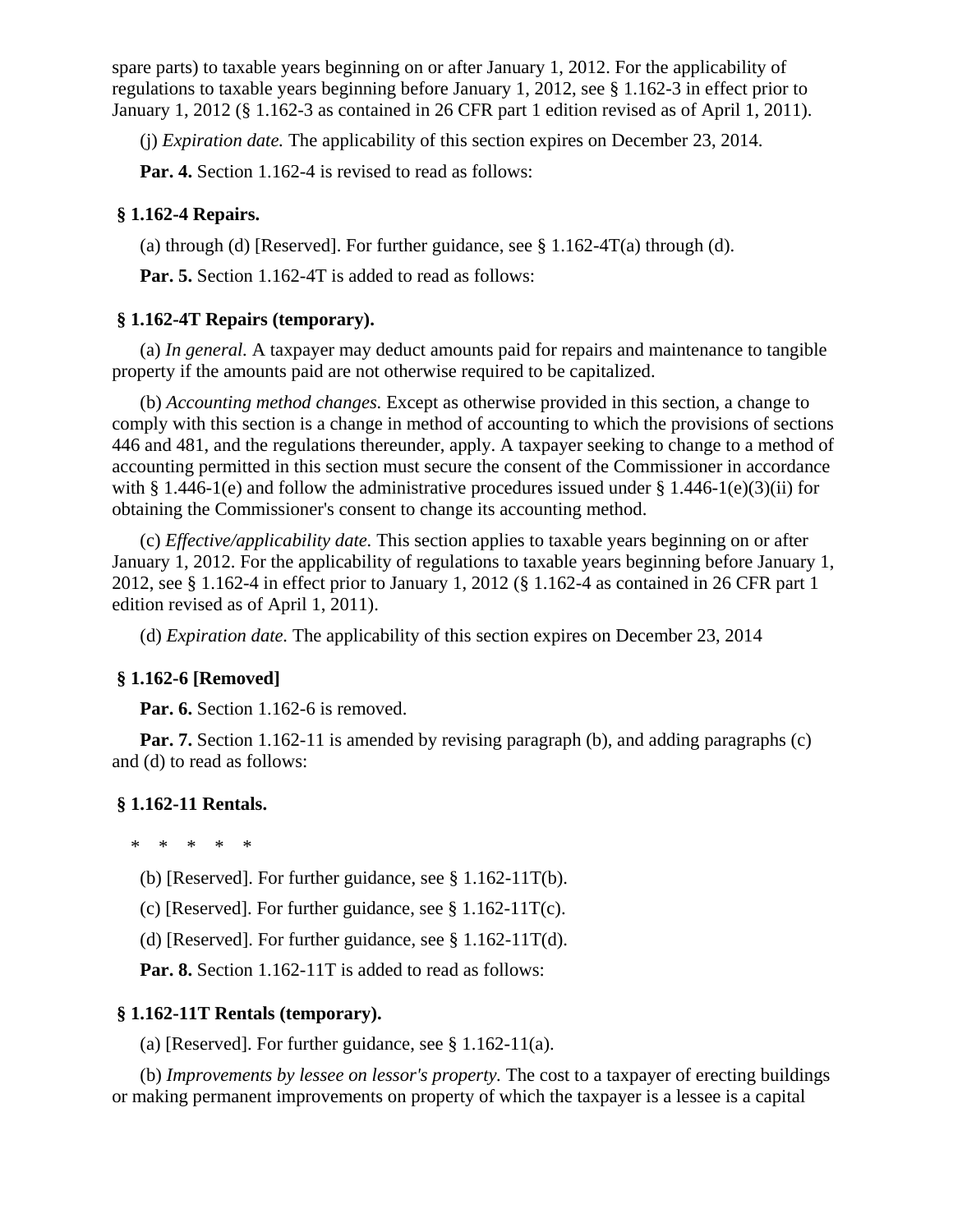expenditure and is not deductible as a business expense. For the rules regarding improvements to leased property where the improvements are tangible property, see  $\S 1.263(a)$ -3T(f)(1). For the rules regarding depreciation or amortization deductions for leasehold improvements, see §  $1.167(a) - 4T$ .

(c) *Effective/applicability date.* This section applies to taxable years beginning on or after January 1, 2012. For the applicability of regulations to taxable years beginning before January 1, 2012, see § 1.162-11 in effect prior to January 1, 2012 (§ 1.162-11 as contained in 26 CFR part 1 edition revised as of April 1, 2011).

(d) *Expiration date.* The applicability of this section expires on December 23, 2014.

**Par. 9.** Section 1.165-2 is amended by revising paragraph (c) and adding paragraphs (d) and (e) to read as follows:

# **§ 1.165-2 Obsolescence of nondepreciable property.**

\* \* \* \* \*

(c) *Cross references.* [Reserved]. For further guidance, see § 1.165-2T(c).

(d) *Effective/applicability date.* [Reserved]. For further guidance, see § 1.165-2T(d).

(e) *Expiration date.* [Reserved]. For further guidance, see § 1.165-2T(e).

**Par. 10.** Section 1.165-2T is added to read as follows:

# **§ 1.165-2T Obsolescence of nondepreciable property (temporary).**

(a) and (b) [Reserved]. For further guidance, see  $\S 1.165-2(a)$  and (b).

(c) *Cross references.* For the allowance under section 165(a) of losses arising from the permanent withdrawal of depreciable property from use in the trade or business or in the production of income, see  $\S 1.167(a)$ -8T,  $\S 1.168(i)$ -1T, or  $\S 1.168(i)$ -8T, as applicable. For provisions respecting the obsolescence of depreciable property for which depreciation is determined under section 167 (but not under section 168, section 1400I, section 1400L(c), section 168 prior to its amendment by the Tax Reform Act of 1986 *(100 Stat. 2121), or under an additional first year depreciation deduction provision of the Internal Revenue Code (for example, section 168(k) through (n), 1400L(b), or 1400N(d))), see § 1.167(a)-9. For the allowance of casualty losses, see § 1.165-7.*

(d) *Effective/applicability date.* This section applies to taxable years beginning on or after January 1, 2012. For the applicability of regulations to taxable years beginning before January 1, 2012, see § 1.165-2 in effect prior to January 1, 2012 (§ 1.165-2 as contained in 26 CFR part 1 edition revised as of April 1, 2011).

(e) *Expiration date.* The applicability of this section expires on December 23, 2014.

**Par. 11.** Section 1.167(a)-4 is revised to read as follows:

# **§ 1.167(a)-4 Leased property.**

(a) *In general.* [Reserved]. For further guidance, see  $\S 1.167(a)$ -4T(a).

(b) *Effective/applicability date.* [Reserved]. For further guidance, see § 1.167(a)-4T(b).

**Par. 12.** Section 1.167(a)-4T is added to read as follows: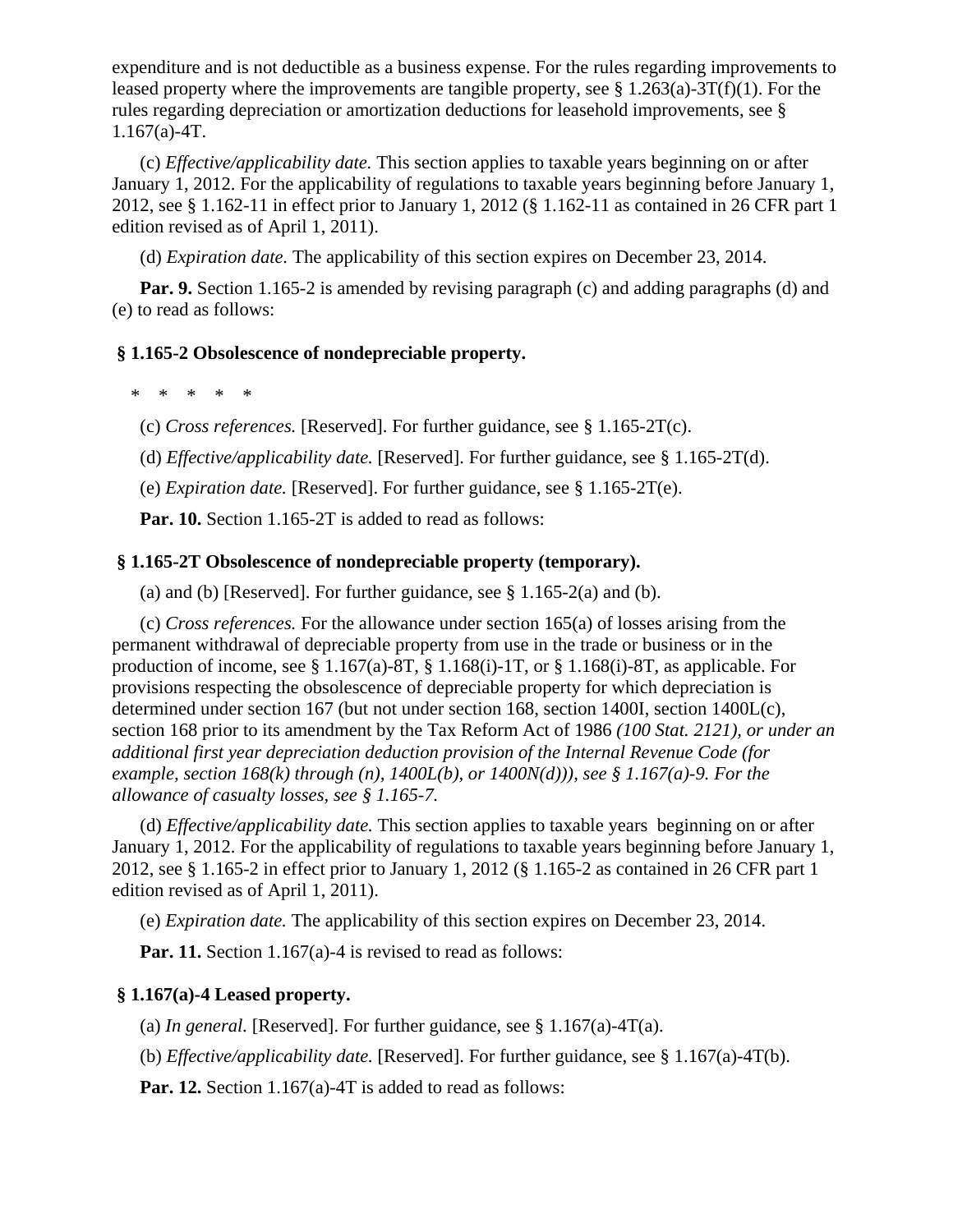# **§ 1.167(a)-4T Leased property (temporary).**

(a) *In general.* Capital expenditures made by either a lessee or lessor for the erection of a building or for other permanent improvements on leased property are recovered by the lessee or lessor under the provisions of the Internal Revenue Code applicable to the cost recovery of the building or improvements, if subject to depreciation or amortization, without regard to the period of the lease. For example, if the building or improvement is property to which section 168 applies, the lessee or lessor determines the depreciation deduction for the building or improvement under section 168. *See* section 168(i)(8)(A). If the improvement is property to which section 167 or section 197 applies, the lessee or lessor determines the depreciation or amortization deduction for the improvement under section 167 or section 197, as applicable.

(b) *Effective/applicability date* --(1) *In general.* Except as provided in paragraphs (b)(2) and (b)(3) of this section, this section applies to taxable years beginning on or after January 1, 2012.

(2) *Application of this section to leasehold improvements placed in service after December 31, 1986, in taxable years beginning before January 1, 2012.* For leasehold improvements placed in service after December 31, 1986, in taxable years beginning before January 1, 2012, a taxpayer may--

(i) Apply the provisions of this section; or

(ii) Depreciate any leasehold improvement to which section 168 applies under the provisions of section 168 and depreciate or amortize any leasehold improvement to which section 168 does not apply under the provisions of the Internal Revenue Code that are applicable to the cost recovery of that leasehold improvement, without regard to the period of the lease.

(3) *Application of this section to leasehold improvements placed in service before January 1, 1987.* For leasehold improvements placed in service before January 1, 1987, see § 1.167(a)-4 in effect prior to January 1, 2012 (§ 1.167(a)-4 as contained in 26 CFR part 1 edition revised as of April 1, 2011).

(4) *Change in method of accounting.* Except as provided in § 1.446-1(e)(2)(ii)(d)(3)(*i*), a change to comply with this section for depreciable assets placed in service in a taxable year ending on or after December 30, 2003, is a change in method of accounting to which the provisions of section 446(e) and the regulations under section 446(e) apply. Except as provided in § 1.446-1(e)(2)(ii)(d)(3)(i), a taxpayer also may treat a change to comply with this section for depreciable assets placed in service in a taxable year ending before December 30, 2003, as a change in method of accounting to which the provisions of section 446(e) and the regulations under section 446(e) apply.

(5) *Expiration date.* The applicability of this section expires on December 23, 2014.

**Par. 13.** Section 1.167(a)-7 is amended by adding paragraphs (e), (f), and (g) to read as follows:

# **§ 1.167(a)-7 Accounting for depreciable property.**

\* \* \* \* \*

- (e) *Applicability.* [Reserved]. For further guidance, see § 1.167(a)-7T(e).
- (f) *Effective/applicability date.* [Reserved]. For further guidance, see § 1.167(a)-7T(f).
- (g) *Expiration date.* [Reserved]. For further guidance, see  $\S 1.167(a)$ -7T(g).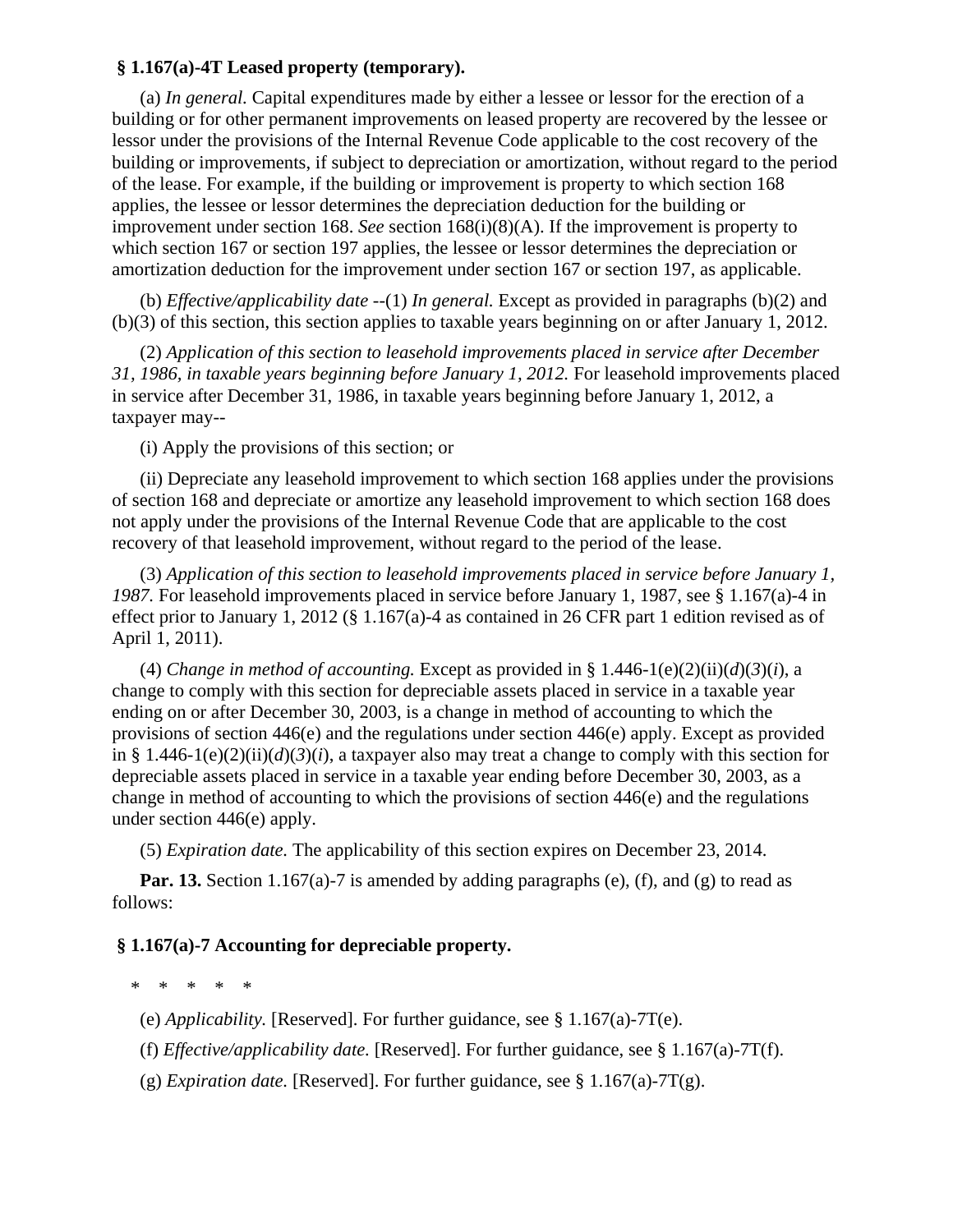**Par. 14.** Section 1.167(a)-7T is added to read as follows:

# **§ 1.167(a)-7T Accounting for depreciable property (temporary).**

(a) through (d) [Reserved]. For further guidance, see  $\S 1.167(a)-7(a)$  through (d).

(e) *Applicability.* Paragraphs (a), (b), and (d) of this section apply to property for which depreciation is determined under section 167 (but not under section 168, section 1400I, section 1400L(c), section 168 prior to its amendment by the Tax Reform Act of 1986 *(100 Stat. 2121), or under an additional first year depreciation deduction provision of the Internal Revenue Code (for example, section 168(k) through (n), 1400L(b), or 1400N(d))). Paragraph (c) of this section does not apply to general asset accounts as provided by section 168(i)(4) and § 1.168(i)-1T.*

(f) *Effective/applicability date.* This section applies to taxable years beginning on or after January 1, 2012. For the applicability of regulations to taxable years beginning before January 1, 2012, see § 1.167(a)-7 in effect prior to January 1, 2012 (§ 1.167(a)-7 as contained in 26 CFR part 1 edition revised as of April 1, 2011).

(g) *Expiration date.* The applicability of this section expires on December 23, 2014.

Par. 15. Section 1.167(a)-8 is amended by adding paragraphs (g), (h), and (i) to read as follows:

### **§ 1.167(a)-8 Retirements.**

\* \* \* \* \*

(g) *Applicability.* [Reserved]. For further guidance, see § 1.167(a)-8T(g).

- (h) *Effective/applicability date.* [Reserved]. For further guidance, see § 1.167(a)-8T(h).
- (i) [Reserved]. For further guidance, see  $\S 1.167(a)$ -8T(i).

**Par. 16.** Section 1.167(a)-8T is added to read as follows:

#### **§ 1.167(a)-8T Retirements (temporary).**

(a) through (f) [Reserved]. For further guidance, see  $\S 1.167(a)$ -8(a) through (f).

(g) *Applicability.* This section applies to property for which depreciation is determined under section 167 (but not under section 168, section 1400I, section 1400L(c), section 168 prior to its amendment by the Tax Reform Act of 1986 *(100 Stat. 2121), or under an additional first year depreciation deduction provision of the Internal Revenue Code (for example, section 168(k) through (n), 1400L(b), or 1400N(d))).*

(h) *Effective/applicability date.* This section applies to taxable years beginning on or after January 1, 2012. For the applicability of regulations to taxable years beginning before January 1, 2012, see § 1.167(a)-8 in effect prior to January 1, 2012 (§ 1.167(a)-8 as contained in 26 CFR part 1 edition revised as of April 1, 2011).

(i) *Expiration date.* The applicability of this section expires on December 23, 2014.

**Par. 17.** Section 1.168(i)-0 is amended by:

- 1. Adding entries for paragraphs (b)(5) and (b)(6).
- 2. Adding entry for paragraph (c)(3).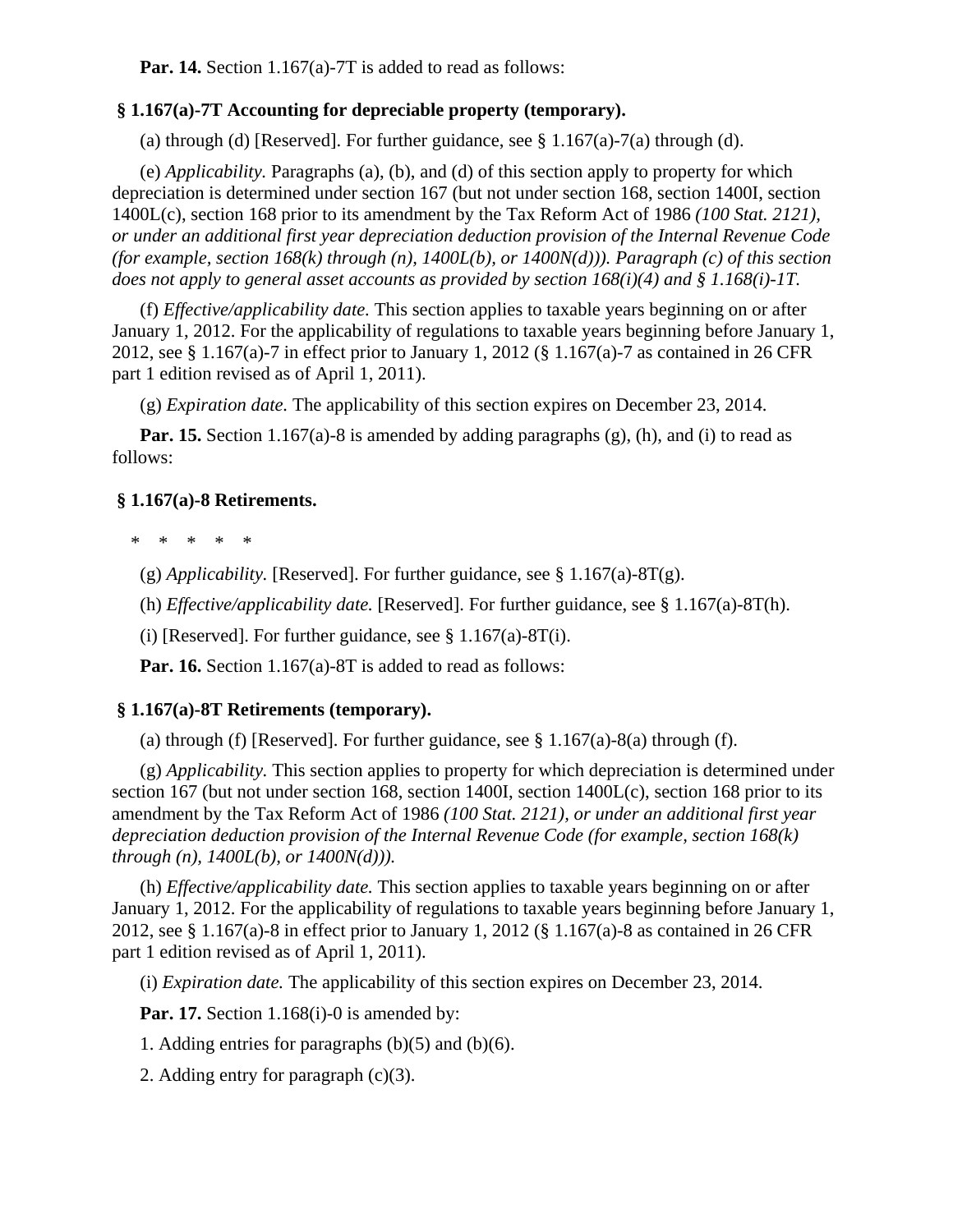3. Redesignating the entry for paragraph (d)(2) as (d)(4) and adding new entries for paragraphs  $(d)(2)$  and  $(d)(3)$ .

4. Redesignating the entry for paragraph  $(e)(2)(v)$  as the entry for paragraph  $(e)(2)(ix)$ .

5. Adding entries for paragraphs  $(e)(2)(v)$ ,  $(vi)$ ,  $(vii)$ ,  $(viii)$ .

6. Redesignating paragraph (e)(3)(vi) as (e)(3)(vii) and adding a new paragraph (e)(3)(vi).

7. Redesignating the entry for paragraph (h)(2) as (h)(3), and adding a new paragraph (h)(2).

8. Redesignating the entry for paragraph (i) as (j) and adding a new paragraph (i).

9. Redesignating the entry for paragraph (j) as (k).

10. Redesignating the entries for paragraphs  $(k)$ ,  $(k)(1)$ ,  $(k)(2)$ , and  $(k)(3)$  as  $(l)$ ,  $(l)(1)$ ,  $(l)(2)$ , and  $(l)(3)$  respectively and

11. Redesignating paragraph (l) as paragraph (m).

# **§ 1.168(i)-0 Table of contents for the general asset account rules.**

\* \* \* \* \*

 **§ 1.168(i)-1 General asset accounts.**

\* \* \* \* \*

 $(h)$  \* \* \*

(5) and (6) [Reserved]. For further guidance, see the entries for  $\S 1.168(i)$ -1T(b)(5) and (6).  $(c) * * *$ 

(3) [Reserved]. For further guidance, see the entry for  $\S 1.168(i)-1T(c)(3)$ .

\* \* \* \* \*

(d)(2) and (3) [Reserved]. For further guidance, see the entries for  $\S 1.168(i)$ -1T(d)(2) and (3).

\* \* \* \* \*

 $(e)(2)$  \* \* \*

(v) through (viii) [Reserved]. For further guidance, see the entries for § 1.168(i)-1T(e)(2)(v) through (viii).

\* \* \* \* \*

 $(e)(3)$  \* \* \*

(vi) [Reserved]. For further guidance, see the entry for  $\S 1.168(i)-1T(e)(3)(vi)$ .

\* \* \* \* \*

(h) \* \* \*

(2) [Reserved]. For further guidance, see the entry for  $\S 1.168(i)$ -1T(h)(2).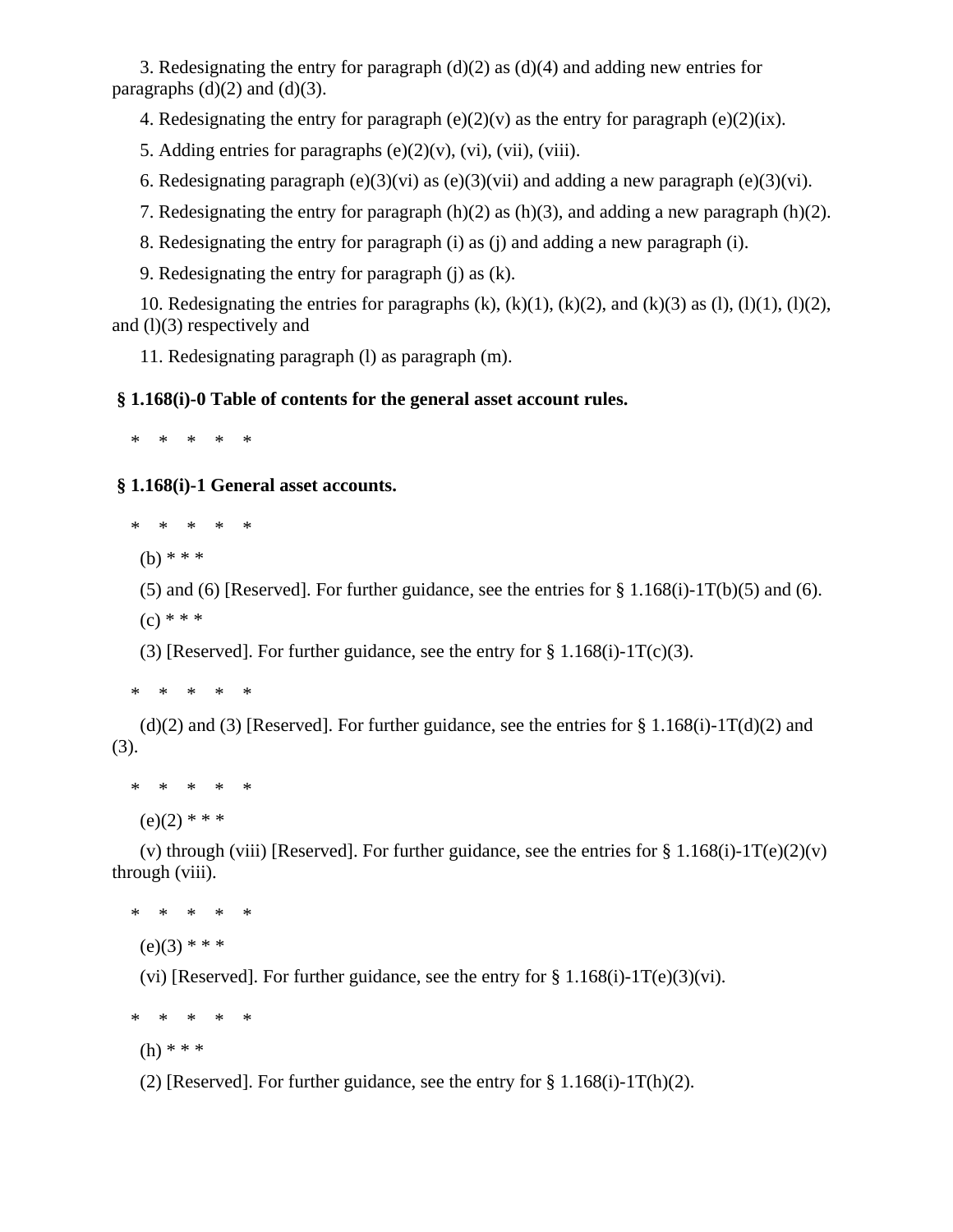\* \* \* \* \*

(i) [Reserved]. For further guidance, see the entry for  $\S 1.168(i)$ -1T(i).

\* \* \* \* \*

(m) [Reserved]. For further guidance, see the entry for  $\S 1.168(i)$ -1T(m).

**Par. 18.** Section 1.168(i)-0T is added to read as follows:

### **§ 1.168(i)-0T Table of contents for the general asset account rules (temporary).**

This section lists the major paragraphs contained in § 1.168(i)-1T.

## **§ 1.168(i)-1T General asset accounts (temporary).**

(a) through (b)(4) [Reserved]. For further guidance, see the entries for  $\S 1.168(i)-1(a)$  through  $(b)(4)$ .

(5) Mass assets.

(6) Remaining adjusted depreciable basis of the general asset account.

 $(c)(1)$  through  $(c)(2)$  [Reserved]. For further guidance, see the entries for § 1.168(i)-1(c)(1) through  $(c)(2)$ .

(3) Examples.

(d)(1) [Reserved]. For further guidance, see the entry for  $\S 1.168(i)-1(d)(1)$ .

(d)(2) Assets in general asset account are eligible for additional first year depreciation deduction.

(d)(3) No assets in general asset account are eligible for additional first year depreciation deduction.

(d)(4) through (e)(2)(iv) [Reserved]. For further guidance, see the entries for  $\S 1.168(i)$ - $1(d)(4)$  through  $(e)(2)(iv)$ .

(v) Manner of disposition.

(vi) Disposition by transfer to a supplies account.

(vii) Leasehold improvements.

(viii) Determination of asset disposed of.

 $(e)(2)(ix)$  through  $(e)(3)(y)$  [Reserved]. For further guidance, see the entries for § 1.168(i)- $1(e)(2)(ix)$  through  $(e)(3)(v)$ .

(vi) Technical termination of a partnership.

 $(e)(3)(\n$ ii) through  $(h)(1)$  [Reserved]. For further guidance, see the entries for § 1.168(i)- $1(e)(3)(vii)$  through (h)(1).

(h)(2) Business or income-producing use percentage changes.

(h)(3) [Reserved]. For further guidance, see the entry for  $\S 1.168(i)-1(h)(3)$ .

(i) Redetermination of basis.

(i) through (l) [Reserved]. For further guidance, see the entries for  $\S 1.168(i)$ -1(j) through (l).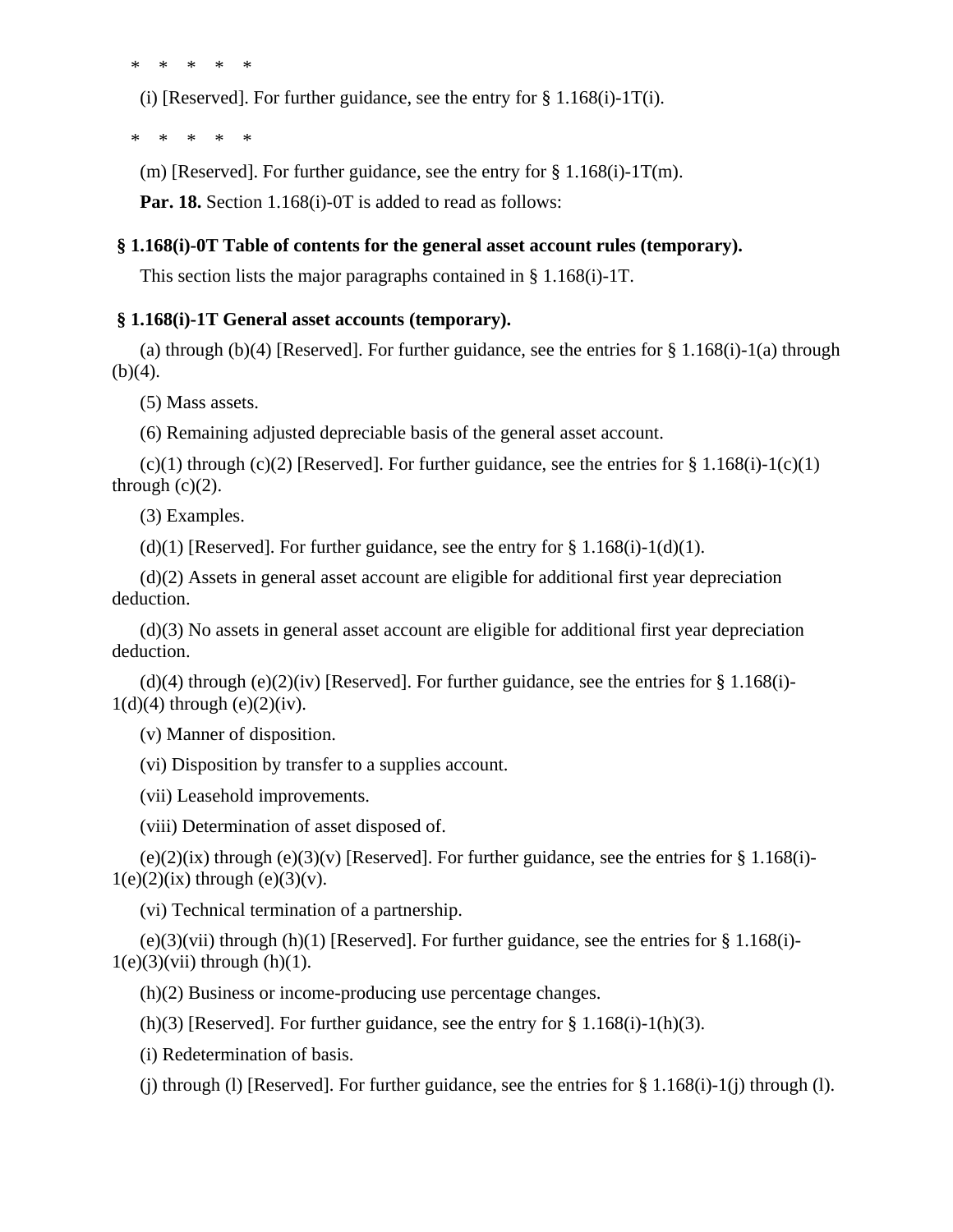(m) Effective/applicability date.

**Par. 19.** Section 1.168(i)-1 is amended by:

1. Revising paragraphs (a) through  $(l)(1)$ ; and

2. Adding paragraph (m).

The revisions and additions read as follows:

# **§ 1.168(i)-1 General asset accounts.**

(a) through (l)(1) [Reserved]. For further guidance, see  $\S 1.168(i)$ -1T(a) through (l)(1).

\* \* \* \* \*

(m) [Reserved]. For further guidance, see  $\S 1.168(i)-1T(m)$ .

**Par. 20.** Section 1.168(i)-1T is added to read as follows:

# **§ 1.168(i)-1T General asset accounts (temporary).**

(a) *Scope.* This section provides rules for general asset accounts under section 168(i)(4). The provisions of this section apply only to assets for which an election has been made under paragraph (l) of this section.

(b) *Definitions.* For purposes of this section, the following definitions apply:

(1) *Unadjusted depreciable basis* has the same meaning given such term in § 1.168(b)-  $1(a)(3)$ .

(2) *Unadjusted depreciable basis of the general asset account* is the sum of the unadjusted depreciable bases of all assets included in the general asset account.

(3) *Adjusted depreciable basis of the general asset account* is the unadjusted depreciable basis of the general asset account less the adjustments to basis described in section  $1016(a)(2)$ and (3).

(4) *Expensed cost* is the amount of any allowable credit or deduction treated as a deduction allowable for depreciation or amortization for purposes of section 1245 (for example, a credit allowable under section 30 or a deduction allowable under section 179, 179A, or 190). Expensed cost does not include any additional first year depreciation deduction.

(5) *Mass assets* is a mass or group of individual items of depreciable assets--

(i) That are not necessarily homogenous;

(ii) Each of which is minor in value relative to the total value of the mass or group;

(iii) Numerous in quantity;

(iv) Usually accounted for only on a total dollar or quantity basis;

(v) With respect to which separate identification is impracticable; and

(vi) Placed in service in the same taxable year.

(6) *Remaining adjusted depreciable basis of the general asset account* is the unadjusted depreciable basis of the general asset account less the amount of the additional first year depreciation deduction allowed or allowable, whichever is greater, for the general asset account.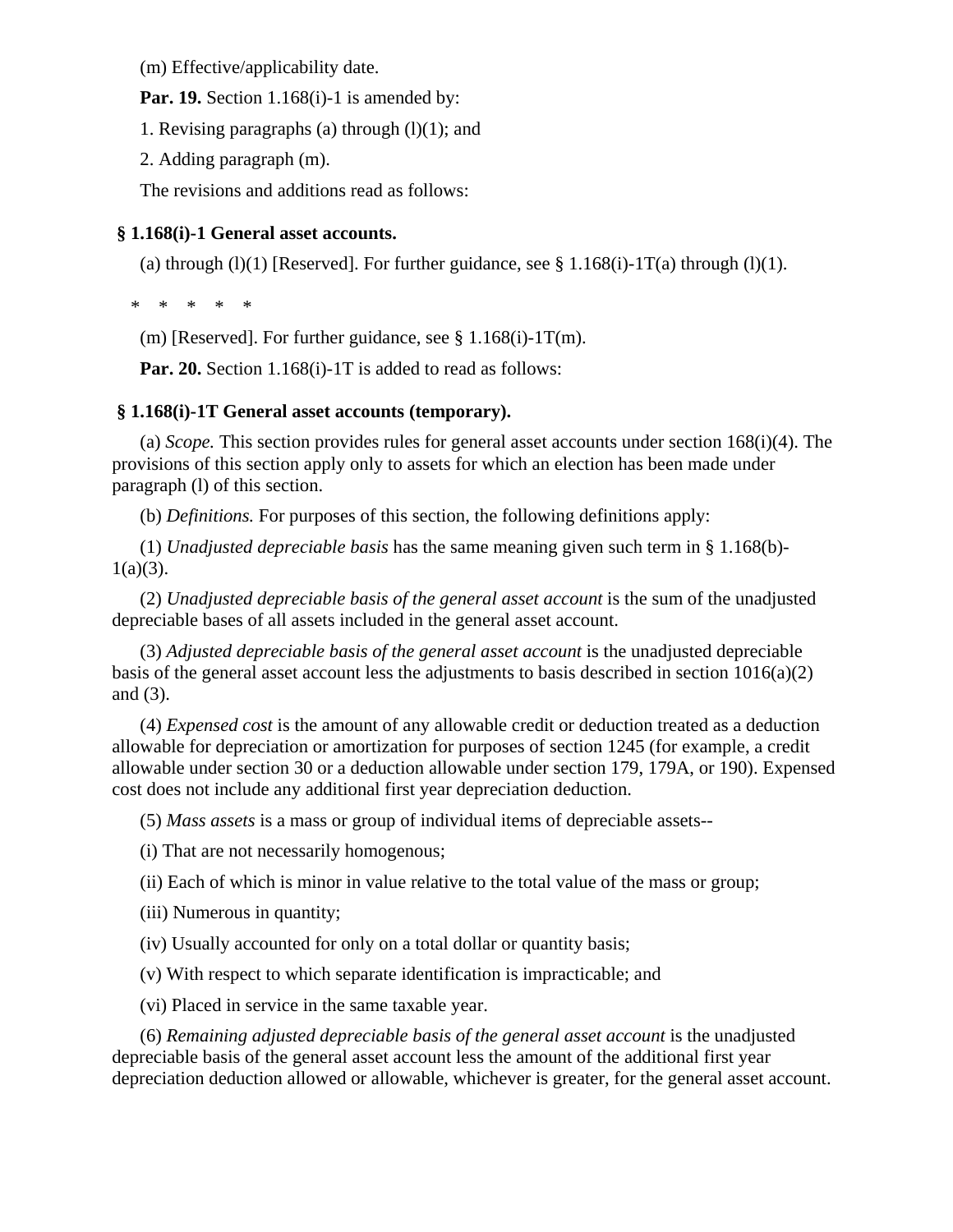(c) *Establishment of general asset accounts* --(1) *Assets eligible for general asset accounts* -- (i) *General rules.* Assets that are subject to either the general depreciation system of section 168(a) or the alternative depreciation system of section 168(g) may be accounted for in one or more general asset accounts. An asset is included in a general asset account only to the extent of the asset's unadjusted depreciable basis. However, an asset is not to be included in a general asset account if the asset is used both in a trade or business (or for the production of income) and in a personal activity at any time during the taxable year in which the asset is placed in service by the taxpayer or if the asset is placed in service and disposed of during the same taxable year.

(ii) *Special rules for assets generating foreign source income.* (A) Assets that generate foreign source income, both United States and foreign source income, or combined gross income of a FSC (as defined in former section 922), DISC (as defined in section 992(a)), or possessions corporation (as defined in section 936) and its related supplier, may be included in a general asset account if the requirements of paragraph  $(c)(2)(i)$  of this section are satisfied. If, however, the inclusion of these assets in a general asset account results in a substantial distortion of income, the Commissioner may disregard the general asset account election and make any reallocations of income or expense necessary to clearly reflect income.

(B) A general asset account shall be treated as a single asset for purposes of applying the rules in § 1.861-9T(g)(3) (relating to allocation and apportionment of interest expense under the asset method). A general asset account that generates income in more than one grouping of income (statutory and residual) is a multiple category asset (as defined in §  $1.861-9T(g)(3)(ii)$ ), and the income yield from the general asset account must be determined by applying the rules for multiple category assets as if the general asset account were a single asset.

(2) *Grouping assets in general asset accounts* --(i) *General rules.* If a taxpayer makes the election under paragraph (l) of this section, assets that are subject to the election are grouped into one or more general asset accounts. Assets that are eligible to be grouped into a single general asset account may be divided into more than one general asset account. Each general asset account must include only assets that--

(A) Have the same applicable depreciation method;

(B) Have the same applicable recovery period;

(C) Have the same applicable convention; and

(D) Are placed in service by the taxpayer in the same taxable year.

(ii) *Special rules*. In addition to the general rules in paragraph  $(c)(2)(i)$  of this section, the following rules apply when establishing general asset accounts--

(A) Assets subject to the mid-quarter convention may only be grouped into a general asset account with assets that are placed in service in the same quarter of the taxable year;

(B) Assets subject to the mid-month convention may only be grouped into a general asset account with assets that are placed in service in the same month of the taxable year;

(C) Passenger automobiles for which the depreciation allowance is limited under section 280F(a) must be grouped into a separate general asset account;

(D) Assets not eligible for any additional first year depreciation deduction (including assets for which the taxpayer elected not to deduct the additional first year depreciation) provided by, for example, section 168(k) through (n), 1400L(b), or 1400N(d), must be grouped into a separate general asset account;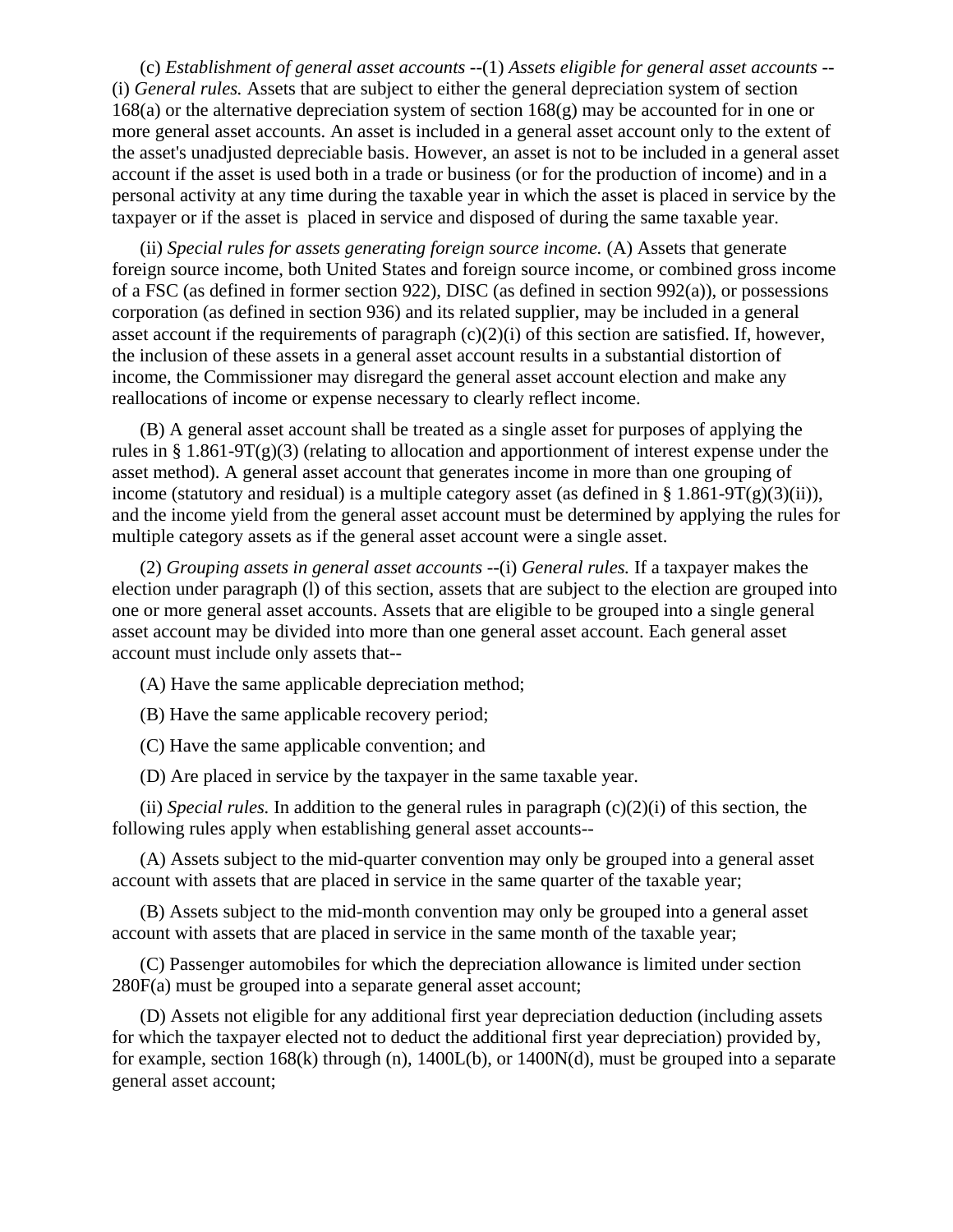(E) Assets eligible for the additional first year depreciation deduction may only be grouped into a general asset account with assets for which the taxpayer claimed the same percentage of the additional first year depreciation (for example, 30 percent, 50 percent, or 100 percent);

(F) Except for passenger automobiles described in paragraph  $(c)(2)(ii)(C)$  of this section, listed property (as defined in section 280F(d)(4)) must be grouped into a separate general asset account;

(G) Assets for which the depreciation allowance for the placed-in-service year is not determined by using an optional depreciation table (for further guidance, see section 8 of *Rev. Proc. 87-57, 1987-2 CB 687, 693* (see § 601.601(d)(2) of this chapter)) must be grouped into a separate general asset account;

(H) Mass assets that are or will be subject to paragraph  $(j)(2)(iii)$  of this section (disposed of or converted mass asset is identified by a mortality dispersion table) must be grouped into a separate general asset account; and

(I) Assets subject to paragraph  $(h)(3)(iii)(A)$  of this section (change in use results in a shorter recovery period or a more accelerated depreciation method) for which the depreciation allowance for the year of change (as defined in § 1.168(i)-4(a)) is not determined by using an optional depreciation table must be grouped into a separate general asset account.

(3) *Examples.* The following examples illustrate the application of this paragraph (c):

## Example 1.

In 2012, J, a proprietorship with a calendar year-end, purchases and places in service one item of equipment that costs \$ 550,000. This equipment is section 179 property and also is 5-year property under section 168(e). On its Federal income tax return for 2012, J makes an election under section 179 to expense \$ 500,000 of the equipment's cost and makes an election under paragraph (l) of this section to include the equipment in a general asset account. As a result, the unadjusted depreciable basis of the equipment is  $$ 50,000$ . In accordance with paragraph (c)(1) of this section, J must include only \$ 50,000 of the equipment's cost in the general asset account.

#### Example 2.

The facts are the same as in *Example 1,* except that J also places in service 99 other items of equipment in 2012. On its Federal income tax return for 2012, J does not make an election under section 179 to expense the cost of any of the 100 items of equipment and does make an election under paragraph (l) of this section to include the 100 items of equipment in a general asset account. All of the 100 items of equipment placed in service in 2012 are 5-year property under section 168(e), are not listed property, and are not eligible for any additional first year depreciation deduction. J depreciates its 5-year property placed in service in 2012 using the optional depreciation table that corresponds with the general depreciation system, the 200 percent declining balance method, a 5-year recovery period, and the half-year convention. In accordance with paragraph  $(c)(2)$  of this section, J includes all of the 100 items of equipment in one general asset account.

### Example 3.

The facts are the same as in *Example 2,* except that J decides not to include all of the 100 items of equipment in one general asset account. Instead and in accordance with paragraph (c)(2) of this section, J establishes 100 general asset accounts and includes one item of equipment in each general asset account.

Example 4.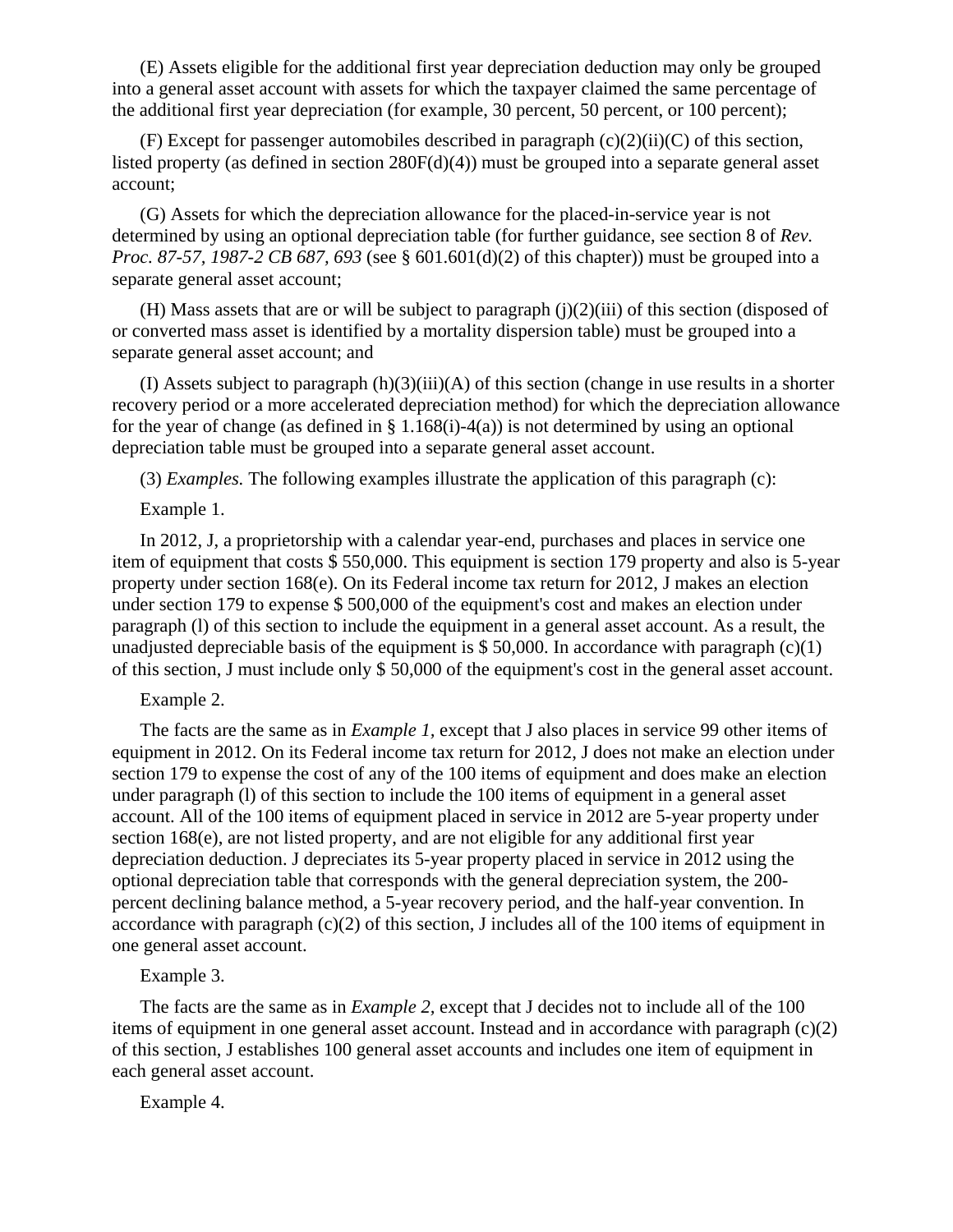K, a calendar-year corporation, is a wholesale distributer. In 2012, K places in service the following properties for use in its wholesale distribution business: computers, automobiles, and forklifts. On its federal income tax return for 2012, K does not make an election under section 179 to expense the cost of any of these items of equipment and does make an election under paragraph (l) of this section to include all of these items of equipment in a general asset account. All of these items are 5-year property under section 168(e) and are not eligible for any additional first year depreciation deduction. The computers are listed property, and the automobiles are listed property and are subject to section 280F(a). K depreciates its 5-year property placed in service in 2012 using the optional depreciation table that corresponds with the general depreciation system, the 200-percent declining balance method, a 5-year recovery period, and the half-year convention. Although the computers, automobiles, and forklifts are 5-year property, K cannot include all of them in one general asset account because the computers and automobiles are listed property. Further, even though the computers and automobiles are listed property, K cannot include them in one general asset account because the automobiles also are subject to section 280F(a). In accordance with paragraph (c)(2) of this section, K establishes three general asset accounts: One for the computers, one for the automobiles, and one for the forklifts.

#### Example 5.

L, a fiscal-year corporation with a taxable year ending June 30, purchases and places in service ten items of new equipment in October 2011, and purchases and places in service five other items of new equipment in February 2012. On its federal income tax return for the taxable year ending June 30, 2012, L does not make an election under section 179 to expense the cost of any of these items of equipment and does make an election under paragraph (l) of this section to include all of these items of equipment in a general asset account. All of these items of equipment are 7-year property under section 168(e), are not listed property, and are not property described in section  $168(k)(2)(B)$  or (C). All of the ten items of equipment placed in service in October 2011 are eligible for the 100-percent additional first year depreciation deduction provided by section  $168(k)(5)$ . All of the five items of equipment placed in service in February 2012 are eligible for the 50-percent additional first year depreciation deduction provided by section 168(k)(1). L depreciates its 7-year property placed in service for the taxable year ending June 30, 2012, using the optional depreciation table that corresponds with the general depreciation system, the 200-percent declining balance method, a 7-year recovery period, and the half-year convention. Although the 15 items of equipment are depreciated using the same depreciation method, recovery period, and convention, L cannot include all of them in one general asset account because they are eligible for different percentages of the additional first year depreciation deduction. In accordance with paragraph  $(c)(2)$  of this section, L establishes two general asset accounts: one for the ten items of equipment eligible for the 100-percent additional first year depreciation deduction, and one for the five items of equipment eligible for the 50-percent additional first year depreciation deduction.

(d) *Determination of depreciation allowance* --(1) *In general.* Depreciation allowances are determined for each general asset account. The depreciation allowances must be recorded in a depreciation reserve account for each general asset account. The allowance for depreciation under this section constitutes the amount of depreciation allowable under section 167(a).

(2) *Assets in general asset account are eligible for additional first year depreciation deduction.* If all the assets in a general asset account are eligible for the additional first year depreciation deduction, the taxpayer first must determine the allowable additional first year depreciation deduction for the general asset account for the placed-in-service year and then must determine the amount otherwise allowable as a depreciation deduction for the general asset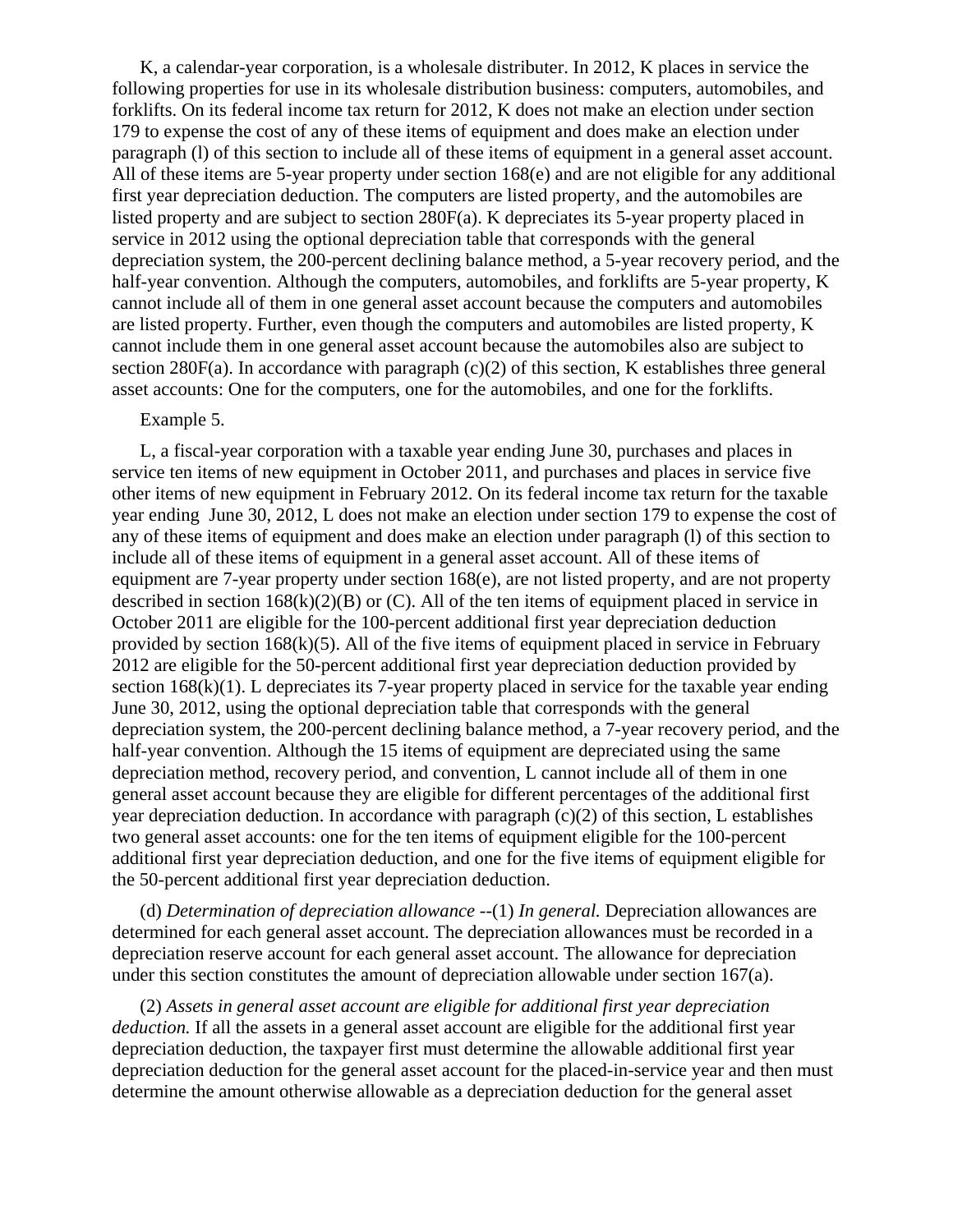account for the placed-in-service year and any subsequent taxable year. The allowable additional first year depreciation deduction for the general asset account for the placed-in-service year is determined by multiplying the unadjusted depreciable basis of the general asset account by the additional first year depreciation deduction percentage applicable to the assets in the account (for example, 30 percent, 50 percent, or 100 percent). The remaining adjusted depreciable basis of the general asset account then is depreciated using the applicable depreciation method, recovery period, and convention for the assets in the account.

(3) *No assets in general asset account are eligible for additional first year depreciation deduction.* If none of the assets in a general asset account are eligible for the additional first year depreciation deduction, the taxpayer must determine the allowable depreciation deduction for the general asset account for the placed-in-service year and any subsequent taxable year by using the applicable depreciation method, recovery period, and convention for the assets in the account.

(4) *Special rule for passenger automobiles.* For purposes of applying section 280F(a), the depreciation allowance for a general asset account established for passenger automobiles is limited for each taxable year to the amount prescribed in section 280F(a) multiplied by the excess of the number of automobiles originally included in the account over the number of automobiles disposed of during the taxable year or in any prior taxable year in a transaction described in paragraphs  $(e)(3)(iii)$  (disposition of an asset in a qualifying disposition),  $(e)(3)(iv)$ (transactions subject to section 168(i)(7)), (e)(3)(v) (transactions subject to section 1031 or 1033), (e)(3)(vi) (technical termination of a partnership), (e)(3)(vii) (anti-abuse rule), (g) (assets subject to recapture),  $(h)(1)$  (conversion to personal use), or  $(h)(2)$  (business or incomeproducing use percentage changes) of this section.

(e) *Disposition of an asset from a general asset account* --(1) *Scope.* This paragraph (e) provides rules applicable to dispositions of assets included in a general asset account. For purposes of this paragraph (e), an asset in a general asset account is disposed of when ownership of the asset is transferred or when the asset is permanently withdrawn from use either in the taxpayer's trade or business or in the production of income. A disposition includes the sale, exchange, retirement, physical abandonment, or destruction of an asset. A disposition also occurs when an asset is transferred to a supplies, scrap, or similar account. A disposition also includes the retirement of a structural component (as defined in  $\S 1.48-1(e)(2)$ ) of a building (as defined in  $§$  1.48-1(e)(1)).

(2) *General rules for a disposition* --(i) *No immediate recovery of basis.* Except as provided in paragraph  $(e)(3)$  of this section, immediately before a disposition of any asset in a general asset account, the asset is treated as having an adjusted depreciable basis (as defined in § 1.168(b)-1(a)(4)) of zero for purposes of section 1011. Therefore, no loss is realized upon the disposition of an asset from the general asset account. Similarly, where an asset is disposed of by transfer to a supplies, scrap, or similar account, the basis of the asset in the supplies, scrap, or similar account will be zero.

(ii) *Treatment of amount realized.* Any amount realized on a disposition is recognized as ordinary income (notwithstanding any other provision of subtitle A of the Internal Revenue Code) to the extent the sum of the unadjusted depreciable basis of the general asset account and any expensed cost (as defined in paragraph (b)(4) of this section) for assets in the account exceeds any amounts previously recognized as ordinary income upon the disposition of other assets in the account. The recognition and character of any excess amount realized are determined under other applicable provisions of the Internal Revenue Code (other than sections 1245 and 1250 or provisions of the Internal Revenue Code that treat gain on a disposition as subject to section 1245 or 1250).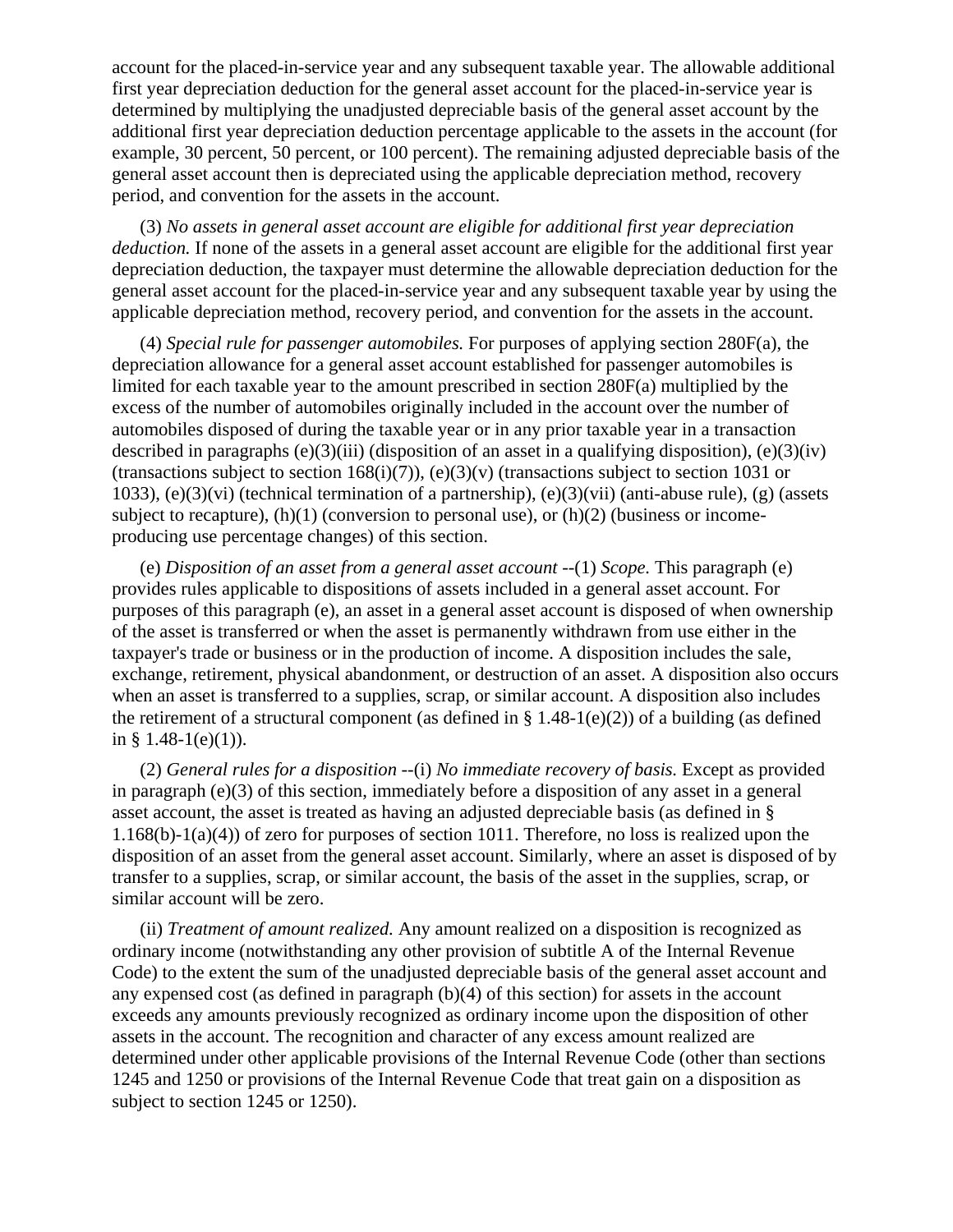(iii) *Effect of disposition on a general asset account.* The unadjusted depreciable basis and the depreciation reserve of the general asset account are not affected as a result of a disposition of an asset from the general asset account.

(iv) *Coordination with nonrecognition provisions.* For purposes of determining the basis of an asset acquired in a transaction, other than a transaction described in paragraphs  $(e)(3)(iv)$ (pertaining to transactions subject to section  $168(i)(7)$ ), (e)(3)(v) (pertaining to transactions subject to section 1031 or 1033), and (e)(3)(vi) (pertaining to technical terminations of partnerships) of this section, to which a nonrecognition section of the Internal Revenue Code applies (determined without regard to this section), the amount of ordinary income recognized under this paragraph  $(e)(2)$  is treated as the amount of gain recognized on the disposition.

(v) *Manner of disposition.* The manner of disposition of an asset in a general asset account (for example, normal retirement, abnormal retirement, ordinary retirement, or extraordinary retirement) is not taken into account in determining whether a disposition occurs or gain or loss is recognized.

(vi) *Disposition by transfer to a supplies account.* If a taxpayer made an election under § 1.162-3T(d) to treat the cost of any material and supply as a capital expenditure subject to the allowance for depreciation and also made an election under paragraph (l) of this section to include that material and supply in a general asset account, the taxpayer can dispose of the material and supply by transferring it to a supplies account only if the taxpayer has obtained the consent of the Commissioner to revoke the § 1.162-3T(d) election. See § 1.162-3T(d)(3) for the procedures for revoking a § 1.162-3T(d) election.

(vii) *Leasehold improvements.* The rules of paragraph (e) of this section also apply to--

(A) A lessor of leased property that made an improvement to that property for the lessee of the property, has a depreciable basis in the improvement, made an election under paragraph (l) of this section to include the improvement in a general asset account, and disposes of the improvement before or upon the termination of the lease with the lessee. *See* section  $168(i)(8)(B)$ ; and

(B) A lessee of leased property that made an improvement to that property, has a depreciable basis in the improvement, made an election under paragraph (l) of this section to include the improvement in a general asset account, and disposes of the improvement before or upon the termination of the lease.

(viii) *Determination of asset disposed of* --(A) *In general.* For purposes of applying paragraph (e) of this section to the disposition of an asset in a general asset account (instead of the disposition of the general asset account), the facts and circumstances of each disposition are considered in determining what is the appropriate asset disposed of. Except as provided in paragraph  $(e)(2)(viii)(B)$  of this section, the asset cannot be larger than the unit of property as determined under § 1.263(a)-3T(e)(2), (e)(3), and (e)(5) or as otherwise determined in published guidance in the **Federal Register** or in the Internal Revenue Bulletin (see, for example, *Rev. Proc. 2011-38, 2011-18 IRB 743,* for units of property for wireless network assets (see § 601.601(d)(2)(ii)(*b*) of this chapter)).

(B) *Exceptions.* For purposes of applying paragraph (e) of this section to the disposition of an asset in a general asset account (instead of the disposition of the general asset account):

(*1*) Each building (not including its structural components) is the asset except as provided in § 1.1250-1(a)(2)(ii) or in paragraph (e)(2)(viii)(B)(2) or (5) of this section.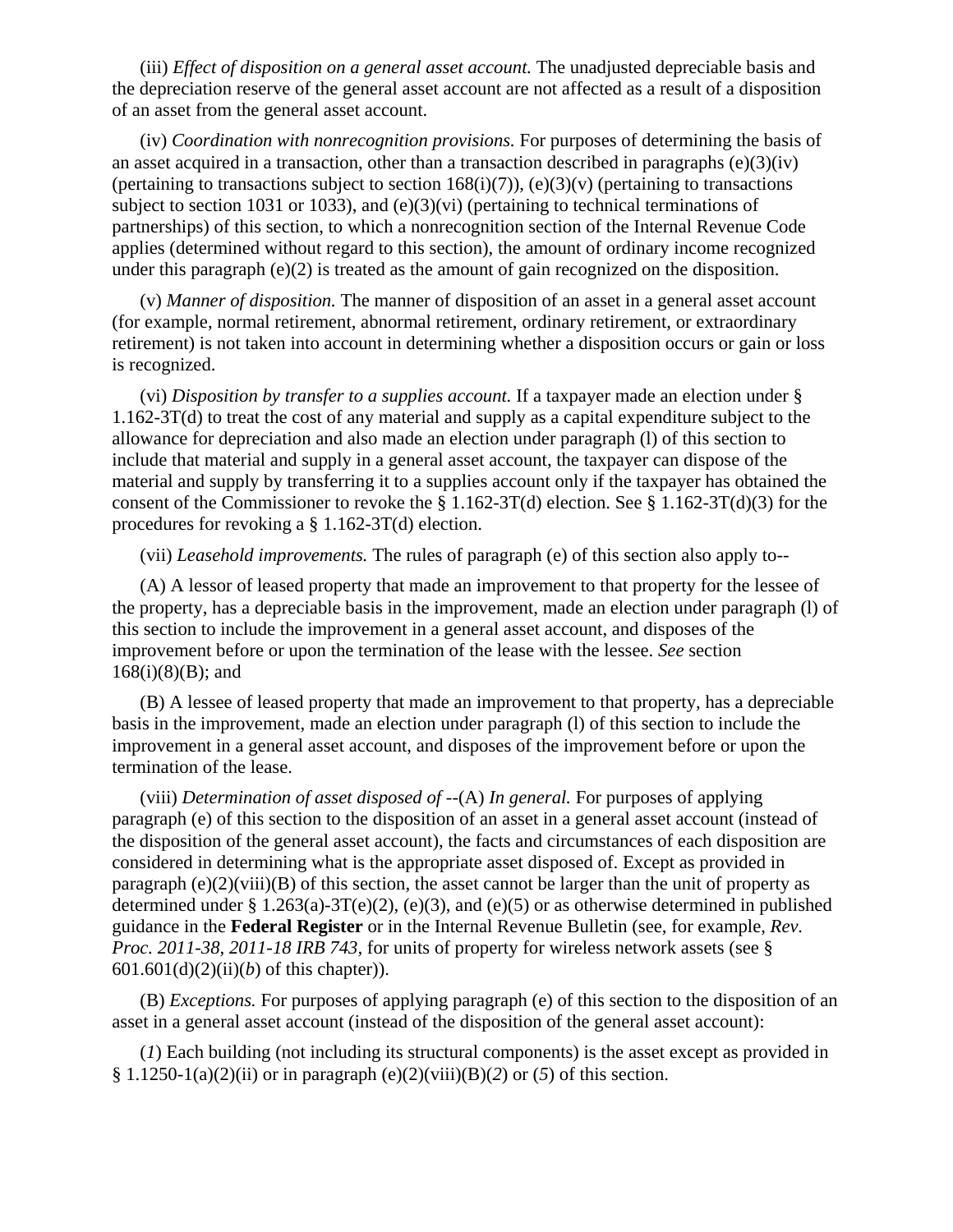(*2*) If a building has two or more condominium or cooperative units, each condominium or cooperative unit (not including its structural components) is the asset except as provided in § 1.1250-1(a)(2)(ii) or in paragraph (e)(2)(viii)(B)(5) of this section.

(*3*) Each structural component (including all components thereof) of a building, condominium unit, or cooperative unit is the asset.

(*4*) If a taxpayer properly includes an item in one of the asset classes 00.11 through 00.4 of *Rev. Proc. 87-56 (1987-2 CB 674)* (see § 601.601(d)(2)(ii)(*b*) of this chapter) or properly classifies an item in one of the categories under section 168(e)(3) (except for a category that includes buildings or structural components; for example, retail motor fuels outlet, qualified leasehold improvement property, qualified restaurant property, and qualified retail improvement property), each item is the asset provided it is not larger than the unit of property as determined under § 1.263(a)-3T(e)(3) or (e)(5) or as otherwise determined in published guidance in the **Federal Register** or in the Internal Revenue Bulletin (see § 601.601(d)(2)(ii)(*b*) of this chapter), or provided paragraph  $(e)(2)(viii)(B)(5)$  of this section does not apply to the item. For example, each desk is the asset, each computer is the asset, and each qualified smart electric meter is the asset (assuming these assets are not larger than the unit of property as determined under § 1.263(a)-3T(e)(3) or (e)(5) or as otherwise determined in published guidance in the **Federal Register** or in the Internal Revenue Bulletin (see § 601.601(d)(2)(ii)(*b*) of this chapter)).

(*5*) If the taxpayer places in service an improvement or addition to an asset after the taxpayer placed the asset in service, the improvement or addition is a separate asset provided it is not larger than the unit of property as determined under  $\S 1.263(a)-3T(e)(3)$  or (e)(5) or as otherwise determined in published guidance in the **Federal Register** or in the Internal Revenue Bulletin (see  $\S 601.601(d)(2)(ii)(b)$  of this chapter).

(*6*) If an asset is not described in one of the asset classes 00.11 through 00.4 of *Rev. Proc. 87- 56 (1987-2 CB 674)* (see § 601.601(d)(2)(ii)(*b*) of this chapter) or in one of the categories under section 168(e)(3), a taxpayer also may use any reasonable, consistent method to treat each of the asset's components as the asset.

 $(ix)$  *Examples.* The following examples illustrate the application of this paragraph  $(e)(2)$ :

Example 1.

A, a calendar-year partnership, maintains one general asset account for one office building that cost \$ 10 million. A discovers a leak in the roof of this building and, after consulting with a contractor, decides to replace the entire roof. The retirement of the roof, which is a structural component of the building, is a disposition under paragraph (e)(1) of this section. However, this roof has an unadjusted depreciable basis of zero pursuant to paragraph  $(e)(2)(i)$  of this section. Accordingly, A does not recognize any loss upon the retirement of the roof. Instead, the unadjusted depreciable basis of the general asset account for the office building is not affected by the retirement of the roof and, as a result, A continues to depreciate the \$ 10 million cost of this general asset account.

# Example 2.

B, a calendar-year commercial airline company, maintains one general asset account for five aircrafts that cost a total of \$ 500 million. B replaces the existing engines on one of the aircrafts with new engines and treats each engine of an aircraft as a major component of the aircraft. Assume each aircraft is a unit of property as determined under § 1.263(a)-3T(e)(3). However, for disposition purposes of general asset accounts, B consistently treats each major component of an aircraft as the asset. Thus, the retirement of these replaced engines is a disposition under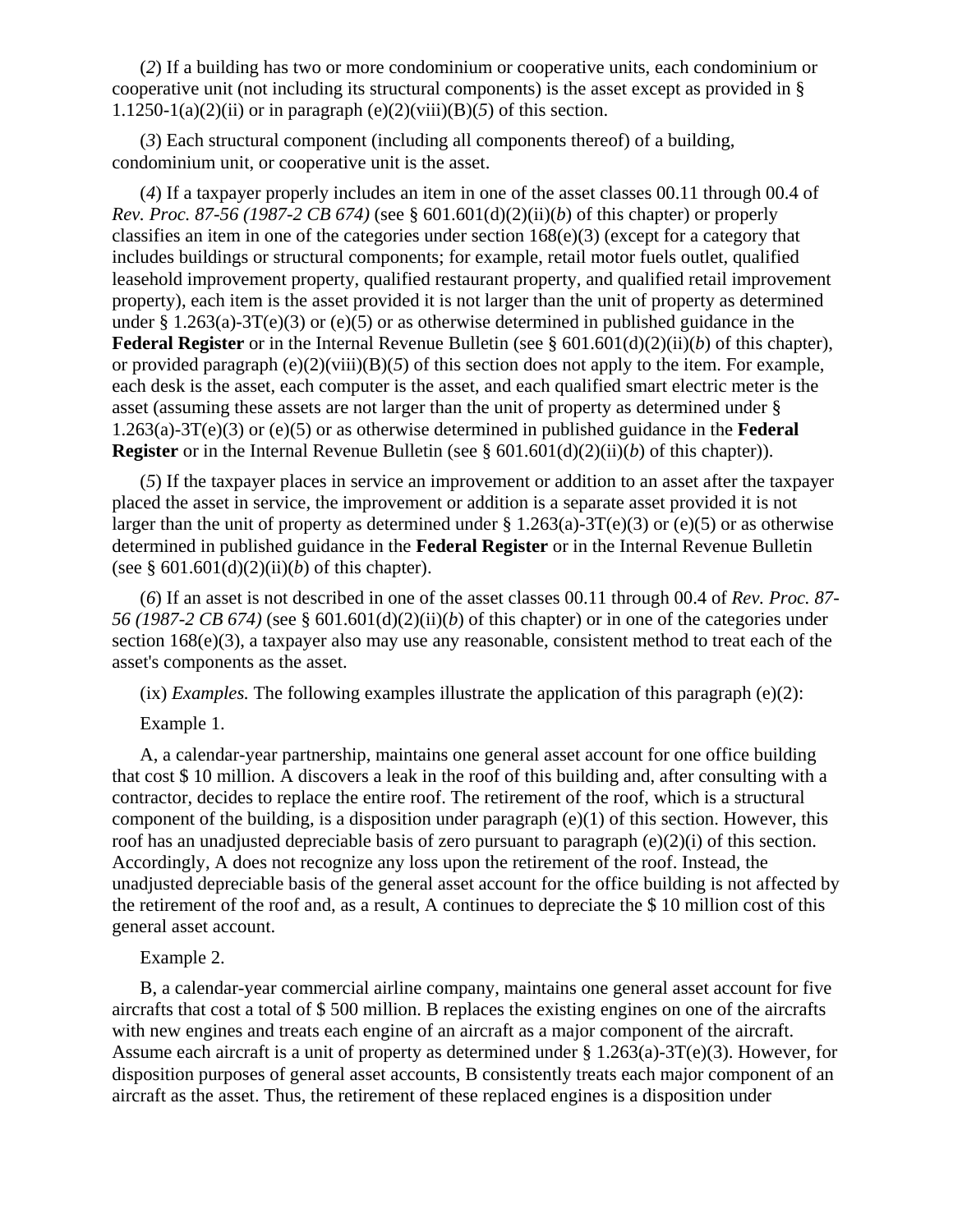paragraph (e)(1) of this section. However, the engines have an unadjusted depreciable basis of zero pursuant to paragraph  $(e)(2)(i)$  of this section. Accordingly, B does not recognize any loss upon the retirement of the engines. Instead, the unadjusted depreciable basis of the general asset account for the five aircrafts is not affected by the retirement of the engines and, as a result, B continues to depreciate the \$ 500 million cost of this general asset account.

### Example 3.

(i) R, a calendar-year corporation, maintains one general asset account for ten machines. The machines cost a total of \$ 10,000 and are placed in service in June 2012. Of the ten machines, one machine costs \$ 8,200 and nine machines cost a total of \$ 1,800. Assume R depreciates this general asset account using the optional depreciation table that corresponds with the general depreciation system, the 200-percent declining balance method, a 5-year recovery period, and a half-year convention. R does not make a section 179 election for any of the machines, and all of the machines are not eligible for any additional first year depreciation deduction. As of January 1, 2013, the depreciation reserve of the account is \$ 2,000 [\$ 10,000 x 20 percent].

(ii) On February 8, 2013, R sells the machine that cost \$ 8,200 to an unrelated party for \$ 9,000. Under paragraph (e)(2)(i) of this section, this machine has an adjusted depreciable basis of zero.

(iii) On its 2013 tax return, R recognizes the amount realized of \$ 9,000 as ordinary income because such amount does not exceed the unadjusted depreciable basis of the general asset account (\$ 10,000), plus any expensed cost for assets in the account (\$ 0), less amounts previously recognized as ordinary income (\$ 0). Moreover, the unadjusted depreciable basis and depreciation reserve of the account are not affected by the disposition of the machine. Thus, the depreciation allowance for the account in 2013 is \$ 3,200 (\$ 10,000 x 32 percent).

## Example 4.

(i) The facts are the same as in *Example 3.* In addition, on June 4, 2014, R sells seven machines to an unrelated party for a total of  $$ 1,100$ . In accordance with paragraph (e)(2)(i) of this section, these machines have an adjusted depreciable basis of zero.

(ii) On its 2014 tax return, R recognizes \$ 1,000 as ordinary income (the unadjusted depreciable basis of \$ 10,000, plus the expensed cost of \$ 0, less the amount of \$ 9,000 previously recognized as ordinary income). The recognition and character of the excess amount realized of \$ 100 (\$ 1,100-\$ 1,000) are determined under applicable provisions of the Internal Revenue Code other than section 1245 (such as section 1231). Moreover, the unadjusted depreciable basis and depreciation reserve of the account are not affected by the disposition of the machines. Thus, the depreciation allowance for the account in 2014 is \$ 1,920 (\$ 10,000  $\rm x$ ) 19.2 percent).

(3) *Special rules* --(i) *In general.* This paragraph (e)(3) provides the rules for terminating general asset account treatment upon certain dispositions. While the rules under paragraphs  $(e)(3)(ii)$  and (iii) of this section are optional rules, the rules under paragraphs  $(e)(3)(iv)$ ,  $(v)$ ,  $(vi)$ , and (vii) of this section are mandatory rules. A taxpayer elects to apply paragraph (e)(3)(ii) or (iii) of this section by reporting the gain, loss, or other deduction on the taxpayer's timely filed original Federal income tax return (including extensions) for the taxable year in which the disposition occurs. A taxpayer may revoke the election to apply paragraph (e)(3)(ii) or (iii) of this section only by filing a request for a private letter ruling and obtaining the Commissioner's consent to revoke the election. The Commissioner may grant a request to revoke this election if the taxpayer can demonstrate good cause for the revocation. The election to apply paragraph (e)(3)(ii) or (iii) of this section may not be made or revoked through the filing of an application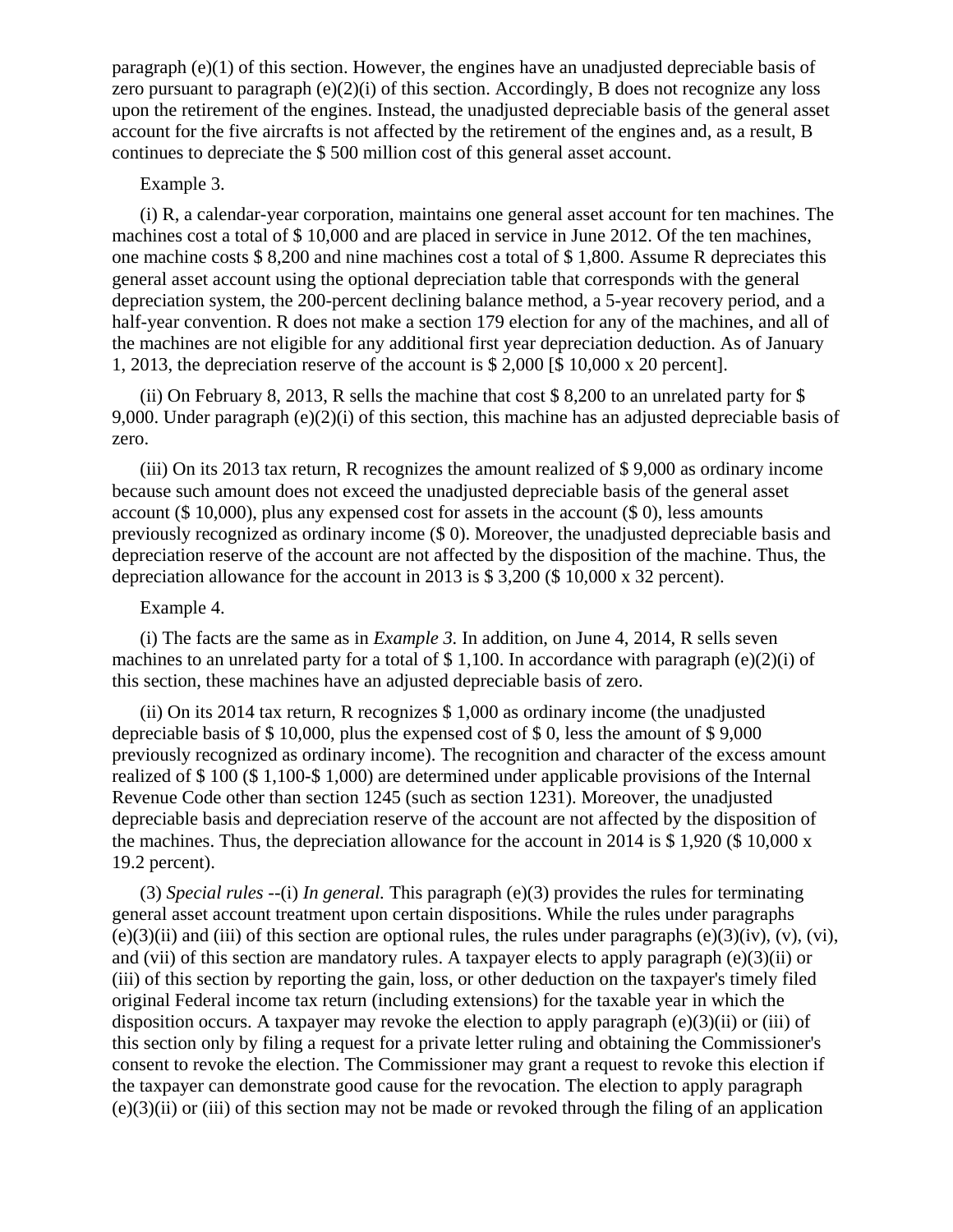for change in accounting method. For purposes of applying paragraph (e)(3)(iii) through (vii) of this section, see paragraph (j) of this section for identifying an asset disposed of and its unadjusted depreciable basis.

(ii) *Disposition of all assets remaining in a general asset account* --(A) *Optional termination of a general asset account.* Upon the disposition of all of the assets, or the last asset, in a general asset account, a taxpayer may apply this paragraph (e)(3)(ii) to recover the adjusted depreciable basis of the general asset account (rather than having paragraph (e)(2) of this section apply). Under this paragraph  $(e)(3)(ii)$ , the general asset account terminates and the amount of gain or loss for the general asset account is determined under section 1001(a) by taking into account the adjusted depreciable basis of the general asset account at the time of the disposition (as determined under the applicable convention for the general asset account). The recognition and character of the gain or loss are determined under other applicable provisions of the Internal Revenue Code, except that the amount of gain subject to section 1245 (or section 1250) is limited to the excess of the depreciation allowed or allowable for the general asset account, including any expensed cost (or the excess of the additional depreciation allowed or allowable for the general asset account), over any amounts previously recognized as ordinary income under paragraph (e)(2) of this section.

(B) *Examples*. The following examples illustrate the application of this paragraph  $(e)(3)(ii)$ :

Example 1.

(i) T, a calendar-year corporation, maintains a general asset account for 1,000 calculators. The calculators cost a total of \$60,000 and are placed in service in 2012. Assume T depreciates this general asset account using the optional depreciation table that corresponds with the general depreciation system, the 200-percent declining balance method, a 5-year recovery period, and a half-year convention. T does not make a section 179 election for any of the calculators, and all of the calculators are not eligible for any additional first year depreciation deduction. In 2013, T sells 200 of the calculators to an unrelated party for a total of \$ 10,000 and recognizes the \$ 10,000 as ordinary income in accordance with paragraph (e)(2) of this section.

(ii) On March 26, 2014, T sells the remaining calculators in the general asset account to an unrelated party for  $$ 35,000$ . T elects to apply paragraph (e)(3)(ii) of this section. As a result, the account terminates and gain or loss is determined for the account.

(iii) On the date of disposition, the adjusted depreciable basis of the account is \$ 23,040 (unadjusted depreciable basis of \$ 60,000 less the depreciation allowed or allowable of \$ 36,960). Thus, in 2014, T recognizes gain of \$ 11,960 (amount realized of \$ 35,000 less the adjusted depreciable basis of \$ 23,040). The gain of \$ 11,960 is subject to section 1245 to the extent of the depreciation allowed or allowable for the account (plus the expensed cost for assets in the account) less the amounts previously recognized as ordinary income (\$ 36,960 + \$ 0-\$  $10,000 = $26,960$ . As a result, the entire gain of \$11,960 is subject to section 1245.

Example 2.

(i) J, a calendar-year corporation, maintains a general asset account for one item of equipment. This equipment costs \$ 2,000 and is placed in service in 2012. Assume J depreciates this general asset account using the optional depreciation table that corresponds with the general depreciation system, the 200-percent declining balance method, a 5-year recovery period, and a half-year convention. J does not make a section 179 election for the equipment, and it is not eligible for any additional first year depreciation deduction. In June 2014, J sells the equipment to an unrelated party for \$ 1,000. J elects to apply paragraph (e)(3)(ii) of this section. As a result, the account terminates and gain or loss is determined for the account.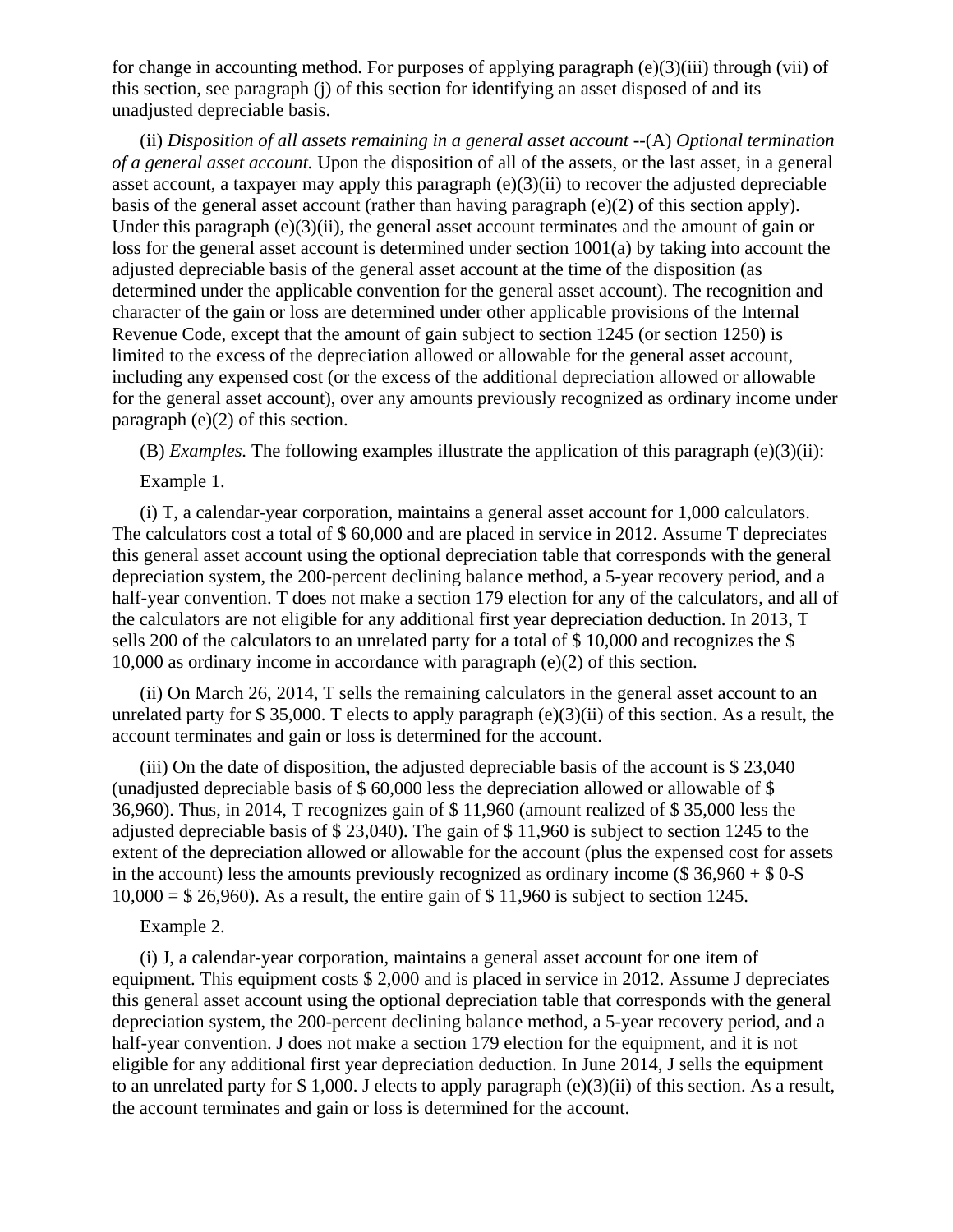(iii) On the date of disposition, the adjusted depreciable basis of the account is \$ 768 (unadjusted depreciable basis of \$ 2,000 less the depreciation allowed or allowable of \$ 1,232). Thus, in 2014, J recognizes gain of \$ 232 (amount realized of \$ 1,000 less the adjusted depreciable basis of \$ 768). The gain of \$ 232 is subject to section 1245 to the extent of the depreciation allowed or allowable for the account (plus the expensed cost for assets in the account) less the amounts previously recognized as ordinary income (\$1,232 + \$0.50 = \$ 1,232). As a result, the entire gain of \$ 232 is subject to section 1245.

(iii) *Disposition of an asset in a qualifying disposition* --(A) *Optional determination of the amount of gain, loss, or other deduction.* In the case of a qualifying disposition of an asset (described in paragraph (e)(3)(iii)(B) of this section), a taxpayer may elect to apply this paragraph (e)(3)(iii) (rather than having paragraph (e)(2) of this section apply). Under this paragraph (e)(3)(iii), general asset account treatment for the asset terminates as of the first day of the taxable year in which the qualifying disposition occurs, and the amount of gain, loss, or other deduction for the asset is determined under § 1.168(i)-8T by taking into account the asset's adjusted depreciable basis at the time of the disposition. The adjusted depreciable basis of the asset at the time of the disposition (as determined under the applicable convention for the general asset account in which the asset was included) equals the unadjusted depreciable basis of the asset less the depreciation allowed or allowable for the asset, computed by using the depreciation method, recovery period, and convention applicable to the general asset account in which the asset was included and by including the portion of the additional first year depreciation deduction claimed for the general asset account that is attributable to the asset disposed of. The recognition and character of the gain, loss, or other deduction are determined under other applicable provisions of the Internal Revenue Code, except that the amount of gain subject to section 1245 (or section 1250) is limited to the lesser of--

(*1*) The depreciation allowed or allowable for the asset, including any expensed cost (or the additional depreciation allowed or allowable for the asset); or

(*2*) The excess of--

(*i*) The original unadjusted depreciable basis of the general asset account plus, in the case of section 1245 property originally included in the general asset account, any expensed cost; over

(*ii*) The cumulative amounts of gain previously recognized as ordinary income under either paragraph (e)(2) of this section or section 1245 (or section 1250).

(B) *Qualifying dispositions.* A *qualifying disposition* is a disposition that does not involve all the assets, or the last asset, remaining in a general asset account and that is not described in paragraphs (e)(3)(iv) (pertaining to transactions subject to section 168(i)(7)), (v) (pertaining to transactions subject to section 1031 or 1033), (vi) (pertaining to technical terminations of partnerships), or (vii) (anti-abuse rule) of this section.

(C) *Effect of a qualifying disposition on a general asset account.* If the taxpayer elects to apply this paragraph  $(e)(3)(iii)$  to a qualifying disposition of an asset, then--

(*1*) The asset is removed from the general asset account as of the first day of the taxable year in which the qualifying disposition occurs. For that taxable year, the taxpayer accounts for the asset in a single asset account in accordance with the rules under § 1.168(i)-7T(b);

(*2*) The unadjusted depreciable basis of the general asset account is reduced by the unadjusted depreciable basis of the asset as of the first day of the taxable year in which the disposition occurs;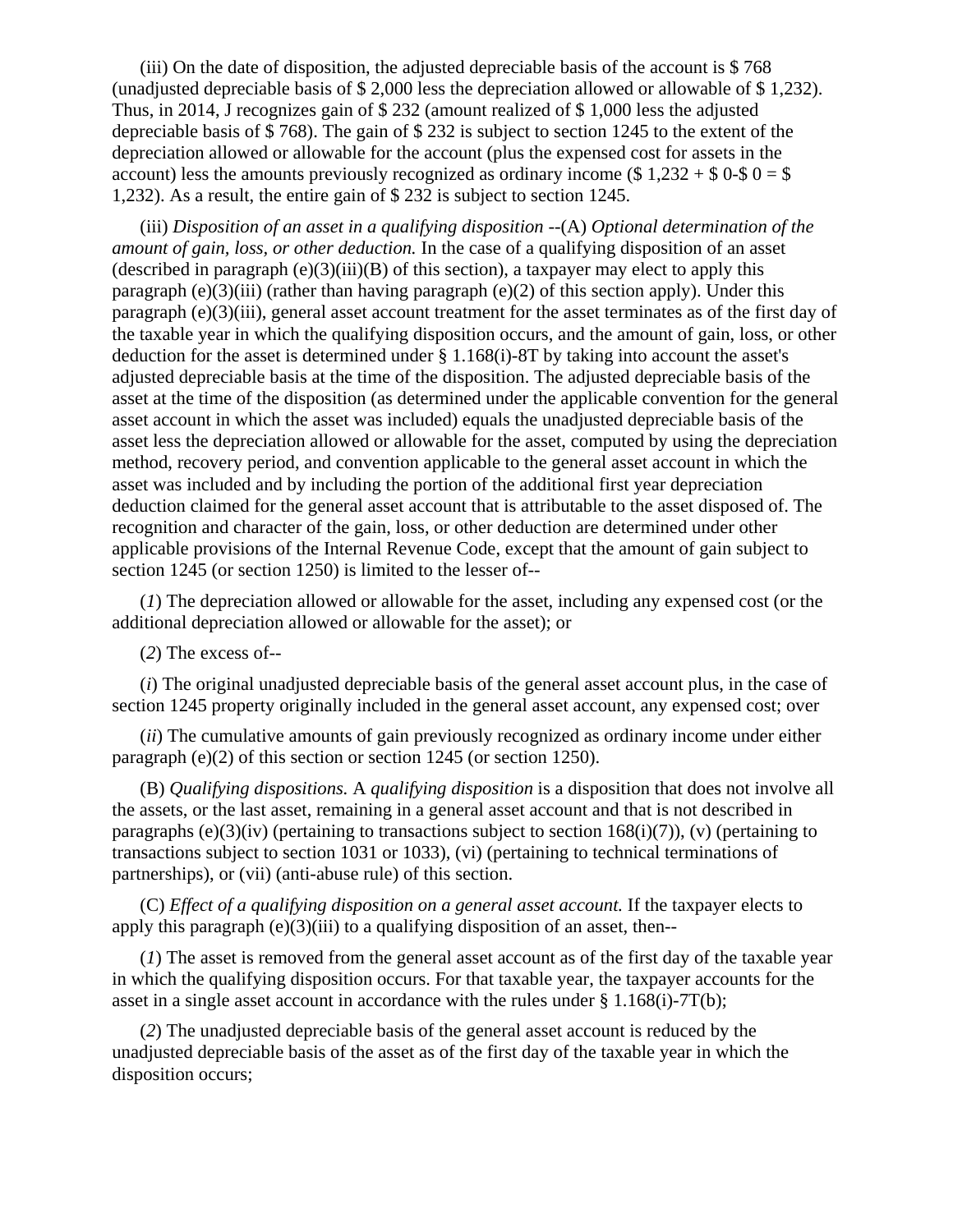(*3*) The depreciation reserve of the general asset account is reduced by the depreciation allowed or allowable for the asset as of the end of the taxable year immediately preceding the year of disposition, computed by using the depreciation method, recovery period, and convention applicable to the general asset account in which the asset was included and by including the portion of the additional first year depreciation deduction claimed for the general asset account that is attributable to the asset disposed of; and

(*4*) For purposes of determining the amount of gain realized on subsequent dispositions that is subject to ordinary income treatment under paragraph  $(e)(2)(ii)$  of this section, the amount of any expensed cost with respect to the asset is disregarded.

(D) *Example.* The following example illustrates the application of this paragraph (e)(3)(iii):

## Example.

(i) Z, a calendar-year corporation, maintains one general asset account for 12 machines. Each machine costs \$ 15,000 and is placed in service in 2012. Of the 12 machines, nine machines that cost a total of \$ 135,000 are used in Z's Kentucky plant, and three machines that cost a total of \$ 45,000 are used in Z's Ohio plant. Assume Z depreciates this general asset account using the optional depreciation table that corresponds with the general depreciation system, the 200 percent declining balance method, a 5-year recovery period, and the half-year convention. Z does not make a section 179 election for any of the machines, and all of the machines are not eligible for any additional first year depreciation deduction. As of January 1, 2014, the depreciation reserve for the account is \$ 93,600.

(ii) On May 27, 2014, Z sells its entire manufacturing plant in Ohio to an unrelated party. The sales proceeds allocated to each of the three machines at the Ohio plant is \$ 5,000. Because this transaction is a qualifying disposition under paragraph  $(e)(3)(iii)(B)$  of this section, Z elects to apply paragraph  $(e)(3)(iii)$  of this section.

(iii) For Z's 2014 return, the depreciation allowance for the account is computed as follows. As of December 31, 2013, the depreciation allowed or allowable for the three machines at the Ohio plant is \$ 23,400. Thus, as of January 1, 2014, the unadjusted depreciable basis of the account is reduced from \$ 180,000 to \$ 135,000 (\$ 180,000 less the unadjusted depreciable basis of \$ 45,000 for the three machines), and the depreciation reserve of the account is decreased from \$ 93,600 to \$ 70,200 (\$ 93,600 less the depreciation allowed or allowable of \$ 23,400 for the three machines as of December 31, 2013). Consequently, the depreciation allowance for the account in 2014 is \$ 25,920 (\$ 135,000 x 19.2 percent).

(iv) For Z's 2014 return, gain or loss for each of the three machines at the Ohio plant is determined as follows. The depreciation allowed or allowable in 2014 for each machine is \$ 1,440 [(\$ 15,000 x 19.2 percent)/2]. Thus, the adjusted depreciable basis of each machine under section 1011 is \$5,760 (the adjusted depreciable basis of \$7,200 removed from the account less the depreciation allowed or allowable of \$ 1,440 in 2014). As a result, the loss recognized in 2014 for each machine is \$ 760 (\$ 5,000-\$ 5,760), which is subject to section 1231.

(iv) *Transactions subject to section 168(i)(7)* --(A) *In general.* If a taxpayer transfers one or more assets in a general asset account in a transaction described in section  $168(i)(7)(B)$ (pertaining to treatment of transferees in certain nonrecognition transactions), the taxpayer (the transfers and the transferee must apply this paragraph  $(e)(3)(iv)$  to the asset (instead of applying paragraph  $(e)(2)$ ,  $(e)(3)(ii)$ , or  $(e)(3)(iii)$  of this section). The transferee is bound by the transferor's election under paragraph (l) of this section for the portion of the transferee's basis in the asset that does not exceed the transferor's adjusted depreciable basis of the general asset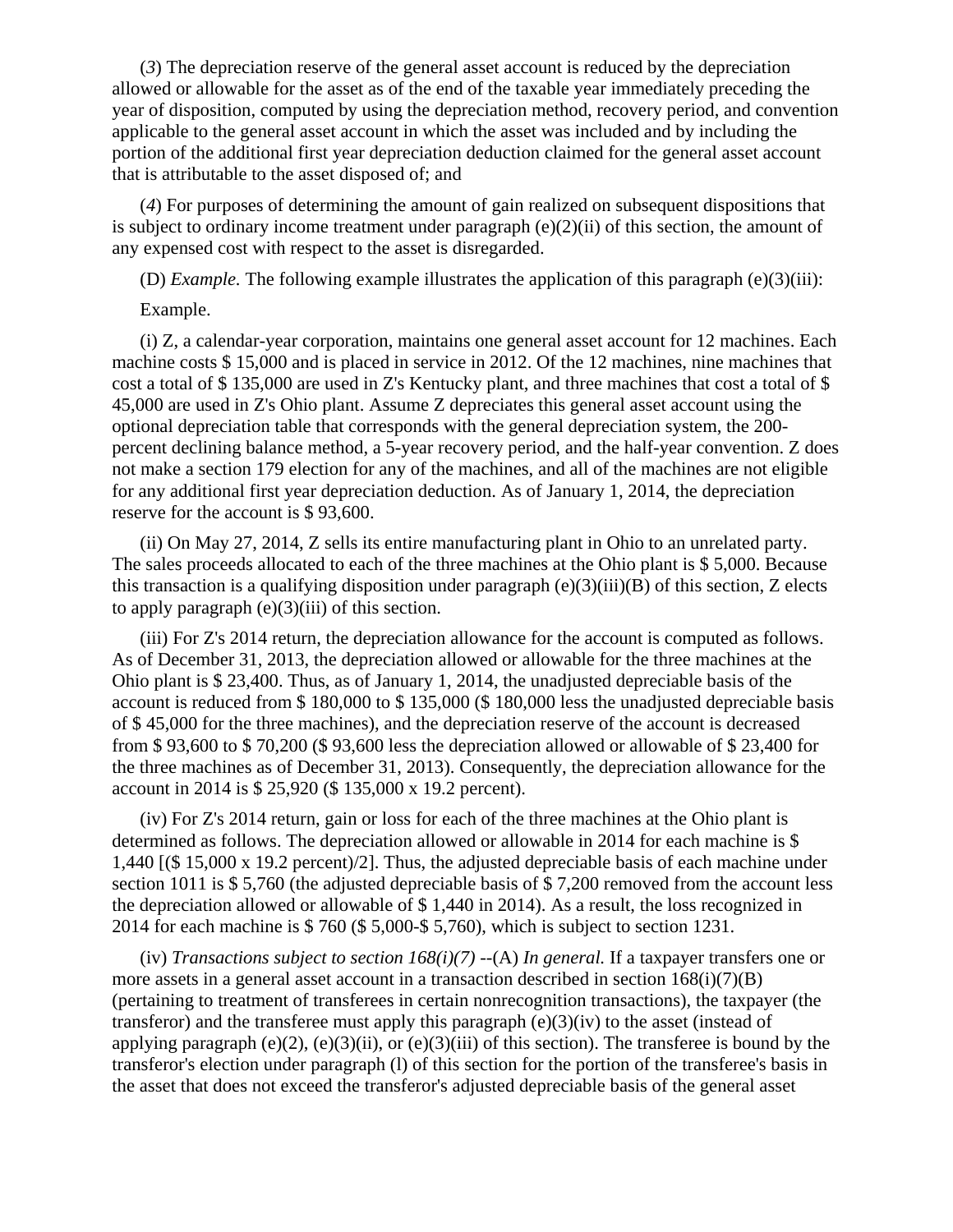account or the asset, as applicable (as determined under paragraph (e)(3)(iv)(B)(*2*) or  $(e)(3)(iv)(C)(2)$  of this section, as applicable).

(B) *All assets remaining in general asset account are transferred.* If a taxpayer transfers all the assets, or the last asset, in a general asset account in a transaction described in section  $168(i)(7)(B)$ --

(*1*) The taxpayer (the transferor) must terminate the general asset account on the date of the transfer. The allowable depreciation deduction for the general asset account for the transferor's taxable year in which the section  $168(i)(7)(B)$  transaction occurs is computed by using the depreciation method, recovery period, and convention applicable to the general asset account. This allowable depreciation deduction is allocated between the transferor and the transferee on a monthly basis. This allocation is made in accordance with the rules in  $\S 1.168(d)-1(b)(7)(ii)$  for allocating the depreciation deduction between the transferor and the transferee;

(*2*) The transferee must establish a new general asset account for all the assets, or the last asset, in the taxable year in which the section  $168(i)(7)(B)$  transaction occurs for the portion of its basis in the assets that does not exceed the transferor's adjusted depreciable basis of the general asset account in which all the assets, or the last asset, were included. The transferor's adjusted depreciable basis of this general asset account is equal to the adjusted depreciable basis of that account as of the beginning of the transferor's taxable year in which the transaction occurs, decreased by the amount of depreciation allocable to the transferor for the year of the transfer (as determined under paragraph (e)(3)(iv)(B)(*1*) of this section). The transferee is treated as the transferor for purposes of computing the allowable depreciation deduction for the new general asset account under section 168. The new general asset account must be established in accordance with the rules in paragraph (c) of this section, except that the unadjusted depreciable bases of all the assets or the last asset, and the greater of the depreciation allowed or allowable for all the assets or the last asset (including the amount of depreciation for the transferred assets that is allocable to the transferor for the year of the transfer), are included in the newly established general asset account. Consequently, this general asset account in the year of the transfer will have a beginning balance for both the unadjusted depreciable basis and the depreciation reserve of the general asset account; and

(*3*) For purposes of section 168 and this section, the transferee treats the portion of its basis in the assets that exceeds the transferor's adjusted depreciable basis of the general asset account in which all the assets, or the last asset, were included (as determined under paragraph (e)(3)(iv)(B)(*2*) of this section) as a separate asset that the transferee placed in service on the date of the transfer. The transferee accounts for this asset under § 1.168(i)-7T or may make an election under paragraph (l) of this section to include the asset in a general asset account.

(C) *Not all assets remaining in general asset account are transferred.* If a taxpayer transfers an asset in a general asset account in a transaction described in section  $168(i)(7)(B)$  and if paragraph  $(e)(3)(iv)(B)$  of this section does not apply to this asset--

(*1*) The taxpayer (the transferor) must remove the transferred asset from the general asset account in which the asset is included, as of the first day of the taxable year in which the section 168(i)(7)(B) transaction occurs. In addition, the adjustments to the general asset account described in paragraph (e)(3)(iii)(C)(*2*) through (*4*) of this section must be made. The allowable depreciation deduction for the asset for the transferor's taxable year in which the section 168(i)(7)(B) transaction occurs is computed by using the depreciation method, recovery period, and convention applicable to the general asset account in which the asset was included. This allowable depreciation deduction is allocated between the transferor and the transferee on a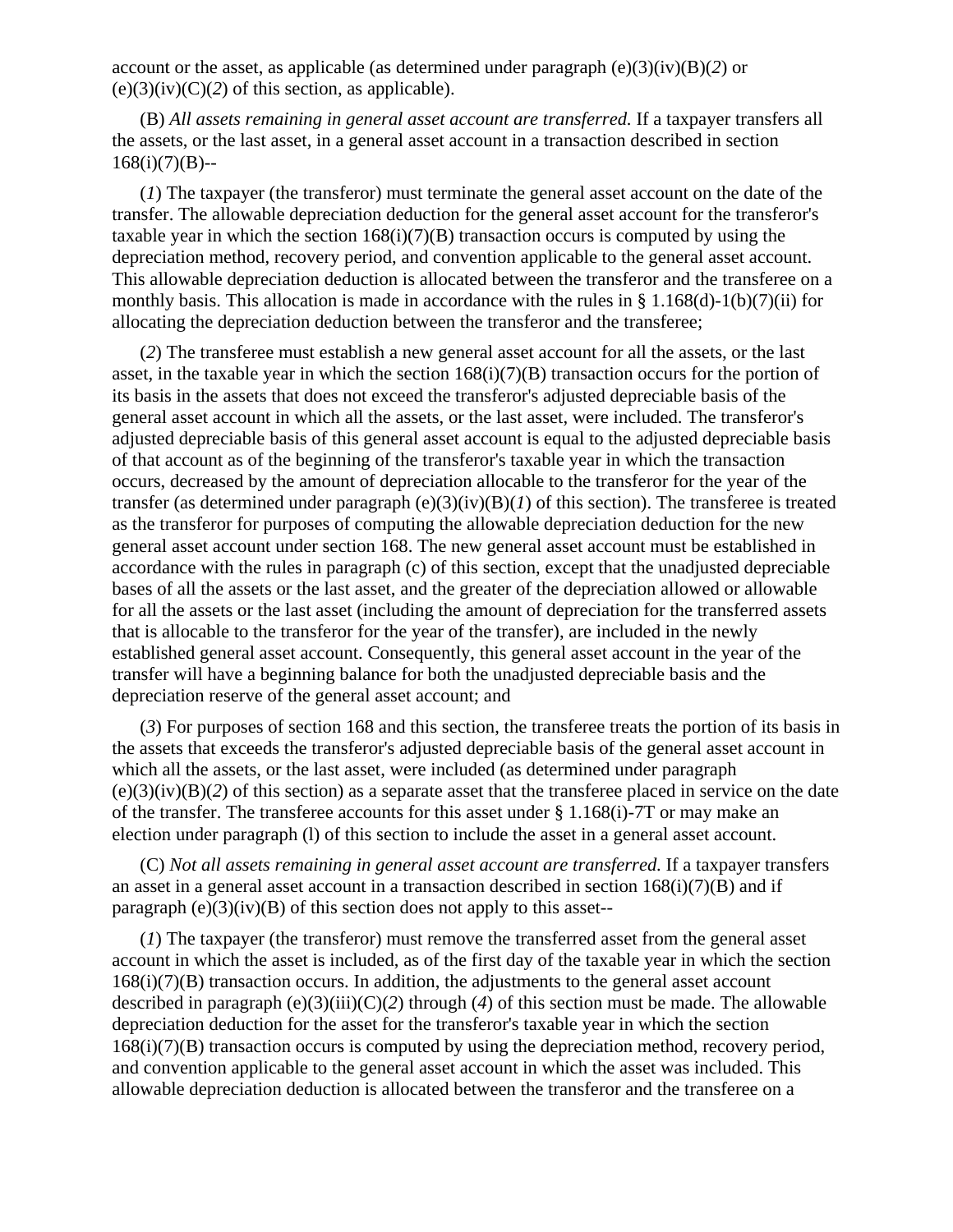monthly basis. This allocation is made in accordance with the rules in § 1.168(d)-1(b)(7)(ii) for allocating the depreciation deduction between the transferor and the transferee;

(*2*) The transferee must establish a new general asset account for the asset in the taxable year in which the section  $168(i)(7)(B)$  transaction occurs for the portion of its basis in the asset that does not exceed the transferor's adjusted depreciable basis of the asset. The transferor's adjusted depreciable basis of this asset is equal to the adjusted depreciable basis of the asset as of the beginning of the transferor's taxable year in which the transaction occurs, decreased by the amount of depreciation allocable to the transferor for the year of the transfer (as determined under paragraph  $(e)(3)(iv)(C)(I)$  of this section). The transferee is treated as the transferor for purposes of computing the allowable depreciation deduction for the new general asset account under section 168. The new general asset account must be established in accordance with the rules in paragraph (c) of this section, except that the unadjusted depreciable basis of the asset, and the greater of the depreciation allowed or allowable for the asset (including the amount of depreciation for the transferred asset that is allocable to the transferor for the year of the transfer), are included in the newly established general asset account. Consequently, this general asset account in the year of the transfer will have a beginning balance for both the unadjusted depreciable basis and the depreciation reserve of the general asset account; and

(*3*) For purposes of section 168 and this section, the transferee treats the portion of its basis in the asset that exceeds the transferor's adjusted depreciable basis of the asset (as determined under paragraph  $(e)(3)(iv)(C)(2)$  of this section) as a separate asset that the transferee placed in service on the date of the transfer. The transferee accounts for this asset under § 1.168(i)-7T or may make an election under paragraph (l) of this section to include the asset in a general asset account.

(v) *Transactions subject to section 1031 or section 1033* --(A) *Like-kind exchange or involuntary conversion of all assets remaining in a general asset account.* If all the assets, or the last asset, in a general asset account are transferred by a taxpayer in a like-kind exchange (as defined under  $\S 1.168-6(b)(11)$  or in an involuntary conversion (as defined under  $\S 1.168-6(b)(11)$ ) or in an involuntary conversion (as defined under  $\S 1.168-6(b)(11)$ )  $6(b)(12)$ ), the taxpayer must apply this paragraph (e)(3)(v)(A) (instead of applying paragraph (e)(2), (e)(3)(ii), or (e)(3)(iii) of this section). Under this paragraph (e)(3)(v)(A), the general asset account terminates as of the first day of the year of disposition (as defined in  $\S 1.168(i)-6(b)(5)$ ) and--

(*1*) The amount of gain or loss for the general asset account is determined under section 1001(a) by taking into account the adjusted depreciable basis of the general asset account at the time of disposition (as defined in  $\S 1.168(i) - 6(b)(3)$ ). The depreciation allowance for the general asset account in the year of disposition is determined in the same manner as the depreciation allowance for the relinquished MACRS property (as defined in § 1.168(i)-6(b)(2)) in the year of disposition is determined under § 1.168(i)-6. The recognition and character of gain or loss are determined in accordance with paragraph  $(e)(3)(ii)(A)$  of this section (notwithstanding that paragraph  $(e)(3)(ii)$  of this section is an optional rule); and

(*2*) The adjusted depreciable basis of the general asset account at the time of disposition is treated as the adjusted depreciable basis of the relinquished MACRS property.

(B) *Like-kind exchange or involuntary conversion of less than all assets remaining in a general asset account.* If an asset in a general asset account is transferred by a taxpayer in a likekind exchange or in an involuntary conversion and if paragraph  $(e)(3)(v)(A)$  of this section does not apply to this asset, the taxpayer must apply this paragraph  $(e)(3)(v)(B)$  (instead of applying paragraph (e)(2), (e)(3)(ii), or (e)(3)(iii) of this section). Under this paragraph (e)(3)(v)(B),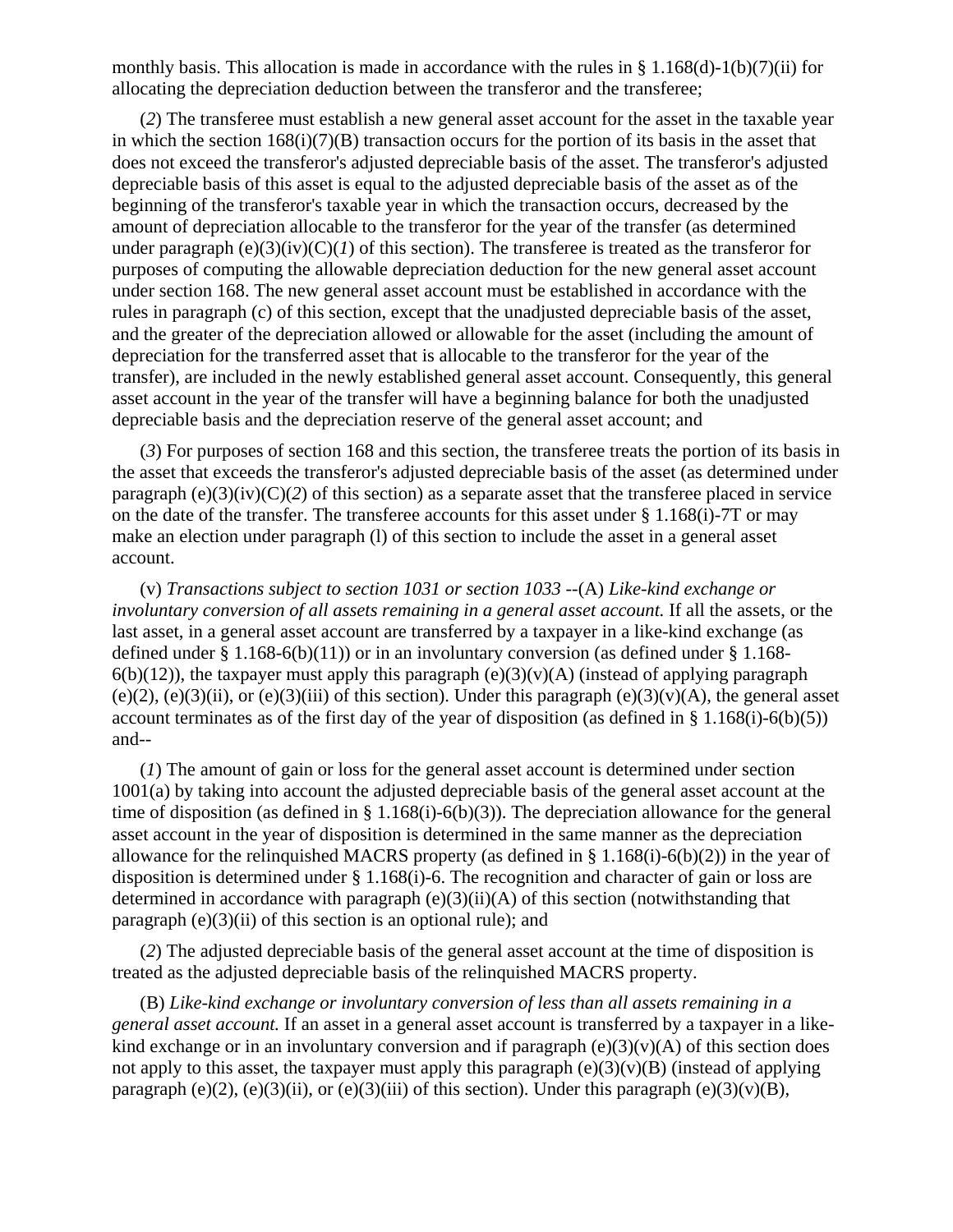general asset account treatment for the asset terminates as of the first day of the year of disposition (as defined in  $\S$  1.168(i)-6(b)(5)), and--

(*1*) The amount of gain or loss for the asset is determined by taking into account the asset's adjusted depreciable basis at the time of disposition (as defined in  $\S$  1.168(i)-6(b)(3)). The adjusted depreciable basis of the asset at the time of disposition equals the unadjusted depreciable basis of the asset less the depreciation allowed or allowable for the asset, computed by using the depreciation method, recovery period, and convention applicable to the general asset account in which the asset was included and by including the portion of the additional first year depreciation deduction claimed for the general asset account that is attributable to the relinquished asset. The depreciation allowance for the asset in the year of disposition is determined in the same manner as the depreciation allowance for the relinquished MACRS property (as defined in § 1.168(i)-6(b)(2)) in the year of disposition is determined under § 1.168(i)-6. The recognition and character of the gain or loss are determined in accordance with paragraph (e)(3)(iii)(A) of this section (notwithstanding that paragraph (e)(3)(iii) of this section is an optional rule); and

(*2*) As of the first day of the year of disposition, the taxpayer must remove the relinquished asset from the general asset account and make the adjustments to the general asset account described in paragraph (e)(3)(iii)(C)(*2*) through (*4*) of this section.

(vi) *Technical termination of a partnership.* In the case of a technical termination of a partnership under section  $708(b)(1)(B)$ , the terminated partnership must apply this paragraph  $(e)(3)(vi)$  (instead of applying paragraph  $(e)(2)$ ,  $(e)(3)(ii)$ , or  $(e)(3)(iii)$  of this section). Under this paragraph (e)(3)(vi), all of the terminated partnership's general asset accounts terminate as of the date of its termination under section 708(b)(1)(B). The terminated partnership computes the allowable depreciation deduction for each of its general asset accounts for the taxable year in which the technical termination occurs by using the depreciation method, recovery period, and convention applicable to the general asset account. The new partnership is not bound by the terminated partnership's election under paragraph (l) of this section.

(vii) *Anti-abuse rule* --(A) *In general.* If an asset in a general asset account is disposed of by a taxpayer in a transaction described in paragraph (e)(3)(vii)(B) of this section, general asset account treatment for the asset terminates as of the first day of the taxable year in which the disposition occurs. Consequently, the taxpayer must determine the amount of gain, loss, or other deduction attributable to the disposition in the manner described in paragraph  $(e)(3)(iii)(A)$  of this section (notwithstanding that paragraph  $(e)(3)(iii)(A)$  of this section is an optional rule) and must make the adjustments to the general asset account described in paragraph  $(e)(3)(iii)(C)(I)$ through (*4*) of this section.

(B) *Abusive transactions.* A transaction is described in this paragraph (e)(3)(vii)(B) if the transaction is not described in paragraph (e)(3)(iv), (e)(3)(v), or (e)(3)(vi) of this section, and if the transaction is entered into, or made, with a principal purpose of achieving a tax benefit or result that would not be available absent an election under this section. Examples of these types of transactions include--

(*1*) A transaction entered into with a principal purpose of shifting income or deductions among taxpayers in a manner that would not be possible absent an election under this section in order to take advantage of differing effective tax rates among the taxpayers; or

(*2*) An election made under this section with a principal purpose of disposing of an asset from a general asset account in order to utilize an expiring net operating loss or credit if the transaction is not a bona fide disposition. The fact that a taxpayer with a net operating loss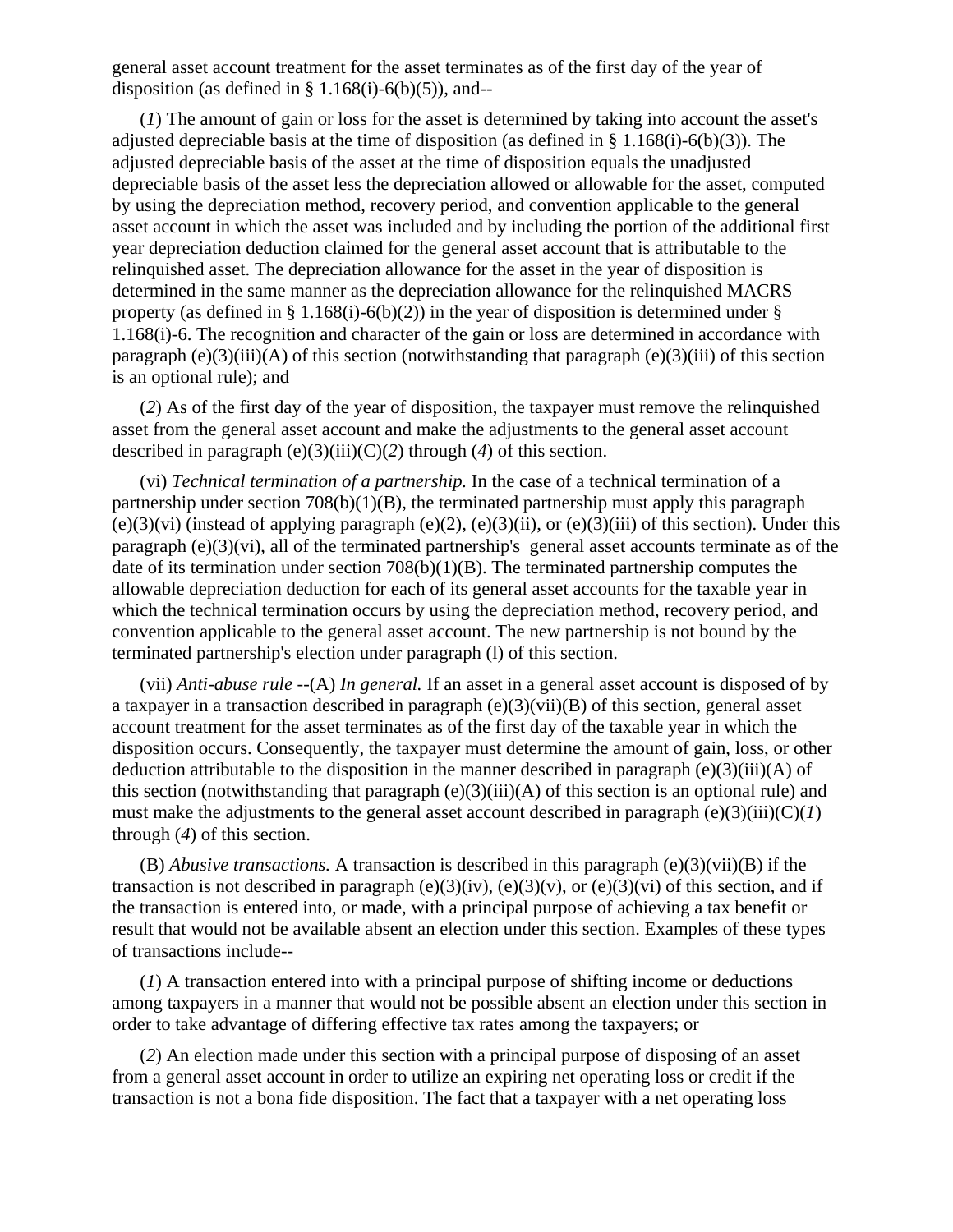carryover or a credit carryover transfers an asset to a related person or transfers an asset pursuant to an arrangement where the asset continues to be used (or is available for use) by the taxpayer pursuant to a lease (or otherwise) indicates, absent strong evidence to the contrary, that the transaction is described in this paragraph  $(e)(3)(vii)(B)$ .

(f) *Assets generating foreign source income* --(1) *In general.* This paragraph (f) provides the rules for determining the source of any income, gain, or loss recognized, and the appropriate section 904(d) separate limitation category or categories for any foreign source income, gain, or loss recognized on a disposition (within the meaning of paragraph (e)(1) of this section) of an asset in a general asset account that consists of assets generating both United States and foreign source income. These rules apply only to a disposition to which paragraphs (e)(2) (general disposition rules), (e)(3)(ii) (disposition of all assets remaining in a general asset account),  $(e)(3)(iii)$  (disposition of an asset in a qualifying disposition),  $(e)(3)(v)$  (transactions subject to section 1031 or 1033), or (e)(3)(vii) (anti-abuse rule) of this section applies.

(2) *Source of ordinary income, gain, or loss* --(i) *Source determined by allocation and apportionment of depreciation allowed.* The amount of any ordinary income, gain, or loss that is recognized on the disposition of an asset in a general asset account must be apportioned between United States and foreign sources based on the allocation and apportionment of the--

(A) Depreciation allowed for the general asset account as of the end of the taxable year in which the disposition occurs if paragraph (e)(2) of this section applies to the disposition;

(B) Depreciation allowed for the general asset account as of the time of disposition if the taxpayer applies paragraph (e)(3)(ii) of this section to the disposition of all assets, or the last asset, in the general asset account, or if all the assets, or the last asset, in the general asset account are disposed of in a transaction described in paragraph  $(e)(3)(v)(A)$  of this section; or

(C) Depreciation allowed for the asset disposed of for only the taxable year in which the disposition occurs if the taxpayer applies paragraph (e)(3)(iii) of this section to the disposition of the asset in a qualifying disposition, if the asset is disposed of in a transaction described in paragraph  $(e)(3)(v)(B)$  of this section (like-kind exchange or involuntary conversion), or if the asset is disposed of in a transaction described in paragraph (e)(3)(vii) of this section (anti-abuse rule).

(ii) *Formula for determining foreign source income, gain, or loss.* The amount of ordinary income, gain, or loss recognized on the disposition that shall be treated as foreign source income, gain, or loss must be determined under the formula in this paragraph (f)(2)(ii). For purposes of this formula, the allowed depreciation deductions are determined for the applicable time period provided in paragraph  $(f)(2)(i)$  of this section. The formula is:

Income, Gain, **Income, Gain**, **Income, Gain**, **Depreciation** or Loss from  $\alpha$  or Loss from  $\alpha$  Deductions the the the Allocated and the Allocated and the Allocated and the Allocated and the Allocated and the Allocated and the  $\alpha$ Disposition of **Disposition Community** Disposition of **Apportioned** to an Asset an Asset an Asset Foreign Source

Foreign Source = Total Ordinary x Allowed

 Income/Total Allowed Depreciation Deductions for the General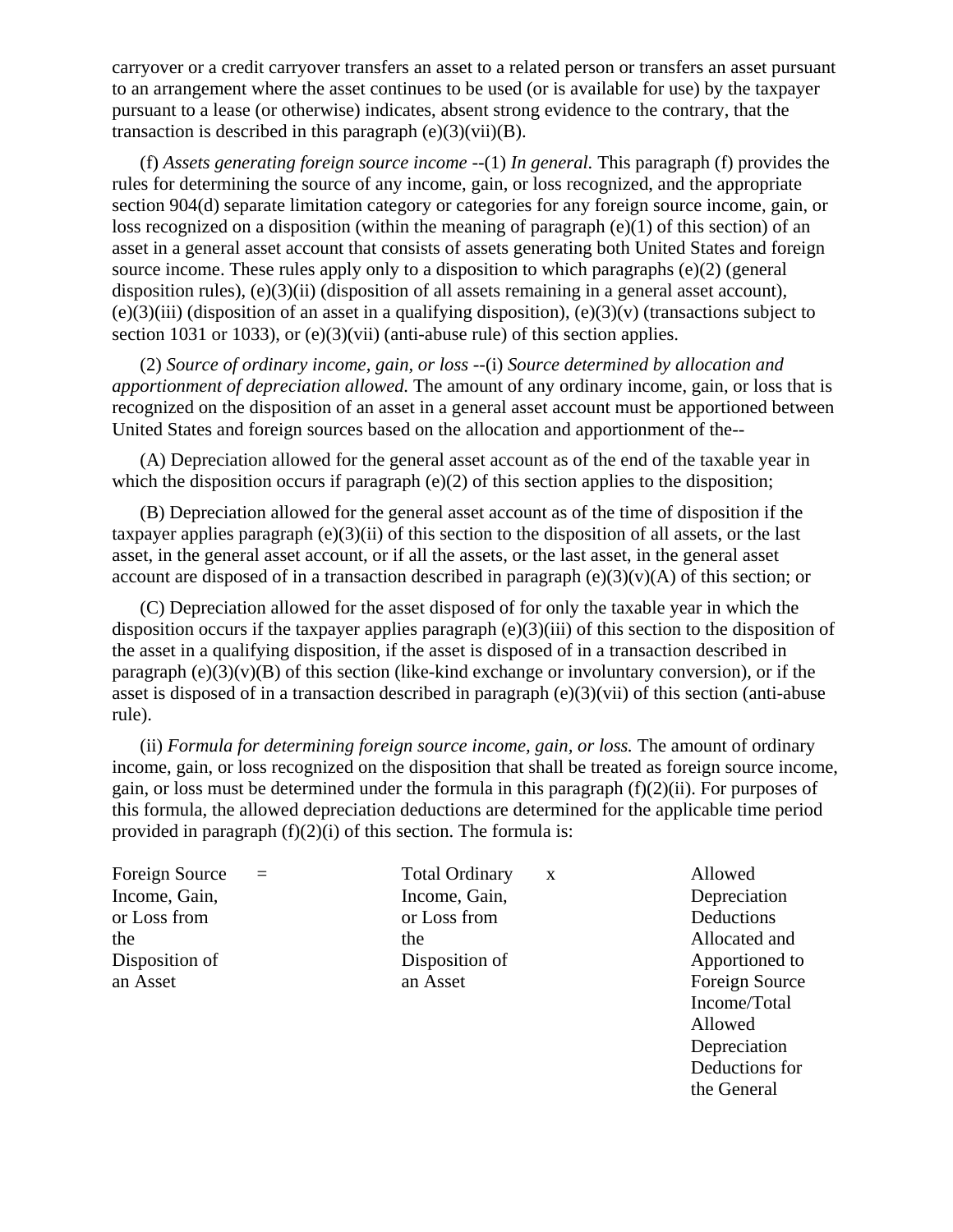Asset Account or for the state of the state of the state of the state of the state of the state of the state of the state of the state of the state of the state of the state of the state of the state of the state of the state of the sta Asset Disposed of (as applicable).

(3) *Section 904(d) separate categories.* If the assets in the general asset account generate foreign source income in more than one separate category under section 904(d)(1) or another section of the Internal Revenue Code (for example, income treated as foreign source income under section  $904(g)(10)$ , or under a United States income tax treaty that requires the foreign tax credit limitation to be determined separately for specified types of income, the amount of "foreign source income, gain, or loss from the disposition of an asset" (as determined under the formula in paragraph  $(f)(2)(ii)$  of this section) must be allocated and apportioned to the applicable separate category or categories under the formula in this paragraph (f)(3). For purposes of this formula, the allowed depreciation deductions are determined for the applicable time period provided in paragraph  $(f)(2)(i)$  of this section. The formula is:

Foreign Source = Foreign Source x Allowed Income, Gain, Income, Gain, Depreciation or Loss in a set of Loss from the Deductions or Loss from the Deductions of Loss from the Deductions of Loss from the Deductions of Loss from the Deduction of Loss from the Deduction of Loss from the Deduction of Loss from Separate The Allocated and The Allocated and Allocated and Allocated and Allocated and Allocated and  $\alpha$ Category Disposition of Apportioned to

an Asset a Separate

**Category**  Total/Allowed Depreciation Deductions and Apportioned to Foreign Source Income.

(g) *Assets subject to recapture.* If the basis of an asset in a general asset account is increased as a result of the recapture of any allowable credit or deduction (for example, the basis adjustment for the recapture amount under section  $30(d)(2)$ ,  $50(c)(2)$ ,  $168(1)(7)$ ,  $168(n)(4)$ ,  $179(d)(10)$ ,  $179A(e)(4)$ , or  $1400N(d)(5)$ ), general asset account treatment for the asset terminates as of the first day of the taxable year in which the recapture event occurs. Consequently, the taxpayer must remove the asset from the general asset account as of that day and must make the adjustments to the general asset account described in paragraph (e)(3)(iii)(C)(*2*) through (*4*) of this section.

(h) *Changes in use* --(1) *Conversion to personal use.* An asset in a general asset account becomes ineligible for general asset account treatment if a taxpayer uses the asset in a personal activity during a taxable year. Upon a conversion to personal use, the taxpayer must remove the asset from the general asset account as of the first day of the taxable year in which the change in use occurs (the year of change) and must make the adjustments to the general asset account described in paragraph (e)(3)(iii)(C)(*2*) through (*4*) of this section.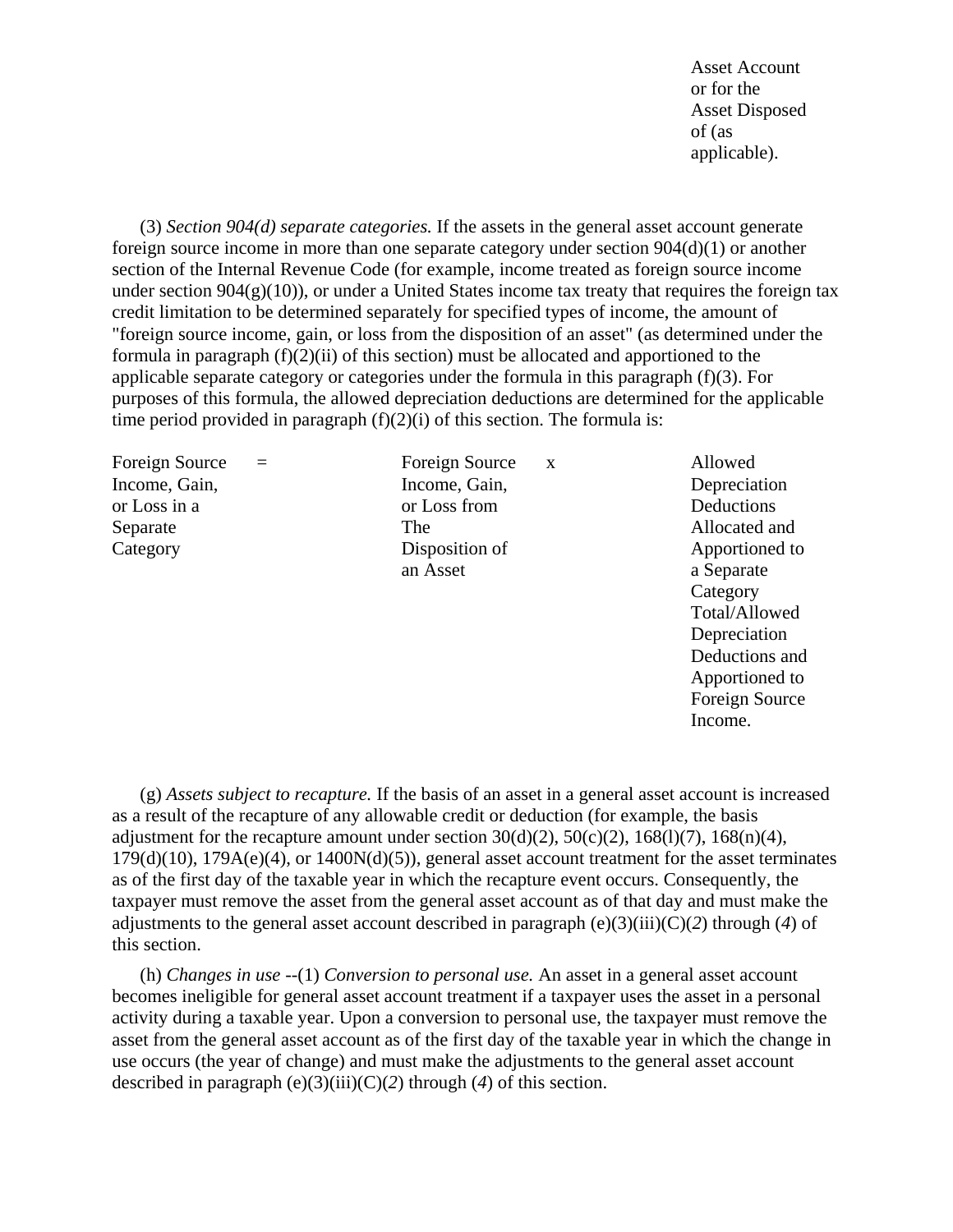(2) *Business or income-producing use percentage changes.* If, after the placed-in-service year, a taxpayer uses an asset in a general asset account both in a trade or business (or for the production of income) and in a personal activity, general asset account treatment for the asset terminates as of the first day of the taxable year in which the business (or income-producing) use percentage decreases. Consequently, the taxpayer must remove the asset from the general asset account as of that day and must make the adjustments to the general asset account described in paragraph  $(e)(3)(iii)(C)(2)$  through (4) of this section.

(3) *Change in use results in a different recovery period or depreciation method* --(i) *No effect on general asset account election.* A change in the use described in § 1.168(i)-4(d) (change in use results in a different recovery period or depreciation method) of an asset in a general asset account shall not cause or permit the revocation of the election made under this section.

(ii) *Asset is removed from the general asset account.* Upon a change in the use described in § 1.168(i)-4(d), the taxpayer must remove the asset from the general asset account as of the first day of the year of change (as defined in § 1.168(i)-4(a)) and must make the adjustments to the general asset account described in paragraphs (e)(3)(iii)(C)(*2*) through (*4*) of this section. If, however, the result of the change in use is described in § 1.168(i)-4(d)(3) (change in use results in a shorter recovery period or a more accelerated depreciation method) and the taxpayer elects to treat the asset as though the change in use had not occurred pursuant to  $\S 1.168(i)-4(d)(3)(ii)$ , no adjustment is made to the general asset account upon the change in use.

(iii) *New general asset account is established* --(A) *Change in use results in a shorter recovery period or a more accelerated depreciation method.* If the result of the change in use is described in § 1.168(i)-4(d)(3) (change in use results in a shorter recovery period or a more accelerated depreciation method) and adjustments to the general asset account are made pursuant to paragraph (h)(3)(ii) of this section, the taxpayer must establish a new general asset account for the asset in the year of change in accordance with the rules in paragraph (c) of this section, except that the adjusted depreciable basis of the asset as of the first day of the year of change is included in the general asset account. For purposes of paragraph  $(c)(2)$  of this section, the applicable depreciation method, recovery period, and convention are determined under §  $1.168(i) - 4(d)(3)(i)$ .

(B) *Change in use results in a longer recovery period or a slower depreciation method.* If the result of the change in use is described in § 1.168(i)-4(d)(4) (change in use results in a longer recovery period or a slower depreciation method), the taxpayer must establish a separate general asset account for the asset in the year of change in accordance with the rules in paragraph (c) of this section, except that the unadjusted depreciable basis of the asset, and the greater of the depreciation of the asset allowed or allowable in accordance with section  $1016(a)(2)$ , as of the first day of the year of change are included in the newly established general asset account. Consequently, this general asset account as of the first day of the year of change will have a beginning balance for both the unadjusted depreciable basis and the depreciation reserve of the general asset account. For purposes of paragraph  $(c)(2)$  of this section, the applicable depreciation method, recovery period, and convention are determined under § 1.168(i)-  $4(d)(4)(ii)$ .

(i) *Redetermination of basis.* If, after the placed-in-service year, the unadjusted depreciable basis of an asset in a general asset account is redetermined due to a transaction other than that described in paragraph (g) of this section (for example, due to contingent purchase price or discharge of indebtedness), the taxpayer's election under paragraph (l) of this section for the asset also applies to the increase or decrease in basis resulting from the redetermination. For the taxable year in which the increase or decrease in basis occurs, the taxpayer must establish a new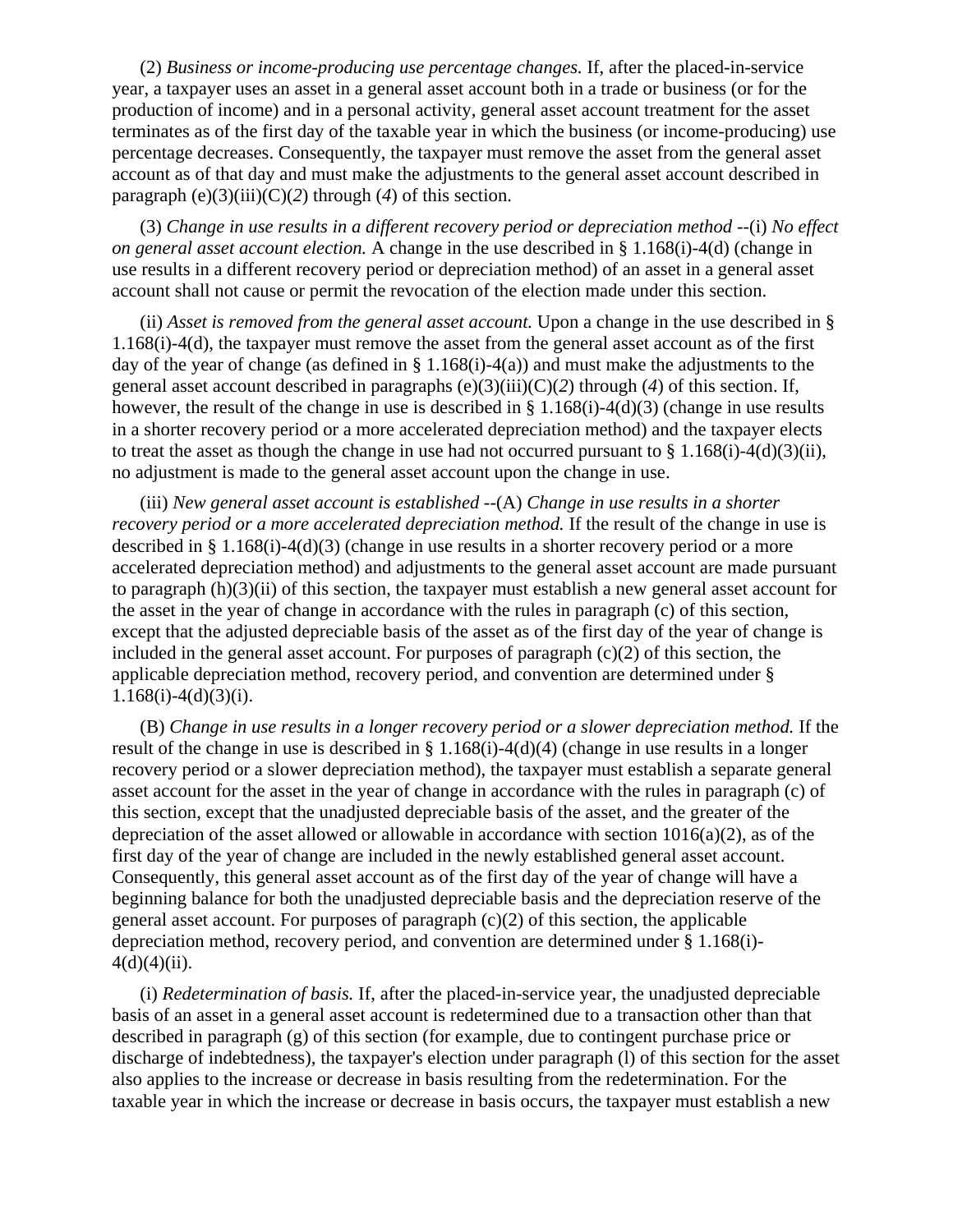general asset account for the amount of the increase or decrease in basis in accordance with the rules in paragraph (c) of this section. For purposes of paragraph (c)(2) of this section, the applicable recovery period for the increase or decrease in basis is the recovery period of the asset remaining as of the beginning of the taxable year in which the increase or decrease in basis occurs, the applicable depreciation method and applicable convention for the increase or decrease in basis are the same depreciation method and convention applicable to the asset that applies for the taxable year in which the increase or decrease in basis occurs, and the increase or decrease in basis is deemed to be placed in service in the same taxable year as the asset.

(j) *Identification of disposed of or converted asset* --(1) *In general.* The rules of this paragraph (j) apply when an asset in a general asset account is disposed of or converted in a transaction described in paragraphs (e)(3)(iii) (disposition of an asset in a qualifying disposition),  $(e)(3)(iv)(B)$  (transactions subject to section 168(i)(7)),  $(e)(3)(v)(B)$  (transactions subject to section 1031 or 1033), (e)(3)(vii) (anti-abuse rule), (g) (assets subject to recapture),  $(h)(1)$ (conversion to personal use), or (h)(2) (business or income-producing use percentage changes) of this section.

(2) *Identifying which asset is disposed of or converted.* For purposes of identifying which asset in a general asset account is disposed of or converted, a taxpayer must identify the disposed of or converted asset by using--

(i) The specific identification method of accounting. Under this method of accounting, the taxpayer can determine the particular taxable year in which the disposed of or converted asset was placed in service by the taxpayer;

(ii) A first-in, first-out method of accounting if the taxpayer can readily determine from its records the total dispositions of assets with the same recovery period during the taxable year but the taxpayer cannot readily determine from its records the unadjusted depreciable basis of the disposed of or converted asset. Under this method of accounting, the taxpayer identifies the general asset account with the earliest placed-in-service year that has the same recovery period as the disposed of or converted asset and that has assets at the beginning of the taxable year of the disposition or conversion, and the taxpayer treats the disposed of or converted asset as being from that general asset account. To determine which general asset account has assets at the beginning of the taxable year of the disposition or conversion, the taxpayer reduces the number of assets originally included in the account by the number of assets disposed of or converted in any prior taxable year in a transaction to which this paragraph (j) applies;

(iii) A modified first-in, first-out method of accounting if the taxpayer can readily determine from its records the total dispositions of assets with the same recovery period during the taxable year and the unadjusted depreciable basis of the disposed of or converted asset. Under this method of accounting, the taxpayer identifies the general asset account with the earliest placedin-service year that has the same recovery period as the disposed of or converted asset and that has assets at the beginning of the taxable year of the disposition or conversion with the same unadjusted depreciable basis as the disposed of or converted asset, and the taxpayer treats the disposed of or converted asset as being from that general asset account. To determine which general asset account has assets at the beginning of the taxable year of the disposition or conversion, the taxpayer reduces the number of assets originally included in the account by the number of assets disposed of or converted in any prior taxable year in a transaction to which this paragraph (j) applies;

(iv) A mortality dispersion table if the asset is a mass asset accounted for in a separate general asset account in accordance with paragraph  $(c)(2)(ii)(H)$  of this section and if the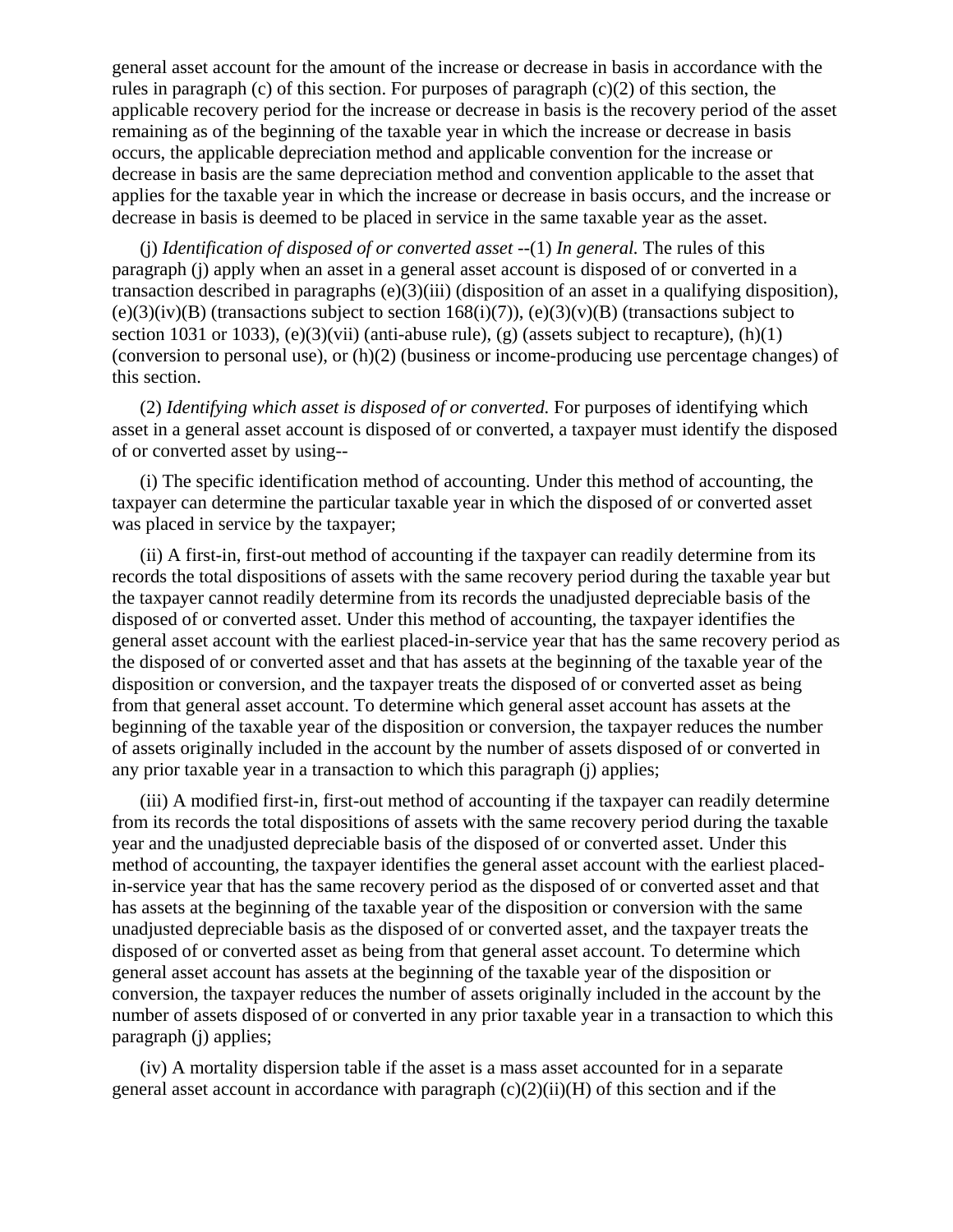taxpayer can readily determine from its records the total dispositions of assets with the same recovery period during the taxable year. The mortality dispersion table must be based upon an acceptable sampling of the taxpayer's actual disposition and conversion experience for mass assets or other acceptable statistical or engineering techniques. To use a mortality dispersion table, the taxpayer must adopt recordkeeping practices consistent with the taxpayer's prior practices and consonant with good accounting and engineering practices; or

(v) Any other method as the Secretary may designate by publication in the **Federal Register** or in the Internal Revenue Bulletin (see § 601.601(d)(2) of this chapter) on or after December 23, 2011. For this purpose, a last-in, first-out method of accounting is not a designated method. Under the last-in, first-out method of accounting, the taxpayer identifies the general asset account with the most recent placed-in-service year that has the same recovery period as the disposed of or converted asset and that has assets at the beginning of the taxable year of the disposition or conversion, and the taxpayer treats the disposed of or converted asset as being from that general asset account. To determine which general asset account has assets at the beginning of the taxable year of the disposition or conversion, the taxpayer reduces the number of assets originally included in the account by the number of assets disposed of or converted in any prior taxable year in a transaction to which this paragraph (j) applies.

(3) *Basis of disposed of or converted asset.* After identifying which asset in a general asset account is disposed of or converted, the taxpayer may use any reasonable method that is consistently applied to all its general asset accounts for purposes of determining the unadjusted depreciable basis of a disposed of or converted asset.

(k) *Effect of adjustments on prior dispositions.* The adjustments to a general asset account under paragraph  $(e)(3)(iii)$ ,  $(e)(3)(iv)$ ,  $(e)(3)(v)$ ,  $(e)(3)(vii)$ ,  $(g)$ , or (h) of this section have no effect on the recognition and character of prior dispositions subject to paragraph (e)(2) of this section.

(l) *Election* --(1) *Irrevocable election.* If a taxpayer makes an election under this paragraph (l), the taxpayer consents to, and agrees to apply, all of the provisions of this section to the assets included in a general asset account. Except as provided in paragraph  $(c)(1)(ii)(A)$ ,  $(e)(3)$ ,  $(g)$ , or (h) of this section, an election made under this section is irrevocable and will be binding on the taxpayer for computing taxable income for the taxable year for which the election is made and for all subsequent taxable years. An election under this paragraph (l) is made separately by each person owning an asset to which this section applies (for example, by each member of a consolidated group, at the partnership level (and not by the partner separately), or at the S corporation level (and not by the shareholder separately)).

(2) [Reserved]. For further guidance, see  $\S 1.168(i)-1(1)(2)$ .

(3) [Reserved]. For further guidance, see  $\S 1.168(i)-1(1)(3)$ .

(m) *Effective/applicability date* --(1) *In general*. This section applies to taxable years beginning on or after January 1, 2012. For the applicability of § 1.168(i)-1 in taxable years beginning before January 1, 2012, see § 1.168(i)-1 in effect prior to January 1, 2012 (§ 1.168(i)-1 as contained in 26 CFR part 1 edition revised as of April 1, 2011).

(2) *Change in method of accounting.* A change to comply with this section for depreciable assets placed in service in a taxable year ending on or after December 30, 2003, is a change in method of accounting to which the provisions of section 446(e) and the regulations under section 446(e) apply. A taxpayer also may treat a change to comply with this section for depreciable assets placed in service in a taxable year ending before December 30, 2003, as a change in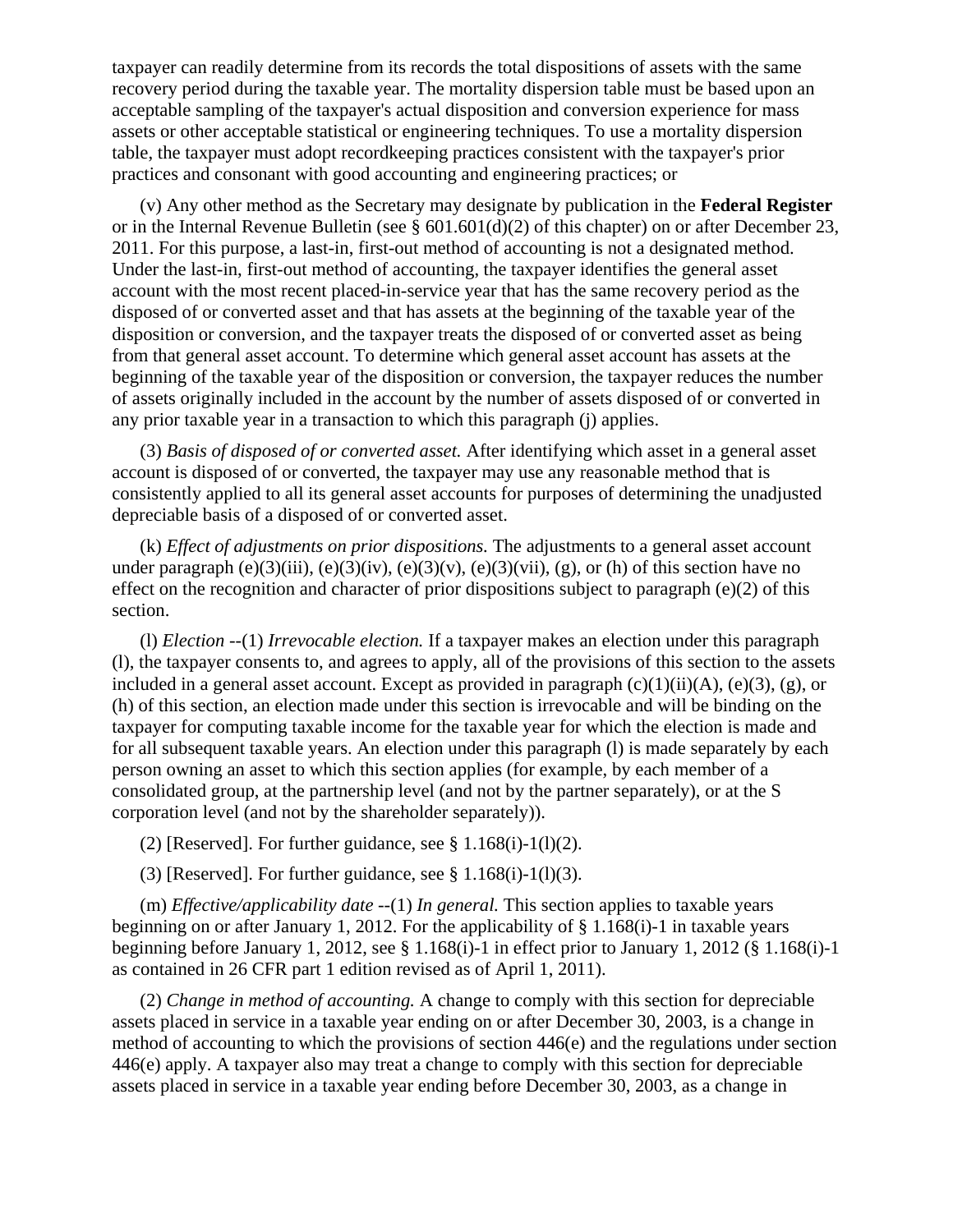method of accounting to which the provisions of section 446(e) and the regulations under section  $446(e)$  apply.

(3) The applicability of this section expires on December 23, 2014.

Par. 21. Section 1.168(i)-7T is added to read as follows:

## **§ 1.168(i)-7T Accounting for MACRS property (temporary).**

(a) *In general.* A taxpayer may account for MACRS property (as defined in § 1.168(b)-  $1(a)(2)$ ) by treating each individual asset as an account (a "single asset account" or an "item" account") or by combining two or more assets in a single account (a "multiple asset account" or a "pool"). A taxpayer may establish as many accounts for MACRS property as the taxpayer wants. This section does not apply to assets included in general asset accounts. For rules applicable to general asset accounts, see § 1.168(i)-1T.

(b) *Required use of single asset accounts.* A taxpayer must account for an asset in a single asset account if the taxpayer uses the asset both in a trade or business (or for the production of income) and in a personal activity, or if the taxpayer places in service and disposes of the asset during the same taxable year. Also, if general asset account treatment for an asset terminates under § 1.168(i)-1T(c)(1)(ii)(A), (e)(3)(iii), (e)(3)(vii), (g), or (h)(2), the taxpayer must account for the asset in a single asset account beginning in the taxable year in which the general asset account treatment for the asset terminates. If a taxpayer accounts for an asset in a multiple asset account or pool treatment and the taxpayer disposes of the asset, the taxpayer must account for the asset in a single asset account beginning in the taxable year in which the disposition occurs. *See* § 1.168(i)-8T(g)(2)(i). If a taxpayer disposes of a component of a larger asset and the unadjusted depreciable basis of the disposed of component is included in the unadjusted depreciable basis of the larger asset, the taxpayer must account for the component in a single asset account beginning in the taxable year in which the disposition occurs. *See* § 1.168(i)-  $8T(g)(3)(i)$ .

(c) *Establishment of multiple asset accounts or pools* --(1) *Assets eligible for multiple asset accounts or pools.* Except as provided in paragraph (b) of this section, assets that are subject to either the general depreciation system of section 168(a) or the alternative depreciation system of section 168(g) may be accounted for in one or more multiple asset accounts or pools.

(2) *Grouping assets in multiple asset accounts or pools* --(i) *General rules.* Assets that are eligible to be grouped into a single multiple asset account or pool may be divided into more than one multiple asset account or pool. Each multiple asset account or pool must include only assets that--

(A) Have the same applicable depreciation method;

- (B) Have the same applicable recovery period;
- (C) Have the same applicable convention; and
- (D) Are placed in service by the taxpayer in the same taxable year.

(ii) *Special rules*. In addition to the general rules in paragraph  $(c)(2)(i)$  of this section, the following rules apply when establishing multiple asset accounts or pools--

(A) Assets subject to the mid-quarter convention may only be grouped into a multiple asset account or pool with assets that are placed in service in the same quarter of the taxable year;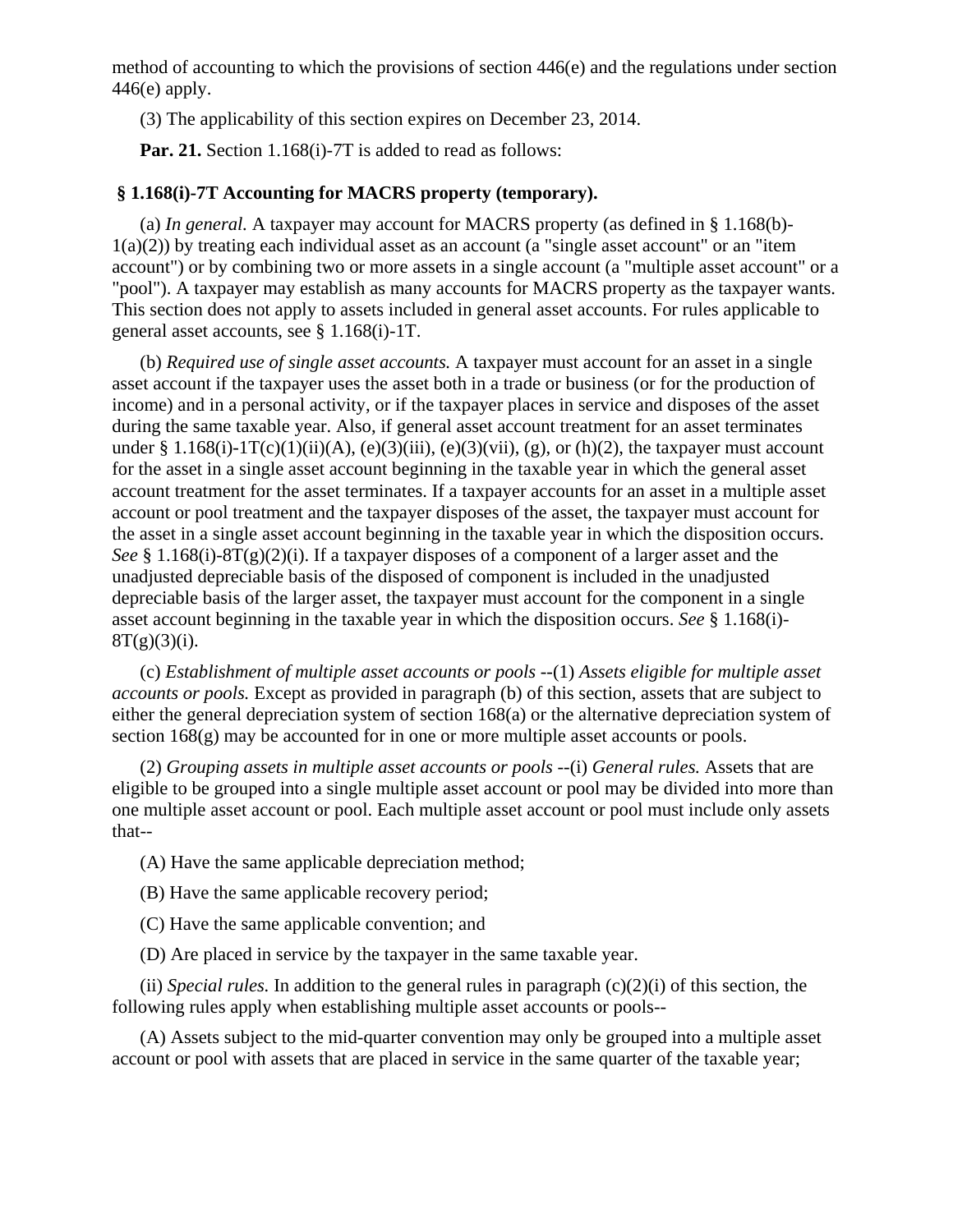(B) Assets subject to the mid-month convention may only be grouped into a multiple asset account or pool with assets that are placed in service in the same month of the taxable year;

(C) Passenger automobiles for which the depreciation allowance is limited under section 280F(a) must be grouped into a separate multiple asset account or pool;

(D) Assets not eligible for any additional first year depreciation deduction (including assets for which the taxpayer elected not to deduct the additional first year depreciation) provided by, for example, section  $168(k)$  through (n),  $1400L(b)$ , or  $1400N(d)$ , must be grouped into a separate multiple asset account or pool;

(E) Assets eligible for the additional first year depreciation deduction may only be grouped into a multiple asset account or pool with assets for which the taxpayer claimed the same percentage of the additional first year depreciation (for example, 30 percent, 50 percent, or 100 percent);

(F) Except for passenger automobiles described in paragraph  $(c)(2)(ii)(C)$  of this section, listed property (as defined in section 280F(d)(4)) must be grouped into a separate multiple asset account or pool;

(G) Assets for which the depreciation allowance for the placed-in-service year is not determined by using an optional depreciation table (for further guidance, see section 8 of *Rev. Proc. 87-57, 1987-2 CB 687, 693* (see § 601.601(d)(2) of this chapter) must be grouped into a separate multiple asset account or pool; and

(H) Mass assets (as defined in  $\S 1.168(i)$ -8T(b)(2)) that are or will be subject to  $\S 1.168$ - $8T(f)(2)(ii)$  (disposed of or converted mass asset is identified by a mortality dispersion table) must be grouped into a separate multiple asset account or pool.

(d) *Cross references.* See § 1.167(a)-7T(c) for the records to be maintained by a taxpayer for each account. In addition, see § 1.168(i)-1T for the records to be maintained by a taxpayer for each general asset account.

(e) *Effective/applicability date* --(1) This section applies to taxable years beginning on or after January 1, 2012.

(2) *Change in method of accounting.* A change to comply with this section for depreciable assets placed in service in a taxable year ending on or after December 30, 2003, is a change in method of accounting to which the provisions of section 446(e) and the regulations under section 446(e) apply. A taxpayer also may treat a change to comply with this section for depreciable assets placed in service in a taxable year ending before December 30, 2003, as a change in method of accounting to which the provisions of section 446(e) and the regulations under section  $446(e)$  apply.

(3) *Expiration date.* The applicability of this section expires on December 23, 2014.

**Par. 22.** Section 1.168(i)-8T is added to read as follows:

# **§ 1.168(i)-8T Dispositions of MACRS property (temporary).**

(a) *Scope.* This section provides rules applicable to dispositions of MACRS property (as defined in § 1.168(b)-1(a)(2)) or to depreciable property (as defined in § 1.168(b)-1(a)(1)) that would be MACRS property but for an election made by the taxpayer either to expense all or some of the property's cost under section 179, 179A, 179B, 179C, 179D, or 1400I(a)(1), or any similar provision, or to amortize all or some of the property's cost under section 1400I(a)(2) or any similar provision. Except as provided in  $\S 1.168(i)-1T(e)(iii)$ , this section does not apply to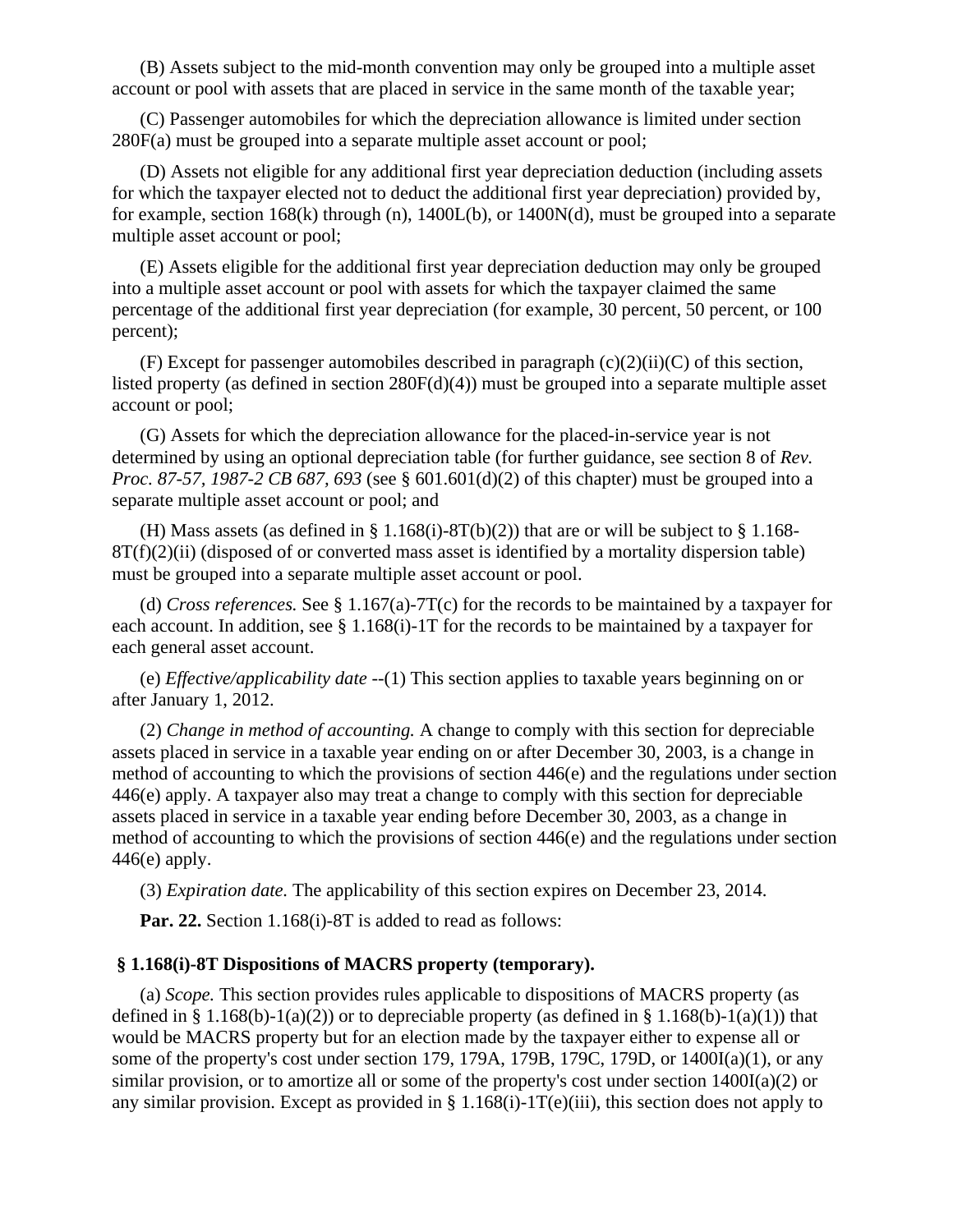dispositions of assets included in a general asset account. For rules applicable to dispositions of assets included in a general asset account, see § 1.168(i)-1T(e).

(b) *Definitions.* For purposes of this section--

(1) *Disposition* occurs when ownership of the asset is transferred or when the asset is permanently withdrawn from use either in the taxpayer's trade or business or in the production of income. A disposition includes the sale, exchange, retirement, physical abandonment, or destruction of an asset. A disposition also includes the retirement of a structural component (as defined in § 1.48-1(e)(2)) of a building (as defined in § 1.48-1(e)(1)). A disposition also occurs when an asset is transferred to a supplies, scrap, or similar account.

(2) *Mass assets* is a mass or group of individual items of depreciable assets--

(i) That are not necessarily homogenous;

(ii) Each of which is minor in value relative to the total value of the mass or group;

(iii) Numerous in quantity;

(iv) Usually accounted for only on a total dollar or quantity basis;

(v) With respect to which separate identification is impracticable; and

(vi) Placed in service in the same taxable year.

(3) *Unadjusted depreciable basis of the multiple asset account or pool* is the sum of the unadjusted depreciable bases (as defined in § 1.168(b)-1(a)(3)) of all assets included in the multiple asset account or pool.

(c) *Special rules* --(1) *Manner of disposition.* The manner of disposition (for example, normal retirement, abnormal retirement, ordinary retirement, or extraordinary retirement) is not taken into account in determining whether a disposition occurs or gain or loss is recognized.

(2) *Disposition by transfer to a supplies account.* If a taxpayer made an election under § 1.162-3T(d) to treat the cost of any material and supply as a capital expenditure subject to the allowance for depreciation, the taxpayer can dispose of the material and supply by transferring it to a supplies account only if the taxpayer has obtained the consent of the Commissioner to revoke the § 1.162-3T(d) election. *See* § 1.162-3T(d)(3) for the procedures for revoking a § 1.162-3T(d) election.

(3) *Leasehold improvements.* This section also applies to--

(i) A lessor of leased property that made an improvement to that property for the lessee of the property, has a depreciable basis in the improvement, and disposes of the improvement before or upon the termination of the lease with the lessee. *See* section 168(i)(8)(B); and

(ii) A lessee of leased property that made an improvement to that property, has a depreciable basis in the improvement, and disposes of the improvement before or upon the termination of the lease.

(4) *Determination of asset disposed of* --(i) *In general.* For purposes of applying this section, the facts and circumstances of each disposition are considered in determining what is the appropriate asset disposed of. Except as provided in paragraph (c)(4)(ii) of this section, the asset for disposition purposes cannot be larger than the unit of property as determined under §  $1.263(a)-3T(e)(2)$ , (e)(3), and (e)(5) or as otherwise determined in published guidance in the **Federal Register** or in the Internal Revenue Bulletin (see, for example, *Rev. Proc. 2011-38,*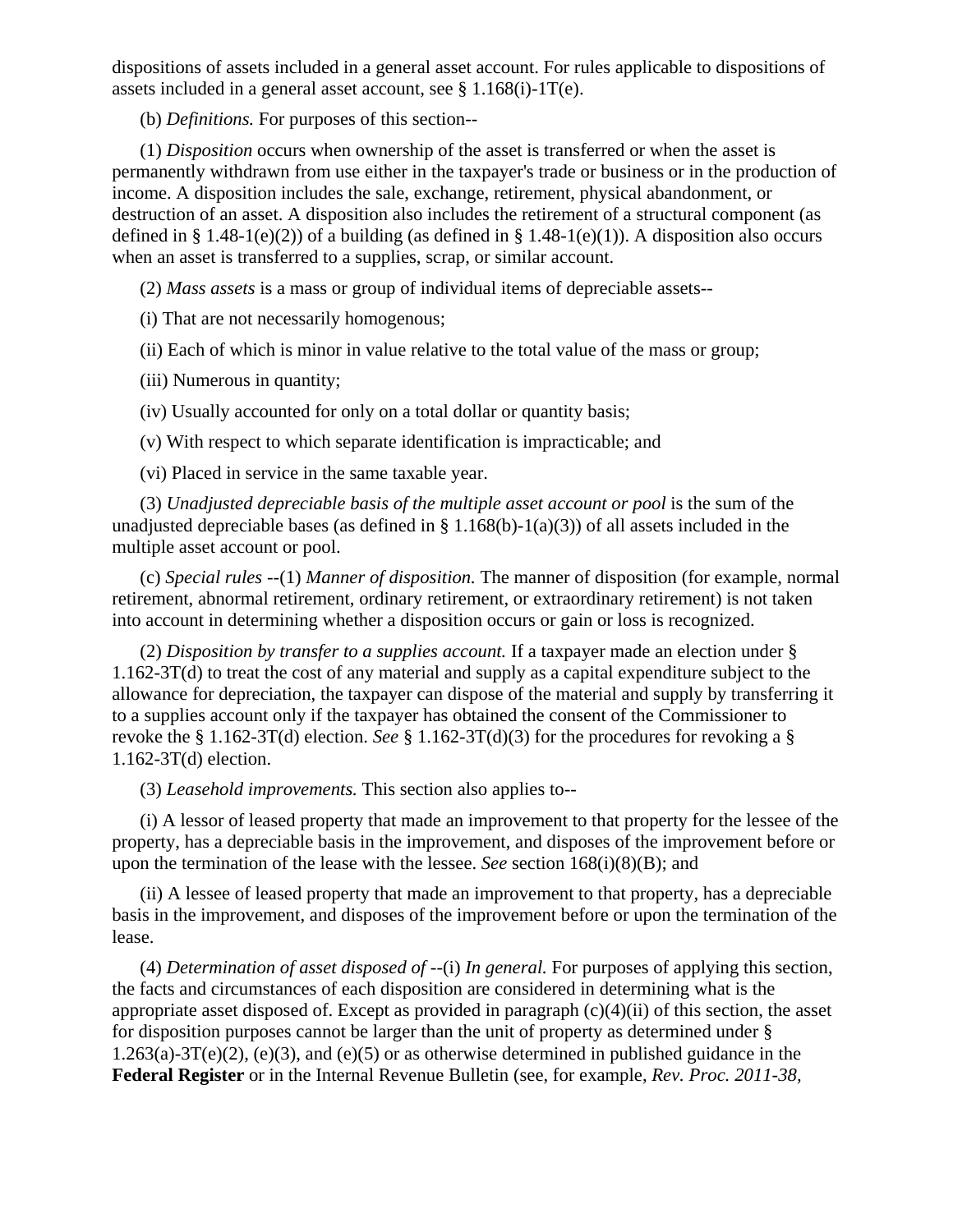*2011-18 IRB 743,* for units of property for wireless network assets (see § 601.601(d)(2)(ii)(*b*) of this chapter)).

(ii) *Exceptions.* For purposes of applying this section:

(A) Each building (not including its structural components) is the asset except as provided in § 1.1250-1(a)(2)(ii) or in paragraph (c)(4)(ii)(B) or (E) of this section.

(B) If a building has two or more condominium or cooperative units, each condominium or cooperative unit (not including its structural components) is the asset except as provided in § 1.1250-1(a)(2)(ii) or in paragraph (c)(4)(ii)(E) of this section.

(C) Each structural component (including all components thereof) of a building, condominium unit, or cooperative unit is the asset.

(D) If a taxpayer properly includes an item in one of the asset classes 00.11 through 00.4 of *Rev. Proc. 87-56 (1987-2 CB 674)* (see § 601.601(d)(2)(ii)(*b*) of this chapter) or properly classifies an item in one of the categories under section 168(e)(3) (except for a category that includes buildings or structural components; for example, retail motor fuels outlet, qualified leasehold improvement property, qualified restaurant property, and qualified retail improvement property), each item is the asset provided it is not larger than the unit of property as determined under § 1.263(a)-3T(e)(3) or (e)(5) or as otherwise determined in published guidance in the **Federal Register** or in the Internal Revenue Bulletin (see § 601.601(d)(2)(ii)(*b*) of this chapter), or provided paragraph  $(c)(4)(ii)(E)$  of this section does not apply to the item. For example, each desk is the asset, each computer is the asset, and each qualified smart electric meter is the asset (assuming these assets are not larger than the unit of property as determined under § 1.263(a)- 3T(e)(3) or (e)(5) or as otherwise determined in published guidance in the **Federal Register** or in the Internal Revenue Bulletin (see § 601.601(d)(2)(ii)(*b*) of this chapter)).

(E) If the taxpayer places in service an improvement or addition to an asset after the taxpayer placed the asset in service, the improvement or addition is a separate asset provided it is not larger than the unit of property as determined under  $\S 1.263(a) - 3T(e)(3)$  or (e)(5) or as otherwise determined in published guidance in the **Federal Register** or in the Internal Revenue Bulletin (see  $§ 601.601(d)(2)(ii)(b)$  of this chapter).

(E) If an asset is not described in one of the asset classes 00.11 through 00.4 of *Rev. Proc. 87-56 (1987-2 CB 674)* (see § 601.601(d)(2)(ii)(*b*) of this chapter) or in one of the categories under section  $168(e)(3)$ , a taxpayer also may use any reasonable, consistent method to treat each of the asset's components as the asset.

(d) *Gain or loss on dispositions.* Except as provided by section 280B and § 1.280B-1, the following rules apply when assets within the scope of this section are disposed of during a taxable year:

(1) If an asset is disposed of by sale, exchange, or involuntary conversion, gain or loss must be recognized under the applicable provisions of the Internal Revenue Code.

(2) If an asset is disposed of by physical abandonment, loss must be recognized in the amount of the adjusted depreciable basis (as defined in  $\S 1.168(b)$ -1(a)(4)) of the asset at the time of the abandonment (taking into account the applicable convention). However, if the abandoned asset is subject to nonrecourse indebtedness, paragraph (d)(1) of this section applies to the asset (instead of this paragraph  $(d)(2)$ ). For a loss from physical abandonment to qualify for recognition under this paragraph  $(d)(2)$ , the taxpayer must intend to discard the asset irrevocably so that the taxpayer will neither use the asset again nor retrieve it for sale, exchange, or other disposition.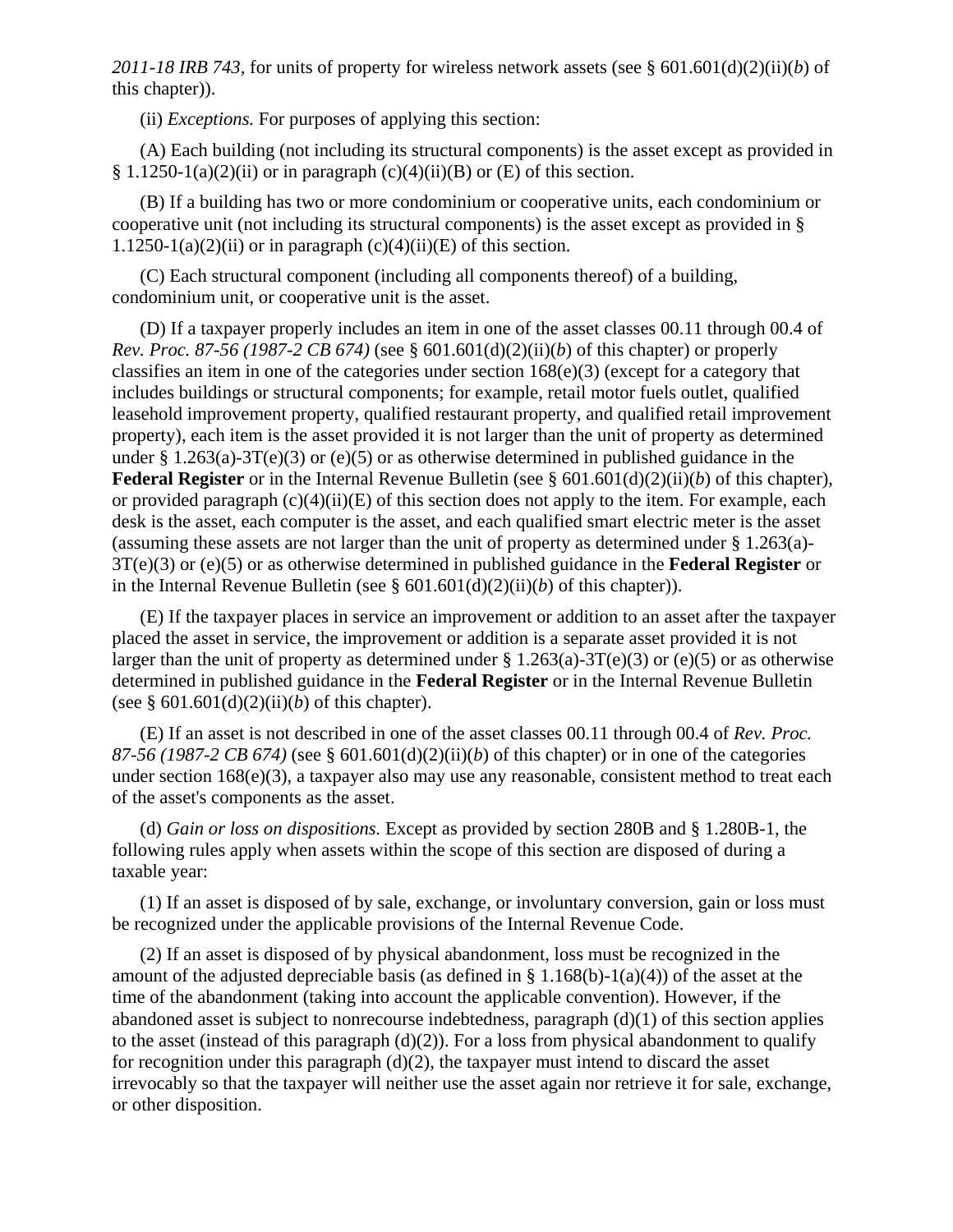(3) If an asset is disposed of other than by sale, exchange, involuntary conversion, physical abandonment, or conversion to personal use (as, for example, when the asset is transferred to a supplies or scrap account), gain is not recognized. Loss must be recognized in the amount of the excess of the adjusted depreciable basis of the asset at the time of the disposition (taking into account the applicable convention) over the asset's fair market value at the time of the disposition (taking into account the applicable convention).

(e) *Basis of asset disposed of* --(1) *In general.* The adjusted basis of an asset disposed of for computing gain or loss is its adjusted depreciable basis at the time of the asset's disposition (as determined under the applicable convention for the asset).

(2) *Assets disposed of are in multiple asset accounts or are components.* If the taxpayer accounts for the asset disposed of in a multiple asset account or pool, or the asset disposed of is a component of a larger asset and it is impracticable from the taxpayer's records to determine the unadjusted depreciable basis (as defined in § 1.168(b)-1(a)(3)) of the asset disposed of, the taxpayer may use any reasonable method that is consistently applied to the taxpayer's multiple asset accounts or pools or to the taxpayer's larger assets for purposes of determining the unadjusted depreciable basis of assets disposed of. To determine the adjusted depreciable basis of an asset disposed of in a multiple asset account, the depreciation allowed or allowable for the asset disposed of is computed by using the depreciation method, recovery period, and convention applicable to the multiple asset account or pool in which the asset disposed of was included and by including the additional first year depreciation deduction claimed for the asset disposed of. To determine the adjusted depreciable basis of an asset disposed of that is a component of a larger asset, the depreciation allowed or allowable for the asset disposed of is computed by using the depreciation method, recovery period, and convention applicable to the larger asset of which the asset disposed of is a component and by including the portion of the additional first year depreciation deduction claimed for the larger asset that is attributable to the asset disposed of.

(f) *Identification of asset disposed of*  $-(-1)$  *In general.* Except as provided in paragraph (f)(2) of this section, a taxpayer must use the specific identification method of accounting to identify which asset is disposed of by the taxpayer. Under this method of accounting, the taxpayer can determine the particular taxable year in which the asset disposed of was placed in service by the taxpayer.

(2) *Asset disposed of is in a multiple asset account.* If a taxpayer accounts for the asset disposed of in a multiple asset account or pool and the total dispositions of assets with the same recovery period during the taxable year are readily determined from the taxpayer's records but it is impracticable from the taxpayer's records to determine the particular taxable year in which the asset disposed of was placed in service by the taxpayer, the taxpayer may identify the asset disposed of by using--

(i) A first-in, first-out method of accounting if the unadjusted depreciable basis of the asset disposed of cannot be readily determined from the taxpayer's records. Under this method of accounting, the taxpayer identifies the multiple asset account or pool with the earliest placed-inservice year that has the same recovery period as the asset disposed of and that has assets at the beginning of the taxable year of the disposition, and the taxpayer treats the asset disposed of as being from that multiple asset account or pool;

(ii) A modified first-in, first-out method of accounting if the unadjusted depreciable basis of the asset disposed of can be readily determined from the taxpayer's records. Under this method of accounting, the taxpayer identifies the multiple asset account or pool with the earliest placedin-service year that has the same recovery period as the asset disposed of and that has assets at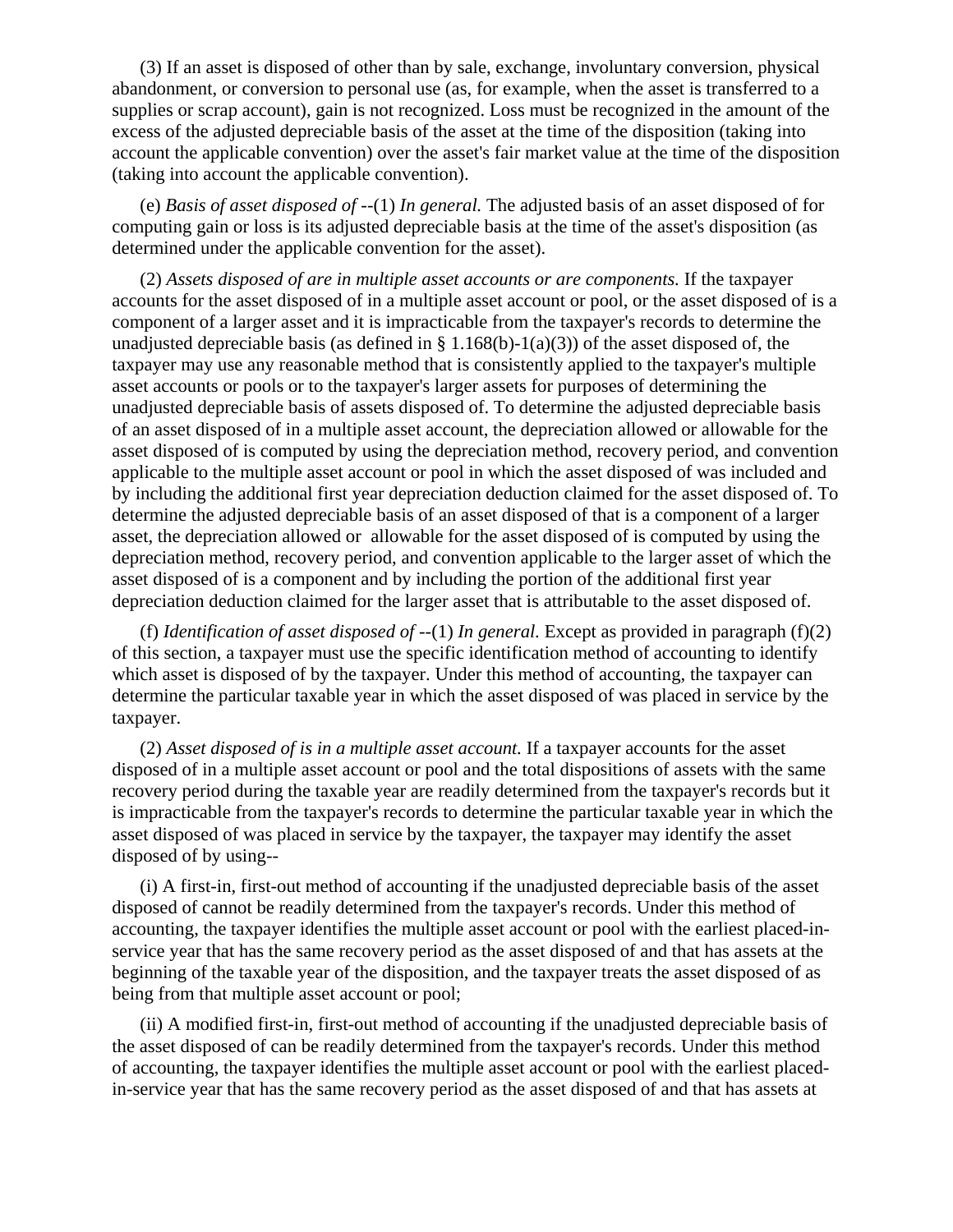the beginning of the taxable year of the disposition with the same unadjusted depreciable basis as the asset disposed of, and the taxpayer treats the asset disposed of as being from that multiple asset account or pool;

(iii) A mortality dispersion table if the asset disposed of is a mass asset. The mortality dispersion table must be based upon an acceptable sampling of the taxpayer's actual disposition experience for mass assets or other acceptable statistical or engineering techniques. To use a mortality dispersion table, the taxpayer must adopt recordkeeping practices consistent with the taxpayer's prior practices and consonant with good accounting and engineering practices; or

(iv) Any other method as the Secretary may designate by publication in the **Federal Register** or in the Internal Revenue Bulletin (see § 601.601(d)(2) of this chapter) on or after December 23, 2011. For this purpose, a last-in, first-out method of accounting is not a designated method. Under the last-in, first-out method of accounting, the taxpayer identifies the multiple asset account or pool with the most recent placed-in-service year that has the same recovery period as the asset disposed of and that has assets at the beginning of the taxable year of the disposition, and the taxpayer treats the asset disposed of as being from that multiple asset account or pool.

(g) *Accounting for asset disposed of* --(1) *Depreciation ends.* Depreciation ends for an asset at the time of the asset's disposition (as determined under the applicable convention for the asset). *See* § 1.167(a)-10(b). If the asset disposed of is in a single asset account, the single asset account terminates at the time of the asset's disposition (as determined under the applicable convention for the asset).

(2) *Asset disposed of in a multiple asset account or pool.* If the taxpayer accounts for the asset disposed of in a multiple asset account or pool, then--

(i) As of the first day of the taxable year in which the disposition occurs, the asset disposed of is removed from the multiple asset account or pool and is placed into a single asset account. *See* § 1.168(i)-7T(b);

(ii) The unadjusted depreciable basis of the multiple asset account or pool must be reduced by the unadjusted depreciable basis of the asset disposed of as of the first day of the taxable year in which the disposition occurs. See paragraph (e)(2) of this section for determining the unadjusted depreciable basis of the asset disposed of;

(iii) The depreciation reserve of the multiple asset account or pool must be reduced by the depreciation allowed or allowable for the asset disposed of as of the end of the taxable year immediately preceding the year of disposition, computed by using the depreciation method, recovery period, and convention applicable to the multiple asset account or pool in which the asset disposed of was included and by including the additional first year depreciation deduction claimed for the asset disposed of; and

(iv) In determining the adjusted depreciable basis of the asset disposed of at the time of disposition (taking into account the applicable convention), the depreciation allowed or allowable for the asset disposed of is computed by using the depreciation method, recovery period, and convention applicable to the multiple asset account or pool in which the asset disposed of was included and by including the additional first year depreciation deduction claimed for the asset disposed of.

(3) *Disposed of component of a larger asset.* This paragraph (g)(3) applies only to a taxpayer that uses a reasonable, consistent method to treat each of the asset's components as the asset in accordance with paragraph  $(c)(4)(E)$  of this section. If the taxpayer disposes of a component of a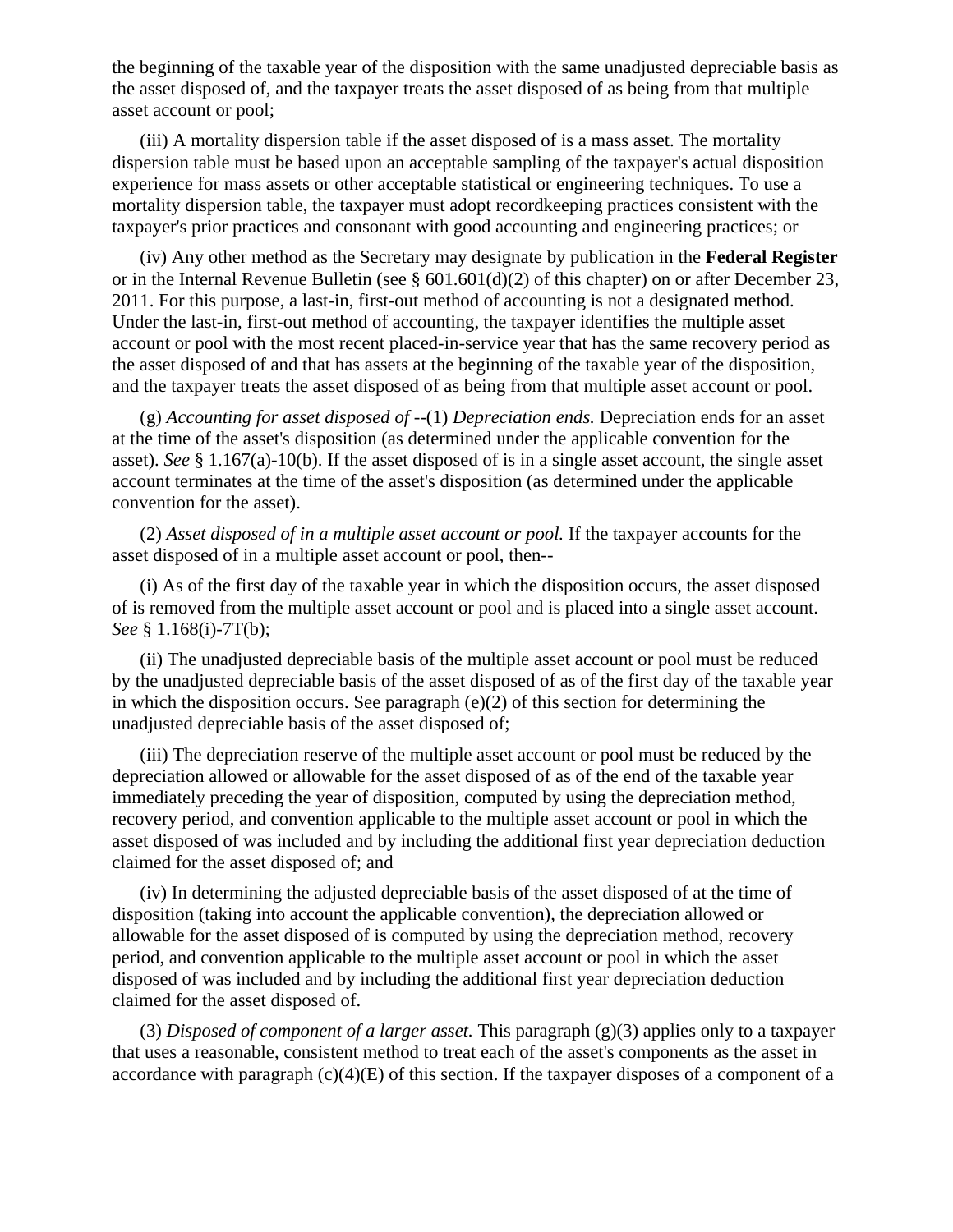larger asset and the unadjusted depreciable basis of the disposed component is included in the unadjusted depreciable basis of the larger asset, then--

(i) As of the first day of the taxable year in which the disposition occurs, the disposed of component is removed from the larger asset and is placed into a single asset account. *See* § 1.168(i)-7T(b);

(ii) The unadjusted depreciable basis of the larger asset must be reduced by the unadjusted depreciable basis of the disposed of component as of the first day of the taxable year in which the disposition occurs. See paragraph  $(e)(2)$  of this section for determining the unadjusted depreciable basis of the disposed of component;

(iii) The depreciation reserve of the larger asset must be reduced by the depreciation allowed or allowable for the disposed of component as of the end of the taxable year immediately preceding the year of disposition, computed by using the depreciation method, recovery period, and convention applicable to the larger asset in which the disposed of component was included and by including the portion of the additional first year depreciation deduction claimed for the larger asset that is attributable to the disposed of component; and

(iv) In determining the adjusted depreciable basis of the disposed of component at the time of disposition (taking into account the applicable convention), the depreciation allowed or allowable for the asset disposed of is computed by using the depreciation method, recovery period, and convention applicable to the larger asset in which the disposed of component was included and by including the portion of the additional first year depreciation deduction claimed for the larger asset that is attributable to the disposed of component.

(h) *Examples.* The application of this section is illustrated by the following examples:

Example 1.

A owns an office building with four elevators. A decides to replace one of the elevators. The retirement of the replaced elevator, which is a structural component of the building, is a disposition. As a result, depreciation for the retired elevator ceases at the time of its retirement (taking into account the applicable convention). A recognizes a loss upon this retirement.

## Example 2.

B, a calendar-year commercial airline company, owns several aircrafts that are used in the commercial carrying of passengers. B replaces the existing engines on one of the aircrafts with new engines and treats each engine of an aircraft as a major component of the aircraft. Assume each aircraft is a unit of property as determined under  $\S 1.263(a)$ -3T(e)(3). However, for tax disposition purposes, B consistently treats each major component of an aircraft as the asset. Thus, the retirement of the replaced engines is a disposition. As a result, depreciation for the retired engines ceases at the time of their retirement (taking into account the applicable convention). B recognizes a loss upon this retirement.

Example 3.

The facts are the same as in *Example 2,* except B treats each aircraft as the asset for tax disposition purposes. Assume each aircraft is a unit of property as determined under § 1.263(a)- 3T(e)(3). Thus, the replacement of the engines on one of the aircrafts is not a disposition. As a result, depreciation continues for the cost of the aircraft (including the cost of the replaced engines) and B does not recognize a loss upon this replacement.

Example 4.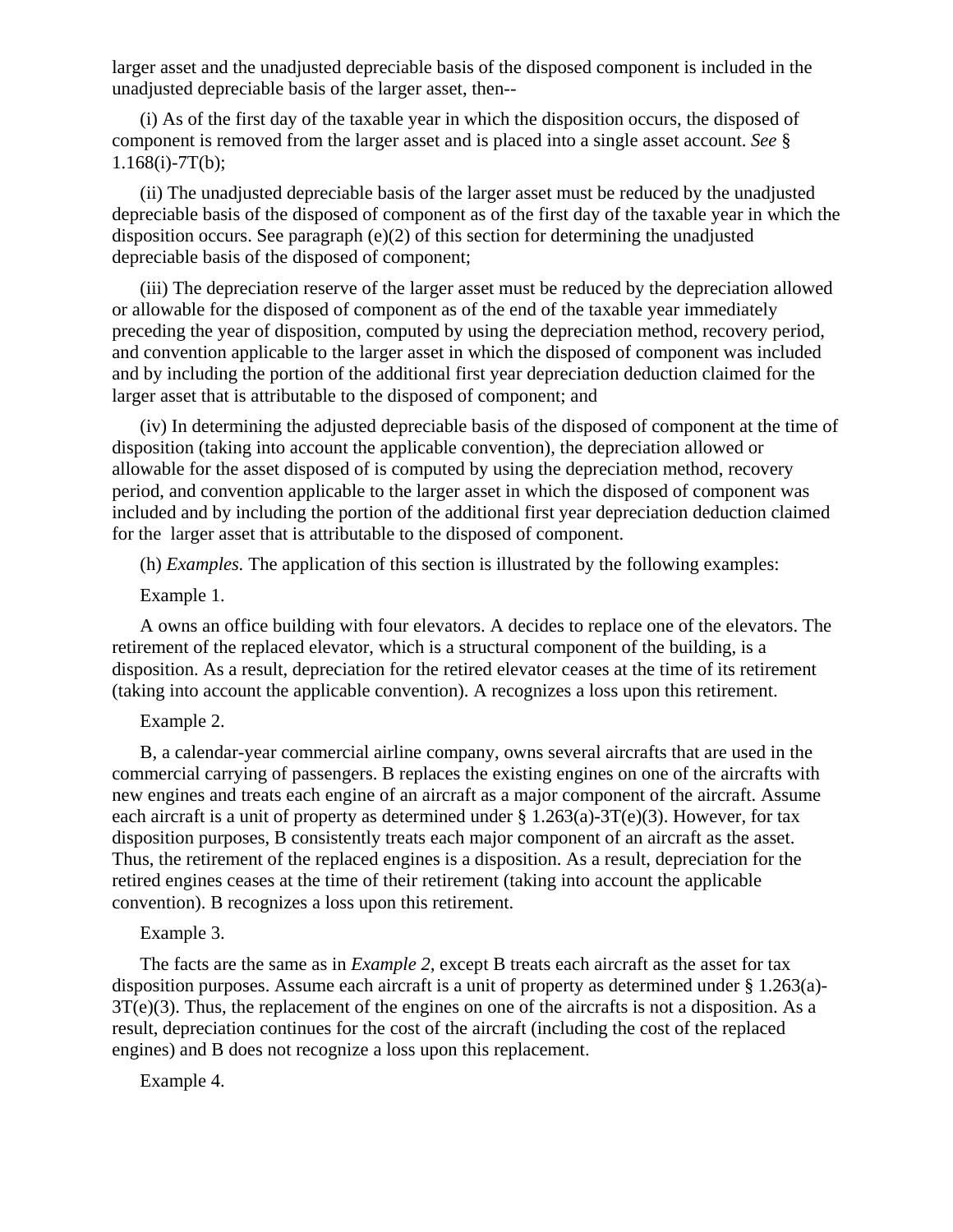C, a corporation, owns several trucks that are used in its trade or business and described in asset class 00.241 of *Rev. Proc. 87-56.* C replaces the engine on one of the trucks with a new engine and treats each engine of a truck as a major component of the truck. Assume each truck is a unit of property as determined under § 1.263(a)-3T(e)(3). Because the trucks are described in asset class 00.241 of *Rev. Proc. 87-56,* C must treat each truck as the asset for tax disposition purposes. Thus, the replacement of the engine on the truck is not a disposition. As a result, depreciation continues for the cost of the truck (including the cost of the replaced engine) and C does not recognize a loss upon this replacement.

## Example 5.

(i) On July 1, 2009, D, a calendar-year taxpayer, purchased and placed in service a multistory office building that costs \$ 20,000,000. The cost of each structural component of the building was not separately stated. D accounts for the building in its records as a single asset with a cost of \$20,000,000. D depreciates the building as nonresidential real property and uses the optional depreciation table that corresponds with the general depreciation system, the straight-line method, a 39-year recovery period, and the mid-month convention. As of January 1, 2012, the depreciation reserve for the building is \$ 1,261,000.

(ii) On June 30, 2012, D replaces one of the building's elevators. Because D cannot identify the cost of the structural components of the office building from its records, D uses a reasonable method that is consistently applied to all of the structural components of the office building to determine the cost of the elevator. Using this reasonable method, D allocates  $$150,000$  of the  $$$ 20,000,000 purchase price for the building to the retired elevator. Using the optional depreciation table that corresponds with the general depreciation system, the straight-line method, a 39-year recovery period, and the mid-month convention, the depreciation allowed or allowable for the retired elevator as of December 31, 2011, is \$ 9,457.50.

(iii) For D's 2012 Federal income tax return, loss for the retired elevator is determined as follows. The depreciation allowed or allowable for 2012 for the retired elevator is \$ 1,923 ((unadjusted depreciable basis of \$150,000 x depreciation rate of 2.564 percent for 2012) x 6/12). Thus, the adjusted depreciable basis of the retired elevator is \$ 138,619.50 (the adjusted depreciable basis of \$ 140,542.50 removed from the building cost less the depreciation allowed or allowable of \$ 1,923 for 2012). As a result, D recognizes a loss of \$ 138,619.50 for the retired elevator in 2012, which is subject to section 1231.

(iv) For D's 2012 Federal income tax return, the depreciation allowance for the building is computed as follows. As of January 1, 2012, the unadjusted depreciable basis of the building is reduced from \$ 20,000,000 to \$ 19,850,000 (\$ 20,000,000 less the unadjusted depreciable basis of \$ 150,000 for the retired elevator), and the depreciation reserve of the building is reduced from \$ 1,261,000 to \$ 1,251,542.50 (\$ 1,261,000 less the depreciation allowed or allowable of \$ 9,457.50 for the retired elevator as of December 31, 2011). Consequently, the depreciation allowance for the building for 2012 is \$ 508,954 (\$ 19,850,000 x depreciation rate of 2.564 percent for 2012).

## Example 6.

(i) Since 2003, E, a calendar year taxpayer, has accounted for items of MACRS property that are mass assets in pools. Each pool includes only the mass assets that have the same depreciation method, recovery period, and convention, and are placed in service by E in the same taxable year. None of the pools are general asset accounts under section 168(i)(4) and the regulations under section 168(i)(4). E identifies any dispositions of these mass assets by specific identification.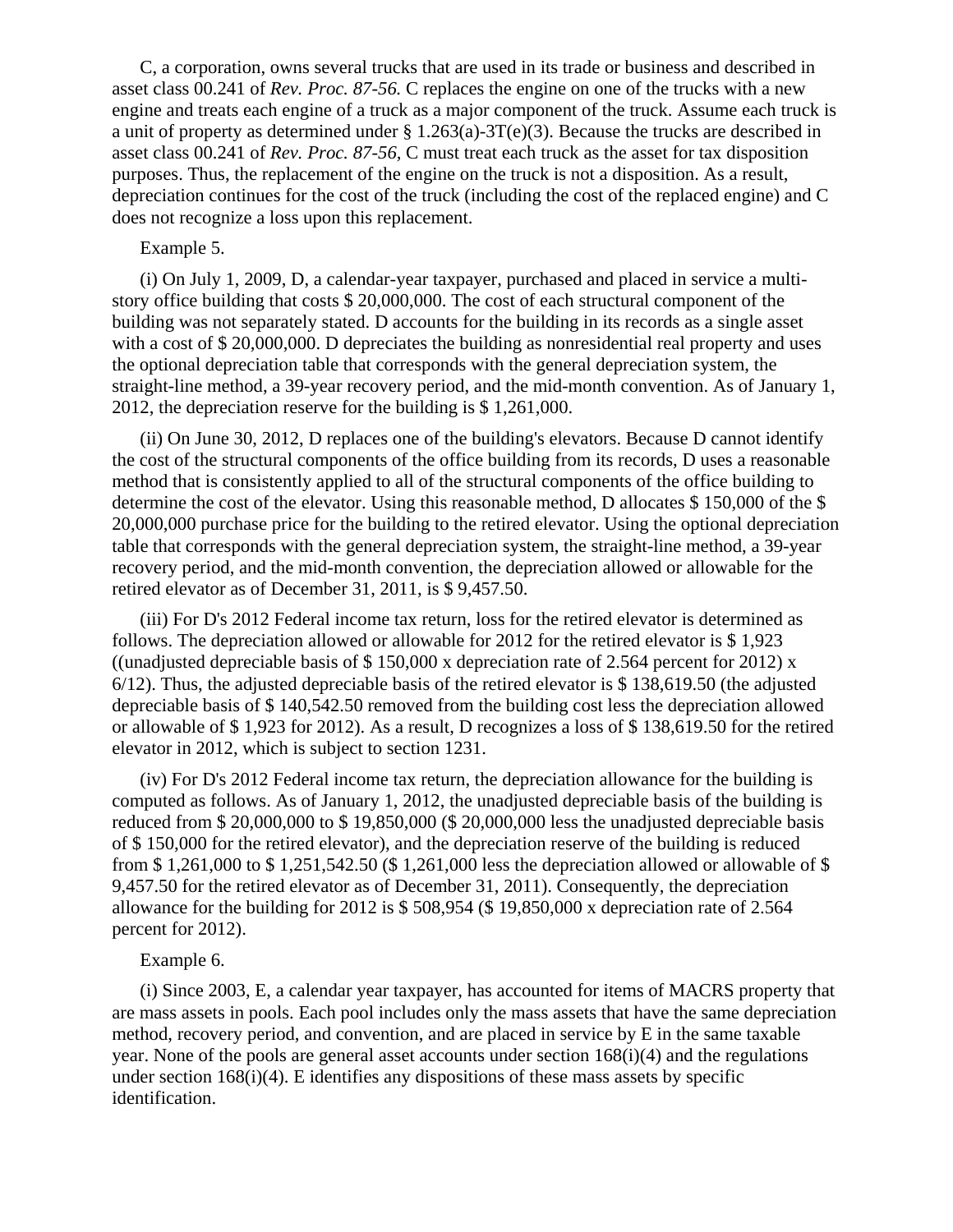(ii) During 2012, E sells 10 items of mass assets with a 5-year recovery period each for \$ 100. Under the specific identification method, E identifies these mass assets as being from the pool established by E in 2010 for mass assets with a 5-year recovery period. Assume E depreciates this pool using the optional depreciation table that corresponds with the general depreciation system, the 200-percent declining balance method, a 5-year recovery period, and the half-year convention. E elected not to deduct the additional first year depreciation provided by section 168(k) for 5-year property placed in service during 2010. As of January 1, 2012, this pool contains 100 similar items of mass assets with a total cost of \$ 25,000 and a total depreciation reserve of \$ 13,000. Thus, E allocates a cost of \$ 250 (\$ 25,000 x (1/100)) to each disposed of mass asset and depreciation allowed or allowable of \$ 130 (\$ 13,000 x (1/100)) to each disposed of mass asset. The depreciation allowed or allowable in 2012 for each disposed of mass asset is \$ 24 [(\$ 250 x 19.2 percent)/2]. As a result, the adjusted depreciable basis of each disposed of mass asset under section 1011 is \$ 96 (\$ 250-\$ 130-\$ 24). Thus, E recognizes a gain of \$ 4 for each disposed of mass asset in 2012, which is subject to section 1245.

(iii) Further, as of January 1, 2012, the unadjusted depreciable basis of the 2010 pool of mass assets with a 5-year recovery period is reduced from \$ 25,000 to \$ 22,500 (\$ 25,000 less the unadjusted depreciable basis of \$ 2,500 for the 10 disposed of items), and the depreciation reserve of this 2010 pool is reduced from \$ 13,000 to \$ 11,700 (\$ 13,000 less the depreciation allowed or allowable of \$ 1,300 for the 10 disposed of items as of December 31, 2011). Consequently, as of January 1, 2012, the 2010 pool of mass assets with a 5-year recovery period has 90 items with a total cost of \$ 22,500 and a depreciation reserve of \$ 11,700. Thus, the depreciation allowance for this pool for 2012 is \$ 4,320 (\$ 22,500 x 19.2 percent).

#### Example 7.

(i) Same facts as in *Example 6.* Because of changes in E's recordkeeping in 2013, it is impracticable for E to continue to identify disposed of mass assets using specific identification and to determine the unadjusted depreciable basis of the disposed of mass assets. As a result, E files a Form 3115, Application for Change in Accounting Method, to change to a first-in, firstout method beginning with the taxable year beginning on January 1, 2013, on a modified cut-off basis. *See* § 1.446-1(e)(2)(ii)(*d*)(*2*)(*vii*). Under the first-in, first-out method, the mass assets disposed of in a taxable year are deemed to be from the pool with the earliest placed-in-service year that has assets as of the beginning of the taxable year of the disposition with the same recovery period as the asset disposed of. The Commissioner of Internal Revenue consents to this change in method of accounting.

(ii) During 2013, E sells 20 items of mass assets with a 5-year recovery period each for \$ 50. As of January 1, 2013, the 2006 pool is the pool with the earliest placed-in-service year for mass assets with a 5-year recovery period, and this pool contains 25 items of mass assets with a total cost of \$ 10,000 and a total depreciation reserve of \$ 10,000. Thus, E allocates a cost of \$ 400 (\$ 10,000 x (1/25)) to each disposed of mass asset and depreciation allowed or allowable of \$ 400 to each disposed of mass asset. As a result, the adjusted depreciable basis of each disposed of mass asset is \$ 0. Thus, E recognizes a gain of \$ 50 for each disposed of mass asset in 2013, which is subject to section 1245.

(iii) Further, as of January 1, 2013, the unadjusted depreciable basis of the 2006 pool of mass assets with a 5-year recovery period is reduced from \$ 10,000 to \$ 2,000 (\$ 10,000 less the unadjusted depreciable basis of \$ 8,000 for the 20 disposed of items (\$ 400 x 20)), and the depreciation reserve of this 2006 pool is reduced from \$ 10,000 to \$ 2,000 (\$ 10,000 less the depreciation allowed or allowable of \$ 8,000 for the 20 disposed of items as of December 31,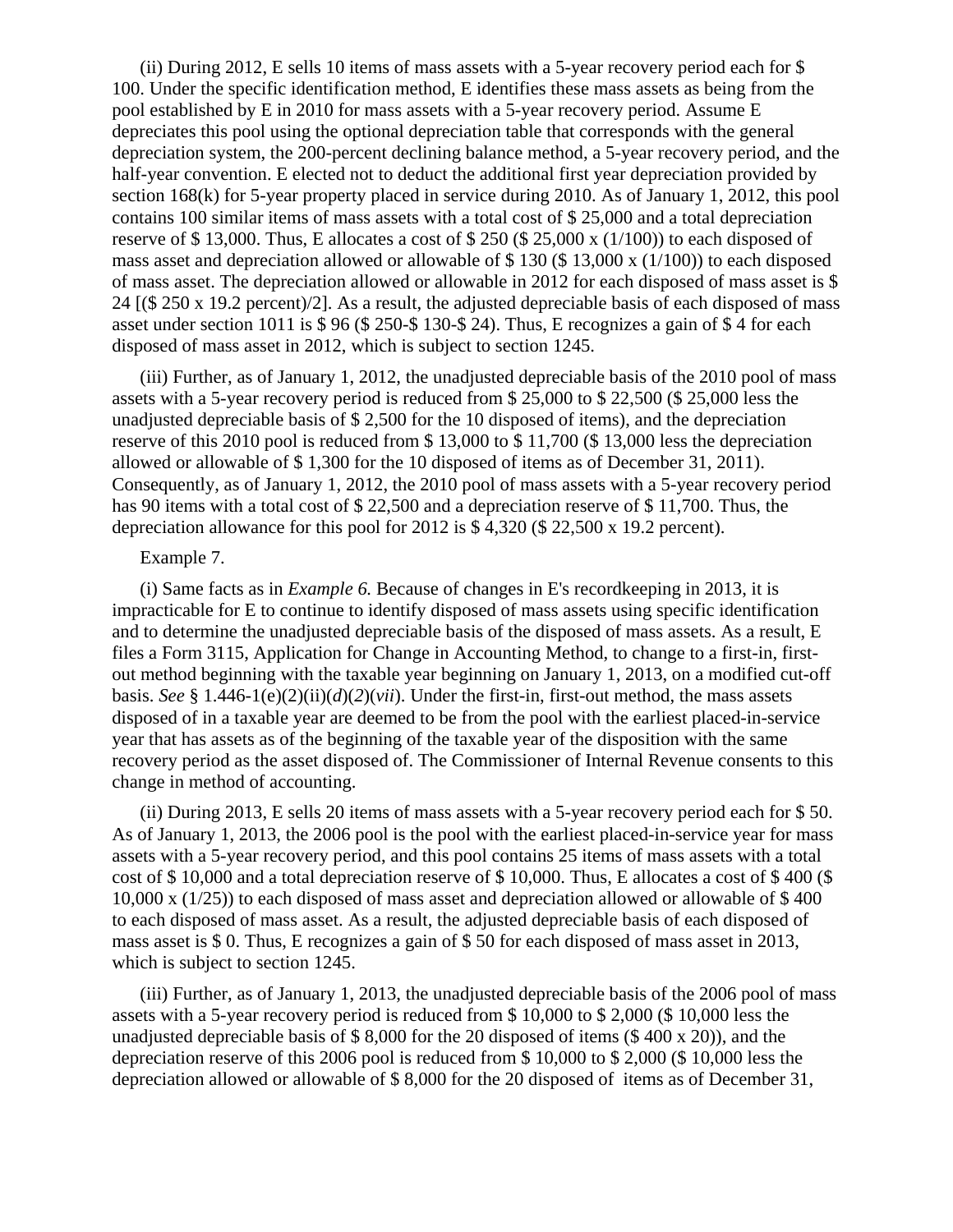2012). Consequently, as of January 1, 2013, the 2006 pool of mass assets with a 5-year recovery period has 5 items with a total cost of \$ 2,000 and a depreciation reserve of \$ 2,000.

(i) *Effective/applicability date.* (1) This section applies to taxable years beginning on or after January 1, 2012.

(2) *Change in method of accounting.* A change to comply with this section for depreciable assets placed in service in a taxable year ending on or after December 30, 2003, is a change in method of accounting to which the provisions of section 446(e) and the regulations under section 446(e) apply. A taxpayer also may treat a change to comply with this section for depreciable assets placed in service in a taxable year ending before December 30, 2003, as a change in method of accounting to which the provisions of section 446(e) and the regulations under section  $446(e)$  apply.

(3) *Expiration Date.* The applicability of this section expires on December 23, 2014.

**Par. 23.** Section 1.263(a)-0 is amended by:

1. Revising the section headings of the table of contents for §§ 1.263(a)-2 and 1.263(a)-3.

2. Adding entries to the table of contents for §§ 1.263(a)-1, 1.263(a)-2, and 1.263(a)-3.

The revisions and additions read as follows:

## **§ 1.263(a)-0 Table of contents.**

\* \* \* \* \*

## **§ 1.263(a)-1 Capital expenditures; in general.**

(a) through (h) [Reserved]. For further guidance, see the table of contents for  $\S 1.263(a)$ - $1T(a)$  through (h) under § 1.263(a)-0T.

## **§ 1.263(a)-2 Amounts paid to acquire or produce tangible property.**

(a) through (i) [Reserved]. For further guidance, see the table of contents for  $\S 1.263(a)-2T(a)$ through (i) under  $\S$  1.263(a)-0T.

## **§ 1.263(a)-3 Amounts paid to improve tangible property.**

(a) through (q) [Reserved]. For further guidance, see the table of contents for § 1.263(a)- 3T(a) though (q) under § 1.263(a)-0T.

\* \* \* \* \*

**Par. 24.** Section 1.263(a)-0T is added to read as follows:

# **§ 1.263(a)-0T Table of contents (temporary).**

This section lists the table of contents for §§ 1.263(a)-1T, 1.263(a)-2T, and 1.263(a)-3T.

# **§ 1.263(a)-1T Capital expenditures; in general (temporary).**

- (a) General rule for capital expenditures.
- (b) Coordination with section 263A.
- (c) Examples of capital expenditures.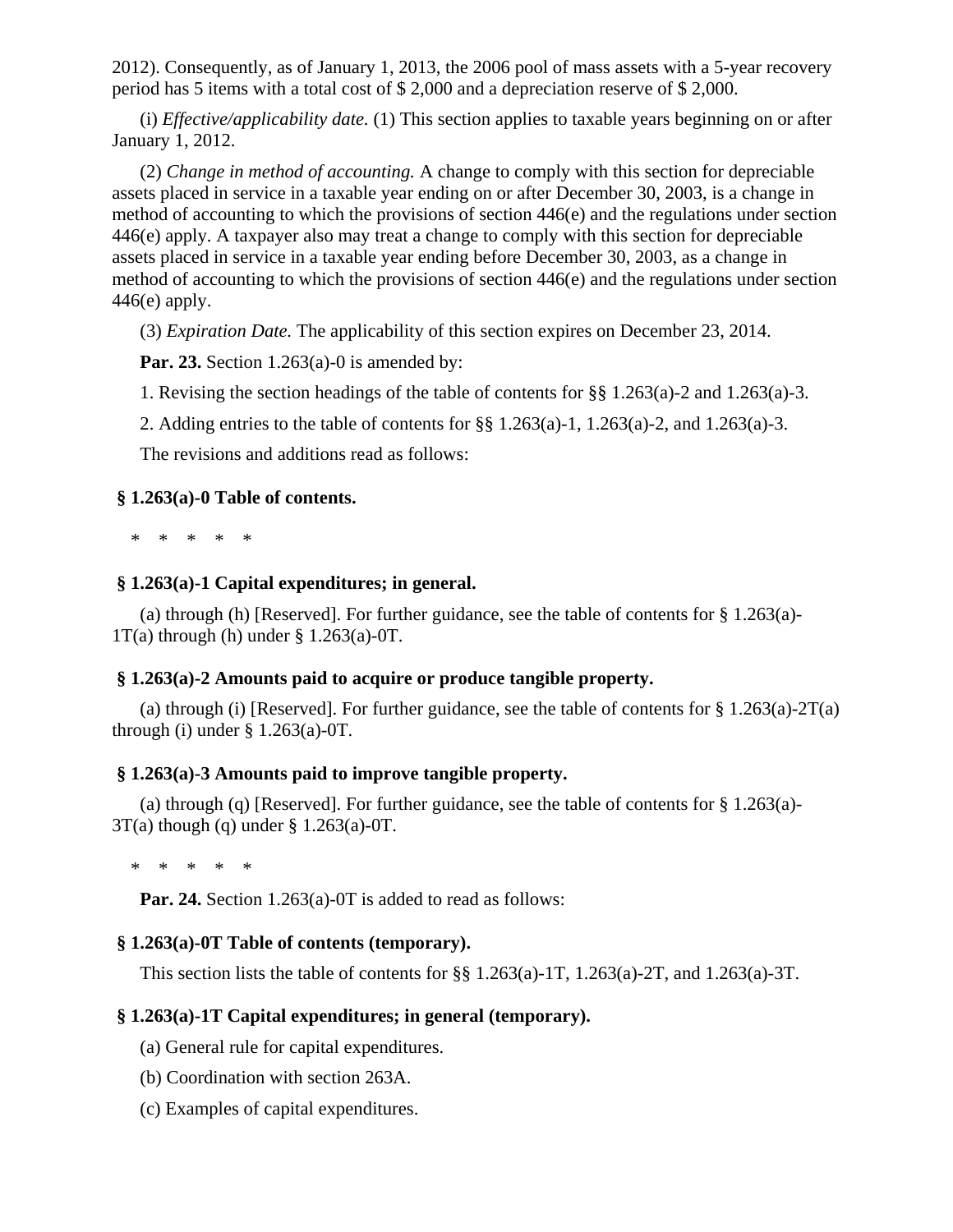- (d) Amounts paid to sell property.
- (1) In general.
- (2) Treatment of capitalized amount.
- (3) Examples.
- (e) Amount paid.
- (f) Accounting method changes.
- (g) Effective/applicability date.
- (h) Expiration date.

# **§ 1.263(a)-2T Amounts paid to acquire or produce tangible property (temporary).**

- (a) Overview.
- (b) Definitions.
- (1) Amount paid.
- (2) Personal property.
- (3) Real property.
- (4) Produce.
- (c) Coordination with other provisions of the Internal Revenue Code.
- (1) In general.
- (2) Materials and supplies.
- (d) Acquired or produced tangible property.
- (1) Requirement to capitalize.
- (2) Examples.
- (e) Defense or perfection of title to property.
- (1) In general.
- (2) Examples.
- (f) Transaction costs.
- (1) In general.
- (2) Scope of facilitate.
- (i) In general.
- (ii) Inherently facilitative amounts.
- (iii) Special rule for acquisitions of real property.
- (A) In general.
- (B) Acquisitions of real and personal property in a single transaction.
- (iv) Employee compensation and overhead costs.
- (A) In general.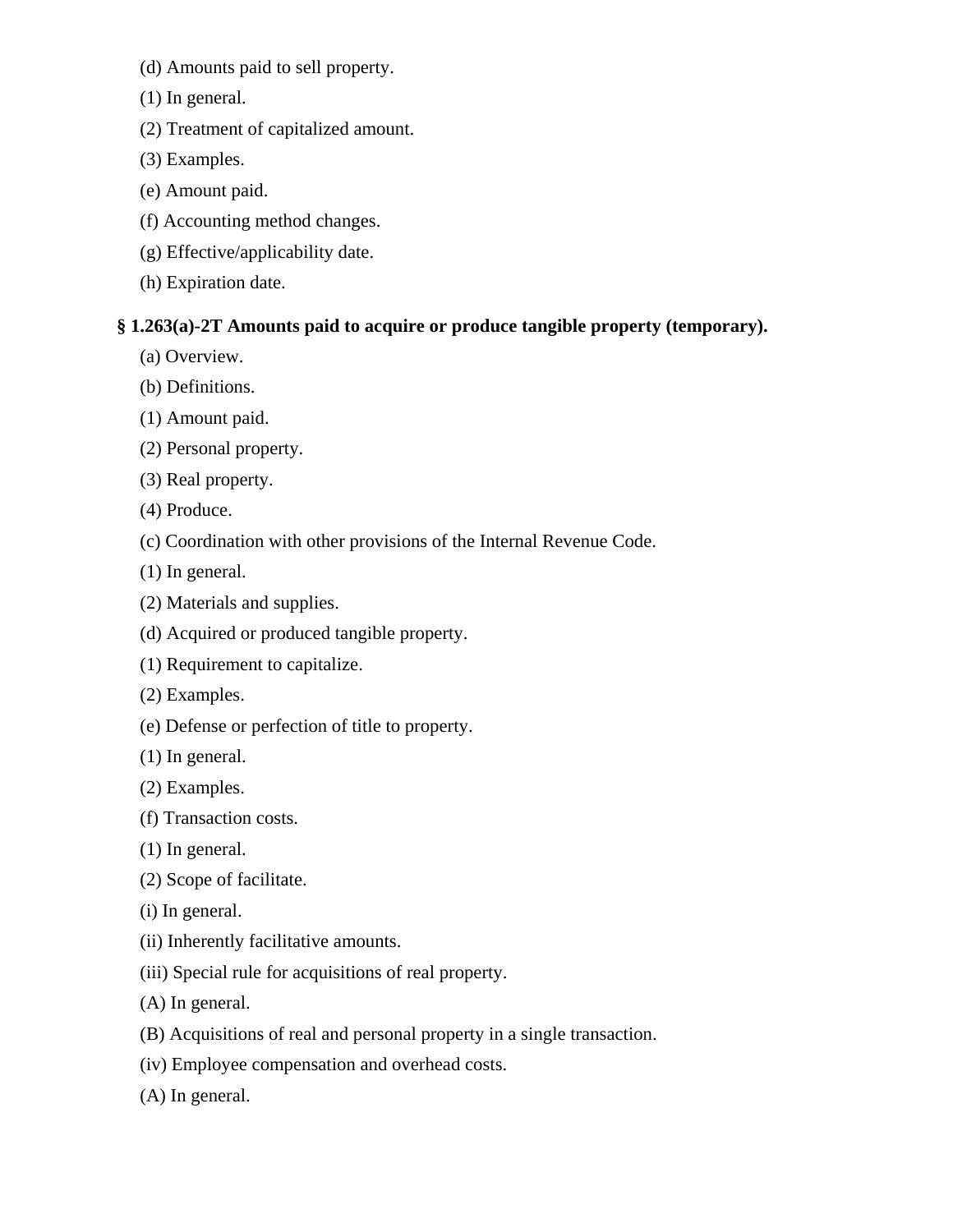- (B) Election to capitalize.
- (3) Treatment of transaction costs.
- (i) In general.
- (ii) Treatment of inherently facilitative amounts.
- (4) Examples.
- (g) De minimis rule.
- (1) In general.
- (2) Exceptions to de minimis rule.
- (3) Additional rules.
- (4) Election to capitalize.
- (5) Materials and supplies.
- (6) Definition of applicable financial statement.
- (7) Application to consolidated group member.
- (8) Examples.
- (h) Treatment of capital expenditures.
- (i) Recovery of capitalized amounts.
- (1) In general.
- (2) Examples.
- (j) Accounting method changes.
- (k) Effective/applicability date.
- (l) Expiration date.

# **§ 1.263(a)-3T Amounts paid to improve tangible property (temporary).**

- (a) Overview.
- (b) Definitions.
- (1) Amount paid.
- (2) Personal property.
- (3) Real property.
- (4) Owner.
- (c) Coordination with other provisions of the Internal Revenue Code.
- (1) In general.
- (2) Materials and supplies.
- (3) Exception for amounts subject to de minimis rule.
- (4) Example.
- (d) Requirement to capitalize amounts paid for improvements.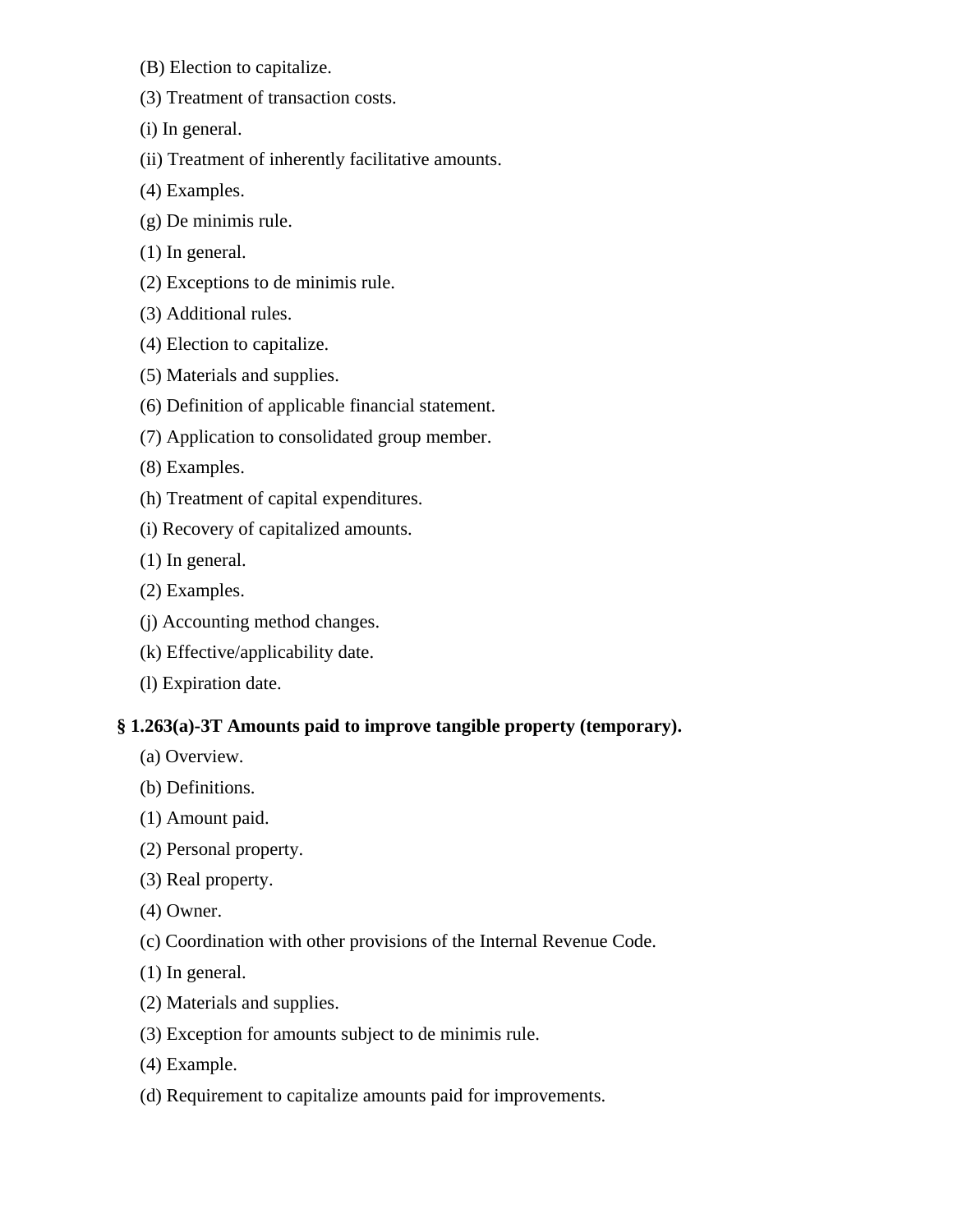- (e) Determining the unit of property.
- (1) In general.
- (2) Building.
- (i) In general.
- (ii) Application of improvement rules to a building.
- (A) Building structure.
- (B) Building system.
- (iii) Condominium.
- (A) In general.
- (B) Application of improvement rules to a condominium.
- (iv) Cooperative.
- (A) In general.
- (B) Application of improvement rules to a cooperative.
- (v) Leased building.
- (A) In general.
- (B) Application of improvement rules to a leased building.
- (*1*) Entire building.
- (*2*) Portion of building.
- (*3*) Property other than a building.
- (i) In general.
- (ii) Plant property.
- (A) Definition.
- (B) Unit of property for plant property.
- (iii) Network assets.
- (A) Definition.
- (B) Unit of property for network assets.
- (iv) Leased property other than buildings.
- (4) Improvements to property.
- (5) Additional rules.
- (i) Year placed in service.
- (ii) Change in subsequent taxable year.
- (6) Examples.
- (f) Special rules for determining improvement costs.
- (1) Improvements to leased property.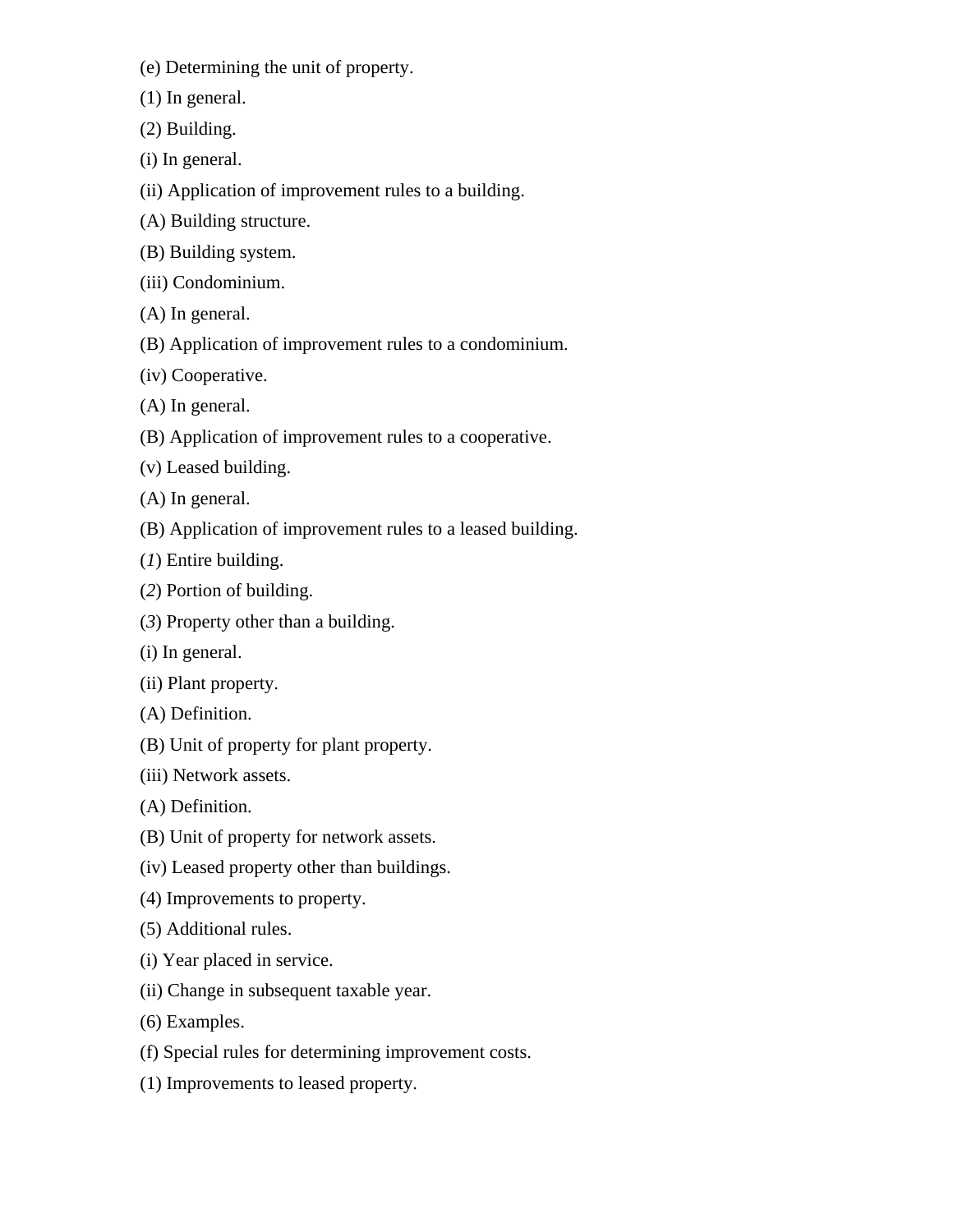(i) In general.

- (ii) Lessee improvements.
- (A) Requirement to capitalize.
- (B) Unit of property for lessee improvements.
- (iii) Lessor improvements.
- (A) Requirement to capitalize.
- (B) Unit of property for lessor improvements.

(iv) Examples.

- (2) Compliance with regulatory requirements.
- (3) Certain costs incurred during an improvement.

(i) In general.

- (ii) Exception for individuals' residences.
- (4) Aggregate of related amounts.
- (g) Safe harbor for routine maintenance on property other than buildings.
- (1) In general.
- (2) Rotable and temporary spare parts.
- (3) Exceptions.
- (4) Class life.
- (5) Examples.
- (h) Capitalization of betterments.
- (1) In general.
- (2) Betterments to buildings.
- (3) Application of general rule.
- (i) Facts and circumstances.
- (ii) Unavailability of replacement parts.
- (iii) Appropriate comparison.
- (A) In general.
- (B) Normal wear and tear.
- (C) Particular event.
- (4) Examples.
- (i) Capitalization of restorations.
- (1) In general.
- (2) Restorations of buildings.
- (3) Rebuild to like-new condition.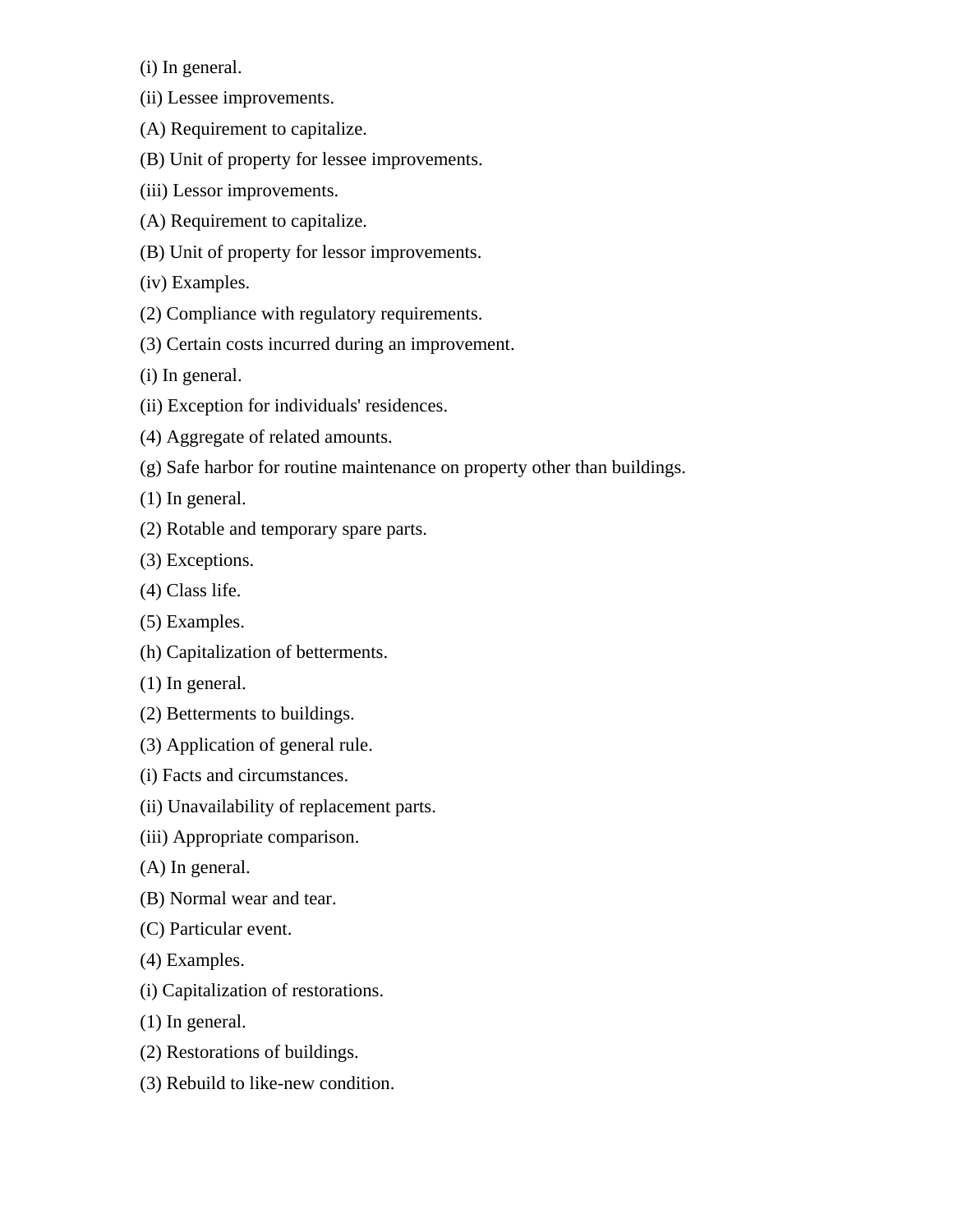- (4) Replacement of a major component or substantial structural part.
- (5) Examples.
- (j) Capitalization of amounts to adapt property to a new or different use.
- (1) In general.
- (2) Adapting buildings to new or different use.
- (3) Examples.
- (k) Optional regulatory accounting method.
- (1) In general.
- (2) Eligibility for regulatory accounting method.
- (3) Description of regulatory accounting method.
- (4) Examples.
- (l) Methods of accounting authorized in published guidance.
- (m) Treatment of capital expenditures.
- (n) Recovery of capitalized amounts.
- (o) Accounting method changes.
- (p) Effective/applicability date.
- (q) Expiration date.

**Par. 25.** Section 1.263(a)-1 is revised to read as follows:

# **§ 1.263(a)-1 Capital expenditures; in general.**

(a) through (c) [Reserved]. For further guidance, see  $\S 1.263(a)\&1T(a)$  through (c).

(d) through (h) [Reserved]. For further guidance, see  $\S 1.263(a)$ -1T(d) through (h).

**Par. 26.** Section 1.263(a)-1T is added to read as follows:

# **§ 1.263(a)-1T Capital expenditures; in general (temporary)--**

(a) *General rule for capital expenditures.* Except as provided in chapter 1 of the Internal Revenue Code, no deduction is allowed for--

(1) Any amount paid for new buildings or for permanent improvements or betterments made to increase the value of any property or estate; or

(2) Any amount paid in restoring property or in making good the exhaustion thereof for which an allowance is or has been made.

(b) *Coordination with section 263A.* Section 263(a) generally requires taxpayers to capitalize an amount paid to acquire, produce, or improve real or personal tangible property. Section 263A generally prescribes the direct and indirect costs that must be capitalized to property produced by the taxpayer and property acquired for resale.

(c) *Examples of capital expenditures.* The following amounts paid are examples of capital expenditures: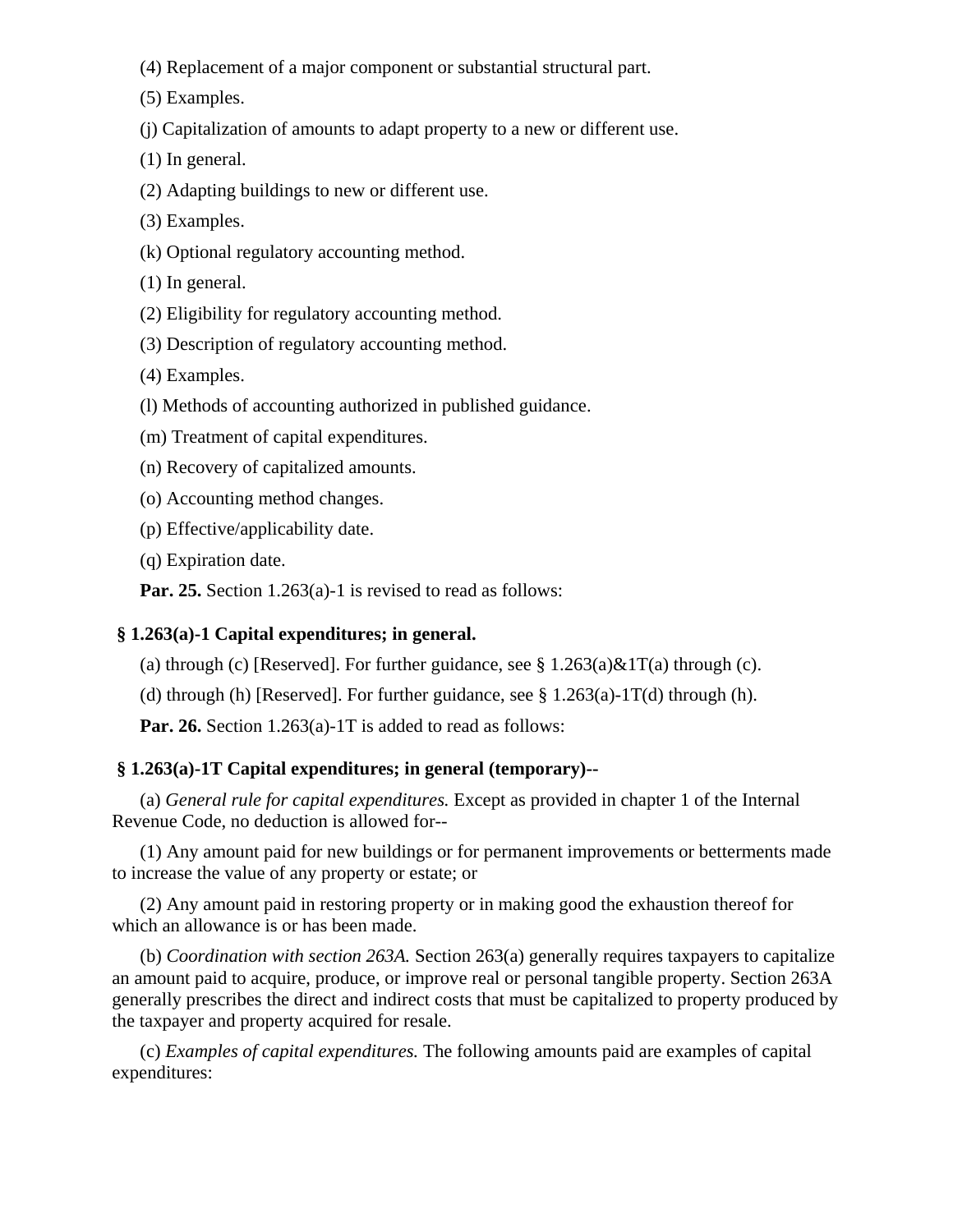(1) An amount paid to acquire or produce a unit of real or personal tangible property. *See* § 1.263(a)-2T.

(2) An amount paid to improve a unit of real or personal tangible property. *See* § 1.263(a)- 3T.

(3) An amount paid to acquire or create intangibles. *See* § 1.263(a)-4.

(4) An amount paid or incurred to facilitate an acquisition of a trade or business, a change in capital structure of a business entity, and certain other transactions. *See* § 1.263(a)-5.

(5) An amount paid to acquire or create interests in land, such as easements, life estates, mineral interests, timber rights, zoning variances, or other interests in land.

(6) An amount assessed and paid under an agreement between bondholders or shareholders of a corporation to be used in a reorganization of the corporation or voluntary contributions by shareholders to the capital of the corporation for any corporate purpose. *See* section 118 and § 1.118-1.

(7) An amount paid by a holding company to carry out a guaranty of dividends at a specified rate on the stock of a subsidiary corporation for the purpose of securing new capital for the subsidiary and increasing the value of its stockholdings in the subsidiary. This amount must be added to the cost of the stock in the subsidiary.

(d) *Amounts paid to sell property* --(1) *In general.* Commissions and other transaction costs paid to facilitate the sale of property generally must be capitalized. However, in the case of dealers in property, amounts paid to facilitate the sale of property are treated as ordinary and necessary business expenses. See  $\S 1.263(a)$ -5(g) for the treatment of amounts paid to facilitate the disposition of assets that constitute a trade or business.

(2) *Treatment of capitalized amount.* Amounts capitalized under paragraph (d)(1) of this section are treated as a reduction in the amount realized and generally are taken into account either in the taxable year in which the sale occurs or in the taxable year in which the sale is abandoned if a loss deduction is permissible. The capitalized amount is not added to the basis of the property and is not treated as an intangible under § 1.263(a)-4.

(3) *Examples.* The following examples, which assume the sale is not an installment sale under section 453, illustrate the rules of this paragraph (d):

Example 1. Sales costs of real property.

X owns a parcel of real estate. X sells the real estate and pays legal fees, recording fees, and sales commissions to facilitate the sale. X must capitalize the fees and commissions and, in the taxable year of the sale, offset the fees and commissions against the amount realized from the sale of the real estate.

Example 2. Sales costs of dealers.

Assume the same facts as in *Example 1,* except that X is a dealer in real estate. The commissions and fees paid to facilitate the sale of the real estate are treated as ordinary and necessary business expenses under section 162.

Example 3. Sales costs of personal property used in a trade or business.

X owns a truck for use in X's trade or business. X decides to sell the truck on November 15, Year 1. X pays for an appraisal to determine a reasonable asking price. On February 15, Year 2, X sells the truck to Y. X is required to capitalize in Year 1 the amount paid to appraise the truck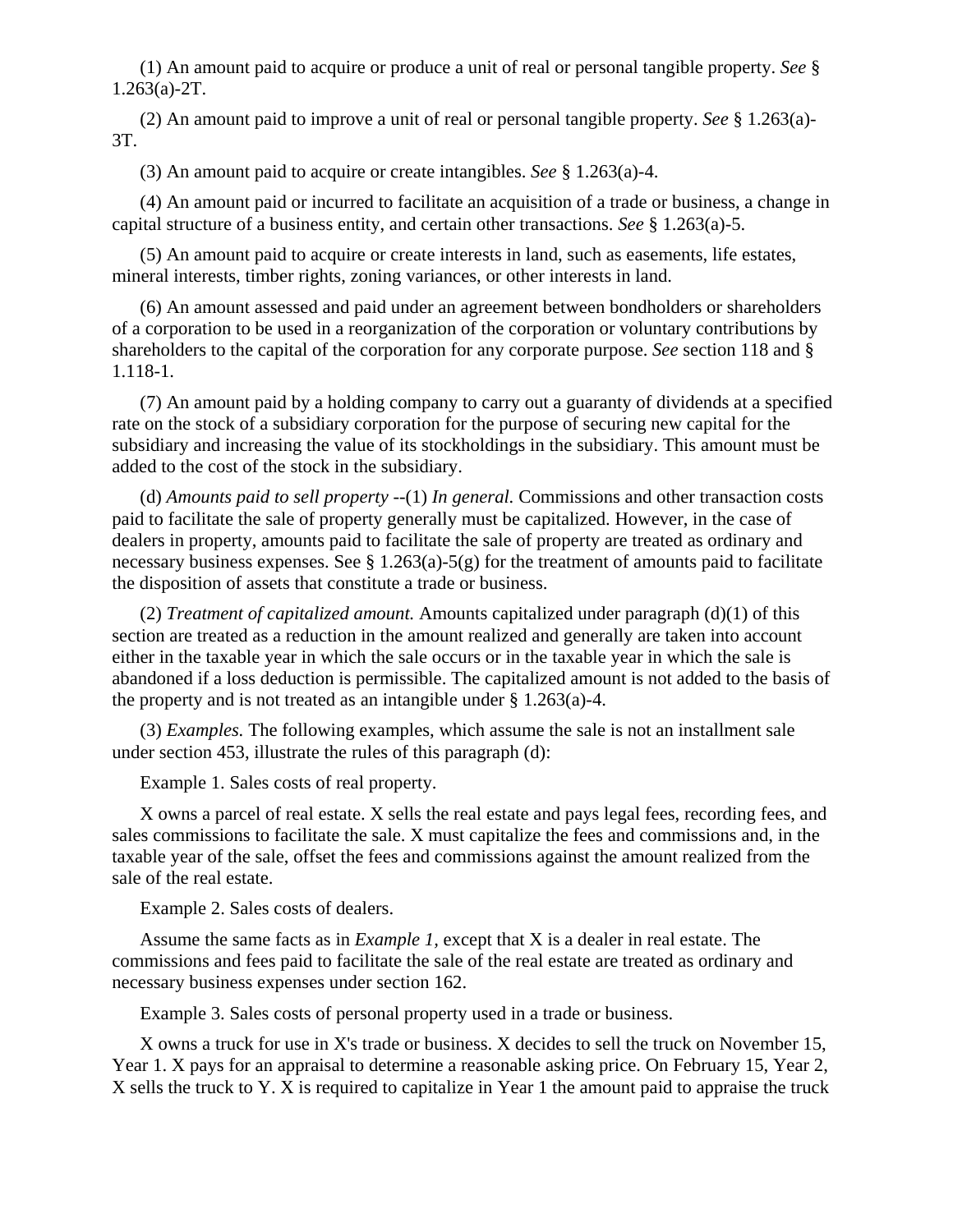and, in Year 2, is required to offset the amount paid against the amount realized from the sale of the truck.

Example 4. Costs of abandoned sale of personal property used in a trade or business.

Assume the same facts as in *Example 3,* except that, instead of selling the truck on February 15, Year 2, X decides on that date not to sell the truck and takes the truck off the market. X is required to capitalize in Year 1 the amount paid to appraise the truck. However, X may treat the amount paid to appraise the truck as a loss under section 165 in Year 2 when the sale is abandoned.

Example 5. Sales costs of personal property not used in a trade or business.

Assume the same facts as in *Example 3,* except that X does not use the truck in X's trade or business, but instead uses it for personal purposes. X decides to sell the truck and on November 15, Year 1, X pays for an appraisal to determine a reasonable asking price. On February 15, Year 2, X sells the truck to *Y.* X is required to capitalize in Year 1 the amount paid to appraise the truck and, in Year 2, is required to offset the amount paid against the amount realized from the sale of the truck.

Example 6. Costs of abandoned sale of personal property not used in a trade or business.

Assume the same facts as in *Example 5,* except that, instead of selling the truck on February 15, Year 2, X decides on that date not to sell the truck and takes the truck off the market. X is required to capitalize in Year 1 the amount paid to appraise the truck. Although the sale is abandoned in Year 2, X may not treat the amount paid to appraise the truck as a loss under section 165 because the truck was not used in X's trade or business or in a transaction entered into for profit.

(e) *Amount paid.* In the case of a taxpayer using an accrual method of accounting, the terms *amount paid* and *payment* mean a liability incurred (within the meaning of § 1.446-1(c)(1)(ii)). A liability may not be taken into account under this section prior to the taxable year during which the liability is incurred.

(f) *Accounting method changes.* Except as otherwise provided in this section, a change to comply with this section is a change in method of accounting to which the provisions of sections 446 and 481, and the regulations thereunder apply. A taxpayer seeking to change to a method of accounting permitted in this section must secure the consent of the Commissioner in accordance with § 1.446-1(e) and follow the administrative procedures issued under § 1.446-1(e)(3)(ii) for obtaining the Commissioner's consent to change its accounting method.

(g) *Effective/applicability date.* This section applies to taxable years beginning on or after January 1, 2012. For the applicability of regulations to taxable years beginning before January 1, 2012, see § 1.263(a)-1 in effect prior to January 1, 2012 (§ 1.263(a)-1 as contained in 26 CFR part 1 edition revised as of April 1, 2011).

(h) *Expiration date.* The applicability of this section expires on December 23, 2014.

**Par. 27.** Section 1.263(a)-2 is revised to read as follows:

## **§ 1.263(a)-2 Amounts paid to acquire or produce tangible property.**

(a) through (h) [Reserved]. For further guidance, see  $\S\S 1.263(a)$ -2T(a) through (h).

(i) through (l) [Reserved]. For further guidance, see  $\S\S 1.263(a)-2T(i)$  through (l).

**Par. 28.** Section 1.263(a)-2T is added to read as follows: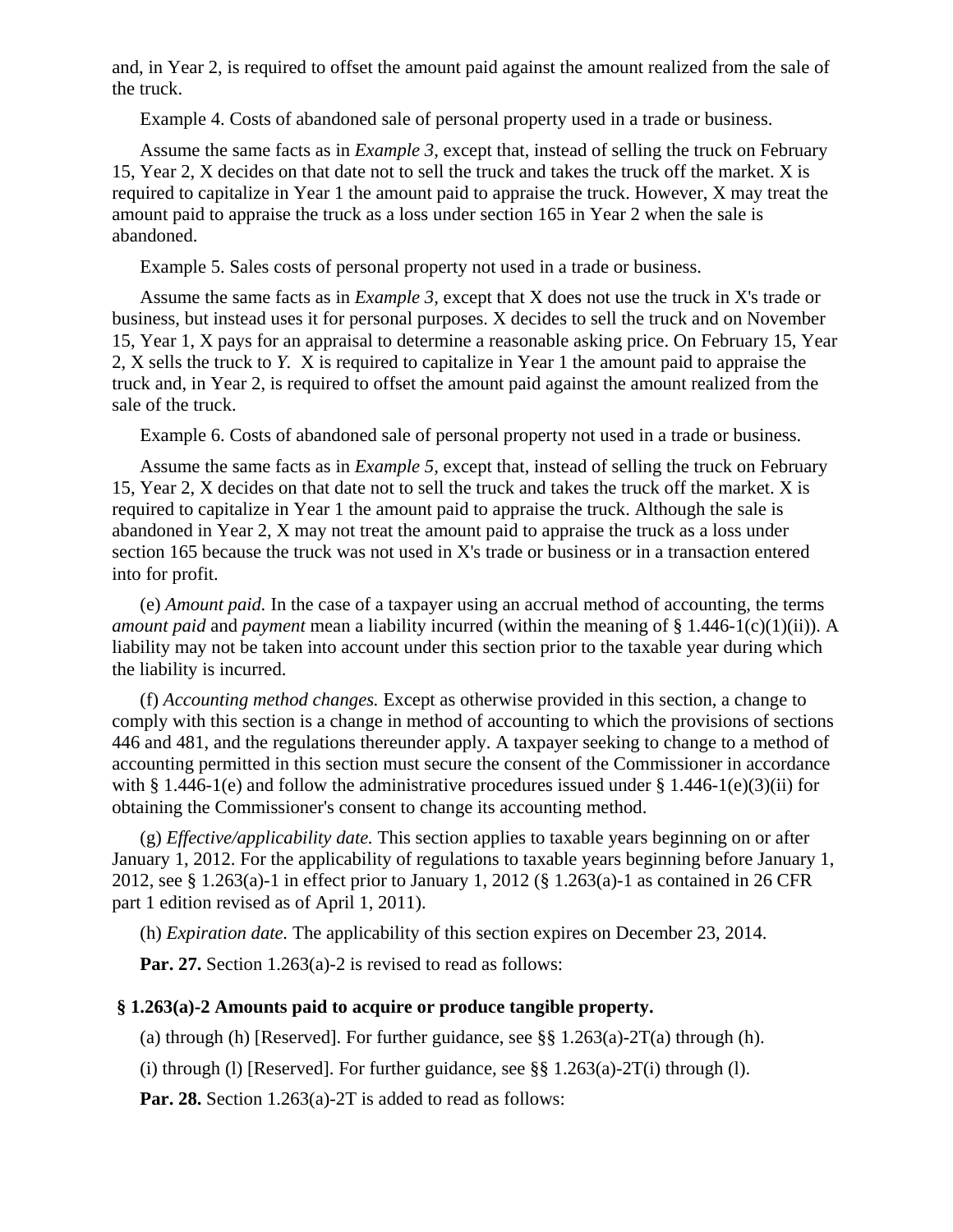## **§ 1.263(a)-2T Amounts paid to acquire or produce tangible property (temporary).**

(a) *Overview.* This section provides rules for applying section 263(a) to amounts paid to acquire or produce a unit of real or personal property. Paragraph (b) of this section contains definitions. Paragraph (c) of this section contains the rules for coordinating this section with other provisions of the Internal Revenue Code. Paragraph (d) of this section provides the general requirement to capitalize amounts paid to acquire or produce a unit of real or personal property. Paragraph (e) of this section provides the requirement to capitalize amounts paid to defend or perfect title to real or personal property. Paragraph (f) of this section provides the rules for determining the extent to which taxpayers must capitalize transaction costs related to the acquisition of property. Paragraph (g) of this section provides a de minimis rule for certain amounts paid for the acquisition or production of property. Paragraphs (h) and (i) of this section address the treatment and recovery of capital expenditures. Paragraph (j) of this section provides for changes in methods of accounting to comply with this section, and paragraphs (k) and (l) of this section provide the effective, applicability, and expiration dates for the rules under this section.

(b) *Definitions.* For purposes of this section, the following definitions apply:

(1) *Amount paid.* In the case of a taxpayer using an accrual method of accounting, the terms *amount paid* and *payment* mean a liability incurred (within the meaning of § 1.446-1(c)(1)(ii)). A liability may not be taken into account under this section prior to the taxable year during which the liability is incurred.

(2) *Personal property* means tangible personal property as defined in § 1.48-1(c).

(3) *Real property* means land and improvements thereto, such as buildings or other inherently permanent structures (including items that are structural components of the buildings or structures) that are not personal property as defined in paragraph (b)(2) of this section. Any property that constitutes other tangible property under § 1.48-1(d) is treated as real property for purposes of this section. Local law is not controlling in determining whether property is real property for purposes of this section.

(4) *Produce* means construct, build, install, manufacture, develop, create, raise, or grow. This definition is intended to have the same meaning as the definition used for purposes of section  $263A(g)(1)$  and § 1.263A-2(a)(1)(i), except that improvements are excluded from the definition in this paragraph (b)(4) and are separately defined and addressed in § 1.263(a)-3T.

(c) *Coordination with other provisions of the Internal Revenue Code* --(1) *In general.* Except as provided under the de minimis rule in paragraph (g) of this section, nothing in this section changes the treatment of any amount that is specifically provided for under any provision of the Internal Revenue Code or regulations thereunder other than section 162(a) or section 212 and the regulations under those sections. For example, see section 263A requiring taxpayers to capitalize the direct and indirect costs of producing property or acquiring property for resale. See also section 195 requiring taxpayers to capitalize certain costs as start-up expenditures.

(2) *Materials and supplies.* Except as provided under the de minimis rule in paragraph (g) of this section, nothing in this section changes the treatment of amounts paid to acquire or produce property that is properly treated as materials and supplies under § 1.162-3T.

(d) *Acquired or produced tangible property* --(1) *Requirement to capitalize.* Except as provided in paragraph  $(g)$  of this section (providing the de minimis rule) and in § 1.162-3T (relating to materials and supplies), a taxpayer must capitalize amounts paid to acquire or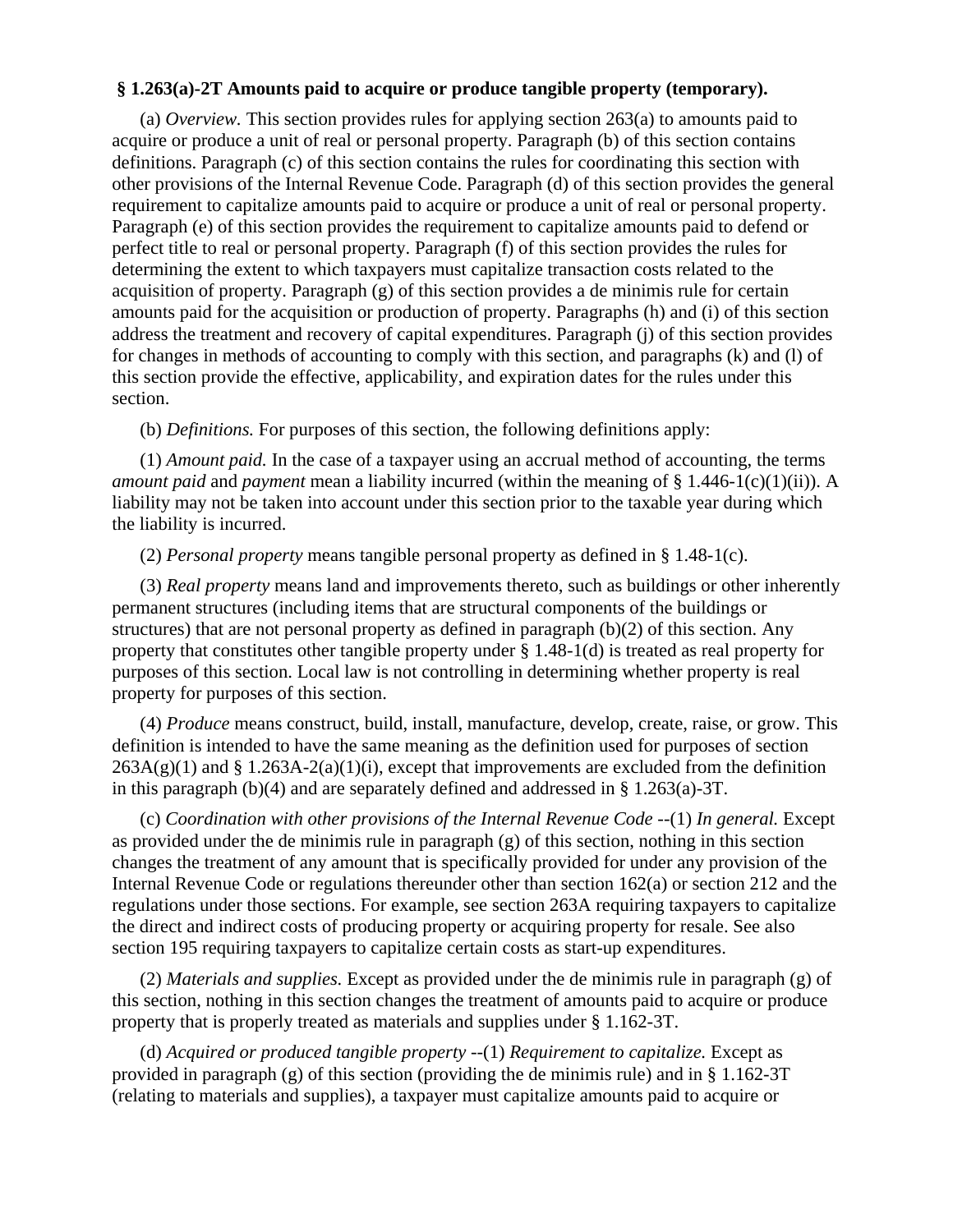produce a unit of real or personal property (as determined under § 1.263(a)-3T(e)), including leasehold improvement property, land and land improvements, buildings, machinery and equipment, and furniture and fixtures. Amounts paid to acquire or produce a unit of real or personal property include the invoice price, transaction costs as determined under paragraph (f) of this section, and costs for work performed prior to the date that the unit of property is placed in service by the taxpayer (without regard to any applicable convention under section 168(d)). A taxpayer also must capitalize amounts paid to acquire real or personal property for resale and to produce real or personal property. See section 263A for the costs required to be capitalized to property produced by the taxpayer or to property acquired for resale.

(2) *Examples.* The rules of this section are illustrated by the following examples, in which it is assumed that the taxpayer does not apply the de minimis rule under paragraph (g) of this section:

Example 1. Acquisition of personal property.

X purchases new cash registers for use in its retail store located in leased space in a shopping mall. Assume each cash register is a unit of property as determined under § 1.263(a)-3T(e) and is not a material or supply under  $\S 1.162-3T$ . X must capitalize under this paragraph (d)(1) the amount paid to acquire each cash register.

Example 2. Acquisition of personal property that is a material or supply; coordination with § 1.162-3T.

X operates a fleet of aircraft. In Year 1, X acquires a stock of component parts, which it intends to use to maintain and repair its aircraft. X does not make elections under § 1.162-3T(d) to treat the materials and supplies as capital expenditures. In Year 2, X uses the component parts in the repair and maintenance of its aircraft. Because the parts are materials and supplies under § 1.162-3T, X is not required to capitalize the amounts paid for the parts under this paragraph (d)(1). Rather, X must apply the rules in § 1.162-3T, governing the treatment of materials and supplies, to determine the treatment of these amounts.

Example 3. Acquisition of unit of personal property; coordination with § 1.162-3T.

X operates a rental business that rents out a variety of small individual items to customers (rental items). X maintains a supply of rental items on hand to replace worn or damaged items. X purchases a large quantity of rental items to be used in its business. Assume that each of these rental items is a unit of property under § 1.263(a)-3T(e). Also assume that a portion of the rental items are materials and supplies under  $\S 1.162-3T(c)(1)$ . Under paragraph (d)(1) of this section, X must capitalize the amounts paid for the rental items that are not materials and supplies under § 1.162-3T(c)(1). However, X must apply the rules in § 1.162-3T to determine the treatment of the rental items that are materials and supplies under  $\S 1.162-3T(c)(1)$ .

Example 4. Acquisition or production cost.

X purchases and produces jigs, dies, molds, and patterns for use in the manufacture of X's products. Assume that each of these items is a unit of property as determined under § 1.263(a)-  $3T(e)$  and is not a material and supply under § 1.162-3T(c)(1). X is required to capitalize under paragraph (d)(1) of this section the amounts paid to acquire and produce the jigs, dies, molds, and patterns. See section 263A for the costs required to be capitalized to the property acquired or produced by X.

Example 5. Acquisition of land.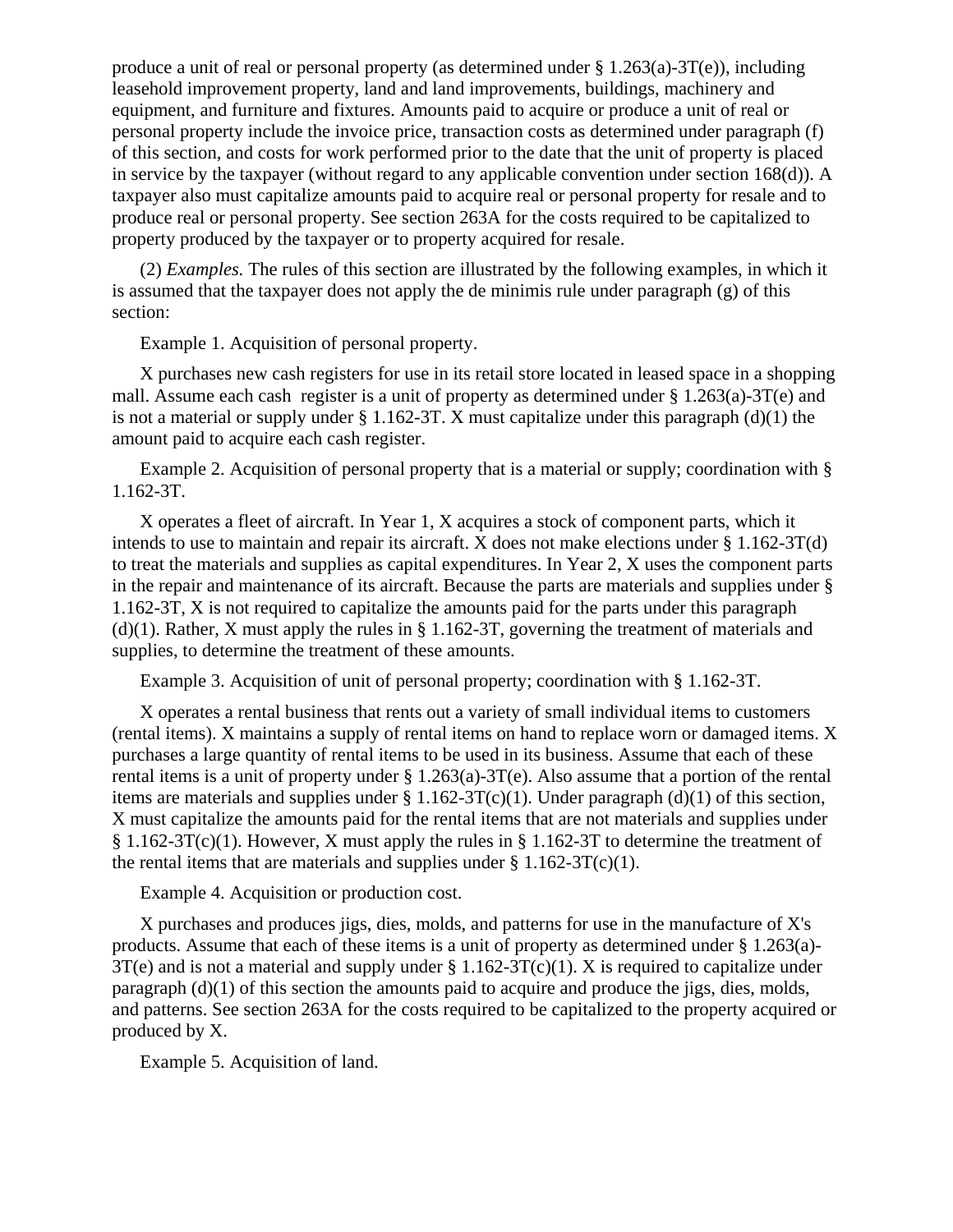X purchases a parcel of undeveloped real estate. X must capitalize under paragraph  $(d)(1)$  of this section the amount paid to acquire the real estate. See paragraph (f) of this section for the treatment of amounts paid to facilitate the acquisition of real property.

Example 6. Acquisition of building.

X purchases a building. X must capitalize under paragraph (d)(1) of this section the amount paid to acquire the building. See paragraph (f) of this section for the treatment of amounts paid to facilitate the acquisition of real property.

Example 7. Acquisition of property for resale and production of property for sale.

X purchases goods for resale and produces other goods for sale. X must capitalize under paragraph (d)(1) of this section the amounts paid to acquire and produce the goods. See section 263A for the costs required to be capitalized to the property produced or property acquired for resale.

Example 8. Production of building.

X constructs a building. X must capitalize under paragraph  $(d)(1)$  of this section the amount paid to construct the building. See section 263A for the costs required to be capitalized to the real property produced by X.

Example 9. Acquisition of assets constituting a trade or business.

Y owns tangible and intangible assets that constitute a trade or business. X purchases all the assets of Y in a taxable transaction. X must capitalize under paragraph  $(d)(1)$  of this section the amount paid for the tangible assets of Y. See § 1.263(a)-4 for the treatment of amounts paid to acquire intangibles and § 1.263(a)-5 for the treatment of amounts paid to facilitate the acquisition of assets that constitute a trade or business. See section 1060 for special allocation rules for certain asset acquisitions.

Example 10. Work performed prior to placing the property in service.

In Year 1, X purchases a building for use as a business office. Prior to placing the building in service, X incurs costs to repair cement steps, refinish wood floors, patch holes in walls, and paint the interiors and exteriors of the building. In Year 2, X places the building in service and begins using the building as its business office. Assume that the work that X performs does not constitute an improvement to the building or its structural components under § 1.263(a)-3T. Under § 1.263-3T(e)(2)(i), the building and its structural components is a single unit of property. Under paragraph  $(d)(1)$  of this section, the amounts paid must be capitalized as costs of acquiring the building because they were for work performed prior to X's placing the building in service.

Example 11. Work performed prior to placing the property in service.

In January Year 1, X purchases a new machine for use in an existing production line of its manufacturing business. Assume that the machine is a unit of property under  $\S 1.263(a)$ -3T(e) and is not a material or supply under § 1.162-3T. After the machine is installed, X performs a critical test on the machine to ensure that it will operate in accordance with quality standards. On November 1, Year 1, the critical test is complete, and X places the machine in service on the production line. X performs periodic quality control testing after the machine is placed in service. Under paragraph (d)(1) of this section, the amounts paid for the installation and the critical test performed before the machine is placed in service must be capitalized as costs of acquiring the machine. However, amounts paid for periodic quality control testing after X placed the machine in service are not required to be capitalized as a cost of acquiring the machine.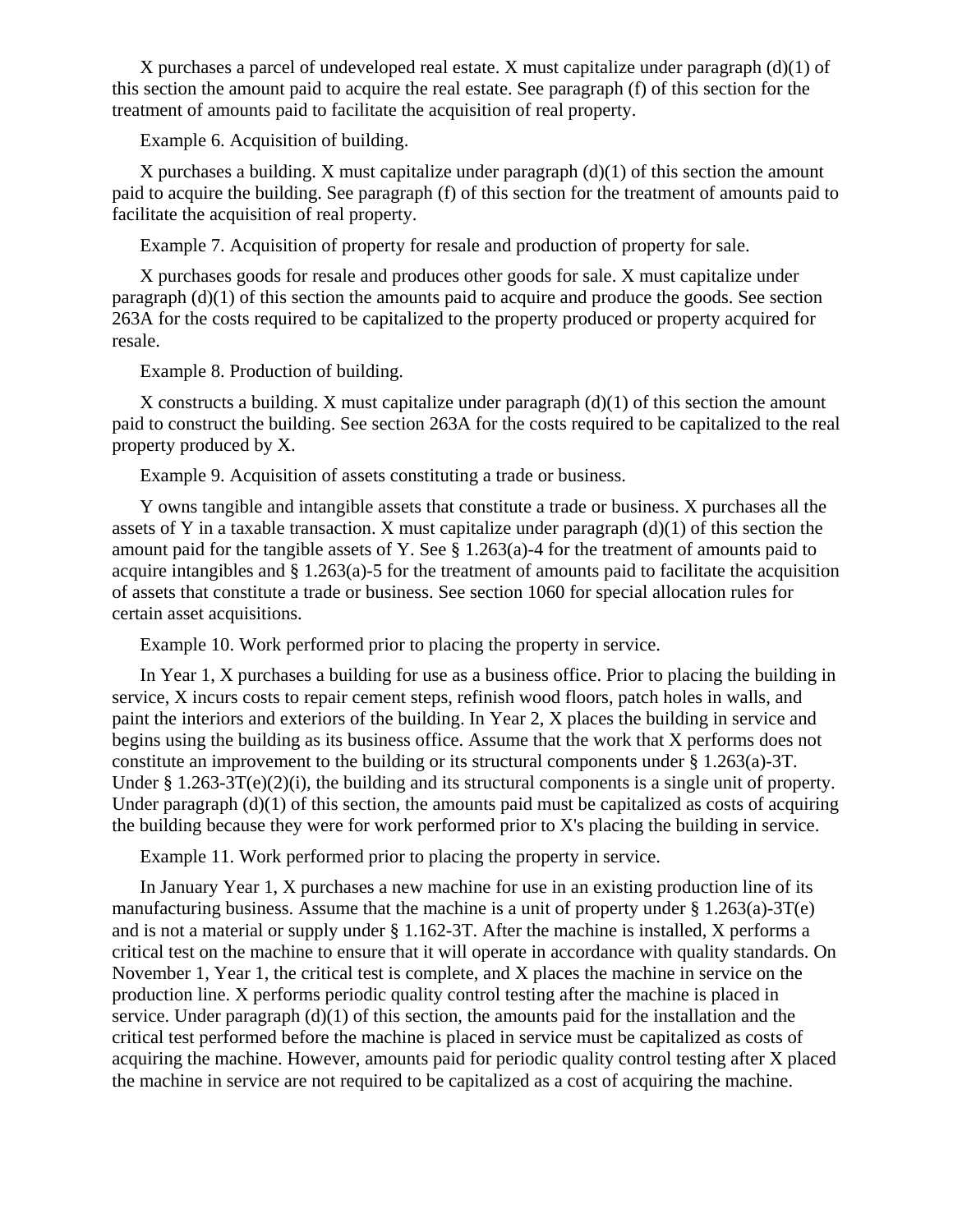(e) *Defense or perfection of title to property* --(1) *In general.* Amounts paid to defend or perfect title to real or personal property are amounts paid to acquire or produce property within the meaning of this section and must be capitalized. See section 263A for the costs required to be capitalized to property produced by the taxpayer or to property acquired for resale.

(2) *Examples.* The following examples illustrate the rule of paragraph (e):

Example 1. Amounts paid to contest condemnation.

X owns real property located in County. County files an eminent domain complaint condemning a portion of X's property to use as a roadway. X hires an attorney to contest the condemnation. The amounts that X paid to the attorney must be capitalized because they were to defend X's title to the property.

Example 2. Amounts paid to invalidate ordinance.

X is in the business of quarrying and supplying for sale sand and stone in a certain municipality. Several years after X establishes its business, the municipality in which it is located passes an ordinance that prohibits the operation of X's business. X incurs attorney's fees in a successful prosecution of a suit to invalidate the municipal ordinance. X prosecutes the suit to preserve its business activities and not to defend X's title in the property. Therefore, the attorney's fees that X paid are not required to be capitalized under paragraph  $(e)(1)$  of this section. See section 263A for the rules requiring direct and allocable indirect costs (including otherwise deductible costs) to be capitalized to property produced or property acquired for resale.

Example 3. Amounts paid to challenge building line.

The board of public works of a municipality establishes a building line across X's business property, adversely affecting the value of the property. X incurs legal fees in unsuccessfully litigating the establishment of the building line. The amounts X paid to the attorney must be capitalized because they were to defend X's title to the property.

(f) *Transaction costs* --(1) *In general.* A taxpayer must capitalize amounts paid to facilitate the acquisition or production of real or personal property. See section 263A for the costs required to be capitalized to property produced by the taxpayer or to property acquired for resale. See § 1.263(a)-5 for the treatment of amounts paid to facilitate the acquisition of assets that constitute a trade or business. See § 1.167(a)-5 for allocations of facilitative costs between depreciable and non-depreciable property.

(2) *Scope of facilitate* --(i) *In general.* Except as otherwise provided in this section, an amount is paid to facilitate the acquisition of real or personal property if the amount is paid in the process of investigating or otherwise pursuing the acquisition. Whether an amount is paid in the process of investigating or otherwise pursuing the acquisition is determined based on all of the facts and circumstances. In determining whether an amount is paid to facilitate an acquisition, the fact that the amount would (or would not) have been paid but for the acquisition is relevant but is not determinative. Amounts paid to facilitate an acquisition include, but are not limited to, inherently facilitative amounts specified in paragraph  $(f)(2)(ii)$  of this section.

(ii) *Inherently facilitative amounts.* An amount is paid in the process of investigating or otherwise pursuing the acquisition of real or personal property if the amount is inherently facilitative. An amount is inherently facilitative if the amount is paid for--

- (A) Transporting the property (for example, shipping fees and moving costs);
- (B) Securing an appraisal or determining the value or price of property;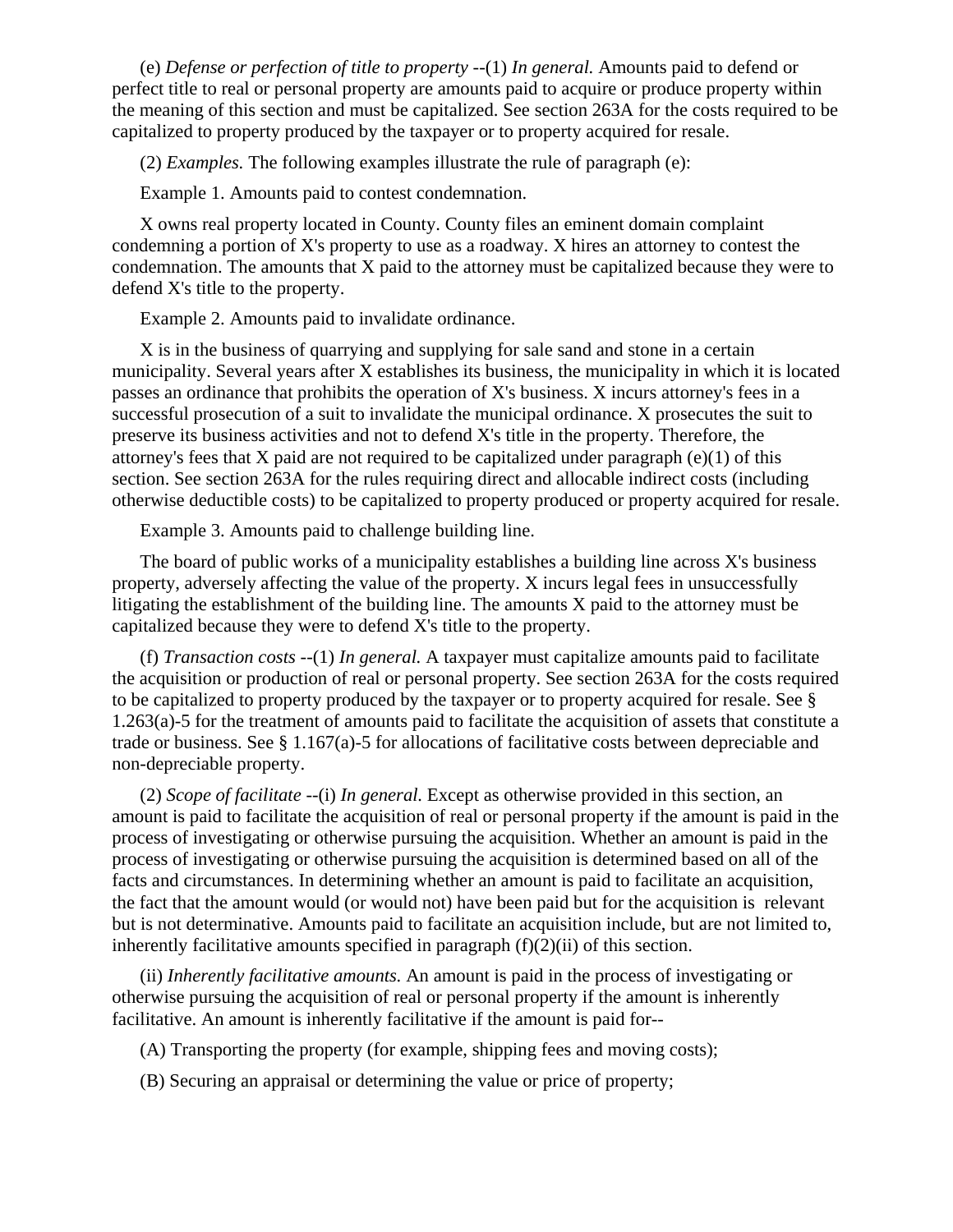(C) Negotiating the terms or structure of the acquisition and obtaining tax advice on the acquisition;

(D) Application fees, bidding costs, or similar expenses;

(E) Preparing and reviewing the documents that effectuate the acquisition of the property (for example, preparing the bid, offer, sales contract, or purchase agreement);

(F) Examining and evaluating the title of property;

(G) Obtaining regulatory approval of the acquisition or securing permits related to the acquisition, including application fees;

(H) Conveying property between the parties, including sales and transfer taxes, and title registration costs;

(I) Finders' fees or brokers' commissions, including amounts paid that are contingent on the successful closing of the acquisition;

(J) Architectural, geological, engineering, environmental, or inspection services pertaining to particular properties; or

(K) Services provided by a qualified intermediary or other facilitator of an exchange under section 1031.

(iii) *Special rule for acquisitions of real property* --(A) *In general.* Except as provided in paragraph  $(f)(2)(ii)$  of this section (relating to inherently facilitative amounts), an amount paid by the taxpayer in the process of investigating or otherwise pursuing the acquisition of real property does not facilitate the acquisition if it relates to activities performed in the process of determining whether to acquire real property and which real property to acquire.

(B) *Acquisitions of real and personal property in a single transaction.* An amount paid by the taxpayer in the process of investigating or otherwise pursuing the acquisition of personal property facilitates the acquisition of such personal property even if such property is acquired in a single transaction that also includes the acquisition of real property subject to the special rule set out in paragraph  $(f)(2)(iii)(A)$  of this section. A taxpayer may use a reasonable allocation to determine which costs facilitate the acquisition of personal property and which costs relate to the acquisition of real property and are subject to the special rule of paragraph  $(f)(2)(iii)(A)$  of this section.

(iv) *Employee compensation and overhead costs* --(A) *In general.* For purposes of paragraph (f) of this section, amounts paid for employee compensation (within the meaning of  $\S 1.263(a)$ - $4(e)(4)(ii)$ ) and overhead are treated as amounts that do not facilitate the acquisition of real or personal property. See section 263A, however, for the treatment of employee compensation and overhead costs required to be capitalized to property produced by the taxpayer or to property acquired for resale.

(B) *Election to capitalize.* A taxpayer may elect to treat amounts paid for employee compensation or overhead as amounts that facilitate the acquisition of property. The election is made separately for each acquisition and applies to employee compensation or overhead, or both. For example, a taxpayer may elect to treat overhead, but not employee compensation, as amounts that facilitate the acquisition of property. A taxpayer makes the election by treating the amounts to which the election applies as amounts that facilitate the acquisition in the taxpayer's timely filed original Federal income tax return (including extensions) for the taxable year during which the amounts are paid. In the case of an S corporation or a partnership, the election is made by the S corporation or by the partnership, and not by the shareholders or partners. A taxpayer may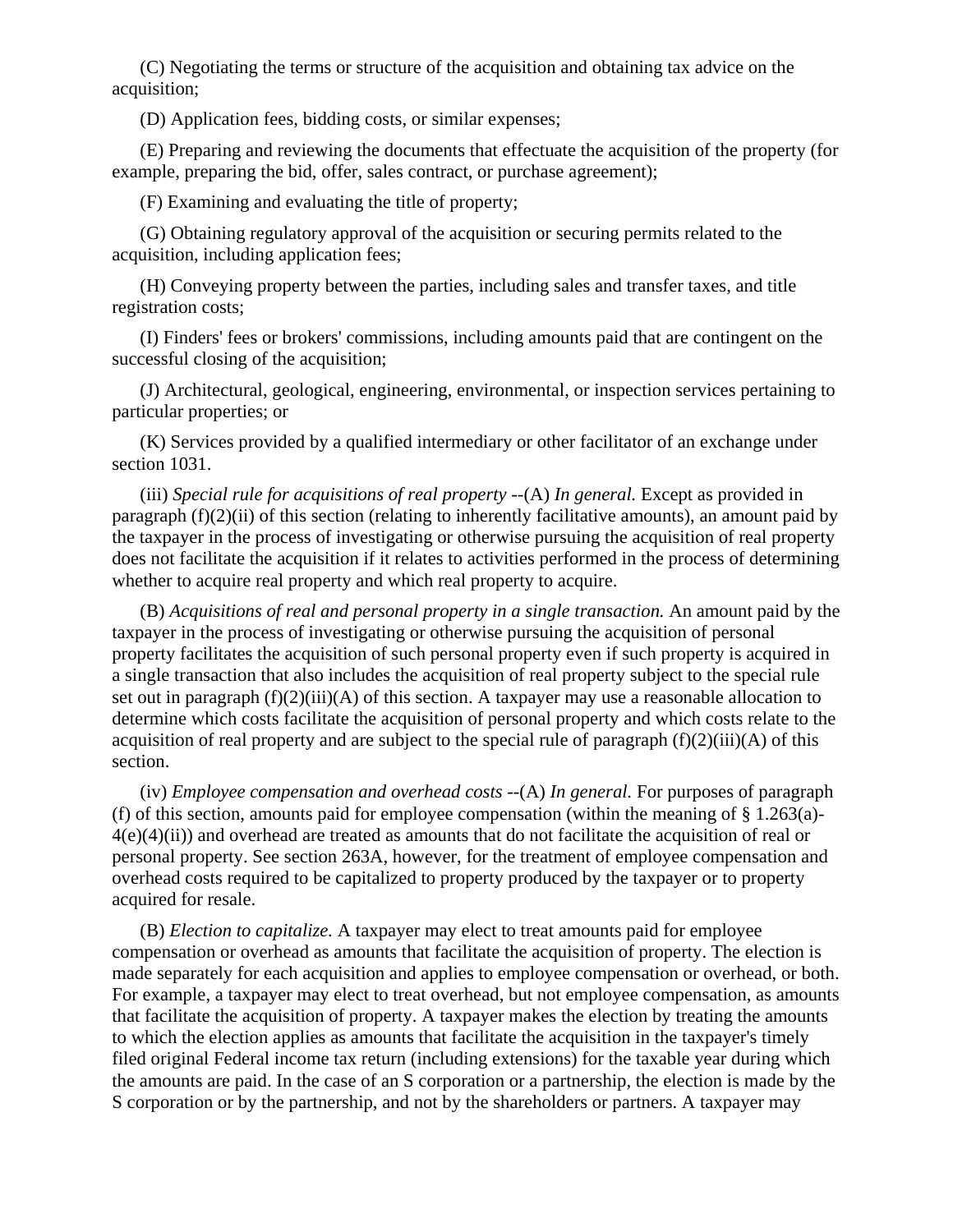revoke an election made under this paragraph  $(f)(2)(iv)(B)$  with respect to each acquisition only by filing a request for a private letter ruling and obtaining the Commissioner's consent to revoke the election. The Commissioner may grant a request to revoke this election if the taxpayer can demonstrate good cause for the revocation. An election may not be made or revoked through the filing of an application for change in accounting method or, before obtaining the Commissioner's consent to make the late election or to revoke the election, by filing an amended Federal income tax return.

(3) *Treatment of transaction costs* --(i) *In general.* All amounts paid to facilitate the acquisition or production of real or personal property are capital expenditures. Facilitative amounts allocable to real or personal property must be included in the basis of the property acquired or produced.

(ii) *Treatment of inherently facilitative amounts.* Inherently facilitative amounts allocable to real or personal property are capital expenditures related to such property even if the property is not eventually acquired or produced. Inherently facilitative amounts allocable to real or personal property not acquired may be allocated to those properties and recovered as appropriate in accordance with the applicable provisions of the Internal Revenue Code and the regulations thereunder (for example, sections 165, 167, or 168). See paragraph (i) of this section for the recovery of capitalized amounts.

(4) *Examples.* The following examples illustrate the rules of paragraph (f) of this section:

# *Example 1. Broker's fees to facilitate an acquisition.*

X decides to purchase a building in which to relocate its offices and hires a real estate broker to find a suitable building. X pays fees to the broker to find property for X to acquire. Under paragraph  $(f)(2)(ii)(I)$  of this section, X must capitalize the amounts paid to the broker because these costs are inherently facilitative of the acquisition of real property.

Example 2. Inspection and survey costs to facilitate an acquisition.

X decides to purchase building A and pays amounts to third-party contractors for a termite inspection and an environmental survey of building A. Under paragraph  $(f)(2)(ii)(J)$  of this section, X must capitalize the amounts paid for the inspection and the survey of the building because these costs are inherently facilitative of the acquisition of real property.

Example 3. Moving costs to facilitate an acquisition.

X purchases all the assets of Y and, in connection with the purchase, hires a transportation company to move storage tanks from Y's plant to X's plant. Under paragraph  $(f)(2)(ii)(A)$  of this section, X must capitalize the amount paid to move the storage tanks from Y's plant to X's plant because this cost is inherently facilitative to the acquisition of personal property.

Example 4. Geological and geophysical costs; coordination with other provisions.

X is in the business of exploring, purchasing, and developing properties in the United States for the production of oil and gas. X considers acquiring a particular property but first incurs costs for the services of an engineering firm to perform geological and geophysical studies to determine if the property is suitable for oil or gas production. Assume that the amounts that X paid to the engineering firm constitute geological and geophysical expenditures under section 167(h). Although the amounts that X paid for the geological and geophysical services are inherently facilitative to the acquisition of real property under paragraph  $(f)(2)(ii)(J)$  of this section, X is not required to include those amounts in the basis of the real property acquired. Rather, under paragraph (c) of this section, X must capitalize these costs separately and amortize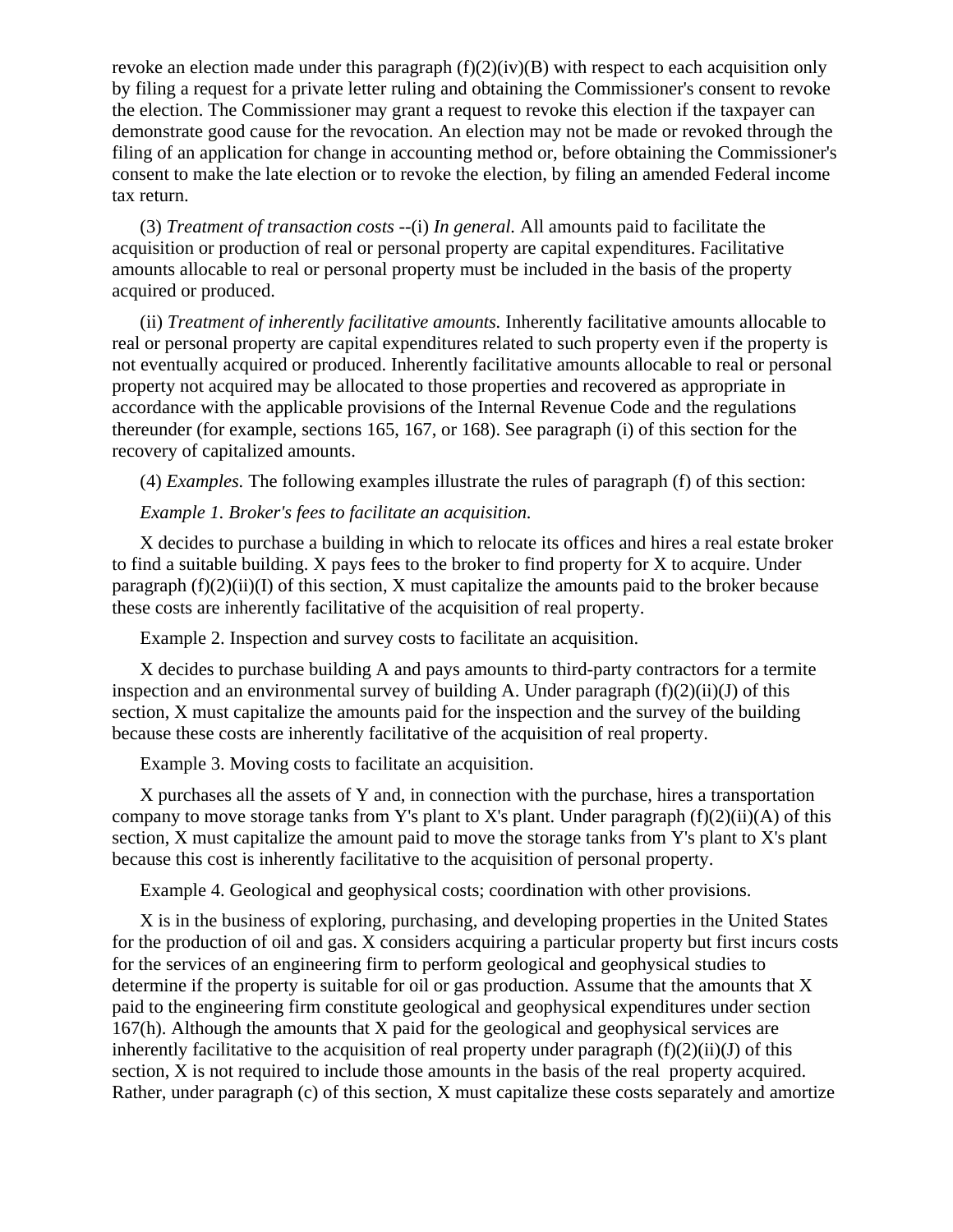such costs as required under section 167(h) (addressing the amortization of geological and geophysical expenditures).

Example 5. Scope of facilitate.

X is in the business of providing legal services to clients. X is interested in acquiring a new conference table for its office. X hires and incurs fees for an interior designer to shop for, evaluate, and make recommendations to X regarding which new table to acquire. Under paragraphs (f)(1) and (2) of this section, X must capitalize the amounts paid to the interior designer to provide these services because they are paid in the process of investigating or otherwise pursuing the acquisition of personal property.

Example 6. Transaction costs allocable to multiple properties.

X, a retailer, wants to acquire land for the purpose of building a new distribution facility for its products. X considers various properties on highway A in state B. X incurs fees for the services of an architect to advise and evaluate the suitability of the sites for the type of facility that X intends to construct on the selected site. X must capitalize the architect fees as amounts paid to acquire land because these amounts are inherently facilitative to the acquisition of land under paragraph  $(f)(2)(ii)(J)$  of this section.

Example 7. Transaction costs allocable to multiple properties.

X, a retailer, wants to acquire land for the purpose of building a new distribution facility for its products. X considers various properties on highway A in state B. X incurs fees for the services of an architect to prepare preliminary floor plans for a building that X could construct at any of the sites. Under these facts, the architect's fees are not inherently facilitative to the acquisition of land under paragraph  $(f)(2)(iii)(J)$  of this section but are allocable as construction costs of the building under section 263A. Therefore, X does not capitalize the architect fees as amounts paid to acquire land but instead must capitalize these costs as indirect costs allocable to the production of property under section 263A.

Example 8. Special rule for acquisitions of real property.

X owns several retail stores. X decides to examine the feasibility of opening a new store in city A. In October, Year 1, X hires and incurs costs for a development consulting firm to study city A and perform market surveys, evaluate zoning and environmental requirements, and make preliminary reports and recommendations as to areas that X should consider for purposes of locating a new store. In December, Year 1, X continues to consider whether to purchase real property in city *A* and which property to acquire. X hires, and incurs fees for, an appraiser to perform appraisals on two different sites to determine a fair offering price for each site. In March, Year 2, X decides to acquire one of these two sites for the location of its new store. At the same time, X determines not to acquire the other site. Under paragraph  $(f)(2)(iii)$  of this section, X is not required to capitalize amounts paid to the development consultant in Year 1 because the amounts relate to activities performed in the process of determining whether to acquire real property and which real property to acquire and the amounts are not inherently facilitative costs under paragraph  $(f)(2)(ii)$  of this section. However, X must capitalize amounts paid to the appraiser in Year 1 because the appraisal costs are inherently facilitative costs under paragraph  $(f)(2)(ii)(B)$  of this section. In Year 2, X must include the appraisal costs allocable to property acquired in the basis of the property acquired and may recover the appraisal costs allocable to the property not acquired in accordance with paragraphs  $(f)(3)(ii)$  and  $(i)$  of this section.

Example 9. Employee compensation and overhead.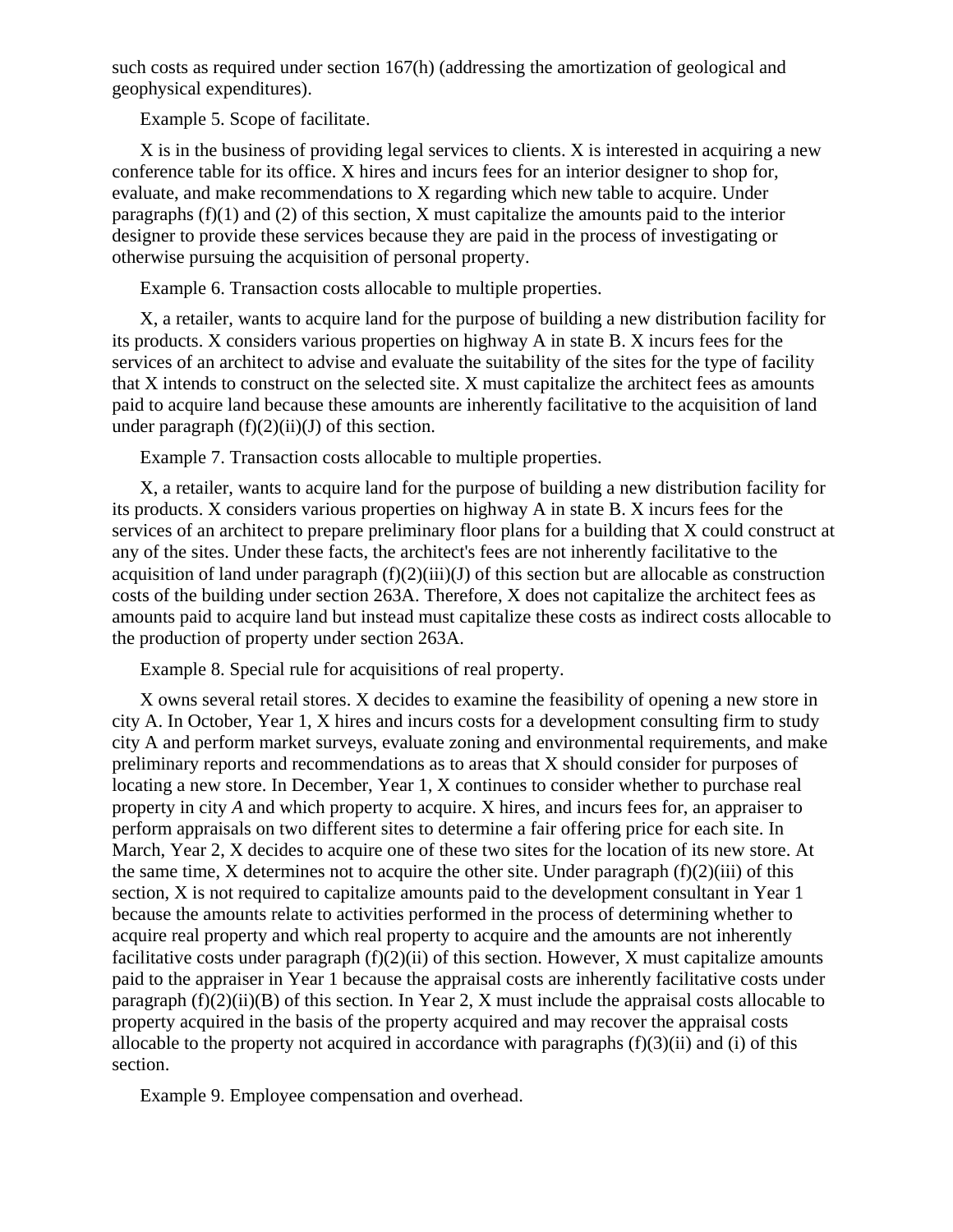X, a freight carrier, maintains an acquisition department whose sole function is to arrange for the purchase of vehicles and aircraft from manufacturers or other parties to be used in its freight carrying business. As provided in paragraph  $(f)(2)(iv)(A)$  of this section, X is not required to capitalize any portion of the compensation paid to employees in its acquisition department or any portion of its overhead allocable to its acquisition department. However, under paragraph  $(f)(2)(iv)(B)$  of this section, X may elect to capitalize the compensation and overhead costs allocable to the acquisition of a vehicle or aircraft by treating these amounts as costs that facilitate the acquisition of that property in its timely filed original federal income tax return for the year the amounts are paid.

(g) *De minimis rule* --(1) *In general.* Except as otherwise provided in this paragraph (g), a taxpayer is not required to capitalize under paragraph (d)(1) of this section nor treat as a material or supply under  $\S 1.162-3T(a)$  amounts paid for the acquisition or production (including any amounts paid to facilitate the acquisition or production) of a unit of property (as determined under  $\S 1.263(a) - 3T(e)$  or for the acquisition or production of any material or supply (as defined in §  $1.162-3T(c)(1)$  if--

(i) The taxpayer has an applicable financial statement (as defined in paragraph  $(g)(6)$  of this section);

(ii) The taxpayer has at the beginning of the taxable year written accounting procedures treating as an expense for non-tax purposes the amounts paid for property costing less than a certain dollar amount;

(iii) The taxpayer treats the amounts paid during the taxable year as an expense on its applicable financial statement in accordance with its written accounting procedures; and

(iv) The total aggregate of amounts paid and not capitalized under paragraph  $(g)(1)$  of this section and § 1.162-3T(f) (materials and supplies) for the taxable year are less than or equal to the greater of--

(A) 0.1 percent of the taxpayer's gross receipts for the taxable year as determined for Federal income tax purposes; or

(B) 2 percent of the taxpayer's total depreciation and amortization expense for the taxable year as determined in its applicable financial statement.

(2) *Exceptions to de minimis rule.* The de minimis rule in paragraph (g)(1) of this section does not apply to the following:

(i) Amounts paid for property that is or is intended to be included in inventory property; and

(ii) Amounts paid for land.

(3) *Additional rules.* Property to which a taxpayer applies the de minimis rule contained in paragraph (g) of this section is not treated upon sale or other disposition as a capital asset under section 1221 or as property used in the trade or business under section 1231. The cost of property to which a taxpayer properly applies the de minimis rule contained in paragraph (g) of this section is not required to be capitalized under section 263A to a separate unit of property but may be required to be capitalized as a cost of other property if incurred by reason of the production of the other property. See, for example, § 1.263A-1(e)(3)(ii)(R) requiring taxpayers to capitalize the cost of tools and equipment allocable to property produced or property acquired for resale.

(4) *Election to capitalize.* A taxpayer may elect not to apply the de minimis rule contained in paragraph  $(g)(1)$  of this section. An election made under this paragraph  $(g)(4)$  may apply to any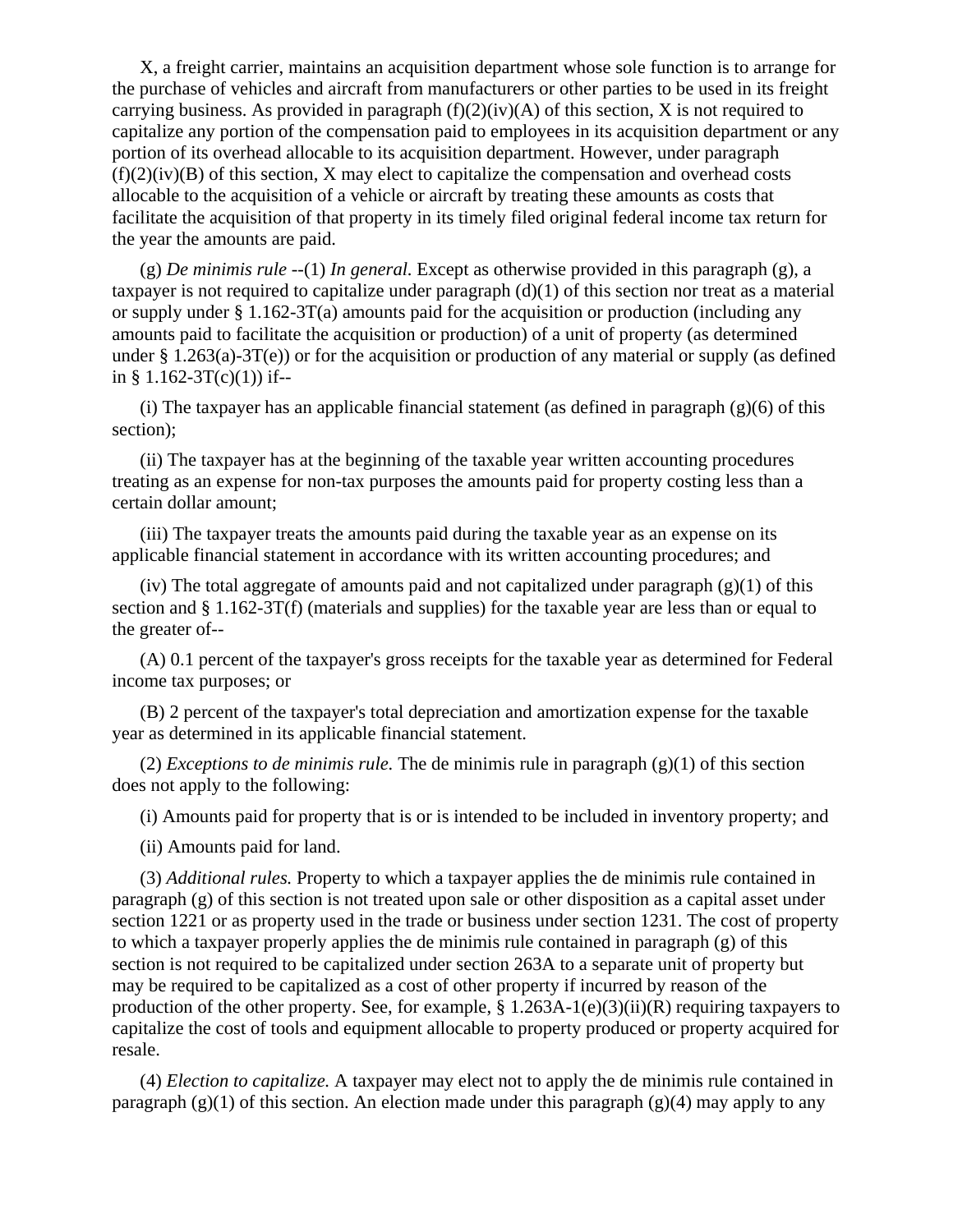unit of property during the taxable year to which paragraph  $(g)(1)$  of this section would apply (but for the election under this paragraph  $(g)(4)$ ). A taxpayer makes the election by capitalizing the amounts paid to acquire or produce the unit of property in the taxable year the amounts are paid and by beginning to recover the costs when the unit of property is placed in service by the taxpayer for the purposes of determining depreciation under the applicable provisions of the Internal Revenue Code and the regulations thereunder. A taxpayer must make this election on its timely filed original Federal income tax return (including extensions) for the taxable year the unit of property is placed in service by the taxpayer for the purposes of determining depreciation. In the case of an S corporation or a partnership, the election is made by the S corporation or by the partnership, and not by the shareholders or partners. A taxpayer may revoke an election made under this paragraph  $(g)(4)$  with respect to a unit of property only by filing a request for a private letter ruling and obtaining the Commissioner's consent to revoke the election. The Commissioner may grant a request to revoke this election if the taxpayer can demonstrate good cause for the revocation. An election may not be made or revoked through the filing of an application for change in accounting method or by filing an amended Federal income tax return.

(5) *Materials and supplies.* A taxpayer must treat amounts paid to acquire or produce a unit of property that is a material or supply as defined under  $\S 1.162-3T(c)(1)$  under  $\S 1.162-3T$ unless the taxpayer elects under  $\S 1.162-3T(f)$  to apply the de minimis rule to that property under this paragraph (g). Property to which a taxpayer applies the de minimis rule contained in paragraph (g) of this section is not treated as a material or supply under § 1.162-3T.

(6) *Definition of applicable financial statement.* For purposes of this section (g), the taxpayer's applicable financial statement is the taxpayer's financial statement listed in paragraphs  $(g)(6)(i)$  through (iii) of this section that has the highest priority (including within paragraph  $(g)(6)(ii)$  of this section). The financial statements are, in descending priority--

(i) A financial statement required to be filed with the Securities and Exchange Commission (SEC) (the 10-K or the Annual Statement to Shareholders);

(ii) A certified audited financial statement that is accompanied by the report of an independent CPA (or in the case of a foreign entity, by the report of a similarly qualified independent professional), that is used for--

(A) Credit purposes;

(B) Reporting to shareholders, partners, or similar persons; or

(C) Any other substantial non-tax purpose; or

(iii) A financial statement (other than a tax return) required to be provided to the federal or a state government or any federal or state agencies (other than the SEC or the Internal Revenue Service).

(7) *Application to consolidated group member.* If the taxpayer is a member of a consolidated group for federal income tax purposes and the member's financial results are reported on the applicable financial statement (as defined in paragraph (g)(6) of this section) for the consolidated group then, for purposes of paragraphs  $(g)(1)(ii)$  and  $(g)(1)(iii)$  of this section, the written accounting procedures provided for the group and utilized for the group's applicable financial statement may be treated as the written accounting procedures of the member.

(8) *Examples.* The following examples illustrate the rule of this paragraph (g):

Example 1. De minimis rule.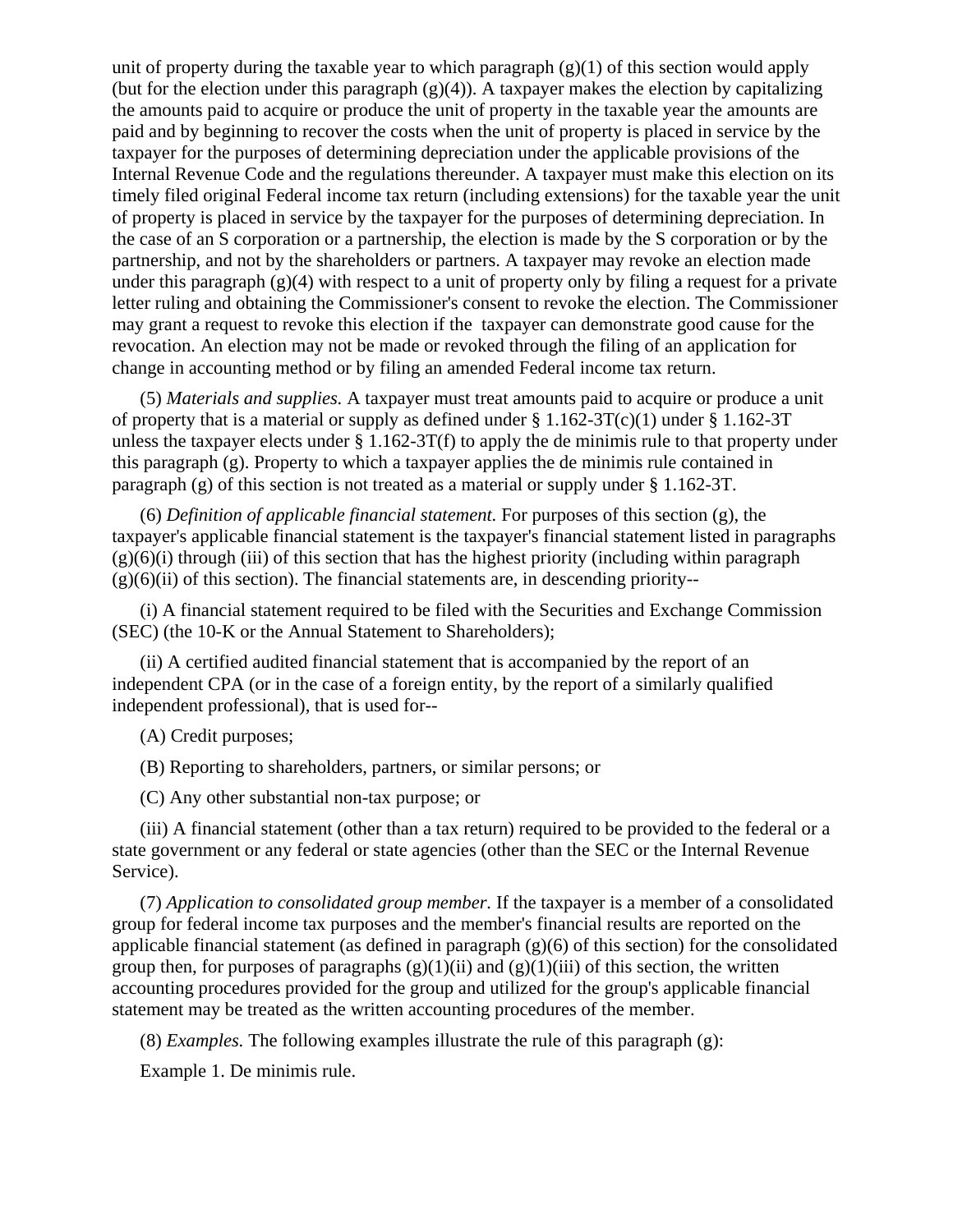X purchases 10 printers at \$ 200 each for a total cost of \$ 2,000. Assume that each printer is a unit of property under § 1.263(a)-3T(e) and is not a material or supply under § 1.162-3T. X has an applicable financial statement and a written policy at the beginning of the taxable year to expense amounts paid for property costing less than \$ 500. X treats the amounts paid for the printers as an expense on its applicable financial statement. Assume that the total aggregate amounts treated as de minimis and not capitalized by X under paragraphs  $(g)(1)(i)$ , (ii), and (iii) of this section, including the amounts paid for the printers, are less than or equal to the greater of 0.1 percent of total gross receipts or 2 percent of X's total financial statement depreciation under paragraph  $(g)(1)(iv)$  of this section. X is not required to capitalize the amounts paid for the 10 printers under paragraph  $(g)(1)$  of this section.

Example 2. De minimis rule not met.

X is a member of a consolidated group for federal income tax purposes. X's financial results are reported on the consolidated applicable financial statements for the affiliated group. X's affiliated group has a written policy at the beginning of Year 1, which is followed by X, to expense amounts paid for property costing less than \$ 500. In Year 1, X pays \$ 160,000 to purchase 400 computers at \$ 400 each. Assume that each computer is a unit of property under § 1.263(a)-3T(e), is not a material or supply under § 1.162-3T, and that X intends to treat the cost of only the computers as de minimis under paragraph  $(g)(1)$  of this section. X treats the amounts paid for the computers as an expense on the applicable financial statements for the affiliated group. For its Year 1 taxable year, X has gross receipts of \$ 125,000,000 for Federal tax purposes and reports \$ 7,000,000 of it's own depreciation and amortization expense on the affiliated group's applicable financial statement. Thus, in order to meet the criteria of paragraph  $(g)(1)(iv)$  of this section for Year 1, the total aggregate amounts paid and not capitalized by X under paragraphs  $(g)(1)(i)$ , (ii), and (iii) of this section must be less than or equal to the greater of \$ 125,000 (0.1 percent of X's total gross receipts of \$ 125,000,000) or \$ 140,000 (2 percent of X's total deprecation and amortization of \$ 7,000,000). Because X pays \$ 160,000 for the computers and this amount exceeds \$ 140,000, the greater of the two limitations provided in paragraph  $(g)(1)(iv)$  of this section, X may not apply the de minimis rule under paragraph  $(g)(1)$ of this section to the total amounts paid for the 400 computers.

Example 3. De minimis rule; election to capitalize.

Assume the same facts as in *Example 2,* except that X makes an election under paragraph  $(g)(4)$  of this section to capitalize \$ 20,000, the amounts paid to acquire 50 of the 400 computers purchased in Year 1. Under these facts, the \$ 140,000 paid by X in Year 1 for the remaining 350 computers qualifies for the de minimis rule under paragraph  $(g)(1)$  of this section because this amount is equal to 2 percent of X's total depreciation (\$ 140,000), the greater of the two amounts calculated under paragraph  $(g)(1)(iv)$  of this section. Accordingly, X is not required to capitalize the amounts paid to acquire the 350 computers in Year 1.

Example 4. Election to apply de minimis rule to certain materials and supplies.

 $(i)$  X is a corporation that provides consulting services to its customers. X has an applicable financial statement and a written policy at the beginning of the taxable year to expense amounts paid for property costing \$ 500 or less. In Year 1, X purchases 200 computers at \$ 500 each for a total cost of \$ 100,000. Assume that each computer is a unit of property under § 1.263(a)-3T(e) and is not a material or supply under § 1.162-3T. In addition, X purchases 200 office chairs at \$ 100 each for a total cost of \$ 20,000 and 250 customized briefcases at \$ 80 each for a total cost of \$ 20,000. Assume that each office chair and each briefcase is a material or supply under § 1.162-3T(c)(1). In Year 1, X also acquires 10 books at \$ 100 each, which are also materials and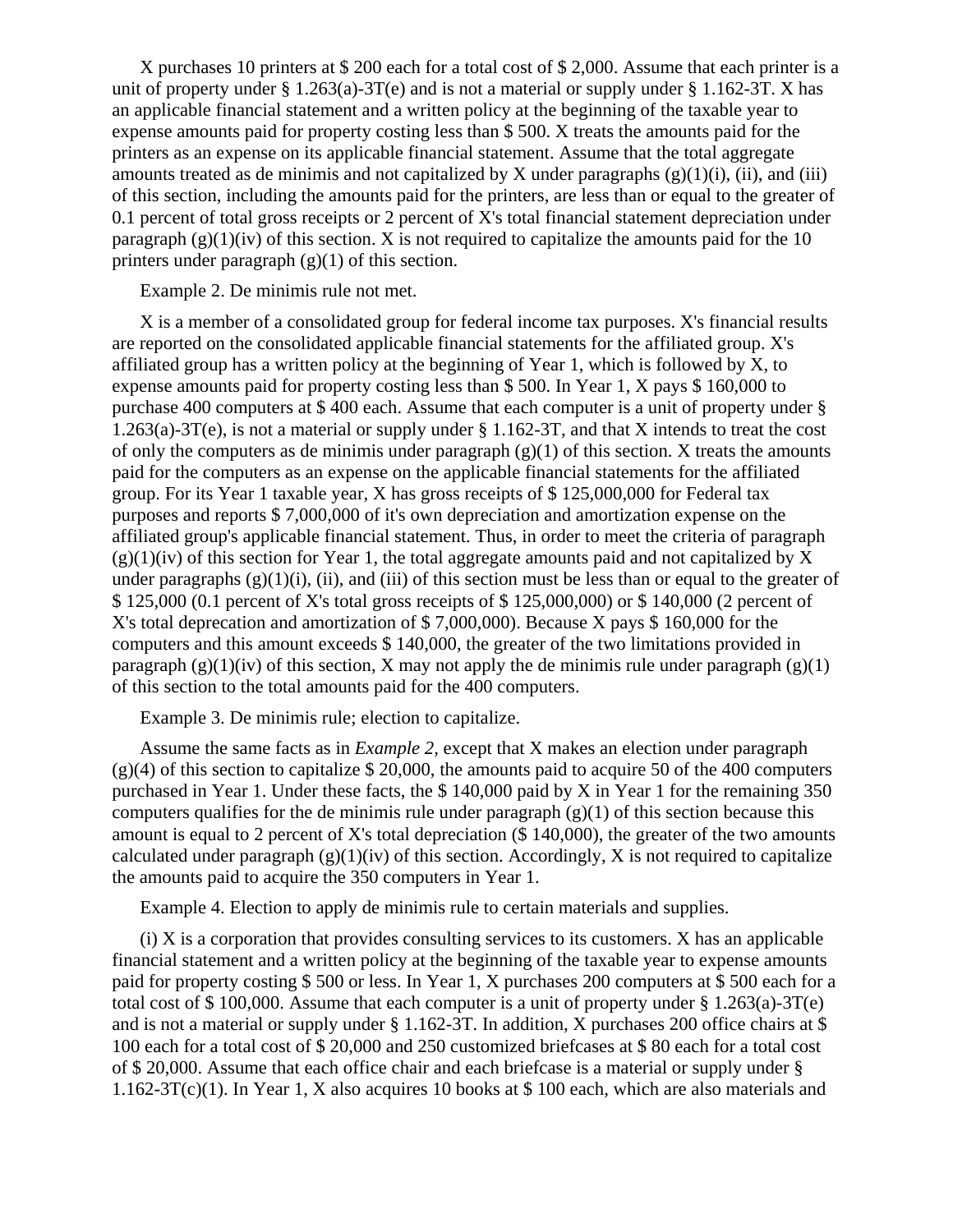supplies under § 1.162-3T(c)(1). X makes the election under § 1.162-3T(f) to apply the de minimis rule to the office chairs and briefcases, but does not make that election for the books and treats the books as materials and supplies in accordance with the provisions of § 1.162-3T. X treats the amounts paid for the computers, office chairs, and briefcases as expenses on its applicable financial statement. Assume also that for Year 1, the amounts that X paid for the computers, office chairs, and briefcases are the only amounts that X intends to treat as de minimis costs not capitalized under paragraph (g)(1) of this section. For its Year 1 taxable year, X has gross receipts of \$ 125,000,000 and reports \$ 7,000,000 of depreciation and amortization on its applicable financial statement.

(ii) In order to meet the requirements of paragraph  $(g)(1)(iv)$  of this section for Year 1, X's total aggregate amounts paid and not capitalized under paragraphs  $(g)(1)(i)$ ,  $(ii)$ , and  $(iii)$  of this section must be less than or equal to the greater of \$125,000 (0.1 percent of X's total gross receipts of \$ 125,000,000) or \$ 140,000 (2 percent of X's total depreciation and amortization of \$ 7,000,000). X pays a total of \$ 140,000 (\$ 100,000 + \$ 20,000 + \$ 20,000) for the computers, office chairs, and briefcases. X is not required to include the amounts paid for the books in this computation because X has not elected under  $\S 1.162-3T(f)$  to apply the de minimis rule to the books. Thus, the total aggregate amounts paid and not capitalized under paragraph  $(g)(1)$  of this section is equal to \$ 140,000 (2 percent of X's total financial depreciation), the greater of the two limitations set out under paragraph  $(g)(1)(iv)$  of this section. Accordingly, under paragraph  $(g)(1)$ of this section, in Year 1, X may treat as de minimis and is not required to capitalize the \$ 140,000 paid to acquire the computers, office chairs, and briefcases.

(h) *Treatment of capital expenditures.* Amounts required to be capitalized under this section are capital expenditures and must be taken into account through a charge to capital account or basis, or in the case of property that is inventory in the hands of a taxpayer, through inclusion in inventory costs. See section 263A for the treatment of direct and certain indirect costs of producing property or acquiring property for resale.

(i) *Recovery of capitalized amounts* --(1) *In general.* Amounts that are capitalized under this section are recovered through depreciation, cost of goods sold, or by an adjustment to basis at the time the property is placed in service, sold, used, or otherwise disposed of by the taxpayer. Cost recovery is determined by the applicable provisions of the Internal Revenue Code and regulations relating to the use, sale, or disposition of property.

(2) *Examples.* The following examples illustrate the rule of paragraph (i)(1) of this section. Assume that X does not apply the de minimis rule under paragraph  $(g)$  of this section.

## Example 1.

Recovery when property placed in service. X owns a 10-unit apartment building. The refrigerator in one of the apartments stops functioning, and X purchases a new refrigerator to replace the old one. X pays for the acquisition, delivery, and installation of the new refrigerator. Assume that the refrigerator is the unit of property, as determined under § 1.263(a)-3T(e), and is not a material or supply under  $\S 1.162-3T$ . Under paragraph (d)(1) of this section, X is required to capitalize the amounts paid for the acquisition, delivery, and installation of the refrigerator. Under paragraph (i) of this section, the capitalized amounts are recovered through depreciation, which begins when the refrigerator is placed in service by X.

### Example 2.

Recovery when property used in the production of property. X operates a plant where it manufactures widgets. X purchases a tractor loader to move raw materials into and around the plant for use in the manufacturing process. Assume that the tractor loader is a unit of property, as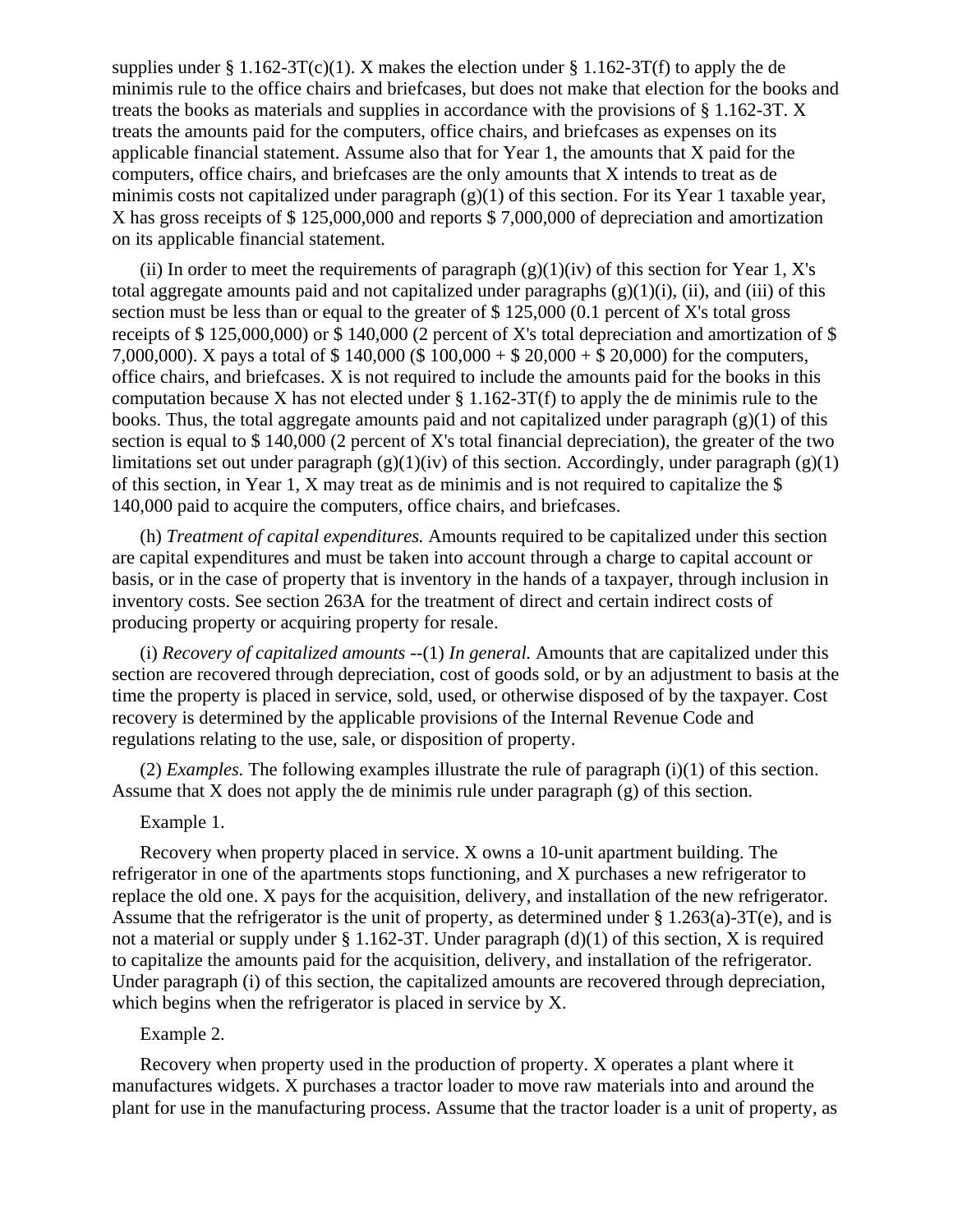determined under § 1.263(a)-3T(e), and is not a material or supply under § 1.162-3T. Under paragraph  $(d)(1)$  of this section, X is required to capitalize the amounts paid to acquire the tractor loader. Under paragraph (i) of this section, the capitalized amounts are recovered through depreciation, which begins when X places the tractor loader in service. However, because the tractor/loader is used in the production of property, under section 263A the cost recovery (that is, the depreciation) on the capitalized amounts must be capitalized to X's property produced, and, consequently, recovered through cost of goods sold. *See* § 1.263A-1(e)(3)(ii)(I).

(j) *Accounting method changes.* Except as otherwise provided in this section, a change to comply with this section is a change in method of accounting to which the provisions of sections 446 and 481, and the regulations thereunder apply. A taxpayer seeking to change to a method of accounting permitted in this section must secure the consent of the Commissioner in accordance with § 1.446-1(e) and follow the administrative procedures issued under § 1.446-1(e)(3)(ii) for obtaining the Commissioner's consent to change its accounting method.

(k) *Effective/applicability date.* Except for paragraphs  $(f)(2)(iii)$ ,  $(f)(2)(iv)$ ,  $(f)(3)(ii)$  and (g) of this section, this section generally applies to taxable years beginning on or after January 1, 2012. Paragraphs  $(f)(2)(iii)$ ,  $(f)(2)(iv)$ ,  $(f)(3)(ii)$ , and  $(g)$  of this section apply to amounts paid or incurred (to acquire or produce property) in taxable years beginning on or after January 1, 2012. For the applicability of regulations to taxable years beginning before January 1, 2012, see § 1.263(a)- in effect prior to January 1, 2012 (§ 1.263(a)-2 as contained in 26 CFR part 1 edition revised as of April 1, 2011).

(l) *Expiration Date.* The applicability of this section expires on December 23, 2014.

**Par. 29.** Section 1.263(a)-3 is revised to read as follows:

## **§ 1.263(a)-3 Amounts paid to improve tangible property.**

(a) and (b) [Reserved]. For further guidance, see  $\S 1.263(a) - 3T(a)$  and (b).

(c) through (q) [Reserved]. For further guidance, see  $\S\S 1.263(a)$ -3T(c) through (q).

**Par. 30.** Section 1.263(a)-3T is added to read as follows:

### **§ 1.263(a)-3T Amounts paid to improve tangible property (temporary).**

(a) *Overview.* This section provides rules for applying section 263(a) to amounts paid to improve tangible property. Paragraph (b) of this section provides definitions. Paragraph (c) of this section provides rules for coordinating this section with other provisions of the Internal Revenue Code. Paragraph (d) of this section provides the requirement to capitalize amounts paid to improve tangible property and provides the general rules for determining whether a unit of property is improved. Paragraph (e) of this section provides the rules for determining the appropriate unit of property. Paragraph (f) of this section provides special rules for determining improvement costs in particular contexts. Paragraph (g) provides a safe harbor for routine maintenance costs. Paragraph (h) of this section provides rules for determining whether amounts paid result in betterments to the unit of property. Paragraph (i) of this section provides rules for determining whether amounts paid restore the unit of property. Paragraph (j) of this section provides rules for amounts paid to adapt the unit of property to a new or different use. Paragraph (k) of this section provides an optional regulatory accounting method. Paragraph (l) of this section provides for a repair allowance or other methods of accounting identified in published guidance. Paragraphs (m) through (o) of this section provide additional rules related to these provisions. Paragraphs (p) and (q) of this section provides the effective/applicability and expiration dates for the rules in this section.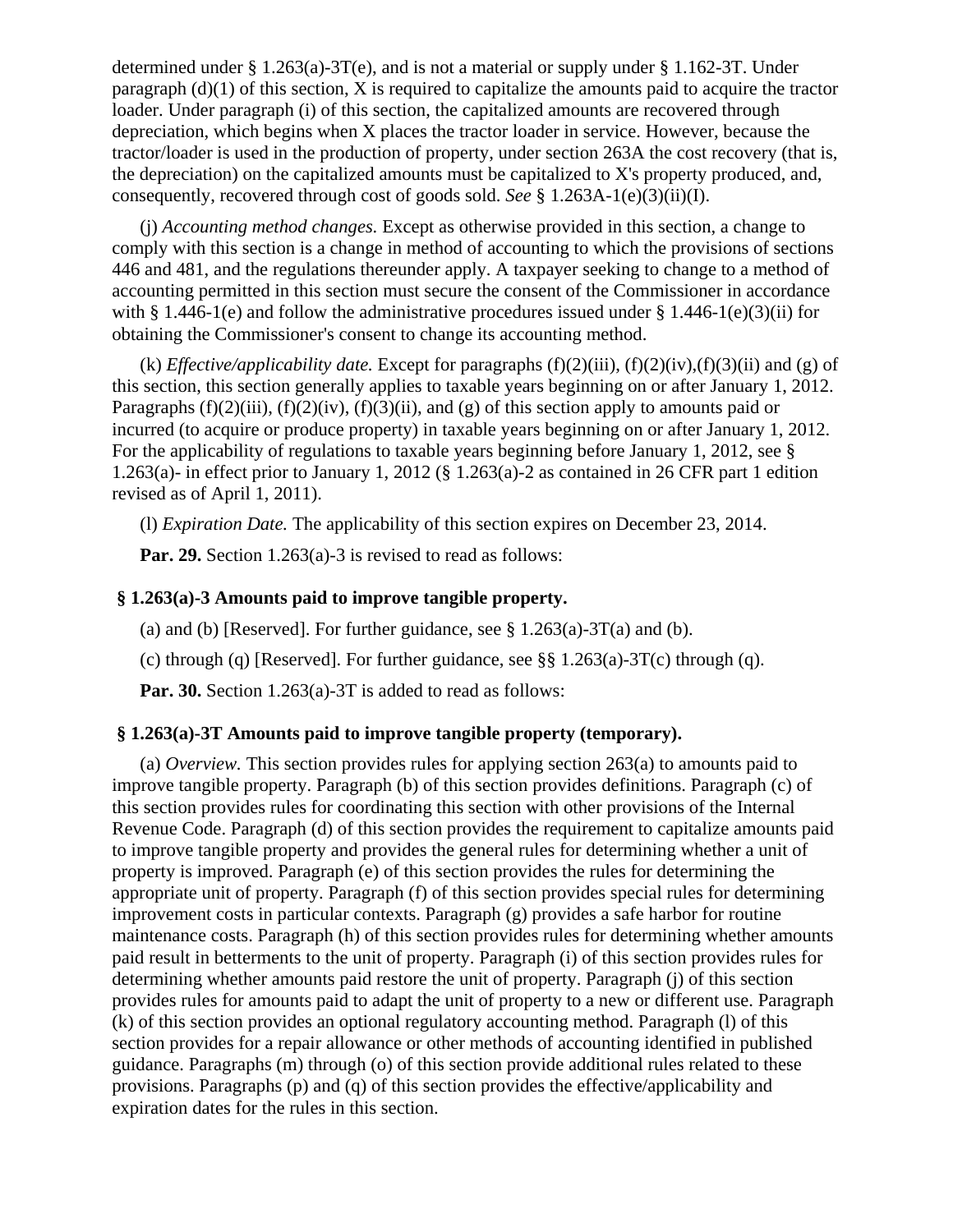(b) *Definitions.* For purposes this section, the following definitions apply:

(1) *Amount paid.* In the case of a taxpayer using an accrual method of accounting, the terms *amounts paid* and *payment* mean a liability incurred (within the meaning of § 1.446-1(c)(1)(ii)). A liability may not be taken into account under this section prior to the taxable year during which the liability is incurred.

(2) *Personal property* means tangible personal property as defined in § 1.48-1(c).

(3) *Real property* means land and improvements thereto, such as buildings or other inherently permanent structures (including items that are structural components of the buildings or structures) that are not personal property as defined in paragraph (b)(2) of this section. Any property that constitutes other tangible property under § 1.48-1(d) is also treated as real property for purposes of this section. Local law is not controlling in determining whether property is real property for purposes of this section.

(4) *Owner* means the taxpayer that has the benefits and burdens of ownership of the unit of property for Federal income tax purposes.

(c) *Coordination with other provisions of the Internal Revenue Code* --(1) *In general.* Nothing in this section changes the treatment of any amount that is specifically provided for under any provision of the Internal Revenue Code or the regulations other than section  $162(a)$  or section 212 and the regulations under those sections. For example, see section 263A requiring taxpayers to capitalize the direct and indirect costs of producing property or acquiring property for resale.

(2) *Materials and supplies.* A material or supply as defined in  $\S$  1.162-3T(c)(1) that is acquired and used to improve a unit of tangible property is subject to this section and is not treated as a material or supply under § 1.162-3T.

(3) *Exception for amounts subject to de minimis rule.* A taxpayer is not required to capitalize amounts paid to acquire or produce units of property used in improvements under paragraph (d) of this section (including materials and supplies used in improvements) if these amounts are properly deducted under the de minimis rule of section  $\S 1.263(a)-2(g)$ .

(3) *Example.* The following example illustrates the rules of this paragraph (c):

Example. Railroad rolling stock.

X is a railroad that properly treats amounts paid for the rehabilitation of railroad rolling stock as deductible expenses under section 263(d). X is not required to capitalize the amounts paid because nothing in this section changes the treatment of amounts specifically provided for under section 263(d).

(d) *Requirement to capitalize amounts paid for improvements.* Except as provided in the optional regulatory accounting method in paragraph (k) of this section or under any other accounting method published in accordance with paragraph (l) of this section, a taxpayer generally must capitalize the aggregate of related amounts (as defined in paragraph (f)(4) of this section) paid to improve a unit of property owned by the taxpayer. However, see paragraph  $(f)(1)$ of this section for the treatment of amounts paid to improve leased property. See section 263A for the costs required to be capitalized to property produced by the taxpayer or to property acquired for resale; section 1016 for adding capitalized amounts to the basis of the unit of property; and section 168 for the treatment of additions or improvements for depreciation purposes. For purposes of this section, a unit of property is improved if the amounts paid for activities performed after the property is placed in service by the taxpayer--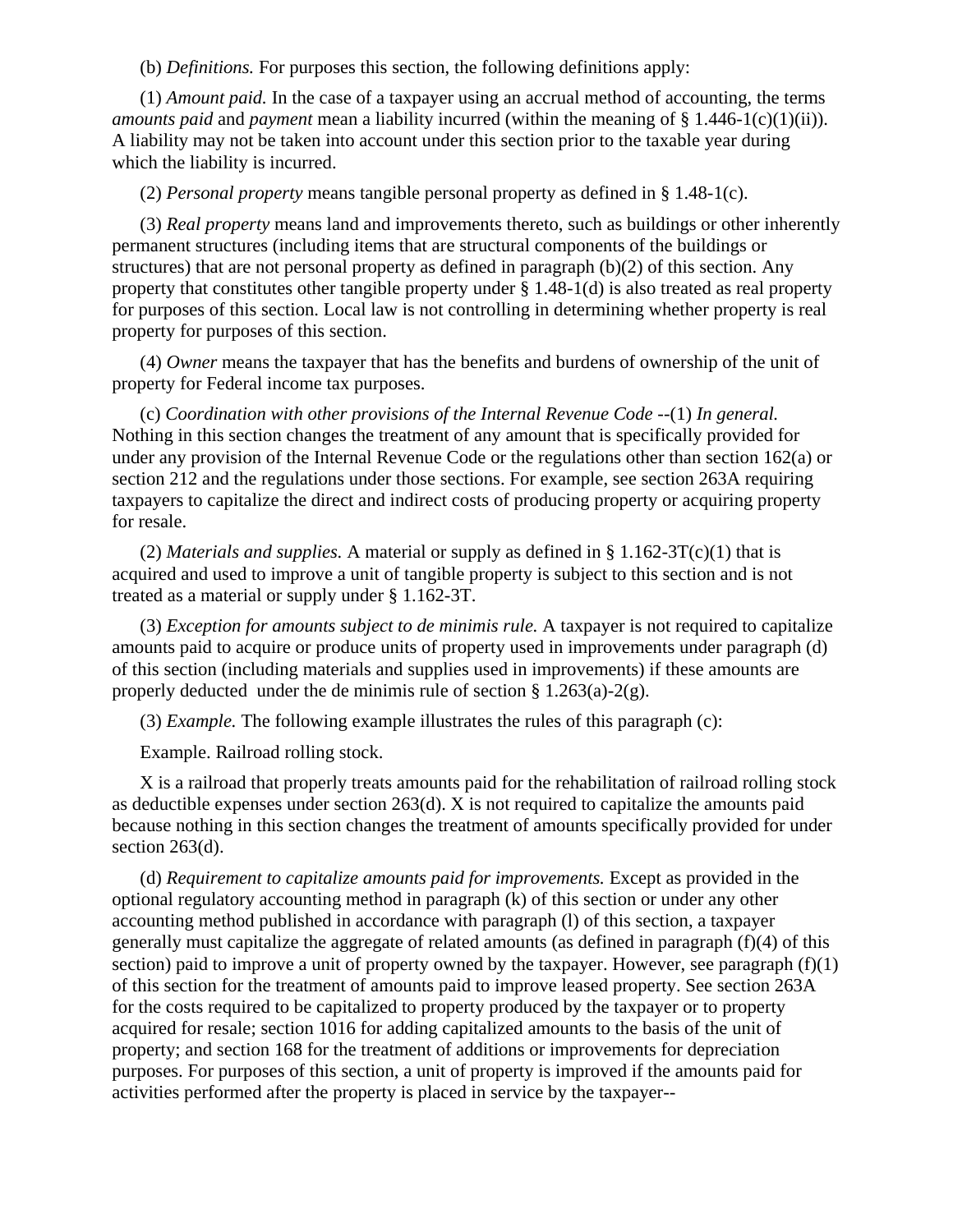- (1) Result in a betterment to the unit of property (see paragraph (h) of this section);
- (2) Restore the unit of property (see paragraph (i) of this section); or

(3) Adapt the unit of property to a new or different use (see paragraph (j) of this section).

(e) *Determining the unit of property* --(1) *In general.* The unit of property rules in this paragraph (e) apply only for purposes of section 263(a) and §§ 1.263(a)-1T, 1.263(a)-2T, 1.263(a)-3T, and 1.162-3T. Unless otherwise specified, the unit of property determination is based upon the functional interdependence standard provided in paragraph (e)(3)(i) of this section. However, special rules are provided for buildings (see paragraph (e)(2) of this section), plant property (see paragraph  $(e)(3)(ii)$  of this section), network assets (see paragraph  $(e)(3)(iii)$ ) of this section), leased property (see paragraph  $(e)(2)(v)$  of this section for leased buildings and paragraph (e)(3)(iv) of this section for leased property other than buildings), and improvements to property (see paragraph (e)(4) of this section). Additional rules are provided if a taxpayer has assigned different MACRS classes or depreciation methods to components of property or subsequently changes the class or depreciation method of a component or other item of property (see paragraph (e)(5) of this section). Property that is aggregated or subject to a general asset account election or accounted for in a multiple asset account (that is, pooled) may not be treated as a single unit of property.

(2) *Building* --(i) *In general.* Except as otherwise provided in paragraphs (e)(4), (e)(5)(ii), and  $(f)(1)(ii)(B)$  of this section, in the case of a building (as defined in § 1.48-1(e)(1)), each building and its structural components (as defined in  $\S 1.48-1(e)(2)$ ) is a single unit of property ("building").

(ii) *Application of improvement rules to a building.* An amount is paid for an improvement to a building under paragraphs (d) and  $(f)(1)(iii)$  of this section if the amount paid results in an improvement under paragraph (h), (i), or (j) of this section to any of the following:

(A) *Building structure.* A building structure consists of the building (as defined in § 1.48-  $1(e)(1)$ , and its structural components (as defined in § 1.48-1(e)(2)), other than the structural components designated as buildings systems in paragraph (e)(2)(ii)(B) of this section.

(B) *Building system.* Each of the following structural components (as defined in § 1.48-  $1(e)(2)$ ), including the components thereof, constitutes a building system that is separate from the building structure, and to which the improvement rules must be applied--

(*1*) Heating, ventilation, and air conditioning ("HVAC") systems (including motors, compressors, boilers, furnace, chillers, pipes, ducts, radiators);

(*2*) Plumbing systems (including pipes, drains, valves, sinks, bathtubs, toilets, water and sanitary sewer collection equipment, and site utility equipment used to distribute water and waste to and from the property line and between buildings and other permanent structures);

(*3*) Electrical systems (including wiring, outlets, junction boxes, lighting fixtures and associated connectors, and site utility equipment used to distribute electricity from property line to and between buildings and other permanent structures);

- (*4*) All escalators;
- (*5*) All elevators;

(*6*) Fire-protection and alarm systems (including sensing devices, computer controls, sprinkler heads, sprinkler mains, associated piping or plumbing, pumps, visual and audible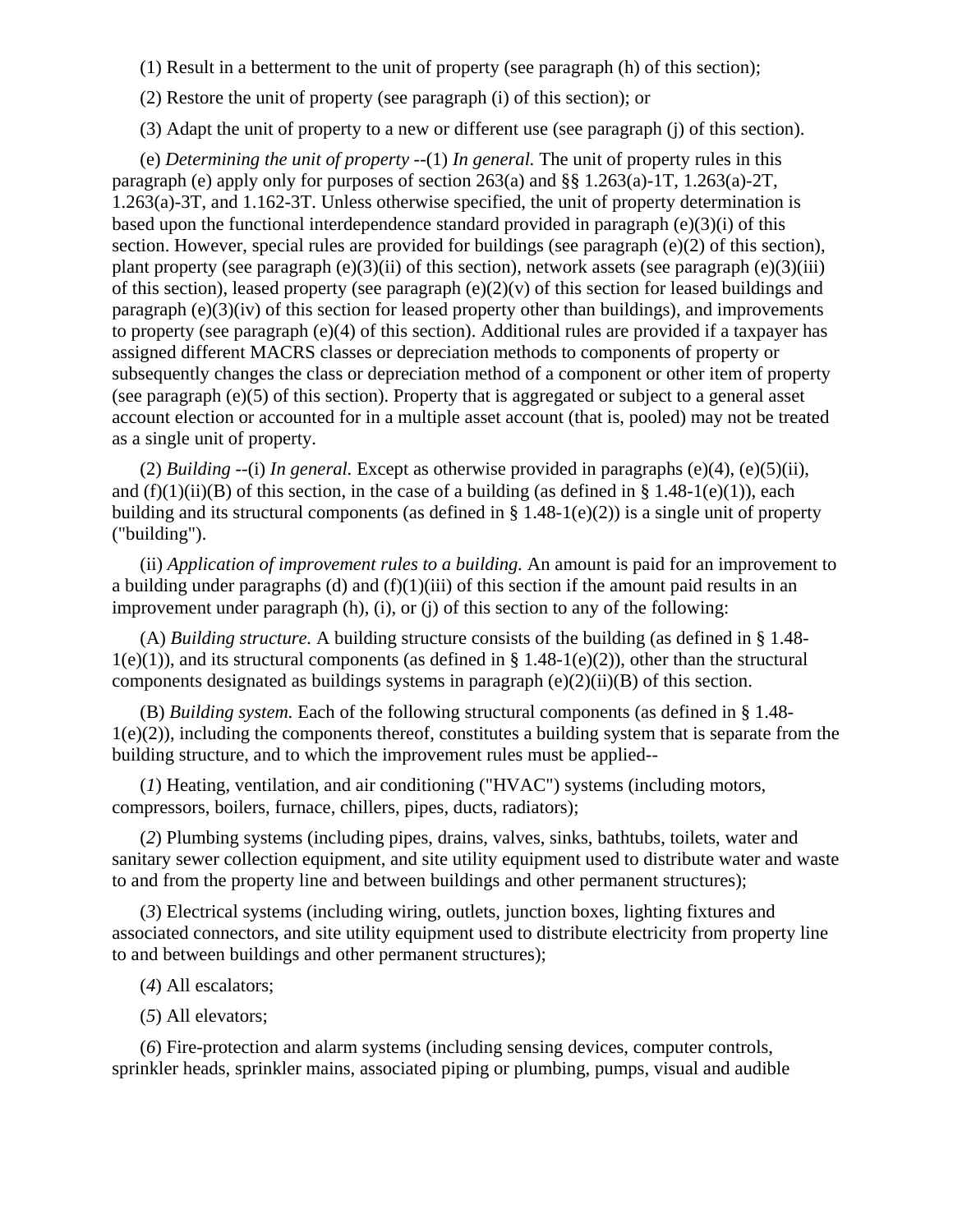alarms, alarm control panels, heat and smoke detection devices, fire escapes, fire doors, emergency exit lighting and signage, and fire fighting equipment, such as extinguishers, hoses);

(*7*) Security systems for the protection of the building and its occupants (including window and door locks, security cameras, recorders, monitors, motion detectors, security lighting, alarm systems, entry and access systems, related junction boxes, associated wiring and conduit);

(*8*) Gas distribution system (including associated pipes and equipment used to distribute gas to and from property line and between buildings or permanent structures); and

(*9*) Other structural components identified in published guidance in the **Federal Register** or in the Internal Revenue Bulletin (see § 601.601(d)(2)(ii)(*b*) of this chapter) that are excepted from the building structure under paragraph  $(e)(2)(ii)(A)$  of this section and are specifically designated as building systems under this section.

(iii) *Condominium* --(A) *In general.* In the case of a taxpayer that is the owner of an individual unit in a building with multiple units (such as a condominium), the unit of property is the individual unit owned by the taxpayer and the structural components (as defined in § 1.48-  $1(e)(2)$  that are part of the unit (condominium).

(B) *Application of improvement rules to a condominium.* An amount is paid for an improvement to a condominium under paragraph (d) of this section if the amount paid results in an improvement under paragraph  $(h)$ ,  $(i)$ , or  $(i)$  of this section to the building structure (as defined in paragraph  $(e)(2)(ii)(A)$  of this section) that is part of the condominium or to the portion of any building system (as defined in paragraph (e)(2)(ii)(B) of this section) that is part of the condominium. In the case of the condominium management association, the association must apply the improvement rules to the building structure or to any building system as determined under paragraphs  $(e)(2)(ii)(A)$  and  $(e)(2)(ii)(B)$  of this section.

(iv) *Cooperative* --(A) *In general.* In the case of a taxpayer that has an ownership interest in a cooperative housing corporation, the unit of property is the portion of the building in which the taxpayer has possessory rights and the structural components (as defined in  $\S 1.48-1(e)(2)$ ) that are part of the portion of the building subject to the taxpayer's possessory rights (cooperative).

(B) *Application of improvement rules to a cooperative.* An amount is paid for an improvement to a cooperative under paragraph (d) of this section if the amount paid results in an improvement under paragraph (h), (i), or (j) of this section to the portion of the building structure (as defined in paragraph  $(e)(2)(ii)(A)$  of this section) in which the taxpayer has possessory rights or to the portion of any building system (as defined in paragraph  $(e)(2)(ii)(B)$  of this section) that is part of the portion of the building structure subject to the taxpayer's possessory rights. In the case of a cooperative housing corporation, the corporation must apply the improvement rules to the building structure or to any building system as determined under paragraphs  $(e)(2)(ii)(A)$  and  $(e)(2)(ii)(B)$  of this section.

(v) *Leased building* --(A) *In general.* In the case of a taxpayer that is a lessee of all or a portion of a building (such as an office, floor, or certain square footage), the unit of property is each building and its structural components or the portion of each building subject to the lease and the structural components associated with the leased portion.

(B) *Application of improvement rules to a leased building.* An amount is paid for an improvement to a leased building or a leased portion of a building under paragraphs (d) and  $(f)(1)(ii)$  of this section if the amount paid results in an improvement under paragraph (h), (i), or (j) of this section to any of the following: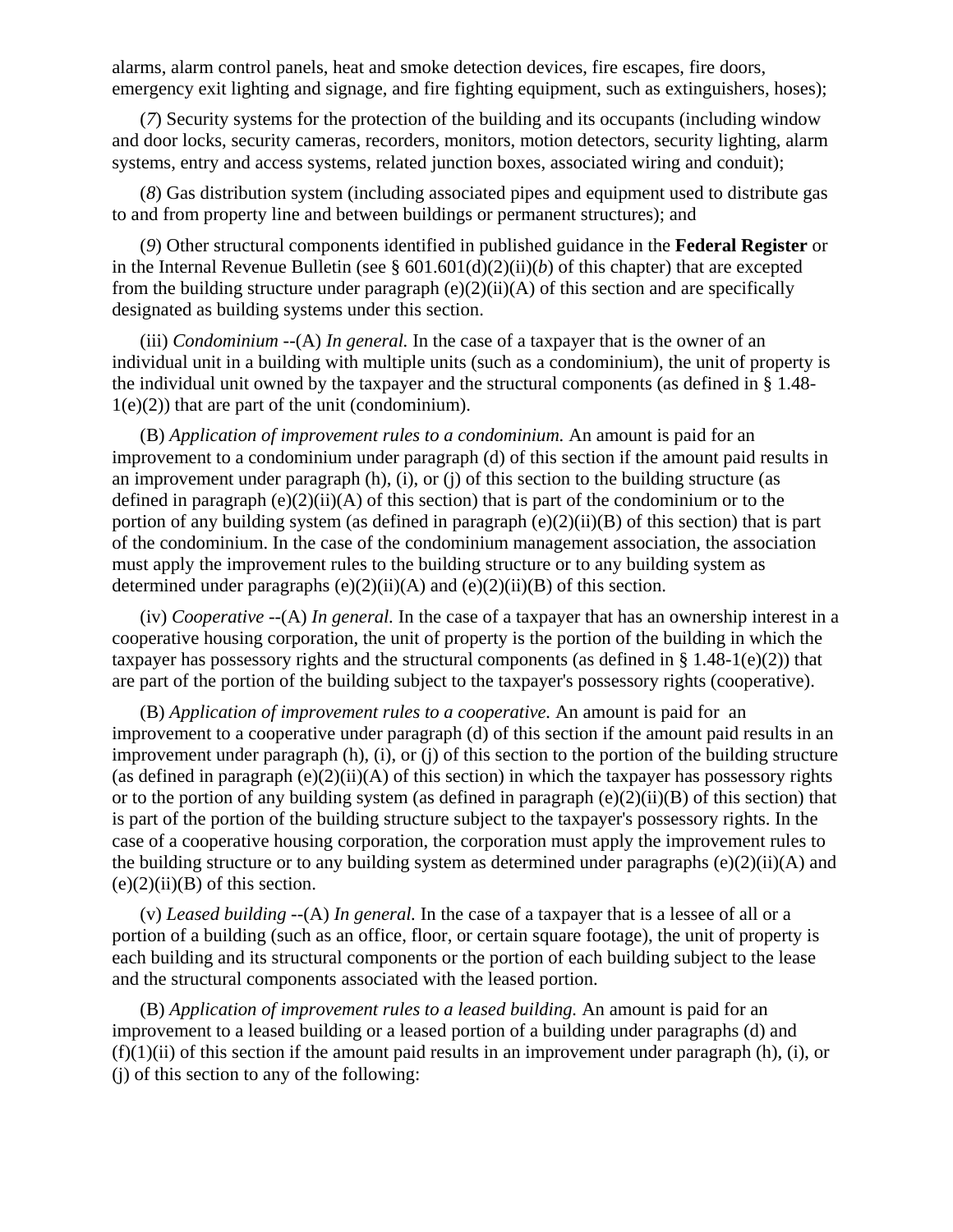(*1*) *Entire building.* In the case of a taxpayer that is a lessee of an entire building, the building structure (as defined under paragraph  $(e)(2)(ii)(A)$  of this section) or any building system (as defined under paragraph  $(e)(2)(ii)(B)$  of this section) to which the expenditure relates.

(*2*) *Portion of a building.* In the case of a taxpayer that is a lessee of a portion of a building (such as an office, floor, or certain square footage), the portion of the building structure (as defined under paragraph (e)(2)(ii)(A) of this section) subject to the lease or the portion of any building system (as defined under paragraph (e)(2)(ii)(B) of this section) associated with that portion of the leased building structure.

(3) *Property other than building* --(i) *In general.* Except as otherwise provided in paragraphs  $(e)(3)$ ,  $(e)(4)$ ,  $(e)(5)$ , and  $(f)(1)$  of this section, in the case of real or personal property other than property described in paragraph (e)(2) of this section, all the components that are functionally interdependent comprise a single unit of property. Components of property are functionally interdependent if the placing in service of one component by the taxpayer is dependent on the placing in service of the other component by the taxpayer.

(ii) *Plant property* --(A) *Definition.* For purposes of this paragraph (e) of this section, the term *plant property* means functionally interdependent machinery or equipment, other than network assets, used to perform an industrial process, such as manufacturing, generation, warehousing, distribution, automated materials handling in service industries, or other similar activities.

(B) *Unit of property for plant property.* In the case of plant property, the unit of property determined under the general rule of paragraph  $(e)(3)(i)$  of this section is further divided into smaller units comprised of each component (or group of components) that performs a discrete and major function or operation within the functionally interdependent machinery or equipment.

(iii) *Network assets* --(A) *Definition.* For purposes of this paragraph (e), the term *network assets* means railroad track, oil and gas pipelines, water and sewage pipelines, power transmission and distribution lines, and telephone and cable lines that are owned or leased by taxpayers in each of those respective industries. The term includes, for example, trunk and feeder lines, pole lines, and buried conduit. It does not include property that would be included as building structure or building systems under paragraphs  $(e)(2)(ii)(A)$  and  $(e)(2)(ii)(B)$  of this section, nor does it include separate property that is adjacent to, but not part of a network asset, such as bridges, culverts, or tunnels.

(B) *Unit of property for network assets.* In the case of network assets, the unit of property is determined by the taxpayer's particular facts and circumstances except as otherwise provided in published guidance in the **Federal Register** or in the Internal Revenue Bulletin (see §  $601.601(d)(2)(ii)(b)$  of this chapter). For these purposes, the functional interdependence standard provided in paragraph (e)(3)(i) of this section is not determinative.

(iv) *Leased property other than buildings.* In the case of a taxpayer that is a lessee of real or personal property other than property described in paragraph (e)(2) of this section, the unit of property for the leased property is determined under paragraphs  $(e)(3)(i)$ ,  $(ii)$ ,  $(iii)$ , and  $(e)(5)$  of this section except that, after applying the applicable rules under those paragraphs, the unit of property may not be larger than the unit of leased property.

(4) *Improvements to property.* An improvement to a unit of property, other than a lessee improvement as determined under paragraph  $(f)(1)(ii)$  of this section, is not a unit of property separate from the unit of property improved. For the unit of property for lessee improvements, see paragraph  $(f)(1)(ii)(B)$  of this section.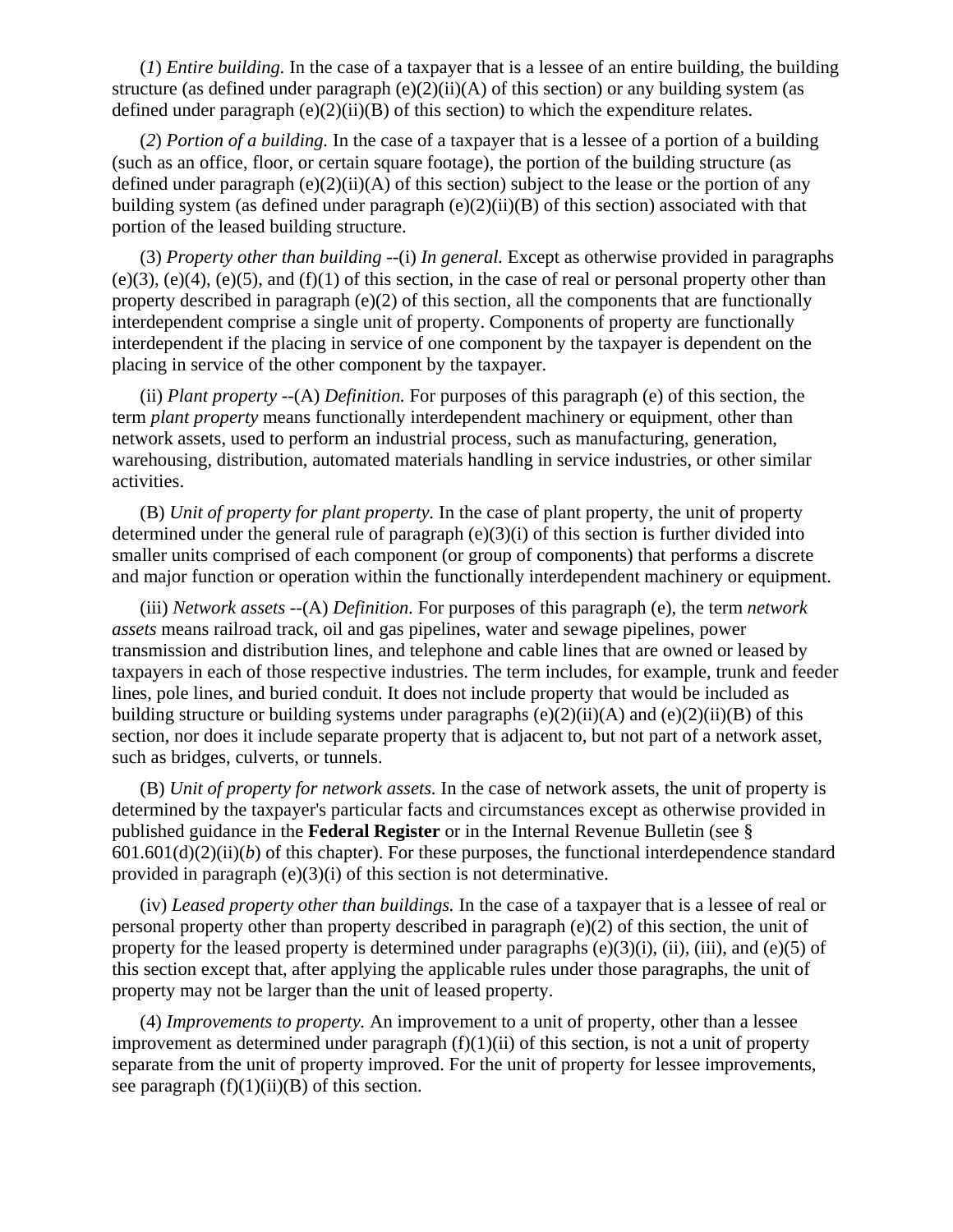(5) *Additional rules* --(i) *Year placed in service.* Notwithstanding the unit of property determination under paragraph (e)(3) of this section, a component (or a group of components) of a unit property must be treated as a separate unit of property if, at the time the unit of property is initially placed in service by the taxpayer, the taxpayer has properly treated the component as being within a different class of property under section 168(e) (MACRS classes) than the class of the unit of property of which the component is a part, or the taxpayer has properly depreciated the component using a different depreciation method than the depreciation method of the unit of property of which the component is a part.

(ii) *Change in subsequent taxable year.* Notwithstanding the unit of property determination under paragraphs (e)(2), (3), (4), or (5)(i) of this section, in any taxable year after the unit of property is initially placed in service by the taxpayer, if the taxpayer or the Internal Revenue Service changes the treatment of that property (or any portion thereof) to a proper MACRS class or a proper depreciation method (for example, as a result of a cost segregation study or a change in the use of the property), then the taxpayer must change the unit of property determination for that property (or the portion thereof) under this section to be consistent with the change in treatment for depreciation purposes. Thus, for example, if a portion of a unit of property is properly reclassified to a MACRS class different from the MACRS class of the unit of property of which it was previously treated as a part, then the reclassified portion of the property should be treated as a separate unit of property for purposes of this section.

(6) *Examples.* The rules of this paragraph (e) are illustrated by the following examples, in which it is assumed that the taxpayer has not made a general asset account election with regard to property or accounted for property in a multiple asset account. In addition, unless the facts specifically indicate otherwise, assume that the additional rules in paragraph  $(e)(5)$  of this section do not apply:

Example 1. Building systems.

X owns an office building that contains a HVAC system. The HVAC system incorporates ten roof-mounted units that service different parts of the building. The roof-mounted units are not connected and have separate controls and duct work that distribute the heated or cooled air to different spaces in the building's interior. X pays an amount for labor and materials for work performed on the roof-mounted units. Under paragraph (e)(2)(i) of this section, X must treat the building and its structural components as a single unit of property. As provided under paragraph  $(e)(2)(ii)$  of this section, an amount is paid for an improvement to a building if it results in an improvement to the building structure or any designated building system. Under paragraph  $(e)(2)(ii)(B)(I)$  of this section, the entire HVAC system, including all of the roof-mounted units and their components, comprise a building system. Therefore, under paragraph (e)(2)(ii) of this section, if an amount paid by X for work on the roof-mounted units results in an improvement (for example, a betterment) to the HVAC system, X must treat this amount as an improvement to the building.

Example 2. Building systems.

X owns a building that it uses in its retail business. The building contains two elevator banks in different locations in its building. Each elevator bank contains three elevators. X pays an amount for labor and materials for work performed on the elevators. Under paragraph (e)(2)(i) of this section, X must treat the building and its structural components as a single unit of property. As provided under paragraph  $(e)(2)(ii)$  of this section, an amount is paid for an improvement to a building if it results in an improvement to the building structure or any designated building system. Under paragraph (e)(2)(ii)(B)(*5*) of this section, all of the elevators, including all their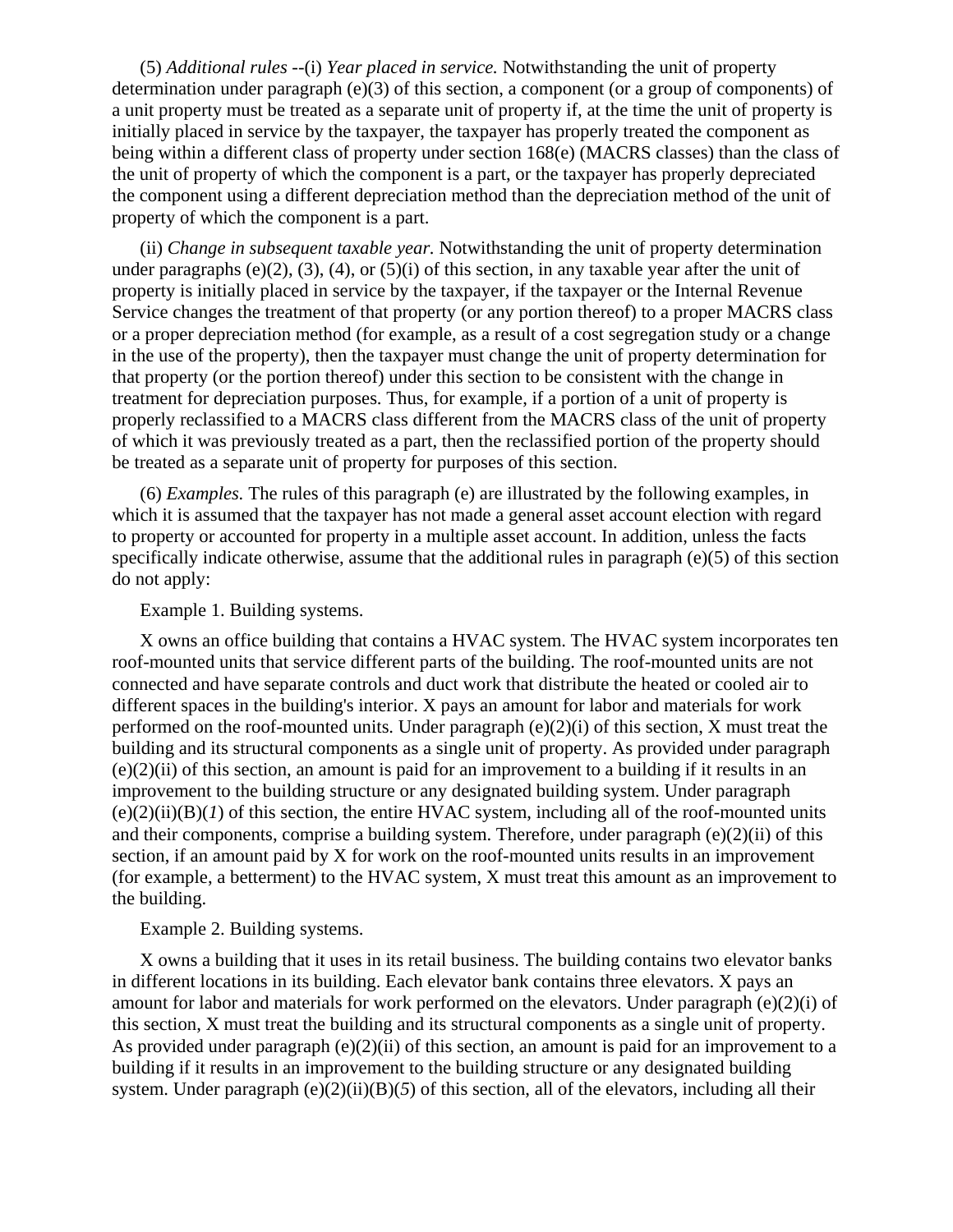components, comprise a building system. Therefore, under paragraph  $(e)(2)(ii)$  of this section, if an amount paid by X for work on the elevators results in an improvement (for example, a betterment) to the entire elevator system, X must treat these amounts as an improvement to the building.

Example 3. Building structure and systems; condominium.

X owns a condominium unit in a condominium office building. X uses the condominium unit in its business of providing medical services. The condominium unit contains two restrooms, each of which contains a sink, a toilet, water and drainage pipes and bathroom fixtures. X pays an amount for labor and materials to perform work on the pipes, sinks, toilets, and plumbing fixtures that are part of the condominium unit. Under paragraph  $(e)(2)(iii)$  of this section, X must treat the individual unit that it owns, including the structural components that are part of that unit, as a single unit of property. As provided under paragraph (e)(2)(iii)(B) of this section, an amount is paid for an improvement to the condominium if it results in an improvement to the building structure that is part of the unit or to a portion of any designated building system that is part of the unit. Under paragraph (e)(2)(ii)(B)(*2*) of this section, the pipes, sinks, toilets, and plumbing fixtures that are part of X's unit comprise the plumbing system for the condominium unit. Therefore, under paragraph  $(e)(2)(iii)$  of this section, if an amount paid by X for work on pipes, sinks, toilets, and plumbing fixtures results in an improvement (for example, a betterment) to the portion of the plumbing system that is part of X's condominium unit, X must treat this amount as an improvement to the condominium.

Example 4. Building structure and systems; property other than buildings.

X, a manufacturer, owns a building adjacent to its manufacturing facility that contains office space and related facilities for X's employees that manage and administer X's manufacturing operations. The office building contains equipment, such as desks, chairs, computers, telephones, and bookshelves that are not building structure or building systems. X pays an amount to add an extension to the office building. Under paragraph (e)(2)(i) of this section, X must treat the building and its structural components as a single unit of property. As provided under paragraph  $(e)(2)(ii)$  of this section, an amount is paid for an improvement to a building if it results in an improvement to the building structure or any designated building system. Therefore, under paragraph  $(e)(2)(ii)$  of this section, if an amount paid by X for the addition of an extension to the office building results in an improvement (for example, a betterment) to the building structure, X must treat this amount as an improvement to the building. In addition, because the equipment contained within the office building constitutes property other than the building, the units of property for the office equipment are initially determined under the general rule in paragraph (e)(3)(i) of this section and are comprised of the groups of components that are functionally interdependent.

Example 5. Plant property; discrete and major function.

X is an electric utility company that operates a power plant to generate electricity. The power plant includes a structure that is not a building under  $\S 1.48-1(e)(1)$ , four pulverizers that grind coal, one boiler that produces steam, one turbine that converts the steam into mechanical energy, and one generator that converts mechanical energy into electrical energy. In addition, the turbine contains a series of blades that cause the turbine to rotate when affected by the steam. Because the plant is composed of real and personal tangible property other than a building, the unit of property for the generating equipment is initially determined under the general rule in paragraph (e)(3)(i) of this section and is comprised of all the components that are functionally interdependent. Under this rule, the initial unit of property is the entire plant because the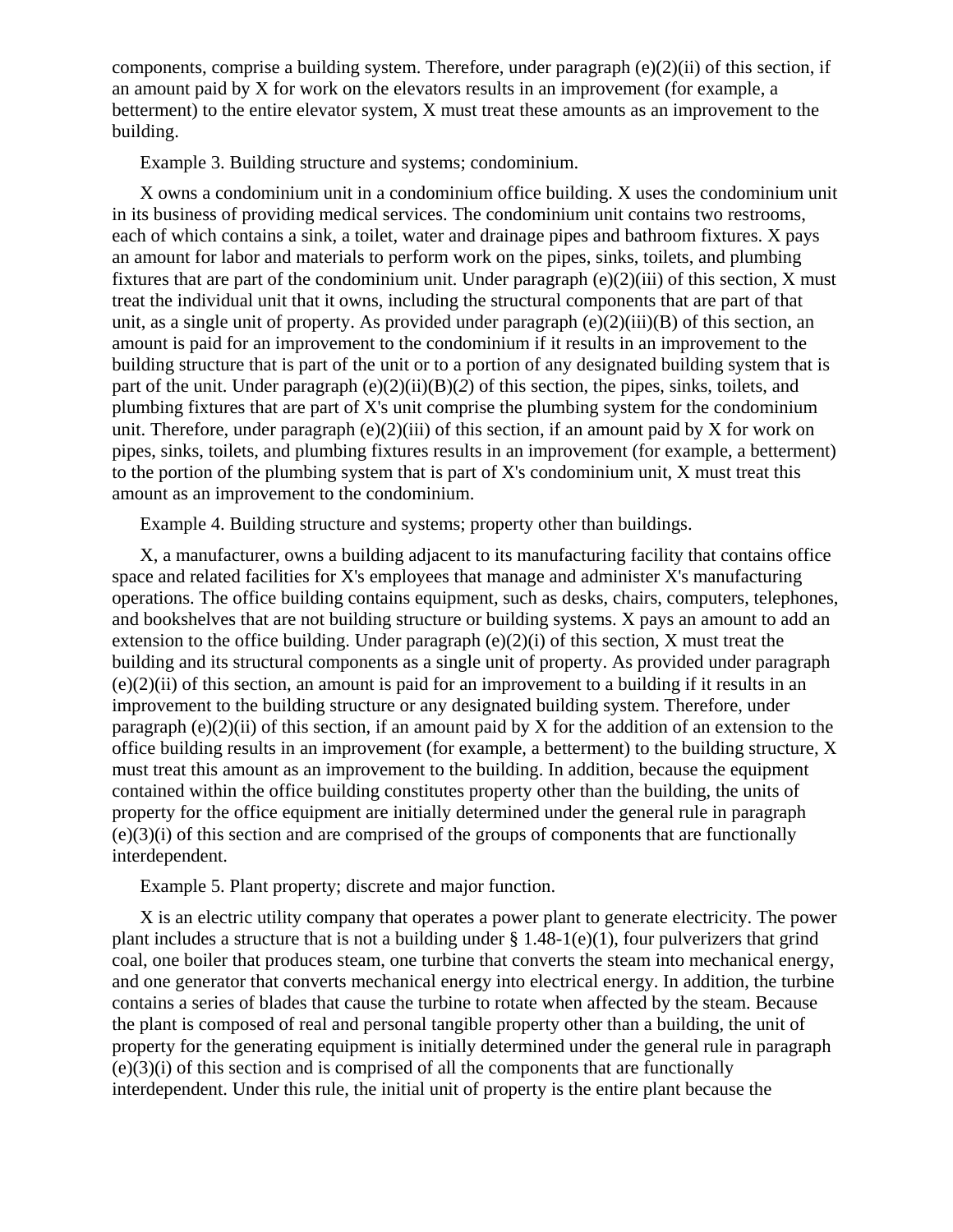components of the plant are functionally interdependent. However, because the power plant is plant property under paragraph (e)(3)(ii) of this section, the initial unit of property is further divided into smaller units of property by determining the components (or groups of components) that perform discrete and major functions within the plant. Under this paragraph, X must treat the structure, the boiler, the turbine, and the generator each as a separate unit of property, and each of the four pulverizers as a separate unit of property because each of these components performs a discrete and major function within the power plant. X is not required to treat components, such as the turbine blades, as separate units of property because each of these components does not perform a discrete and major function within the plant.

Example 6. Plant property; discrete and major function.

X is engaged in a uniform and linen rental business. X owns and operates a plant that utilizes many different machines and equipment in an assembly line-like process to treat, launder, and prepare rental items for its customers. X utilizes two laundering lines in its plant, each of which can operate independently. One line is used for uniforms and another line is used for linens. Both lines incorporate several sorters, boilers, washers, dryers, ironers, folders, and waste water treatment systems. Because the laundering equipment contained within the plant is property other than a building, the unit of property for the laundering equipment is initially determined under the general rule in paragraph  $(e)(3)(i)$  of this section and is comprised of all the components that are functionally interdependent. Under this rule, the initial units of property are each laundering line because each line is functionally independent and is comprised of components that are functionally interdependent. However, because each line is comprised of plant property under paragraph  $(e)(3)(ii)$  of this section, X must further divide these initial units of property into smaller units of property by determining the components (or groups of components) that perform discrete and major functions within the line. Under paragraph (e)(3)(ii) of this section, X must treat each sorter, boiler, washer, dryer, ironer, folder, and waste water treatment system in each line as a separate unit of property because each of these components performs a discrete and major function within the line.

Example 7. Plant property; industrial process.

X operates a restaurant that prepares and serves food to retail customers. Within its restaurant, X has a large piece of equipment that uses an assembly line-like process to prepare and cook tortillas that X serves to its customers. Because the tortilla-making equipment is property other than a building, the unit of property for the equipment is initially determined under the general rule in paragraph  $(e)(3)(i)$  of this section and is comprised of all the components that are functionally interdependent. Under this rule, the initial unit of property is the entire tortilla-making equipment because the various components of the equipment are functionally interdependent. The equipment is not plant property under paragraph (e)(3)(ii) of this section because the equipment is not used in an industrial process, as it performs a smallscale function in X's retail restaurant operations. Thus, X is not required to further divide the equipment into separate units of property based on the components that perform discrete and major functions.

Example 8. Personal property.

X owns locomotives that it uses in its railroad business. Each locomotive consists of various components, such as an engine, generators, batteries and trucks. X acquired a locomotive with all its components and treated all the components of the locomotive as being within the same class of property under section 168(e) and depreciated all the components using the same depreciation method. Because X's locomotive is property other than a building, the initial unit of property is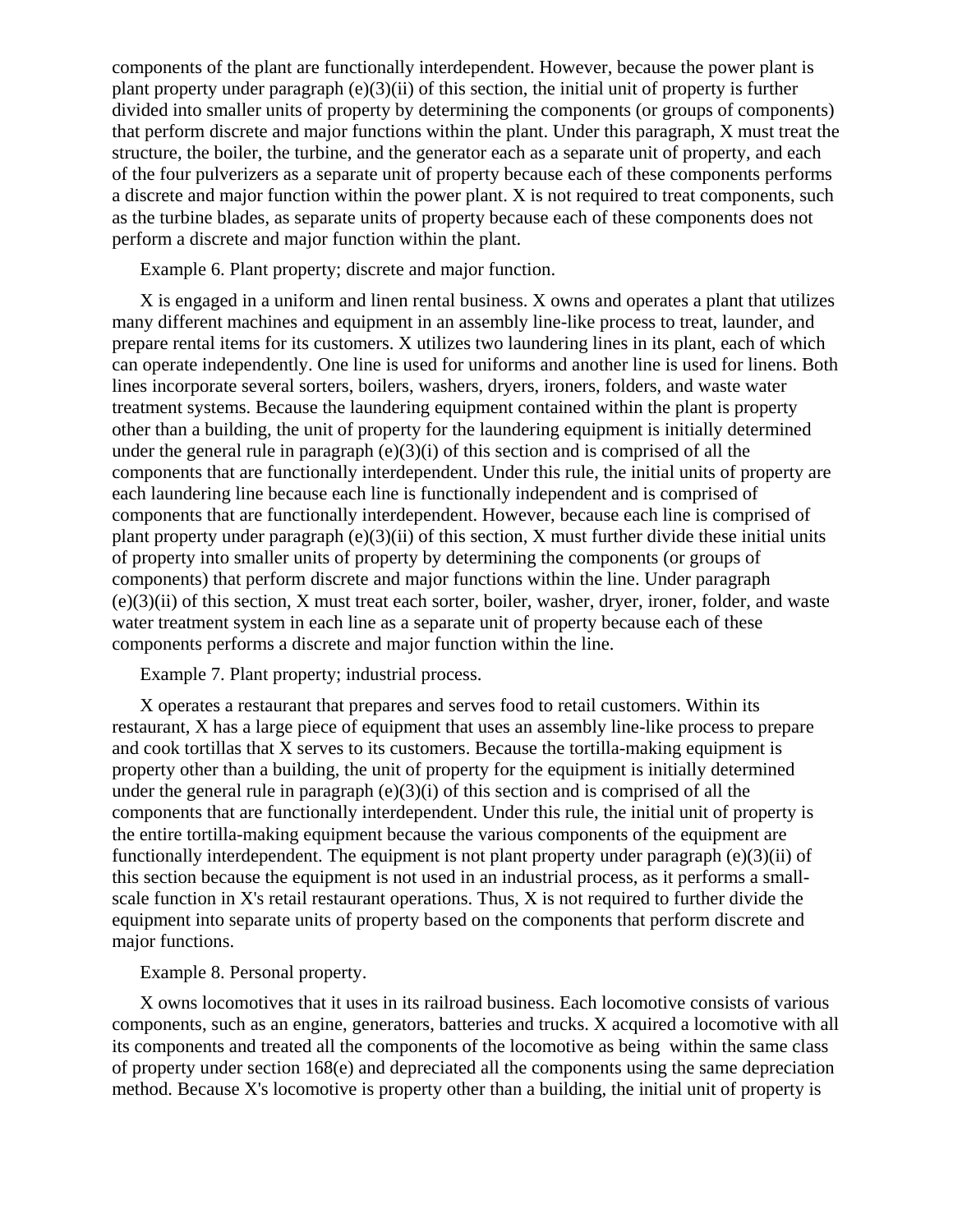determined under the general rule in paragraph (e)(3)(i) of this section and is comprised of the components that are functionally interdependent. Under paragraph  $(e)(3)(i)$  of this section, the locomotive is a single unit of property because it consists entirely of components that are functionally interdependent.

Example 9. Personal property.

X provides legal services to its clients. X purchased a laptop computer and a printer for its employees to use in providing legal services. When X placed the computer and printer into service, X treated the computer and printer and all their components as being within the same class of property under section 168(e) and depreciated all the components using the same depreciation method. Because the computer and printer are property other than a building, the initial units of property are determined under the general rule in paragraph (e)(3)(i) of this section and are comprised of the components that are functionally interdependent. Under paragraph  $(e)(3)(i)$  of this section, the computer and the printer are separate units of property because the computer and the printer are not components that are functionally interdependent (that is, the placing in service of the computer is not dependent on the placing in service of the printer).

Example 10. Building structure and systems; leased building.

X is a retailer of consumer products. X conducts its retail sales in a building that it leases from Y. The leased building consists of the building structure (including the floor, walls, and a roof) and various building systems, including a plumbing system, an electrical system, a HVAC system, a security system, and a fire protection and prevention system. X pays an amount for labor and materials to perform work on the HVAC system of the leased building. Under paragraph (e)(2)(y)(A) of this section, because X leases the entire building, X must treat the leased building and its structural components as a single unit of property. As provided under paragraph  $(e)(2)(v)(B)$  of this section, an amount is paid for an improvement to a leased building if it results in an improvement (for example, a betterment) to the leased building structure or to any building system within the leased building. Therefore, under paragraphs  $(e)(2)(v)(B)(I)$  and  $(e)(2)(ii)(B)(I)$  of this section, if an amount paid by X for work on the HVAC system results in an improvement to the heating and air conditioning system in the leased building, X must treat this amount as an improvement to the entire leased building.

Example 11. Production of real property related to leased property.

Assume the same facts as in *Example 10,* except that X receives a construction allowance from Y and X uses the construction allowance to build a driveway adjacent to the leased building. Assume that under the terms of the lease, X, the lessee, is treated as the owner of any property that it constructs on or nearby the leased building. Also assume that section 110 does not apply to the construction allowance. Finally, assume that the driveway is not plant property or a network asset. Because the construction of the driveway consists of the production of real property other than a building, all the components of the driveway that are functionally interdependent are a single unit of property under paragraphs  $(e)(3)(i)$  and  $(e)(3)(iv)$  of this section.

Example 12. Leasehold improvements; construction allowance used for lessor-owned improvements.

Assume the same facts as *Example 11,* except that under the terms of the lease Y, the lessor, is treated as the owner of any property constructed on the leased premises. Because Y, the lessor, is the owner of the driveway and the driveway is real property other than a building, all the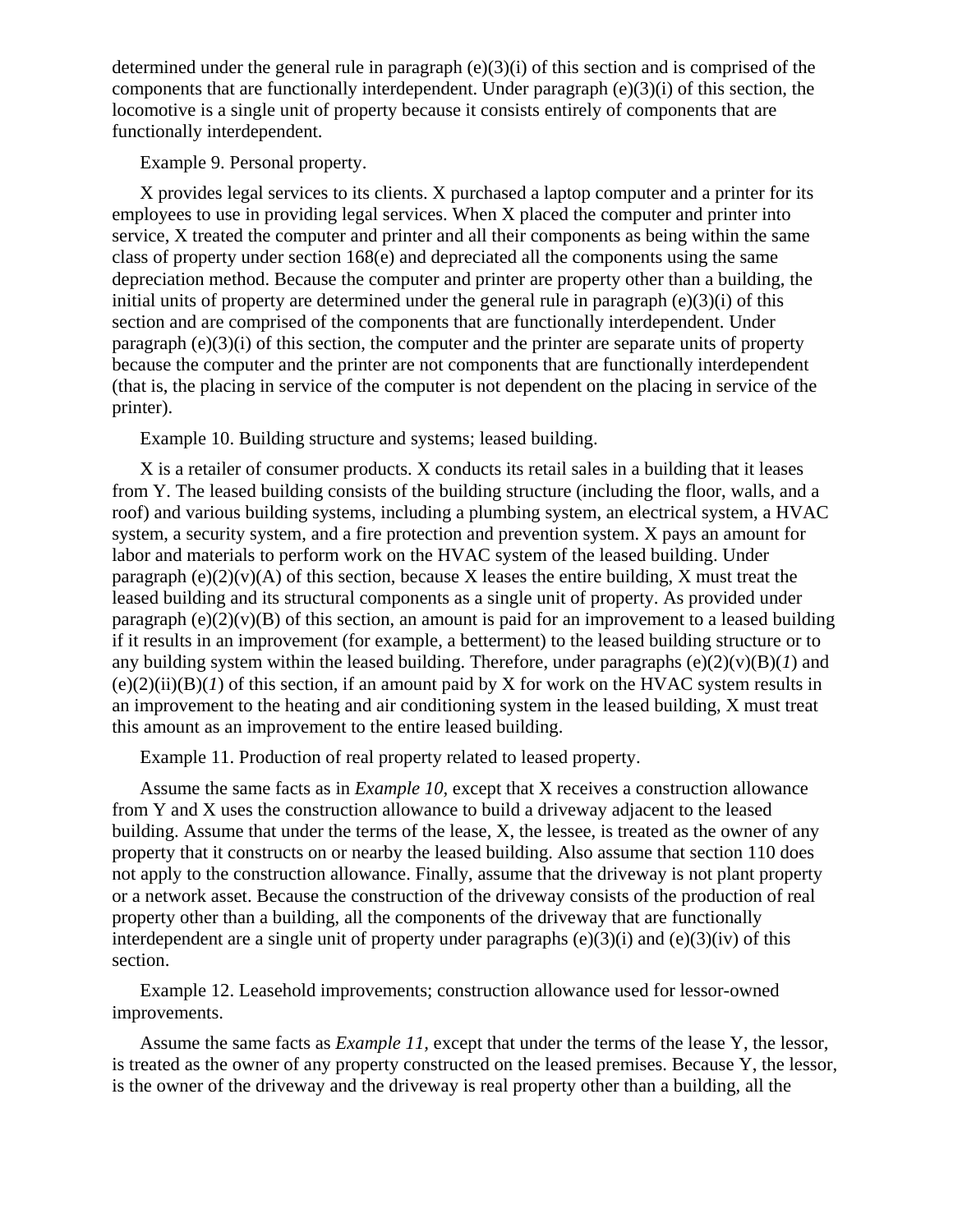components of the driveway that are functionally interdependent are a single unit of property under paragraph  $(e)(3)(i)$  of this section.

## *Example 13. Buildings and structural components; leased office space.*

X provides consulting services to its clients. X conducts its consulting services business in two office spaces in the same building, each of which it leases from Y under separate lease agreements. Each office space contains a separate HVAC unit, which is part of the leased property. Both lease agreements provide that X is responsible for maintaining, repairing, and replacing the HVAC conditioning system that is part of the leased property. X pays amounts to perform work on the HVAC units in each office space. Because X leases two separate office spaces subject to two leases, X must treat the portion of the building structure and the structural components subject to each lease as a separate unit of property under paragraph  $(e)(2)(v)(A)$  of this section. As provided under paragraph  $(e)(2)(v)(B)$  of this section, an amount is paid for an improvement to a leased unit of property, if it results in an improvement to the leased portion of the building structure or the associated portion of any designated building system subject to each lease. Under paragraphs  $(e)(2)(v)(B)(I)$  and  $(e)(2)(ii)(B)(I)$  of this section, X must treat the HVAC unit associated with one leased office space as a building system of that leased space and the HVAC unit associated with the second leased office space as a building system of that second leased space. Thus, under paragraph  $(e)(2)(v)(B)$  of this section, if the amount paid by X for work on the HVAC unit in one leased space results in an improvement (for example, a betterment) to the HVAC system that is part of that one leased space, then X must treat the amount as an improvement to that one unit of leased property.

## *Example 14. Leased property; personal property.*

X is engaged in the business of transporting passengers on private jet aircraft. To conduct its business, X leases several aircraft from Y. Assume that each aircraft is not plant property or a network asset. Under paragraph (e)(3)(iv) of this section (referencing paragraph (e)(3)(i) of this section), X must treat all of the components of each leased aircraft that are functionally interdependent as a single unit of property. Thus, X must treat each leased aircraft as a single unit of property.

#### *Example 15. Improvement property.*

(i) X is a retailer of consumer products. In Year 1, X purchases a building from Y, which X intends to use as a retail sales facility. Under paragraph (e)(2)(i) of this section, X must treat the building and its structural components as a single unit of property. As provided under paragraph (e)(2)(ii) of this section, an amount is paid for an improvement to a building if it results in an improvement to the building structure or any designated building system.

(ii) In Year 2, X pays an amount to construct an extension to the building to be used for additional warehouse space. Assume that the extension involves the addition of walls, floors, roof, and doors, but does not include the addition or extension of any building systems described in paragraph  $(e)(2)(ii)(B)$  of this section. Also assume that the amount paid to build the extension results in a betterment to the building structure under paragraph (h) of this section, and is therefore treated as an amount paid for an improvement to the entire building under paragraph (e)(2)(ii) of this section. Accordingly, X capitalizes the amount paid as an improvement to the building under paragraph (d) of this section. Under paragraph (e)(4) of this section, the extension is not a unit of property separate from the building, the unit of property improved. Thus, to determine whether any future expenditure constitutes an improvement to the building under paragraph (e)(2)(ii), X must determine whether the expenditure constitutes an improvement to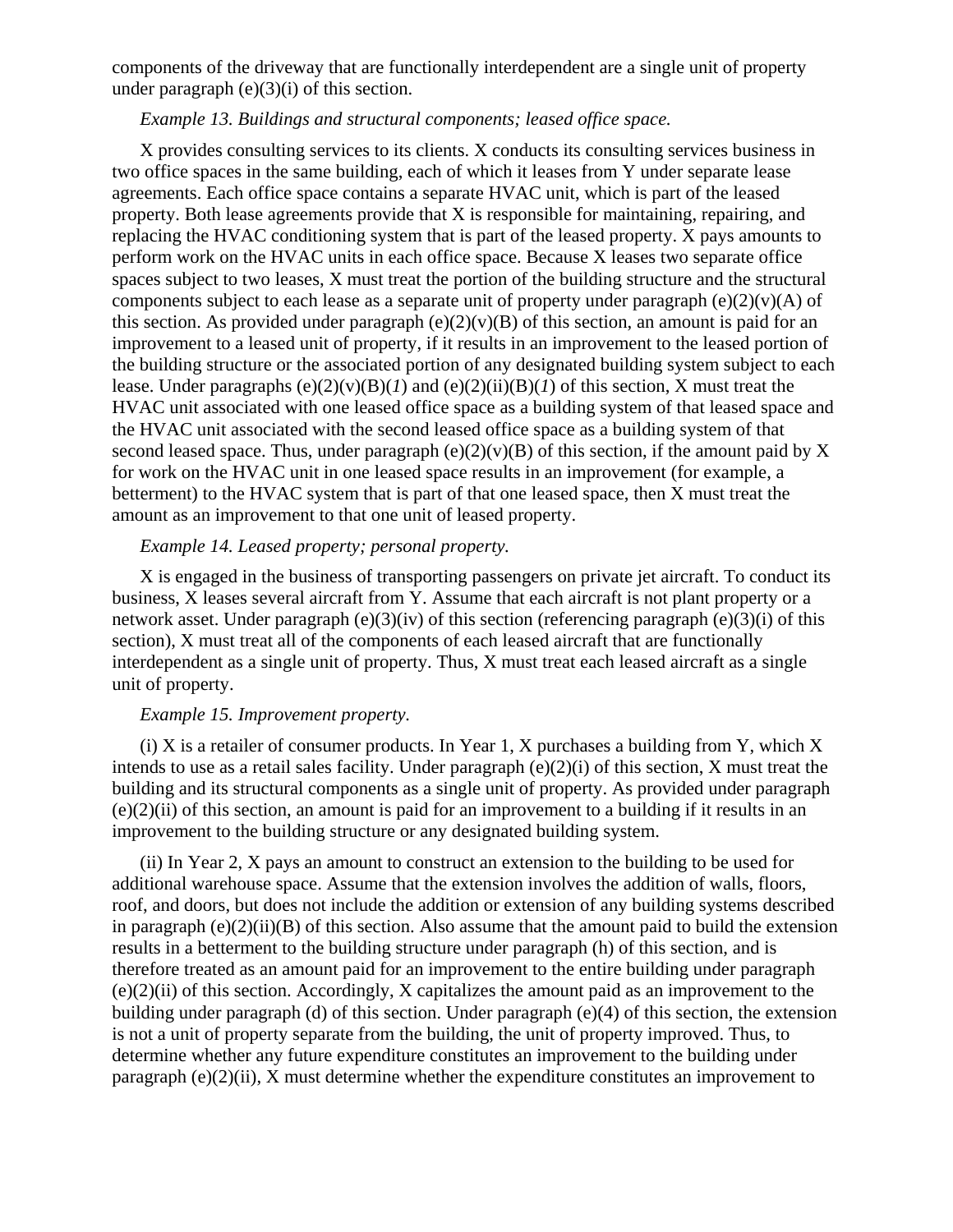the building structure, including the building extension, or any of the designated building systems.

# *Example 16. Personal property; additional rules.*

X is engaged in the business of transporting freight throughout the United States. To conduct its business, X owns a fleet of truck tractors and trailers. Each tractor and trailer is comprised of various components, including tires. X purchased a truck tractor with all of its components, including tires. The tractor tires have an average useful life to X of more than one year. At the time X placed the tractor in service, it treated the tractor tires as a separate asset for depreciation purposes under section 168. X properly treated the tractor (excluding the cost of the tires) as 3 year property and the tractor tires as 5-year property under section 168(e). Because X's tractor is property other than a building, the initial units of property for the tractor are determined under the general rule in paragraph  $(e)(3)(i)$  of this section, and are comprised of all the components that are functionally interdependent. Under this rule, X must treat the tractor, including its tires, as a single unit of property because the tractor and the tires are functionally interdependent (that is, the placing in service of the tires is dependent upon the placing in service of the tractor). However, under paragraph  $(e)(5)(i)$  of this section, X must treat the tractor and tires as separate units of property because X properly treated the tires as being within a different class of property under section 168(e).

# *Example 17. Additional rules; change in subsequent year.*

X is engaged in the business of leasing nonresidential real property to retailers. In Year 1, X acquired and placed in service a building for use in its retail leasing operation. In Year 5, in order to accommodate the needs of a new lessee, X incurred costs to improve the building structure. X capitalized the costs of the improvement under paragraph (d) of this section and depreciated the improvement in accordance with section 168(i)(6) as nonresidential real property under section 168(e). In Year 7, X determined that the structural improvement made in Year 5 qualified under section 168(e)(8) as qualified retail improvement property and, therefore, is 15-year property under section 168(e). In Year 5, X changed its method of accounting to use a 15-year recovery period for the improvement. Under the additional rule of paragraph (e)(5)(ii) of this section, in Year 7, X must treat the improvement as a unit of property separate from the building.

## Example 18. *Additional rules; change in subsequent year.*

In Year 1, X acquired and placed in service a building and parking lot for use in its retail operations. Under § 1.263(a)-2T of the regulations, X capitalized the cost of the building and the parking lot and began depreciating the building and the parking lot as nonresidential real property under section 168(e). In Year 3, X completed a cost segregation study under which it properly determined that the parking lot qualifies as 15-year property under section 168(e). In Year 3, X changed its method of accounting to use a 15-year recovery period and the 150 percent declining balance method of depreciation for the parking lot. Under the additional rule of paragraph (e)(5)(ii) of this section, in Year 3, X must treat the parking lot as a unit of property separate from the building.

## *Example 19. Additional rules; change in subsequent year.*

In Year 1, X acquired and placed in service a building for use in its manufacturing business. X capitalized the costs allocable to the building's wiring separately from the building and depreciated the wiring as 7-year property under section 168(e). X capitalized the cost of the building and all other structural components of the building and began depreciating them as nonresidential real property under section 168(e). In Year 3, X completed a cost segregation study under which it properly determined that the wiring is a structural component of the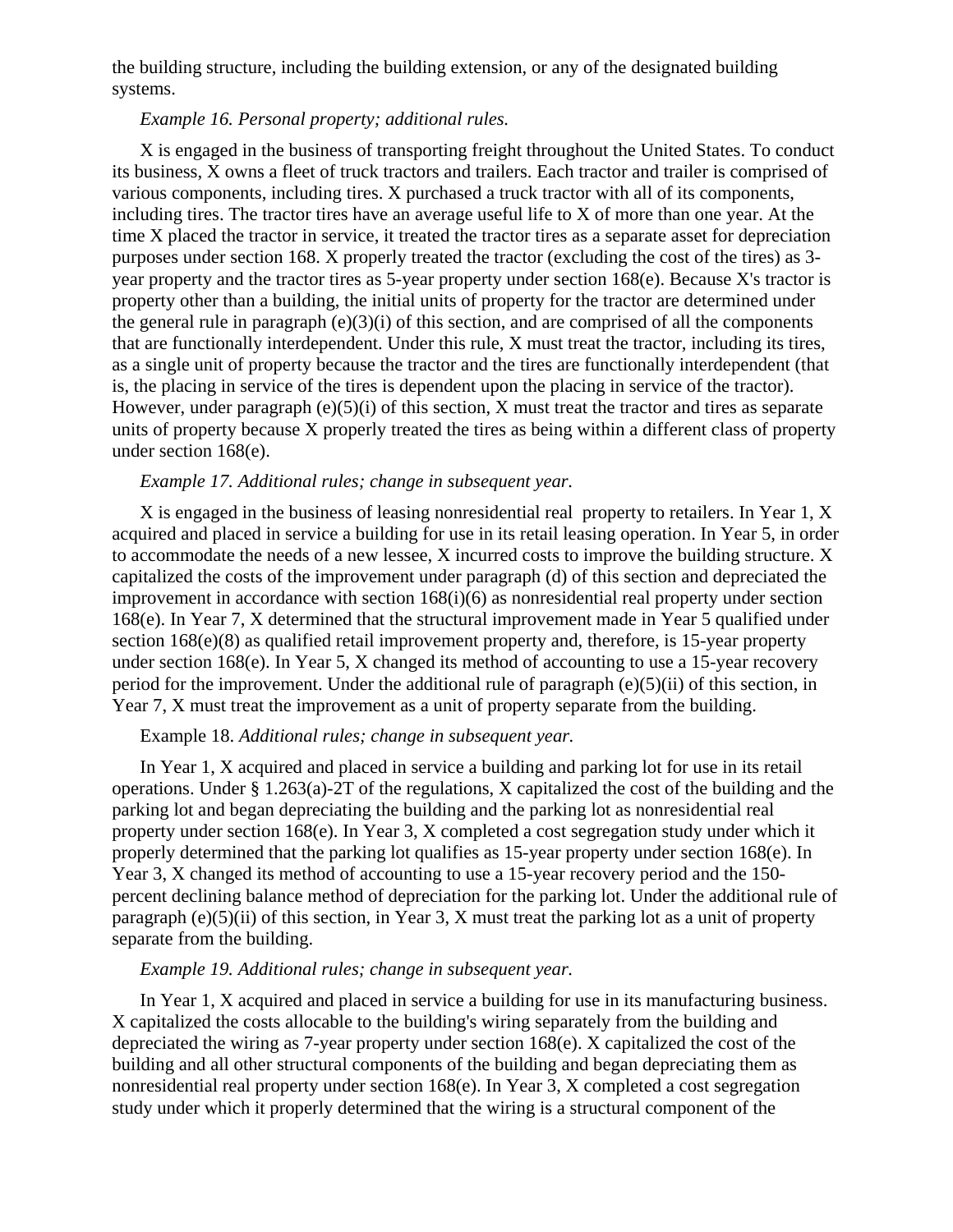building and, therefore, should have been depreciated as nonresidential real property. In Year 3, X changed its method of accounting to treat the wiring as nonresidential real property. Under the additional rule of paragraph (e)(5)(ii) of this section, in Year 3, X must change the unit of property for the wiring in a manner that is consistent with the change in treatment for depreciation purposes. Therefore, X must change the unit of property for the wiring to treat it as a structural component of the building, and as part of the building unit of property, in accordance with paragraph  $(e)(2)(i)$  of this section.

(f) *Special rules for determining improvement costs* --(1) *Improvements to leased property* -- (i) *In general*. This paragraph  $(f)(1)$  provides the exclusive rules for determining whether amounts paid by a taxpayer are for the improvement to a unit of leased property and must be capitalized. In the case of a leased building or a leased portion of a building, an amount results in an improvement to a unit of leased property if it results in an improvement to any of the properties designated under paragraph (e)(2)(ii) of this section (for lessor improvements) or under paragraph (e)(2)(v)(B) of this section (for lessee improvements except as provided in paragraph (f)(ii)(B) of this section). Section 1.263(a)-4 of the regulations does not apply to amounts paid for improvements to units of leased property or to amounts paid for the acquisition or production of leasehold improvement property.

(ii) *Lessee improvements* --(A) *Requirement to capitalize.* A taxpayer lessee must capitalize the aggregate of related amounts that it pays to improve (as defined under paragraph (d) of this section) a unit of leased property except to the extent that section 110 applies to a construction allowance received by the lessee for the purpose of such improvement or where the improvement constitutes a substitute for rent. See  $\S 1.61-8(c)$  for the treatment of lessee expenditures that constitute a substitute for rent. A taxpayer lessee must also capitalize the aggregate of related amounts that a lessor pays to improve (as defined under paragraph (d) of this section) a unit of leased property if the lessee is the owner of the improvement except to the extent that section 110 applies to a construction allowance received by the lessee for the purpose of such improvement. An amount paid for a lessee improvement under this paragraph  $(f)(1)(ii)(A)$  is treated as an amount paid to acquire or produce a unit of real or personal property under § 1.263(a)-2T(d)(1) of the regulations. See paragraph (e)(2)(v) of this section for the unit of property for a leased building and paragraph (e)(3)(iv) of this section for the unit of property for leased real or personal property other than a building.

(B) *Unit of property for lessee improvements.* An amount capitalized as a lessee improvement under paragraph  $(f)(1)(ii)(A)$  of this section comprises a unit of property separate from the leased property being improved. However, an amount that a lessee pays to improve (as defined under paragraph (d) of this section) a lessee improvement under paragraph  $(f)(1)(ii)(A)$ is not a unit of property separate from such lessee improvement.

(iii) *Lessor improvements* --(A) *Requirement to capitalize.* A taxpayer lessor must capitalize the aggregate of related amounts that it pays directly, or indirectly through a construction allowance to the lessee, to improve (as defined in paragraph (d) of this section) a unit of leased property where the lessor is the owner of the improvement or to the extent that section 110 applies to the construction allowance. A lessor must also capitalize the aggregate of related amounts that the lessee pays to improve a unit of property (as defined in paragraph (e) of this section) where the lessee's improvement constitutes a substitute for rent. See § 1.61-8(c) for treatment of expenditures by lessees that constitute a substitute for rent. Amounts capitalized by the lessor under this paragraph  $(f)(1)(iii)(A)$  may not be capitalized by the lessee. See paragraphs (e)(2) of this section for the unit of property for a building and paragraph (e)(3) of this section for the unit of property for real or personal property other than a building.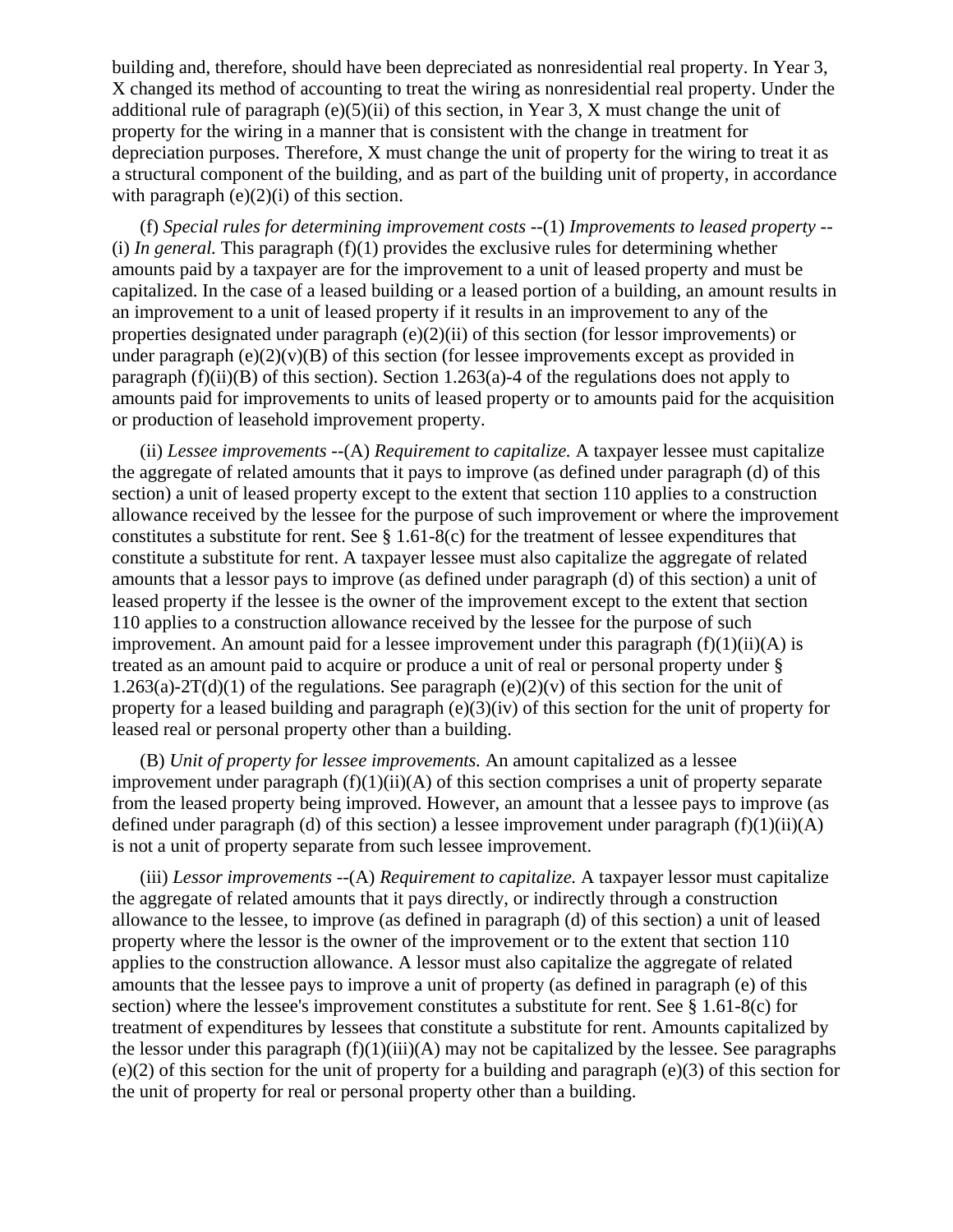(B) *Unit of property for lessor improvements.* An amount capitalized as a lessor improvement under paragraph  $(f)(1)(iii)(A)$  of this section is not a unit of property separate from the unit of property improved. See paragraph (e)(4) of this section.

(iv) *Examples*. The application of this paragraph  $(f)(1)$  is illustrated by the following examples, in which it is assumed that section 110 does not apply to the lessee.

#### *Example 1. Lessee improvements; additions to building.*

(i) T is a retailer of consumer products. In Year 1, T leases a building from L, which T intends to use as a retail sales facility. The leased building consists of the building structure under paragraph (e)(2)(ii)(A) of this section and various building systems under paragraph  $(e)(2)(ii)(B)$  of this section, including a plumbing system, an electrical system, and an HVAC system. Under the terms of the lease, T is permitted to improve the building at its own expense. Under paragraph  $(e)(2)(v)(A)$  of this section, because T leases the entire building, T must treat the leased building and its structural components as a single unit of property. As provided under paragraph (e)(2)(v)(B)(1) of this section, an amount is paid for an improvement to the entire leased building if it results in an improvement to the leased building structure or to any building system within the leased building. Therefore, under paragraphs  $(e)(2)(v)(B)(1)$  and  $(e)(2)(ii)$  of this section, if T pays an amount that improves the building structure, the plumbing system, the electrical system, or the HVAC system, then T must treat this amount as an improvement to the entire leased building.

(ii) In Year 2, T pays an amount to construct an extension to the building to be used for additional warehouse space. Assume that this amount results in a betterment (as defined under paragraph (h) of this section) to T's leased building structure and does not affect any building systems. Accordingly, the amount that T pays for the building extension results in an improvement to the leased building structure, and thus, under paragraph  $(e)(2)(v)(B)(I)$  of this section, is treated as an improvement to the entire leased building under paragraph (d) of this section. Because T, the lessee, paid an amount to improve a unit of leased property, T is required to capitalize the amount paid for the building extension under paragraph  $(f)(1)(ii)(A)$  of this section. In addition, paragraph  $(f)(1)(ii)(A)$  of this section requires T to treat the amount paid for the improvement as the acquisition or production of a unit of property (leasehold improvement property) under § 1.263(a)-2T(d)(1). Moreover, under paragraph  $(f)(1)(ii)(B)$  of this section, the building extension is a unit of property separate from the unit of leased property (the building and its structural components).

(iii) In Year 5, T pays an amount to add a larger door to the building extension that it constructed in Year 2 in order to accommodate the loading of larger products into the warehouse space. Assume that the amount paid to add the larger door results in a betterment under paragraph (h) of this section to the building structure extension, the unit of property under paragraph  $(f)(1)(ii)(B)$  of this section. As a result, T must capitalize the amounts paid to add the larger door as an improvement to T's unit of property (the building extension) under paragraph (d) of this section. In addition, because the amount that T paid to add the larger door is for an improvement to the building extension (a lessee improvement under paragraph  $(f)(1)(ii)(A)$ ), the larger door is not a unit of property separate from the unit of property improved. See paragraphs  $(e)(4)$  and  $(f)(1)(ii)(B)$  of this section.

#### *Example 2. Lessee improvements; additions to certain structural components of buildings.*

(i) Assume the same facts as *Example 1* except that in Year 2, T also pays an amount to construct an extension of the HVAC system into the building extension. Assume that the extension is a betterment under paragraph (h) of this section to the leased HVAC system (a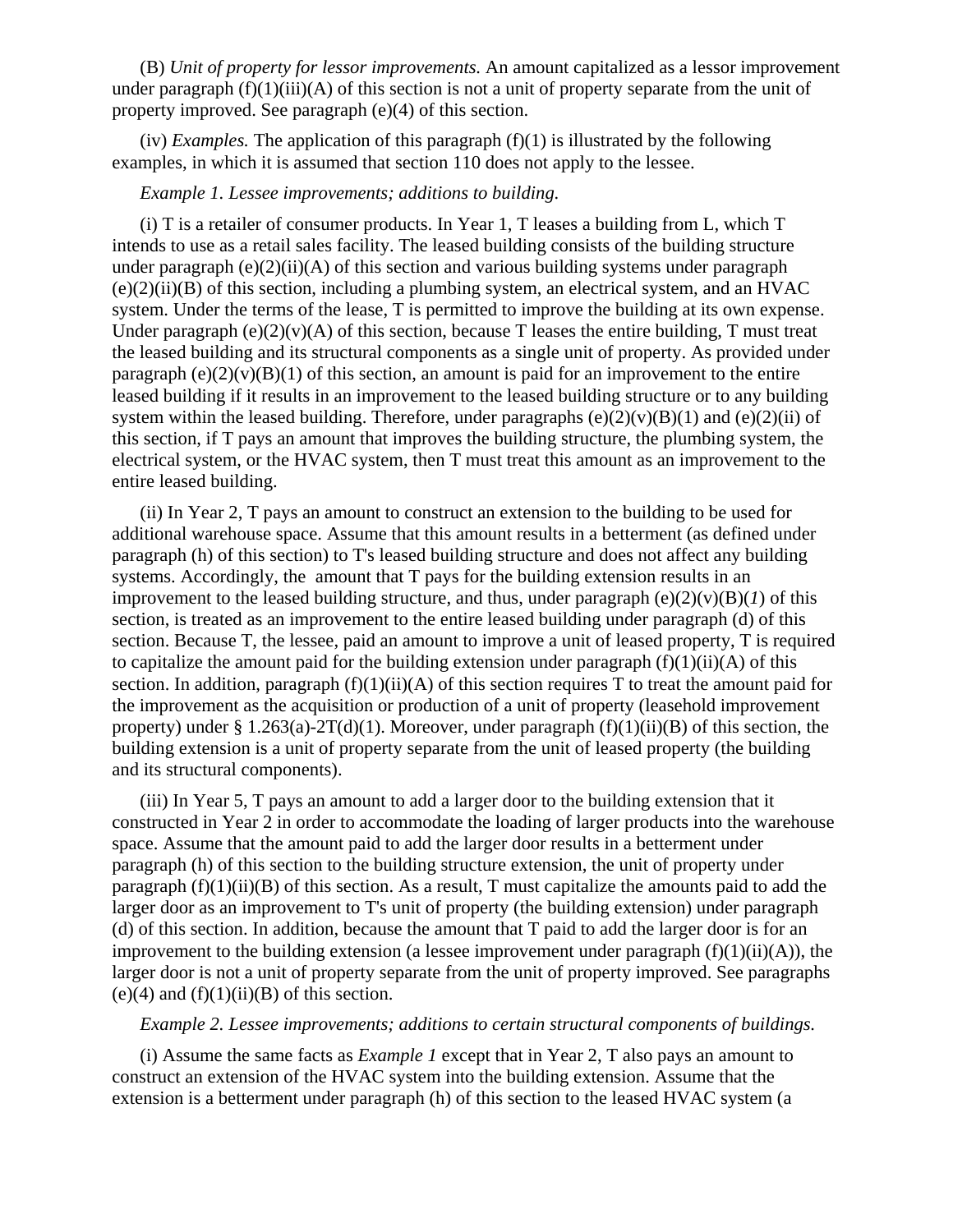building system under paragraph (e)(2)(ii)(B)(*1*) of this section). Accordingly, the amount that T pays for the extension of the HVAC system results in an improvement to a leased building system, the HVAC system, and thus, under paragraph  $(e)(2)(v)(B)(I)$  of this section, is treated as an improvement to the entire leased building under paragraph (d) of this section. Because T, the lessee, incurs costs to improve a unit of leased property, T is required to capitalize the costs of the improvement under paragraph  $(f)(1)(ii)(A)$  of this section. Under paragraph  $(f)(1)(ii)(B)$ , the extension to the leased HVAC is a unit of property separate from the unit of leased property (the leased building and its structural components). In addition, under paragraph  $(f)(1)(ii)(A)$  of this section, T must treat the amount paid for the HVAC extension as the acquisition and production of a unit of property under  $\S 1.263(a) - 2T(d)(1)$ .

(ii) In Year 5, T pays an amount to add an additional chiller to the portion of the HVAC system that it constructed in Year 2 in order to accommodate the climate control requirements for new product offerings. Assume that the amount paid for the chiller results in a betterment under paragraph (h) of this section to the HVAC system extension, the unit of property under paragraph  $(f)(1)(ii)(B)$  of this section. Accordingly, T must capitalize the amount paid to add the chiller as an improvement to T's unit of property (the HVAC system extension) under paragraph (d) of this section. In addition, because the amount that T paid to add the chiller is for an improvement to the HVAC system extension (a lessee improvement under paragraph  $(f)(1)(ii)(A)$  of this section), the chiller is not a unit of property separate from the unit of property improved. See paragraphs  $(f)(1)(ii)(B)$  and  $(e)(4)$  of this section.

# *Example 3. Lessor Improvements; additions to building.*

(i) T is a retailer of consumer products. In Year 1, T leases a building from L, which T intends to use as a retail sales facility. Pursuant to the lease, L provides a construction allowance to T, which T intends to use to construct an extension to the retail sales facility for additional warehouse space. Assume that the amount paid for any improvement to the building does not exceed the construction allowance and that L is treated as the owner of any improvement to the building. Under paragraph  $(e)(2)(i)$  of this section, L must treat the leased building and its structural components as a single unit of property. As provided under paragraph (e)(2)(ii) of this section, an amount paid is for an improvement to the building if it results in an improvement to the building structure or to any building system.

(ii) In Year 2, T uses L's construction allowance to construct an extension to the leased building to provide additional warehouse space in the building. Assume that the extension is a betterment (as defined under paragraph (h) of this section) to the building structure, and therefore, the amount paid for the extension results in an improvement to the building structure under paragraph (d) of this section. Under paragraph  $(f)(1)(iii)(A)$  of this section, L, the lessor and owner of the improvement, must capitalize the amounts paid to T to construct the extension to the retail sales facility. T is not permitted to capitalize the amounts paid for the lessor-owned improvement. Finally, under paragraph  $(f)(1)(iii)(B)$  of this section, the extension to L's building is not a unit of property separate from the building and its structural components.

## *Example 4. Lessee property; personal property added to leased building.*

T is a retailer of consumer products. T leases a building from L, which T intends to use as a retail sales facility. Pursuant to the lease, L provides a construction allowance to T, which T uses to acquire and construct partitions for fitting rooms, counters, and shelving. Assume that each partition, counter, and shelving unit is a unit of property under paragraph (e)(3) of this section. Assume that for federal income tax purposes T is treated as the owner of any personal property that it acquires or constructs with the construction allowance and that the amounts paid for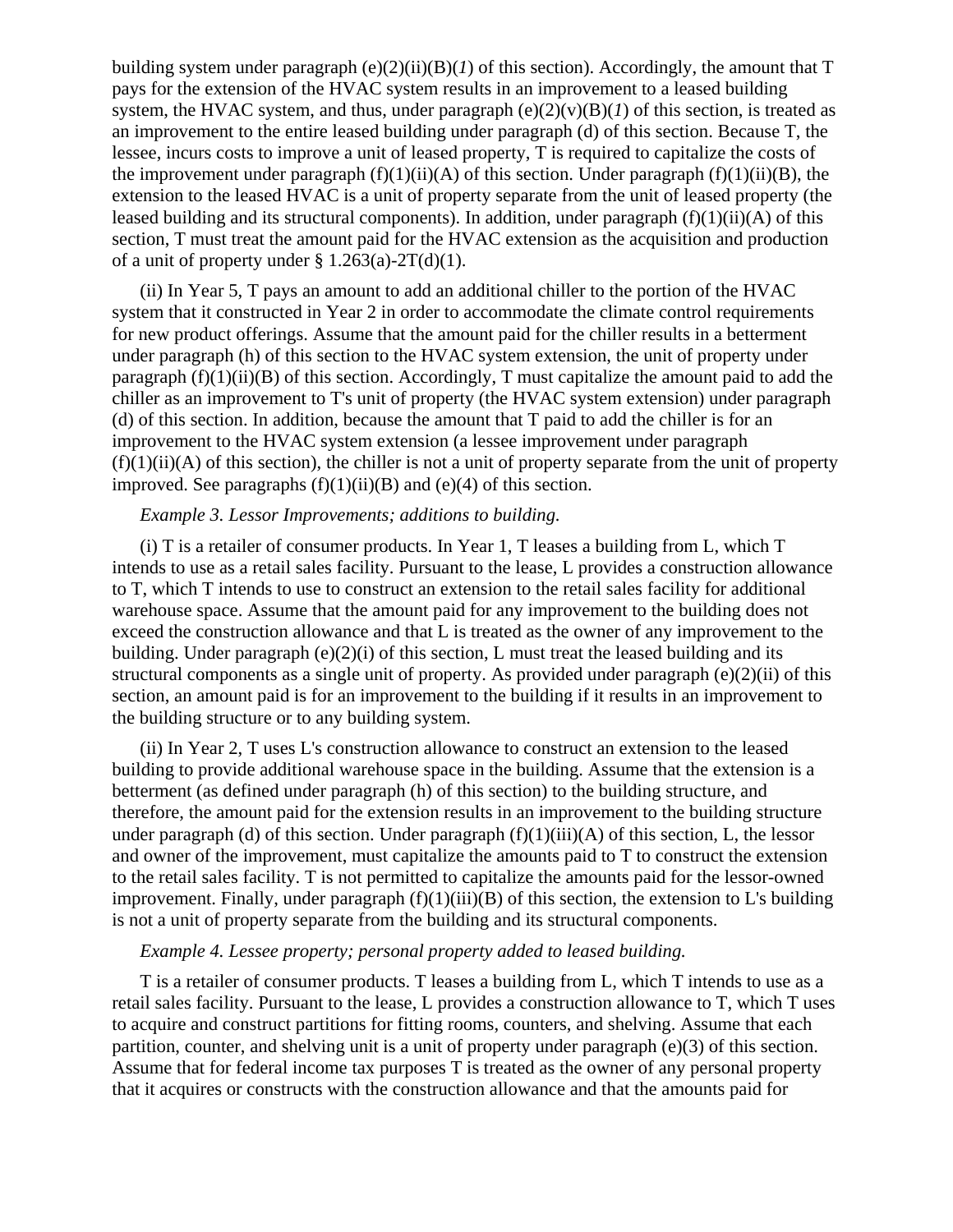acquisition or construction of any personal property used in the leased property do not constitute a substitute for rent. T's expenditures for the partitions, counters, and shelving are not improvements to the leased property under paragraph (d) of this section, but rather constitute amounts paid to acquire or produce separate units of personal property under § 1.263(a)-2T.

### *Example 5. Lessor property; buildings on leased property.*

L is the owner of a parcel of unimproved real property that L leases to T. Pursuant to the lease, L provides a construction allowance to T of \$ 500,000, which T agrees to use to construct a building costing not more than \$ 500,000 on the leased real property and to lease the building from L after it is constructed. Assume that for Federal income tax purposes, L is treated as the owner of the building that T will construct. T uses the \$ 500,000 to construct the building as required under the lease. The building consists of the building structure and the following building systems: (1) A plumbing system; (2) an electrical system; and (3) an HVAC system. Because L provides a construction allowance to T to construct a building, the total cost of the building equals \$ 500,000, and L is treated as the owner of the building, under paragraph (f)(1)(iii)(A) of this section L must capitalize the amounts that it pays indirectly to acquire and produce the building under § 1.263(a)-2T(d)(1). Under paragraph (e)(2)(i) of this section, L must treat the building and its structural components as a single unit of property. Under paragraph  $(f)(1)(iii)(A)$  of this section, T, the lessee, may not capitalize the amounts paid (with the construction allowance received from L) for construction of the building.

## *Example 6. Lessee contribution to construction costs.*

Assume the same facts as in *Example 5,* except T spends \$ 600,000 to construct the building. T uses the \$ 500,000 construction allowance provided by L plus \$ 100,000 of its own funds to construct the building that L will own pursuant to the lease. Also assume that the additional \$ 100,000 that T incurs is not a substitute for rent. For the reasons discussed in *Example 5,* L must capitalize the \$ 500,000 it paid T to construct the building under  $\S 1.263(a)-2T(d)(1)$ . In addition, because T spends its own funds to complete the building, T has a depreciable interest of \$ 100,000 in the building and must capitalize the \$ 100,000 it paid to construct the building as a leasehold improvement under § 1.263(a)-2T(d)(1) of the regulations. Under paragraph (e)(2)(i) of this section, L must treat the building as a single unit of property to the extent of its depreciable interest of \$500,000 In addition, under paragraph (e)(2)(v)(A) of this section, T must also treat the building as a single unit of property to the extent of its depreciable interest of \$ 100,000.

(2) *Compliance with regulatory requirements.* For purposes of this section, a Federal, state, or local regulator's requirement that a taxpayer perform certain repairs or maintenance on a unit of property to continue operating the property is not relevant in determining whether the amount paid improves the unit of property.

(3) *Certain costs incurred during an improvement* --(i) *In general.* A taxpayer must capitalize all the direct costs of an improvement and all the indirect costs (including, for example, otherwise deductible repair or component removal costs) that directly benefit or are incurred by reason of an improvement in accordance with the rules under section 263A. Therefore, indirect costs that do not directly benefit and are not incurred by reason of an improvement are not required to be capitalized under section 263(a), regardless of whether they are made at the same time as an improvement.

(ii) *Exception for individuals' residences.* A taxpayer who is an individual may capitalize amounts paid for repairs and maintenance that are made at the same time as capital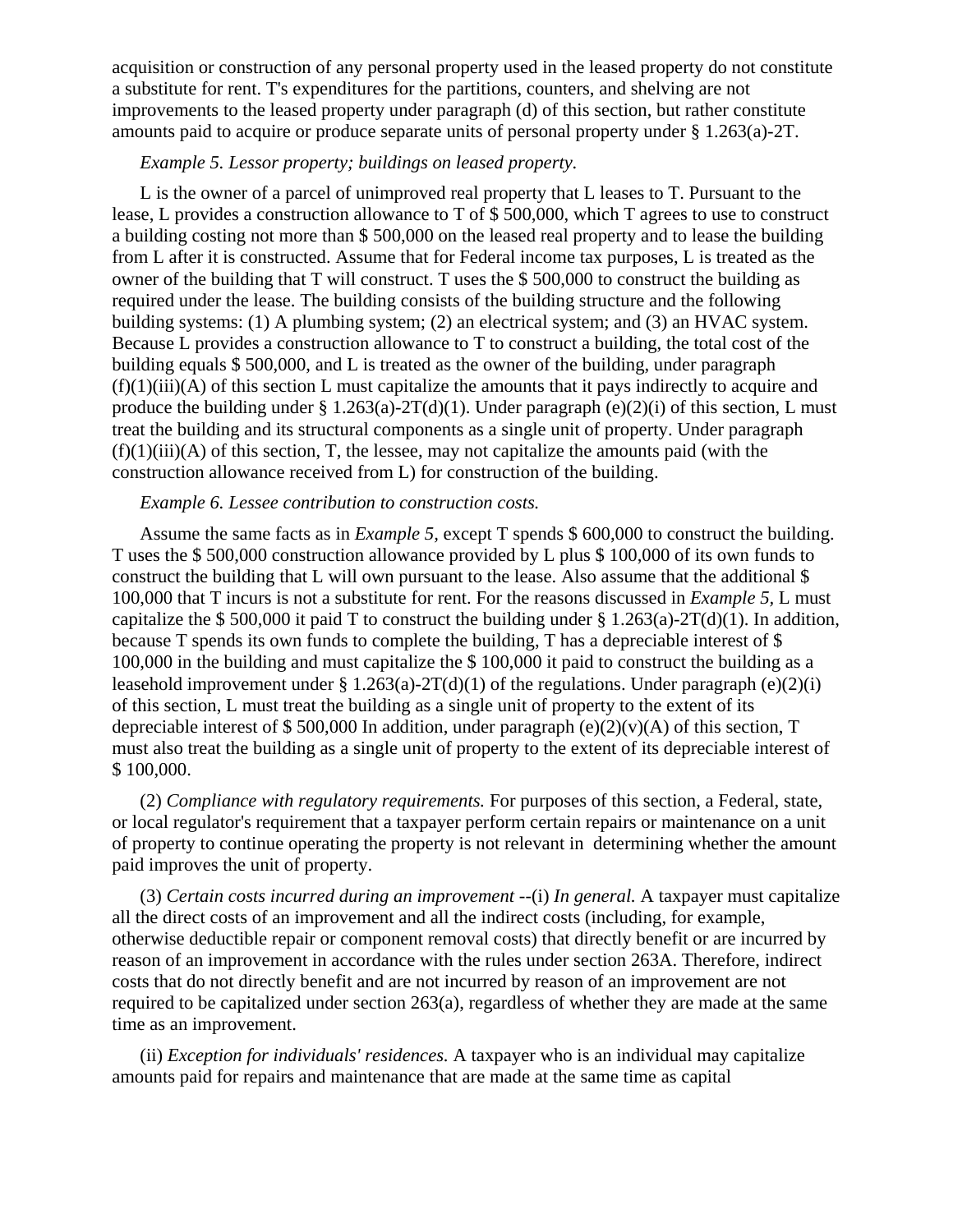improvements to units of property not used in the taxpayer's trade or business or for the production of income if the amounts are paid as part of a remodeling of the taxpayer's residence.

(4) *Aggregate of related amounts.* For purposes of paragraph (d) of this section, the aggregate of related amounts paid to improve a unit of property may be incurred over a period of more than one taxable year. Whether amounts are related to the same improvement depends on the facts and circumstances of the activities being performed and whether the costs are incurred by reason of a single improvement or directly benefit a single improvement.

(g) *Safe harbor for routine maintenance on property other than buildings* --(1) *In general.* An amount paid for routine maintenance performed on a unit of property other than a building or a structural component of a building is deemed not to improve that unit of property. Routine maintenance is the recurring activities that a taxpayer expects to perform as a result of the taxpayer's use of the unit of property to keep the unit of property in its ordinarily efficient operating condition. Routine maintenance activities include, for example, the inspection, cleaning, and testing of the unit of property, and the replacement of parts of the unit of property with comparable and commercially available and reasonable replacement parts. The activities are routine only if, at the time the unit of property is placed in service by the taxpayer, the taxpayer reasonably expects to perform the activities more than once during the class life (as defined in paragraph (g)(4) of this section) of the unit of property. Among the factors to be considered in determining whether a taxpayer is performing routine maintenance are the recurring nature of the activity, industry practice, manufacturers' recommendations, the taxpayer's experience, and the taxpayer's treatment of the activity on its applicable financial statement (as defined in paragraph (b)(4) of this section). With respect to a taxpayer that is a lessor of a unit of property, the taxpayer's use of the unit of property includes the lessee's use of the unit of property.

(2) *Rotable and temporary spare parts.* Except as provided in paragraph (g)(3) of this section, for purposes of paragraph  $(g)(1)$  of this section, amounts paid for routine maintenance include routine maintenance performed on (and with regard to) rotable and temporary spare parts. But see  $\S 1.162-3T(a)(3)$ , which provides generally that rotable and temporary spare parts are used or consumed by the taxpayer in the taxable year in which the taxpayer disposes of the parts.

(3) *Exceptions.* Routine maintenance does not include the following:

(i) Amounts paid for the replacement of a component of a unit of property and the taxpayer has properly deducted a loss for that component (other than a casualty loss under § 1.165-7).

(ii) Amounts paid for the replacement of a component of a unit of property and the taxpayer has properly taken into account the adjusted basis of the component in realizing gain or loss resulting from the sale or exchange of the component.

(iii) Amounts paid for the repair of damage to a unit of property for which the taxpayer has taken a basis adjustment as a result of a casualty loss under section 165, or relating to a casualty event described in section 165.

(iv) Amounts paid to return a unit of property to its ordinarily efficient operating condition, if the property has deteriorated to a state of disrepair and is no longer functional for its intended use.

(v) Amounts paid for repairs, maintenance, or improvement of rotable and temporary spare parts to which the taxpayer applies the optional method of accounting for rotable and temporary spare parts under § 1.162-3T(e).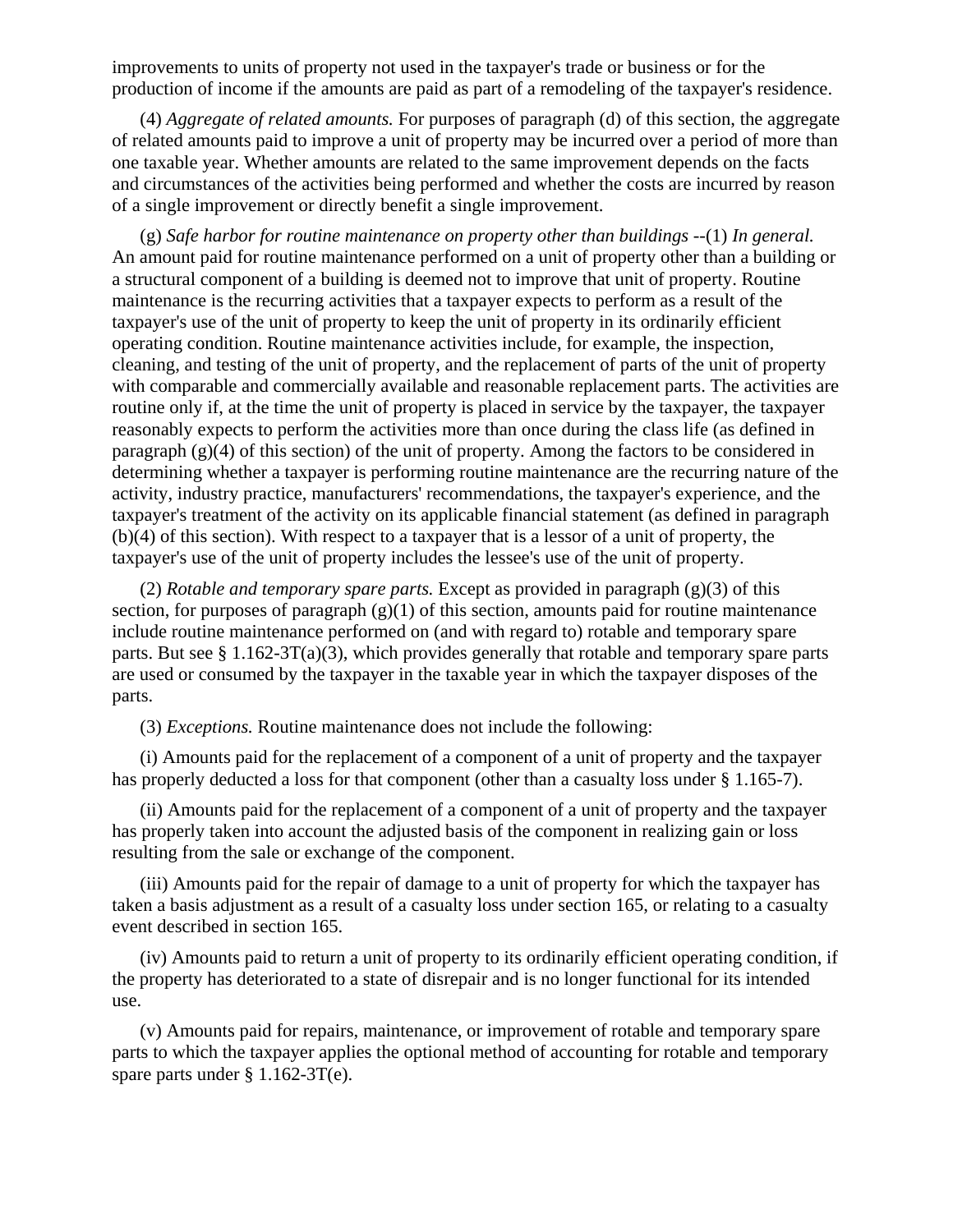(4) *Class life.* The class life of a unit of property is the recovery period prescribed for the property under sections  $168(g)(2)$  and (3) for purposes of the alternative depreciation system, regardless of whether the property is depreciated under section 168(g). For purposes of determining class life under this section, section  $168(g)(3)(A)$  (relating to tax-exempt use property subject to lease) does not apply. If the unit of property is comprised of more than one component with different class lives, then the class life of the unit of property is deemed to be the same as the component with the longest class life.

(5) *Examples.* The following examples illustrate the rules of this paragraph (g). Unless otherwise stated, assume that X has not applied the optional method of accounting for rotable and temporary spare parts under  $\S 1.162-3T(e)$ :

## *Example 1. Routine maintenance on component.*

(i) X is a commercial airline engaged in the business of transporting passengers and freight throughout the United States and abroad. To conduct its business, X owns or leases various types of aircraft. As a condition of maintaining its airworthiness certification for these aircraft, X is required by the Federal Aviation Administration (FAA) to establish and adhere to a continuous maintenance program for each aircraft within its fleet. These programs, which are designed by X and the aircraft's manufacturer and approved by the FAA, are incorporated into each aircraft's maintenance manual. The maintenance manuals require a variety of periodic maintenance visits at various intervals. One type of maintenance visit is an engine shop visit (ESV), which X expects to perform on its aircraft engines approximately every 4 years in order to keep its aircraft in its ordinarily efficient operating condition. In Year 1, X purchased a new aircraft, which included four new engines attached to the airframe. The four aircraft engines acquired with the aircraft are not materials or supplies under  $\S 1.162-3T(c)(1)(i)$  because they are acquired as part of a single unit of property, the aircraft. In Year 5, X performs its first ESV on the aircraft engines. The ESV includes disassembly, cleaning, inspection, repair, replacement, reassembly, and testing of the engine and its component parts. During the ESV, the engine is removed from the aircraft and shipped to an outside vendor who performs the ESV. If inspection or testing discloses a discrepancy in a part's conformity to the specifications in X's maintenance program, the part is repaired, or if necessary, replaced with a comparable and commercially available and reasonable replacement part. After the ESVs, the engines are returned to X to be reinstalled on another aircraft or stored for later installation. Assume that the unit of property for X's aircraft is the entire aircraft, including the aircraft engines, and that the class life for X's aircraft is 12 years. Assume that none of the exceptions set out in paragraph  $(g)(3)$  of this section applies to the costs of performing the ESVs.

(ii) Because the ESVs involve the recurring activities that X expects to perform as a result of its use of the aircraft to keep the aircraft in ordinarily efficient operating condition, and consist of maintenance activities that X expects to perform more than once during the 12 year class life of the aircraft, X's ESVs are within the routine maintenance safe harbor under paragraph (g) of this section. Accordingly, the amounts paid for the ESVs are deemed not to improve the aircraft and are not required to be capitalized under paragraph (d) of this section.

#### *Example 2. Routine maintenance after class life.*

Assume the same facts as in *Example 1,* except that in year 15, X pays amounts to perform an ESV on one of the original aircraft engines, after the end of the class life of the aircraft. Because this ESV involves the same routine maintenance activities that were performed on aircraft engines in *Example 1,* this ESV also is within the routine maintenance safe harbor under paragraph (g) of this section. Accordingly, the amounts paid for this ESV, even though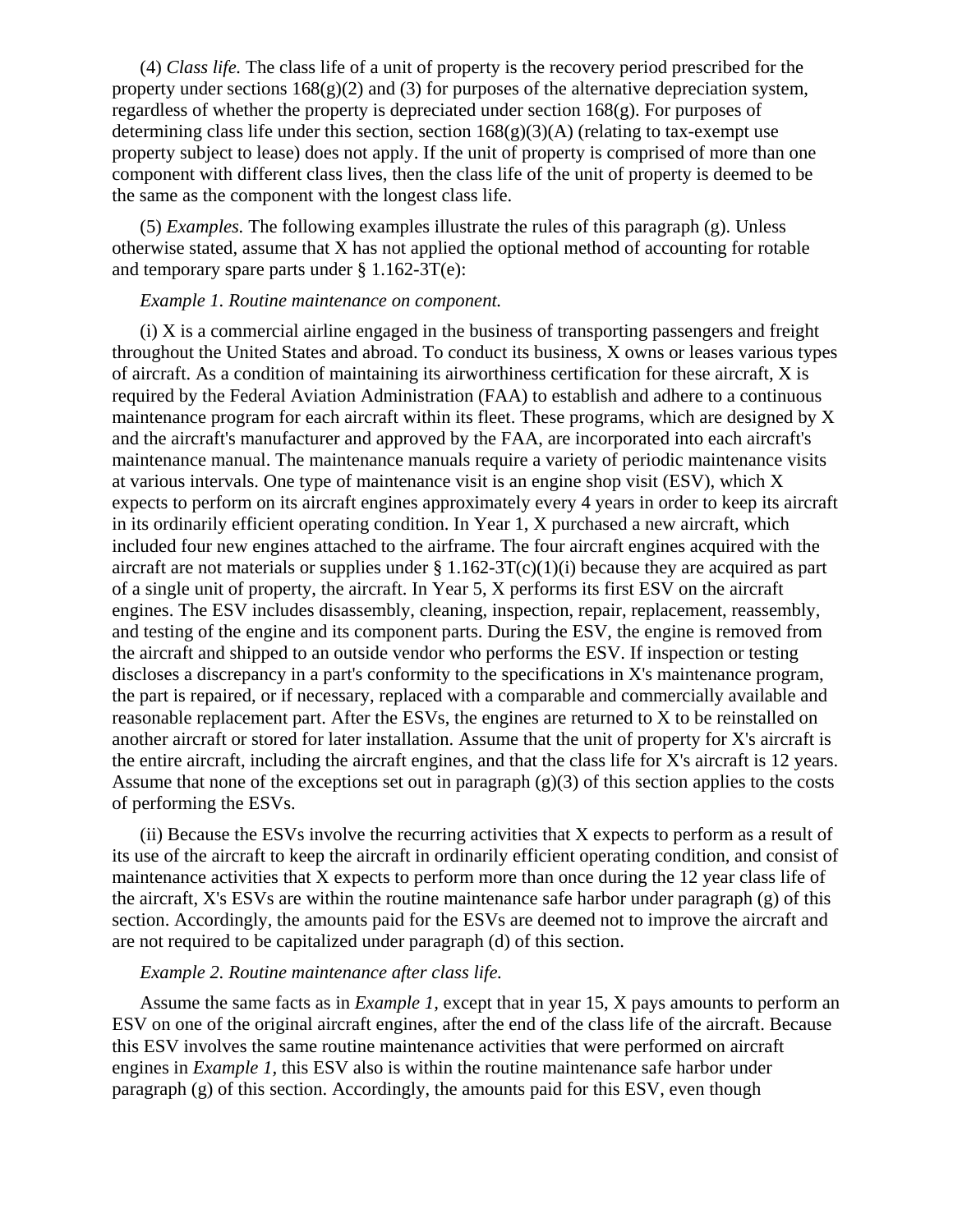performed after the class life of the aircraft, are deemed not to improve the aircraft and are not required to be capitalized under paragraph (d) of this section.

## *Example 3. Routine maintenance on rotable spare parts.*

(i) Assume the same facts as in *Example 1,* except that in addition to the four engines purchased as part of the aircraft, X separately purchases four additional new engines that X intends to use in its aircraft fleet to avoid operational downtime when ESVs are required to be performed on the engines previously installed on an aircraft. Later in Year 1, X installs these four engines on an aircraft in its fleet. In Year 5, X performs the first ESVs on these four engines. Assume that these ESVs involve the same routine maintenance activities that were performed on the engines in *Example 1,* and that none of the exceptions set out in paragraph (g)(3) of this section apply to these ESVs. After the ESVs were performed, these engines were reinstalled on other aircraft or stored for later installation.

(ii) The additional aircraft engines are rotable spare parts because they were acquired separately from the aircraft, they are removable from the aircraft, and are repaired and reinstalled on other aircraft or stored for later installation. *See* § 1.162-3T(c)(2) (definition of rotable and temporary spare parts). The class life of an engine is the same as the airframe, 12 years. Because the ESVs involve the recurring activities that X expects to perform as a result of its use of the engines to keep the engines in ordinarily efficient operating condition, and consist of maintenance activities that X expects to perform more than once during the 12 year class life of the engine, the ESVs fall within the routine maintenance safe harbor under paragraph (g) of this section. Accordingly, the amounts paid for the ESVs for the four additional engines are deemed not to improve these engines and are not required to be capitalized under paragraph (d) of this section. For the treatment of amounts paid to acquire the engines, see § 1.162-3T(a).

Example 4. Routine maintenance resulting from prior owner's use.

(i) In January, Year 1, X purchases a used machine for use in its manufacturing operations. Assume that the machine is the unit of property and has a class life of 10 years. X places the machine in service in January, Year 1, and at that time, X expects to perform manufacturer recommended scheduled maintenance on the machine approximately every three years. The scheduled maintenance includes the cleaning and oiling of the machine, the inspection of parts for defects, and the replacement of minor items such as springs, bearings, and seals with comparable and commercially available and reasonable replacement parts. At the time X purchased the machine, the machine was approaching the end of a three-year scheduled maintenance period. As a result, in February, Year 1, X pays amounts to perform the manufacturer recommended scheduled maintenance. Assume that none of the exceptions set out in paragraph (g)(3) of this section apply to the amounts paid for the scheduled maintenance.

(ii) The majority of X's costs do not qualify under the routine maintenance safe harbor in paragraph (g) of this section because the costs were incurred primarily as a result of the prior owner's use of the property and not X's use. X acquired the machine just before it had received its three-year scheduled maintenance. Accordingly, the amounts paid for the scheduled maintenance resulted from the prior owner's, and not the taxpayer's, use of the property and must be capitalized if those amounts result in a betterment under paragraph (h) of this section, including the amelioration of a material condition or defect, or otherwise result in an improvement under paragraph (d) of this section. See also section 263A and the regulations thereunder for the requirement to capitalize indirect costs (including otherwise deductible repair costs) that directly benefit or are incurred by reason of production activities.

Example 5. Routine maintenance resulting from new owner's use.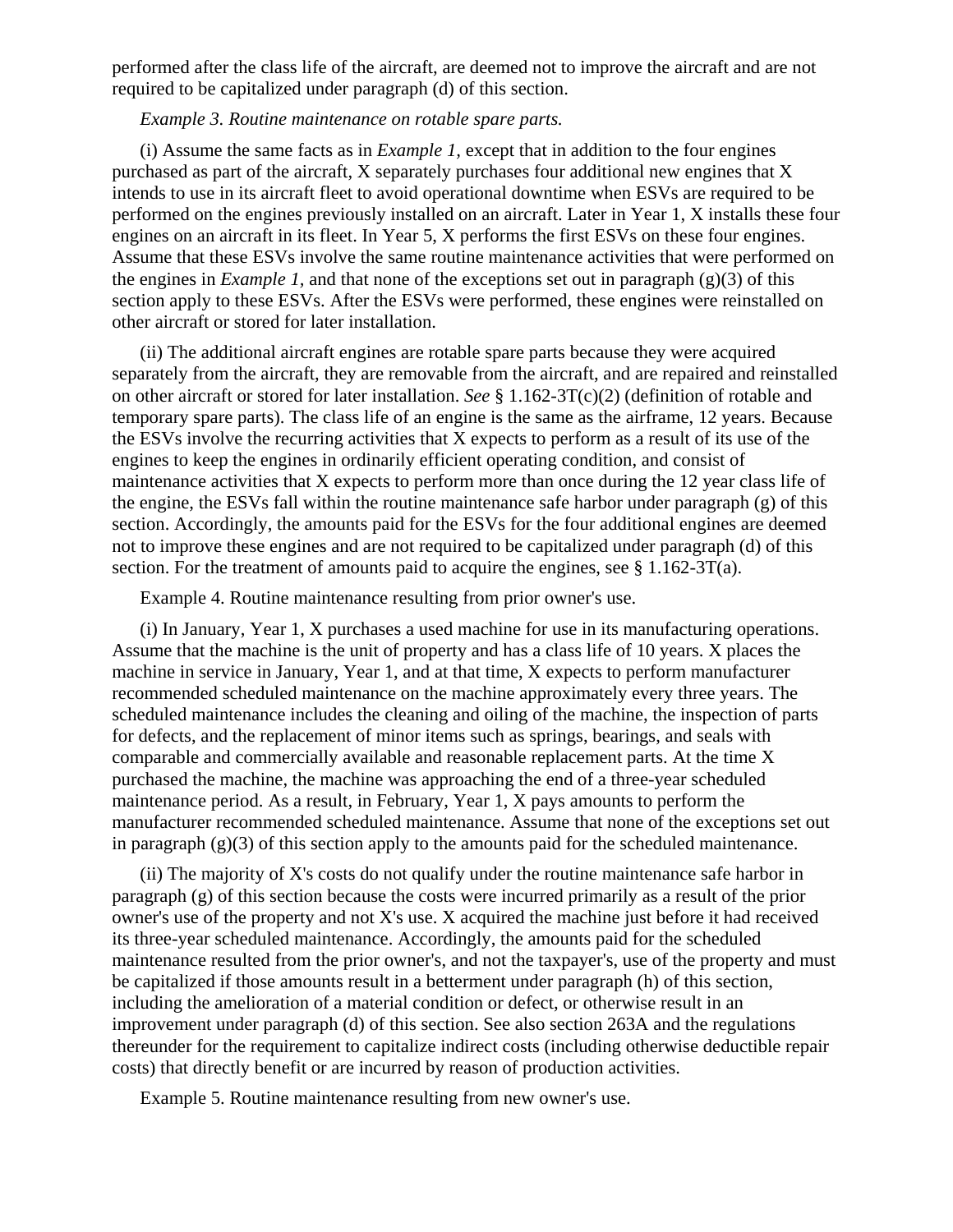Assume the same facts as in *Example 4*, except that after X pays amounts for the maintenance in Year 1, X continues to operate the machine in its manufacturing business. In Year 4, X pays amounts to perform the next scheduled manufacturer recommended maintenance on the machine. Assume that the scheduled maintenance activities performed are the same as those performed in *Example 4* and that none of the exceptions set out in paragraph (g)(3) of this section apply to the amounts paid for the scheduled maintenance. Because the scheduled maintenance performed in Year 4 involves the recurring activities that X performs as a result of its use of the machine, keeps the machine in an ordinarily efficient operating condition, and consists of maintenance activities that X expects to perform more than once during the 10 year class life of the machine, X's scheduled maintenance costs are within the routine maintenance safe harbor under paragraph (g) of this section. Accordingly, the amounts paid for the scheduled maintenance in Year 4 are deemed not to improve the machine and are not required to be capitalized under paragraph (d) of this section. But see section 263A and the regulations thereunder for the requirement to capitalize indirect costs (including otherwise deductible repair costs) that directly benefit or are incurred by reason of production activities.

*Example 6.* Routine maintenance; replacement of substantial structural part.

X is in the business of producing commercial products for sale. As part of the production process, X places raw materials into lined containers in which a chemical reaction is used to convert raw materials into the finished product. The lining is a substantial structural part of the container, and comprises 60 percent of the total physical structure of the container. Assume that each container, including its lining, is the unit of property and that a container has a class life of 12 years. At the time that X placed the container into service, X was aware that approximately every three years, X would be required to replace the lining in the container with comparable and commercially available and reasonable replacement materials. At the end of that period, the container will continue to function, but will become less efficient and the replacement of the lining will be necessary to keep the container in an ordinarily efficient operating condition. In Year 1, X acquired 10 new containers and placed them into service. In Year 4, Year 7, Year 9, and Year 12, X pays amounts to replace the containers' linings with comparable and commercially available and reasonable replacement parts. Assume that none of the exceptions set out in paragraph (g)(3) of this section apply to the amounts paid for the replacement linings. Because the replacement of the linings involves recurring activities that X expects to perform as a result of its use of the containers to keep the containers in their ordinarily efficient operating condition, and consists of maintenance activities that X expects to perform more than once during the 12 year class lives of the containers, X's lining replacement costs are within the routine maintenance safe harbor under paragraph (g) of this section. Accordingly, the amounts that X paid for the replacement of the container linings are deemed not to improve the containers and are not required to be capitalized under paragraph (d) of this section. But see section 263A and the regulations thereunder for the requirement to capitalize indirect costs (including otherwise deductible repair costs) that directly benefit or are incurred by reason of production activities.

Example 7. Routine maintenance once during class life.

X is a Class I railroad that owns a fleet of freight cars. Assume that a freight car, including all its components, is a unit of property and has a class life of 14 years. At the time that X places a freight car into service, X expects to perform cyclical reconditioning to the car every 8 to 10 years in order to keep the freight car in ordinarily efficient operating condition. During this reconditioning, X pays amounts to disassemble, inspect, and recondition or replace components of the freight car with comparable and commercially available and reasonable replacement parts.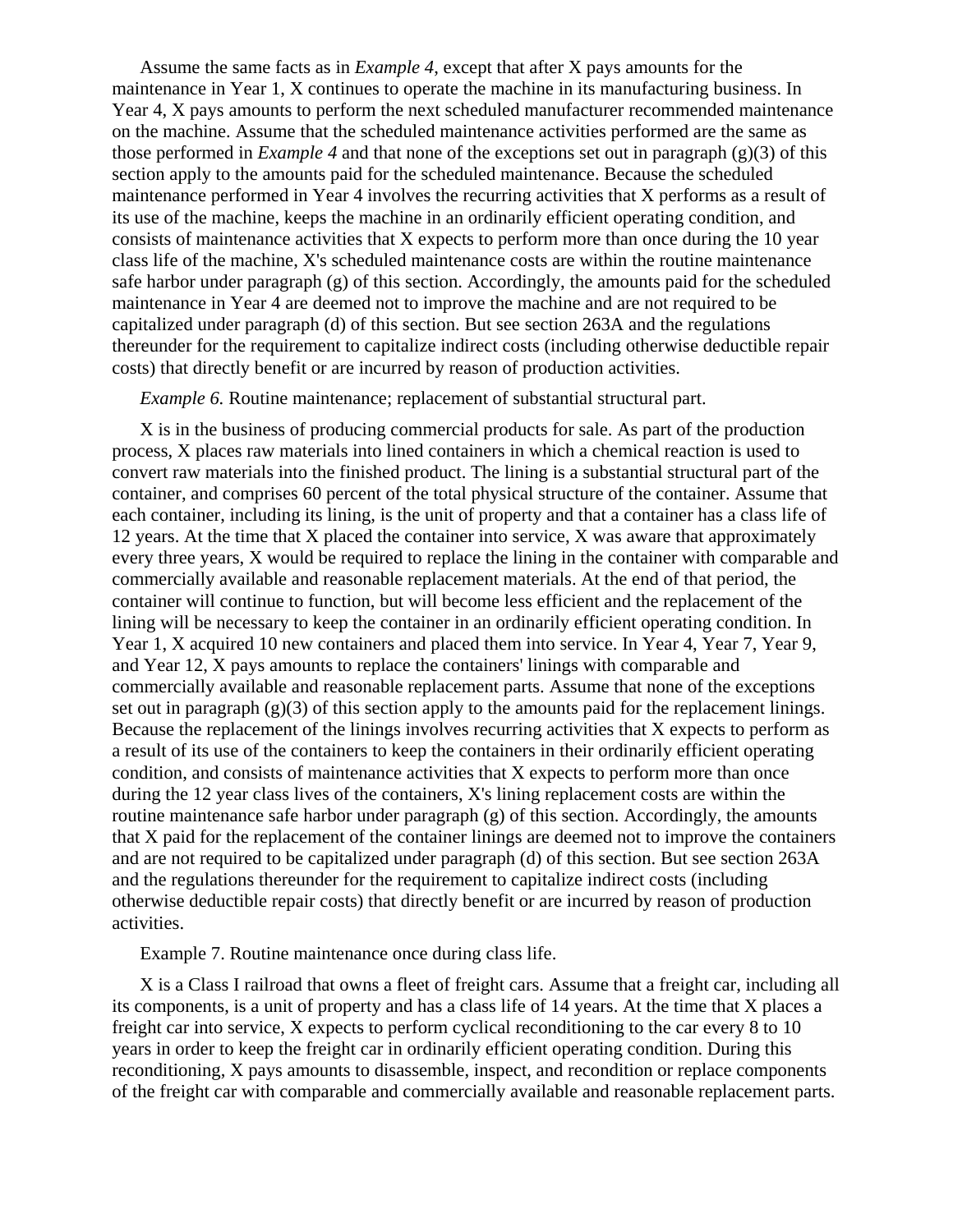Ten years after X places the freight car in service, X pays amounts to perform a cyclical reconditioning on the car. Because X expects to perform the reconditioning only once during the 14 year class life of the freight car, the amounts X pays for the reconditioning do not qualify for the routine maintenance safe harbor under paragraph (g) of this section. Accordingly, X must capitalize the amounts paid for the reconditioning of the freight car if these amounts result in an improvement under paragraph (d) of this section.

#### *Example 8. Routine maintenance on non-rotable part*.

X is a towboat operator that owns and leases a fleet of towboats. Each towboat is equipped with two diesel- powered engines. Assume that each towboat, including its engines, is the unit of property and that a towboat has a class life of 18 years. At the time that X places its towboats into service, X is aware that approximately every three to four years, X will need to perform scheduled maintenance on the two towboat engines to keep the engines in their ordinarily efficient operating condition. This maintenance is completed while the engines are attached to the towboat and involves the cleaning and inspecting of the engines to determine which parts are within acceptable operating tolerances and can continue to be used, which parts must be reconditioned to be brought back to acceptable tolerances, and which parts must be replaced. Engine parts replaced during these procedures are replaced with comparable and commercially available and reasonable replacement parts. Assume the towboat engines are not rotable spare parts under  $\S 1.162-3T(c)(2)$ . In Year 1, X acquired a new towboat, including its two engines, and placed the towboat into service. In Year 5, X pays amounts to perform scheduled maintenance on both engines in the towboat. Assume that none of the exceptions set out in paragraph  $(g)(3)$  of this section apply to the scheduled maintenance costs. Because the scheduled maintenance involves recurring activities that X expects to perform more than once during the 18 year class life of the towboat, the maintenance results from X's use of the towboat and the maintenance is performed to keep the towboat in an ordinarily efficient operating condition, the scheduled maintenance on X's towboat is within the routine maintenance safe harbor under paragraph (g) of this section. Accordingly, the amounts paid for the scheduled maintenance to its towboat engines in Year 5 are deemed not to improve the towboat and are not required to be capitalized under paragraph (d) of this section.

#### *Example 9. Routine maintenance with betterments.*

Assume the same facts as *Example 8,* except that in Year 9, X's towboat engines are due for another scheduled maintenance visit. At this time, X decides to upgrade the engines to increase their horsepower and propulsion, which would permit the towboats to tow heavier loads. Accordingly, in Year 9, X pays amounts to perform many of the same activities that it would perform during the typical scheduled maintenance activities such as cleaning, inspecting, reconditioning, and replacing minor parts, but at the same time, X incurs costs to upgrade certain engine parts to increase the towing capacity of the boats in excess of the capacity of the boats when X placed them in service. Both the scheduled maintenance procedures and the replacement of parts with new and upgraded parts are necessary to increase the horsepower of the engines and the towing capacity of the boat. Thus, the work done on the engines encompasses more than the recurring activities that X expected to perform as a result of its use of the towboats and did more than keep the towboat in its ordinarily efficient operating condition. In addition, under paragraph  $(f)(3)(i)$  of this section, the scheduled maintenance procedures directly benefit the upgrades. Therefore, the amounts that X paid in Year 9 for the maintenance and upgrade of the engines do not qualify for the routine maintenance safe harbor described under paragraph (g) of this section. These amounts must be capitalized if they result in a betterment under paragraph (h) of this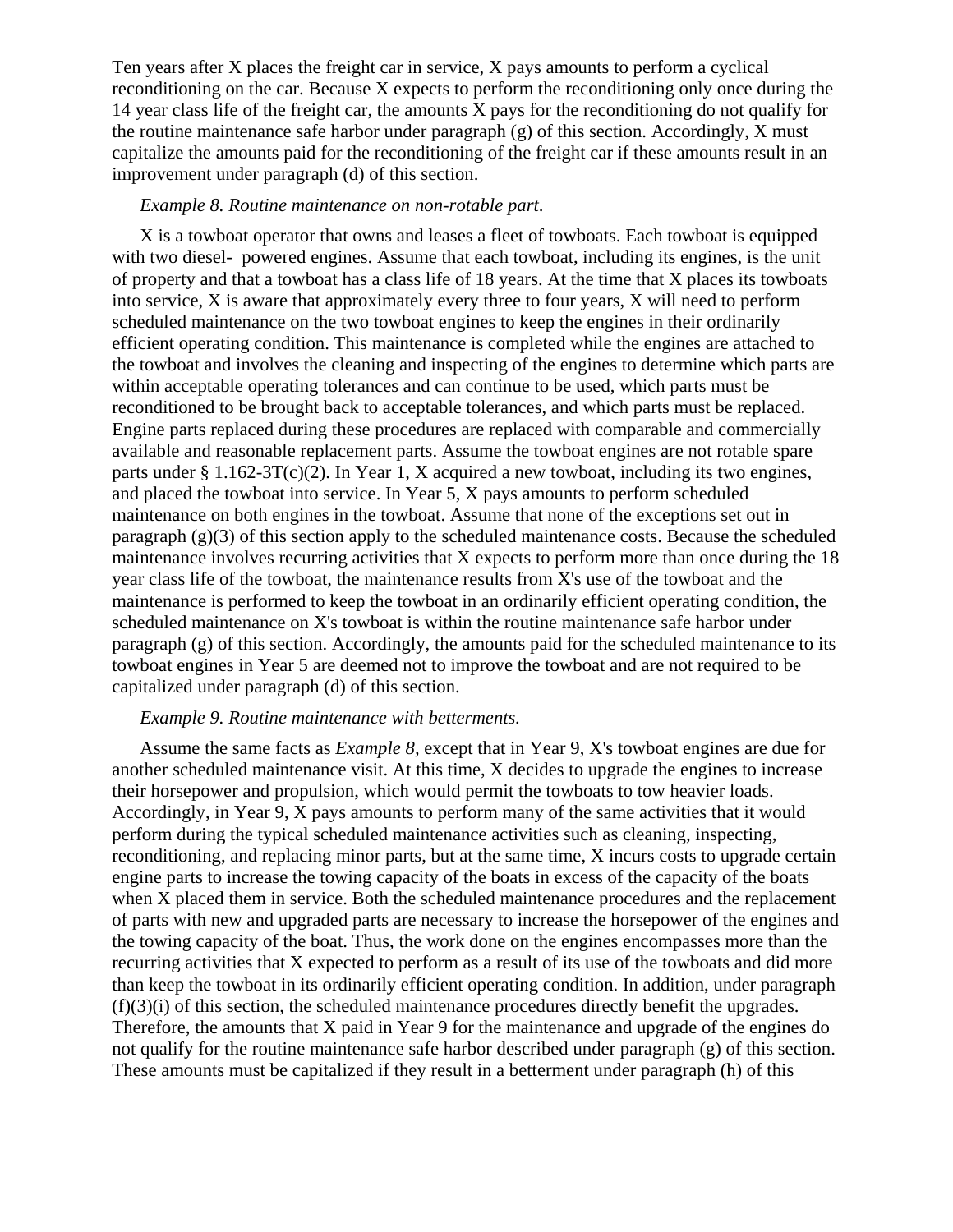section, including a material increase in the capacity of the towboat, or otherwise result in an improvement under paragraph (d) of this section.

## *Example 10. Exceptions to routine maintenance.*

X owns and operates a farming and cattle ranch with an irrigation system that provides water for crops. Assume that each canal in the irrigation system is a single unit of property and has a class life of 20 years. At the time X placed the canals into service, X expected to have to perform major maintenance on the canals every 3 years to keep the canals in their ordinarily efficient operating condition. This maintenance includes draining the canals, and then cleaning, inspecting, repairing, reconditioning or replacing parts of the canal with comparable and commercially available and reasonable replacement parts. X placed the canals into service in Year 1 and did not perform any maintenance on the canals until Year 6. At that time, the canals had fallen into a state of disrepair and no longer functioned for irrigation. In Year 6, X pays amounts to drain the canals, and do extensive cleaning, repairing, reconditioning, and replacing parts of the canals with comparable and commercially available and reasonable replacement parts. Although the work performed on X's canals was similar to the activities that X expected to perform, but did not perform, every three years, the costs of these activities do not fall within the routine maintenance safe harbor. Specifically, under paragraph  $(g)(3)(iv)$  of this section, routine maintenance does not include activities that return a unit of property to its former ordinary efficient operating condition if the property has deteriorated to a state of disrepair and is no longer functional for its intended use. Accordingly, amounts that X pays for work performed on the canals in Year 6 must be capitalized if they result in improvements under paragraph (d) of this section (for example, restorations under paragraph (i) of this section).

(h) *Capitalization of betterments* --(1) *In general.* A taxpayer must capitalize amounts paid that result in the betterment of a unit of property. An amount paid results in the betterment of a unit of property only if it--

(i) Ameliorates a material condition or defect that either existed prior to the taxpayer's acquisition of the unit of property or arose during the production of the unit of property, whether or not the taxpayer was aware of the condition or defect at the time of acquisition or production;

(ii) Results in a material addition (including a physical enlargement, expansion, or extension) to the unit of property; or

(iii) Results in a material increase in capacity (including additional cubic or square space), productivity, efficiency, strength, or quality of the unit of property or the output of the unit of property.

(2) *Betterments to buildings.* In the case of a building, an amount results in a betterment to the unit of property if it results in a betterment to any of the properties designated in paragraphs (e)(2)(ii), (e)(2)(iii)(B), (e)(2)(iv)(B), or (e)(2)(v)(B) of this section.

(3) *Application of general rule* --(i) *Facts and circumstances.* To determine whether an amount paid results in a betterment described in paragraph (h)(1) of this section, it is appropriate to consider all the facts and circumstances including, but not limited to, the purpose of the expenditure, the physical nature of the work performed, the effect of the expenditure on the unit of property, and the taxpayer's treatment of the expenditure on its applicable financial statement (as described in paragraph (b)(4) of this section).

(ii) *Unavailability of replacement parts.* If a taxpayer needs to replace part of a unit of property that cannot practicably be replaced with the same type of part (for example, because of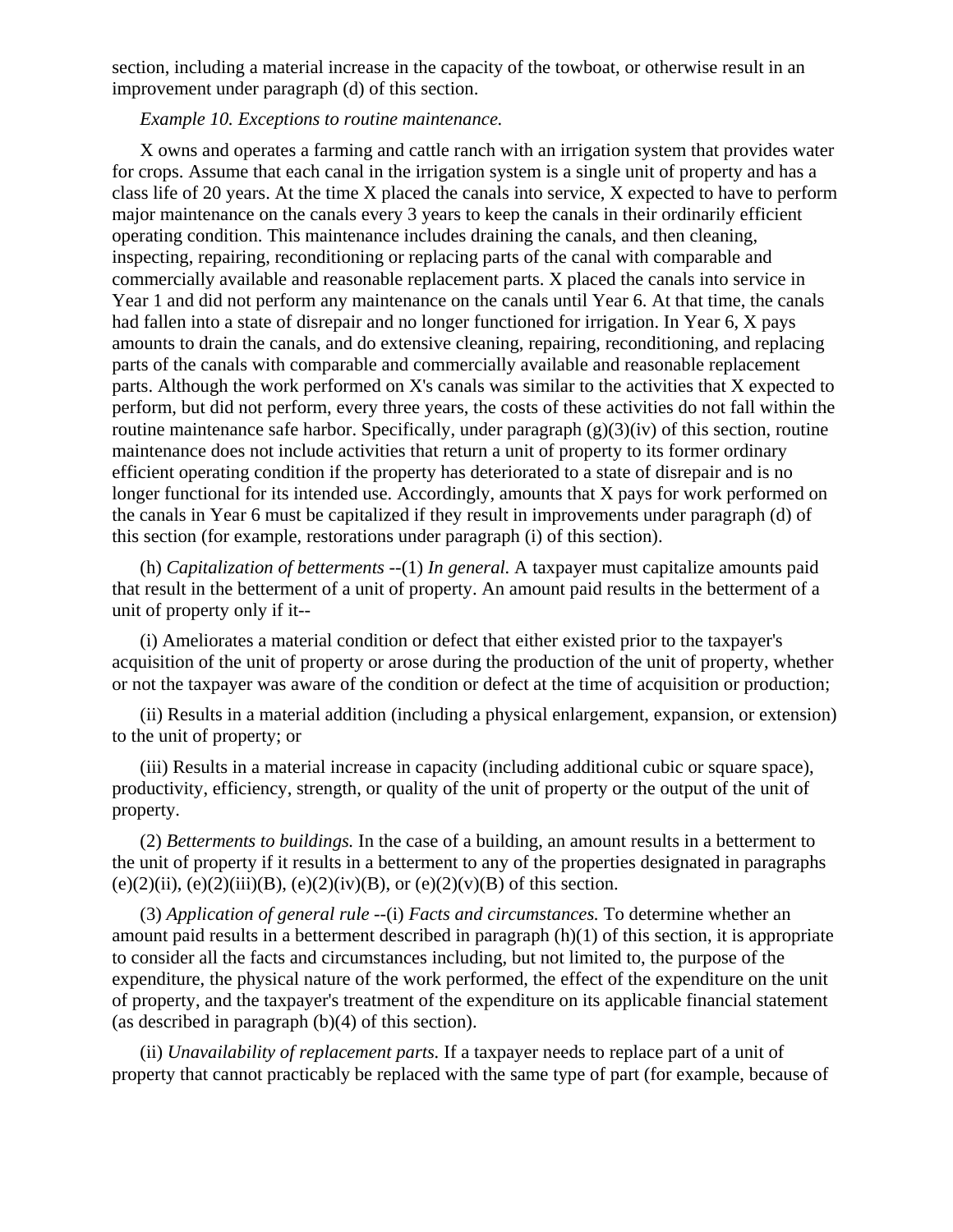technological advancements or product enhancements), the replacement of the part with an improved, but comparable, part does not, by itself, result in a betterment to the unit of property.

(iii) *Appropriate comparison* --(A) *In general.* In cases in which a particular event necessitates an expenditure, the determination of whether an expenditure results in a betterment of the unit of property is made by comparing the condition of the property immediately after the expenditure with the condition of the property immediately prior to the circumstances necessitating the expenditure.

(B) *Normal wear and tear.* If the expenditure is made to correct the effects of normal wear and tear to the unit of property (including the amelioration of a condition or defect that existed prior to the taxpayer's acquisition of the unit of property resulting from normal wear and tear), the condition of the property immediately prior to the circumstances necessitating the expenditure is the condition of the property after the last time the taxpayer corrected the effects of normal wear and tear (whether the amounts paid were for maintenance or improvements) or, if the taxpayer has not previously corrected the effects of normal wear and tear, the condition of the property when placed in service by the taxpayer.

(C) *Particular event.* If the expenditure is made as a result of a particular event, the condition of the property immediately prior to the circumstances necessitating the expenditure is the condition of the property immediately prior to the particular event.

(4) *Examples.* The following examples illustrate the application of this paragraph (h) only and do not address whether capitalization is required under another provision of this section or another provision of the Internal Revenue Code (for example, section 263A):

## *Example 1. Amelioration of pre-existing material condition or defect.*

In Year 1, X purchases a store located on a parcel of land that contained underground gasoline storage tanks left by prior occupants. Assume that the parcel of land is the unit of property. The tanks had leaked, causing soil contamination. X is not aware of the contamination at the time of purchase. In Year 2, X discovers the contamination and incurs costs to remediate the soil. The remediation costs result in a betterment to the land under paragraph  $(h)(1)(i)$  of this section because X incurred the costs to ameliorate a material condition or defect that existed prior to X's acquisition of the land.

#### *Example 2. Not amelioration of pre-existing condition or defect.*

X owns a building that was constructed with insulation that contained asbestos. The health dangers of asbestos were not widely known when the building was constructed. X determines that certain areas of asbestos-containing insulation had begun to deteriorate and could eventually pose a health risk to employees. Therefore, X pays an amount to remove the asbestos-containing insulation from the building structure and replace it with new insulation that is safer to employees, but no more efficient or effective than the asbestos insulation. Under paragraph  $(e)(2)(ii)$  of this section, if the amount paid results in a betterment to the building structure or any building system, X must treat the amount as an improvement to the building. Although the asbestos is determined to be unsafe under certain circumstances, the asbestos is not a preexisting or material defect of the building structure under paragraph  $(h)(1)(i)$  of this section. In addition, the removal and replacement of the asbestos does not result in a material addition to the building structure under paragraph  $(h)(1)(ii)$  of this section or result in a material increase in capacity, productivity, efficiency, strength, or quality of the building structure or the output of the building structure under paragraph  $(h)(1)(iii)$  of this section. Therefore, the amount paid to remove and replace the asbestos insulation does not result in a betterment to the building structure under paragraph (h) of this section.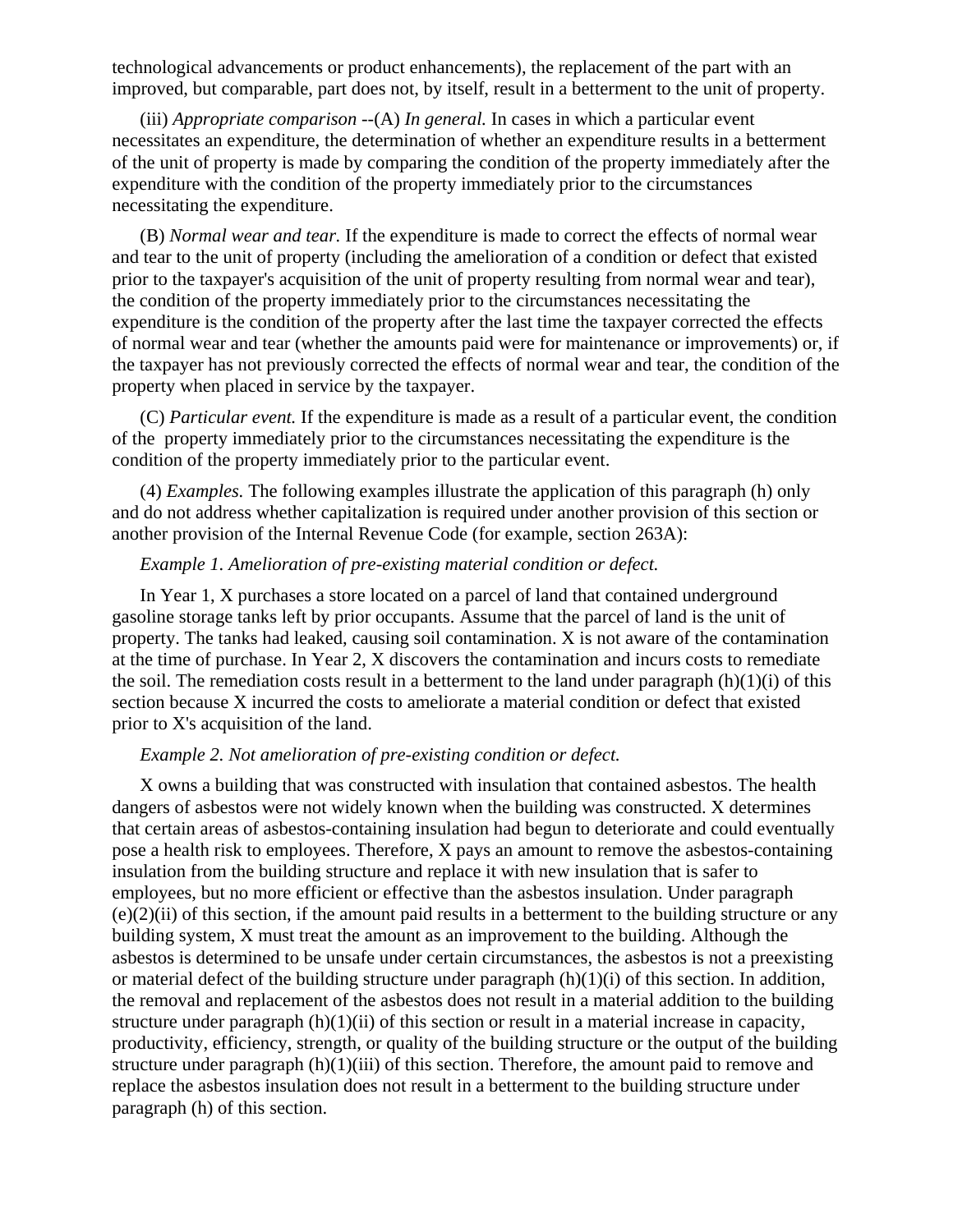#### *Example 3. Not amelioration of pre-existing material condition or defect.*

(i) In January, Year 1, X purchased a used machine for use in its manufacturing operations. Assume that the machine is a unit of property and has a class life of 10 years. X placed the machine in service in January, Year 1 and at that time expected to perform manufacturer recommended scheduled maintenance on the machine every three years. The scheduled maintenance includes the cleaning and oiling of the machine, the inspection of parts for defects, and the replacement of minor items such as springs, bearings, and seals with comparable and commercially available and reasonable replacement parts. The scheduled maintenance does not result in any material additions or material increases in capacity, productivity, efficiency, strength or quality of the machine or the output of the machine. At the time X purchased the machine, it was approaching the end of a three-year scheduled maintenance period. As a result, in February, Year 1, X pays an amount to perform the manufacturer recommended scheduled maintenance to keep the machine in its ordinarily efficient operating condition.

(ii) The amount that X pays does not qualify under the routine maintenance safe harbor in paragraph (g) of this section because the cost primarily results from the prior owner's use of the property and not the taxpayer's use. X acquired the machine just before it had received its threeyear scheduled maintenance. Accordingly, the amount that X pays for the scheduled maintenance results from the prior owner's use of the property and ameliorates conditions or defects that existed prior to X's ownership of the machine. Nevertheless, considering the facts and circumstances under paragraph (h)(2)(i) of this section, including the purpose and minor nature of the work performed, this amount does not ameliorate a material condition or defect in the machine under paragraph  $(h)(1)(i)$  of this section, result in a material addition to the machine under paragraph  $(h)(1)(ii)$  of this section, or result in a material increase in the capacity, productivity, efficiency, strength, or quality of the machine or the output of the machine under paragraph  $(h)(1)(iii)$  of this section. Therefore, X is not required to capitalize the amount paid for the scheduled maintenance as a betterment to the machine under this paragraph (h).

#### *Example 4. Not amelioration of pre-existing material condition or defect.*

X purchases a used ice resurfacing machine for use in the operation of its ice skating rink. To comply with local regulations, X is required to monitor routinely the air quality in the ice skating rink. One week after X places the machine into service, during a routine air quality check, X discovers that the operation of the machine is adversely affecting the air quality in the skating rink. As a result, X pays an amount to inspect and retune the machine, which includes replacing minor components of the engine, which had worn out prior to X's acquisition of the machine. Assume the resurfacing machine, including the engine, is the unit of property. The routine maintenance safe harbor in paragraph (g) of this section does not apply to the amounts paid because the activities performed do more than return the machine to the condition that existed at the time X placed it in service. The amount that X pays to inspect, retune, and replace minor components of the ice resurfacing machine ameliorates a condition or defect that existed prior to X's acquisition of the equipment. Nevertheless, considering the facts and circumstances under paragraph (h)(3)(i) of this section, including the purpose and minor nature of the work performed, this amount does not ameliorate a material condition or defect in the machine under paragraph  $(h)(1)(i)$  of this section, result in a material addition to the machine under paragraph  $(h)(1)(ii)$  of this section, or result in a material increase in the capacity, productivity, efficiency, strength, or quality of the machine or the output of the machine under paragraph $(h)(1)(iii)$  of this section. Therefore, X is not required to capitalize the amount paid to inspect, retune, and replace minor components of the machine as a betterment under this paragraph (h).

*Example 5. Amelioration of material condition or defect.*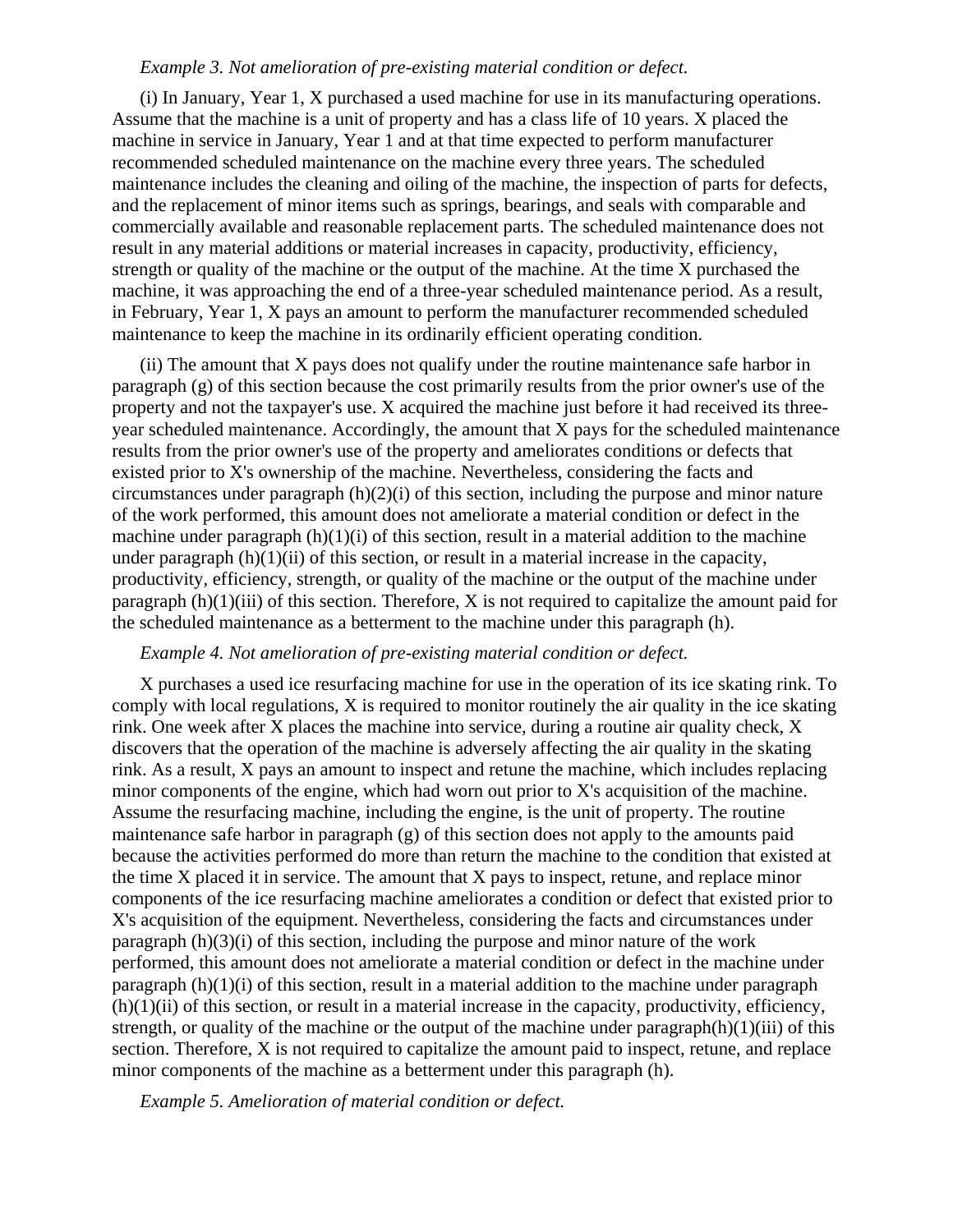(i) X acquires a building for use in its business of providing assisted living services. Before and after the purchase, the building functions as an assisted living facility. However, at the time of the purchase, X is aware that the building is in a condition that is below the standards that X requires for facilities used in its business. Immediately after the acquisition and during the following two years, while X continues to use the building as an assisted living facility, X pays amounts for repairs, maintenance, and the acquisition of new property to bring the facility into the high-quality condition for which X's facilities are known. The work on X's building includes repairing damaged drywall, repainting, re-wallpapering, replacing windows, repairing and replacing doors; replacing and regrouting tile; repairing millwork; and repairing and replacing roofing materials. The work also involves the replacement of section 1245 property including window treatments, furniture, and cabinets. On its applicable financial statements, X capitalizes the costs of the repairs and maintenance to the building. The work that X performs affects only the building structure under paragraph (e)(2)(ii)(A) of this section and does not affect any of the building systems described in paragraph (e)(2)(ii)(B) of this section. Assume that each section 1245 property is a separate unit of property.

(ii) Under paragraph  $(e)(2)(ii)$  of this section, if an amount paid results in a betterment to the building structure or any building system, X must treat the amount as an improvement to the building. Considering the facts and circumstances, as required under paragraph (h)(3)(i) of this section, including the purpose of the expenditures, the effect of the expenditures on the building structure, and the treatment of the expenditures in X's applicable financial statements, the amounts that X paid for repairs and maintenance to the building structure comprises a betterment to the building structure under paragraph  $(h)(1)(i)$  of this section because the amounts ameliorate material conditions or defects that existed prior to X's acquisition of the building. Therefore, in accordance with paragraph  $(e)(2)(ii)$  of this section, X must treat the amounts paid for the betterment to the building structure as an improvement to the building and must capitalize the amounts under paragraph  $(d)(1)$  of this section. Moreover, X is required to capitalize the amounts paid to acquire and install each section 1245 property, including each window treatment, each item of furniture, and each cabinet, in accordance with  $\S 1.263(a)$ -2T(d)(1).

Example 6. Not a betterment; building refresh.

(i) X owns a nationwide chain of retail stores that sell a wide variety of items. To remain competitive in the industry and increase customer traffic and sales volume, X periodically refreshes the appearance and layout of its stores. The work that X performs to refresh a store consists of cosmetic and layout changes to the store's interiors and general repairs and maintenance to the store building to make the stores more attractive and the merchandise more accessible to customers. The work to each store building consists of replacing and reconfiguring a small number of display tables and racks to provide better exposure of the merchandise, making corresponding lighting relocations and flooring repairs, moving one wall to accommodate the reconfiguration of tables and racks, patching holes in walls, repainting the interior structure with a new color scheme to coordinate with new signage, replacing damaged ceiling tiles, cleaning and repairing vinyl flooring throughout the store building, and power washing building exteriors. The display tables and the racks all constitute section 1245 property. X pays amounts to refresh 50 stores during the taxable year. In its applicable financial statement, X capitalizes all the costs to refresh the store buildings and amortizes them over a 5-year period. Assume that each section 1245 property within each store is a separate unit of property. Finally, assume that the work does not ameliorate any material conditions or defects that existed when X acquired the store buildings or result in any material additions to the store buildings.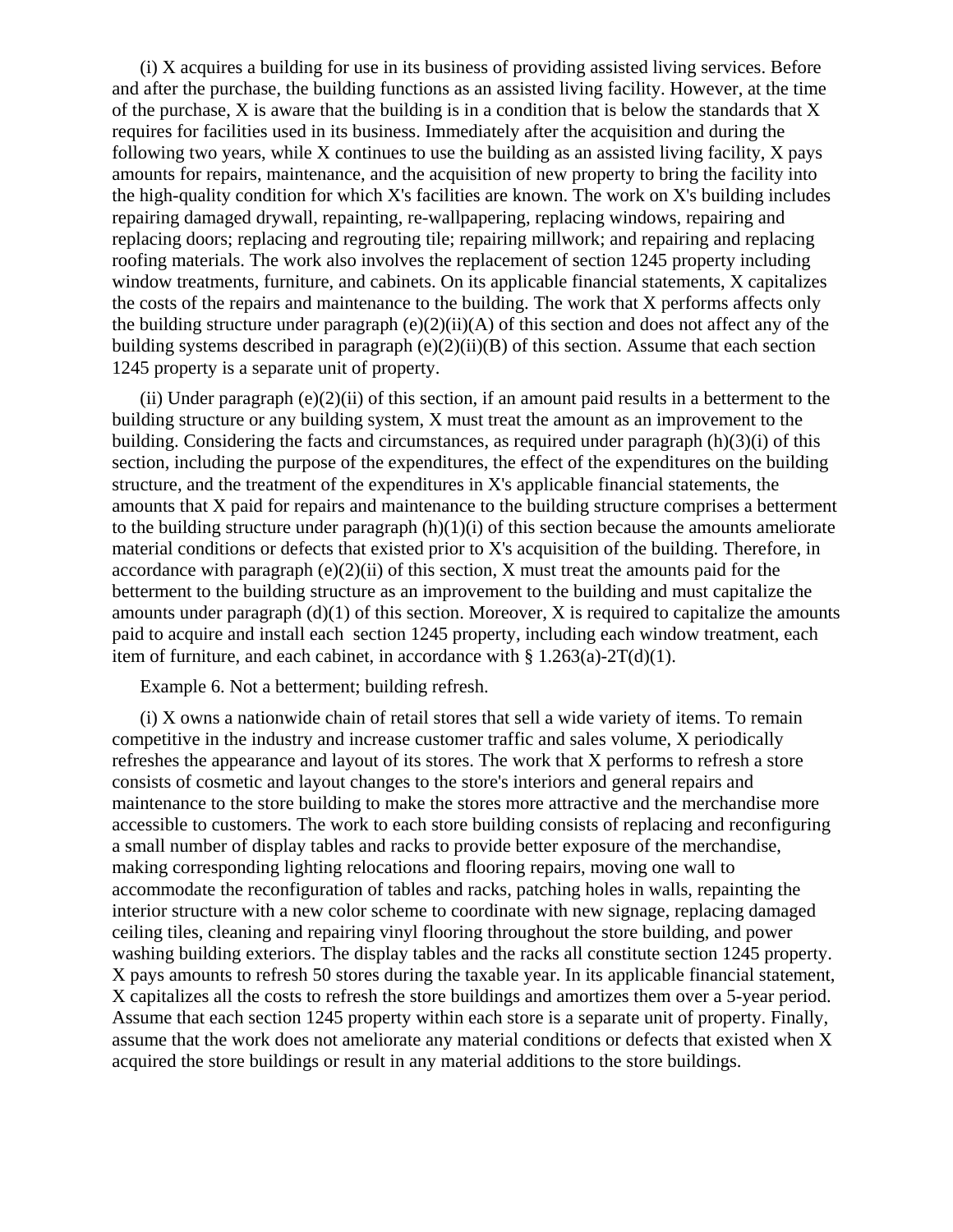(ii) Under paragraph  $(e)(2)(ii)$  of this section, if an amount paid results in a betterment to the building structure or any building system, X must treat the amount as an improvement to the building. Considering the facts and circumstances, as required under paragraph (h)(3)(i) of this section, including the purpose of the expenditure, the physical nature of the work performed, the effect of the expenditure on buildings' structure and systems, and the treatment of the work on X's applicable financial statements, the amounts paid for the refresh of each building do not result in material increases in capacity, productivity, efficiency, strength, or quality of the buildings' structures or any building systems as compared to the condition of the buildings' structures and systems after the previous refresh. Rather, the work performed keeps X's store buildings' structures and buildings' systems in the ordinary efficient operating condition that is necessary for X to continue to attract customers to its stores. Therefore, X is not required to treat the amounts paid for the refresh of its store buildings' structures and buildings' systems as betterments under paragraph  $(h)(1)(iii)$  of this section. However, X is required to capitalize the amounts paid to acquire and install each section 1245 property in accordance with § 1.263(a)-  $2T(d)(1)$ .

Example 7. Building refresh; limited improvement.

Assume the same facts as *Example 6* except, in the course of X's refresh of its stores, X pays amounts to remove and replace the bathroom fixtures (that is, the toilets, sinks, and plumbing fixtures) with upgraded bathroom fixtures in all of the restrooms in X's retail buildings in order to update the restroom facilities. As part of the update of the restrooms, X also pays amounts to replace the floor and wall tiles that were removed or damaged in the installation of the new plumbing fixtures. Under paragraph (e)(2)(ii) of this section, if any of the amounts paid result in betterments to the building structure or any building system, X must treat the amounts as an improvement to the building. Under paragraph (e)(2)(ii)(B)(*2*) of this section, the plumbing system in each of X's store buildings, including the plumbing fixtures, is a building system. X must treat the amounts paid to replace the bathroom fixtures with upgraded fixtures as a betterment because they result in a material increase in the quality of each plumbing system under paragraph  $(h)(1)(iii)$  of this section. Under paragraph  $(f)(3)$  of this section, X is required to capitalize all the indirect costs that directly benefit or are incurred by reason of the betterment, or improvement, to each plumbing system. Because the costs to remove the old plumbing fixtures and to remove and replace the bathroom tiles directly benefit and are incurred by reason of the improvement to the plumbing system, these costs must also be capitalized under paragraph  $(f)(3)$ of this section. Therefore, in accordance with paragraph (e)(2)(ii) of this section, X must treat the amounts paid for a betterment to each plumbing system as an improvement to X's retail building to which the costs relate, and must capitalize the amounts under paragraph  $(d)(1)$  of this section. However, X is not required under paragraph  $(f)(3)$  of this section to capitalize the costs described in *Example 6* to refresh the appearance and layout of its stores because those costs do not directly benefit and are not incurred by reason of the improvements to the stores' plumbing systems. Thus, X is not required to capitalize under paragraphs (f)(3) of this section any costs specified in *Example 6* for the reconfiguration, cosmetic changes, repairs, and maintenance to the other parts of X's store buildings.

Example 8. Betterment; building remodel.

(i) Assume the same facts as *Example 6,* but assume that the work performed to refresh the stores directly benefits or was incurred by reason of a substantial remodel to X's store buildings. In addition to the reconfiguration, cosmetic changes, repairs, and maintenance activities performed in *Example 6,* X performs significant additional work to alter the appearance and layout of its stores in order to increase customer traffic and sales volume. First, X pays amounts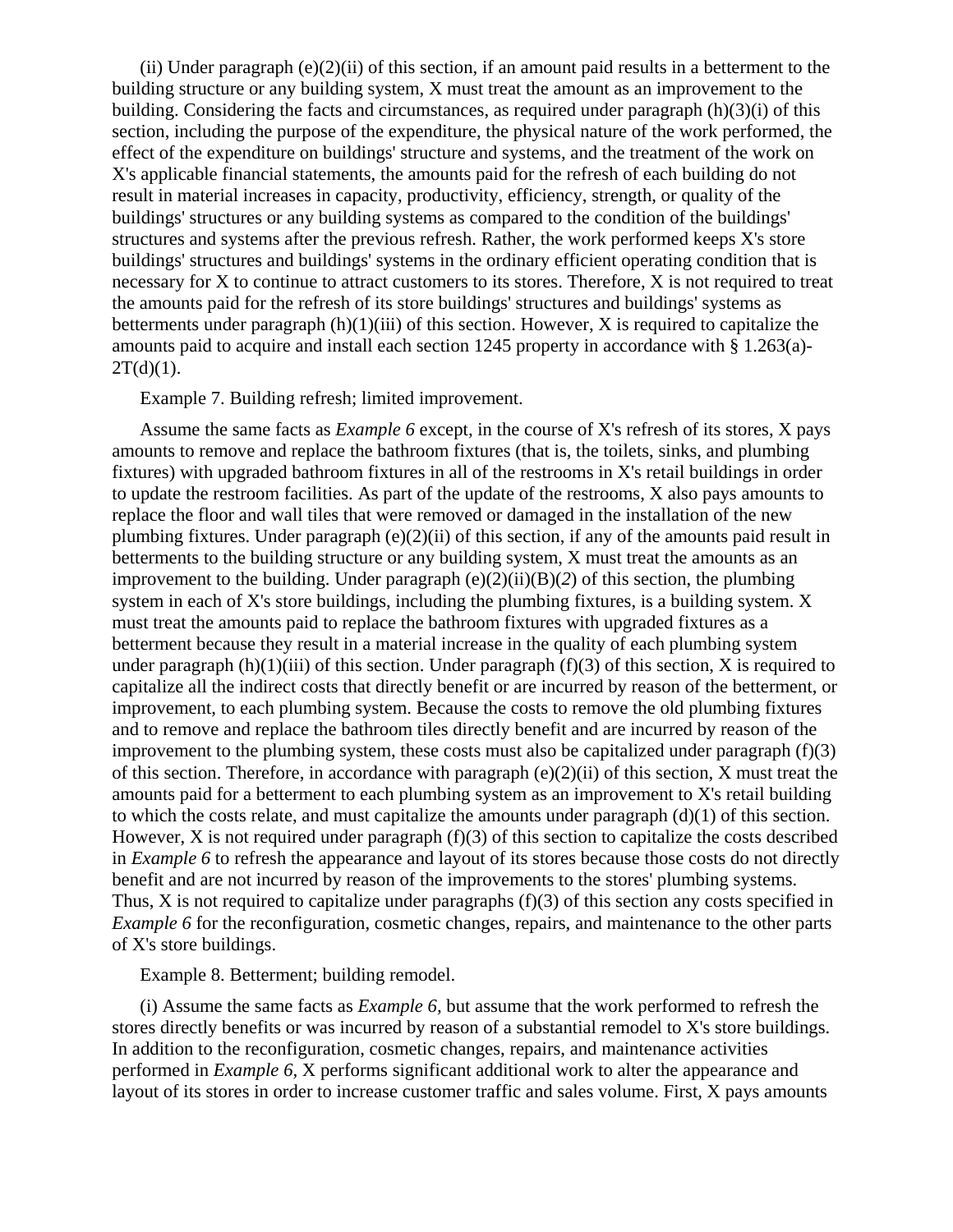to upgrade the buildings' structures as defined under  $(e)(2)(ii)(A)$ . This work includes removing and rebuilding walls to move built-in changing rooms and specialty departments to different areas of the stores, replacing ceilings with acoustical tiles to reduce noise and create a more pleasant shopping environment, rebuilding the interior and exterior facades around the main doors to create a more appealing entrance, replacing conventional doors with automatic doors, and replacing carpet with ceramic flooring of different textures and styles to delineate departments and direct customer traffic. Second, X pays amounts for work on the electrical systems, which are building systems under paragraph  $(e)(2)(ii)(B)(3)$  of this section. Specifically, X upgrades the wiring in the buildings so that X can add video monitors and an expanded electronics department. X also removes and replaces the recessed lighting throughout the buildings with more efficient and brighter lighting. The work performed on the buildings' structures and the electrical systems includes the removal and replacement of both section 1250 and section 1245 property. In its applicable financial statement, X capitalizes all the costs incurred over a 10-year period. Upon completion of this period, X anticipates that it will have to remodel the store buildings again.

(ii) Under paragraph  $(e)(2)(ii)$  of this section, if any of the amounts paid result in a betterment to the building structure or any building system, X must treat those amounts as an improvement to the building. Considering the facts and circumstances, as required under paragraph (h)(3)(i) of this section, including the purpose of the expenditure, the physical nature of the work performed, the effect of the work on the buildings' structures and buildings' systems, and the treatment of the work on X's applicable financial statements, the amounts that X pays for the remodeling of its stores result in betterments to the buildings' structures and electrical systems under paragraph (h) of this section. Specifically, amounts paid to upgrade the wiring and to remove and replace the recess lighting throughout the stores materially increase the productivity, efficiency, and quality of X's stores' electrical systems under paragraph  $(h)(1)(iii)$ of this section. Also, the amounts paid to remove and rebuild walls, to replace ceilings, to rebuild facades, to replace doors, and replace flooring materially increase the productivity, efficiency, and quality of X's store buildings' structures under paragraph  $(h)(1)(iii)$  of this section. In addition, the amounts paid for the refresh of the store buildings described in *Example 6* must be capitalized under paragraph (f)(3)(i) of this section because these expenditures directly benefitted or were incurred by reason of the improvements to X's store buildings' structures and electrical systems. Therefore, in accordance with paragraph  $(e)(2)(ii)$  of this section, X must treat the costs of improving the buildings' structures and systems, including the costs to refresh, as improvements to X's retail buildings and must capitalize the amounts paid for these improvements under paragraph  $(d)(1)$  of this section. Moreover, X is required to capitalize the amounts paid to acquire and install each section 1245 property in accordance with § 1.263(a)-  $2T(d)(1)$ .

Example 9. Not betterment; relocation and reinstallation of personal property.

In Year 1, X purchases new cash registers for use in its retail store located in leased space in a shopping mall. Assume that each cash register is a unit of property as determined under paragraph (e)(3) of this section. In Year 1, X capitalizes the costs of acquiring and installing the new cash registers under § 1.263(a)-2T(d)(1). In Year 3, X's lease expires and X decides to relocate its retail store to a different building. In addition to various other costs, X pays \$ 5,000 to move the cash registers and \$ 1,000 to reinstall them in the new store. The cash registers are used for the same purposes and in the same manner that they were used in the former location. The amounts that X pays to move and reinstall the cash registers into its new store do not result in a betterment to the cash registers under paragraph (h) of this section.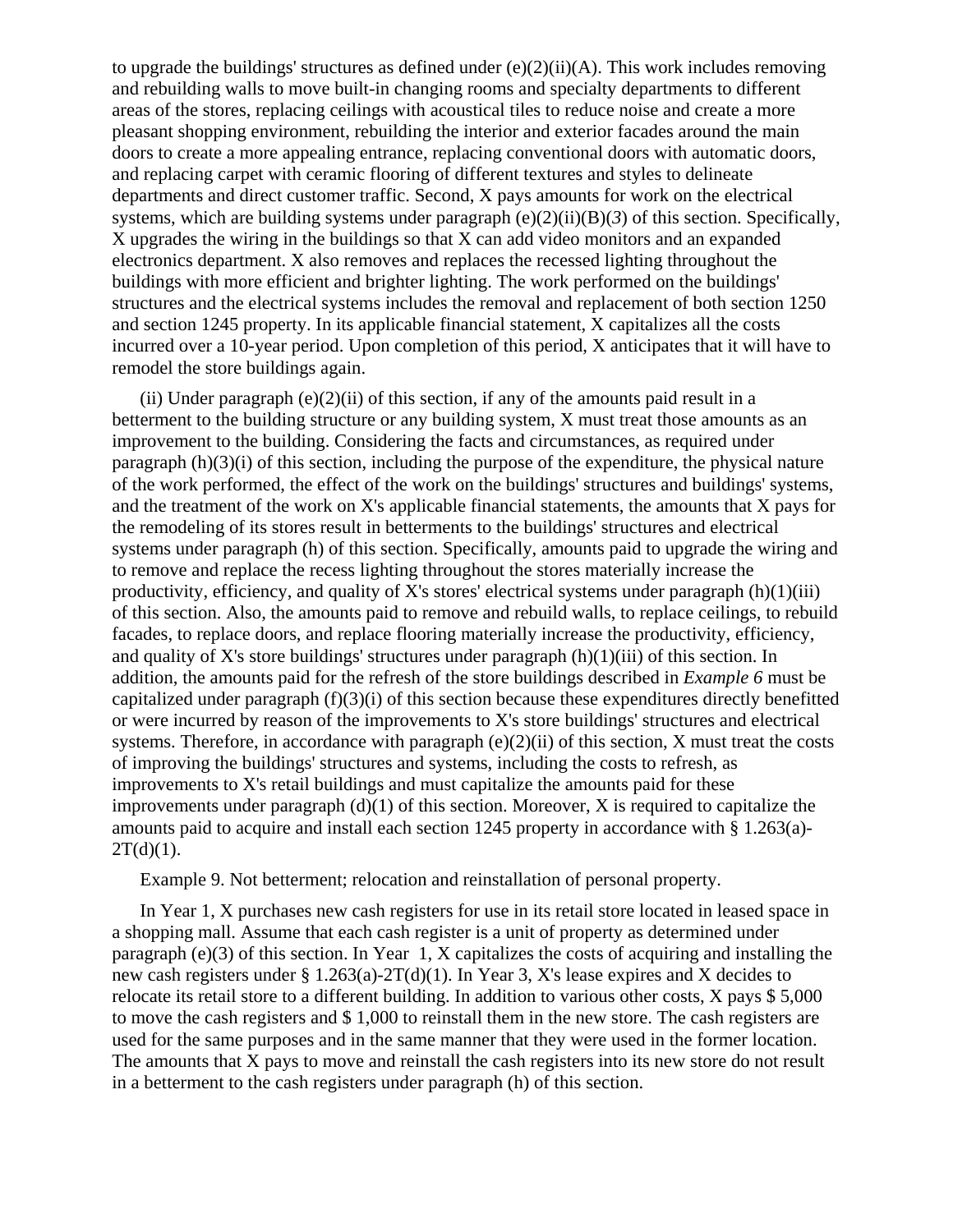Example 10. Betterment; relocation and reinstallation of manufacturing equipment.

X operates a manufacturing facility in Building A, which contains various machines that X uses in its manufacturing business. X decides to expand part of its operations by relocating a machine to Building B to reconfigure the machine with additional components. Assume that the machine is a single unit of property under paragraph (e)(3) of this section. X pays amounts to disassemble the machine, to move the machine to the new location, and to reinstall the machine in a new configuration with additional components. Assume that the reinstallation, including the reconfiguration and the addition of components, results in an increase in capacity of the machine, and therefore results in a betterment to the machine under paragraph (h)(3)(iii) of this section. Accordingly, X must capitalize the costs of reinstalling the machine as an improvement to the machine under paragraph  $(d)(1)$  of this section. X is also required to capitalize the costs of disassembling and moving the machine to Building B because these costs directly benefit and are incurred by reason of the improvement to the machine under paragraph (f)(3)(i) of this section.

Example 11. Betterment; regulatory requirement.

X owns a hotel that includes five feet high unreinforced terra cotta and concrete parapets with overhanging cornices around the entire roof perimeter. The parapets and cornices are in good condition. In Year 1, City passes an ordinance setting higher safety standards for parapets and cornices because of the hazardous conditions caused by earthquakes. To comply with the ordinance, X pays an amount to remove the old parapets and cornices and replace them with new ones made of glass fiber reinforced concrete, which makes them lighter and stronger than the original components. They are attached to the hotel using welded connections instead of wire supports, making them more resistant to damage from lateral movement. Under paragraph  $(e)(2)(ii)$  of this section, if the amount paid results in a betterment to the building structure or any building system, X must treat the amount as an improvement to the building. The parapets and cornices are part of the building structure as defined in paragraph  $(e)(2)(ii)(A)$  of this section. The event necessitating the expenditure was the City ordinance. Prior to the ordinance, the old parapets and cornices were in good condition, but were determined by City to create a potential hazard. After the expenditure, the new parapets and cornices materially increased the structural soundness (that is, the strength) of the hotel structure. X must treat the amount paid to remove and replace the parapets and cornices as an improvement because it results in a betterment to the building structure under paragraph  $(h)(1)(iii)$  of this section. Therefore, in accordance with paragraph  $(e)(2)(ii)$  of this section, X must treat the amount paid for the betterment to the building structure as an improvement to the hotel building and must capitalize the amount paid under paragraph (d)(1) of this section. City's requirement that X correct the potential hazard to continue operating the hotel is not relevant in determining whether the amount paid improved the hotel. See paragraph (f)(2) of this section.

Example 12. Not a betterment; regulatory requirement.

X owns a meat processing plant. X discovers that oil is seeping through the concrete walls of the plant, creating a fire hazard. Federal meat inspectors advise X that it must correct the seepage problem or shut down its plant. To correct the problem, X pays an amount to add a concrete lining to the walls from the floor to a height of about four feet and also to add concrete to the floor of the plant. Under paragraph  $(e)(2)(ii)$  of this section, if the amount paid results in a betterment to the building structure or any building system, X must treat the amount as an improvement to the building. The event necessitating the expenditure was the seepage of the oil. Prior to the seepage, the plant did not leak and was functioning for its intended use. X is not required to treat the amount paid as a betterment under paragraph (h) of this section because it does not result in a material addition or material increase in capacity, productivity, efficiency,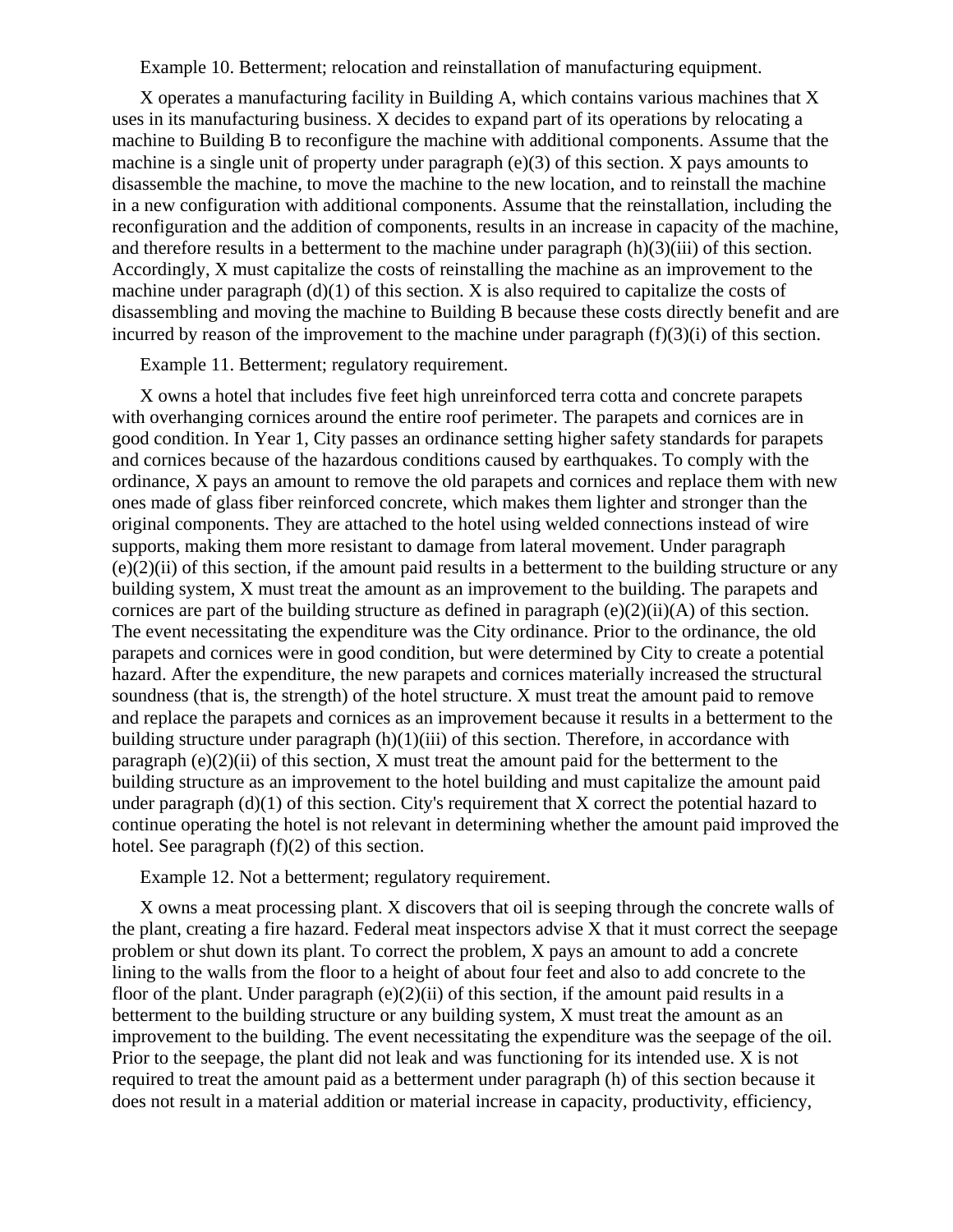strength or quality of the building structure or its output compared to the condition of the structure prior to the seepage of the oil. The federal meat inspectors' requirement that X correct the seepage to continue operating the plant is not relevant in determining whether the amount paid improves the plant. See paragraph (f)(2) of this section.

Example 13. Not a betterment; replacement with same part.

X owns a small retail shop. A storm damages the roof of X's shop by displacing numerous wooden shingles. X pays a contractor to replace all the wooden shingles on the roof with new wooden shingles. Under paragraph (e)(2)(ii) of this section, if the amount paid results in a betterment to the building structure or any building system, X must treat the amount as an improvement to the building. The roof is part of the building structure under paragraph (e)(2)(ii)(A) of this section. The event necessitating the expenditure was the storm. Prior to the storm, the building structure was functioning for its intended use. X is not required to treat the amount paid to replace the shingles as a betterment under paragraph (h) of this section because it does not result in a material addition, or material increase in the capacity, productivity, efficiency, strength, or quality of the building structure or the output of the building structure compared to the condition of the building structure prior to the storm.

Example 14. Not a betterment; replacement with comparable part.

Assume the same facts as in *Example 13,* except that wooden shingles are not available on the market. X pays a contractor to replace all the wooden shingles with comparable asphalt shingles. The amount that X pays to reshingle the roof with asphalt shingles does not result in a betterment to the shop building structure, even though the asphalt shingles may be stronger than the wooden shingles. Because the wooden shingles could not practicably be replaced with new wooden shingles, the replacement of the old shingles with comparable asphalt shingles does not, by itself, result in a betterment, and therefore, an improvement, to the shop building structure under this paragraph (h).

#### *Example 15. Betterment; replacement with improved parts.*

Assume the same facts as in *Example 14,* except that, instead of replacing the wooden shingles with asphalt shingles, X pays a contractor to replace all the wooden shingles with shingles made of lightweight composite materials that are maintenance-free and do not absorb moisture. The new shingles have a 50-year warranty and a Class A fire rating. The amount paid for these shingles results in a betterment to the shop building structure under paragraphs  $(h)(1)(iii)$  and  $(h)(3)(iii)$  of this section because it results in a material increase in the quality of the shop building structure as compared to the condition of the shop building structure prior to the storm. Therefore, in accordance with paragraph (e)(2)(ii), X must treat the amount paid for the betterment of the building structure as an improvement to the building and must capitalize the amount paid under paragraph  $(d)(1)$  of this section.

## *Example 16. Material increase in capacity.*

X owns a factory building with a storage area on the second floor. X pays an amount to replace the columns and girders supporting the second floor to permit storage of supplies with a gross weight 50 percent greater than the previous load-carrying capacity of the storage area. Under paragraph  $(e)(2)(ii)$  of this section, if the amount results in a betterment to the building structure or any building system, X must treat the amount as an improvement to the building. The columns and girders are part of the building structure defined under paragraph  $(e)(2)(ii)(A)$ of this section. X must treat the amount paid to replace the columns and girders as a betterment under paragraph  $(h)(1)(iii)$  of this section because it materially increases the load-carrying capacity of the building structure. The comparison rule in paragraph  $(h)(3)(iii)$  of this section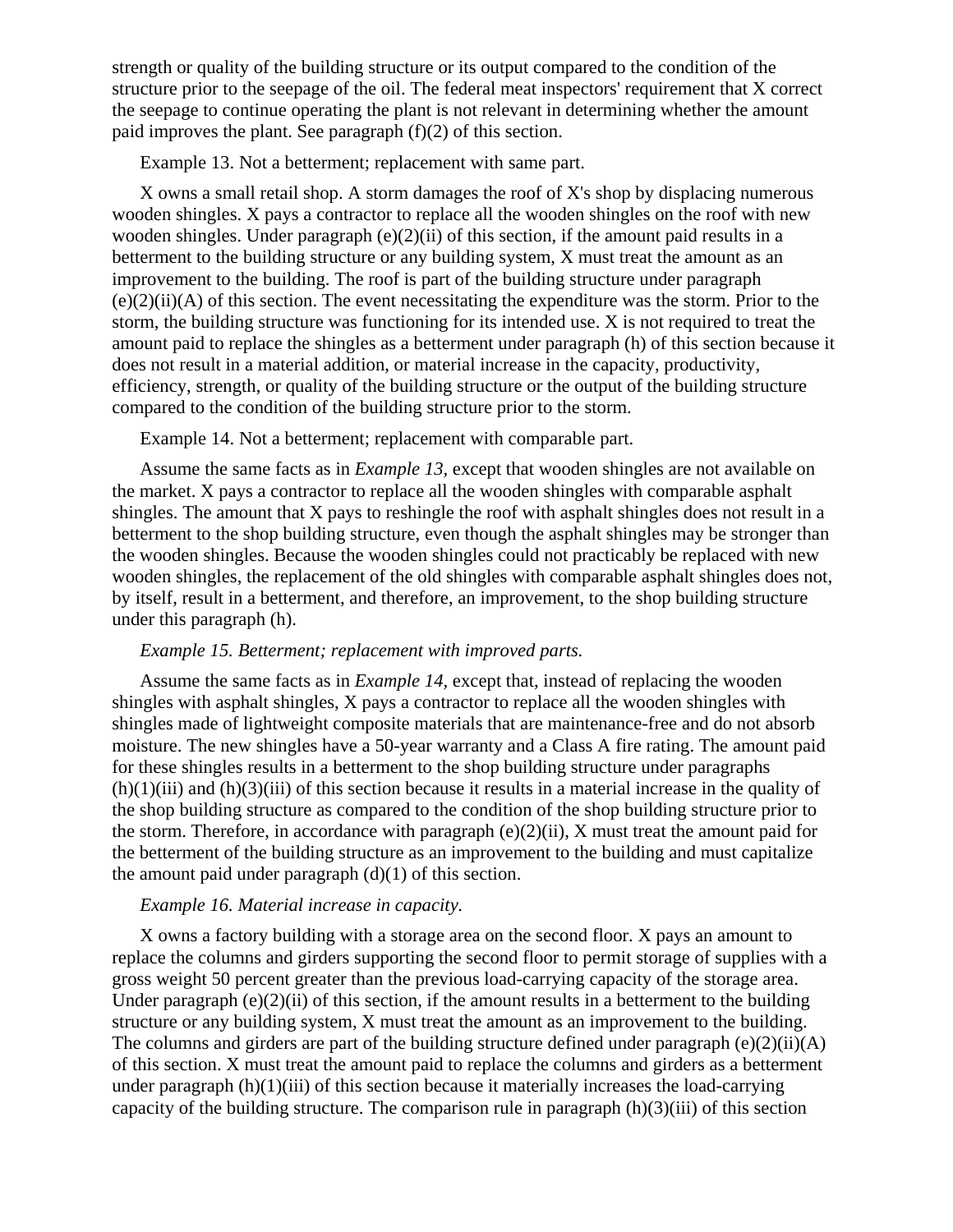does not apply to this amount because the expenditure was not necessitated by a particular event. Therefore, in accordance with paragraph (e)(2)(ii) of this section, X must treat the amount paid for betterment of the building structure as an improvement to the building and must capitalize the amount paid under paragraph (d)(1) of this section.

## *Example 17. Material increase in capacity.*

X owns harbor facilities consisting of a slip for the loading and unloading of barges and a channel leading from the slip to the river. At the time of purchase, the channel was 150 feet wide, 1,000 feet long, and 10 feet deep. To allow for ingress and egress and for the unloading of its barges, X needs to deepen the channel to a depth of 20 feet. X pays a contractor to dredge the channel to the required depth. Assume the channel is the unit of property. X must capitalize as an improvement the amounts paid for the dredging because they result in a material increase in the capacity of the channel under paragraph  $(h)(1)(iii)$  of this section. The comparison rule in paragraph (h)(3)(iii) of this section does not apply to these amounts paid because the expenditure was not necessitated by a particular event.

## *Example 18. Not a material increase in capacity.*

Assume the same facts as in *Example 17,* except that the channel was susceptible to siltation and, by the next taxable year, the channel depth had been reduced to 18 feet. X pays a contractor to redredge the channel to a depth of 20 feet. The event necessitating the expenditure was the siltation of the channel. Both prior to the siltation and after the redredging, the depth of the channel was 20 feet. X is not required to treat the amounts paid to redredge the channel as a betterment under paragraphs  $(h)(1)(ii)$  or  $(h)(1)(iii)$  of this section because they do not result in a material addition to the unit of property or a material increase in the capacity, productivity, efficiency, strength, or quality of the unit of property or the output of the unit of property.

### *Example 19. Not a material increase in capacity.*

X owns a building used in its trade or business. The first floor has a drop-ceiling. X pays an amount to remove the drop-ceiling and repaint the original ceiling. Under paragraph (e)(2)(ii) of this section, if the amount paid results in a betterment to the building structure or any building system, X must treat the amount as an improvement to the building. The ceiling is part of the building structure as defined under paragraph  $(e)(2)(ii)(A)$  of this section. X is not required to treat the amount paid to remove the drop-ceiling as a betterment because it did not result in a material addition under paragraph  $(h)(1)(ii)$  of this section or a material increase to the capacity, productivity, efficiency, strength, or quality of the building structure or output of the building structure under paragraph  $(h)(1)(iii)$  of this section. The comparison rule in paragraph  $(h)(3)(iii)$ of this section does not apply to these amounts paid because the expenditure was not necessitated by a particular event.

(i) *Capitalization of restorations* --(1) *In general.* A taxpayer must capitalize amounts paid to restore a unit of property, including amounts paid in making good the exhaustion for which an allowance is or has been made. An amount is paid to restore a unit of property only if it--

(i) Is for the replacement of a component of a unit of property and the taxpayer has properly deducted a loss for that component (other than a casualty loss under § 1.165-7);

(ii) Is for the replacement of a component of a unit of property and the taxpayer has properly taken into account the adjusted basis of the component in realizing gain or loss resulting from the sale or exchange of the component;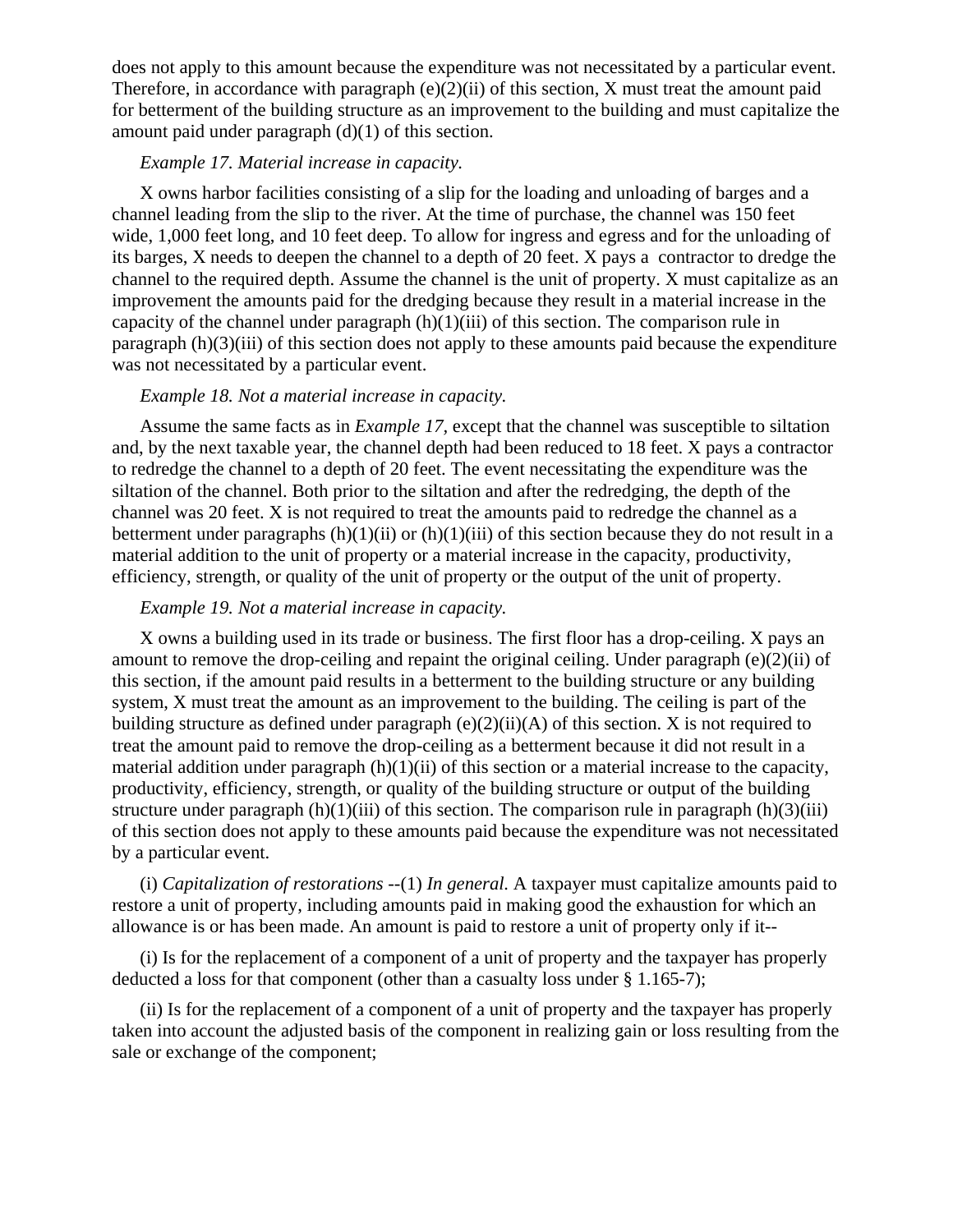(iii) Is for the repair of damage to a unit of property for which the taxpayer has properly taken a basis adjustment as a result of a casualty loss under section 165, or relating to a casualty event described in section 165;

(iv) Returns the unit of property to its ordinarily efficient operating condition if the property has deteriorated to a state of disrepair and is no longer functional for its intended use;

(v) Results in the rebuilding of the unit of property to a like-new condition after the end of its class life as defined in paragraph  $(g)(4)$  of this section (see paragraph (i)(3) of this section); or

(vi) Is for the replacement of a part or a combination of parts that comprise a major component or a substantial structural part of a unit of property (see paragraph (i)(4) of this section).

(2) *Restorations of buildings.* In the case of a building, an amount is paid to restore the unit of property if it restores any of the properties designated in paragraphs (e)(2)(ii), (e)(2)(iii)(B),  $(e)(2)(iv)(B)$ ,  $(e)(2)(v)(B)$  of this section.

(3) *Rebuild to like-new condition.* For purposes of paragraph  $(i)(1)(v)$  of this section, a unit of property is rebuilt to a like-new condition if it is brought to the status of new, rebuilt, remanufactured, or similar status under the terms of any federal regulatory guideline or the manufacturer's original specifications.

(4) *Replacement of a major component or a substantial structural part.* To determine whether an amount is for the replacement of a part or a combination of parts that comprise a major component or a substantial structural part of the unit of property, it is appropriate to consider all the facts and circumstances. These facts and circumstances include the quantitative or qualitative significance of the part or combination of parts in relation to the unit of property. A major component or substantial structural part includes a part or combination of parts that comprise a large portion of the physical structure of the unit of property or that perform a discrete and critical function in the operation of the unit of property. However, the replacement of a minor component of the unit of property, even though such component may affect the function of the unit of property, will not generally, by itself, constitute a major component or substantial structural part.

(5) *Examples.* The following examples illustrate the application of this paragraph (i) only and do not address whether capitalization is required under another provision of this section or another provision of the Internal Revenue Code (for example, section 263A). Unless otherwise stated, assume that X has not properly deducted a loss for, nor taken into account the adjusted basis on a sale or exchange of, any unit of property, asset, or component of a unit of property that is replaced:

#### *Example 1. Replacement of loss component.*

X owns a manufacturing building containing various types of manufacturing equipment. X does a cost segregation study of the manufacturing building and properly determines that a walkin freezer in the manufacturing building is section 1245 property as defined in section  $1245(a)(3)$ . The freezer is not part of the building structure under paragraph (e)(2)(i) of this section or the HVAC system, which is a separate building system under paragraph  $(e)(2)(ii)(B)(I)$  of this section. Several components of the walk-in freezer cease to function and X decides to replace them. X abandons the old freezer components and properly recognizes a loss from the abandonment of the components. X replaces the abandoned freezer components with new components and incurs costs to acquire and install the new components. Under paragraph  $(i)(1)(i)$  of this section, X must capitalize the amounts paid to acquire and install the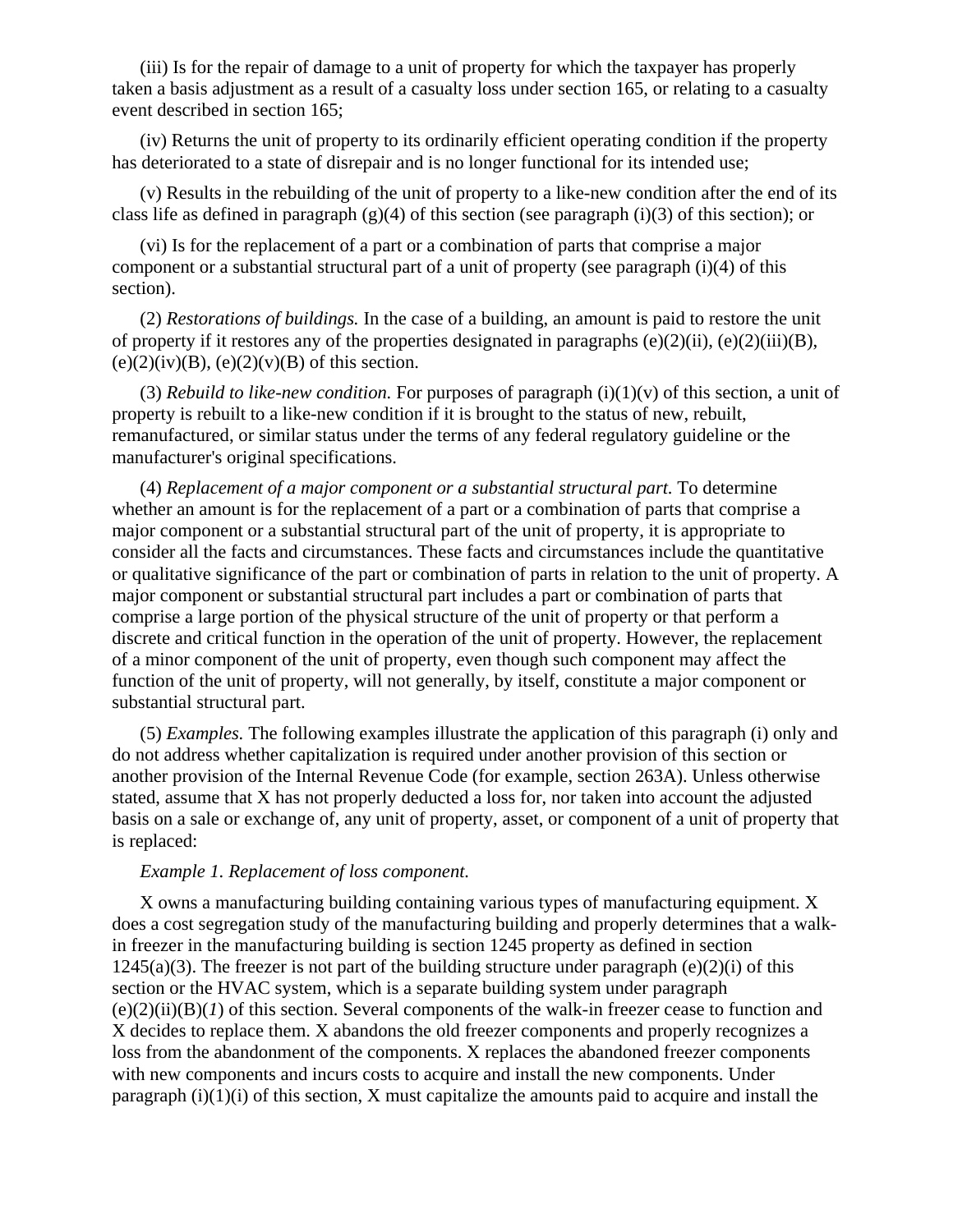new freezer components because X replaced components for which it had properly deducted a loss.

# *Example 2. Replacement of sold component.*

Assume the same facts as in *Example 1* except that X did not abandon the components, but instead sold them to another party and properly recognized a loss on the sale. Under paragraph  $(i)(1)(ii)$  of this section, X must capitalize the amounts paid to acquire and install the new freezer components because X replaced components for which it had properly taken into account the adjusted basis of the components in realizing a loss from the sale of the components.

## *Example 3. Restoration after casualty loss.*

X owns an office building that it uses in its trade or business. A storm damages the office building at a time when the building has an adjusted basis of \$ 500,000. X deducts under section 165 a casualty loss in the amount of \$ 50,000 and properly reduces its basis in the office building to \$ 450,000. X hires a contractor to repair the damage to the building and pays the contractor \$ 50,000 for the work. Under paragraph  $(i)(1)(iii)$  of this section, X must capitalize the \$50,000 amount paid to the contractor because X properly adjusted its basis in that amount as a result of a casualty loss under section 165.

#### *Example 4. Restoration after casualty event.*

Assume the same facts as in *Example 3,* except that X receives insurance proceeds of \$ 50,000 after the casualty to compensate for its loss. X cannot deduct a casualty loss under section 165 because its loss was compensated by insurance. However, X properly reduces its basis in the property by the amount of the insurance proceeds. Under paragraph  $(i)(1)(iii)$  of this section, X must capitalize the \$ 50,000 amount paid to the contractor because X has properly taken a basis adjustment relating to a casualty event described in section 165.

### *Example 5. Restoration of property in a state of disrepair.*

X owns and operates a farm with several barns and outbuildings. X did not use or maintain one of the outbuildings on a regular basis, and the outbuilding fell into a state of disrepair. The outbuilding previously was used for storage but can no longer be used for that purpose because the building is not structurally sound. X decides to restore the outbuilding and pays an amount to shore up the walls and replace the siding. Under paragraph  $(e)(2)(ii)$  of this section, if the amount paid results in a restoration of the building structure or any building system, X must treat the amount as an improvement to the building. The walls and siding are part of the building structure under paragraph (e)(2)(ii)(A) of this section. Under paragraph (i)(1)(iv) of this section, X must treat the amount paid to shore up the walls and replace the siding as a restoration of the building structure because the amounts return the building structure to its ordinarily efficient operating condition after it had deteriorated to a state of disrepair and was no longer functional for its intended use. Therefore, in accordance with paragraph (e)(2)(ii) of this section, X must treat the amount paid as an improvement to the building and must capitalize the amount paid under paragraph (d)(2) of this section.

## *Example 6. Rebuild of property to like-new condition before end of class life.*

X is a Class I railroad that owns a fleet of freight cars. Freight cars have a recovery period of 7 years under section 168(c) and a class life of 14 years. Every 8 to 10 years, X rebuilds its freight cars. Ten years after X places the freight car in service, X performs a rebuild, which includes a complete disassembly, inspection, and reconditioning or replacement of components of the suspension and draft systems, trailer hitches, and other special equipment. X modifies the car to upgrade various components to the latest engineering standards. The freight car essentially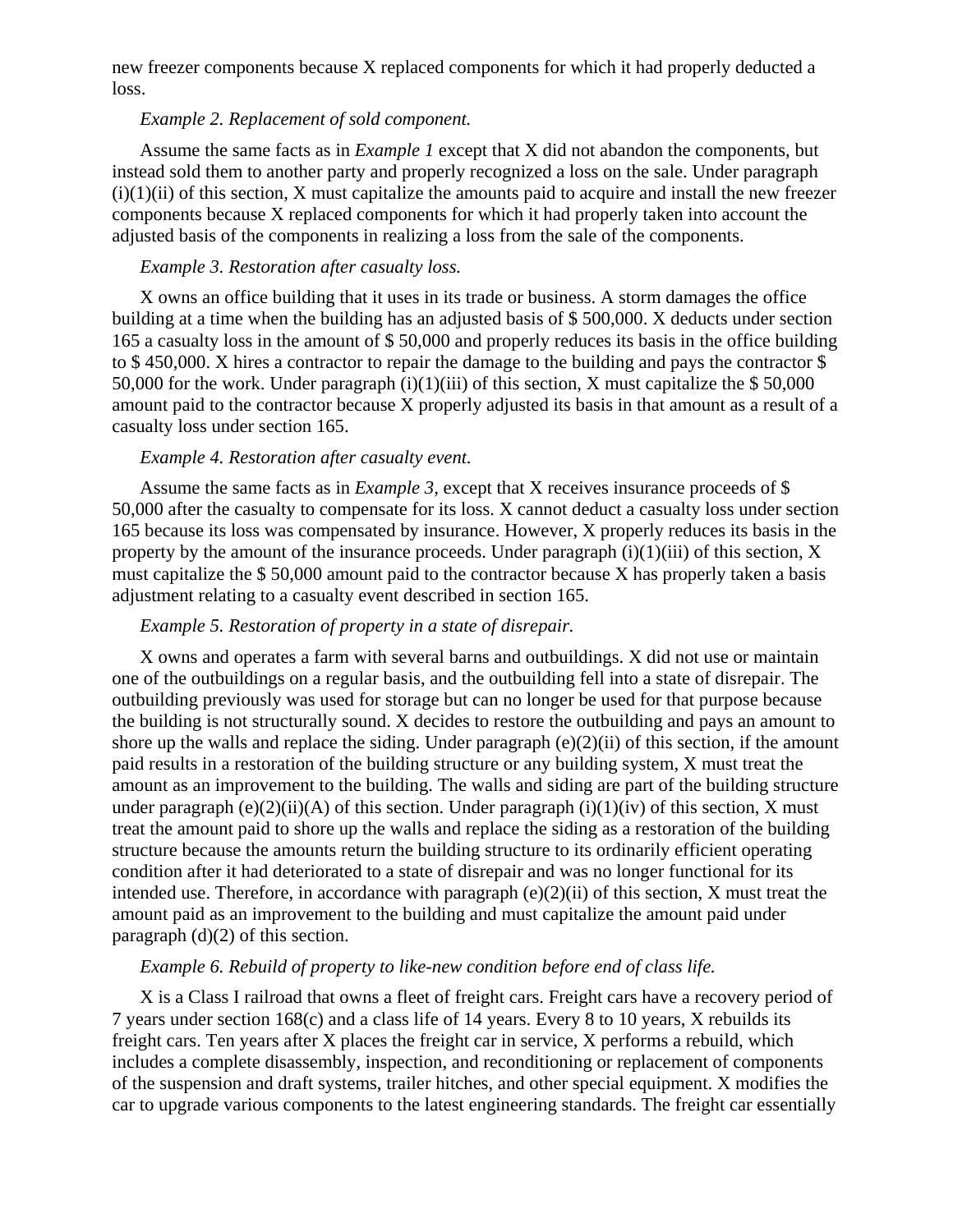is stripped to the frame, with all of its substantial components either reconditioned or replaced. The frame itself is the longest-lasting part of the car and is reconditioned. The walls of the freight car are replaced or are sandblasted and repainted. New wheels are installed on the car. All the remaining components of the car are restored before they are reassembled. At the end of the rebuild, the freight car has been restored to rebuilt condition under the manufacturer's specifications. Assume the freight car is the unit of property. X is not required to capitalize under paragraph  $(i)(1)(v)$  of this section the amounts paid to rebuild the freight car because, although the amounts paid restore the freight car to like-new condition, the amounts were not paid after the end of the class life of the freight car.

## *Example 7. Rebuild of property to like-new condition after end of class life.*

Assume the same facts as in *Example 6,* except that X rebuilds the freight car 15 years after X places it in service. Under paragraph  $(i)(1)(v)$  of this section, X must capitalize the amounts paid to rebuild the freight car because the amounts paid restore the freight car to like-new condition after the end of the class life of the freight car.

# *Example 8. Replacement of major component or substantial structural part; personal property.*

X is a common carrier that owns a fleet of petroleum hauling trucks. X pays amounts to replace the existing engine, cab, and petroleum tank with a new engine, cab, and tank. Assume the tractor of the truck (which includes the cab and the engine) is a single unit of property, and that the trailer (which contains the petroleum tank) is a separate unit of property. The new engine and cab constitute parts or combinations of parts that comprise a major component or substantial structural part of X's tractor. Therefore, the amounts paid for the replacement of those components must be capitalized under paragraph  $(i)(1)(vi)$  of this section. The new petroleum tank constitutes a part or combination of parts that comprise a major component and a substantial structural part of the trailer. Accordingly, the amounts paid for the replacement of the tank also must be capitalized under paragraph  $(i)(1)(vi)$  of this section.

## *Example 9. Repair performed during a restoration.*

Assume the same facts as in *Example 8,* except that, at the same time the engine and cab of the tractor are replaced, X pays amounts to paint the cab of the tractor with its company logo and to fix a broken taillight on the tractor. The repair of the broken taillight and the painting of the cab generally are deductible expenses under  $\S 1.162-4T$ . However, under paragraph (f)(3)(i) of this section, a taxpayer must capitalize all the direct costs of an improvement and all the indirect costs that directly benefit or are incurred by reason of an improvement in accordance with the rules under section 263A. Repairs and maintenance that do not directly benefit or are not incurred by reason of an improvement are not required to be capitalized under section  $263(a)$ , regardless of whether they are made at the same time as an improvement. Under paragraph  $(f)(3)(i)$  of this section, X must capitalize the amounts paid to paint the cab as part of the improvement to the tractor because these amounts directly benefit and are incurred by reason of the restoration of the cab. Amounts paid to repair the broken taillight, however, are not incurred by reason of the restoration of the tractor, nor do the amounts paid directly benefit the tractor restoration, even though the repair was performed at the same time as the restoration. Thus, X must capitalize the amounts paid to paint the cab under paragraph  $(i)(1)(vi)$  and  $(f)(3)(i)$  of this section, but X is not required to capitalize the amounts paid to repair the broken taillight.

*Example 10. Related amounts to replace major component or substantial structural part; personal property.*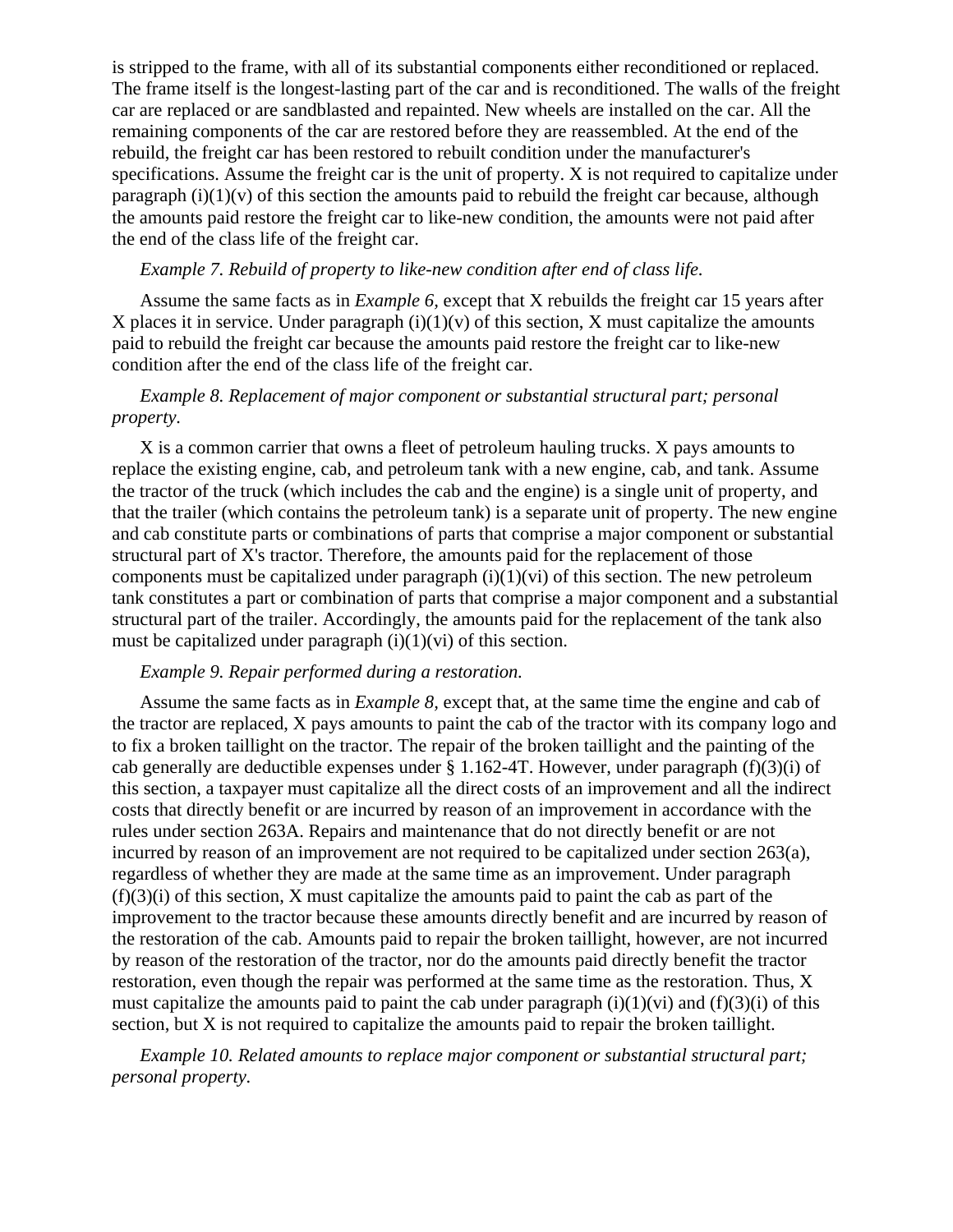(i) X owns a retail gasoline station, consisting of a paved area used for automobile access to the pumps and parking areas, a building used to market gasoline, and a canopy covering the gasoline pumps. The premises also consist of underground storage tanks (USTs) that are connected by piping to the pumps and are part of the machinery used in the immediate retail sale of gas. To comply with regulations issued by the Environmental Protection Agency, X is required to remove and replace leaking USTs. In Year 1, X hires a contractor to perform the removal and replacement, which consists of removing the old tanks and installing new tanks with leak detection systems. The removal of the old tanks includes removing the paving material covering the tanks, excavating a hole large enough to gain access to the old tanks, disconnecting any strapping and pipe connections to the old tanks, and lifting the old tanks out of the hole. Installation of the new tanks includes placement of a liner in the excavated hole, placement of the new tanks, installation of a leak detection system, installation of an overfill system, connection of the tanks to the pipes leading to the pumps, backfilling of the hole, and replacement of the paving. X also is required to pay a permit fee to the county to undertake the installation of the new tanks.

(ii) X pays the permit fee to the county on October 15, Year 1. On December 15, Year 1, the contractor completes the removal of the old USTs and bills X for the costs of removal. On January 15, Year 2, the contractor completes the installation of the new USTs and bills X for the remainder of the work. Assume that X computes its taxes on a calendar year basis and X's gasoline distribution system is the unit of property. Under paragraph  $(i)(1)(vi)$  of this section, X must capitalize the amounts paid to replace the USTs as a restoration to the gasoline distribution system because the USTs are parts or combinations of parts that comprise a major component and substantial structural part of the gasoline distribution system. Moreover, under paragraph  $(f)(3)$  of this section, X must capitalize the costs of removing the old USTs because these amounts directly benefit and are incurred by reason of the improvement to the gasoline distribution system. Finally, under paragraph (f)(4) of this section, X must capitalize the aggregate of related amounts paid to improve the gasoline distribution system, including the amount paid to the county, the amount paid to remove the old USTs, and the amount paid to install the new USTs, even though the amounts were separately invoiced, paid to different parties, and incurred in different tax years.

## *Example 11. Not replacement of major component or substantial structural part; personal property.*

X owns a machine shop in which it makes dies used by manufacturers. In Year 1, X purchased a drill press for use in its production process. In Year 3, X discovers that the power switch assembly, which controls the supply of electric power to the drill press, has become damaged and could not operate. To correct this problem, X paid amounts to replace the power switch assembly with comparable, commercially available and reasonable replacement parts. Assume that the drill press is a unit of property under paragraph (e) of this section and the power switch assembly is a small component of the drill press that may be removed and installed with relative ease. Thus, the power switch assembly is not a major component or substantial structural part of X's drill press under paragraph (i)(3) of this section. X is not required to capitalize the costs to replace the power switch assembly under paragraph  $(i)(1)(vi)$  of this section because the replacement, by itself, does not constitute the replacement of a part or a combination of parts that comprise a major component or substantial structural part of X's drill press. But see section 263A and the regulations thereunder for the requirement to capitalize indirect costs that directly benefit or are incurred by reason of production activities.

*Example 12. Replacement of major component or substantial structural part; roof.*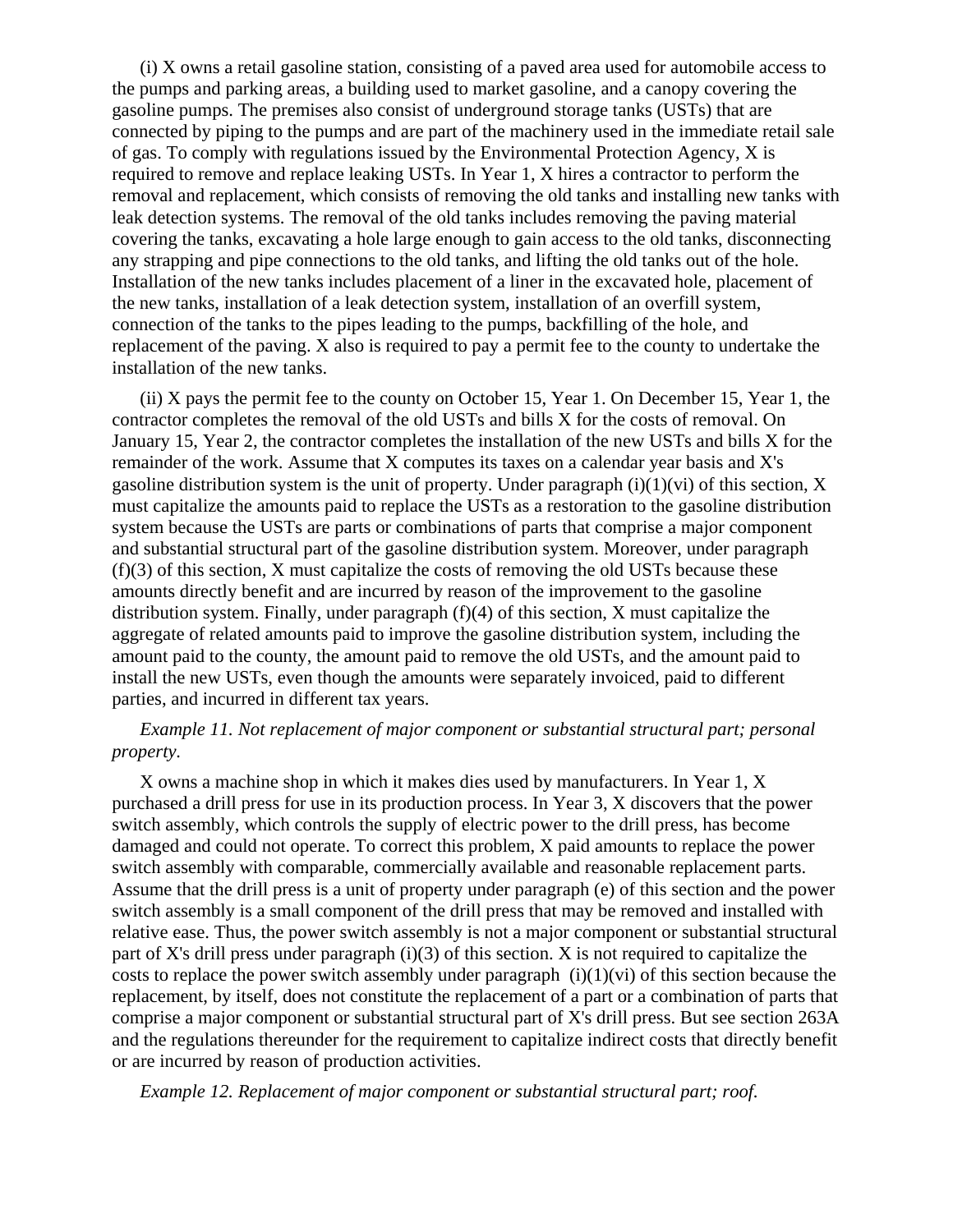X owns a large retail store. X discovers a leak in the roof of the store and hires a contractor to inspect and fix the roof. The contractor discovers that a major portion of the sheathing and rafters has rotted, and recommends the replacement of the entire roof. X pays the contractor to replace the entire roof with a new roof. Under paragraph  $(e)(2)(ii)$  of this section, if the amount paid results in a restoration of the building structure or any building system, X must treat the amount as an improvement to the building. The roof is part of the building structure under paragraph  $(e)(2)(ii)$ (A) of this section and comprises a major component or substantial structural part of X's building structure under paragraph (i)(4) of this section. Under paragraph (i)(1)(vi) of this section, X must treat the amount paid to replace the roof as a restoration because X paid the amount to replace a major component or substantial structural part of X's building structure. Therefore, in accordance with paragraph (e)(2)(ii) of this section, X must treat the amount paid to restore the building structure as an improvement to the building and must capitalize the amount paid under paragraph (d)(2) of this section.

### *Example 13. Replacement of major component or substantial structural part; roof.*

Assume the same facts as *Example 12* except the contractor recommends replacement of a significant portion of the roof, but not the entire roof. Accordingly, X pays an amount to replace a large portion of the decking, insulation, and membrane of the roof of X's retail building. The portion of the roof replaced comprises a major component or substantial structural part of the building structure under paragraph (i)(4) of this section. Thus, under paragraph (i)(1)(vi) of this section, X must treat the amount paid for the roof work as a restoration of the building structure because X paid the amount to replace a major component or substantial structural part of the building structure. Therefore, in accordance with paragraph  $(e)(2)(ii)$  of this section, X must treat the amount paid as an improvement to the building and must capitalize the amount paid under paragraph  $(d)(2)$  of this section.

# *Example 14. Not replacement of major component or substantial structural part; roof membrane.*

X is in the business of manufacturing parts. X owns a factory facility in which the parts are manufactured. The roof over X's facility is comprised of structural elements, insulation, and a waterproof membrane. Over time, the waterproof membrane began to wear and leakage began to occur. Consequently, X pays an amount to replace the plant's worn roof membrane with a similar but new membrane. Under paragraph (e)(2)(ii) of this section, if the amount paid results in a restoration of the building structure or any building system, X must treat the amount as an improvement to the building. The roof, including the membrane, is part of the building structure as defined under paragraph  $(e)(2)(ii)(A)$  of this section. Although the roof membrane may affect the function of the building structure, it is not, by itself, a major component or substantial structural part of X's building structure under paragraph (i)(4) of this section. Because the roof membrane is not a major component or substantial structural part of the building structure, X is not required to treat the amount paid to replace the roof membrane as a restoration of the building structure under paragraph  $(i)(1)(vi)$  of this section. But see section 263A and the regulations thereunder for the requirement to capitalize indirect costs that directly benefit or are incurred by reason of production activities.

# *Example 15. Replacement of major component or substantial structural part; HVAC system.*

X owns a building in which it operates an office that provides medical services. The building contains one HVAC system, which is comprised of a furnace, an air conditioning unit, and duct work that runs throughout the building to distribute the heat or air conditioning throughout the building. The furnace in X's building breaks down and X pays an amount to replace it with a new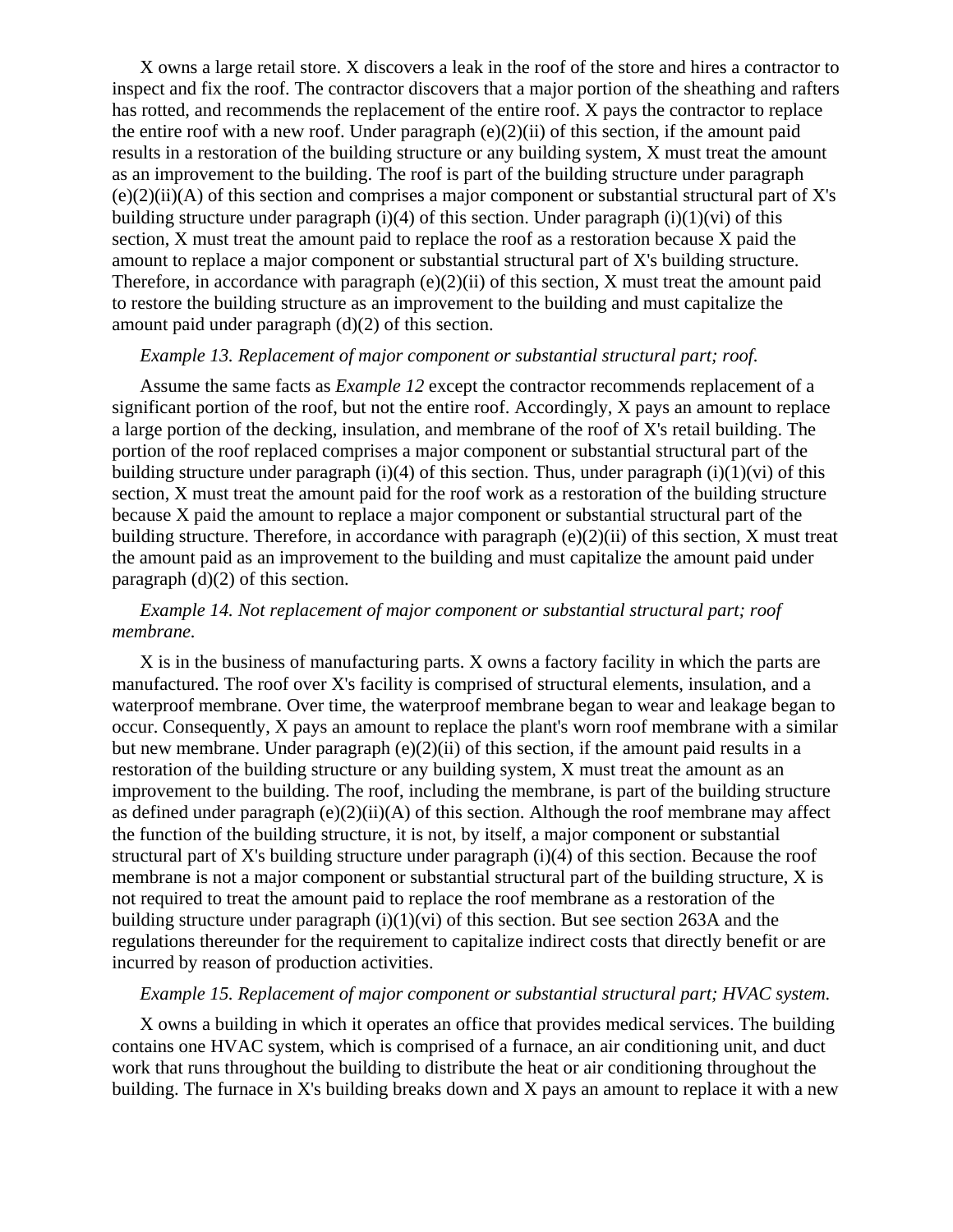furnace. Under paragraph  $(e)(2)(ii)$  of this section, if the amount paid results in a restoration of the building structure or any building system, X must treat the amount as an improvement to the building. The heating and air conditioning system, including the furnace, is a building system under paragraph  $(e)(2)(ii)(B)(I)$  of this section. The furnace performs a discrete and critical function in the operation of the HVAC system, and is therefore a major component or substantial structural part of the building system under paragraph (i)(4) of this section. Because the furnace comprises a major component or substantial structural part of a building system, X must treat the amount paid to replace the furnace as a restoration of the building system under paragraph  $(i)(1)(vi)$  of this section. Therefore, in accordance with paragraph  $(e)(2)(ii)$  of this section, X must treat the amount paid as an improvement to the building and must capitalize the amount paid under paragraph (d)(2) of this section.

#### *Example 16. Replacement of major component or substantial structural part; HVAC system.*

X owns a large office building in which it provides consulting services. The building contains one HVAC system, which is comprised of one chiller unit, one boiler, pumps, duct work, diffusers, air handlers, outside air intake and a cooling tower. The chiller unit includes the compressor, evaporator, condenser, and expansion valve, and functions to cool the water used to generate air conditioning throughout the building. X pays an amount to replace the chiller with a more energy efficient unit. Under paragraph (e)(2)(ii) of this section, if the amount paid results in a restoration of the building structure or any building system, X must treat the amount as an improvement to the building. The HVAC system, including the chiller unit, is a building system under paragraph  $(e)(2)(ii)(B)(I)$  of this section. The chiller unit performs a discrete and critical function in the operation of the HVAC system and is therefore a major component or substantial structural part of the HVAC system under paragraph (i)(4) of this section. Because the chiller unit comprises a major component or substantial structural part of a building system, X must treat the amount paid to replace the chiller unit as a restoration to a building system under paragraph (i)(1)(vi) of this section. Therefore, in accordance with paragraph (e)(2)(ii) of this section, X must treat the amount paid as an improvement to the building and must capitalize the amount paid under paragraph (d)(2) of this section.

# *Example 17. Not replacement of major component or substantial structural part; HVAC system.*

X owns an office building that it uses to provide services to customers. The building contains an HVAC system that incorporates ten roof-mounted units that provide heating and air conditioning for different parts of the building. The HVAC system also consists of controls for the entire system and duct work that distributes the heated or cooled air to the various spaces in the building's interior. X begins to experience climate control problems in various offices throughout the office building and consults with a contractor to determine the cause. The contractor recommends that X replace two of the roof-mounted units. X pays an amount to replace the two specified units. No work is performed on the other roof-mounted heating/cooling units, the duct work, or the controls. Under paragraph (e)(2)(ii) of this section, if the amount paid results in a restoration of the building structure or any building system, X must treat the amount as an improvement to the building. The HVAC system, including the two-roof mounted units, is a building system under paragraph  $(e)(2)(ii)(B)(I)$  of this section. The two roof-mounted heating/cooling units, by themselves, do not comprise a large portion of the physical structure of the HVAC system or perform a discrete and critical function in the operation of the system. Therefore, under paragraph (i)(4) of this section, the two units do not constitute a major component or substantial structural part of the building system. Accordingly, X is not required to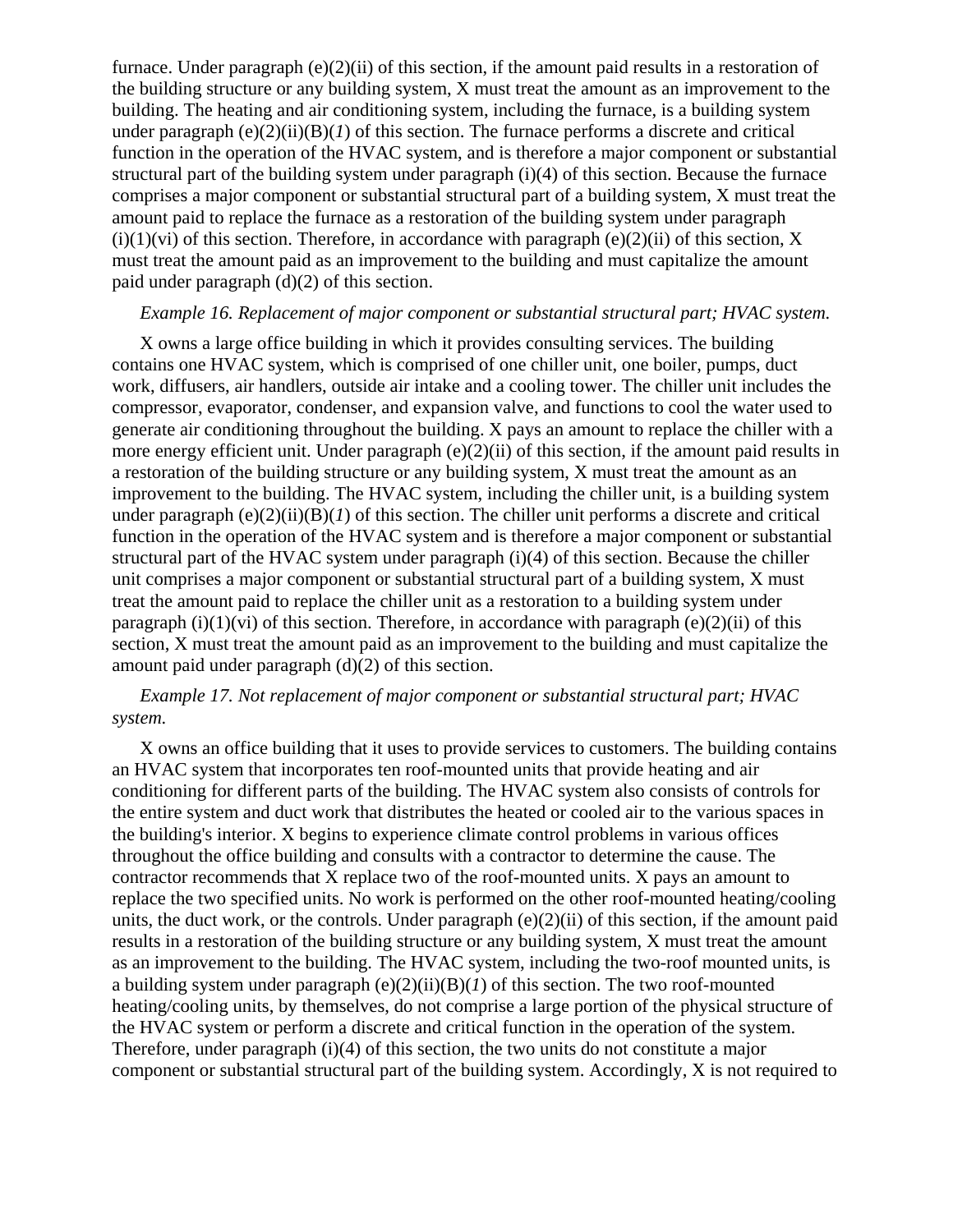treat the amount paid to replace the two roof-mounted heating/cooling units as a restoration of a building system under paragraph  $(i)(1)(iv)$  of this section.

*Example 18. Replacement of major component or substantial structural part; fire protection system.*

X owns a building that it uses to operate its business. X pays an amount to replace the sprinkler system in the building with a new sprinkler system. Under paragraph  $(e)(2)(ii)$  of this section, if the amount paid results in a restoration of the building structure or any building system, X must treat the amount as an improvement to the building. The fire protection and alarm system, including the sprinkler system, is a building system under paragraph (e)(2)(ii)(B)(*6*) of this section. The sprinkler system performs a discrete and critical function in the operation of the fire protection and alarm system and is therefore a major component or substantial structural part of the fire protection and alarm system under paragraph (i)(4) of this section. Because the sprinkler system comprises a major component or substantial structural part of a building system, X must treat the amount paid to replace the sprinkler system as a restoration to a building system under paragraph (i)(1)(vi) of this section. Therefore, in accordance with paragraph  $(e)(2)(ii)$  of this section, X must treat the amount paid as an improvement to the building and must capitalize the amount paid under paragraph (d)(2) of this section.

## *Example 19. Replacement of major component or substantial structural part; electrical system.*

X owns a building that it uses to operate its business. X pays an amount to replace the wiring throughout the building with new wiring that meets building code requirements. Under paragraph  $(e)(2)(ii)$  of this section, if the amount paid results in a restoration of the building structure or any building system, X must treat the amount as an improvement to the building. The electrical system, including the wiring, is a building system under paragraph (e)(2)(ii)(B)(*3*) of this section. The wiring performs a discrete and critical function in the operation of the electrical system and is therefore a major component or substantial structural part of the electrical system under paragraph (i)(4) of this section. Because the wiring comprises a major component or substantial structural part of a building system, X must treat the amount paid to replace the wiring as a restoration to a building system under paragraph  $(i)(1)(vi)$  of this section. Therefore, in accordance with paragraph (e)(2)(ii) of this section, X must treat the amount paid as an improvement to the building and must capitalize the amount paid under paragraph (d)(2) of this section.

## *Example 20. Replacement of major component or substantial structural part; plumbing system.*

X owns a building in which it conducts a retail business. The retail building has three floors. The retail building has men's and women's restrooms on two of the three floors. X decides to update the restrooms by paying an amount to replace the plumbing fixtures in all of the restrooms, including the toilets, sinks, and associated fixtures, with modern style plumbing fixtures of similar quality and function. X does not replace the pipes connecting the fixtures to the building's plumbing system. Under paragraph (e)(2)(ii) of this section, if the amount paid results in a restoration of the building structure or any building system, X must treat the amount as an improvement to the building. The plumbing system, including the plumbing fixtures, is a building system under paragraph (e)(2)(ii)(B)(*2*) of this section. The plumbing fixtures in all the restrooms perform a discrete and critical function in the operation of the plumbing system and comprise a large portion of the physical structure of plumbing system. Therefore, under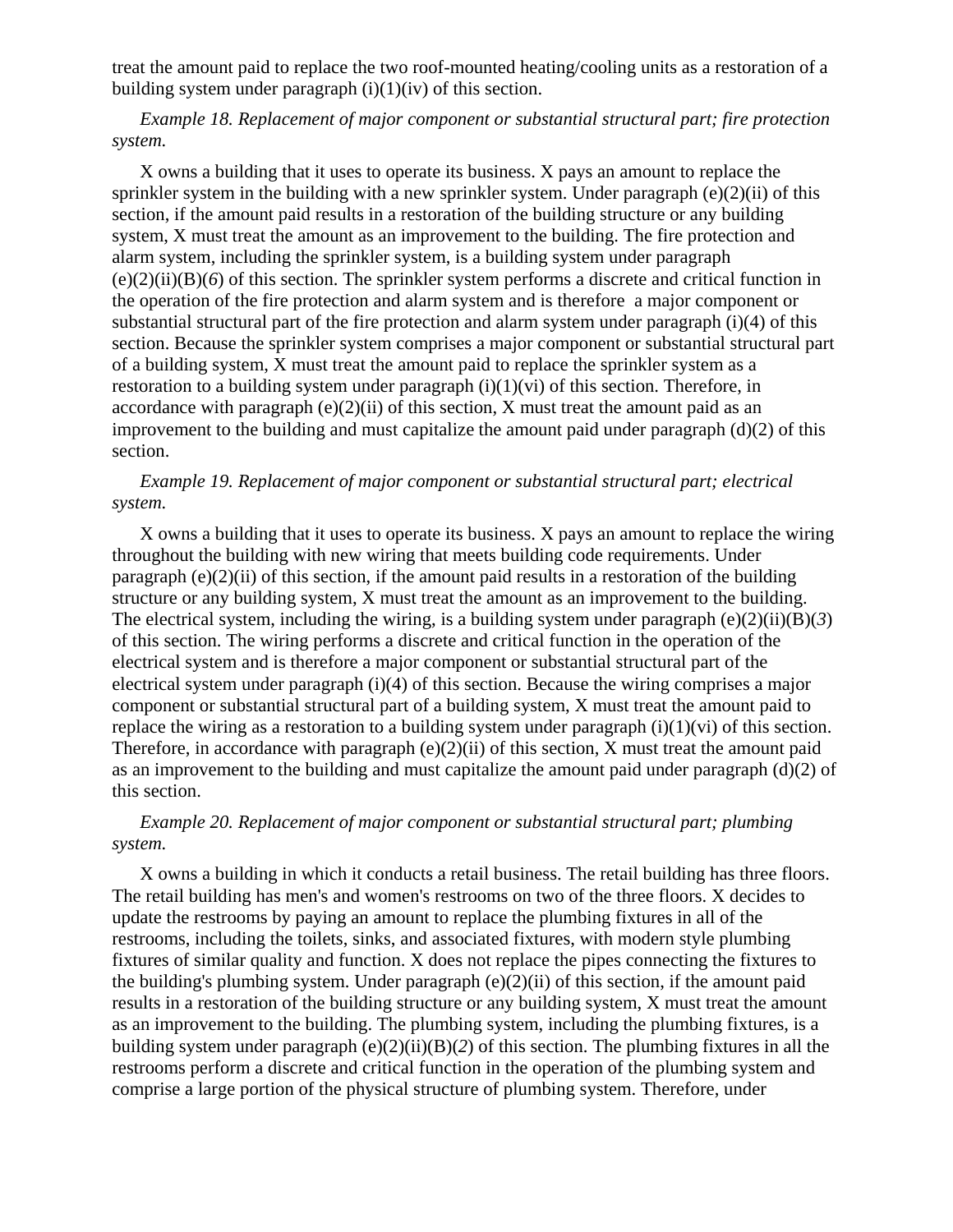paragraph (i)(4) of this section, the plumbing fixtures comprise a major component or substantial structural part of the plumbing system, and X must treat the amount paid to replace all of the plumbing fixtures as a restoration of a building system under paragraph  $(i)(1)(vi)$  of this section. As a result, in accordance with paragraph  $(e)(2)(ii)$  of this section, X must treat the amount paid to restore the plumbing system as an improvement to the building and must capitalize these amounts under paragraph (d)(2) of this section.

# *Example 21. Not replacement of major component or substantial structural part; plumbing system.*

Assume the same facts as *Example 20* except that X does not update all the bathroom fixtures. Instead, X only pays an amount to replace three of the twenty sinks located in the various restrooms because these sinks had cracked. The three replaced sinks, by themselves, do not comprise a large portion of the physical structure of the plumbing system nor do they perform a discrete and critical function in the operation of the plumbing system. Therefore, under paragraph (i)(4) of this section, the sinks do not constitute a major component or substantial structural part of the building system. Accordingly, X is not required to treat the amount paid to replace the sinks as a restoration of a building system under paragraph  $(i)(1)(iv)$  of this section.

## *Example 22. Replacement of major component or substantial structural part; remodel.*

(i) X owns and operates a hotel building. X decides that to attract customers and to remain competitive, it needs to update the guest rooms in its facility. Accordingly, X pays amounts to replace the bathtubs, toilets, sinks, plumbing fixtures, and to repair, repaint, and retile the bathroom walls and floors, which was necessitated by the installation of the new plumbing components. The replacement bathtubs, toilets, sinks, plumbing fixtures, and tile are new and in a different style, but are similar in function and quality to the replaced items. X also pays amounts to replace certain section 1245 property, such as the guest room furniture, carpeting, drapes, table lamps, and partition-walls separating the bathroom area. X completes this work on two floors at a time, closing those floors and leaving the rest of the hotel open for business. In Year 1, X pays amounts to perform the updates for eight of the twenty hotel room floors, and expects to complete the renovation of the remaining rooms over the next 2 years.

(ii) Under paragraph (e)(2)(ii) of this section, if the amount paid results in a restoration of the building structure or any building system, X must treat the amount as an improvement to the building. The plumbing system, including the bathtubs, toilets, sinks, and plumbing fixtures, is a building system under paragraph (e)(2)(ii)(B)(*2*) of this section. All the bathtubs, toilets, sinks, and plumbing fixtures in the hotel building perform a discrete and critical function in the operation of the plumbing system and comprise a large portion of the physical structure of plumbing system. Therefore, under paragraph (i)(4) of this section, these plumbing components comprise major components or substantial structural parts of the plumbing system, and X must treat the amount paid to replace these plumbing components as a restoration of a building system under paragraph (i)(1)(vi) of this section. In addition, under paragraph (f)(3)(i) of this section, X must treat the costs of repairing, repainting, and retiling the bathroom walls and floors as improvement costs because these costs directly benefit and are incurred by reason of the improvement to the plumbing system. Further, under paragraph  $(f)(4)$  of this section, X must treat the costs incurred in Years 1, 2, and 3 for the bathroom remodeling as improvement costs, even though they are incurred over a period of several taxable years, because they are part of the aggregate of related amounts paid to improve the plumbing system. Therefore, in accordance with paragraph  $(e)(2)(ii)$  of this section, X must treat the amounts it paid to improve the plumbing system as the costs of improving the building and must capitalize the amounts under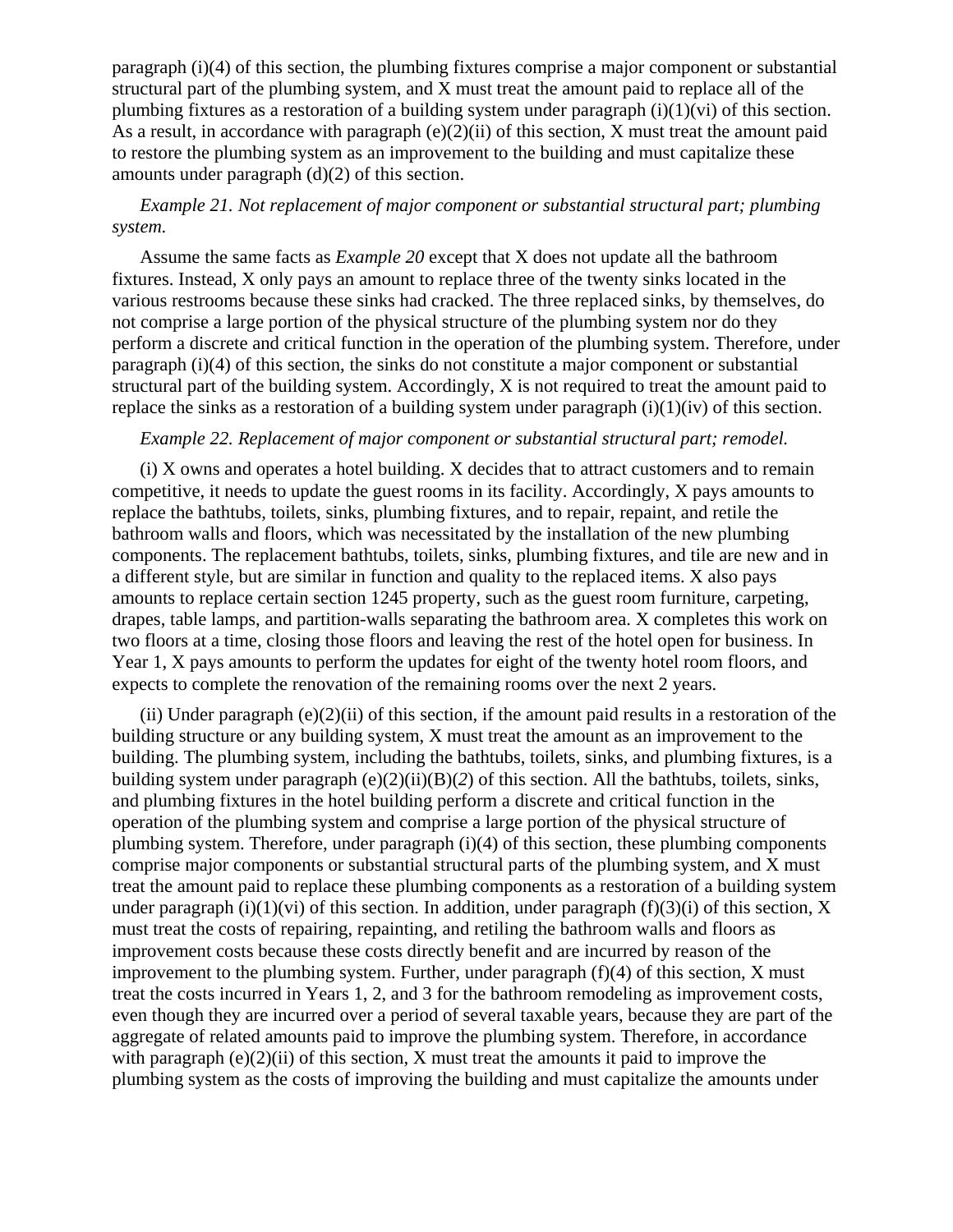paragraph (d)(2) of this section. In addition, X must capitalize the amounts paid to acquire and install each section 1245 property under § 1.263(a)-2T of the regulations.

### *Example 23. Not replacement of major component or substantial structural part; windows.*

X owns a large office building that it uses to provide office space for employees that manage X's operations. The building has 300 exterior windows. In Year 1, X pays an amount to replace 30 of the exterior windows that had become damaged. At the time of these replacements, X has no plans to replace any other windows in the near future. Under paragraph (e)(2)(ii) of this section, if the amount paid results in a restoration of the building structure or any building system, X must treat the amount as an improvement to the building. The exterior windows are part of the building structure as defined under paragraph  $(e)(2)(ii)(A)$  of this section. The 30 replacement windows do not comprise a large portion of the physical structure of the office building structure and, by themselves, do not perform a discrete and critical function in the operation of X's building structure. Therefore, under paragraph  $(i)(4)$  of this section, the replacement windows do not constitute major components or substantial structural parts of the building structure. Accordingly, X is not required to treat the amount paid to replace the windows a restoration of a building system under paragraph  $(i)(1)(iv)$  of this section.

### *Example 24. Replacement of major component or substantial structural part; windows.*

Assume the same facts as *Example 23* except that X replaces 200 of the 300 windows on the building. In addition, as a result of damage caused during the window replacements, X also pays an amount to repaint the interior trims associated with the replaced windows. The 200 replacement windows comprise a large portion of the physical structure of X's building and perform a discrete and critical function in the operation of the building structure. Therefore, under paragraph (i)(4) of this section, the 200 windows comprise a major component or substantial structural part of the building structure, and X must treat the amount paid to replace the windows as a restoration of the building structure under paragraph  $(i)(1)(vi)$  of this section. As a result, in accordance with paragraph  $(e)(2)(ii)$  of this section, X must treat the amounts paid to restore the building structure as an improvement to the building and must capitalize the amounts under paragraph (d)(2) of this section.

#### *Example 25. Not replacement of major component or substantial structural part; floors.*

X owns and operates a hotel building. X decides to refresh the appearance of the hotel lobby by replacing the floors in the lobby. The hotel lobby comprises a small portion of the entire hotel building. X pays an amount to replace the wood flooring in the lobby with new wood flooring. X did not replace any other flooring in the building. Assume that the wood flooring constitutes section 1250 property. Under paragraph (e)(2)(ii) of this section, if the amount paid results in a restoration of the building structure or any building system, X must treat the amount as an improvement to the building. The wood flooring is part of the building structure under paragraph  $(e)(2)(ii)$ (A) of this section. The replacement wood flooring in the lobby of the building does not comprise a large portion of the physical structure of the hotel building or perform a discrete and critical function in the operation of the hotel building structure. Therefore, under paragraph (i)(4) of this section, the wood flooring does not a constitute major component or substantial structural part of the hotel building structure. Accordingly, X is not required to treat the amount paid to replace the wood flooring in the hotel lobby as a restoration under paragraph  $(i)(1)(vi)$  of this section.

### *Example 26. Replacement of major component or substantial structural part; floors.*

Assume the same facts as *Example 25* except that X decides to refresh the appearance of all the public areas of the hotel building by replacing the floors. To that end, X pays an amount to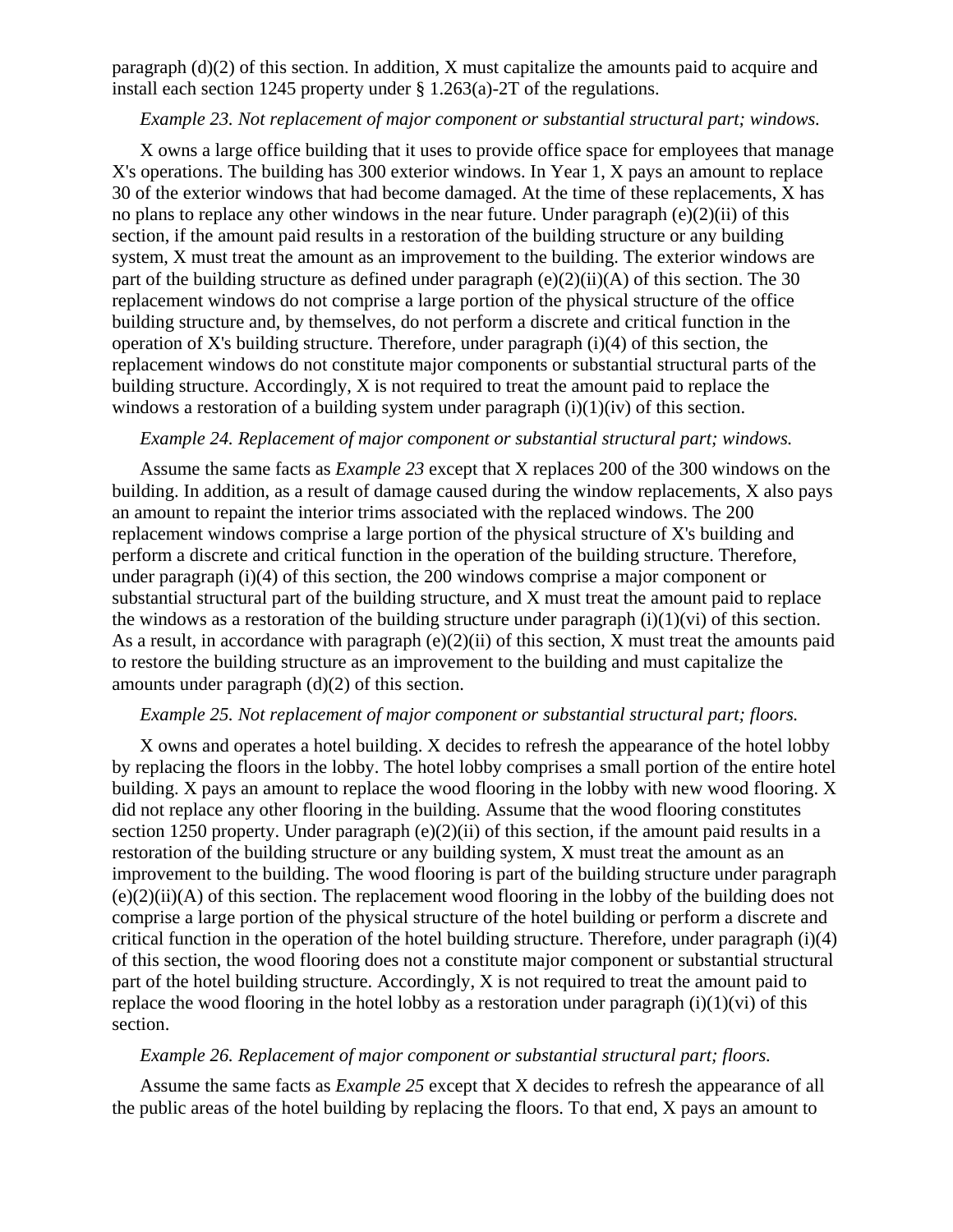replace all the wood floors in all the public areas of the hotel building with new wood floors. The public areas include the lobby, the hallways, the meeting rooms, and other public rooms throughout the hotel interiors. The replacement wood floors in all the public areas comprise a large portion of the physical structure of the hotel building structure and perform a discrete and critical function in the operation of X's hotel building structure. Therefore, under paragraph (i)(4) of this section, replacement wood floors comprise a major component or substantial structural part of the building structure, and X must treat the amount paid to replace the floors as a restoration of the building structure under paragraph  $(i)(1)(vi)$  of this section. As a result, in accordance with paragraph  $(e)(2)(ii)$  of this section, X must treat the amounts paid to restore the building structure as an improvement to the building and must capitalize the amounts under paragraph  $(d)(2)$  of this section.

(j) *Capitalization of amounts to adapt property to a new or different use* --(1) *In general.* Taxpayers must capitalize amounts paid to adapt a unit of property to a new or different use. In general, an amount is paid to adapt a unit of property to a new or different use if the adaptation is not consistent with the taxpayer's intended ordinary use of the unit of property at the time originally placed in service by the taxpayer.

(2) *Adapting buildings to new or different use.* In the case of a building, an amount is paid to adapt the unit of property to a new or different use if it adapts to a new or different use any of the properties designated in paragraphs (e)(2)(ii), (e)(2)(iii)(B), (e)(2)(iv)(B), or (e)(2)(v)(B) of this section.

(3) *Examples.* The following examples illustrate solely the rules of this paragraph (j). Even if capitalization is not required in an example under this paragraph (j), the amounts paid in the example may be subject to capitalization under a different provision of this section or another provision of the Internal Revenue Code (for example, section 263A). Unless otherwise stated, assume that X has not properly deducted a loss for any unit of property, asset, or component of a unit of property that is removed and replaced.

## *Example 1. New or different use.*

X is a manufacturer and owns a manufacturing building that it has used for manufacturing since Year 1, when X placed it in service. In Year 30, X pays an amount to convert its manufacturing building into a showroom for its business. To convert the facility, X removes and replaces various structural components to provide a better layout for the showroom and its offices. X also repaints the building interiors as part of the conversion. None of the materials used are better than existing materials in the building. Under paragraph (e)(2)(ii) of this section, if the amount paid adapts the building structure to a new or different use, X must treat the amount as an improvement to the building. Under paragraph  $(j)(1)$  of this section, the amount paid to convert the manufacturing facility into a showroom adapts the building structure to a new or different use because the conversion is not consistent with X's intended ordinary use of the building structure at the time it was placed in service. Therefore, in accordance with paragraph (e)(2)(ii) of this section, X must treat the amount paid for the adaptation of the building structure as an amount that improves the building. Accordingly, X must capitalize the amount as an improvement under paragraph (d)(3) of this section.

# *Example 2. Not a new or different use.*

X owns a building consisting of twenty retail spaces. The space was designed to be reconfigured; that is, adjoining spaces could be combined into one space. One of the tenants expands its occupancy to include two adjoining retail spaces. To facilitate the new lease, X pays an amount to remove the walls between the three retail spaces. Assume that the walls between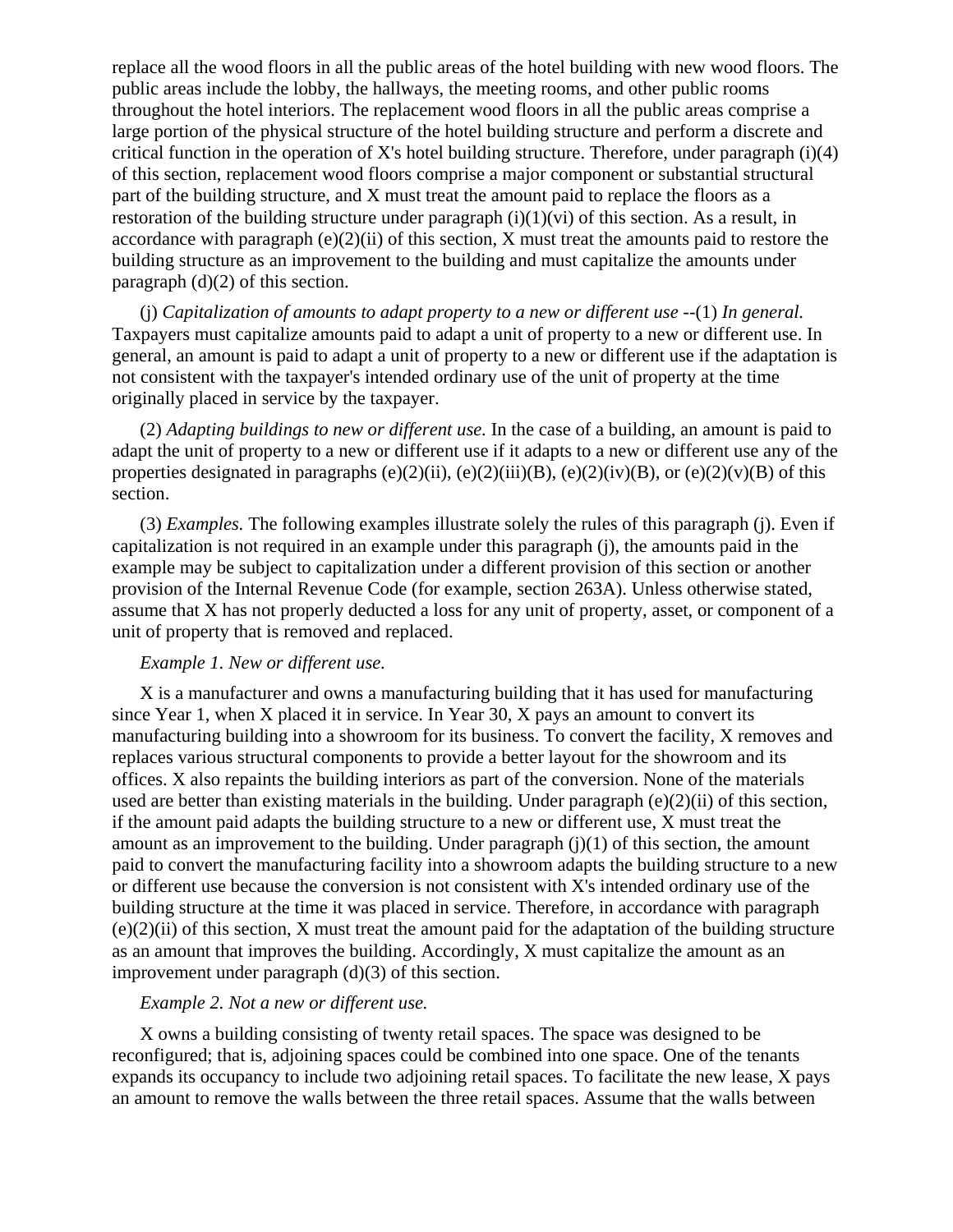spaces are part of the building and its structural components. Under paragraph  $(e)(2)(ii)$  of this section, if the amount paid adapts the buildings structure to a new or different use, X must treat the amount as an improvement to the building. Under paragraph  $(j)(1)$  of this section, the amount paid to convert three retail spaces into one larger space for an existing tenant does not adapt X's building structure to a new or different use because the combination of retail spaces is consistent with X's intended, ordinary use of the building structure. Therefore, the amount paid by X to remove the walls does not improve the building under paragraph (d)(3) of this section.

### *Example 3. Not a new or different use.*

X owns a building consisting of twenty retail spaces. X decides to sell the building. In anticipation of selling the building, X pays an amount to repaint the interior walls and to refinish the hardwood floors. Under paragraph  $(e)(2)(ii)$  of this section, if the amount paid adapts the buildings structure to a new or different use, X must treat the amount as an improvement to the building. Preparing the building for sale does not constitute a new or different use for the building structure under paragraph (j)(1) of this section. Therefore, the amount paid to prepare the building structure for sale does not improve the building under paragraphs  $(d)(3)$  of this section.

## *Example 4. New or different use.*

X owns a parcel of land on which it previously operated a manufacturing facility. Assume that the land is the unit of property. During the course of X's operation of the manufacturing facility, the land became contaminated with wastes from its manufacturing processes. X discontinues manufacturing operations at the site, and decides to sell the property to a developer that intends to use the property for residential housing. In anticipation of selling the land, X pays an amount to cleanup the land to a standard that is required for the land to be used for residential purposes. In addition, X pays an amount to regrade the land so that it can be used for residential purposes. Amounts that X pays to cleanup wastes that were discharged in the course of X's manufacturing operations do not adapt the land to a new or different use, regardless of the extent to which the land was cleaned. Therefore, X is not required to capitalize the amount paid for the cleanup under paragraph  $(j)(1)$  of this section. However, the amount paid to regrade the land so that it can be used for residential purposes adapts the land to a new or different use that is inconsistent with X's intended ordinary use of the property at the time it was placed in service. Accordingly, the amounts paid to regrade the land must be capitalized as improvements under paragraphs  $(j)(1)$  of this section.

(k) *Optional regulatory accounting method* --(1) *In general.* This paragraph (k) provides an optional simplified method (the regulatory accounting method) for regulated taxpayers to determine whether amounts paid to repair, maintain, or improve tangible property are to be treated as deductible expenses or capital expenditures. A taxpayer that uses the regulatory accounting method described in paragraph (k)(3) of this section must use that method for property subject to regulatory accounting instead of determining whether amounts paid to repair, maintain, or improve property are capital expenditures or deductible expenses under the general principles of sections 162(a), 212, and 263(a). Thus, the capitalization rules in paragraph (d) (and the routine maintenance safe harbor described in paragraph (g)) of this section do not apply to amounts paid to repair, maintain, or improve property subject to regulatory accounting by taxpayers that use the regulatory accounting method under this paragraph (k). However, section 263A continues to apply to costs required to be capitalized to property produced by the taxpayer or to property acquired for resale.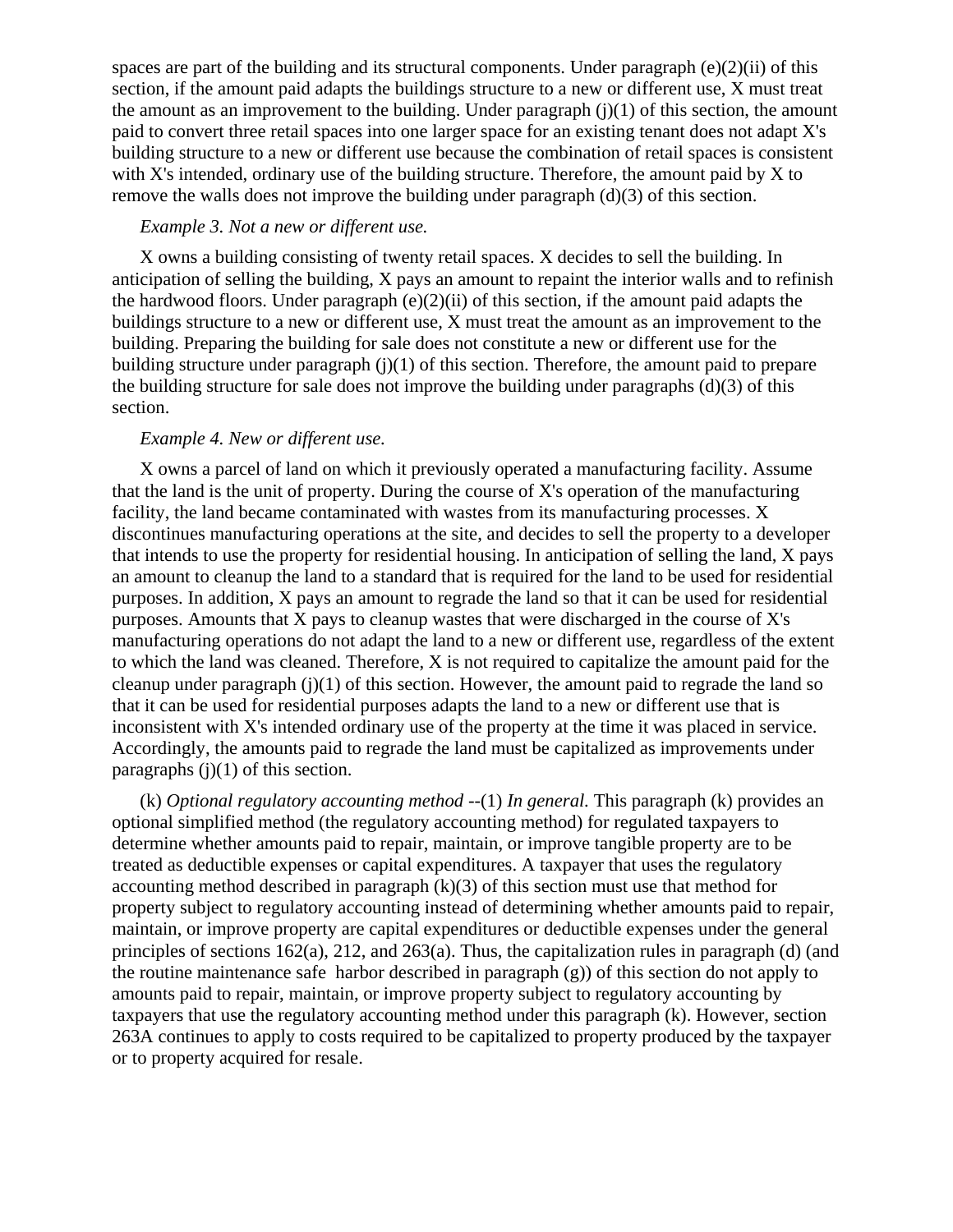(2) *Eligibility for regulatory accounting method.* A taxpayer that is engaged in a trade or business in a regulated industry may use the regulatory accounting method under this paragraph (k). For purposes of this paragraph (k), a taxpayer in a regulated industry is a taxpayer that is subject to the regulatory accounting rules of the Federal Energy Regulatory Commission (FERC), the Federal Communications Commission (FCC), or the Surface Transportation Board (STB).

(3) *Description of regulatory accounting method.* Under the regulatory accounting method, a taxpayer must follow its method of accounting for regulatory accounting purposes in determining whether an amount paid improves property under this section. Therefore, a taxpayer must capitalize for Federal income tax purposes an amount paid that is capitalized as an improvement for regulatory accounting purposes. A taxpayer must not capitalize for Federal income tax purposes under this section an amount paid that is not capitalized as an improvement for regulatory accounting purposes. A taxpayer that uses the regulatory accounting method must use that method for all of its tangible property that is subject to regulatory accounting rules. The method does not apply to tangible property that is not subject to regulatory accounting rules. The method also does not apply to property for the taxable years in which the taxpayer elected to apply the repair allowance under  $\S 1.167(a)-11(d)(2)$ .

(4) *Examples.* The rules of this paragraph (k) are illustrated by the following examples:

## *Example 1. Taxpayer subject to regulatory accounting rules of FERC.*

X is an electric utility company that operates a power plant that generates electricity and that owns and operates network assets to transmit and distribute the electricity to its customers. X is subject to the regulatory accounting rules of FERC and X chooses to use the regulatory accounting method under paragraph (k) of this section. X does not capitalize on its books and records for regulatory accounting purposes the cost of repairs and maintenance performed on its turbines or its network assets. Under the regulatory accounting method, X must not capitalize for Federal income tax purposes amounts paid for repairs performed on its turbines or its network assets.

## *Example 2. Taxpayer not subject to regulatory accounting rules of FERC.*

X is an electric utility company that operates a power plant to generate electricity. X previously was subject to the regulatory accounting rules of FERC but, for various reasons, X is no longer required to use FERC's regulatory accounting rules. X cannot use the regulatory accounting method provided in this paragraph (k).

# *Example 3. Taxpayer subject to regulatory accounting rules of FCC.*

X is a telecommunications company that is subject to the regulatory accounting rules of the FCC. X chooses to use the regulatory accounting method under this paragraph (k). X's assets include a telephone central office switching center, which contains numerous switches and various switching equipment. X capitalizes on its books and records for regulatory accounting purposes the cost of replacing each switch. Under the regulatory accounting method, X is required to capitalize for Federal income tax purposes amounts paid to replace each switch.

#### *Example 4. Taxpayer subject to regulatory accounting rules of STB.*

X is a Class I railroad that is subject to the regulatory accounting rules of the STB. X chooses to use the regulatory accounting method under this paragraph (k). X capitalizes on its books and records for regulatory accounting purposes the cost of locomotive rebuilds. Under the regulatory accounting method, X is required to capitalize for federal income tax purposes amounts paid to rebuild its locomotives.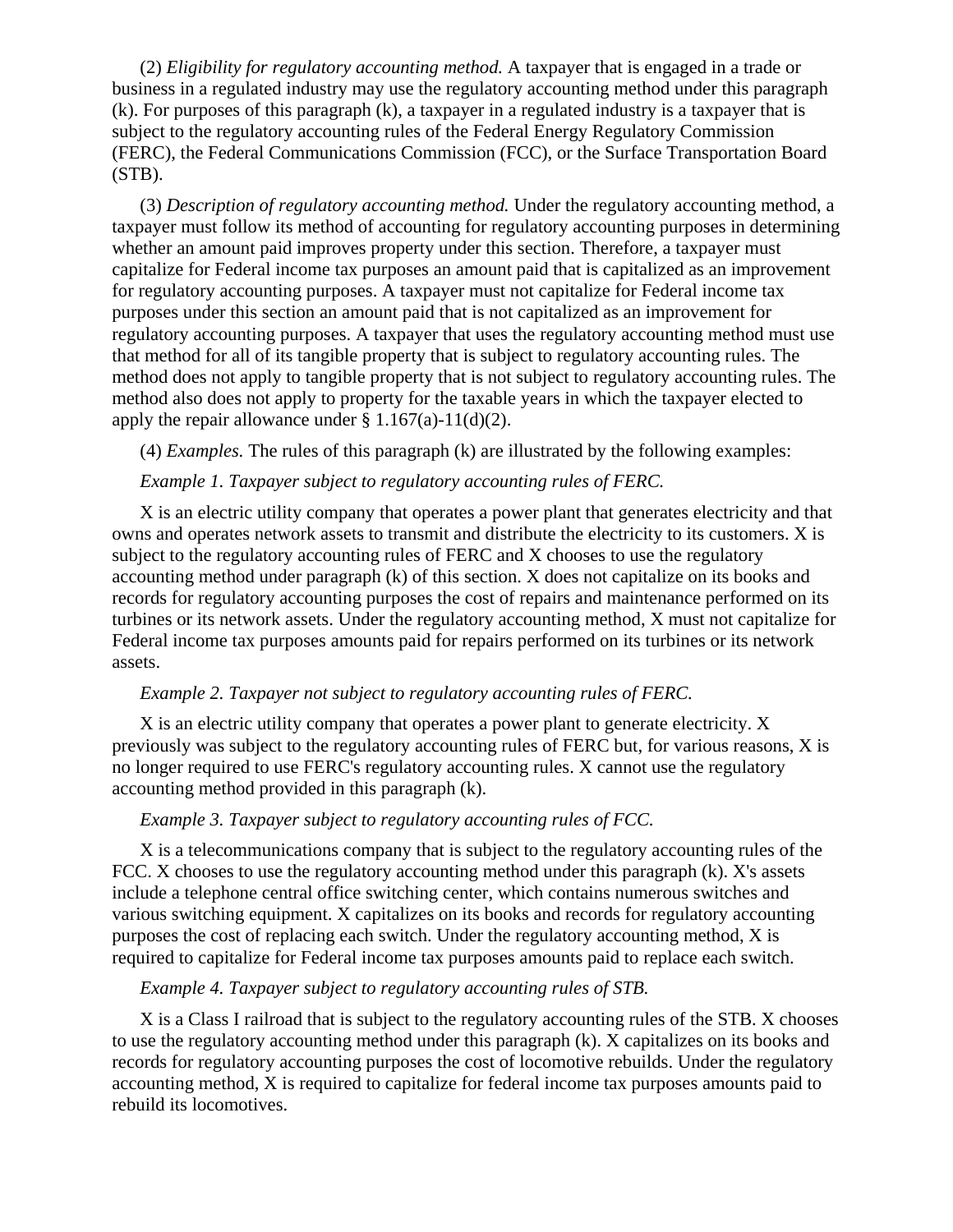(l) *Methods of accounting authorized in published guidance.* A taxpayer may use a repair allowance method of accounting or any other method of accounting that is authorized in published guidance in the **Federal Register** or in the Internal Revenue Bulletin (see § 601.601(d)(2)(ii)(*b*) of this chapter).

(m) *Treatment of capital expenditures.* Amounts required to be capitalized under this section are capital expenditures and must be taken into account through a charge to capital account or basis, or in the case of property that is inventory in the hands of a taxpayer, through inclusion in inventory costs. See section 263A for the treatment of direct and indirect costs of producing property or acquiring property for resale.

(n) *Recovery of capitalized amounts.* Amounts that are capitalized under this section are recovered through depreciation, cost of goods sold, or by an adjustment to basis at the time the property is placed in service, sold, used, or otherwise disposed of by the taxpayer. Cost recovery is determined by the applicable Internal Revenue Code and regulation provisions relating to the use, sale, or disposition of property.

(o) *Accounting method changes.* Except as otherwise provided in this section, a change to comply with this section is a change in method of accounting to which the provisions of sections 446 and 481, and the regulations thereunder apply. A taxpayer seeking to change to a method of accounting permitted in this section must secure the consent of the Commissioner in accordance with § 1.446-1(e) and follow the administrative procedures issued under § 1.446-1(e)(3)(ii) for obtaining the Commissioner's consent to change its accounting method.

(p) *Effective/applicability date.* This section applies to taxable years beginning on or after January 1, 2012. For the applicability of regulations to taxable years beginning before January 1, 2012, see § 1.263(a)-3 in effect prior to January 1, 2012 (§ 1.263(a)-3 as contained in 26 CFR part 1 edition revised as of April 1, 2011).

(q) *Expiration date.* The applicability of this section expires on of before December 23, 2014.

**Par. 31.** Section 1.263(a)-6T is added to read as follows:

#### **§ 1.263(a)-6T Election to deduct or capitalize certain expenditures (temporary).**

(a) *In general.* Under certain provisions of the Internal Revenue Code, taxpayers may elect to treat capital expenditures as deductible expenses or as deferred expenses, or to treat deductible expenses as capital expenditures.

(b) *Election provisions.* The sections referred to in paragraph (a) of this section include:

(1) Section 173 (circulation expenditures);

(2) Section 174 (research and experimental expenditures);

(3) Section 175 (soil and water conservation expenditures; endangered species recovery expenditures);

(4) Section 179 (election to expenses certain depreciable business assets);

(5) Section 179A (deduction for clean-fuel vehicles and certain refueling property);

(6) Section 179B (deduction for capital costs incurred in complying with environmental protection agency sulfur regulations);

(7) Section 179C (election to expense certain refineries);

(8) Section 179D (energy efficient commercial buildings deduction);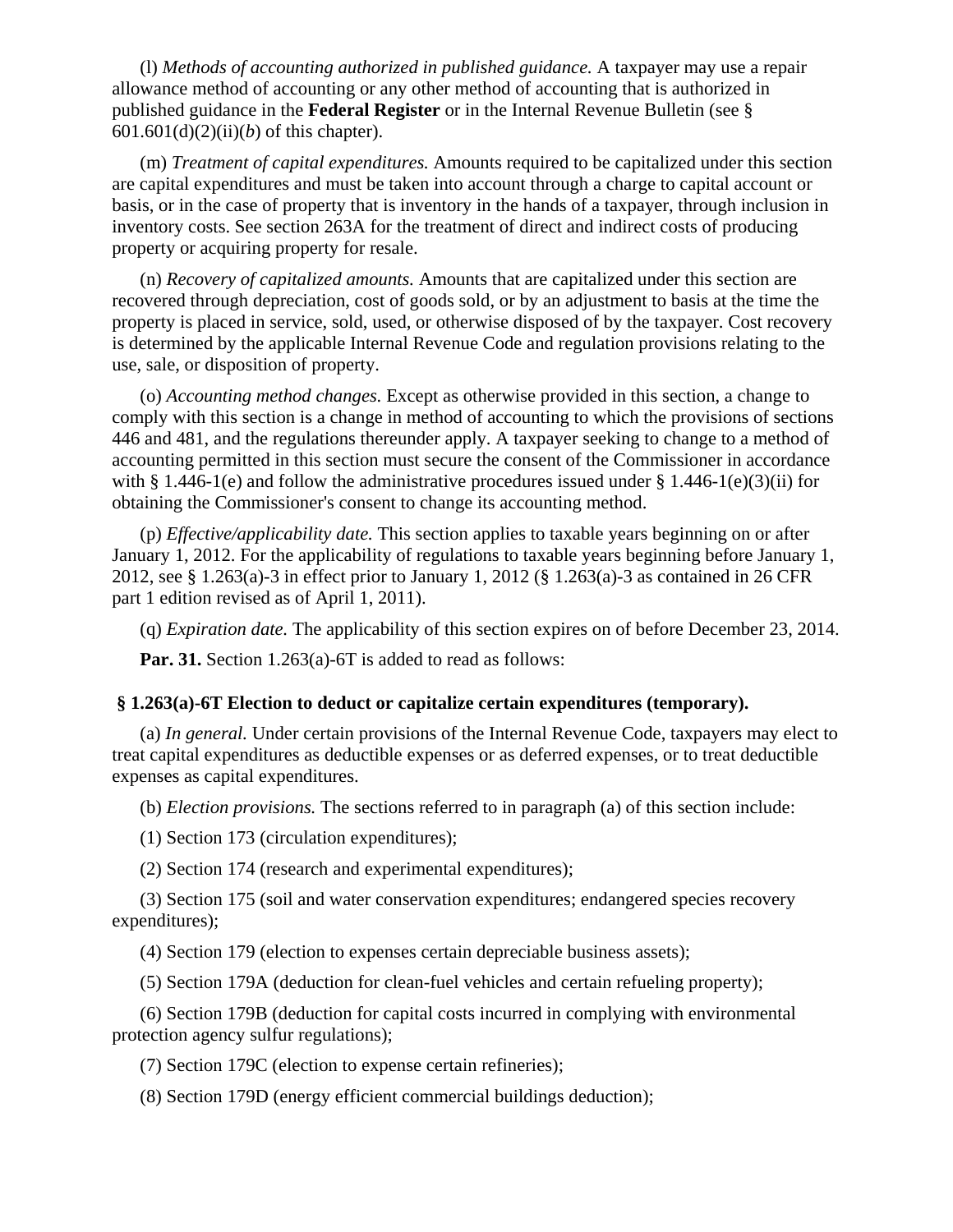(9) Section 179E (election to expense advanced mine safety equipment);

(10) Section 180 (expenditures by farmers for fertilizer);

(11) Section 181 (treatment of certain qualified film and television productions);

(12) Section 190 (expenditures to remove architectural and transportation barriers to the handicapped and elderly);

(13) Section 191 (tertiary injectants);

(14) Section 194 (treatment of reforestation expenditures);

(15) Section 195 (start-up expenditures);

(16) Section 198 (expensing of environmental remediation costs);

(17) Section 198A (expensing of qualified disaster expenses);

(18) Section 248 (organization expenditures of a corporation);

(19) Section 266 (carrying charges);

(20) Section 616 (development expenditures); and

(21) Section 709 (organization and syndication fees of a partnership).

(c) *Effective/applicability date.* This section applies to taxable years beginning on or after January 1, 2012. For the applicability of regulations to taxable years beginning before January 1, 2012, see § 1.263(a)-3 in effect prior to January 1, 2012 (§ 1.263(a)-3 as contained in 26 CFR part 1 edition revised as of April 1, 2011). For the effective dates of the enumerated election provisions, see those Internal Revenue Code sections and the regulations thereunder.

(d) *Expiration date.* The applicability of this section expires on of before December 23, 2014.

Par. 32. Section 1.263A-1 is amended by:

```
1. Adding paragraph (b)(14).
```
2. Revising paragraph (c)(4).

3. Revising paragraph  $(e)(2)(i)(A)$ .

4. Revising paragraph  $(e)(3)(ii)(E)$ .

5. Revising paragraph (l).

6. Adding paragraph (m).

The additions and revisions read as follows:

# **§ 1.263A-1 Uniform capitalization of costs.**

\* \* \* \* \*

(b) \* \* \*

(14) [Reserved]. For further guidance, see  $\S 1.263A-1T(b)(14)$ .

 $(c) * * *$ 

(4) [Reserved]. For further guidance, see  $\S 1.263A-1T(c)(4)$ .

\* \* \* \* \*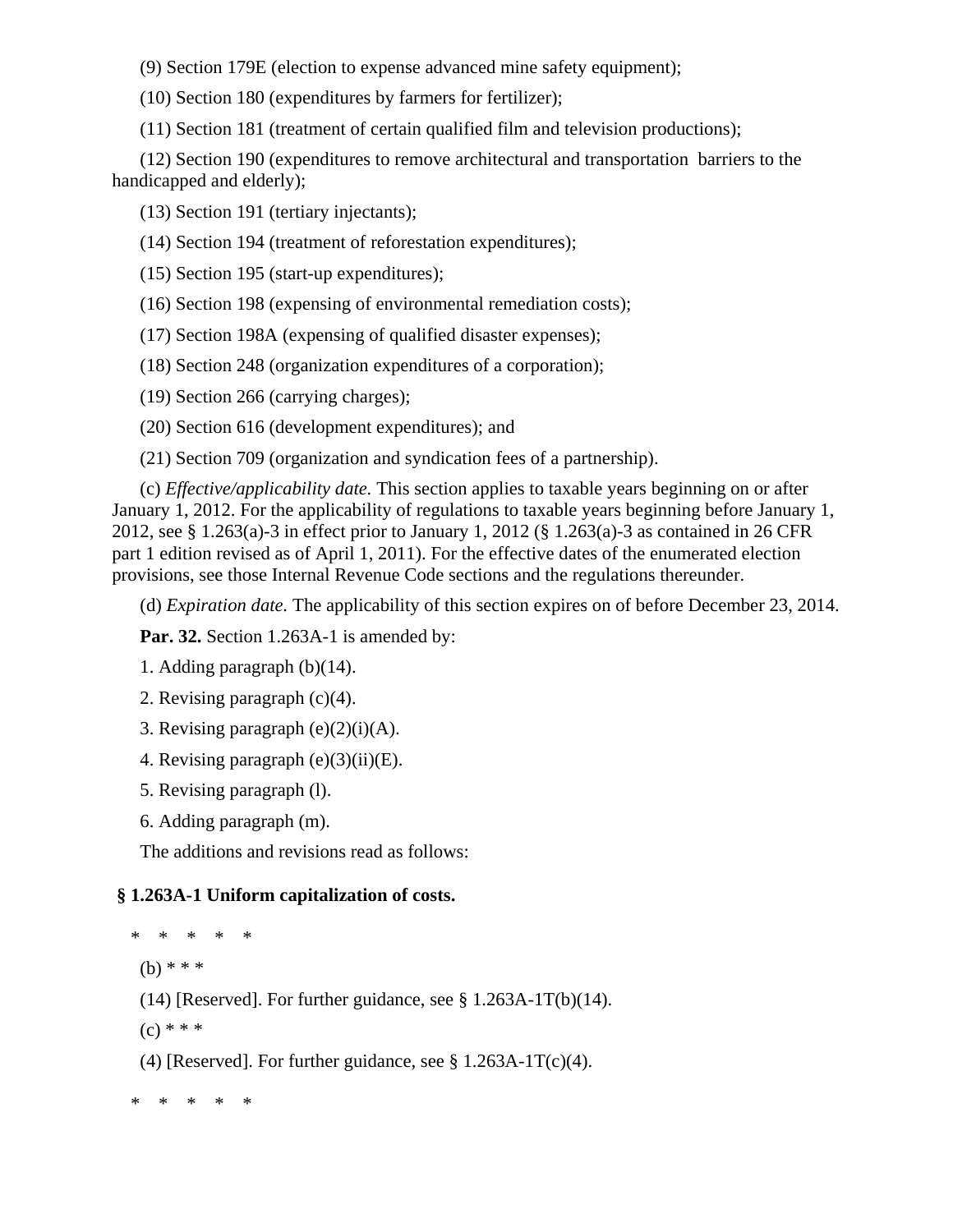(e) \* \* \*  $(2)$  \* \* \*

 $(i) * * *$ 

(A) [Reserved]. For further guidance, see  $\S 1.263A-1T(e)(2)(i)(A)$ .

\* \* \* \* \*

 $(3)$  \* \* \*

 $(ii)$  \* \* \*

(E) [Reserved]. For further guidance, see  $\S 1.263A-1T(e)(3)(ii)(E)$ .

\* \* \* \* \*

(l) [Reserved]. For further guidance, see § 1.263A-1T(l).

(m) [Reserved]. For further guidance, see § 1.263A-1T(m).

**Par. 33.** Section 1.263A-1T is added to read as follows:

# **§ 1.263A-1T Uniform capitalization of costs (temporary).**

(a) through (b)(13) [Reserved]. For further guidance, see  $\S 1.263A-1(a)$  through (b)(13).

(14) *Property subject to de minimis rule.* Section 263A does not apply to the costs of property produced by a taxpayer to which the taxpayer properly applies the de minimis rule under § 1.263(a)-2T(g). However, the cost of property to which a taxpayer properly applies the de minimis rule under  $\S 1.263(a)-2T(g)$  may be required to be capitalized to other property as a cost incurred by reason of the production of the other property that is subject to section 263A.

 $(c)(1)$  through  $(c)(3)$  [Reserved]. For further guidance, see § 1.263A-1(c)(1) through (c)(3).

(4) *Recovery of capitalized costs.* Except as provided in § 1.162-3T(a)(2) (amounts paid to produce incidental materials and supplies), costs that are capitalized under section 263A are recovered through depreciation, amortization, cost of goods sold, or by an adjustment to basis at the time the property is used, sold, placed in service, or otherwise disposed of by the taxpayer. Cost recovery is determined by the applicable Internal Revenue Code and regulation provisions relating to use, sale, or disposition of property.

(d)(1) through (e)(2)(i) [Reserved]. For further guidance, see  $\S 1.263A-1(d)(1)$  through  $(e)(2)(i)$ .

(A) *Direct material costs. Direct materials costs* include the cost of those materials that become an integral part of specific property produced and those materials that are consumed in the ordinary course of production and that can be identified or associated with particular units or groups of units of property produced. For example, a cost described in § 1.162-3T, relating to the cost of a material or supply, may be a direct material cost.

 $(e)(2)(i)(B)$  through  $(e)(2)(ii)(D)$  [Reserved]. For further guidance, see § 1.263A- $1(e)(2)(i)(B)$  through  $(e)(2)(ii)(D)$ .

(E) *Indirect material costs.* Indirect material costs include the cost of materials that are not an integral part of specific property produced and the cost of materials that are consumed in the ordinary course of performing production or resale activities that cannot be identified or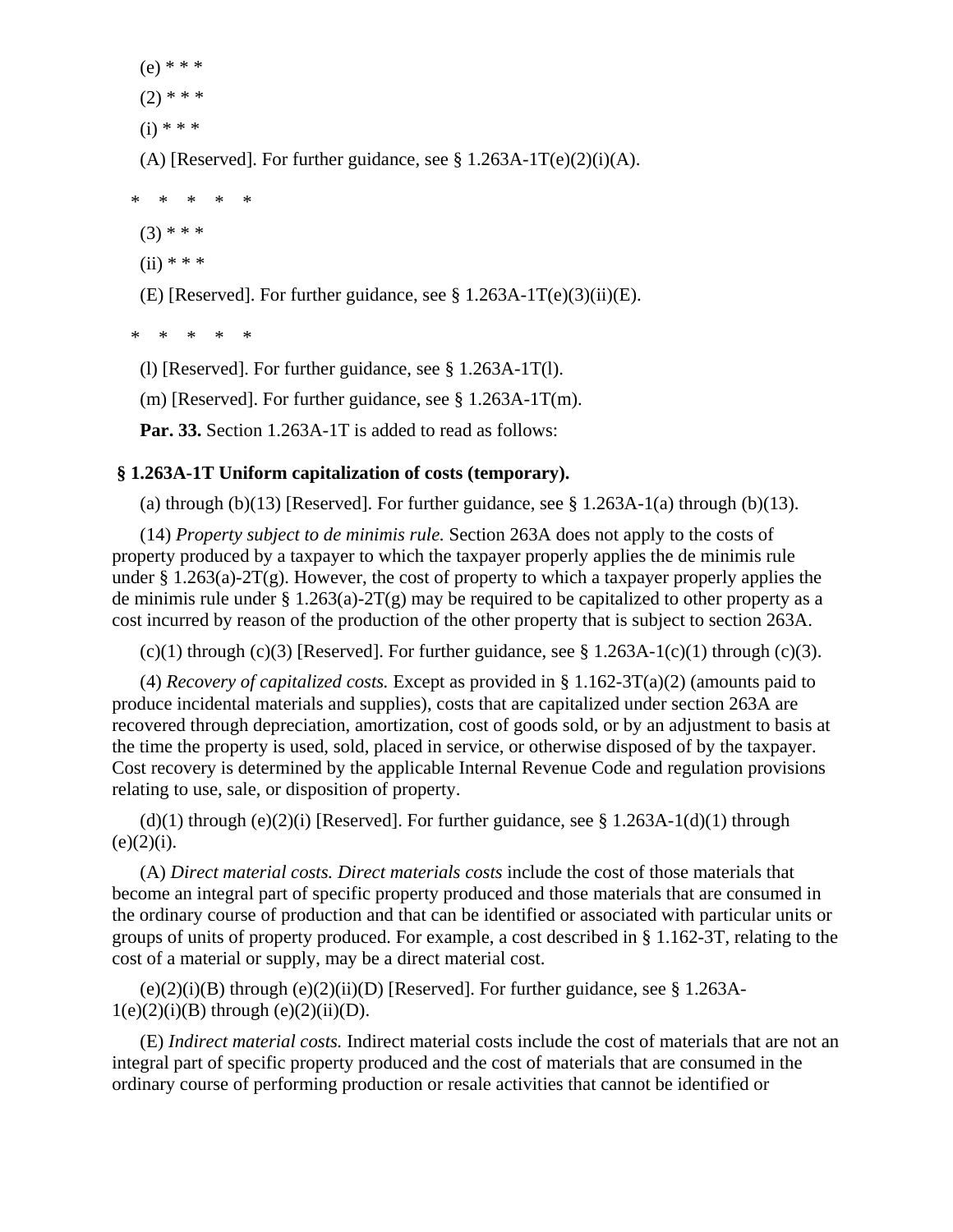associated with particular units of property. Thus, for example, a cost described in § 1.162-3T, relating to the cost of a material or supply, may be an indirect cost.

 $(e)(2)(ii)(F)$  through  $(k)(5)$  [Reserved]. For further guidance, see § 1.263A-1 $(e)(2)(ii)(F)$ through  $(k)(5)$ .

(l) *Change in method of accounting for de minimis costs.* A change in the treatment of amounts paid for property subject to the de minimis rule to comply with paragraph (b)(14) of this section is a change in method of accounting to which the provisions of sections 446 and 481, and the regulations thereunder apply. A taxpayer seeking to change to a method of accounting permitted in paragraph (b)(14) of this section must secure the consent of the Commissioner in accordance with § 1.446-1(e) and follow the administrative procedures issued under § 1.446- 1(e)(3)(ii) for obtaining the Commissioner's consent to change its accounting method.

(m) *Effective/applicability date.* (1) Paragraphs (h)(2)(i)(D), (k), and (m)(1) of this section apply for taxable years ending on or after August 2, 2005.

(2) Paragraph (b)(14), the introductory phrase of paragraph (c)(4), the last sentence of paragraphs  $(e)(2)(i)(A)$  and  $(e)(2)(ii)(E)$ , paragraph  $(l)$ , and paragraph  $(m)(2)$  of this section apply to amounts paid or incurred (to acquire or produce property) in taxable years beginning on or after January 1, 2012. For the applicability of § 1.263A-1 to taxable years beginning before January 1, 2012, see § 1.263A-1 in effect prior to January 1, 2012 (§ 1.263A-1 as contained in 26 CFR part 1 edition revised as of April 1, 2011).

(3) *Expiration date.* The applicability of this section expires on December 23, 2014.

**Par. 34.** Section 1.1016-3 is amended by:

1. Revising paragraphs  $(a)(1)(ii)$  and  $(j)(1)$ .

2. Adding paragraph (j)(3).

The addition and revision read as follows:

## **§ 1.1016-3 Exhaustion, wear and tear, obsolescence, amortization, and depletion for periods since February 13, 1913.**

 $(a) * * *$ 

 $(1)$  \* \* \*

(ii) [Reserved]. For further guidance, see  $\S 1.1016-3T(a)(1)(ii)$ .

\* \* \* \* \*

 $(i) * * * *$ 

(1) *In general.* [Reserved]. For further guidance, see  $\S$  1.1016-3T(j)(1).

\* \* \* \* \*

(3) *Application of § 1.1016-3T(a)(1)(ii).* [Reserved]. For further guidance, see § 1.1016- $3T(j)(3)$ .

**Par. 35.** Section 1.1016-3T is added to read as follows:

 **§ 1.1016-3T Exhaustion, wear and tear, obsolescence, amortization, and depletion for periods since February 13, 1913 (temporary).**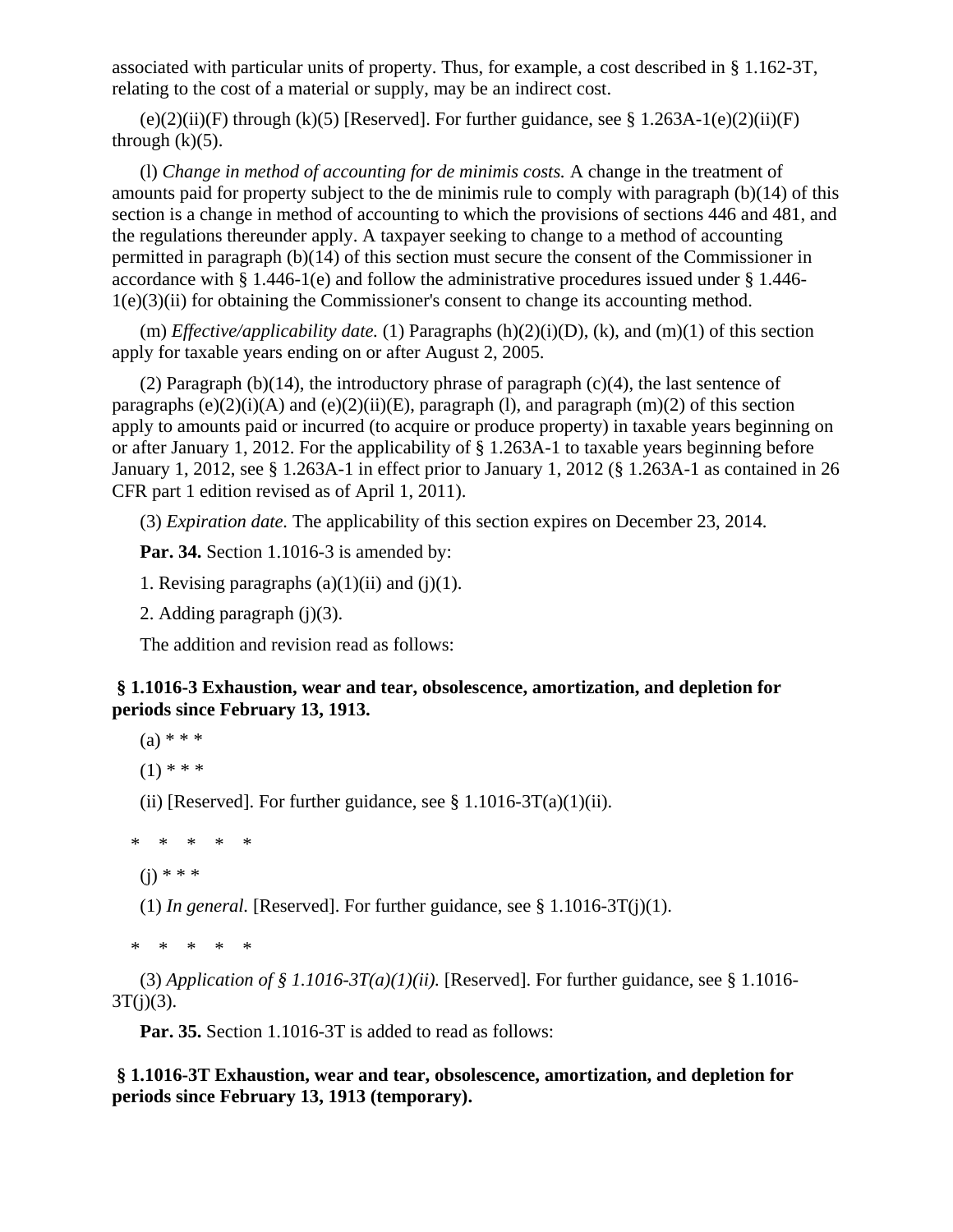(a)(1)(i) [Reserved]. For further guidance, see  $\S 1.1016-3(a)(1)(i)$ .

 $(a)(1)(ii)$  The determination of the amount properly allowable for exhaustion, wear and tear, obsolescence, amortization, and depletion must be made on the basis of facts reasonably known to exist at the end of the taxable year. A taxpayer is not permitted to take advantage in a later year of the taxpayer's prior failure to take any such allowance or the taxpayer's taking an allowance plainly inadequate under the known facts in prior years. In the case of depreciation, if in prior years the taxpayer has consistently taken proper deductions under one method, the amount allowable for such prior years must not be increased even though a greater amount would have been allowable under another proper method. For rules governing losses on retirement or disposition of depreciable property, including rules for determining basis, see § 1.167(a)-8T, § 1.168(i)-1T, or § 1.168(i)-8T, as applicable. The application of this paragraph is illustrated by the following example:

## *Example.*

On July 1, 2011, A, a calendar-year taxpayer, purchased and placed in service "off-the-shelf" computer software at a cost of \$ 36,000. This computer software is not an amortizable section 197 intangible. Pursuant to section  $167(f)(1)$ , the useful life of the computer software is 36 months. It has no salvage value. For 2011, A elected not to deduct the additional first year depreciation deduction provided by section 168(k). A did not deduct any depreciation for the computer software for 2011 and deducted depreciation of \$ 12,000 for the computer software for 2012. As a result, the total amount of depreciation allowed for the computer software as of December 31, 2012, was \$ 12,000. However, the total amount of depreciation allowable for the computer software as of December 31, 2012, is \$ 18,000 (\$ 6,000 for 2011 + \$ 12,000 for 2012). As a result, the unrecovered cost of the computer software as of December 31, 2012, is \$ 18,000 (cost of \$ 36,000 less the depreciation allowable of \$ 18,000 as of December 31, 2012). Accordingly, depreciation for 2013 for the computer software is \$ 12,000 (unrecovered cost of \$ 18,000 divided by the remaining useful life of 18 months as of January 1, 2013, multiplied by 12 full months in 2013).

(a)(2) through (i) [Reserved]. For further guidance, see  $\S 1.1016-3(a)(2)$  through (i).

 $(j)(1)$  *In general.* Except as provided in paragraphs  $(j)(2)$  and  $(j)(3)$  of this section, this section applies on or after December 30, 2003. For the applicability of regulations before December 30, 2003, see § 1.1016-3 in effect prior to December 30, 2003 (§ 1.1016-3 as contained in 26 CFR part 1 edition revised as of April 1, 2003).

(2) [Reserved]. For further guidance, see  $\S 1.1016-3(i)(2)$ .

(3) *Application of § 1.1016-3T(a)(1)(ii)*. Paragraph (a)(1)(ii) of this section applies to taxable years beginning on or after January 1, 2012. For the applicability of § 1.1016-3(a)(1)(ii) to taxable years beginning before January 1, 2012, see § 1.1016-3(a)(1)(ii) in effect prior to January 1, 2012 (§ 1.1016-3(a)(1)(ii) as contained in 26 CFR part 1 edition revised as of April 1, 2010).

(4) *Expiration date.* The applicability of this section expires on December 23, 2014.

## **Steven T. Miller,**

*Deputy Commissioner for Services and Enforcement.*

Approved: December 5, 2011.

## **Emily S. McMahon,**